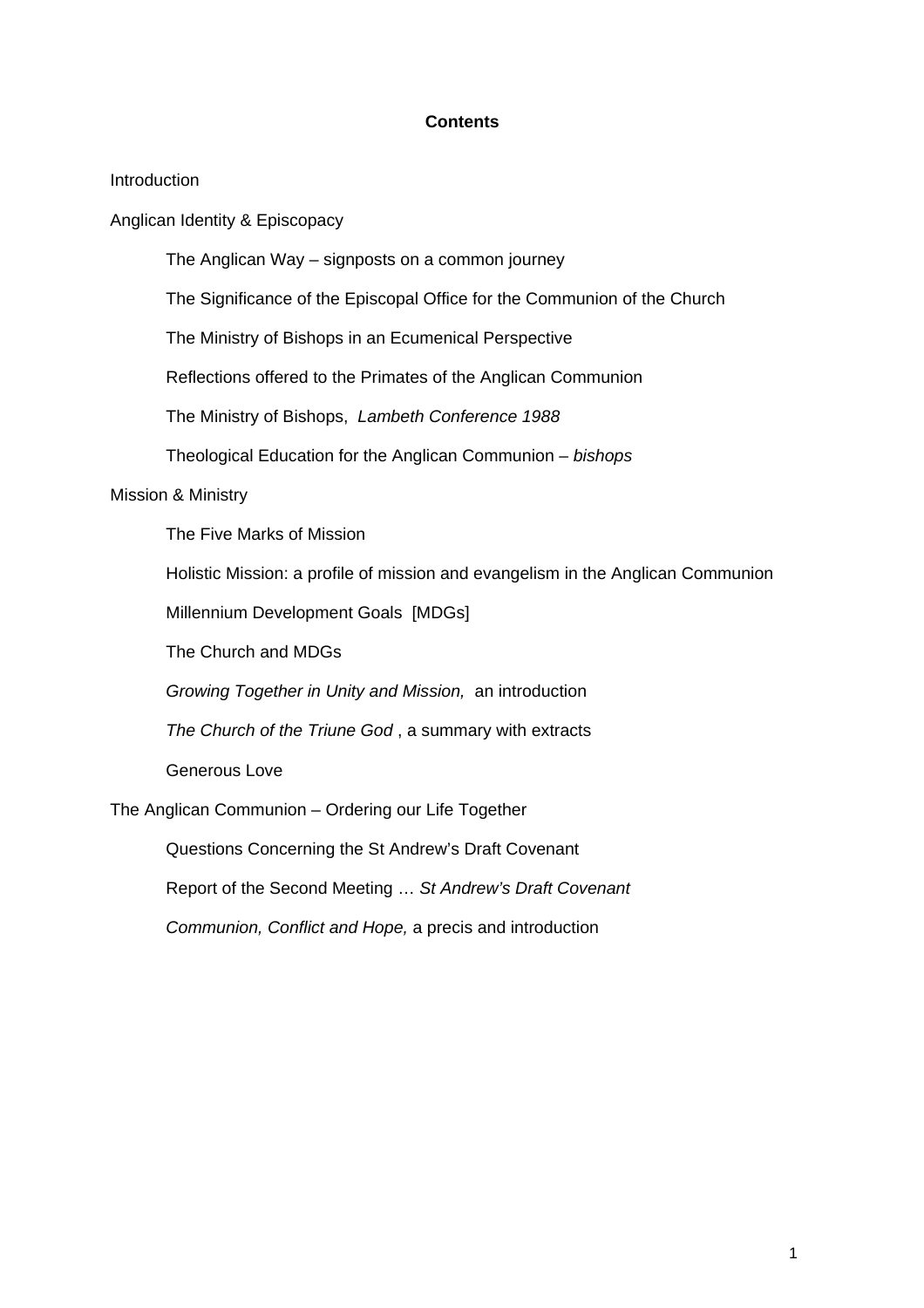### **Introduction**

This Reader contains background reading for the Lambeth Conference. A number of the papers have been published in other places and at other times. The papers are collected together and re-published in this volume for the convenience of those who will be attending the Lambeth Conference. All the material is the product of particular Anglican Communion groups or networks, or has been written particularly for this Reader

The material is ordered in three sections:

- 1. Anglican Identity and Episcopacy
- 2. Mission & Ministry
- 3. The Anglican Communion ordering our life together

The purpose of the reader is to make available to a selection of documents which will provide some material in common as a foundation to the discussion of some of the themes of the Lambeth Conference. These documents are resource material for some of the Indaba Groups at the Lambeth Conference.

The whole conference is brought together with the twin aims of 'enabling the bishops as leaders in God's mission' and 'strengthening Anglican identity. It is hoped these papers will make a contribution to the achieving of those aims.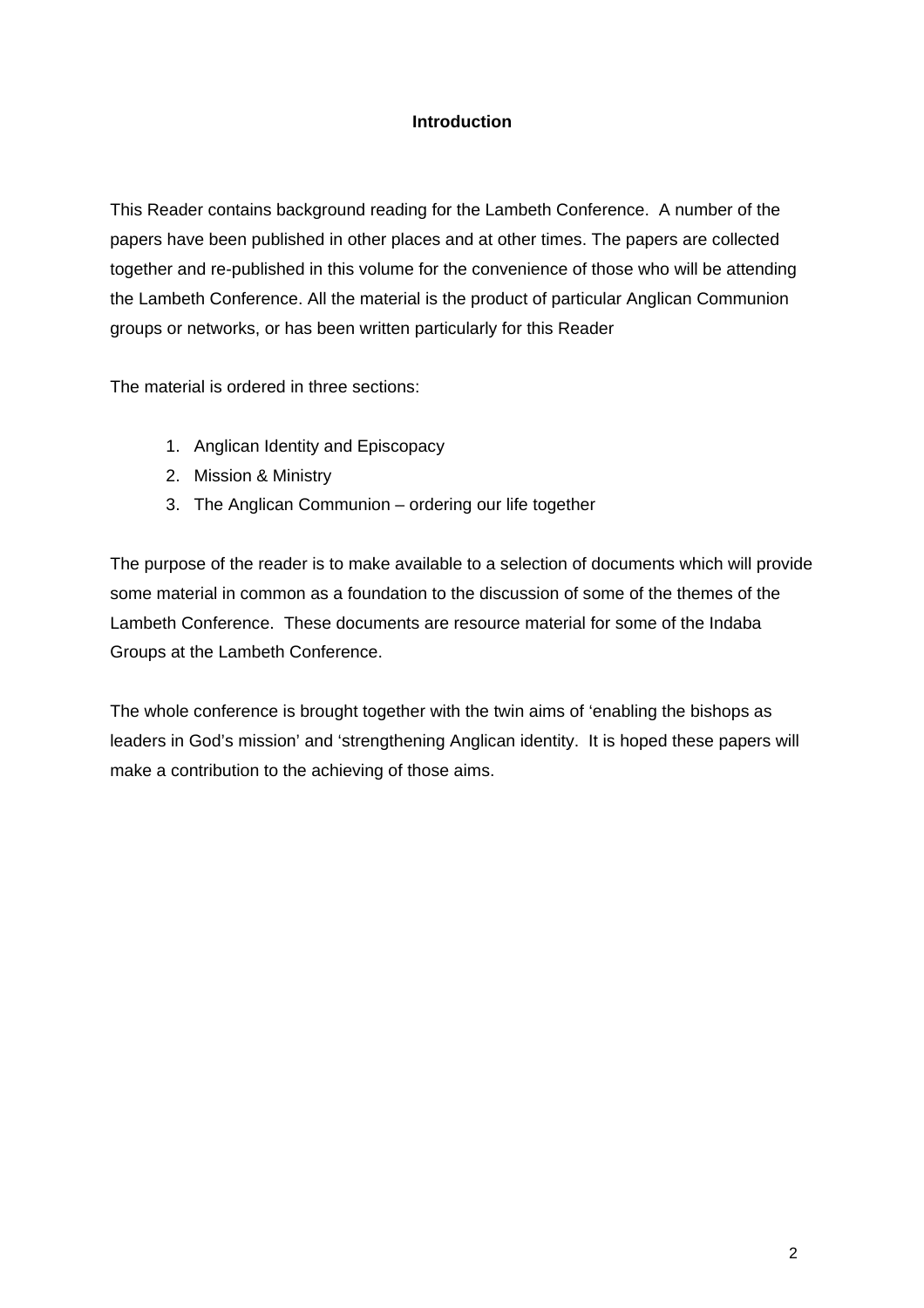Section 1 Anglican Identity and Episcopacy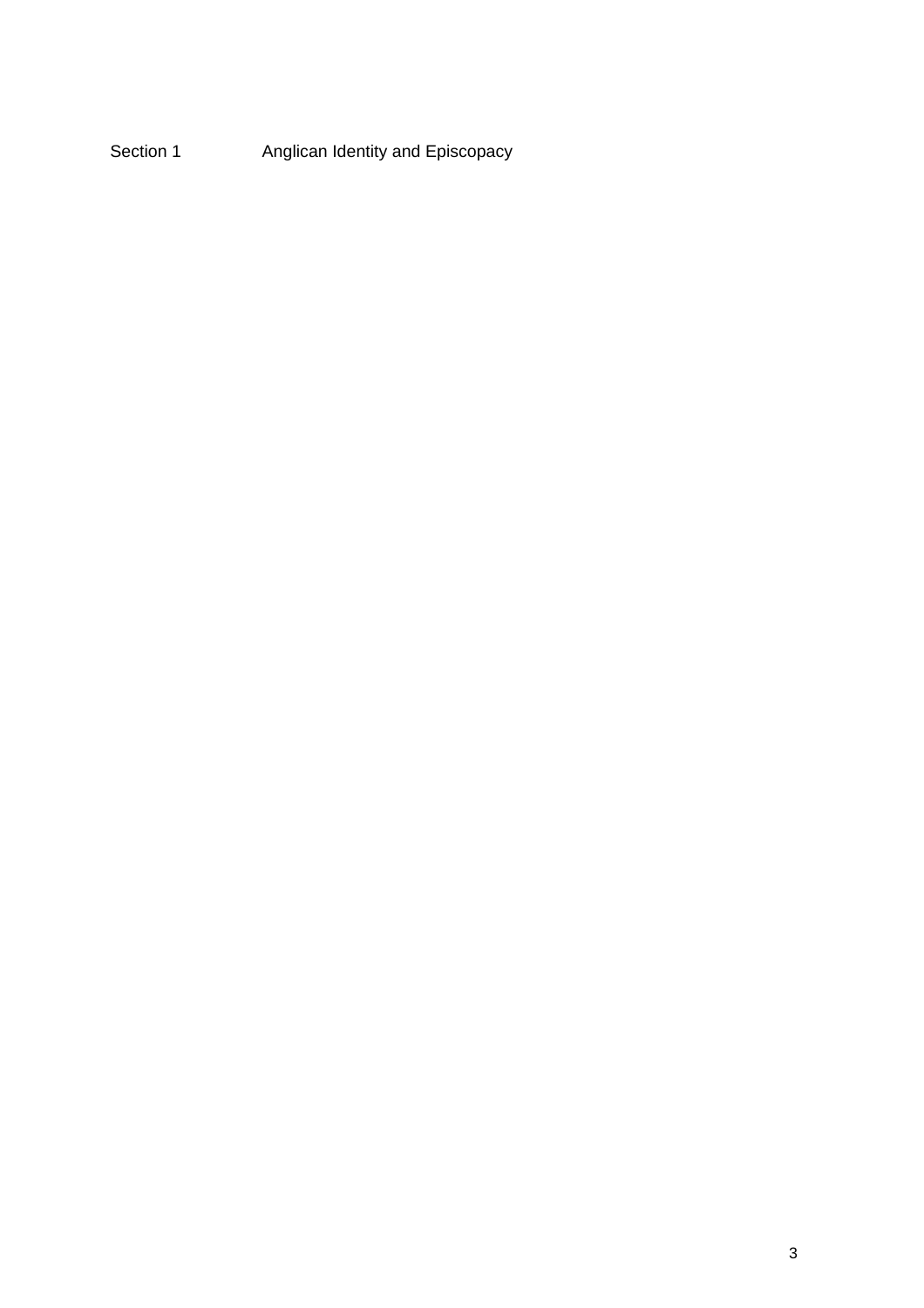# The Anglican Way: Signposts on a Common Journey A paper from the work of TEAC [Theological Education for the Anglican Communion]

This document has emerged as part of a four-year process in which church leaders, theologians and educators have come together from around the world to discuss the teaching of Anglican identity, life and practice. They clarified the characteristic ways in which Anglicans understand themselves and their mission in the world*.* These features, described as the 'Anglican Way', were intended to form the basis for how Anglicanism is taught at all levels of learning involving laity, clergy and bishops. This document is not intended as a comprehensive definition of Anglicanism, but it does set in place signposts which guide Anglicans on their journey of self-understanding and Christian discipleship. The journey is on-going because what it means to be Anglican will be influenced by context and history. Historically a number of different forms of being Anglican have emerged, all of which can be found in the rich diversity of present-day Anglicanism. But Anglicans also have their commonalities, and it is these which hold them together in communion through 'bonds of affection'. The signposts set out below are offered in the hope that they will point the way to a clearer understanding of Anglican identity and ministry, so that all Anglicans can be effectively taught and equipped for their service to God's mission in the world.

 The Anglican Way is a particular expression of the Christian Way of being the One, Holy, Catholic and Apostolic Church of Jesus Christ. It is formed by and rooted in Scripture, shaped by its worship of the living God, ordered for communion, and directed in faithfulness to God's mission in the world. In diverse global situations Anglican life and ministry witnesses to the incarnate, crucified and risen Lord, and is empowered by the Holy Spirit. Together with all Christians, Anglicans hope, pray and work for the coming of the reign of God.

### **Formed by Scripture**

- 1. As Anglicans we discern the voice of the living God in the Holy Scriptures, mediated by tradition and reason. We read the Bible together, corporately and individually, with a grateful and critical sense of the past, a vigorous engagement with the present, and with patient hope for God's future.
- 2. We cherish the whole of Scripture for every aspect of our lives, and we value the many ways in which it teaches us to follow Christ faithfully in a variety of contexts. We pray and sing the Scriptures through liturgy and hymnody. Lectionaries connect us with the breadth of the Bible, and through preaching we interpret and apply the fullness of Scripture to our shared life in the world.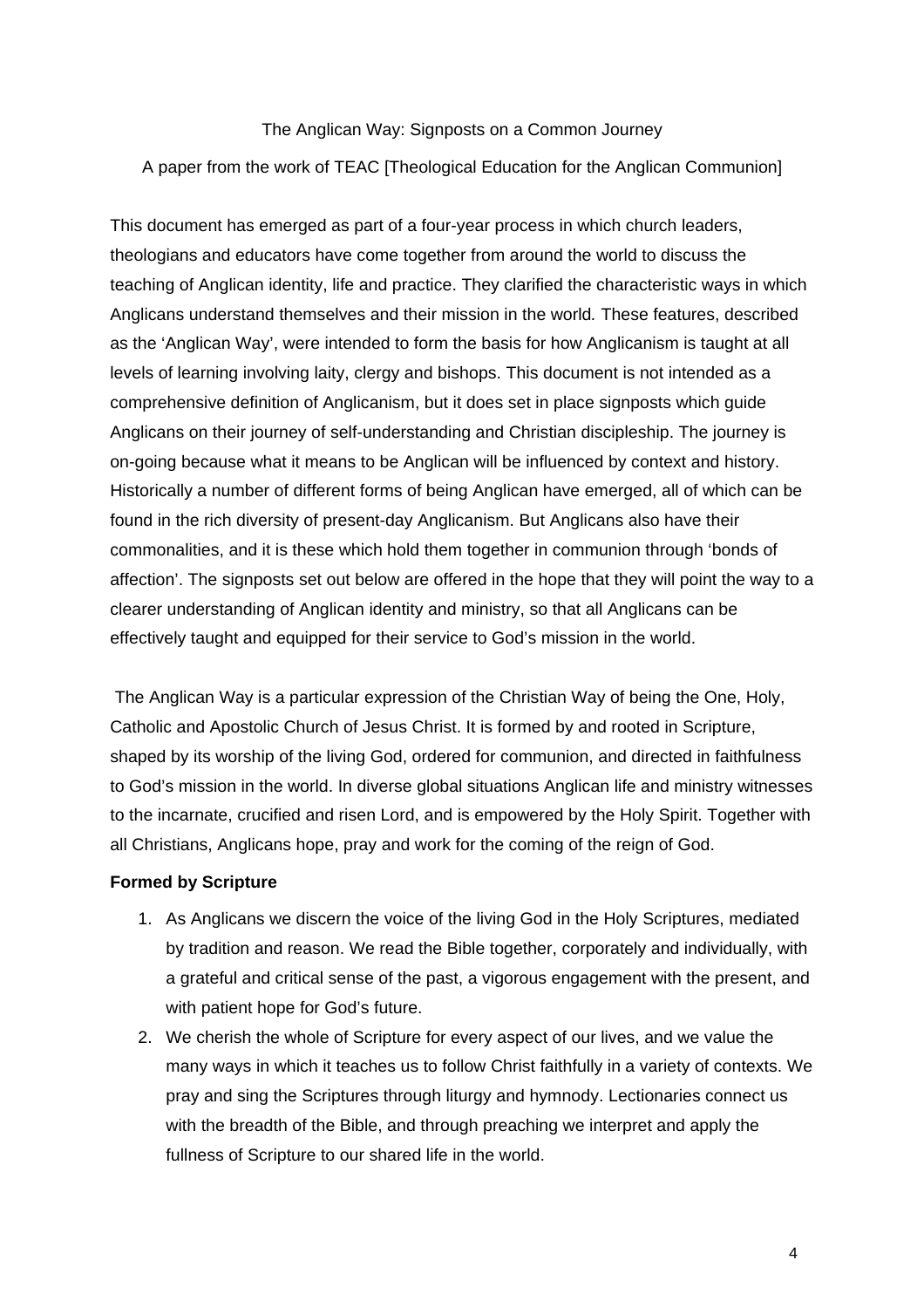- 3. Accepting their authority, we listen to the Scriptures with open hearts and attentive minds. They have shaped our rich inheritance: for example, the ecumenical creeds of the early Church, the Book of Common Prayer, and Anglican formularies such as the Articles of Religion, catechisms and the Lambeth Quadrilateral.
- 4. In our proclamation and witness to the Word Incarnate we value the tradition of scholarly engagement with the Scriptures from earliest centuries to the present day. We desire to be a true learning community as we live out our faith, looking to one another for wisdom, strength and hope on our journey. We constantly discover that new situations call for fresh expressions of a scripturally informed faith and spiritual life.

### **Shaped through Worship**

- 5. Our relationship with God is nurtured through our encounter with the Father, Son and Holy Spirit in word and sacrament. This experience enriches and shapes our understanding of God and our communion with one another.
- 6. As Anglicans we offer praise to the Triune Holy God, expressed through corporate worship, combining order with freedom. In penitence and thanksgiving we offer ourselves in service to God in the world.
- 7. Through our liturgies and forms of worship we seek to integrate the rich traditions of the past with the varied cultures of our diverse communities.
- 8. As broken and sinful persons and communities, aware of our need of God's mercy, we live by grace through faith and continually strive to offer holy lives to God. Forgiven through Christ and strengthened by word and sacrament, we are sent out into the world in the power of the Spirit.

### **Ordered for Communion**

- 9. In our episcopally led and synodically governed dioceses and provinces, we rejoice in the diverse callings of all the baptized. As outlined in the ordinals, the threefold servant ministries of bishops, priests and deacons assist in the affirmation, coordination and development of these callings as discerned and exercised by the whole people of God.
- 10. As worldwide Anglicans we value our relationships with one another. We look to the Archbishop of Canterbury as a focus of unity and gather in communion with the See of Canterbury. In addition we are sustained through three formal instruments of communion: The Lambeth Conference, The Anglican Consultative Council and The Primates' Meeting. The Archbishop of Canterbury and these three instruments offer cohesion to global Anglicanism, yet limit the centralisation of authority. They rely on bonds of affection for effective functioning.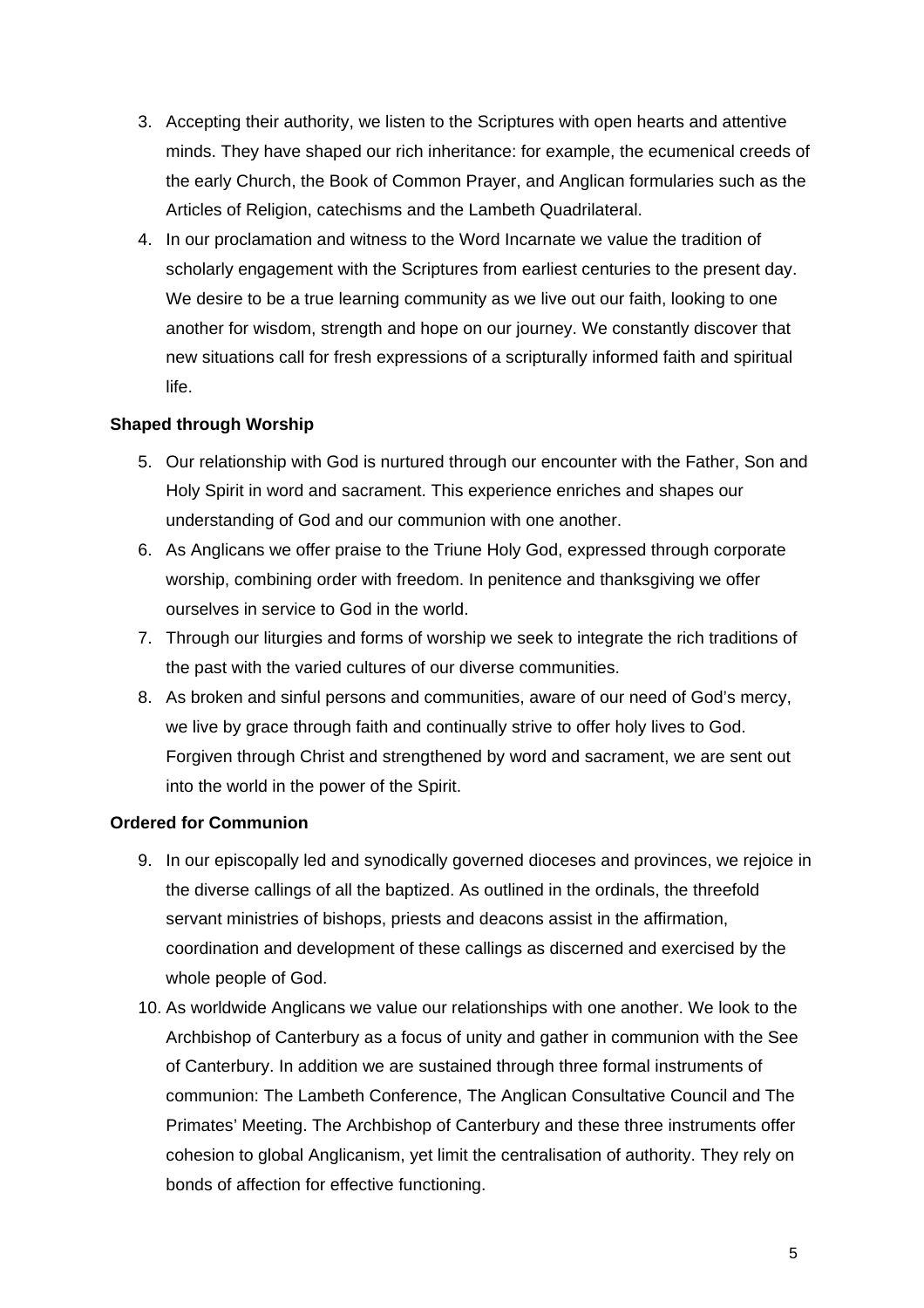11. We recognise the contribution of the mission agencies and other international bodies such as the Mothers' Union. Our common life in the Body of Christ is also strengthened by commissions, task groups, networks of fellowship, regional activities, theological institutions and companion links.

#### **Directed by God's Mission**

- 12. As Anglicans we are called to participate in God's mission in the world, by embracing respectful evangelism, loving service and prophetic witness. As we do so in all our varied contexts, we bear witness to and follow Jesus Christ, the crucified and risen Saviour. We celebrate God's reconciling and life-giving mission through the creative, costly and faithful witness and ministry of men, women and children, past and present, across our Communion.
- 13. Nevertheless, as Anglicans we are keenly aware that our common life and engagement in God's mission are tainted with shortcomings and failure, such as negative aspects of colonial heritage, self-serving abuse of power and privilege, undervaluing of the contributions of laity and women, inequitable distribution of resources, and blindness to the experience of the poor and oppressed. As a result, we seek to follow the Lord with renewed humility so that we may freely and joyfully spread the good news of salvation in word and deed.
- 14. Confident in Christ, we join with all people of good will as we work for God's peace, justice and reconciling love. We recognise the immense challenges posed by secularisation, poverty, unbridled greed, violence, religious persecution, environmental degradation, and HIV/Aids. In response, we engage in prophetic critique of destructive political and religious ideologies, and we build on a heritage of care for human welfare expressed through education, health care and reconciliation.
- 15. In our relationships and dialogue with other faith communities we combine witness to the Lordship of Jesus Christ with a desire for peace, and mutual respect and understanding.
- 16. As Anglicans, baptized into Christ, we share in the mission of God with all Christians and are deeply committed to building ecumenical relationships. Our reformed catholic tradition has proved to be a gift we are able to bring to ecumenical endeavour. We invest in dialogue with other churches based on trust and a desire that the whole company of God's people may grow into the fullness of unity to which God calls us that the world may believe the gospel.

*TEAC Anglican Way Consultation Singapore, May 2007*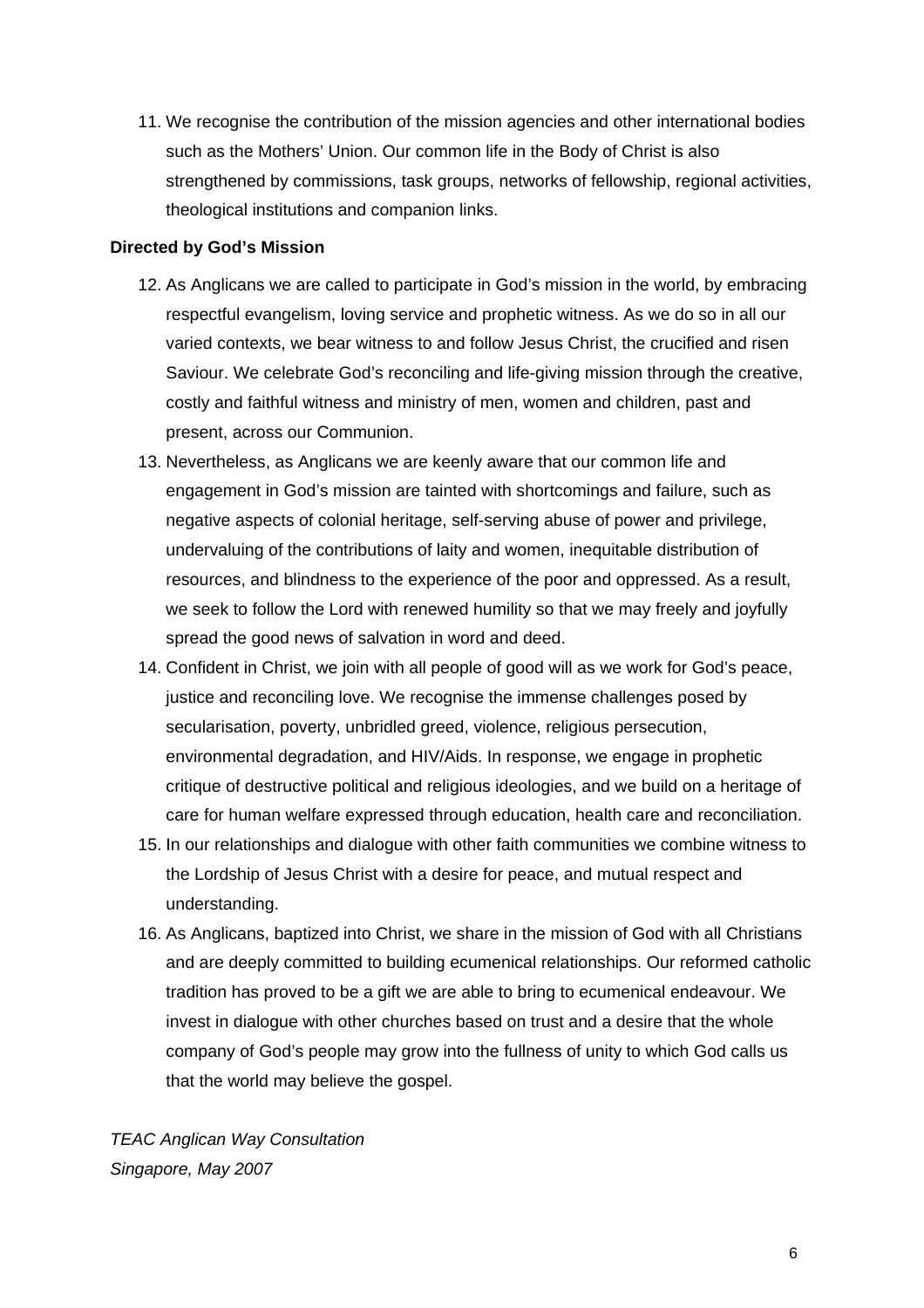| Contacts | Comments | Help | Search |

Published by the Anglican Communion Office © 2008 Anglican Consultative Council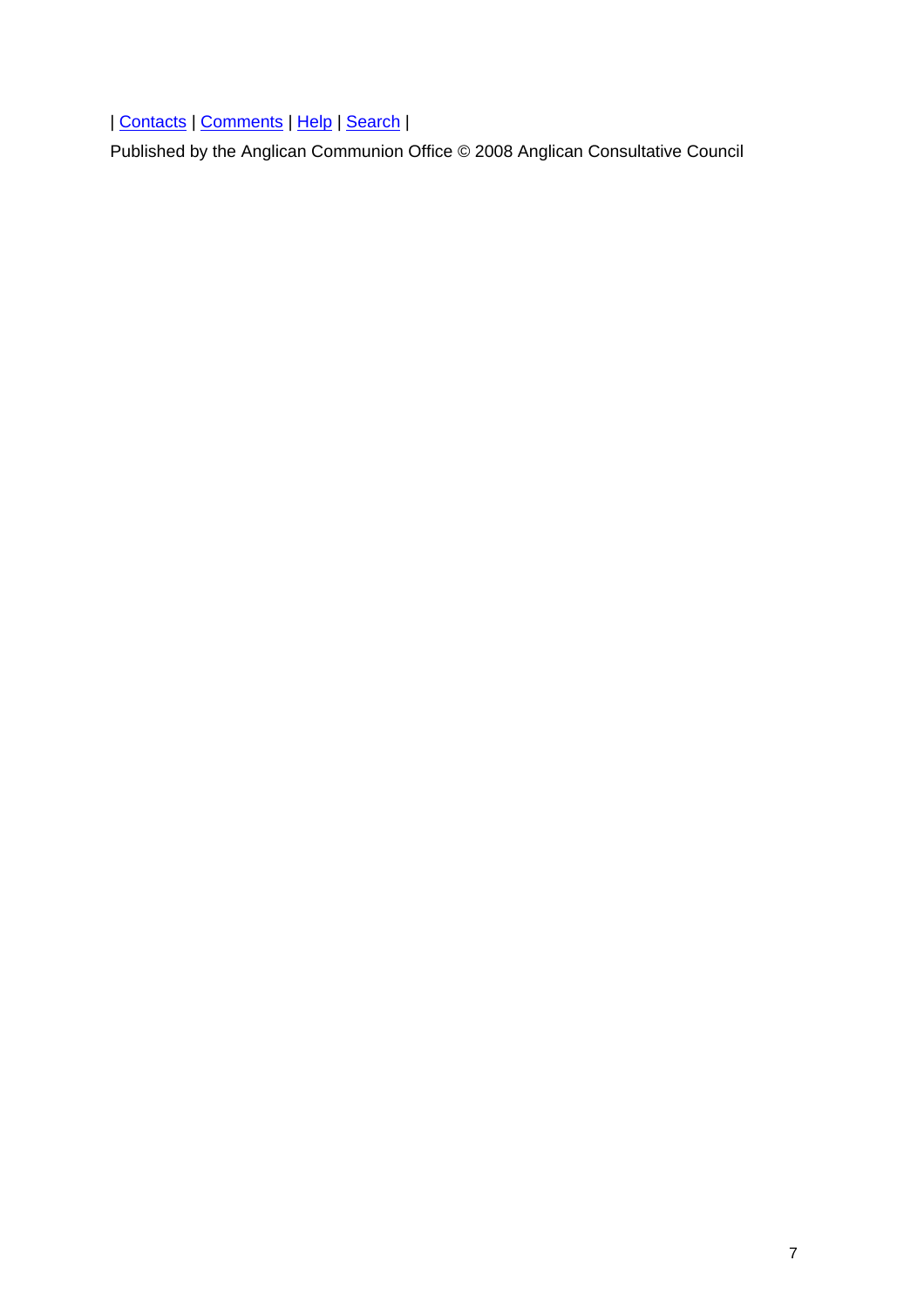## **ONE PAGE TEXT TO BE PROVIDED HERE**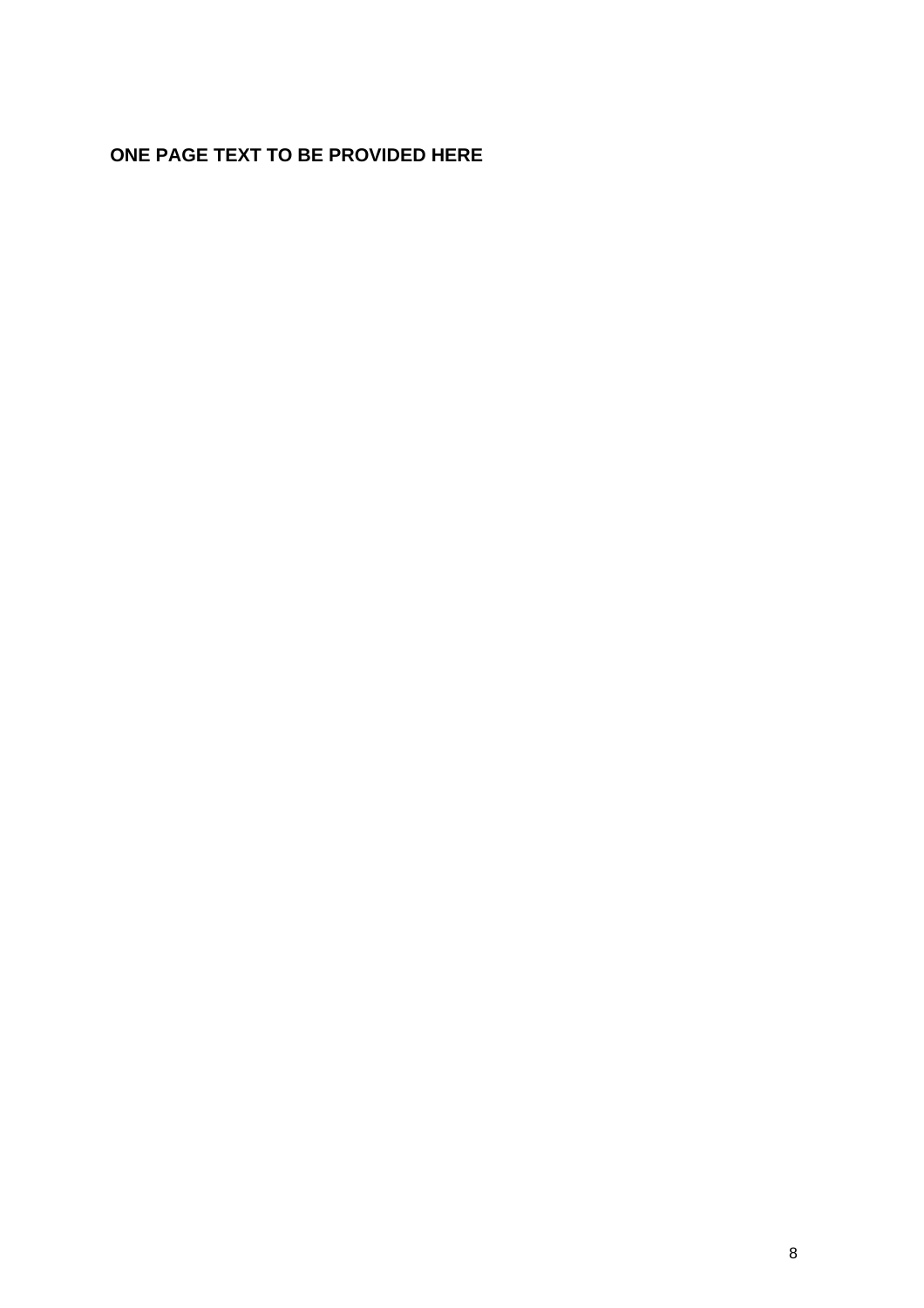## <span id="page-8-0"></span>**The Anglican Way: The Significance of the Episcopal Office for the Communion of the Church**

### **Inter Anglican Theological and Doctrinal Commission, October 2007[1](#page-8-0)**

### **Preamble:**

At this time in the life of the global Anglican Communion tensions and rifts between Provinces - and bishops - have seriously impaired the fellowship (koinonia) of the baptised. The reasons for these difficulties are complex and no one would imagine that it is an easy matter to restore fellowship across the churches of the Communion. In such circumstances we can forget that our life together is a gracious gift bestowed by the Lord. It is a gift that serves the mission of God in the world and has a direct effect on the integrity and power of our witness to the gospel.

How can we proclaim one Lord, one faith and one baptism when the gift of koinonia seems to be so easily set aside for a supposedly greater goal? What can be more fundamental to our life on earth than our essential interconnectedness with others and the world.<sup>[2](#page-8-0)</sup> What can be more at the heart of Christian life than the sacrament of communion in Christ's body broken for us and blood poured out for the world? This koinonia is given by God in creation and renewed in Christ and the Spirit. It is a gift which subsists in the whole body of Christ prior to its embodiment in an 'instrument of unity' or particular ecclesial office. Furthermore, like all gifts of God, it can only be a blessing as it is faithfully received and shared by all. It is critical for this truth to be grasped by an often anxious and fearful Church that is often tempted to seek heroes or managers to heal its inner life.

  $1$  The original draft of this document was completed at the October 2006 IATDC meeting in Kenya. This was then revised following consultation with other Communion bodies, and completed at the October 2007 IATDC meeting in Kuala Lumpur, Malaysia.

 $2$  The terms 'koinonia' and 'communion' can become so much a part of the discourse of a fractured and divided church that they loose their force and significance. Koinonia has to do with a fundamental connectivity between God, the world, and all living things, including of course human life. The African word 'ubuntu' captures something of this primary oneness. In the Genesis story human beings are called 'earthlings' or 'groundlings' (Genesis 2). This underscores the fact that we are 'of the earth' and are intrinsically related to other living things, the whole created environment and God. Such koinonia is encoded into the very being of creation. The story of redemption is a story of Christ rejoining people, races and the rest of creation. This is the good news which overcomes sin and broken bonds. There is no other community on the earth with a mandate to bear witness to the remarkable miracle of our oneness in the triune God. What is even more remarkable is that God invites the body of Christ to become the new experiment in the communion of the Holy Spirit. Bishops serve this koinonia which is nothing less than the way of creation, salvation and the life of the world to come.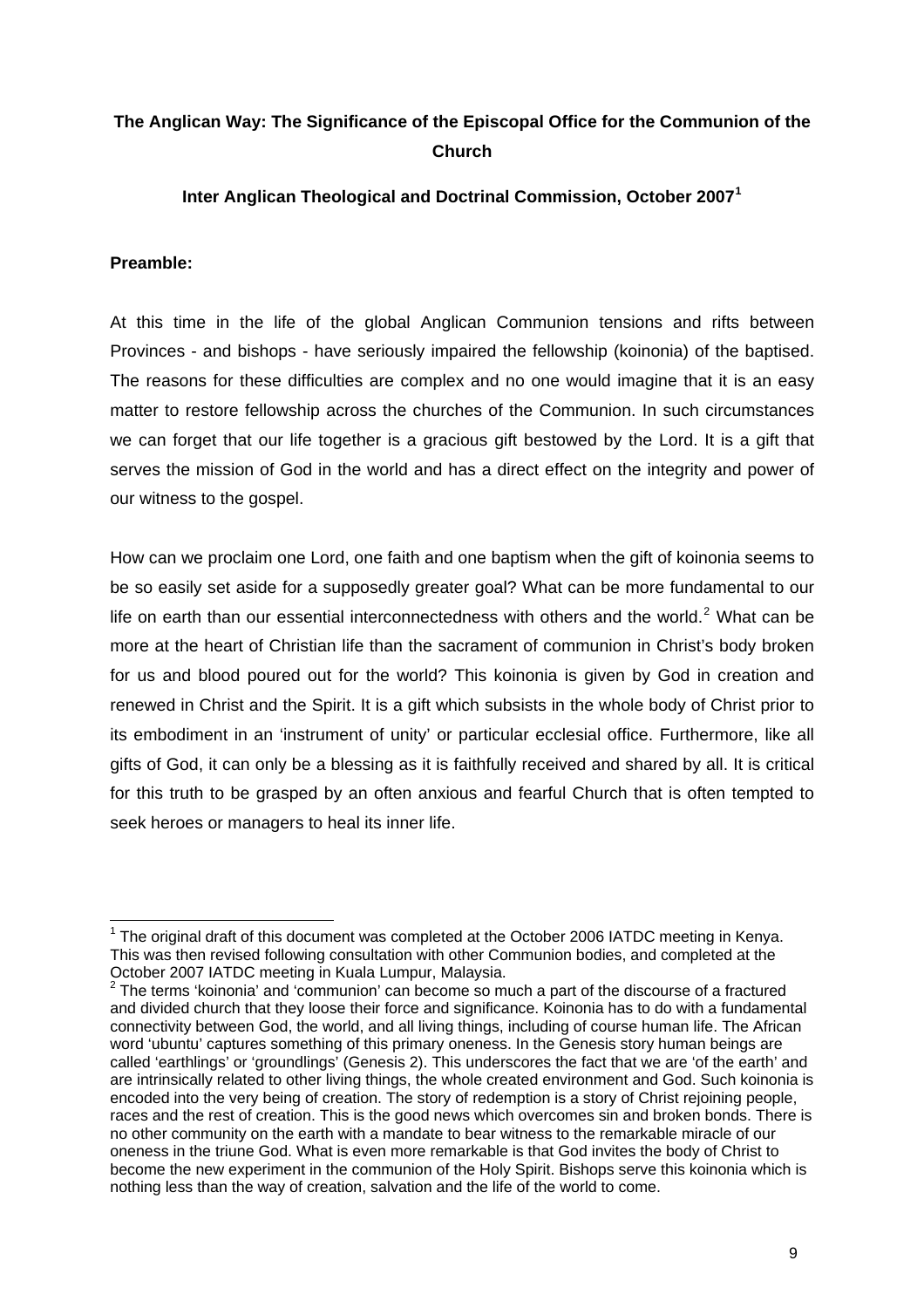All ministries are charisms of the Spirit for the building up of the body. This is not just a *role* but charism of the ministry. As eucharistic president and teacher of the faith the bishop lives and ministers as sign and servant of ecclesial communion and communion with the Triune God. Bishops therefore bear a particular responsibility for the maintenance and nurture of communion as God's gift to all.

The ordinal is clear that bishops of the Church have a great and grave responsibility to the Lord of the Church for the fellowship of all the baptised. Their actions have consequence for the whole body of the faithful for we are all 'members one of another' (Romans 12:5). Accordingly we offer these ten theses on the role and responsibilities of bishops for the wellbeing of the communion of the whole church. In the theses that follow it should be abundantly clear that the nurture of koinonia is not an optional extra or luxury for the episcopate. Rather, it is of the essence of the sacramental charism of episcopal ordination and serves the baptised who have been called by God to bear witness to the glorious gospel of Christ in a broken and violent world hungry for peace, freedom and healing.

The following theses identify the bishop's ministry in relation to the gifts and responsibilities that nurture and grow communion. We were asked to write a contribution that would be helpful to the programme of the Lambeth Conference 2008. It is not thereforea comprehensive theological treatment of episcopacy.

Thesis One sets the episcopate within the life of the whole church. Theses two to seven identify aspects of the office of bishop. Theses eight to ten focus on the place of the episcopate in the life of the Church. Our overall concern is the significance of the episcopate for the maintenance of communion in global Anglicanism. However, we also deal with local, diocesan concerns, recognizing that the way a bishop fosters communion at the micro level has implications for the way a bishop contributes to the fellowship of the baptised at the macro level. It will be clear from the theses that follow that the deeper issue concerns not only what a bishop does but who a bishop is for Christ and the people. The significance of the episcopate for the renewal of koinonia and mission is directly related to how a bishop bears witness in life and service to the holy and triune God.

## **Thesis One: The Bishop serves the koinonia of the gospel into which the baptised are incorporated by God the Holy Spirit**

God calls all people into a covenantal relationship of love, mercy and justice. By baptism the people of God become participants in the visible body of Jesus Christ. The bishop is called to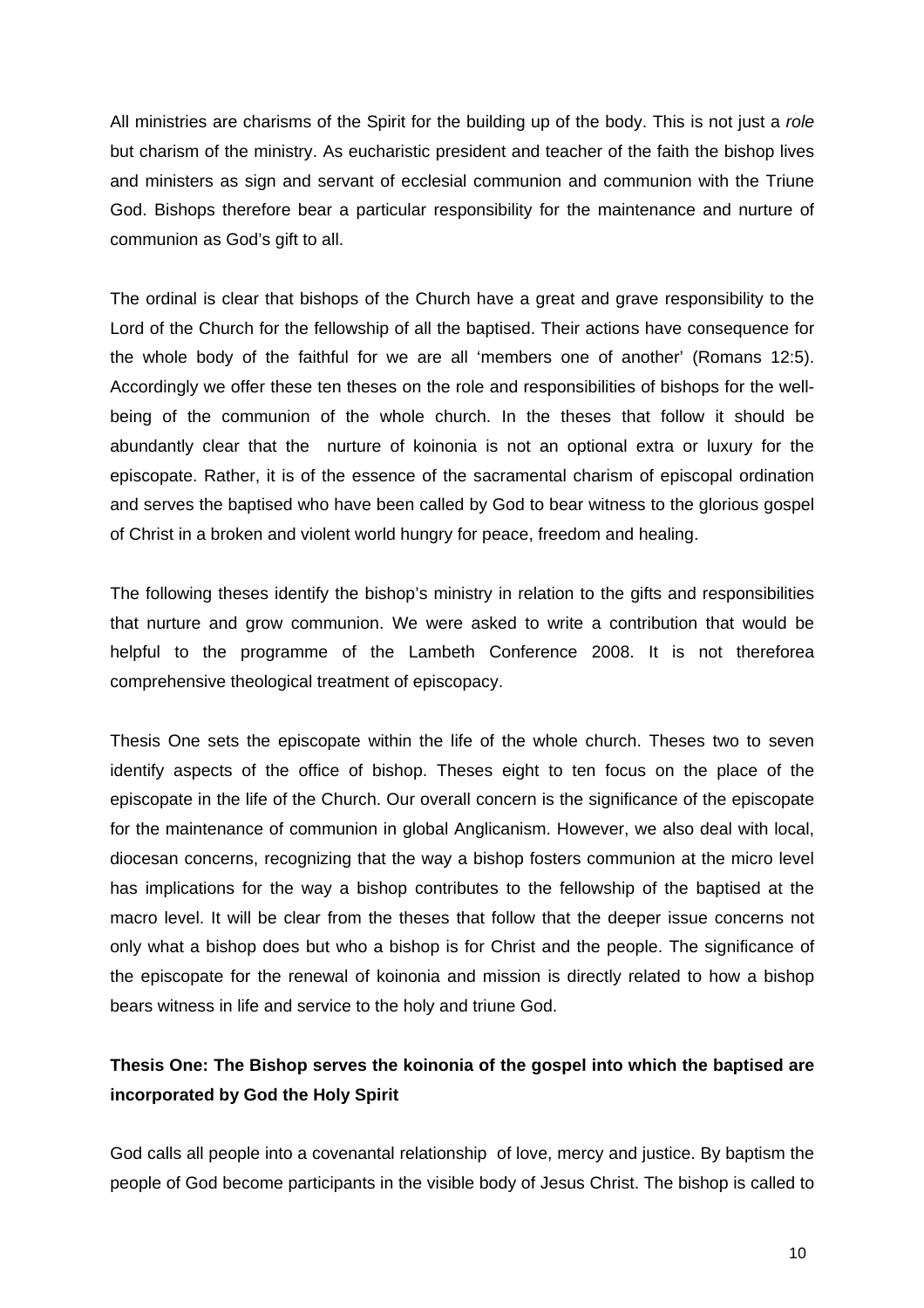serve this communion principally as president within the eucharistic community and by ordering those ministries which build up the body. The eucharistic role endows the bishop with responsibilities of representation, as through this ministry parts of the body are brought into sacramental relationship with each other. The bishop is the focal person who links parishes within a diocese not only to one another but also the diocese to the wider church within the Communion and ecumenically. This fundamental theological truth challenges all parochial conceptions of the episcopate that fail to transcend ethnic, social, and cultural realities in which the episcopate is, by nature, necessarily embedded.

Bishops of the Anglican Communion have primary responsibility for Anglicans. However, the nature of the episcopal office means that bishops are called to lead the Church towards a deeper koinonia amongst all God's people, and in so doing represent the wider Christian community to the diocese. This universal and ecumenical ministry belongs to the bishop's role as a symbol of unity. Yet this symbol is ambiguous because the Church is divided and torn. In this context the bishop is a sign of a broken Church looking to its Lord for healing and hope through the power of the Spirit.

## **Thesis Two: The bishop's evangelical office of proclamation and witness is a fundamental means by which those who hear the call of God become one in Christ**

Bishops in the Anglican Communion are called to proclaim the gospel of Jesus Christ and provide oversight for the witness and the mission of the Church in all its aspects. This evangelical office of the bishop is founded upon the good news (*evangelion*). The bishop encourages all God's people to be bearers of the good news of Jesus and to practice personal evangelism through words and actions. This evangelical office includes a prophetic element through which the bishop gives voice to the concerns of a world that seeks justice and a creation that needs care and renewal.

The bishop is called to cherish and nurture the evangelical office always bearing in mind 'how beautiful are the feet of the one who brings good news' (Romans 10:15, Isaiah 52:7). At the heart of this witness is a threefold injunction: to know Christ; to know the power of his resurrection; and to enter into the fellowship of sharing in his sufferings (Philippians 3:10). This dimension of the office gives a fundamental unity to all mission. It is enacted in the eucharist where the bishop gathers and sends the people to be witnesses to the ends of the earth. Through this office the kingdom of God expands and people discover their oneness in Christ the Lord and Saviour. Given its centrality for the establishment of communion for all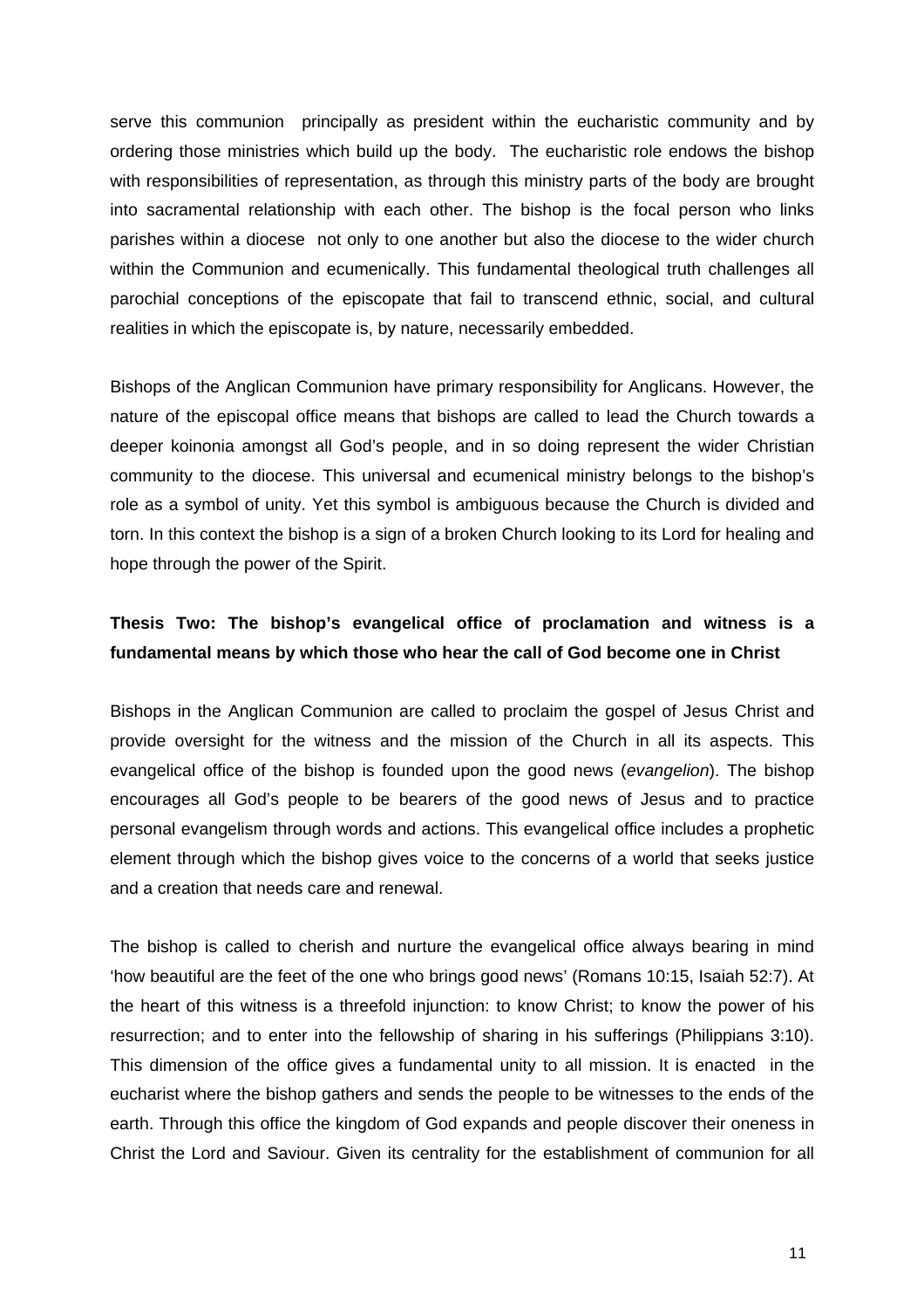peoples it is clear that the nature and character of the bishop's evangelical office will occupy a significant part of the collegial life of the episcopate.

## **Thesis Three: The bishop is a teacher and defender of the apostolic faith that binds believers into one body**

Bishops vow to guard the apostolic faith. The historic succession in the episcopate is a sign of communion with the apostolic Church through time and space. As witnesses to the 'faith once delivered to the saints', bishops are expected to be more than guardians intent on preserving orthodoxy; they are looked upon to be teachers who are able to bring the Scriptures and the creeds of the Church to life in the present day. Their effectiveness as teachers will depend upon the strength of their own educational formation and upon their openness to the questions and concerns of their contemporaries. Very often it is when the Christian tradition interacts with new ways of thinking that previously forgotten or unexplored aspects of Christian truth are disclosed. Growth in theological understanding thus requires a lively memory of the Christian inheritance and capacity to use this to interpret new facts and fresh experiences. In this interaction new insights arise for faith. A bishop's vocation as a teacher is intertwined in a life of prayer and spiritual discipline. This is the crucible in which wisdom is formed and courage found to apply it to everyday life.

Bishops have a special responsibility to encourage attempts to translate the historic faith into the language, ideas and stories of the people. The aim of this is to foster a genuine inculturation that produces both worship and theology that are accessible to the people. Unless this happens the gospel is not understood, the Church does not put down deep roots, and communion is weakened as apostolic teaching is misunderstood and distorted. When it does happen, the flourishing of true faith fosters genuine communion across cultures.

In licensing clergy and lay workers, bishops signify that those whom they license are faithful ministers of the Word that gathers and sends the people of God. This means that they must be well equipped theologically for this ministry and mission. The bishop must ensure appropriate theological education and ministerial formation for the diocese. Bishops do well to raise up and support the work of theologians within their dioceses, and to make continuing theological education a high priority for their clergy and lay leaders. A scripture-formed people needs teachers and theologians to help build up the faith of the community and provide resources for the discernment of the Spirit in times of confusion and spiritual hunger.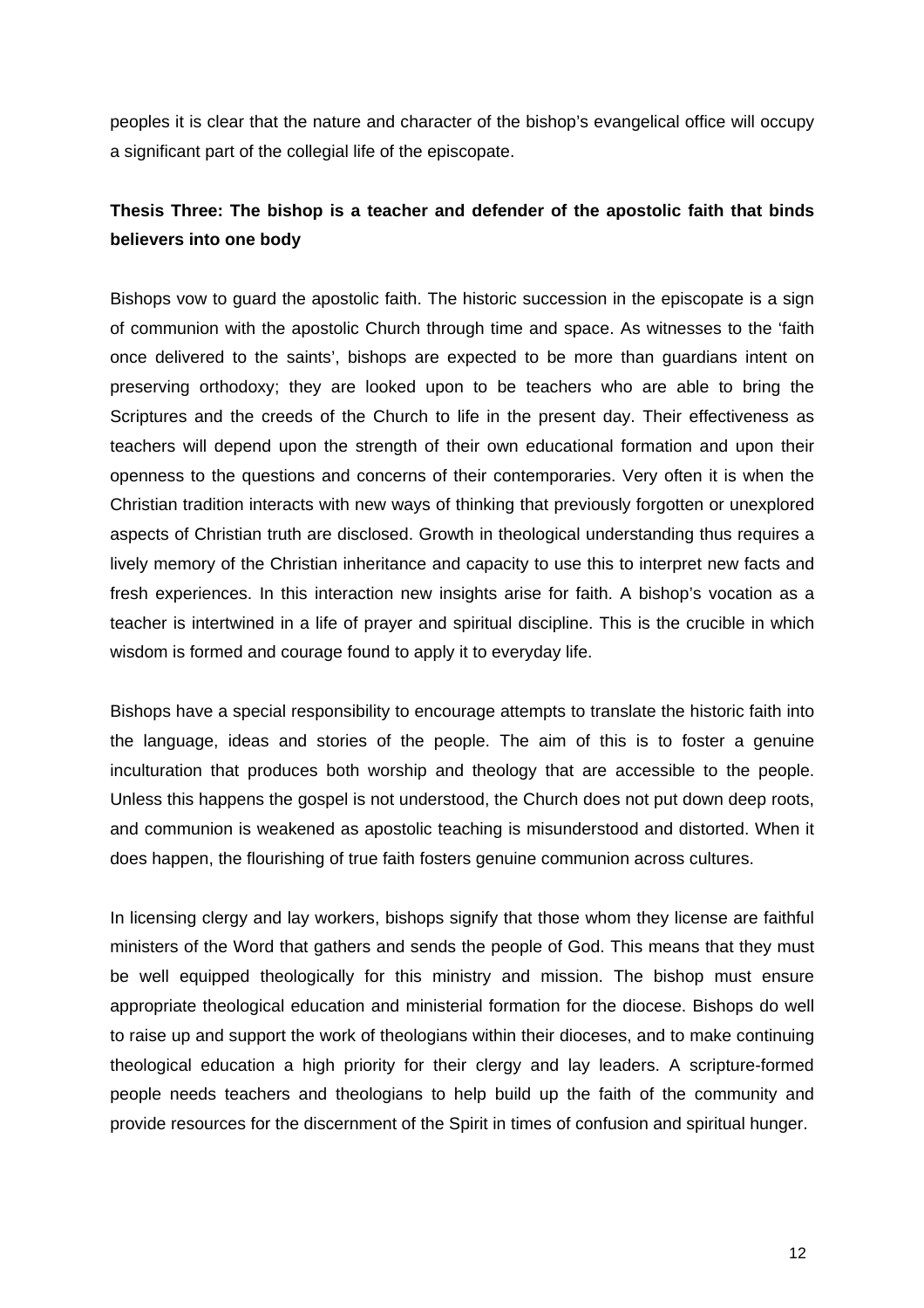## **Thesis Four: The Bishop has oversight (episcope) of the household of God for the good order of the Church**

Bishops are commissioned and sent to be stewards or overseers of God's household within their jurisdiction. They call the people of God into the full expression of the diverse gifts and ministries given by the Holy Spirit. They oversee processes of discernment and selection of candidates for holy orders, ensuring they are well prepared for their ministries, supporting them pastorally and practically, and providing for the good order of ministry in the diocese.

Oversight includes sharing of responsibilities among clergy and lay people. This involves mutual accountability, good communication and willingness to learn from one another. This reciprocity between bishop and people is reflected in the decision making processes of synodical life. This pattern of working together is empowering for all and is a gift to be nurtured at all levels of the life of the Church.

The bishop has to ensure the well-being (e.g., spiritual, social, economic) of the diocese in service of its mission. Harnessing resources, fund-raising and financial management of diocesan affairs involves complexities of oversight requiring specialized ministries. Providing episcope in this area highlights the administrative and managerial character of the work of a bishop, somewhat akin to a CEO (Chief Executive Officer) of a large organisation. Bishops ought not to underestimate the distorting effects on their oversight of management models associated with the global market economy. This can lead to a management ethos focussed on strategic plans, goal setting, tasks, competition and successful outcomes. This is appealing because it seems to offer clarity and control but the price is often loss of the personal and relational dimension of ecclesial life. The bishop who manages well is one who is aware of the danger of management becoming the basic lens through which episcope is practised. This issue raises a question of how bishops handle matters across diocesan and provincial boundaries. At these levels even koinonia may become a thing to be 'managed' at a distance (i.e., avoiding face-to-face relations) rather than resolutely pursued together with patience.

## **Thesis Five: The bishop is called to coordinate the gifts of the people of God for the building up of the faithful for the furtherance of God's mission**

The bishop has the duty of coordinating and encouraging the gifts and talents of all the baptised. The Spirit gives varieties of gifts to all God's people to build up the church for mission. In the secular context of many cultures, success in life is mostly determined against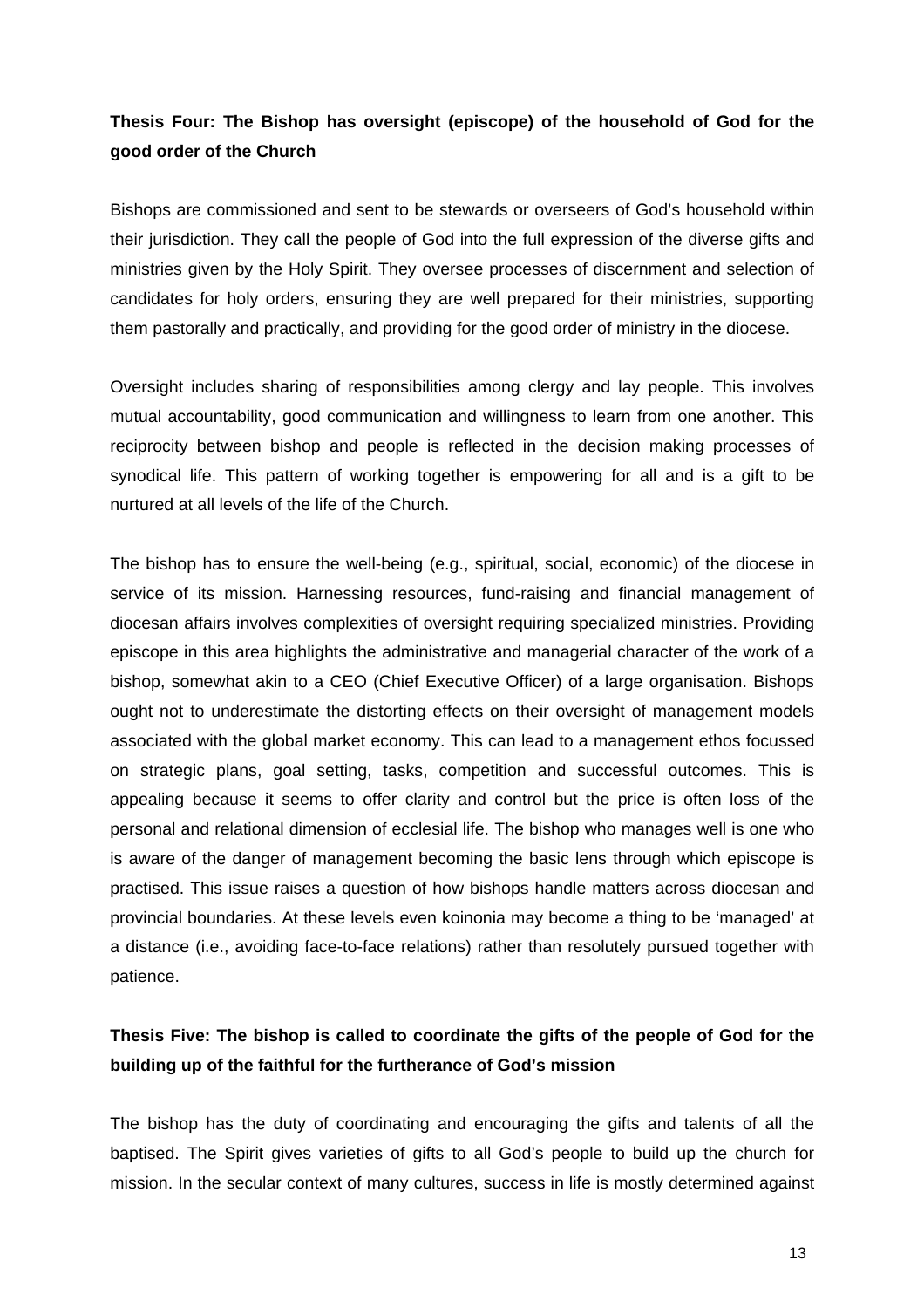a background of ruthless competition and individualism. In the church 'we are all members one of another' (Romans 12:5), and gifts are not the property of any one person but reside in the whole body for the purpose of strengthening the Church to serve God's mission.

Sometimes bishops – like all people -- are threatened by the gifts of their brothers and sisters in Christ. They can become jealous, guarding all power and responsibility to themselves, and thereby thwarting the work of the Holy Spirit. Personal prayer and discernment of one's own gifts, however, turns one to the nurture of the gifts of others. When a bishop's life is marked by joy in the ministry of others that bishop will be able to share in ministry with other bishops in a non-competitive and generous manner. This is a key to the building of koinonia beyond the local diocese. Specialized training in team building and collaborative leadership is critical.

## **Thesis Six: The bishop serves the koinonia of the gospel through care, encouragement and discipline of the pastors of the Church**

To facilitate care of the people of God is fundamental to the episcopal office. To do this the bishop has to know and be known by all. Face-to-face relationships of generosity and graciousness are vital for this is where trust is nurtured. Communion in Christ involves sharing in holy friendship, in counsel, prayer and guidance as well as visitation of parishes on special occasions, such as confirmation.

It is clearly not feasible for a bishop to be able to get to know everyone. However, the bishop has a special responsibility to care for the pastors who share in the bishop's episcope. Caring for the pastors includes attention to their welfare including practicalities of life as well as their spiritual and vocational health, ensuring continuing ministerial and theological education and ongoing formation. One of the most important ways in which the bishop cares for the pastors is by being an example in the development of habits of self-care and attention to the spiritual disciplines. Such a witness draws people together and raises their sights to new possibilities for freedom in the Spirit.

A bishop's responsibility for the encouragement and discipline of clergy is built upon an exchange of trusts that only comes through patient companionship with others. This is the context in which the bishop can offer guidance and admonition, and call the pastors to honesty, care and mutual accountability. What is true in diocesan life is true at the level of the Communion. Mutual accountability at the international level is the result of a genuinely shared episcope, exchange of trusts and mutual accountability at the diocesan level.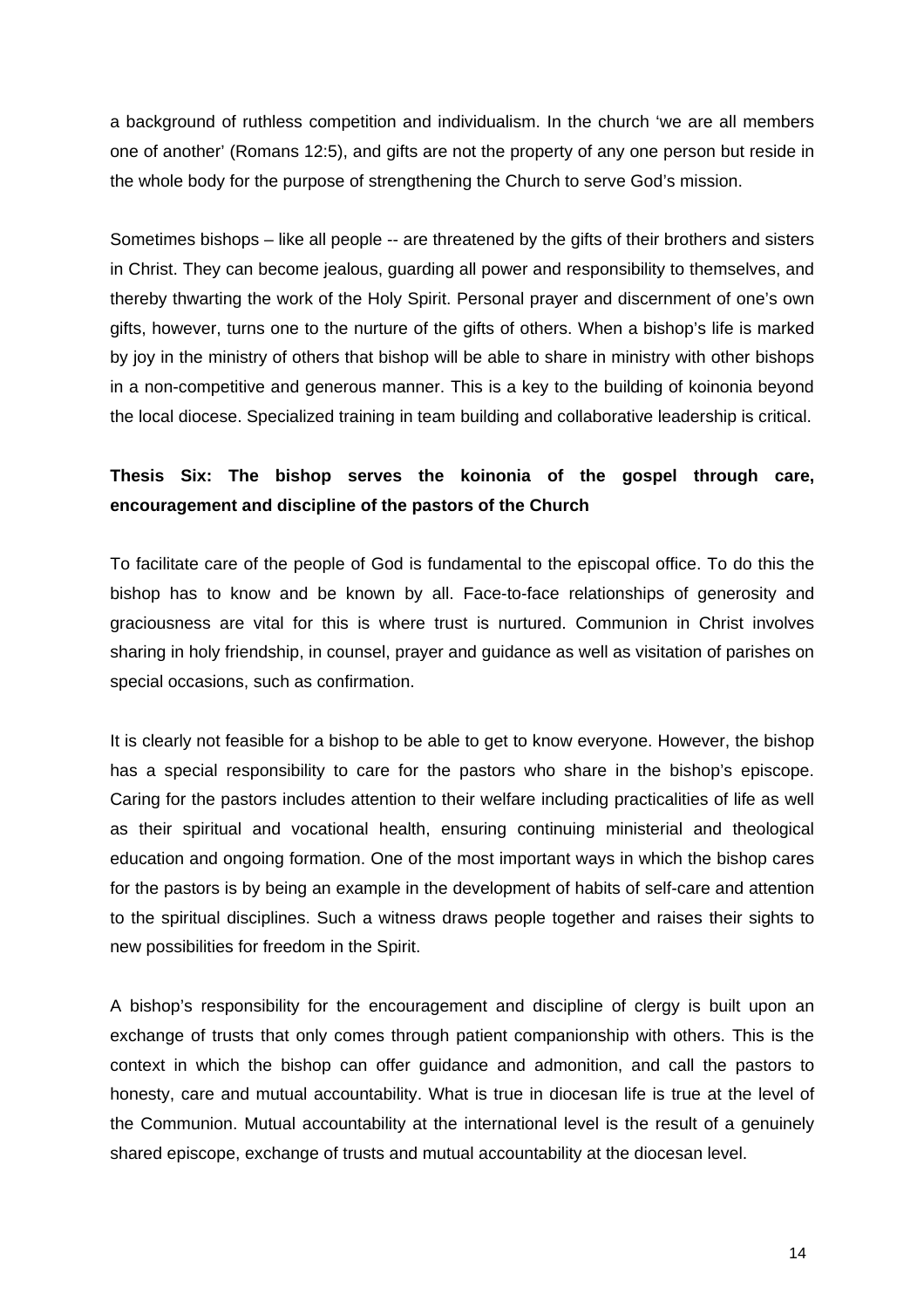**Thesis Seven: The bishop serves the koinonia of the gospel through a ministry of mediation to recall the broken and conflicted body of Christ to its reconciled life in him**

Dealing with conflict is a significant feature of a bishop's work. Most obviously the Church is made up of frail and foolish people. The upward call of Christ presumes we are sinners in need of God's grace, forgiveness and mercy. In this context, koinonia is necessarily a partial and vulnerable reality. A bishop's vocation involves tending this koinonia through the wise handling of conflict. A ministry of mediation and reconciliation in situations of conflict is relevant at local and wider levels of the church's life. The challenge for bishops is how to harness conflicts so that through this process a deeper koinonia in the gospel emerges. Learning to be a reconciler is a life-long task and bishops may benefit greatly from special training in mediation.

# **Thesis Eight: The catholicity of the episcopal office connects the baptised across boundaries of culture, class, gender, race and lands and enables the church to realise its oneness in Christ**

Catholicity means that the apostolic faith is expressed in the diverse contexts of the world. The gift of God in Christ is for all people, and the Trinitarian faith expressed in the doctrine and worship of a particular church is to be that of the whole church. The bishop embodies this catholic character of the gospel and through the communion of bishops with each other the communion of the whole people is made possible and real. This also means that a bishop has particular responsibility to strive for a reality in which the eucharist in a diocese is one celebrated by and for the whole church. It is ironic and a cause of sorrow that the sacrament of unity is an occasion of division.

The catholicity of the office means the bishop is an agent of the fullness of the one faith expressed through myriad local forms. Inculturation that is authentic plumbs the heart of the Christian faith. This requires active engagement with the local cultures so that any stumbling blocks to the hearing, receiving and enacting of the Gospel be removed. When this occurs the gifts of the people are harnessed for authentic mission in that time and place. A bishop must truly know the local cultures and values of the people that the bishop has been called to serve and lead. This can be a real challenge, for the bishop is chief pastor within and across particular ethnic, racial, and cultural contexts. Yet in this role the bishop has to ensure that the one catholic faith finds expression through these particular identities without becoming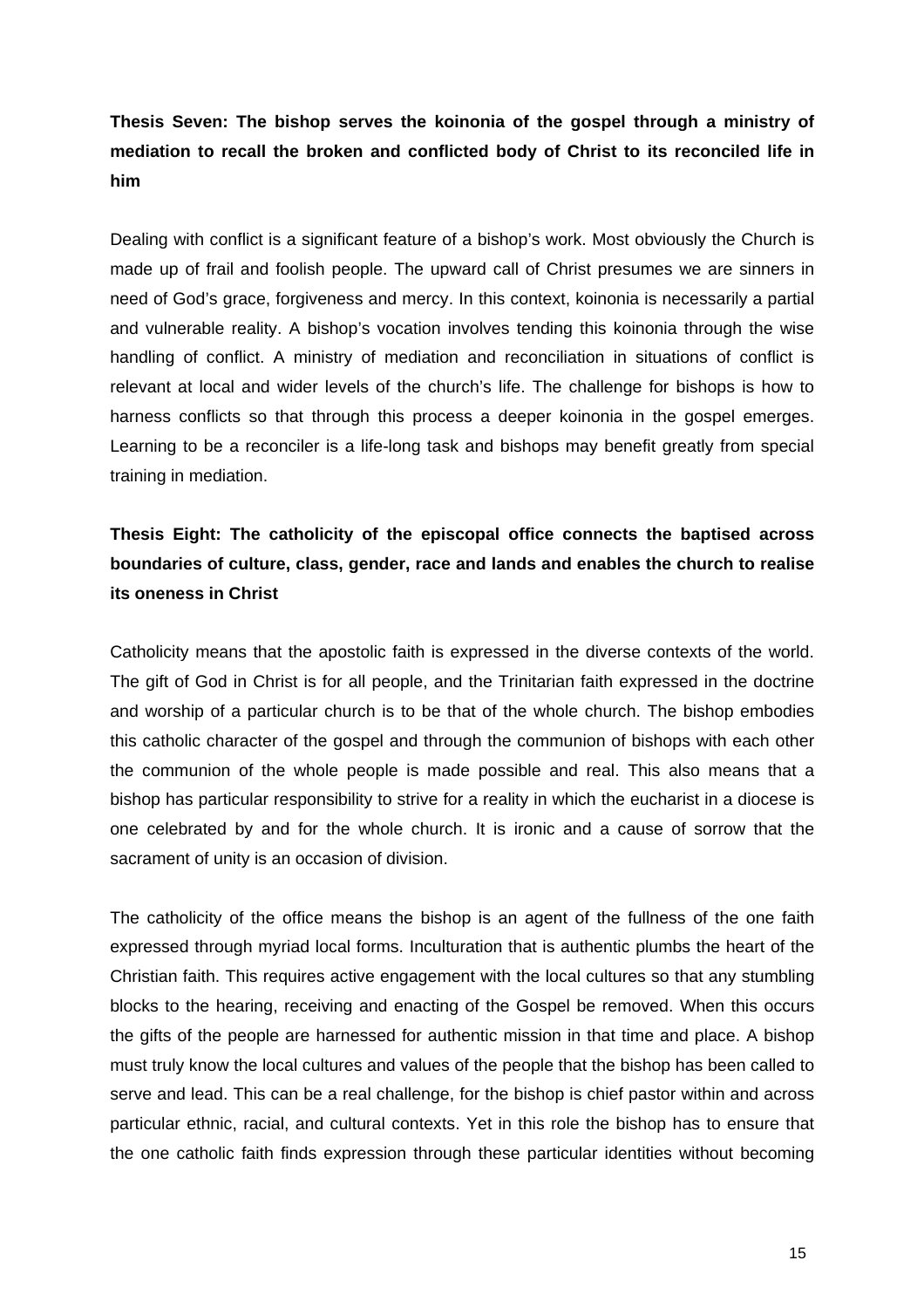subsumed by them. The catholicity of the office requires a way of life that is constantly in dialogue with others (especially including other bishops) across many boundaries.

Catholicity also means that the decisions that come from any local place are not simply 'local' decisions, but affect all. Bishops have a particular responsibility to bring the church catholic into local processes of discerning the apostolic faith. They also have a responsibility to represent their diocese to the rest of the church, to interpret to the Communion the realities of their local place. This means explaining not simply the end results of decisions reached, but being able to give theological explanation of the discernment of the Gospel in the culture, and of the catholicity of such decisions. Bishops need the courage and wisdom to be able to hear the voice of others whether within or outside their contexts.

# **Thesis Nine: The bishop serves the collegial life of the Church through the nurture of strong bonds with bishops of the Anglican Communion and those who share episcope in other Christian churches**

The episcopate is by nature and calling collegial. Each Anglican bishop shares in the episcope of the whole not as though each were a piece of the whole, but as a particular expression of the whole, and as one that cannot exist without the whole. In the first instance this occurs between the bishops in a diocese (i.e., diocesan bishop, assistant and suffragan bishops). Therefore all are called into open relationship with each other in the Communion and with those called to exercise episcope in the wider church. Collegiality means more than working with those with whom one has an affinity. Rather it involves seeing one's ministry not as one's own but as shared with others. At a Provincial level, collegiality involves many practical aspects of cooperative work, study and prayer, and shared responsibility with Synods in Provincial governance. It has particular importance in contexts where the Christian church is in a minority or in a multi-faith context. The patterns of local collegiality-incommunion are a gift to the wider Anglican Communion.

As bishops seek counsel, journey with each other, and pray with and for each other, real relationships grow. But such solidarity is a costly gift. Real relationships are fragile and tainted by sin. If relationships amongst some bishops within a Province are fraught with tensions, refusals of dialogue or other patterns of manipulation undermine collegiality. It is no surprise that these weaknesses show up at the international level. Yet it is of the essence of the episcopate that bishops give themselves over to collegial mutuality in the service of communion. Given the present state of the Anglican Communion it is the special collegial responsibility of the bishop to be at prayer for and with fellow colleagues. This is particularly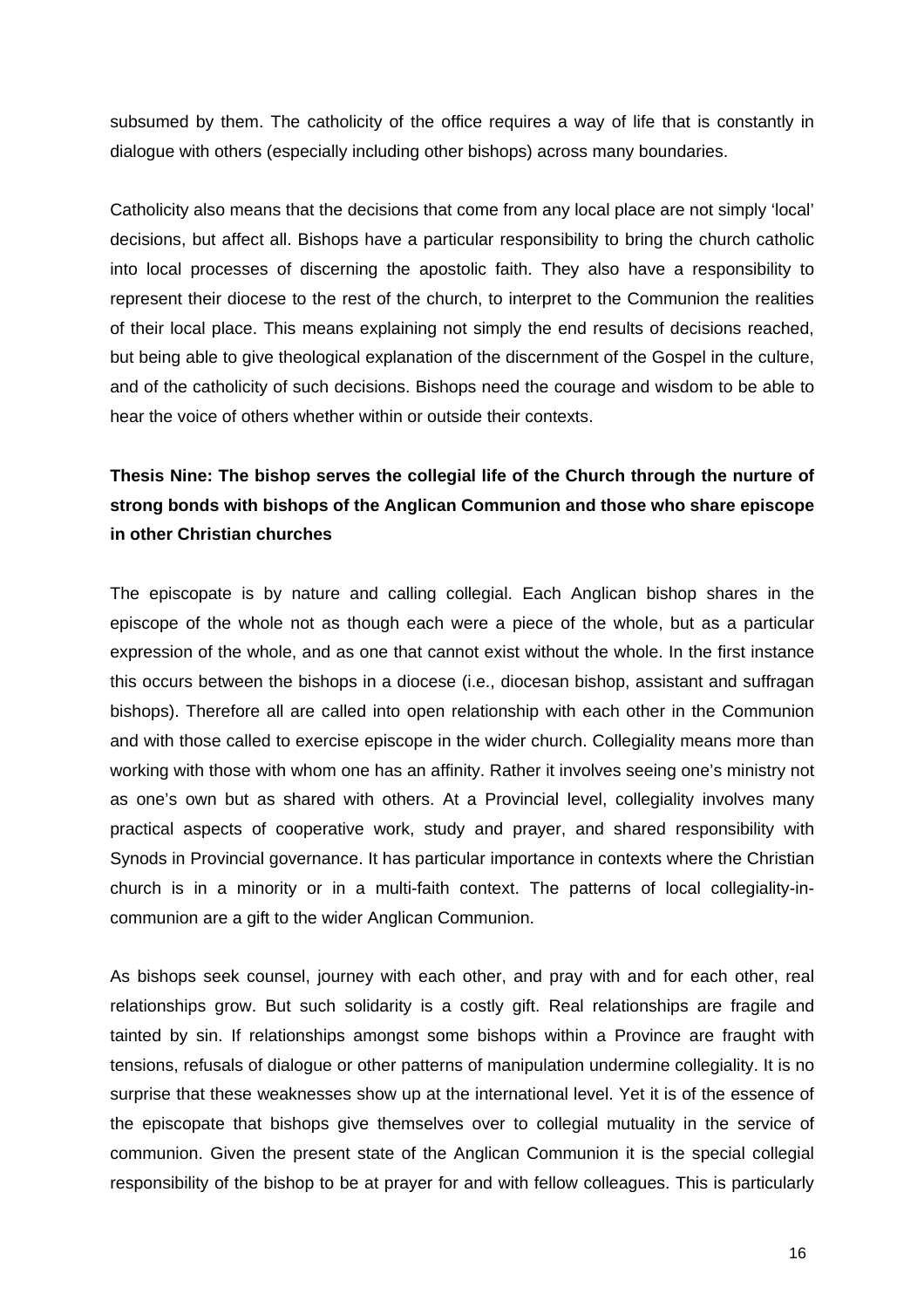relevant for those bishops who are in conflict with one another. Their failure to attend fervently to this ordinal vow weakens the body of Christ for which they have responsibility. This in turn weakens the bonds all the baptised share with one another.

## **Thesis Ten: A diocesan bishop is given responsibility for episcope in the particular place where the bishop is principal Pastor**

It is important for the coherence of the mission of the Church that in one place there should be only one principal or chief Pastor. Within particular and complex circumstances (for example, where indigenous people have been subjugated), it may be necessary, with the consent of the chief Pastor, to provide a specific pastoral ministry of support to a section of a population. However, sight should never be lost of the desirability that a Christian church in a particular place should be a single assembly of people of all kinds.

There are occasions when a church falls out of sympathy with its bishop on a matter of doctrine or conduct. It must not be the case that the mere fact of ease of modern communication and travel becomes the excuse for choosing a leader in another territory to be one's chief Pastor. In the case of serious and extensive conflict, it becomes the duty of a diocesan bishop to provide pastoral support in particular congregations. When a diocesan bishop fails to undertake this duty the matter becomes a provincial responsibility.

### **Conclusion**

The theses outlined above cover a broad range of episcopal responsibilities. There will undoubtedly be matters that have not been dealt with that are significant for bishops in the exercise of their daily office. The intention throughout has been to reflect on the nature of the episcopate in relation to the issue of communion. This focus has been explored at the diocesan level and in relation to the Communion. We are convinced that how a bishop handles the complex and delicate issues surrounding the koinonia of the Church at the local level of the diocese will influence the way a bishop nurtures communion beyond the diocese.

We have tried to offer a brief outline for a theology of the episcopate that is grounded in the received wisdom from scripture and tradition and also alive to the realities that bishops face as they serve the Church's koinonia in the gospel. The theses are incomplete and are currently being developed more intentionally in relation to the scripture tradition and the ordinal. Where relevant we have also tried to indicate areas that might become subject of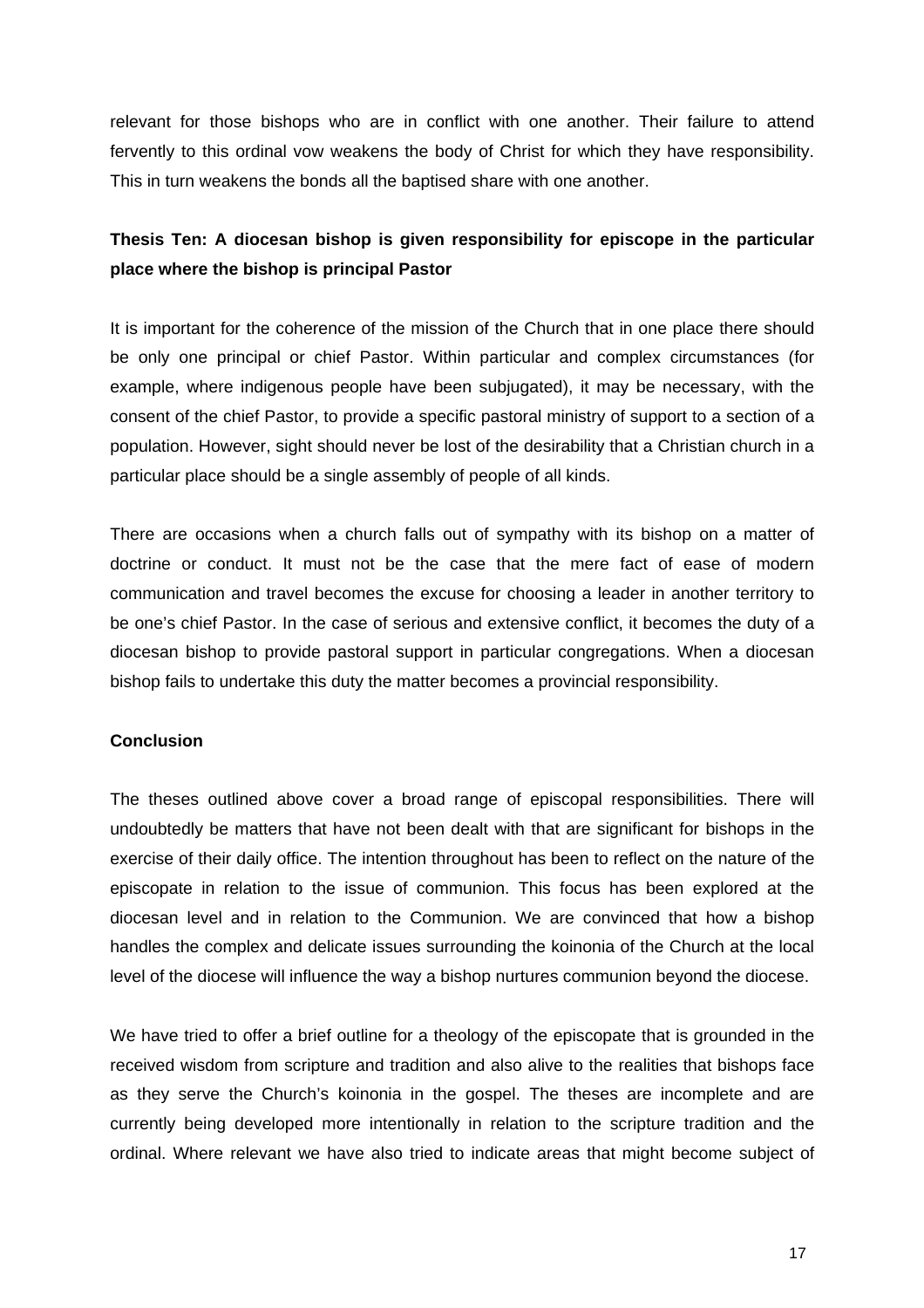training and professional development for bishops. More detailed work is currently being conducted in this area by other bodies in the Communion.

We offer this present document as a work in progress. We hope that we have provided a small resource to promote discussion and learning concerning the character of the episcopate. Throughout the diversity of episcopal practices, attitudes and ways of leadership we wonder if there might be room for reflection on the idea of an 'episcopal character' along similar lines to what has been referred to as the 'baptismal character'? We hope and pray that the bishops of the Anglican Communion may find it useful in their difficult but sacred calling to serve the Lord of the Church who desires that all may be one in Jesus Christ.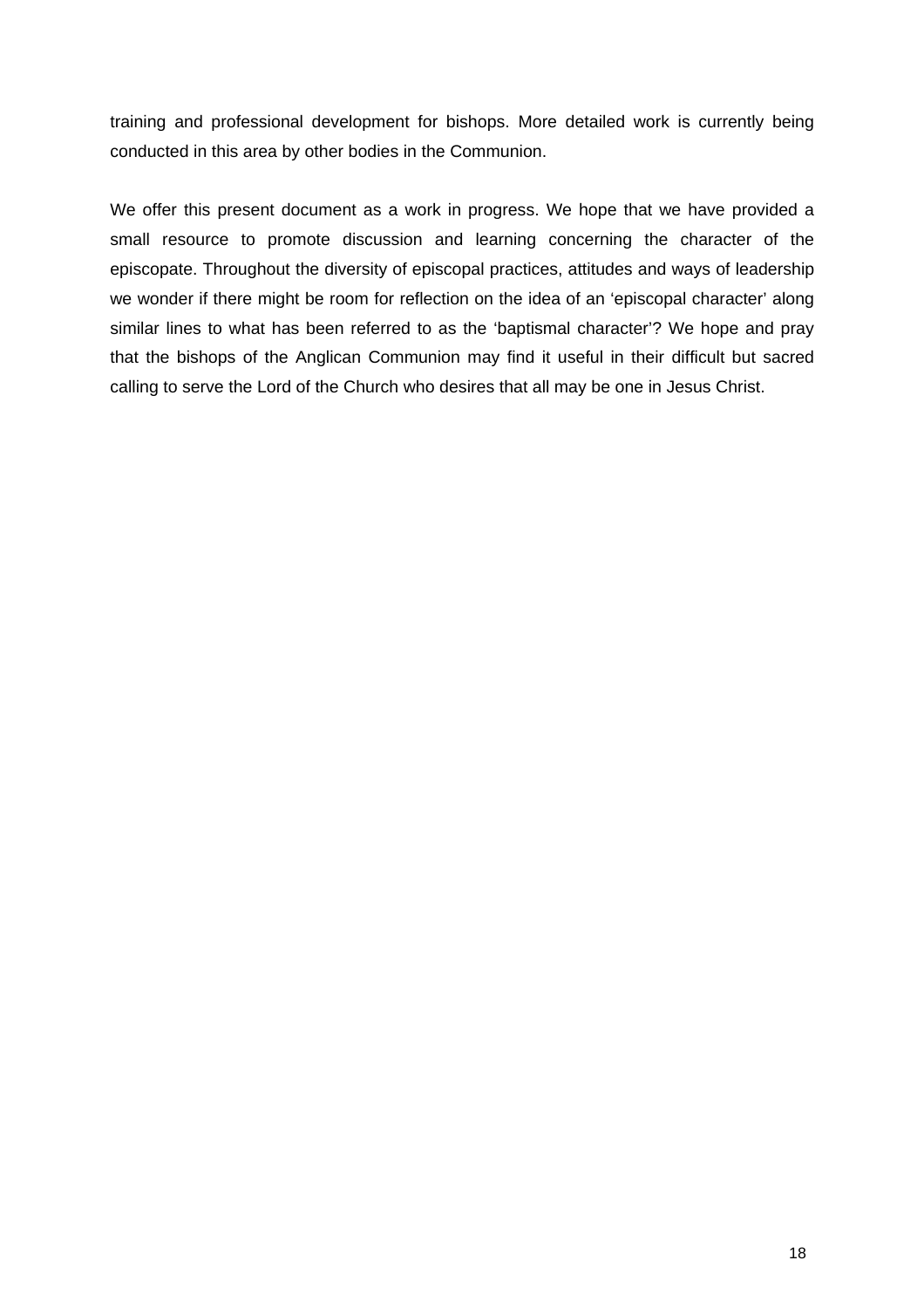### *The Ministry of Bishops in Ecumenical Perspective*

A Paper from IASCER [The International Anglican Standing Committee on Ecumenical Relations]

**Anglican bishops to day, like bishops of other churches, exercise their ministry in an ecumenical context. The Anglican theology and practice of episcopal ministry is grounded in scripture, finds its classic expression in the patristic period, its traditional expression in Anglican formularies of ordination, and its contemporary expression in Anglican ecumenical agreements. Our ecumenical agreements with other churches have an important contribution to make to the theology and practice of episcopal ministry.** 

### *Episcope* **and** *episcopoi* **in the New Testament**

Behind the development of the episcopal office lies the concept of *episcope*, usually translated "oversight." In the New Testament this ministry of pastoral leadership takes a variety of forms. In the later parts of the New Testament, *episcope* begins to be seen as a particular personal ministry as well as a function. This ministry finds its model in the ministry of Jesus himself, the Good Shepherd: "Now as an elder myself and a witness of the sufferings of Christ, as well as one who shares in the glory to be revealed, I exhort the elders among you to tend the flock of God that is in your charge, exercising the oversight, not under compulsion but willingly, as God would have you do it - not for sordid gain but willingly. Do not lord it over those in your charge, but be examples to the flock. And when the chief shepherd appears, you will win the crown of glory that never fades away." (1 Peter 5:1-4) Jesus teaches that this ministry is to be one of humble service: "You know that among the Gentiles those whom they recognize as their rulers lord it over them, and their great ones are tyrants over them. But it is not so among you; but whoever wishes to become great among you must be your servant, and whoever wishes to be first among you must be slave of all. For the Son of Man came not to be served but to serve, and to give his life a ransom for many." (Mark 10:42-45) All ministries in the church, including the ministry of oversight, are gifts (*charisms*) of the Spirit for the building up of the body of Christ (Romans 12: 4-8; 1 Corinthians 12: 4-11).

This helps us understand the scriptural roots and authority of all subsequent developments, and provides us with criteria by which to evaluate them. What is it that gives unity and coherence to the bishop's ministry? What is its centre? The bishop's ministry is a *charism* of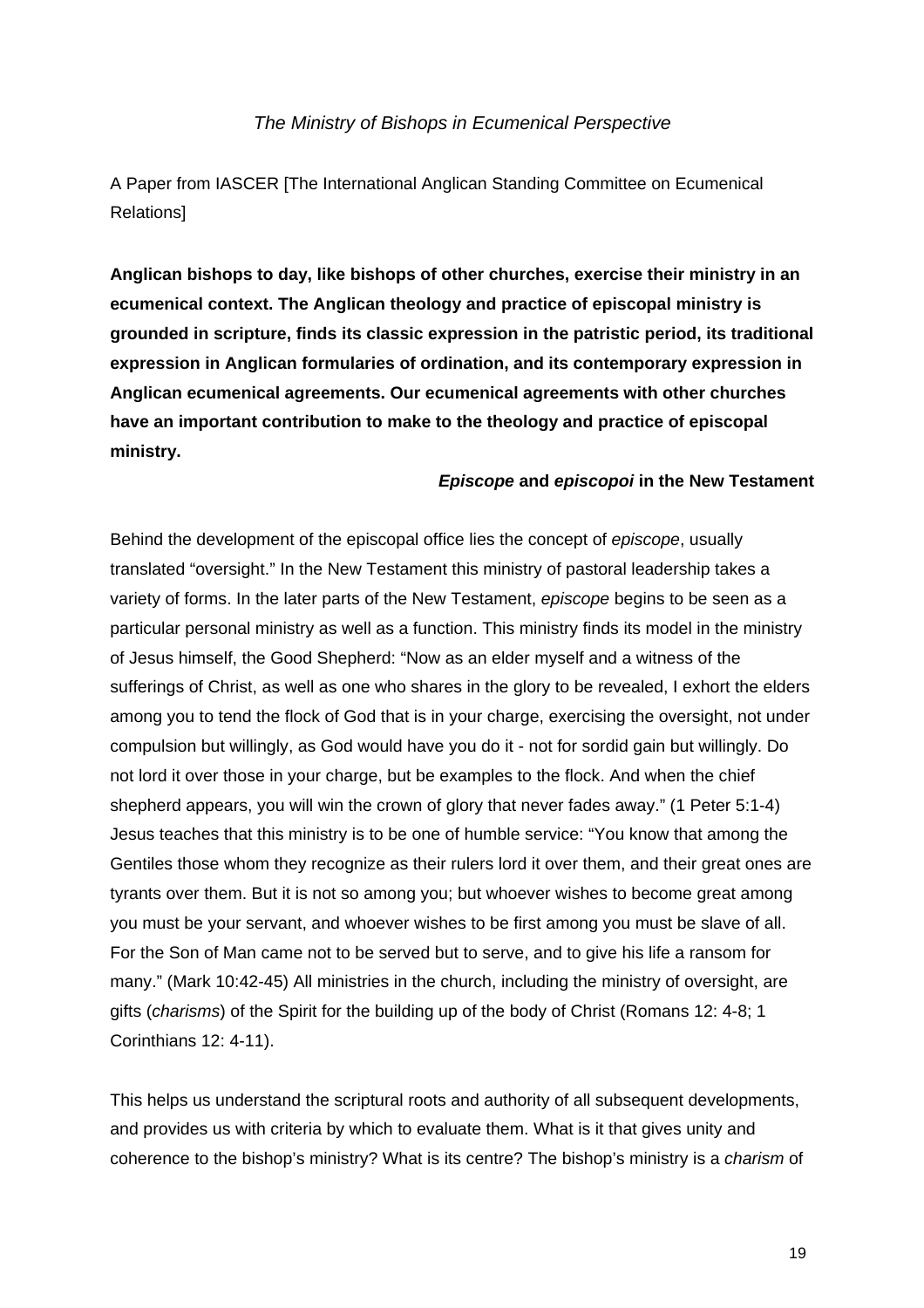<span id="page-19-0"></span>the Spirit, a gift of pastoral oversight. It is a calling and service to the whole community. This ministry of pastoral oversight includes the ministry of preaching, teaching, and sacramental leadership. A sacramental understanding of episcopal ministry is central both in the patristic tradition and in our ecumenical agreements. As president of the eucharist (which includes both word and sacrament) the bishop is the sign of communion within the church and of the church's communion with God. This stresses both the horizontal (historical) and vertical (transcendent and eschatological) dimensions of the bishop's ministry. The bishop is a symbolic or sacramental person in the midst of God's people. The bishop is both a sign of the communion of the churches with one another in time and space as well as a sign of the eschatological fulfilment of communion with the Triune God, a foretaste of which we already share in the eucharist. It is this picture of the bishop as a visible sign of ecclesial communion and communion with God the Holy Trinity that underlies and informs the various evangelical and pastoral functions of episcopal ministry.

This ministry of the bishop as a visible sign of *koinonia* is in the service of the church's apostolic mission. "As the Father has sent me, so I send you" (John 20:21). The bishop's ministry is to lead the community's participation in the mission of the Triune God in the world. "The Church is sent by Jesus to *be* for the world, to participate in his mission and therefore in the mission of the One who sent Jesus, to participate in the mission of the Father and the Son through the dynamic of the Holy Spirit."<sup>[3](#page-19-0)</sup> This missional context of the ministry of bishops is central in our ecumenical agreements.

### **Bishops in the Early Church**

In the early patristic period the ministry of oversight (*episcope*) found its focus in the office of the bishop. There are three principal images or models of the office of a bishop in the patristic period, which find expression in the writings of Ignatius of Antioch, Irenaeus, and Cyprian.<sup>[4](#page-19-0)</sup> For Ignatius, the bishop is primarily the one who presides at the eucharist. This is central for Ignatius because of his understanding of the nature of the church. "The church, in Ignatius' view, is essentially eucharistic by nature: there is an organic relation between the Body of Christ understood as community, and the Body of Christ understood as sacrament. For Ignatius, then, the bishop is  $\dots$  the one who presides at  $\dots$  the eucharistic liturgy."<sup>[5](#page-19-0)</sup> The

 <sup>3</sup> The Niagara Report: Report of the Anglican-Lutheran Consultation on Episcope 1987, 21.<br><sup>4</sup> See Kallistas Ware, "Petterse of Episcopeau in the Early Church and Tedayy An Otthodox." <sup>4</sup> See Kallistos Ware, "Patterns of Episcopacy in the Early Church and Today: An Orthodox View," in Peter Moore (ed.), Bishops But What Kind? (London: SPCK, 1982), 1-24; J. Robert Wright, "The Origins of the Episcopate and Episcopal Ministry in the Early Church," in J. Robert Wright (ed.), On <u>Being a Bishop</u> (New York: The Church Hymnal Corporation, 1993), 10-32.<br><sup>5</sup> Wright, 19.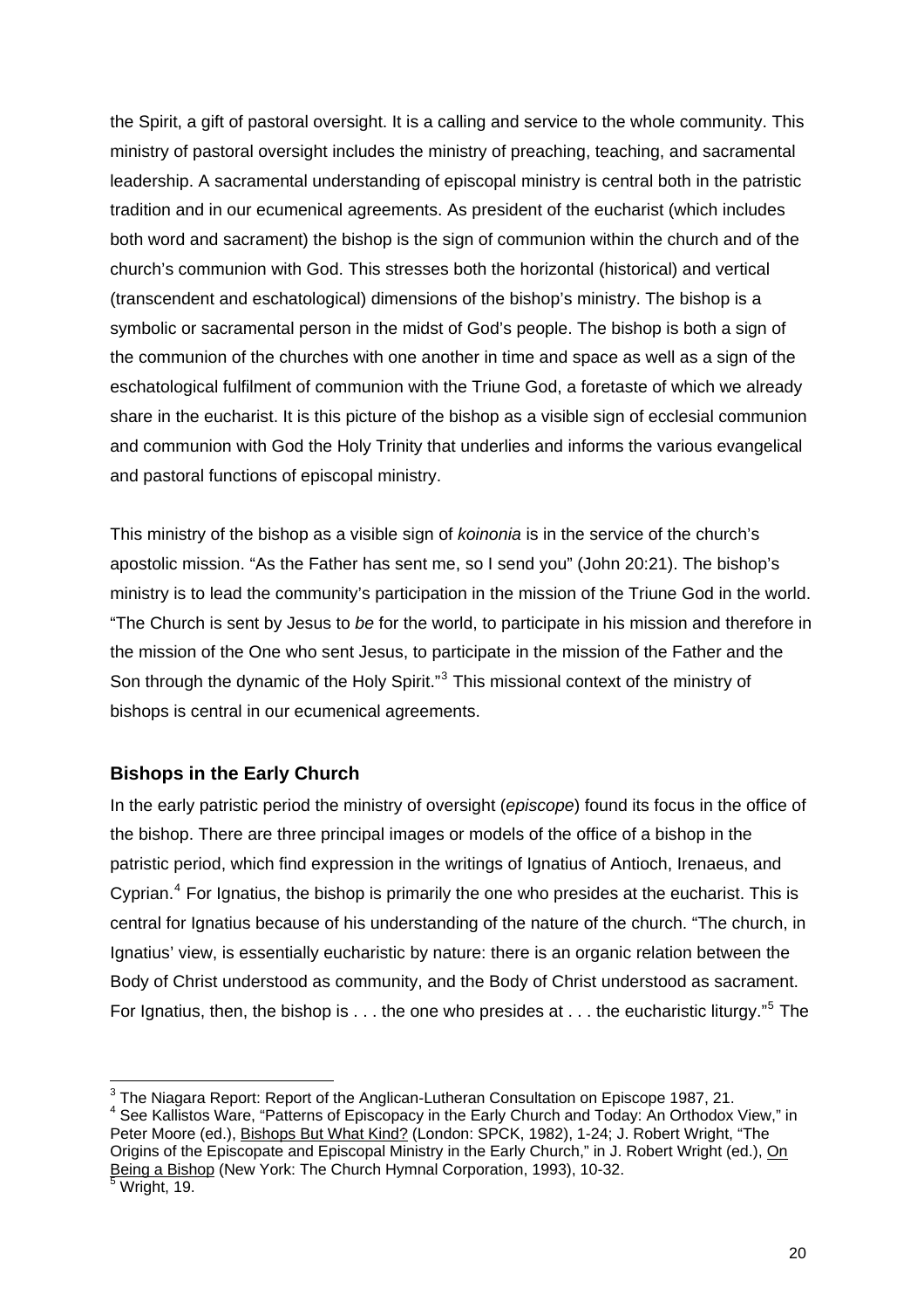<span id="page-20-0"></span>theme of unity and the interdependent relationship between one bishop, one eucharistic body, and one church is common in his writings.

Irenaeus, on the other hand, while echoing the eucharistic teaching of Ignatius, places primary emphasis on the bishop's role as teacher of the faith. The context here is the conflict with Gnosticism. For Irenaeus, the bishop is above all the one who preserves the continuity of apostolic teaching in unbroken succession from the apostles. It is through the bishop's faithful proclamation of the Gospel in each local church that the unity of the church and the continuity of the church in the apostolic tradition is preserved.

For Cyprian, the bishop serves as the bond of unity between the local church and the universal church. The bishop is one member of a worldwide 'college' of bishops who are together responsible for maintaining the unity of the churches. Cyprian's primary emphasis, therefore, is upon the bishop as the bond of unity between the local church and the church universal. In his treatise *De Unitate Ecclesiae* "he stresses the conciliar or collegial character of the worldwide episcopate . . . . Each bishop shares in the one episcopate, not as having part of the whole but as being an expression of the whole; just as there are many local churches but one universal church, so there are many individual bishops but only one worldwide episcopate."<sup>[6](#page-20-0)</sup>

With various emphases, in each of these models the bishop is the sign of unity between the local and the universal church, through the maintenance of eucharistic communion, continuity in apostolic teaching, and common oversight of the churches. It is also important to note the importance for the early church of the role of bishops as confessors and martyrs, which was a particularly significant theme for Ignatius and Cyprian. Bishops in some parts of the world are called to make this radical witness today.

### **The Ministry of Bishops in Ecumenical Agreements**

This sacramental vision of episcopal ministry is also reflected in contemporary ecumenical agreements. The Faith and Order document *Baptism, Eucharist, and Ministry<sup>[7](#page-20-0)</sup> reflects a* sacramental understanding of ordained ministry, including the episcopal office: "Ordination denotes an action by God and the community" which through long tradition takes place "in the context of worship and especially of the eucharist. . . . The act of ordination by the laying on of hands of those appointed to do so is at one and the same time invocation of the Holy Spirit (*epiklesis*); sacramental sign; acknowledgement of gifts and commitment. Ordination is

 6 Ibid., 28-29.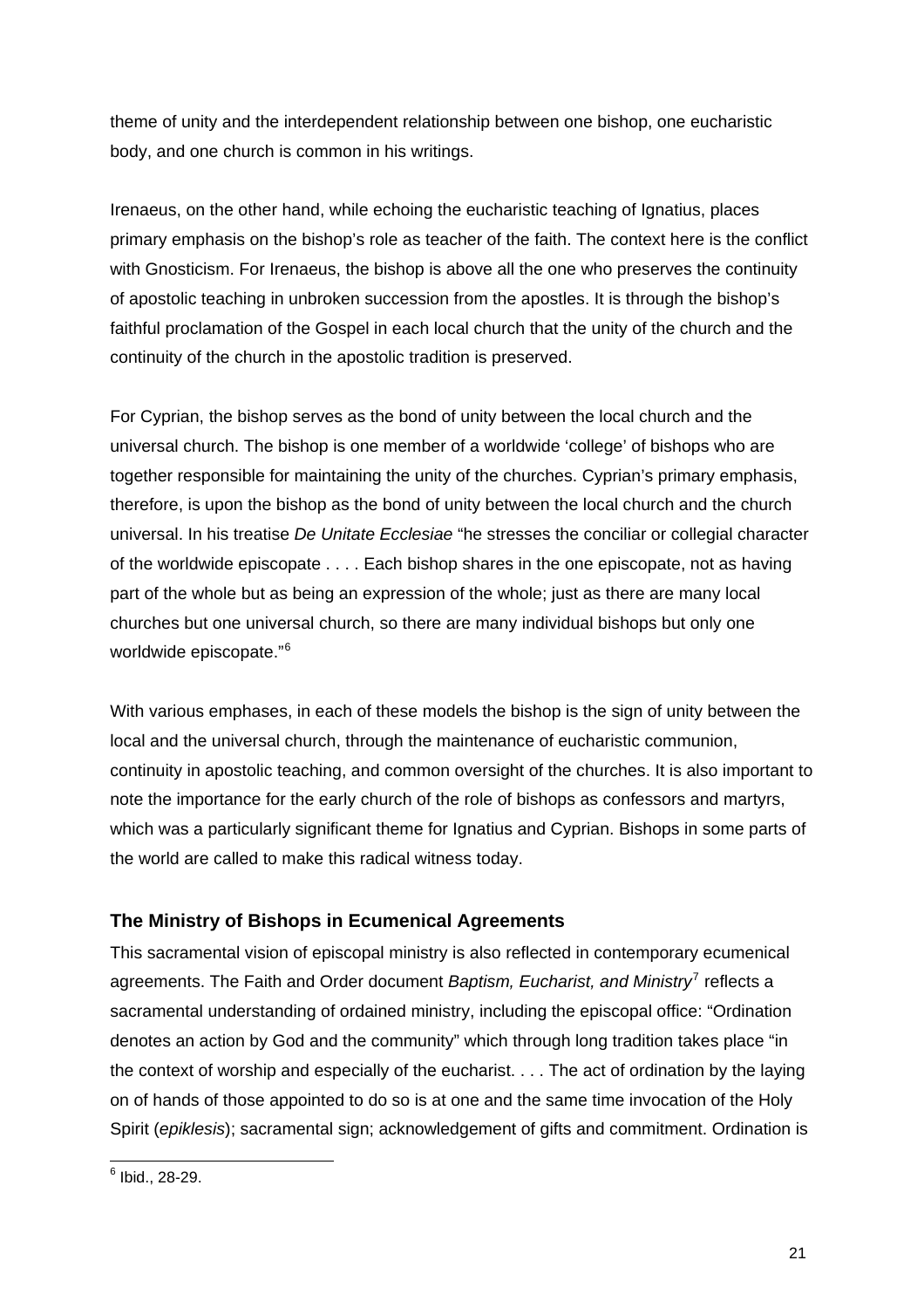an invocation to God that the new minister be given the power of the Holy Spirit in the new relation which is established between this minister and the local Christian community and, by intention, the Church universal." (*BEM*, *Ministry*, 40-42)

"The chief responsibility of the ordained ministry is to assemble and build up the body of Christ by proclaiming and teaching the Word of God, by celebrating the sacraments, and by guiding the life of the community in its worship, its mission and its caring ministry. It is especially in the eucharistic celebration that the ordained ministry is the visible focus of the deep and all-embracing communion between Christ and the members of his body. In the celebration of the eucharist, Christ gathers, teaches and nourishes the Church. It is Christ who invites to the meal and who presides at it. In most churches this presidency is signified and represented by an ordained minister." (*BEM*, *Ministry*, 13-14) In the Anglican tradition it is primarily the bishop as eucharistic president who is the sign of communion.

While in the New Testament priestly language is used only of Jesus Christ and of the church understood as a "royal priesthood" (1 Peter 2:9); nevertheless "St. Paul could call his ministry 'a priestly service of the gospel of God, so that the offering of the Gentiles may be acceptable by the Holy Spirit' (Romans 15:16)" (*BEM*, *Ministry*, 17, Commentary) Both in the early church and in our ecumenical agreements the ministry of bishops and presbyters is understood as a priestly ministry "because they fulfil a particular priestly service by strengthening and building up the royal and prophetic priesthood of the faithful through word and sacraments, through their prayers of intercession, and through their pastoral guidance of the community." (*BEM*, *Ministry*, 17)

A further guiding principle articulated by *BEM* and repeated in numerous ecumenical agreements is that "the ordained ministry should be exercised in a personal, collegial, and communal way. It should be *personal* because the presence of Christ among his people can most effectively be pointed to by the person ordained to proclaim the Gospel and to call the community to serve the Lord in unity of life and witness. It should also be *collegial*, for there is need for a college of ordained ministers sharing in the common task of representing the concerns of the community. Finally, the intimate relationship between the ordained ministry and the community should find expression in a *communal* dimension where the exercise of the ordained ministry is rooted in the life of the community and requires the community's effective participation in the discovery of God's will and the guidance of the Spirit." (*BEM*, *Ministry*, 26)

 7 Faith and Order Paper No. 111 (Geneva: World Council of Churches), 1982.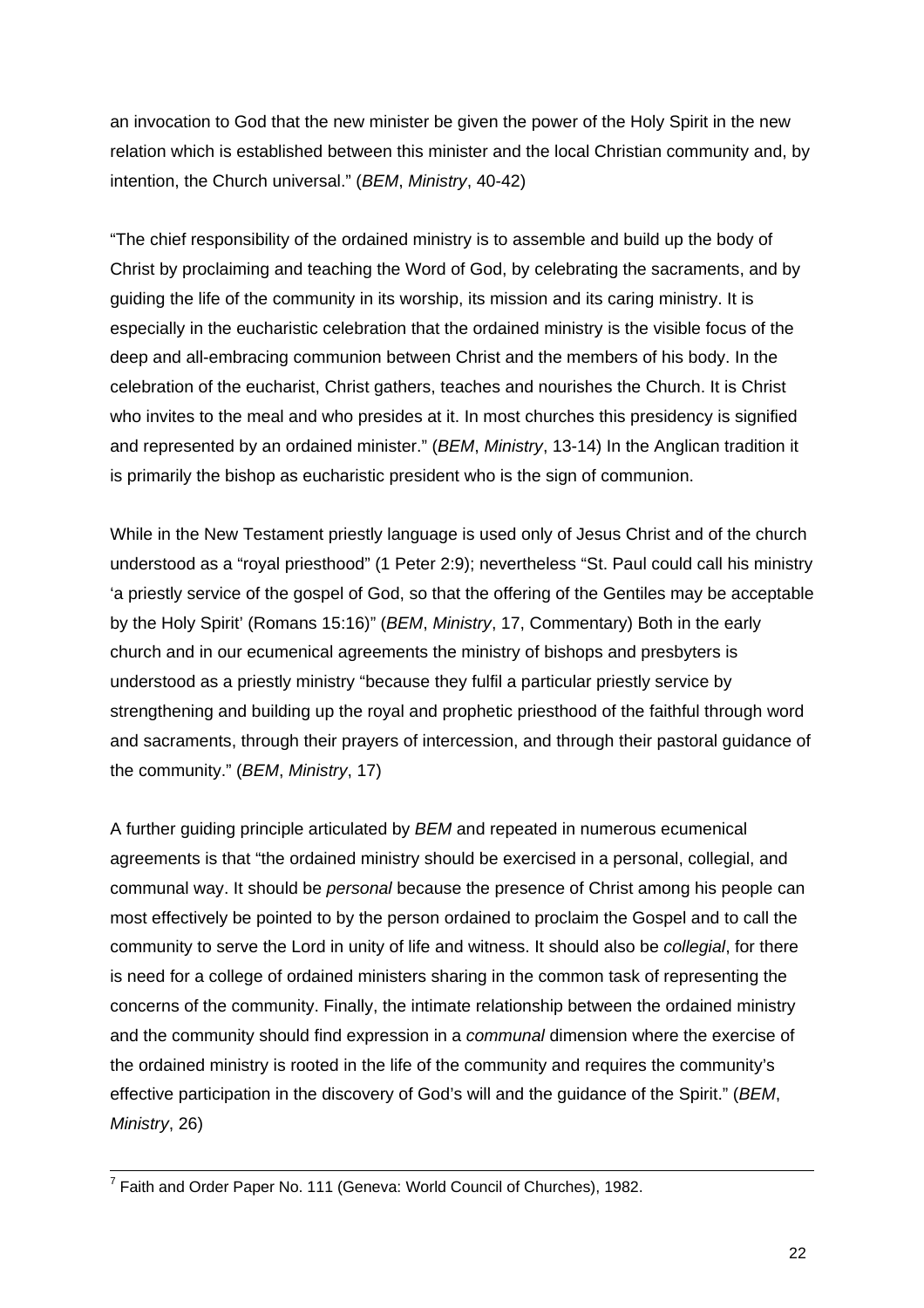<span id="page-22-0"></span>This sacramental understanding of episcopal ministry is also found in the documents of the Anglican-Roman Catholic International Commission (ARCIC).<sup>[8](#page-22-0)</sup> Ordination is described as a "sacramental act" in which "the gift of God is bestowed upon the ministers, with the promise of divine grace for their work and for their sanctification." (*Ministry and Ordination*, 15) The 1979 *Elucidation* says that "both traditions agree that a sacramental rite is a visible sign through which the grace of God is given by the Holy Spirit in the Church. The rite of ordination is one of these sacramental rites. Those who are ordained by prayer and the laying on of hands receive their ministry from Christ through those designated in the Church to hand it on; together with the office they are given the grace needed for its fulfilment (cf. para. 14). Since New Testament times the Church has required such recognition and authorization for those who are to exercise the principal functions of *episcope* in the name of Christ. This is what both traditions mean by the sacramental rite of ordination." (*Elucidation 1979, 3*) Moreover, "particularly in presiding at the eucharist" bishops and presbyters serve "the whole Church in the fulfilment of its priestly vocation of self-offering to God as a living sacrifice (Romans 12:1)." (*Ministry and Ordination*, 13)

The various Anglican-Lutheran ecumenical agreements likewise highlight the bishop's *charism* of pastoral oversight and the role of the bishop as a sign or symbolic person.<sup>[9](#page-22-0)</sup> The *Niagara Report* of the Anglican-Lutheran Consultation on *Episcope* provided a benchmark for the understanding of episcopal ministry in the regional agreements between Anglican and Lutheran churches. *The Niagara Report* and the regional agreements place the ministry of the bishop in the context of the apostolic mission of the church. The apostolic mission of the church is understood to be rooted in the Trinitarian action of God towards the world and the sending of the apostles by Christ in the power of the Spirit. The continuing mission of the church requires apostolic continuity. While apostolic succession is characteristic of the church as a whole, pastoral oversight *(episcope*) is an essential strand in this apostolic witness. In the patristic period the bishop came to be seen as the symbolic person in whom the identity of the community was focused and represented. The *Niagara Report* sees the office of bishop in the early church as symbolizing the *koinonia* or communion of the local churches with the universal church both in time and in space.

The sign character of the bishop's ministry is expressed in episcopal ordination or consecration: "In the consecration of a bishop the sign is effective in four ways: first it

 8 Anglican-Roman Catholic International Commission, The Final Report, Windsor, 1981.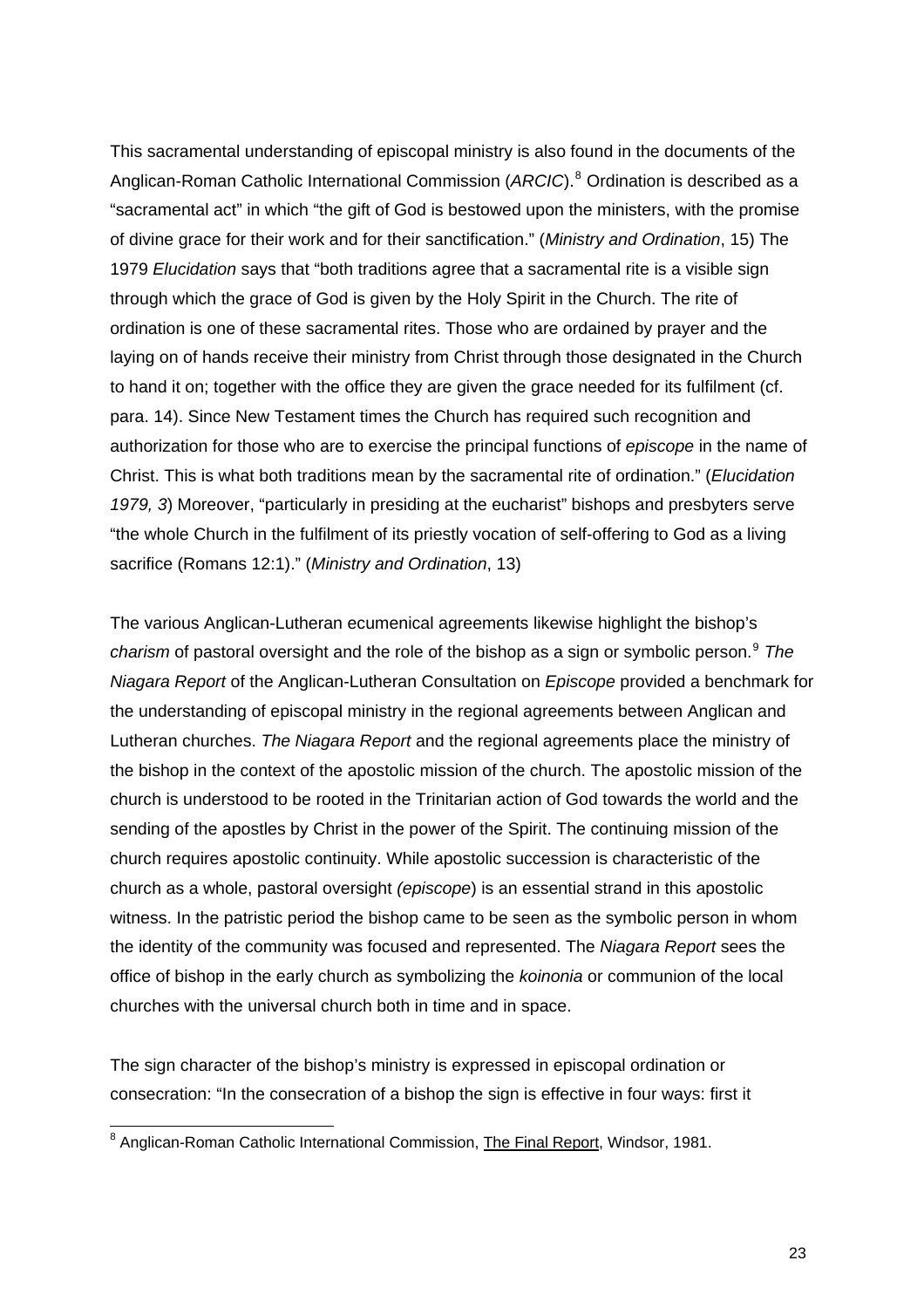<span id="page-23-0"></span>witnesses to the Church's trust in God's faithfulness to his people and in the promised presence of Christ with his Church, through the power of the Holy Spirit, to the end of time; secondly, it expresses the Church's intention to be faithful to God's initiative and gift, by living in the continuity of the apostolic faith and tradition; thirdly, the participation of a group of bishops in the laying on of hands signifies their and their churches' acceptance of a new bishop and so of the catholicity of the churches; fourthly, it transmits ministerial office and its authority in accordance with God's will and institution." (*Porvoo*, 48)

In the Anglican-Lutheran ecumenical agreements it is the "oversight or presiding ministry which constitutes the heart of the episcopal office." (*Niagara*, 54) "Oversight of the Church and its mission is the particular responsibility of the bishop. The bishop's office is one of service and communication within the community of believers and, together with the whole community, to the world. Bishops preach the word, preside at the sacraments, and administer discipline in such a way as to be representative pastoral ministers of oversight, continuity and unity in the Church. They have pastoral oversight of the area to which they are called. They serve the apostolicity, catholicity and unity of the Church's teaching, worship and sacramental life. They have responsibility for leadership in the Church's mission." (*Porvoo*, 43)

The bishop's role as president of the eucharist and its eschatological dimension is given particular emphasis in the recent Cyprus Agreed Statement of the Anglican - Orthodox Theological Dialogue.[10](#page-23-0) The Cyprus agreement, in line with other Anglican ecumenical agreements, acknowledges that in the New Testament the local churches never appear without *episcope*, or oversight, but this took various forms. At the beginning of the second century the Ignatian epistles provide the first unequivocal evidence of the threefold ministries of bishop, presbyter and deacon in a recognizably modern form. The picture is one of gradual development into a pattern of one bishop in each local church, but always set within the harmony of diverse ministries and charisms.

The Cyprus agreement views the development of *episcope* by the post-apostolic church as prompted by the need to find a way of preserving the apostolic witness to Christ. This witness to the apostolic tradition involved the closest link between the bishop and the

<sup>&</sup>lt;sup>9</sup> The various Anglican-Lutheran ecumenical agreements are conveniently collected in Sven Oppegaard and Gregory Cameron, ed. Anglican-Lutheran Agreements: Regional and International<br>Agreements 1972-2002 (Geneva: Lutheran World Federation, 2004).

The Church of the Triune God: The Cyprus Agreed Statement of the International Commission for Anglican - Orthodox Theological Dialogue - 2006. Behind this report lies the important work of Henri de Lubac and John Zizioulas.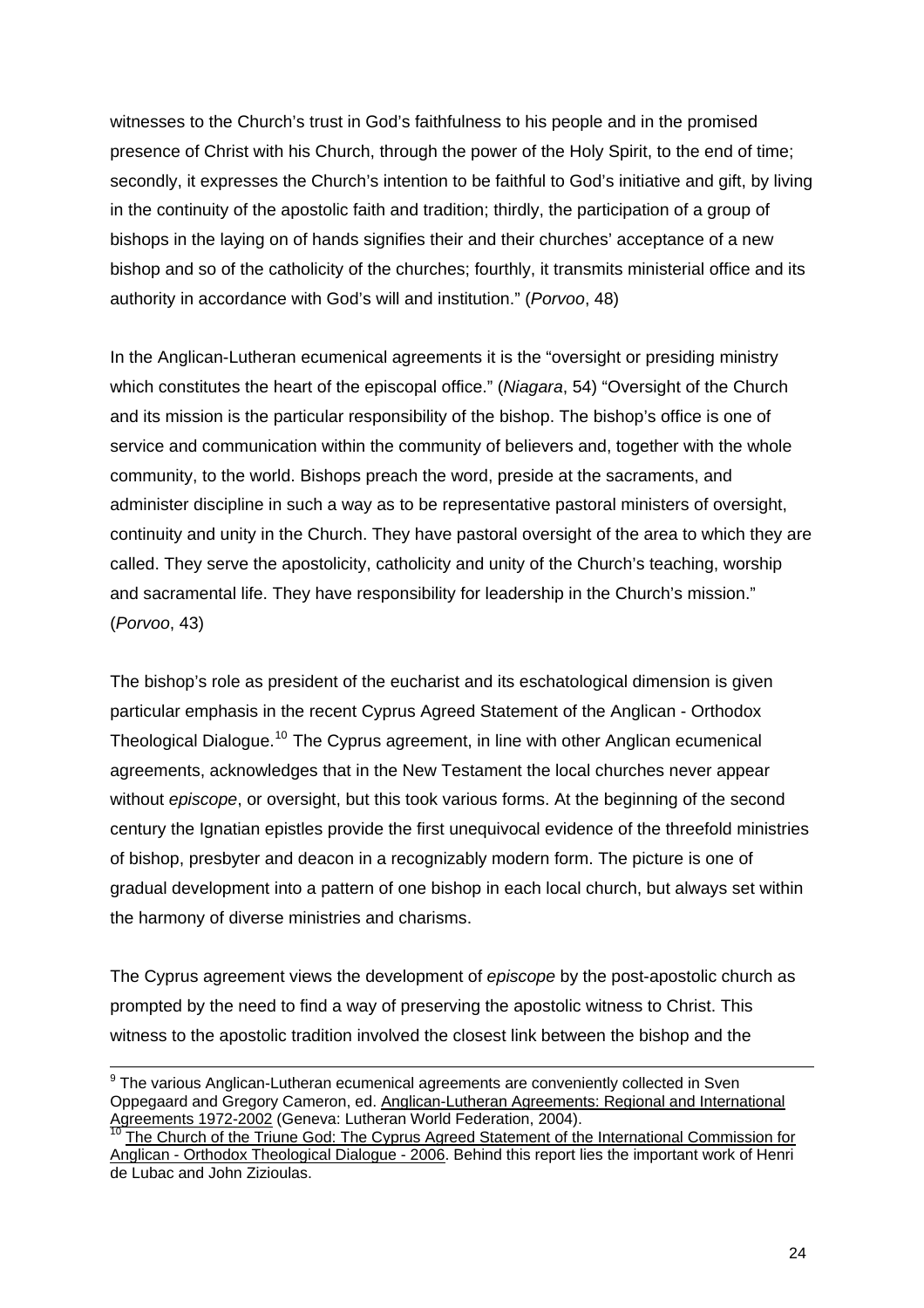eucharist. In the early patristic period the local church understood itself as eschatological in character, gathered around Christ in the Spirit, with the eucharist as a crucial moment in its ecclesial life. When the local church celebrated the eucharist the eschatological community was understood to be present in its fullness. "Eucharist" in this context included pastoral oversight and proclamation of the gospel. The Cyprus agreement makes the case that this eschatological understanding of the local church gave rise to the one bishop in Ignatius.

A significant change took place in the fourth century owing to the changed relationship between church and state. As dioceses grew in size, presbyters in addition to bishops became the normal eucharistic ministers. In due course, the bishop's eucharistic role became overshadowed by administrative and judicial functions. Even his ministry as the teacher of the church came to be separated from his preaching ministry. This weakened the bishop's primary role as president of the eucharist. There was thus a fading of the earlier local, eschatological, and eucharistic self-understanding of the church. What is important in this vision for Anglicans is not that the bishop always presides at the eucharist in the local parish, but that theologically the bishop is understood to be the chief pastor, teacher, preacher, and president of the eucharist for the diocese. It is primarily in this way that the bishop is the sign of *koinonia* at all levels of the church's life.

The Anglican tradition accepts *episcope*, exercised personally by a bishop, not only as a development which serves the needs of the church, but also as a mark of catholicity, apostolicity, and unity, together with the holy scriptures, the creeds and the sacraments, as witnessed by the Lambeth Quadrilateral. Both Anglicans and Orthodox understand the bishop in an eschatological and iconic sense as representing Christ. "The priestly president of the eucharistic assembly exercises an iconic ministry. As the Dublin Agreed Statement made plain, 'In the Eucharist the eternal priesthood of Christ is constantly manifested in time. The celebrant, in the liturgical action, has a twofold ministry: as an icon of Christ, acting in the name of Christ towards the community and also as a representative of the community expressing the priesthood of the faithful.' (DAS p.56)"

This emphasis on the role of the bishop as sign both of apostolic continuity and of eschatological promise means that the church in history stands under both judgement and grace. In this perspective it is the servant role of the bishop that comes to the fore rather than episcopacy as an expression of worldly power: "If the eschatological presence of Christ in the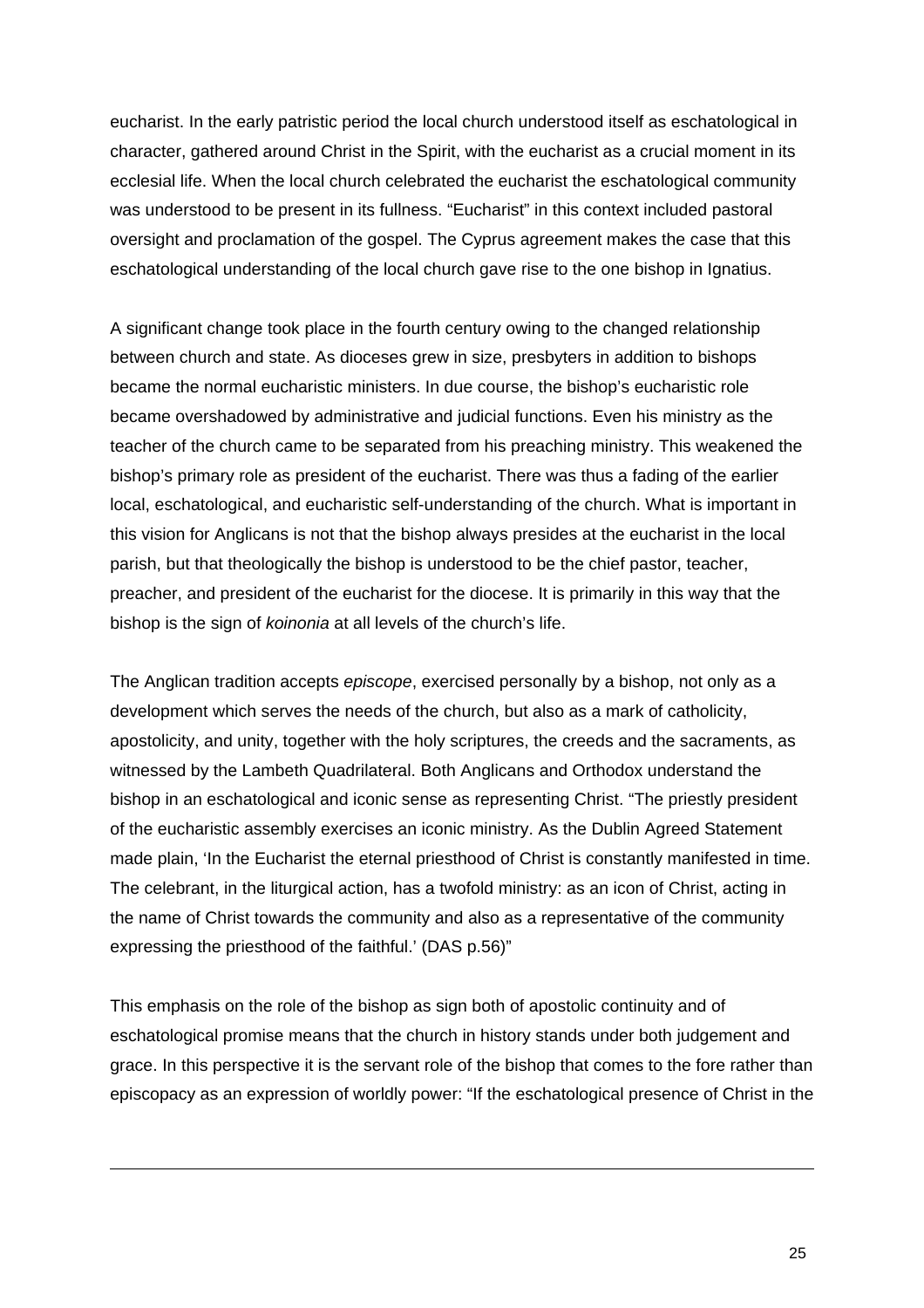<span id="page-25-0"></span>Eucharist is indeed the centre of local church life, then eschatological judgement, as well as grace, must be allowed to challenge both the community and its *episcope*."[11](#page-25-0)

This eschatological perspective reminds us again that the bishop's ministry must always be seen in the context of the church's apostolic mission. The mission context of the ministry of bishops is highlighted in the recent agreed statement by the International Anglican-Roman Catholic Commission for Unity and Mission: "As a foretaste of the Kingdom, the Church exists to announce the fullness of the Kingdom."<sup>[12](#page-25-0)</sup> "The Church itself is essentially sent on mission into the world. Its mission is rooted in the saving mission of the Son and the Spirit and is, indeed, a sacramental form of that divine mission. The Church, therefore, is a communion in mission."[13](#page-25-0) "The fullness of the ministry of oversight is entrusted to the episcopate, which has the responsibility of maintaining and expressing the unity of the Church and leading it in mission. . . . In their dioceses, when they come together regionally, and at a world-level, bishops have a special role in keeping the Church true to apostolic teaching and mission in conformity to the mind of Christ."[14](#page-25-0)

  $11$  Church of the Triune God, V, 16.

<sup>12</sup> Growing Together in Unity and Mission: Building on 40 Years of Anglican - Roman Catholic Dialogue (London: SPCK, 2007), 18.

 $14$  Ibid.,  $15, 16$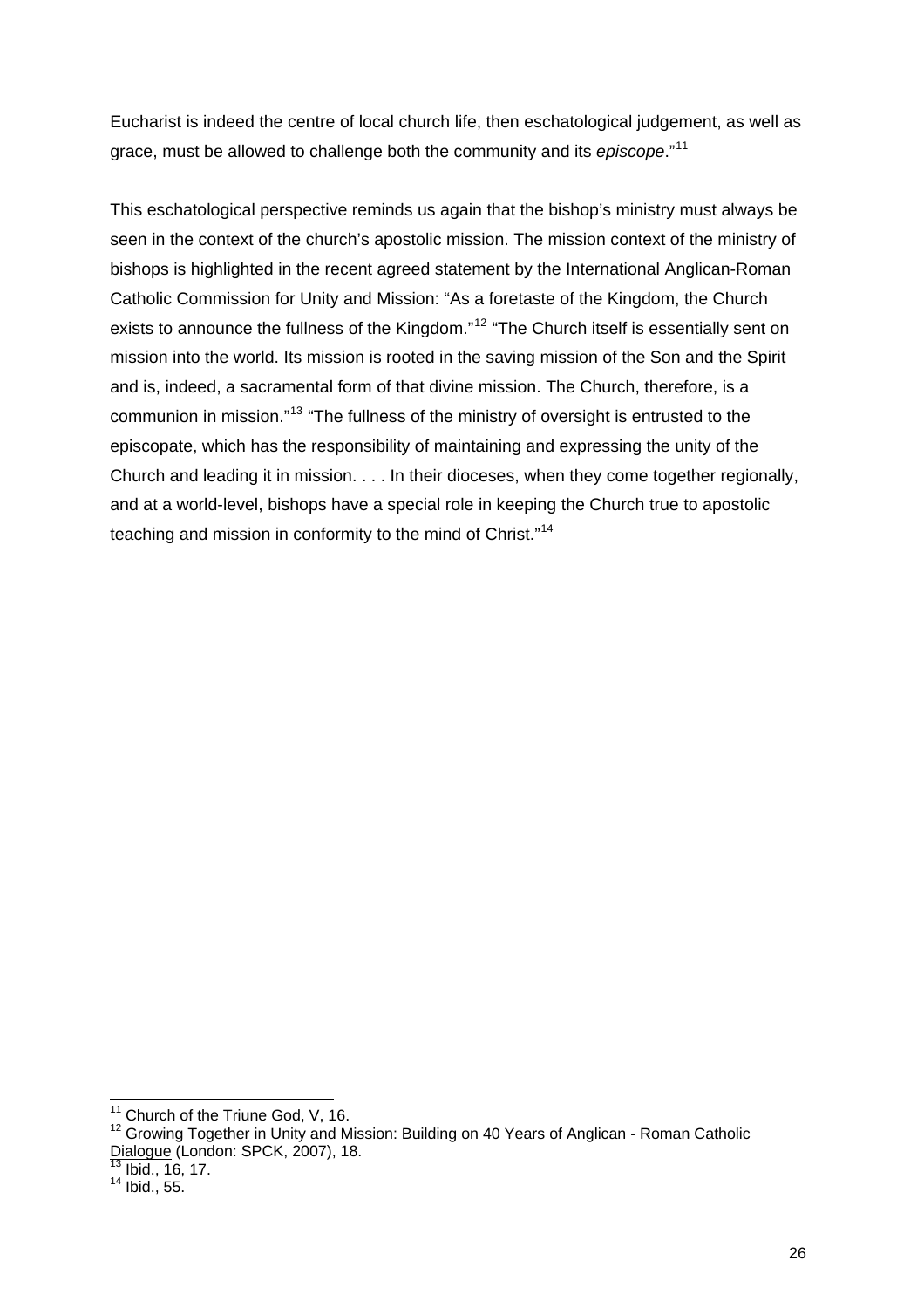# *Reflections offered to the Primates of the Anglican Communion by the Inter-Anglican Theological and Doctrinal Commission at the Invitation of the Archbishop of Canterbury*

A paper from the Inter-Anglican Theological and Doctrinal Commission

The Inter-Anglican Theological and Doctrinal Commission, which has been charged to consider the ways in which communion may be protected and nourished, submits the following theological reflections to the Primates in response to the exceptional circumstances with which the Anglican Communion is now confronted, as part of the fruit of our ongoing studies.

- 1. 'In Christ, God was reconciling the world to himself, not counting their trespasses against them, and entrusting the message of reconciliation to us' (II Cor. 5.19). Everything in the life of the Church depends upon this unique gift. It is the good news of grace to which the Church has been sent to bear witness.
- 2. The Scriptures are the unique source for this Gospel, and the Church lives in the light of and in dependence upon that testimony.
- 3. In all its words and deeds the Church is called to give a two-fold account of itself: to speak the words of life to the world, giving an account of the faith by which it lives, and at the same time each part of the Church is called to submit an account of its stewardship of the Gospel to other Christians.
- 4. Christian history reveals a plurality and diversity of accounts of the faith, though there is but one Gospel. Divergences of interpretation give rise to different traditions. Moreover, because human words are used and specific human situations are addressed, these accounts of the faith reflect the differing contexts of the proclamation.
- 5. Furthermore, because of human sin, ignorance and frailty, it is to be anticipated that omissions, mistakes or distortions may occur in any account given of the faith.
- 6. As a result it becomes vital that the account each part of the Church gives to other Christians of its stewardship of the Gospel contains the possibility of openness to correction. Communion in the Church requires this mutual accountability. By it,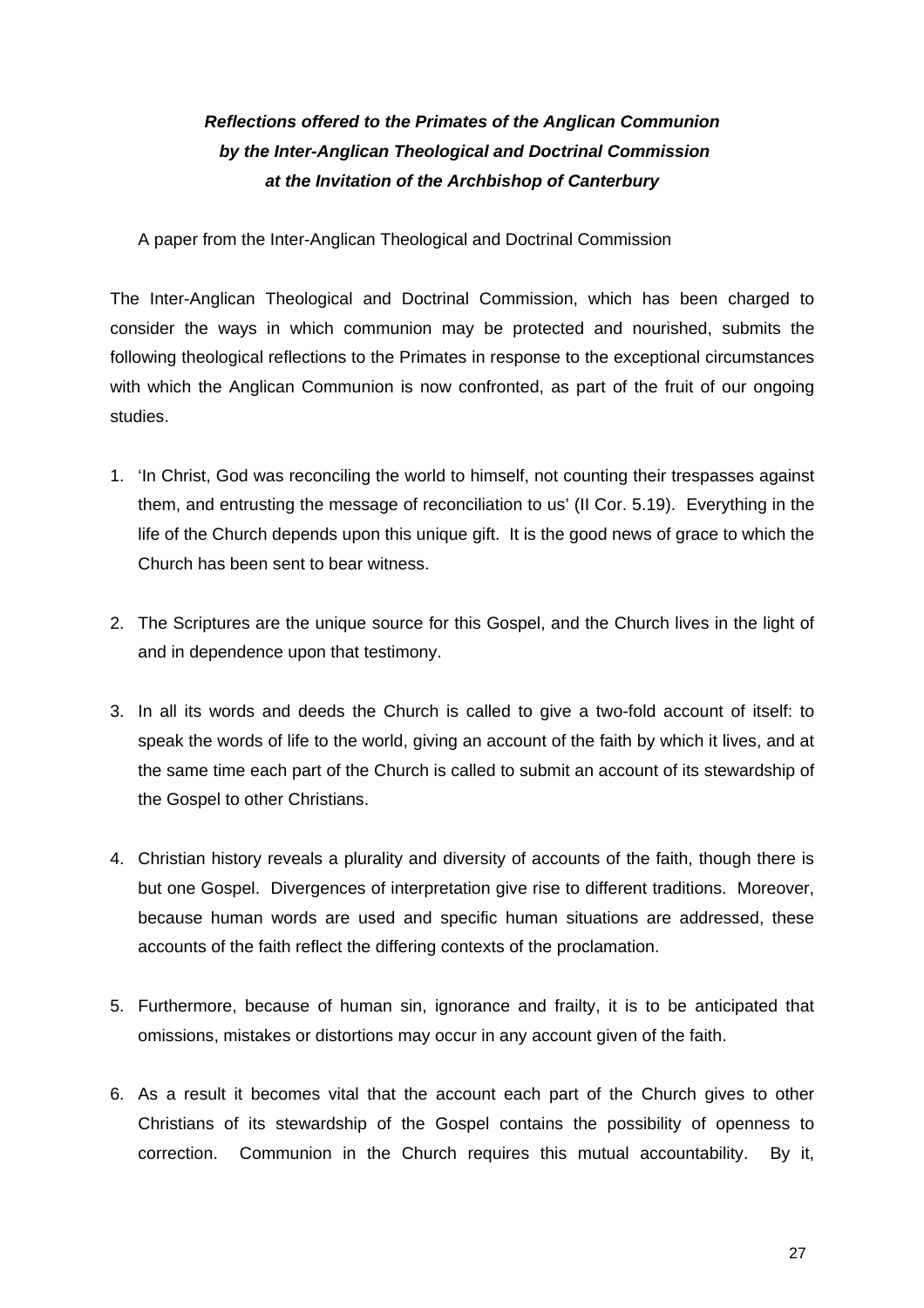faithfulness in the truth is encouraged, partial understandings are enriched, errors are challenged and unity (which is the priceless gift of the Spirit) is enhanced.

- 7. In this document, we concentrate on one aspect of mutual accountability, namely *paraklesis* – a New Testament word with a range of meanings from "comfort" and "encourage" to "appeal" to "admonition" and "direction". Paul charged members of the Church to "admonish one another" in Christ (I Thess 4.18, 5.11). It is evident from the letters of Paul that he was often obliged to offer a critical assessment of the faithfulness of one of his congregations (see, for example, Gal 1:6) himself. Moreover he exercised this form of over-sight in relation to congregations which he had not personally founded (Romans 12.1ff) and in relation to those congregations in which some no longer recognised his apostleship (II Corinthians).
- 8. In II Corinthians, Paul hammered out a fresh statement of his apostolic authority, in great personal pain, under the imminent threat of a total breakdown of relations with the Church in Corinth. He saw this authority as grounded in the dying and rising of Jesus Christ, and thus as characterised by the power which is perfected in weakness.
- 9. Living life worthy of the calling with which we have been called involves humility, gentleness, patience, speaking the truth in love, putting away bitterness, wrath and anger, and being kind, tender-hearted and forgiving one another (Ephesians 4). We are in this way to 'make every effort to maintain the unity of the Spirit in the bond of peace' (Ephesians 3). Mutual admonitions may involve discernment and the exercise of judgment; but encouragement in faith and thus building up the body in love, is the primary motivation. The virtues involved go beyond mere civility.
- 10. Bishops are as open to admonition in respect of their conduct as other Christians. Gregory the Great regarded it as a compliment to a leader's humility, if those over whom he ruled felt able to rebuke him (Pastoral Rule II, 8). This has implications for the life of bishops, as the Pastoral Epistles (which were a major source for the  $16<sup>th</sup>$  century revision of the Anglican Ordinal) make clear. 'Timothy' is instructed to 'set believers an example in speech and conduct, in love, in faith, in purity' (1 Tim 4:12). If, for example, a bishop's lifestyle becomes a stumbling block that bishop should hardly be immune from or expect to avoid constant challenge. This constant challenge is bound to affect adversely that bishop's *episcope*.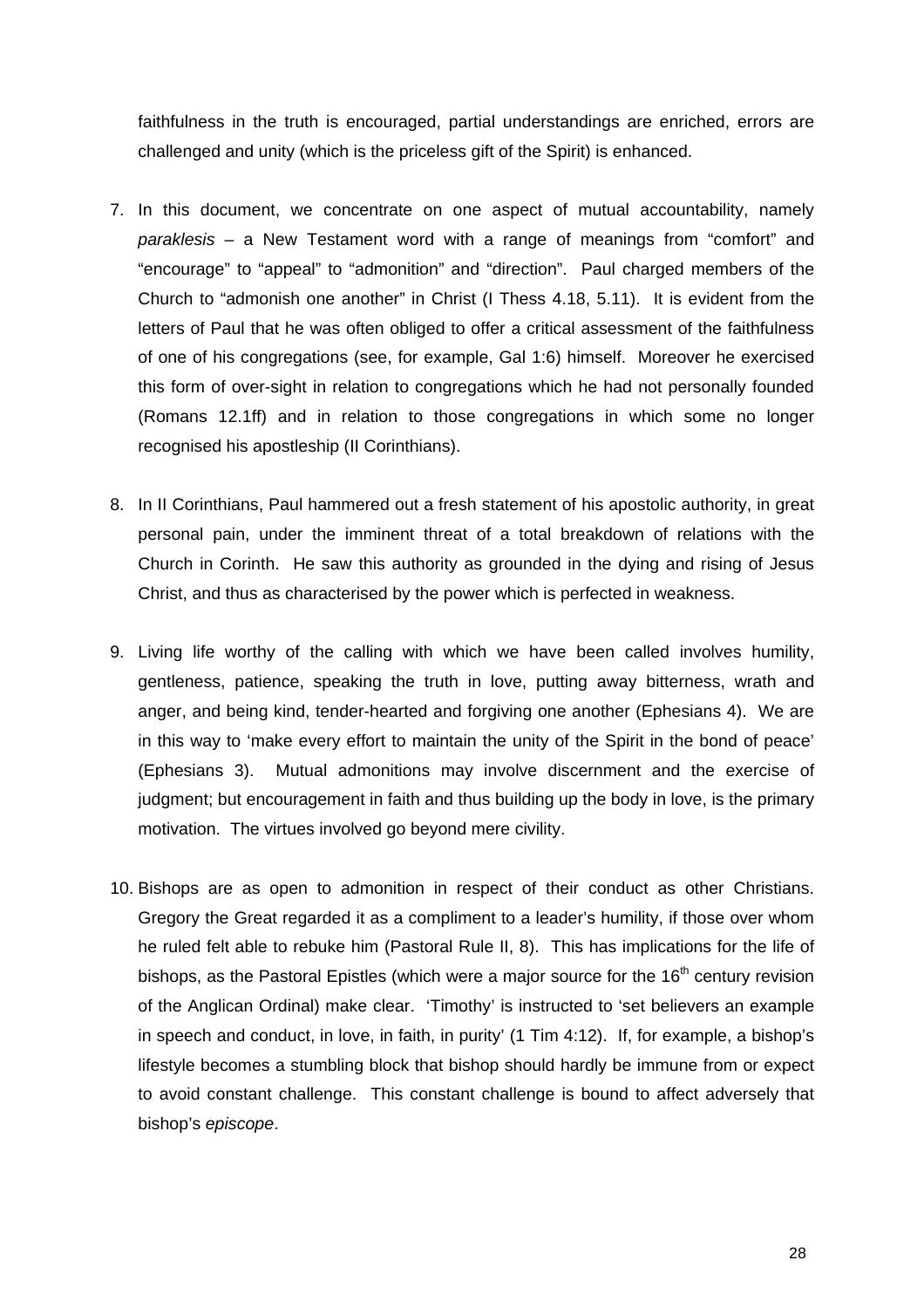- 11. The cost of genuine dialogue between Christians of different convictions is considerable, even given the kindness of speech and conduct mentioned above. If conservative voices are not to be driven out, it must be possible for an admonition about recent issues to do with homosexuality to be delivered, clearly argued from biblical sources. Not all such arguments are well expressed or would be supported by scholarly writing; but it is a mistake to dismiss all of them, as if their sole basis were literalism or naïve fundamentalism.
- 12. On the other hand, if progressive voices are not to be ignored, new knowledge has honestly to be confronted. Though there is still much uncertainty, it is evident that the existence in some people of homosexual inclinations has to be understood in a way not available to biblical writers. It has to be recognised as a cost of the engagement of the Gospel with the world, that Christians remain open to changing ideas with their attendant uncertainties and controversies.
- 13. Not all features of the life of the Church are equally close to the "truth of the Gospel". Although what the Church is, speaks and does ought never to contradict the Gospel, aspects of its life may be relatively immaterial to the substance of the Gospel. Thus, W R Huntingdon assures his fellow Americans that 'a flutter of surplices' would not be thought to belong to the unity of the Church (see *The Church Idea*); A M Ramsey, on the other hand, argues that episcopacy is related to the content of the Gospel (*The Gospel and the Catholic Church*)
- 14. It would be convenient if there existed a permanently valid and unchallengeable list of fundamentals of the faith, and a corresponding list of secondary questions or *adiaphora.*  But the continuing fact of controversies between and within the denominations shows at least that there is no universal agreement among Christians. Frequently moreover, though there is agreement at a general level on some doctrine or practice (for example Holy Communion), interpretations in detail tend to be diverse or even contradictory. It was the considered judgment of the nineteenth century Anglican theologian William Palmer, for example, that the doctrine of fundamentals was not an infallible guide when it came to the resolution of controversial questions.
- 15. .Yet it is equally true that the Church, for good reasons, consistently renews its understanding of the substance of the faith, by which it lives and prays for the coming kingdom. As it does this, it has to wrestle with the fact that not all features of the life of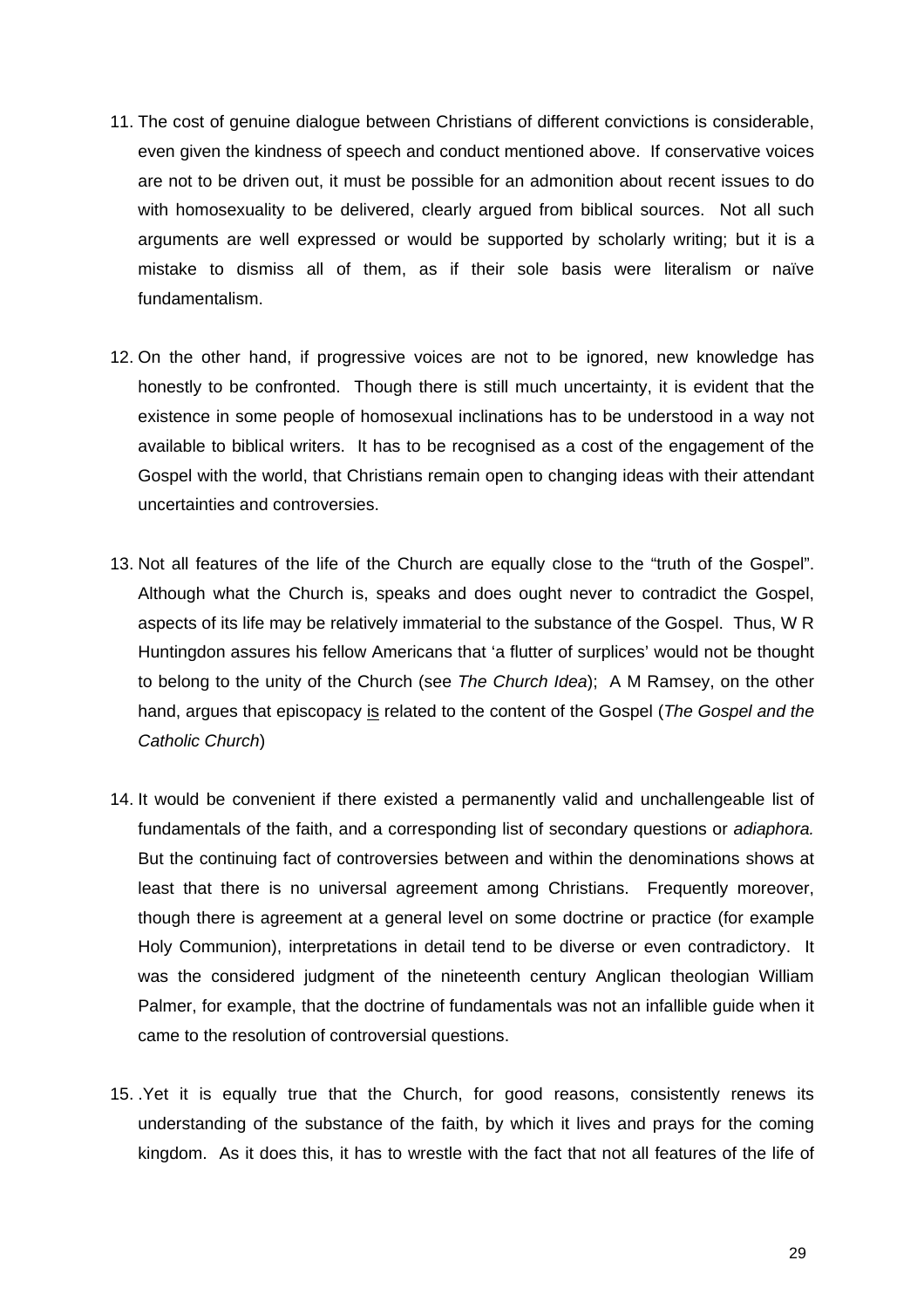<span id="page-29-0"></span>the Church are of equal importance; some lie closer to the heart of the Gospel than others.

- 16. The questions which now confront the Anglican Communion concern the blessing of same-sex unions, the ordination of non-abstinent homosexual persons to the diaconate and priesthood, the appointment of such a person to the office of Bishop and related issues of Church order. How is the Church to make right judgments in relation to such matters? What weight ought to be given to such innovations? How significant for Christian faith and practice is ECUSA's decision to appoint a non-abstinent homosexual person to the office of Bishop within the Anglican Communion?
- 17. In the present situation the Primates are called to determine first what weight should be given to the above decisions. How central to Christian faith and practice, for example, is the decision of ECUSA? Finding an answer to this question is not easy, though in the light of the controversy surrounding the Episcopal appointment and the decision of the diocese of New Westminster, Canada, there is a strong indication that the matter is neither light nor a matter indifferent (*adiaphoron*).
- 18. In making such judgments the usual distinctions between matters of faith and morals begin to collapse, in much the same way as distinctions between doctrine and ethics, while useful, often give way to an appreciation of the interwovenness of matters of faith and life. This reality is at odds with the mistaken view that 'core doctrine' does not involve deep connection with Christian teachings about moral behaviour (as apparently the Righter Judgement  $[1996]^{15}$  $[1996]^{15}$  $[1996]^{15}$  holds).
- 19. If the Primates decide that the matter is of great weight with respect to the nature of Christian faith and its practice then it would seem that an innovation of such significance requires the broadest consideration and endorsement by the rest of the Anglican Communion.
- 20. Some matters are judged not to touch or significantly impact upon Christian faith and practice. They are judged either non-fundamental or *adiaphora* – neither commanded nor forbidden. If the Primates decided that the matter before them belonged at this end

<sup>&</sup>lt;sup>15</sup> The judgement of the Court for the Trial of a Bishop in ECUSA in the case of Stanton (Bishop of Dallas) and Others v. Righter (1996), was explicitly based on an understanding of the "core doctrine" of ECUSA limiting it to "the story of God's relationship to God's people". The court found that "there was no Core Doctrine prohibiting the ordination of a non-celibate homosexual person living in a faithful and committed sexual relationship with a person of the same sex."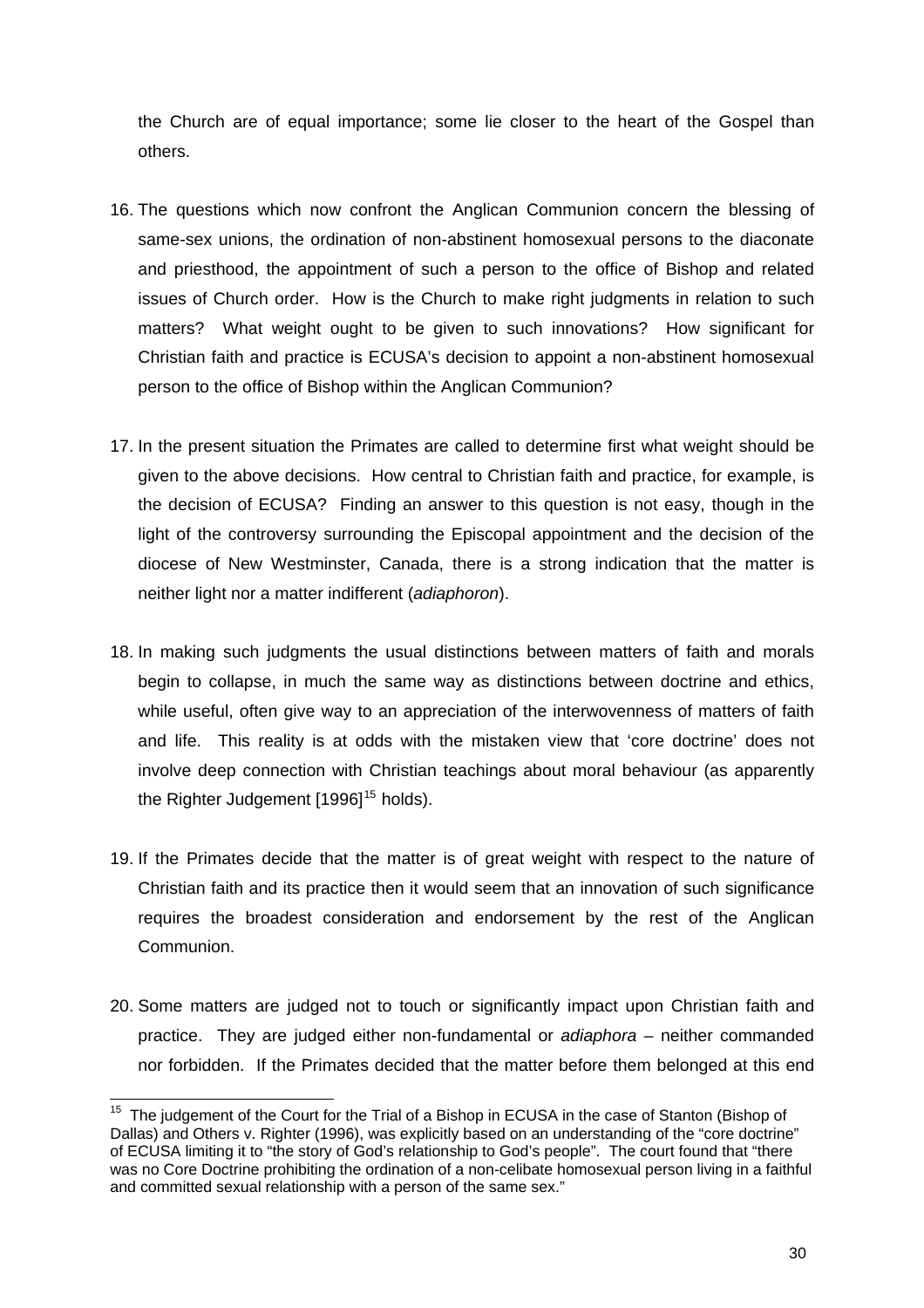<span id="page-30-0"></span>of the spectrum, this suggests that responsibility and freedom for determining the matter would occur at an appropriate 'lower' level of decision making in the Anglican Communion (e.g. a province or national church). However, it should also be noted that in Anglicanism if a proposed change is considered amongst the *adiaphora* and is also known to be a matter of significant dispute, there has been a reluctance to proceed. This compares with the Pauline principle (1 Cor 8-10; Rom 14) about not proceeding with actions, even if *adiaphora*, if they cause another to stumble.

21. A problem arises over innovations about which there are different views in the Church concerning the relative weight or significance to be accorded to a matter. Such are the matters in question. How ought the Church to proceed in such situations? A principle here might be that if the dispute is:

**intense** (eg. generates high degree of sustained and unresolved debate that threatens the unity of the Anglican Communion; or that requires urgent attention)  **extensive** (eg. not confined to one section or region of the Church; has significant implications for mission and ecumenical relations; has a wider social impact) and **substantial (**concerning an actual issue, and not for example, simply being generated by the media)

then the matter cannot remain simply for the local Church (e.g. the diocese) to handle.

22. A word of caution here. It is not envisaged that the first 'port of call' for disputed matters in the Communion would necessarily be the Primates. Rather, historically Anglicans have dealt with their conflicts in consonance with the principle of subsidiarity<sup>[16](#page-30-0)</sup>. Indeed, Anglicanism has a natural inbuilt reticence to 'stealing' from lower levels the decision making responsibilities that are properly theirs. So it is not the case that strong action from above in a particular case would become the Anglican norm for settling disputes. But if a matter arises of crucial importance to faith and life, or if a matter generates such dispute that it threatens the bonds of the Anglican Communion, the Communion as a whole, through its highest levels of authority, has a responsibility to be properly involved in the handling of the dispute. A process which involves mutual accountability and receives wisdom from the whole of the Communion commends itself in such circumstances.

 $16$  "Subsidiarity" is defined in the Oxford English Dictionary as "the principle that a central authority should have a subsidiary function, performing only those tasks which cannot be performed effectively at a more immediate or local level."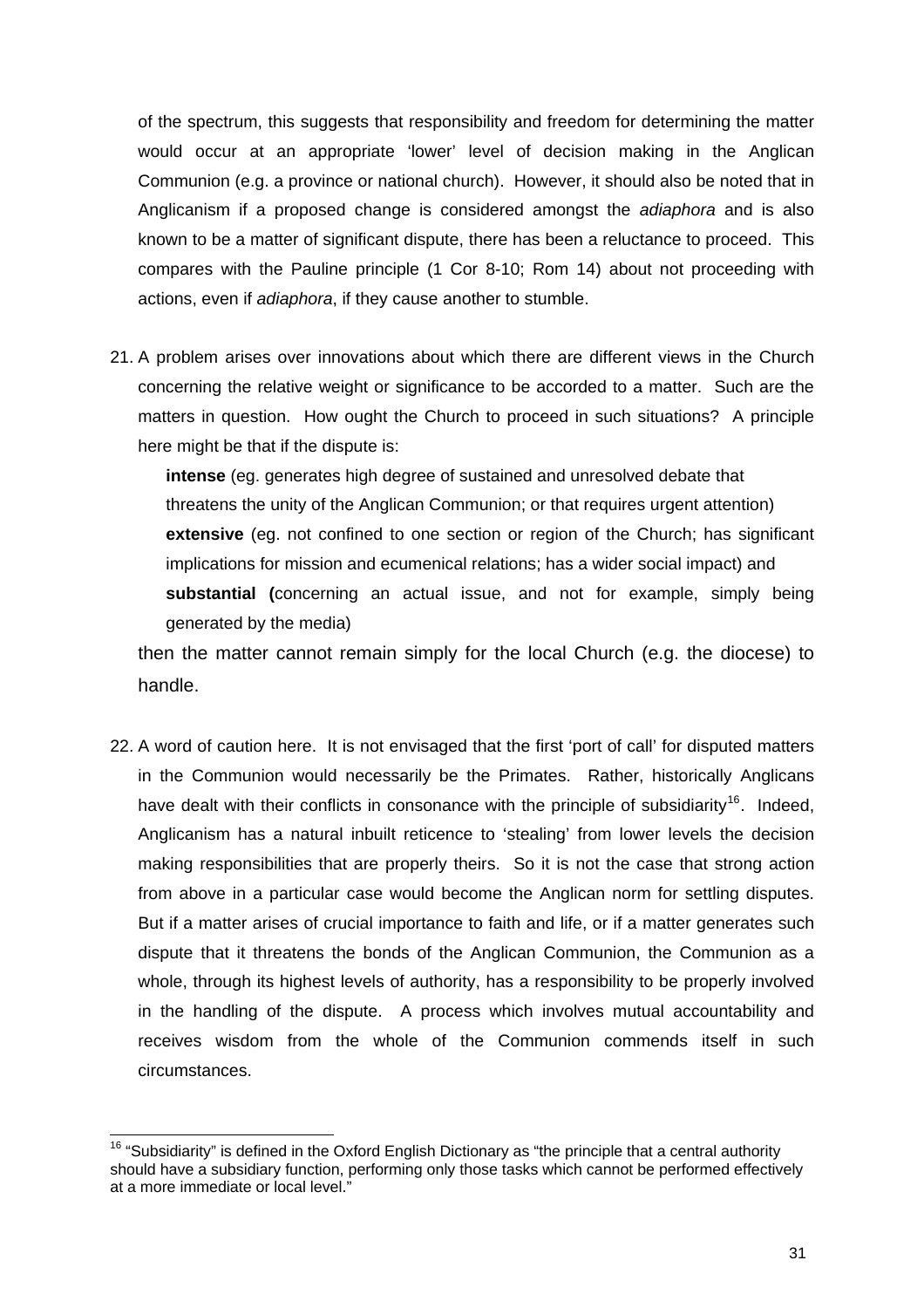- 23. While the processes and structures for dispute settlement in our Church may yet require further development this ought not override the very great moral authority and responsibility of those charged by the church to exercise a 'care for all the churches' in the Anglican Communion (cf. II Cor 11.28). In 1989, for example, Primates endorsed the guidelines set out in the Report of the Eames Commission, and adopted them for the life of the Communion.
- 24. At this exceptional juncture in our history many are looking to the Primates to hear the call of the churches for the leadership (*paraklesis)* that befits those who hold such a high office. We pray with the Primates that, as they listen for the voice of the Spirit, and are nourished by the Word, they may be emboldened to find new and fresh ways to exercise the charism of their office (*episcope)* for the common good and peace of the churches.

### Three questions for reflection

# **1. How crucial to Christian faith and communion are the blessing of same-sex unions, the ordination of non-abstinent homosexual persons to the diaconate and priesthood and the appointment of such a person to the office of Bishop?**

If these matters are deemed of crucial import to the communion of the churches then they ought to be dealt with beyond the local level of the Communion's dispute settling processes by those who have responsibility for the 'care of the churches' of the Communion.

If the matters are deemed not essential a second question arises:

### **2. How significant is the nature of the disputes regarding these matters?**

If the Primates decide that the dispute is not that significant in respect to its intensity, extent and substance then the matter has to be handled differently under the operation of the principle of subsidiarity, and decided at the appropriate lower level.

If the Primates decide that the nature of the dispute is of such significance - with reference to its intensity, extent and substance - that it makes for the disunity of the Church then the matter needs to be addressed at the higher levels of the Communion.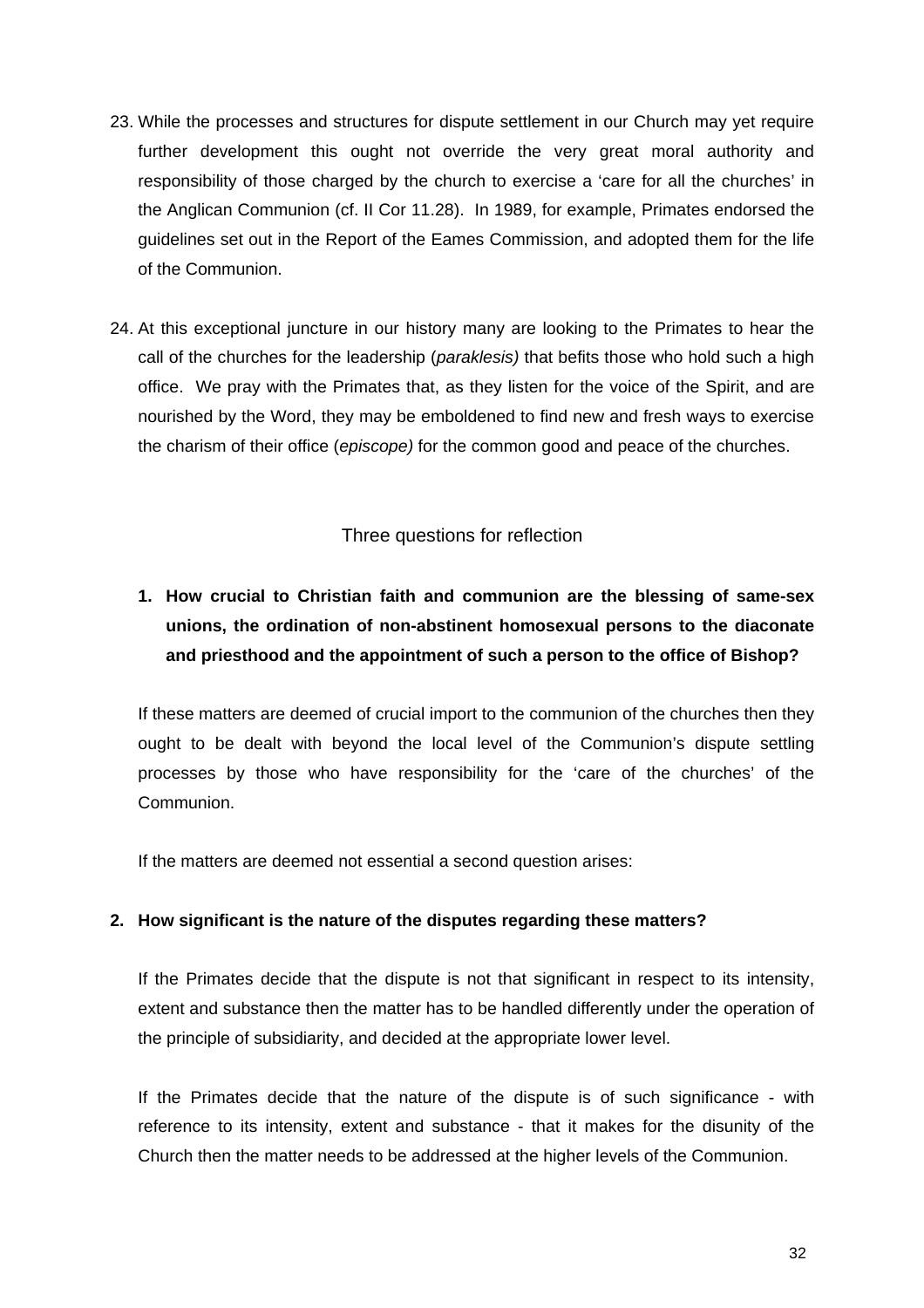If the Primates decide that the matters ought to be responsibly dealt with as part of their calling and authority as leaders of the Communion then the question arises:

# **3. What processes of accountability, admonition and healing are appropriate in the Communion?**

It needs to be recognised that in making a judgment as to whether the matter under consideration is of such significance that it is of crucial import for the communion of the churches, or not, the primates, whatever they decide, are already exercising an apostolic authority on behalf of the whole Communion. The making explicit of such an authority may indeed be a significant development in the life of the Communion, but it is evident from the history of the Church that new developments in the exercise of wider authority take place at times of crisis and challenge.

The Commission have for two years been engaged on a study of communion in a fruitful dialogue with members of the Anglican Communion throughout the world, and is continuing to seek to understand more deeply what are the appropriate processes of accountability, admonition and healing in a rapidly changing situation. The urgent need for effective ways to maintain the unity of the Spirit in the bond of peace so that the Gospel may be preached and God be worshipped in spirit and in truth has at this time given a sharp focus to the wider reflection of the Commission on Communion. In response to the Archbishop of Canterbury's invitation, we offer our theological reflections in a spirit of dialogue under the *paraklesis* of the Spirit, hoping that they will aid the Primates in making their judgement on the demands of communion in Christ at the present time.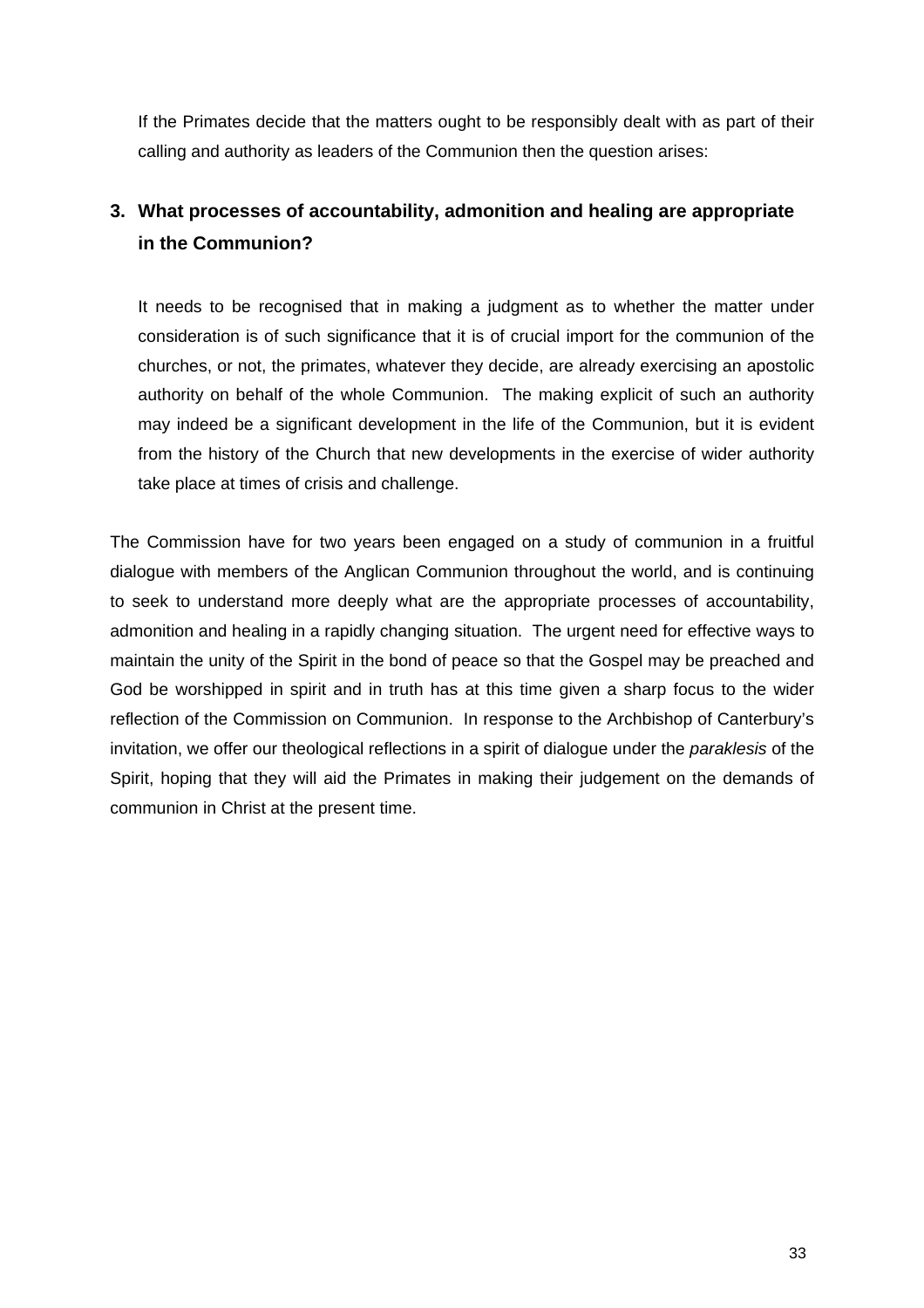### THE MINISTRY OF BISHOPS

#### Report of the Lambeth Conference 1988 Extract from the Section Report *Mission and Ministry*

151 Within the wider context of the mission and Church, the diocese is often seen as basic to the life Church. This unity is personified and symbolised in the office of the bishop. Under God, the bishop leads the local church in its mission to the world.

Among other things, the bishop is:

- (a) a symbol of the Unity of the Church in its mission:
- (b) a teacher and defender of the faith;
- (c) a pastor of the pastors and of the laity;
- (d) an enabler in the preaching of the Word, and in the administration of the Sacraments;
- (e) a leader in mission and an initiator of outreach to the world surrounding the community of the faithful;
- (f) a shepherd who nurtures and cares for the lock of God;
- (g) a physician to whom are brought the wounds of society
- (h) a voice of conscience within the society in which the local Church is placed;
- (i) a prophet who proclaims the justice of God in the context of the Gospel of loving redemption;
- (j ) a head of the family in its wholeness , its misery and its joys. The bishop is the family's centre of life and love.

#### COLLEGIALITY AND ACCOUNTABILITY

152 The Church by biblical definition is a body and within it all it's members are mutually interdependent, accountable to God and to one another. The holder of the office of bishop needs to work corporately within the total Church in a number of ways:

with the laity, deacons priests and other bishops (if applicable) of the diocese;

with the bishops of other dioceses with whom the bishop is 'in communion';

with other Christian Churches with whom some degree of communion exists;

153 An important element within the Church, as the Anglican Communion understands it, is the diocese, in which all kinds of ministry exist - lay, diaconal,, presbyteral and episcopal. Within the diocese the bishop is called to work in full collaboration with the clergy and the laity. This can be expressed through consultation or through a synodical form of church government.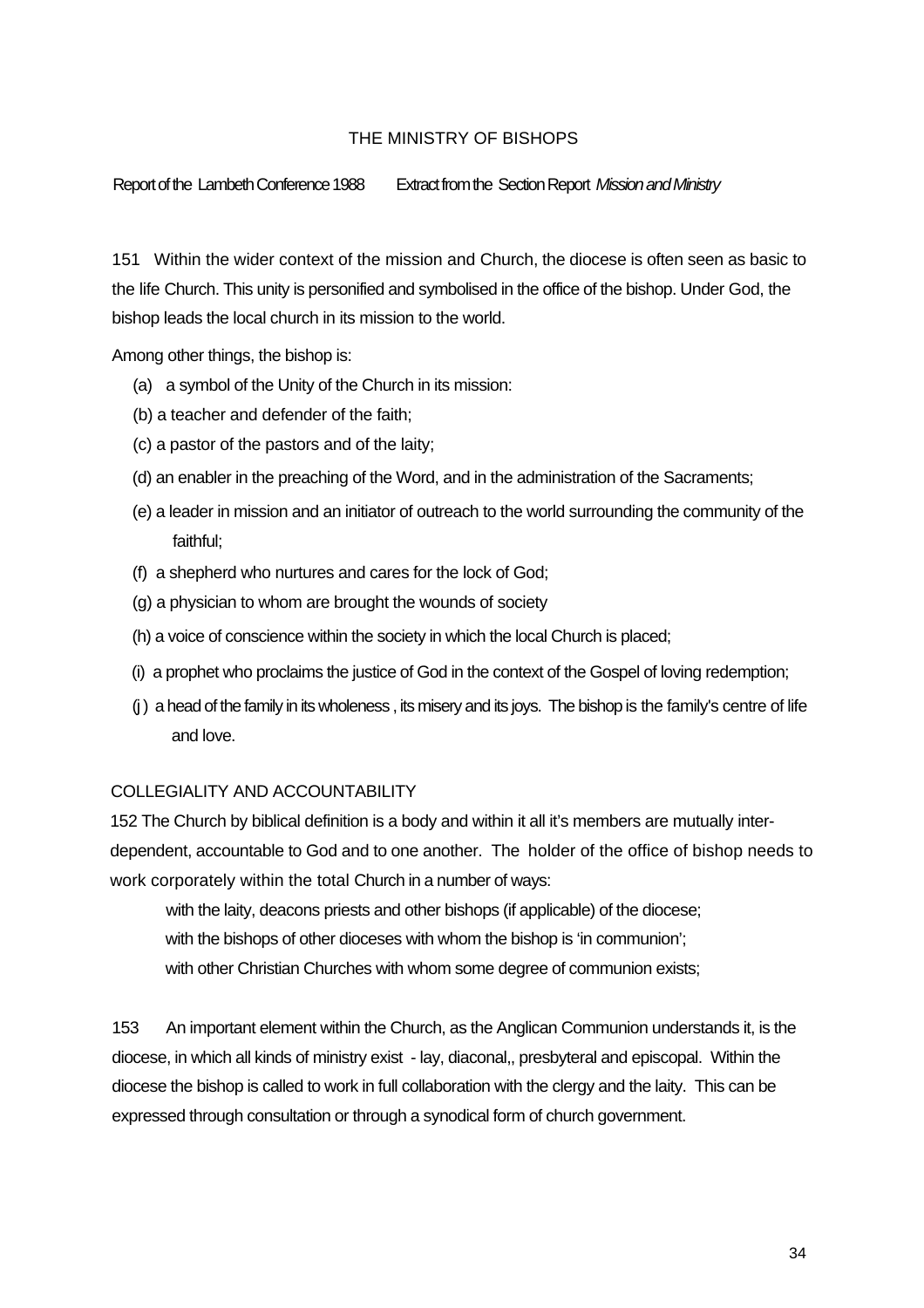154 To express the principle of accountability, there are varieties of canonical and semi-official structures within the dioceses and Provinces of the Anglican Communion, such as Standing Committees, Boards, Councils and Synods the mutual accountability of bishops, clergy and laity. The method of electing or appointing bishops varies considerably from Province to Province. All systems, however, now seem to include the involvement of clergy and laity at some level in the process. Other bishops in the Province also tend to have a place in the process.

155. Through its bishop each diocese expresses its relationship with other dioceses. Within a Province, bishops act corporately as a 'House of Bishops' to express their collegiality.

(1) We note the need for the bishop and the diocese to be encouraged to as mutually accountable to each other for their ministries as well as to the Provinces to which they belong.

(2) We recommend that, to emphasise the Communion-wide relationship and the catholicity of the Church, whenever possible, a bishop from another Province or from a Church in communion be included at each Episcopal ordination.

(3) We recommend that the Primates be asked to exchange with each other (and they with the bishops of their Provinces) the lists of those they ordain to the episcopate, along with the names of dioceses.

(4) We recommend that, whenever possible, isolated dioceses be related to other nearby and/or culturally compatible dioceses in order to share in the collegiality which such relationships afford.

156. Along with other Churches, the Anglican Communion has allowed the ordination of bishops who will not be bishops of dioceses. These are called assistant or suffragan bishops. Their method of election and their place in decision-making is sometimes different from that of diocesan bishops.

157. We believe that all bishops by virtue of their ordination share in the fullness of episcopacy.

Accordingly, we recommend that each Province re-examines

- (a) the position and work of all bishops active in full-time diocesan work, including those known in the various Provinces as suffragans, assistants, assisting, area or regional bishops to ensure that all bishops have a true *episcope* of jurisdiction and pastoral care and are seen as belonging fully to the local college of bishops.
- (b) the principle that all bishops active in full-time diocesan work be made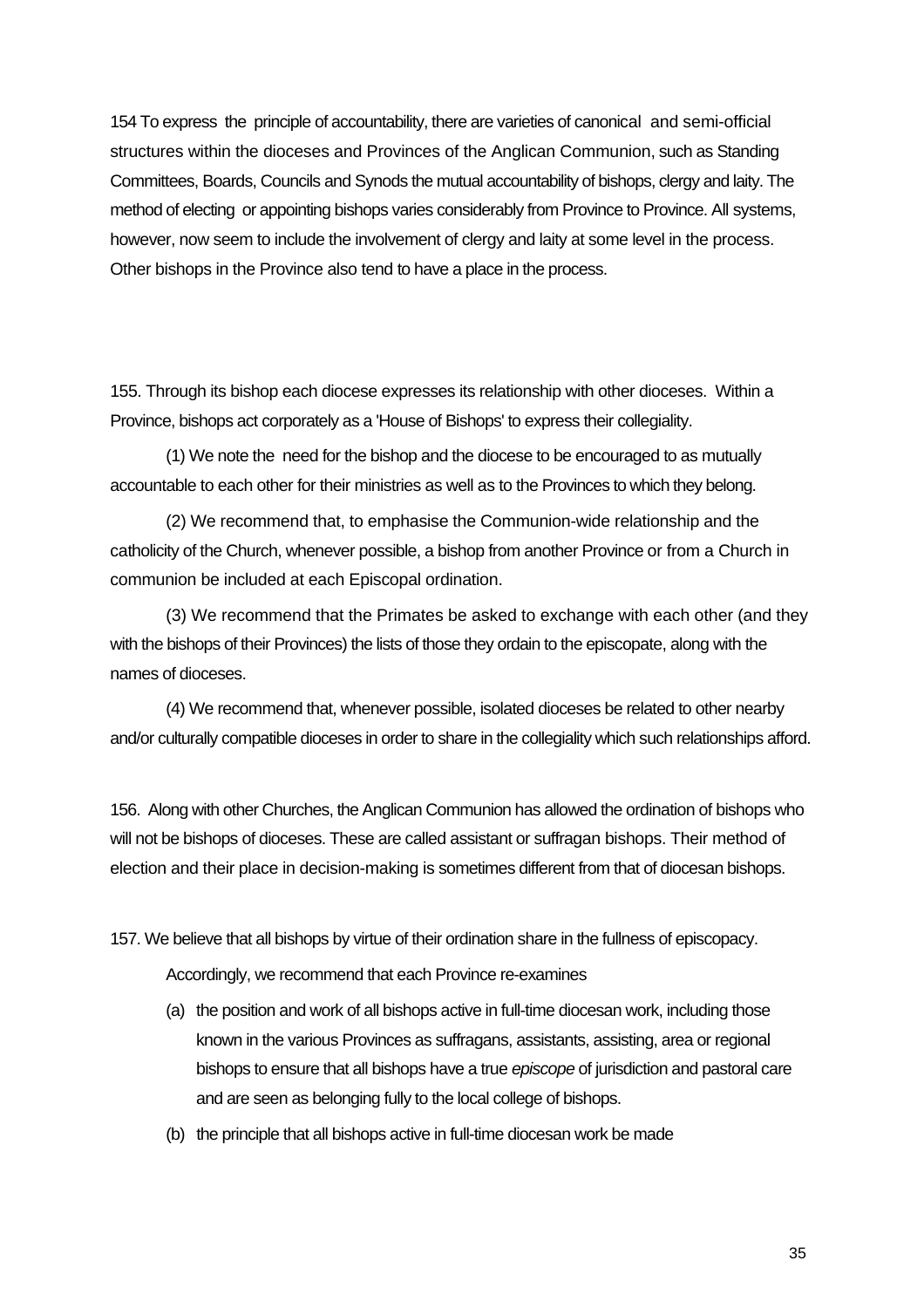full members, with seat, voice and vote, of all provincial, national and international gatherings of Anglican bishops (Resolutions 46 and 46A)<sup>[17](#page-35-0)</sup>

### <span id="page-35-0"></span>FUNDING OF THE EPISCOPATE

158 The method by which a bishopric is funded may have consequences for the bishop as he seeks to make decisions in the diocese and to contribute to the *collegium* on a wider basis.

The effect of the method of funding on accountability was considered particularly where:

the diocese is short of funds and has to contribute bishops out of current income, which may be very small

the diocese is dependent on external grants to support the bishop the diocese is about to be divided into two or more dioceses

the diocese lacks proper provision for the retirement of the bishops, particularly in the areas of housing and pensions;

the diocese lacks proper provision for widows and dependents of deceased bishops.

159 Having listened to a Province, and recognising the experience of lack of funds and other pastoral concerns, the Conference recommends to the Anglican Consultative Council that

(a) in the planning of the Partners-in-Mission Consultation with the dioceses of the Francophone Province of Burundi, Rwanda and Zaire, to be held in 1989, adequate time be given to a consideration of Primatial appointment, matters of financial and manpower needs, provision of theological and teacher training staff, development and leadership structures and programmes.

(b) the procedure recommended for the Francophone Province be a model followed in *such other province* where the need exists (See Resolution 49.)

INITIAL PREPARATION AND CONTINUING SUPPORT FOR THE EPISCOPATE

160 The Lambeth Conference in 1968 and more fully in 1978 highlighted the need for training and support for the bishops of the Anglican Communion. The 1978 Report requested :

*That written guidelines be prepared for episcopal training …* 

*(and) that member churches prepare their own versions of these guidelines in order to cover the training requirements of bishops functioning in their particular circumstances.*

  $17$  This and the other Resolutions referred to in the text, were resolutions which endorsed the suggestions in this text. Therefore I have not reproduced them here.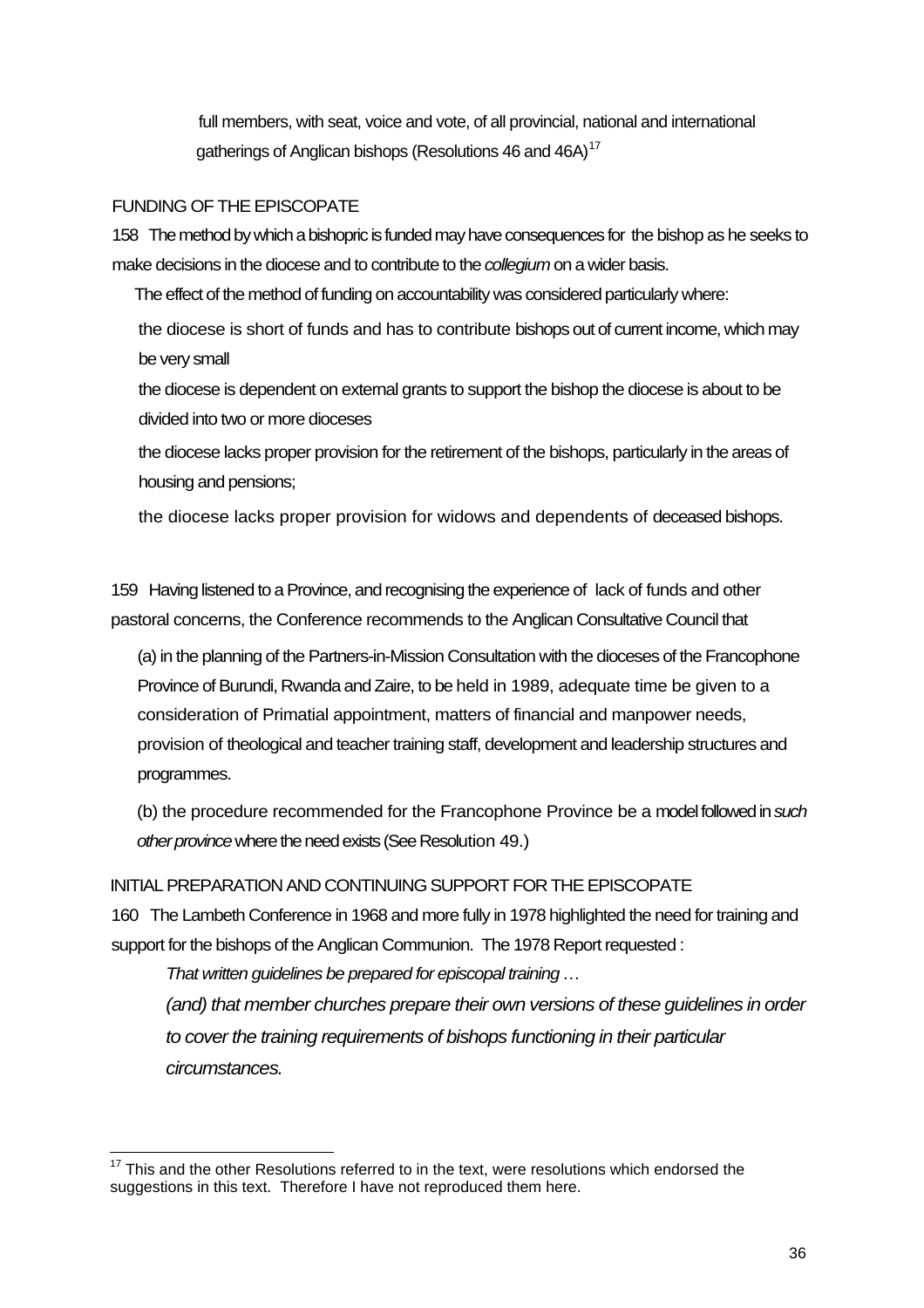161 In 1985 a small group met with the Secretary for the 1988 Lambeth Conference to survey the progress on this request, and they subsequently circulated a report to each of the Primates in 1986 entitled *Reflections on the Theology of, and the Practice of the Episcopate.* This report went beyond the question of initial training for bishops, to deal with the theology and practice of the episcopate and the particular ways in which to give bishops training. As a result, a number of Provinces have joined who had acted earlier in establishing schemes for initial training and continuing support for bishops, and also in many cases their spouses.

162 The diverse contexts in which bishops exercise their episcopate makes a standard pattern of training impossible, but the need for help and training at the point of entry into the episcopate is now well established. It is accepted in Canada, USA, England, the Council of the Churches of East Asia, New Zealand, Australia and many of the Provinces in Africa. Other Provinces have the matter under review.

163 We recommend such programmes as are outlined below, and ask each Province to implement programmes relevant to the particular needs of the Province, the bishop, the bishop's spouse and the bishop's family where appropriate. Such programmes should encompass the significant change in understanding and role that occurs during the transition from being a parish priest, or the holder of some other office, to being a bishop. They should also include such practical issues as financial and management skills required for the organization and funding of a diocese. All such training needs, ideally, to be in the culture of the bishop concerned.

#### *Initial Preparation*

164 The change from one ministry to another should always be an opportunity for establishing priorities, taking stock and setting new directions. Because the bishop's office has a high public profile, this change of ministry should be marked by ample time for preparation. One month should be the minimum period *after* the completion of the bishop's previous work. Each Province should be ready to provide suitable programmes and location for the pre-ordination preparation. The receiving diocese should see that the costs are adequately funded, either from its own funds or from other sources as appropriate.

165 Each Province of Area Council should set out clearly the known tasks and functions of a bishop, both in mission as well as in administration and corporate duties, and have these available for study by the bishop-elect.

166 Time should also be allowed for spiritual refreshment and family preparation.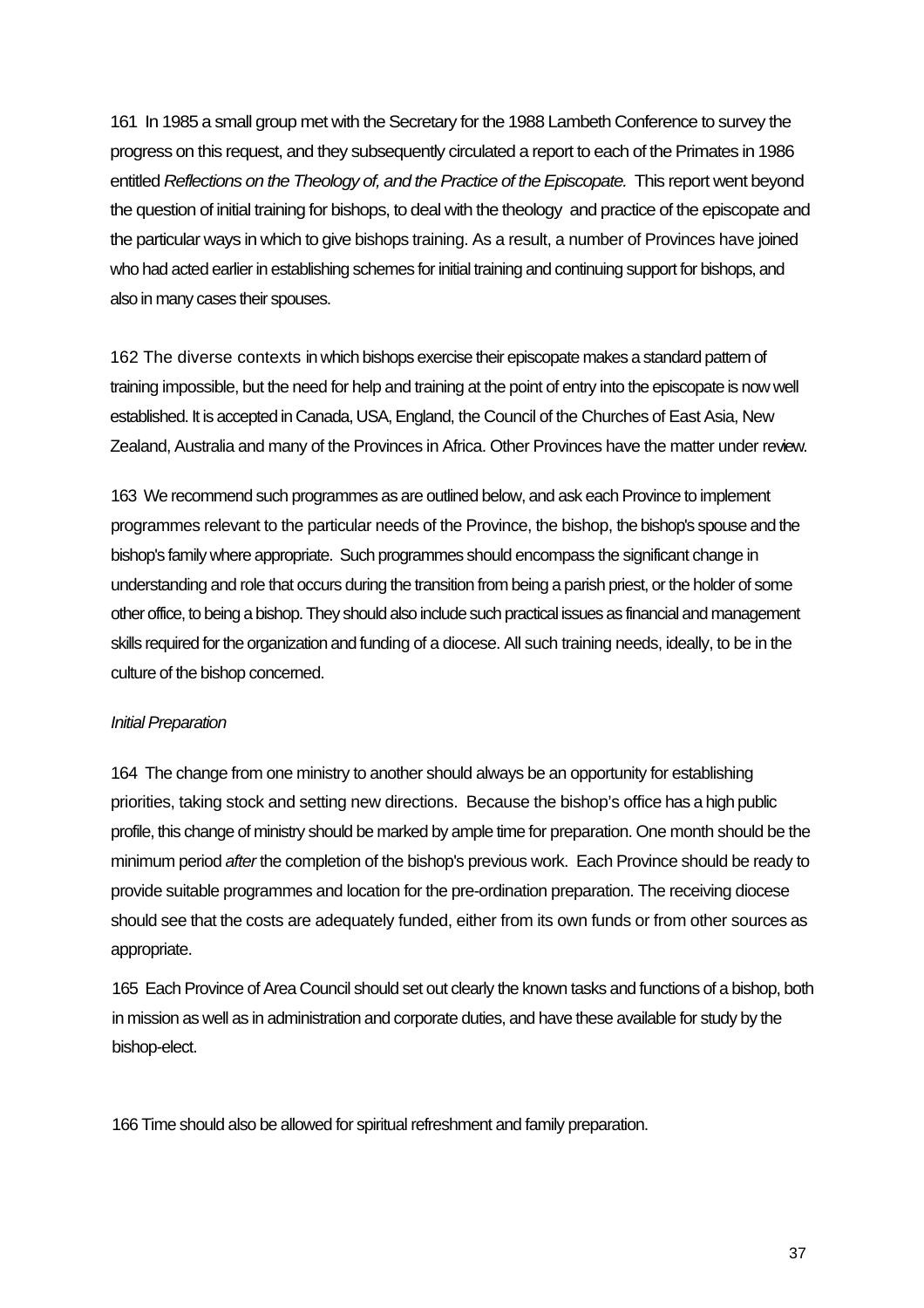#### *In-Service Support*

167 The work of a bishop is draining both in terms of energy and in terms of spiritual resources. In-service support is therefore essential if the Church is to gain most benefit from its bishops. This should take the form of programmes of mutual support for bishops of a Province and also more personal support at a diocesan level.

168 It should be possible for the Primate or Dean of each Province to arrange for all bishops to have group meetings on a regular basis throughout the year.

169 Spiritual refreshment should be part of the pattern of life of every bishop. We encourage all bishops to seek the support and guidance of a| spiritual director/counsellor.

170 It is very clear that the office and work of a bishop can create personal, physical and mental stress resulting in ill-health. For this reason we recommend that all bishops should present themselves for medical examination at least once a year.

#### *Study/Refreshment/Sabbatical Leave*

171 The need for such leave for clergy has been established in many parts of the Anglican Communion. In the past, such leave was rare for bishops except perhaps in relation to major church gatherings such as the Lambeth Conference or a World Assembly of the WCC.

172 We would recommend that bishops be granted leave after approximately six years in office to attend to theological, pastoral and personal concerns. Without such opportunities, a bishop is unlikely to be able to fulfil the tasks of teaching, of being an example, and of witnessing for mission.

173 We encourage Provinces and dioceses to provide financial assistance so that the bishops can participate in such opportunities. Occasional sabbaticals, study leave or 'in-service' growth opportunities throughout the period of episcopacy are recommended.

#### *Family Support*

174 We recommend that where a bishop is married the spouse, and as possible other family members, should also be offered opportunities for support preparation for a changed role and continuing opportunities for fellowship with others in similar positions. (See further Resolution 41)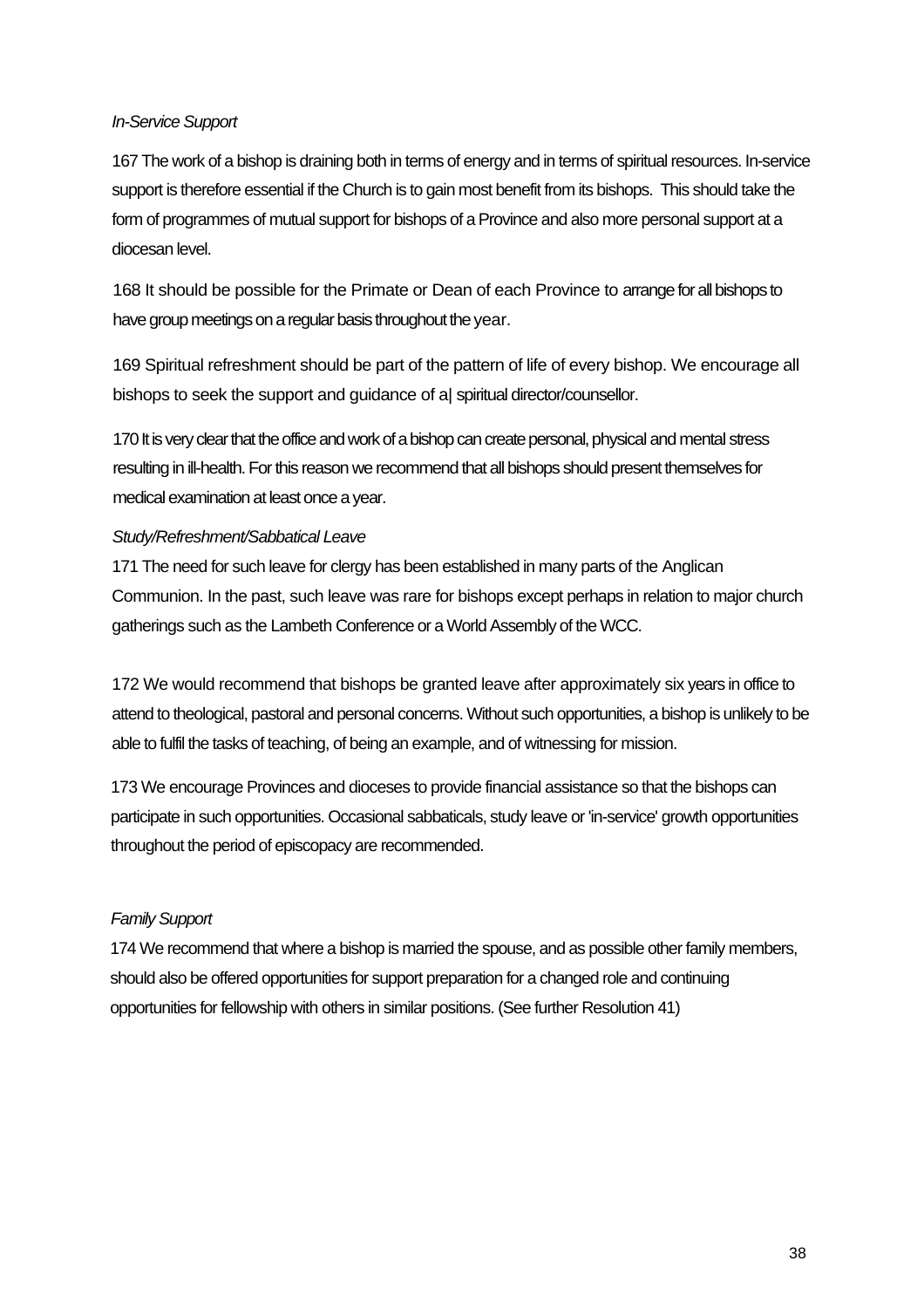# **THEOLOGICAL EDUCATION FOR THE ANGLICAN COMMUNION (TEAC)**

TEAC is a Working Party in the Anglican Communion which was established by the Primates Meeting in 2002 and mandated with the task of developing theological education throughout the Anglican Communion. It works as closely as possible with a number of other bodies who also have an interest in the same field.

The Chair of TEAC is Bishop Greg Venables, Presiding Bishop of the Province of the Southern Cone.

The Vice-Chair of TEAC is Bishop Robert Paterson, Bishop of Sodor and Man in the Church of England.

The Secretary of TEAC is Clare Amos, Director of Theological Studies in the Anglican Communion Office.

There are about 35 people who are members of TEAC. Most Anglican Provinces are represented among its membership. TEAC also has three Regional Associates based in Africa, Asia and Latin America who work with the Secretary to take forward the work of the group.

TEAC is concerned about appropriate theological education for *all* Anglican Christians – bishops, clergy, lay ministers and the laity. It also has a specific mandate to develop the teaching and understanding of the Anglican Way in theological education.

The document *The Anglican Way: Signposts on a Common Journey* , which is also included in this mailing, was produced at a residential meeting held by TEAC in Singapore in May 2007. It aims to set out concisely the key elements of the Anglican Way. The document will be used as a background resource at the Lambeth Conference.

A number of the members of TEAC (particularly those who are themselves bishops) will be present at the Lambeth Conference. They will be offering self select groups linked to theological education. It is intended that the work of TEAC should make a constructive contribution to the Conference.

One particular feature of TEAC's work has been the production of a series of grids which set out the competencies that can be expected of those involved in particular forms of ministry. These have already been found very useful by a large number of people in widely different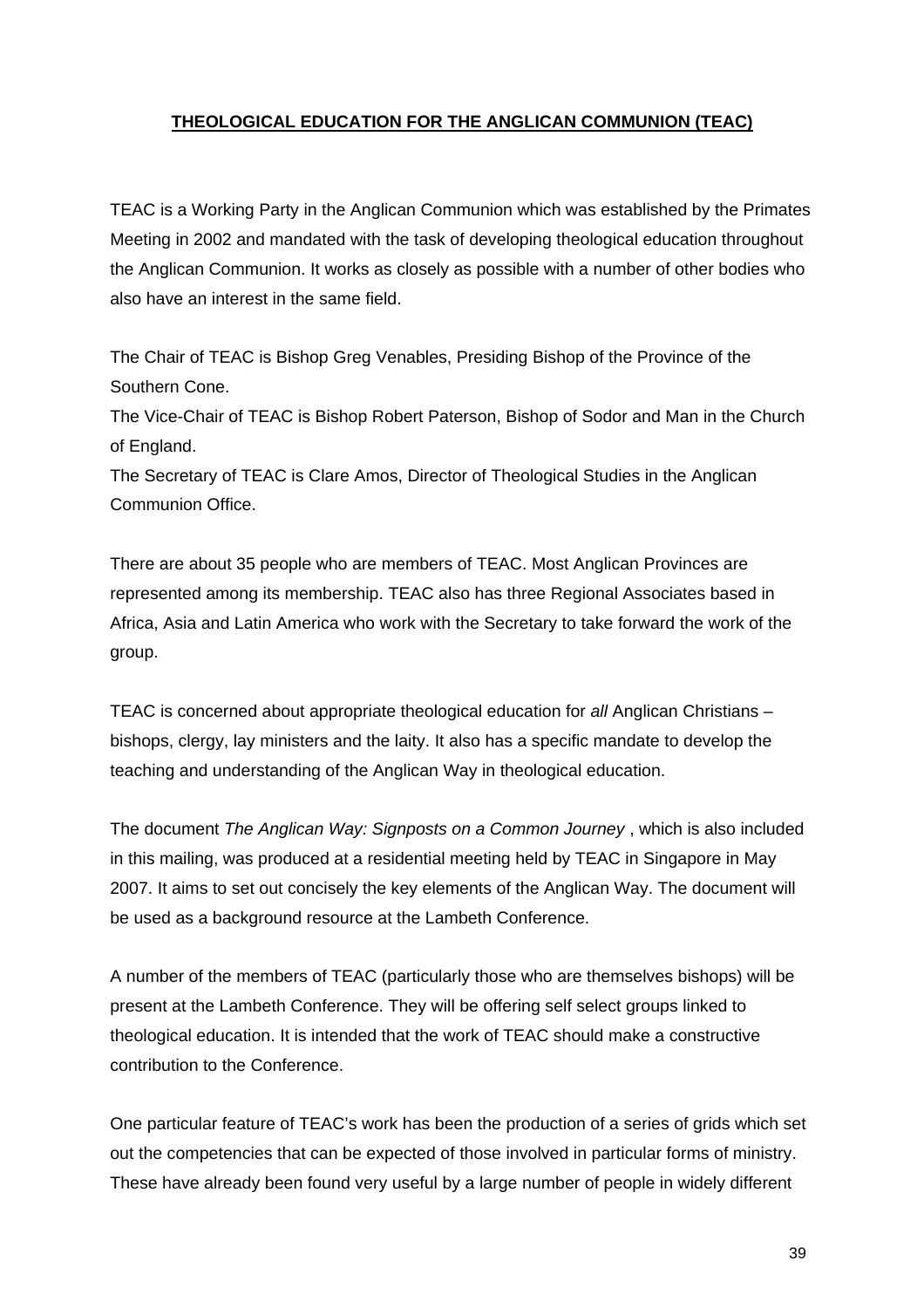parts of the Anglican Communion. If you want to find out more about these grids (there is one specifically designed for episcopal ministry) you can visit TEAC's website at <http://www.anglicancommunion.org/ministry/theological/>

Under TEAC's sponsorship a core text on Anglican Studies (*Something in Common* by Adrian Chatfield) is being translated into French, Spanish, Portuguese and Swahili. Copies of these translations will be available at the Lambeth Conference.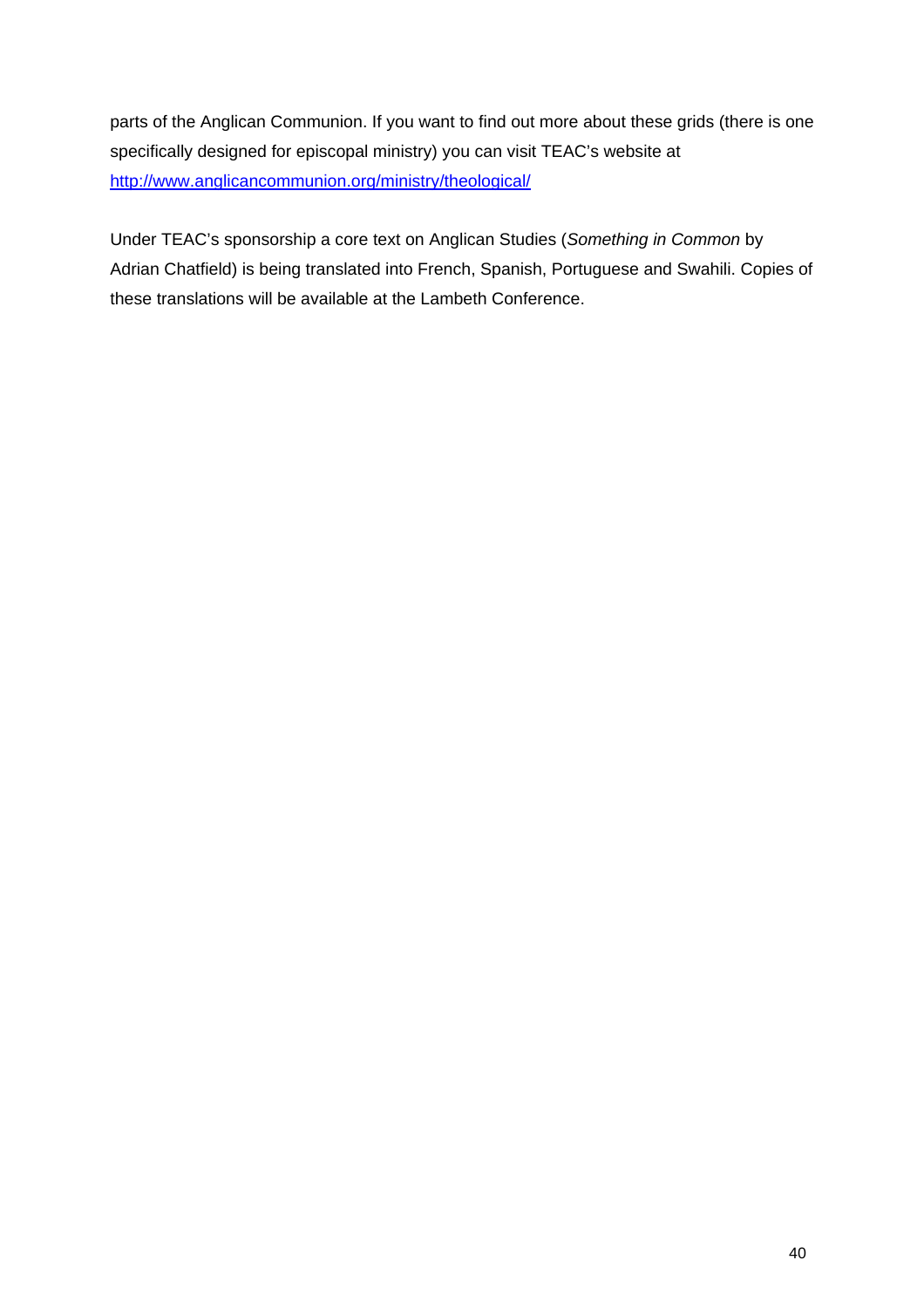Introduction to the Grids

The collection of grids (which can be accessed through this page on the website) aims to set out in an accessible way the 'competencies' that TEAC believes are essential for people engaged in various forms of ministry and discipleship within the Anglican Communion, at different stages in their formation.

The grids are an example of the increasingly-used 'Outcomes Based' model of education. In this model, the primary question is not 'What does a person know?' but 'What competencies does the learner need to gain in order to be able to fulfil this or that task/job/vocation?'. The required competencies can be gained in a variety of ways. One of the features of 'Outcomes Based' models, therefore, is that they offer considerable flexibility – which means that they are appropriate models to offer for the varied contexts of the Anglican Communion, where the differing availability of resources means that different methods of training are appropriate in different places. 'Outcomes Based' models of education (as here) also seek to value the different dimensions of training: intellectual, practical, emotional, and spiritual. All are important as part of a holistic framework for theological education.

As will be obvious from a look at the grids, they also work on the principle that theological education and training for discipleship is potentially life-long. Learning does not come to a halt at the point of ordination or licensing. Through the grids, we have made it clear that we believe that the education and training of ministers needs to continue in some overt form for at least the first three years in which a person exercises ministry. We also consider that there are certain competencies that need to be gained before a person either takes on a post of particular responsibility, or is involved in the training of others for the ministry concerned.

Five of the grids relate to different forms of ministry and/or discipleship. These are:

- Bishops
- Priests (and transitional deacons)
- Vocational deacons
- Licensed Lay Ministers (this is understood to include lay people holding an episcopal or diocesan licence to exercise a ministry such as that of Catechist, Reader, Lay Reader, Evangelist, Pastoral Assistant, etc)
- Lay people

*See further notes on these grids below.*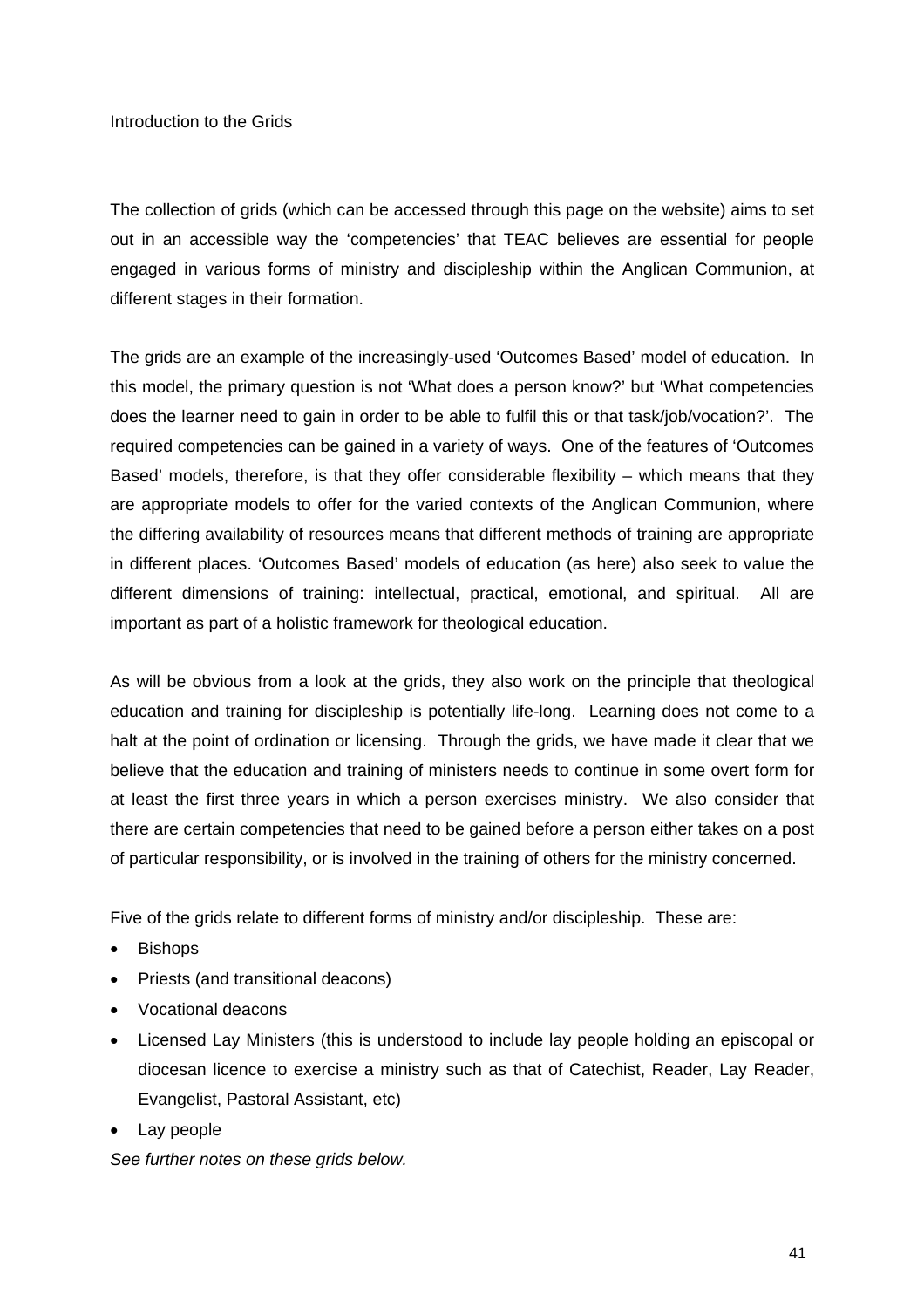Two of the grids relate to the particular dimensions and needs of the 'Anglican Way' in theological education:

- One of these grids sets out what training in the Anglican Way is appropriate and necessary for the different forms of ministry whose training TEAC is exploring (Anglican Way, Part One).
- The other grid makes some suggestions as to the locations and means by which this necessary training may be obtained. (Anglican Way, Part Two).

The nature of these two grids means that they are bound to appear less 'finished' than the other grids, and are, in some respects, work in progress. They contributed significantly to some of the thinking behind the 'Signposts' document.

The members of TEAC, a body drawn from most of the Anglican Communion, have worked together on these grids over a lengthy period. We offer our thanks to a variety of individuals and organisations with whom we have consulted during this process. We now offer these grids as a resource and for comment to the wider Anglican Communion.

*Clare Amos Director of Theological Studies, Anglican Communion* [Clare.amos@anglicancommunion.org](mailto:Clare.amos@anglicancommunion.org)

Comments on specific grids

# Bishops

This grid, relating to the theological education and training of bishops, is based on the principle that all potential bishops will have already received theological training along the lines suggested in the 'Priests' grid. The Bishops' grid strongly suggests that all bishops should receive appropriately targeted training, particularly during the early years of episcopal ministry.

ways across the Communion. For example, the tasks and responsibilities given to Lay Readers or Catechists vary considerably from place to place. The grid therefore deliberately does not seek to be prescriptive about the precise roles of each of these lay ministries, but offers suggestions in wider terms about the needs of all lay people exercising a licensed ministry in the church.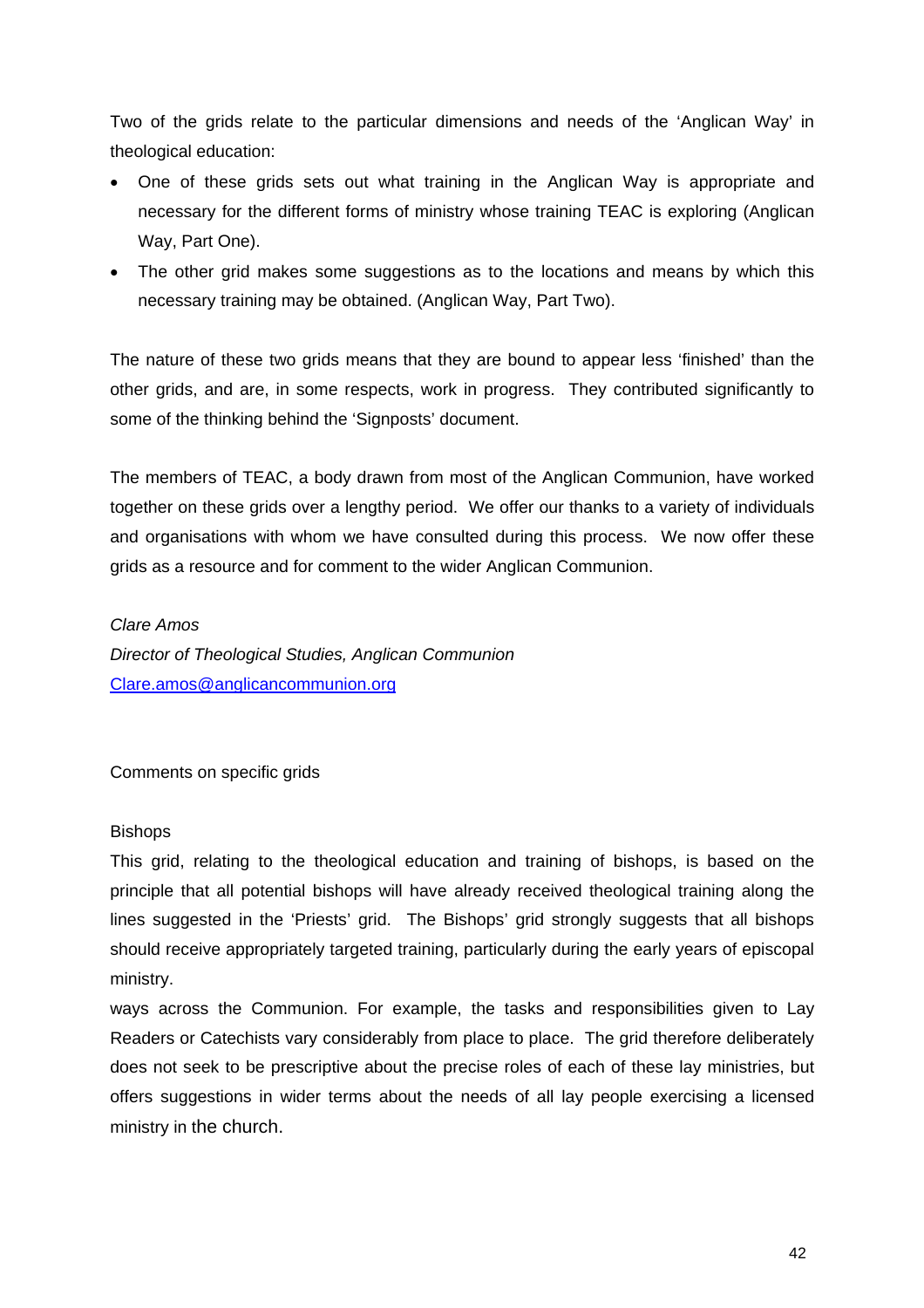# *THEOLOGICAL EDUCATION FOR THE ANGLICAN COMMUNION*  **BISHOPS TARGET GROUP**

*Note: This Grid assumes that the outcomes in the Priests/Transitional Deacons Grid have largely been met. However, some of the outcomes given in this Grid restate and reinforce those set out in the others.*

|                     | At nomination or election<br>as a bishop, the following<br>qualities (or actions)<br>should be apparent. | With training between<br>election or nomination<br>and consecration, or up<br>to first year as bishop,<br>the following should be<br>evident or should take<br>place. | During tenure of office for<br>all bishops, evidence of<br>the following qualities<br>should be evident or<br>actions occur. |
|---------------------|----------------------------------------------------------------------------------------------------------|-----------------------------------------------------------------------------------------------------------------------------------------------------------------------|------------------------------------------------------------------------------------------------------------------------------|
| <b>Vocation and</b> | The candidate is open to                                                                                 | The new bishop engages in                                                                                                                                             | The bishop regularly and                                                                                                     |
| discernment         | being called by the Spirit                                                                               | prayerful reflection on what                                                                                                                                          | rigorously reviews the                                                                                                       |
|                     | and the Church to                                                                                        | gifts of grace are needed                                                                                                                                             | vocation of chief pastor, re-                                                                                                |
|                     | episcopal office.                                                                                        | for new tasks, seeking to                                                                                                                                             | assessing how well clergy                                                                                                    |
|                     | The candidate is aware of                                                                                | discern the impact of new                                                                                                                                             | and people have been                                                                                                         |
|                     | the needs of the province /                                                                              | and wider responsibilities                                                                                                                                            | enabled, resourced and                                                                                                       |
|                     | national church and the                                                                                  | on self-perceptions. The                                                                                                                                              | empowered, and the role of                                                                                                   |
|                     | diocese / episcopal area.                                                                                | new bishop reflects on the                                                                                                                                            | representative of the                                                                                                        |
|                     | The candidate has a                                                                                      | nature of this new calling.                                                                                                                                           | diocese in public life,                                                                                                      |
|                     | thorough knowledge and                                                                                   | Orientation before                                                                                                                                                    | assessing how effective this                                                                                                 |
|                     | understanding of the                                                                                     | consecration includes                                                                                                                                                 | has been.                                                                                                                    |
|                     | apostolic tradition that is to                                                                           | reading, discussion with the                                                                                                                                          | In later years, the bishop                                                                                                   |
|                     | be guarded, passed on and                                                                                | archbishop / presiding                                                                                                                                                | asks when retirement                                                                                                         |
| A.1                 | communicated, and an                                                                                     | bishop or another senior                                                                                                                                              | should be considered and                                                                                                     |
|                     | ability to teach it effectively                                                                          | bishop and a time of                                                                                                                                                  | what might re-invigorate                                                                                                     |
|                     | with grace (1 Timothy 3.1-                                                                               | retreat.                                                                                                                                                              | vision.                                                                                                                      |
|                     | 7; Titus 1; Irenaeus;                                                                                    | The new bishop seeks a                                                                                                                                                |                                                                                                                              |
|                     | Tertullian).                                                                                             | deeper appreciation of                                                                                                                                                |                                                                                                                              |
|                     | The candidate has a                                                                                      | Anglican understandings of                                                                                                                                            |                                                                                                                              |
|                     | pastoral heart for others,                                                                               | episcopal ministry and                                                                                                                                                |                                                                                                                              |
|                     | good self-awareness and is                                                                               | authority, and ways in                                                                                                                                                | A.4                                                                                                                          |
|                     | a leader in mission, with                                                                                | which the bishop shares                                                                                                                                               |                                                                                                                              |
|                     | the capacity to look beyond                                                                              | this collaboratively with                                                                                                                                             |                                                                                                                              |
|                     |                                                                                                          | others.                                                                                                                                                               |                                                                                                                              |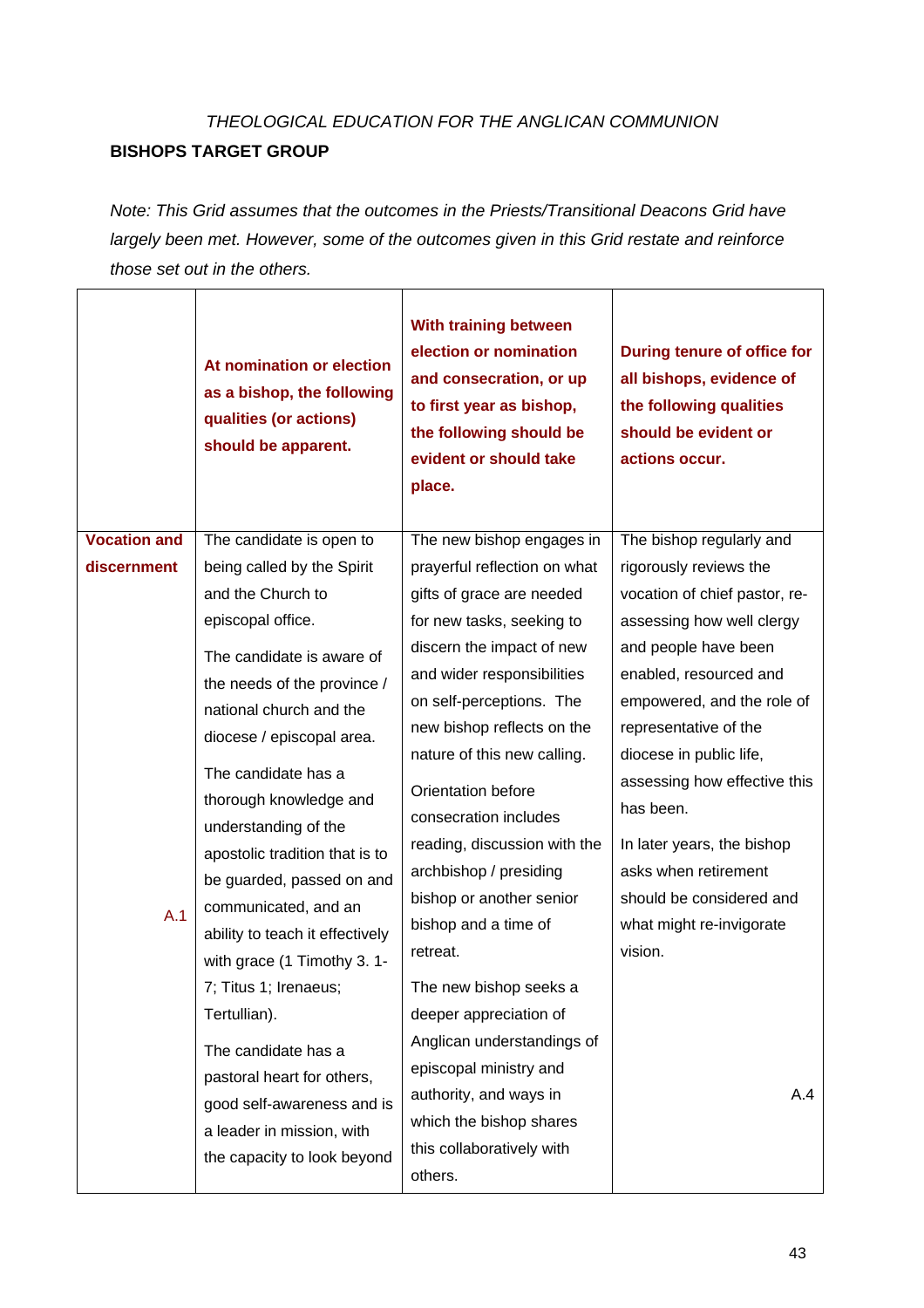|                      | the merely local.          | A.3                                                       |                                |
|----------------------|----------------------------|-----------------------------------------------------------|--------------------------------|
|                      | A.2                        |                                                           |                                |
| <b>Clarity about</b> | The candidate will have an | See 'Guardian of the Faith'                               | The bishop reviews the         |
| the nature of        | initial, informed          | below.                                                    | episcopal ministry in the      |
| ministry             | understanding of episcopal | The new bishop has an                                     | light of biblical and Anglican |
|                      | ministry: the calling to   | awareness of the historic                                 | theologies of episcopacy       |
|                      | guard, maintain and teach  | role of episcopacy and of                                 | and compares these with        |
|                      | the faith, and to exercise | new demands on bishops in                                 | pressures arising from         |
|                      | leadership in mission.     | today's world.                                            | diocesan and popular           |
|                      |                            |                                                           | expectations.                  |
|                      | B.2                        | The new bishop takes into<br>account biblical research on | In collaboration, if possible, |
| B.1                  |                            | the collaborative role of                                 | with other bishops the         |
|                      |                            | apostles and co-workers.                                  | bishop ensures that the        |
|                      |                            | B.3                                                       | diocese is aware of the        |
|                      |                            |                                                           | nature of the bishop's         |
|                      |                            |                                                           | primary duties.                |
|                      |                            |                                                           | <b>B.4</b>                     |

| <b>Spirituality</b> | The candidate's                                                                                                                                                                                                                                                | The new bishop's personal                                                                                                                                                                                     | The bishop regularly                                                                                                                                                                                                    |
|---------------------|----------------------------------------------------------------------------------------------------------------------------------------------------------------------------------------------------------------------------------------------------------------|---------------------------------------------------------------------------------------------------------------------------------------------------------------------------------------------------------------|-------------------------------------------------------------------------------------------------------------------------------------------------------------------------------------------------------------------------|
| and faith           | spirituality is grounded                                                                                                                                                                                                                                       | devotional practice and discipline                                                                                                                                                                            | seeks to renew faith                                                                                                                                                                                                    |
|                     | in Anglican liturgy and in                                                                                                                                                                                                                                     | as a priest, together with prayer                                                                                                                                                                             | and vision.                                                                                                                                                                                                             |
| C.1                 | devotional classics.<br>The candidate has<br>established a personal<br>devotional practice and<br>discipline that involves<br>daily prayer, the reading<br>of Scripture and the<br>study of theology and<br>modern thought, in<br>openness to God's<br>Spirit. | and study, develop or change to<br>match new responsibilities.<br>The new bishop becomes an<br>example of holiness of life<br>appropriate to a more sensitive and<br>visible role in the public arena.<br>C.3 | The bishop has a<br>lively personal<br>devotional practice<br>and discipline, and a<br>zeal for ministry.<br>The bishop's<br>preaching remains<br>lively, biblical and<br>creative.<br>The bishop<br>continues to study |
|                     | C.2                                                                                                                                                                                                                                                            |                                                                                                                                                                                                               | the Scriptures, the<br>spiritual classics and<br>Anglican devotion.<br>C.4                                                                                                                                              |
| Personality,        | The candidate                                                                                                                                                                                                                                                  | The new bishop will implement                                                                                                                                                                                 | The bishop's                                                                                                                                                                                                            |
| character and       | demonstrates holiness                                                                                                                                                                                                                                          | safeguards against temptations to                                                                                                                                                                             | personal integrity is                                                                                                                                                                                                   |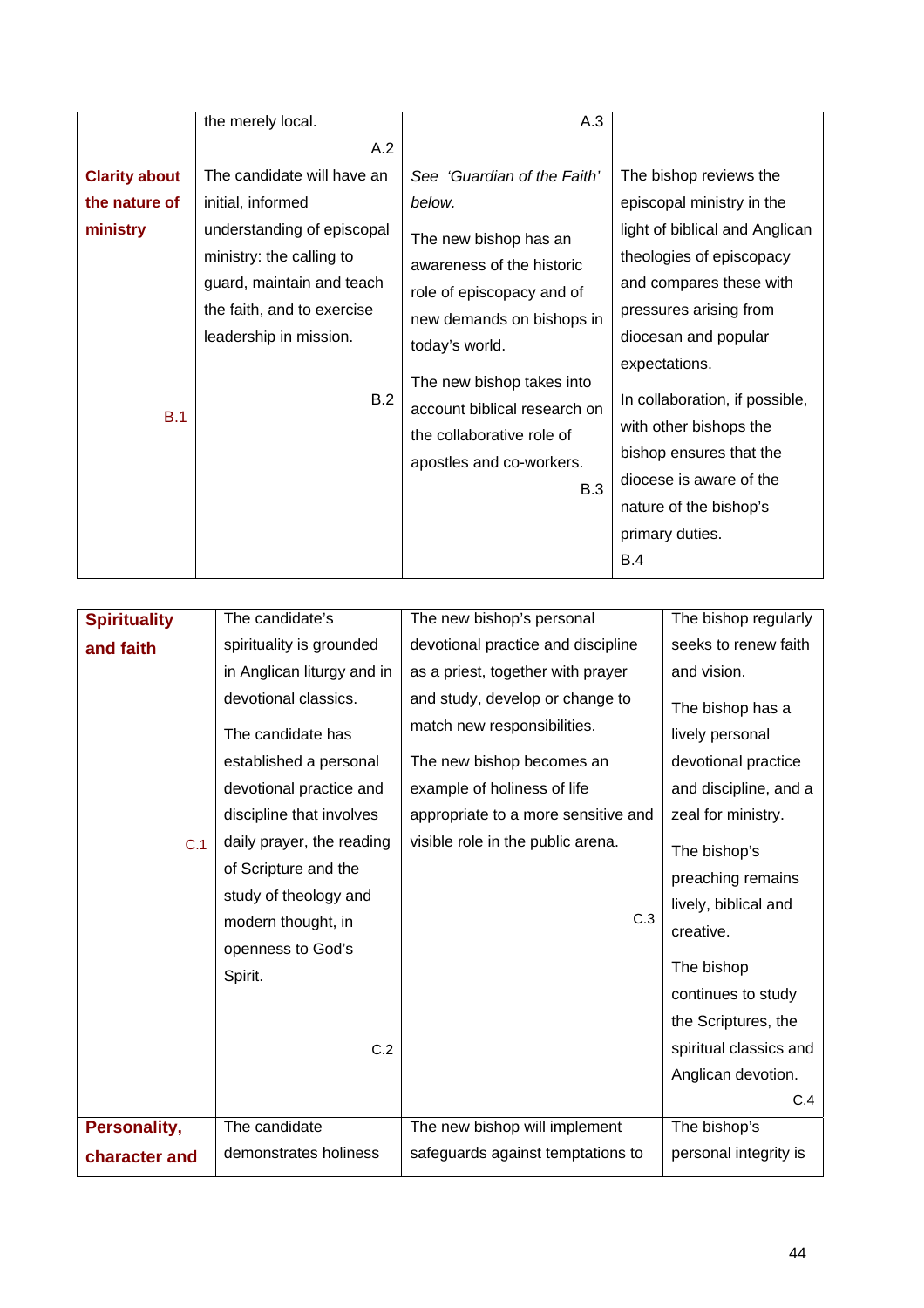| integrity            | in word and life, love for | self-aggrandisement, or,             | maintained in the      |
|----------------------|----------------------------|--------------------------------------|------------------------|
|                      | God's people, humility     | conversely undue feelings of         | face of a multiplicity |
|                      | and lack of self-          | inadequacy. (A spiritual director or | of expectations or     |
|                      | promotion.                 | counsellor may be called to offer    | role-performances.     |
|                      | The candidate is secure    | support for this.)                   | Seniority does not     |
|                      | enough to avoid            |                                      | bring loss of          |
| D.1                  | becoming defensive or      |                                      | enthusiasm,            |
|                      | authoritarian; warm and    |                                      | sensitivity, or the    |
|                      | outgoing to clergy and     |                                      | ability to listen.     |
|                      | lay, men and women;        | D.3                                  | The bishop remains     |
|                      | and listens to others      |                                      | accessible and         |
|                      | sensitively.               |                                      | approachable.          |
|                      | The candidate is in good   |                                      | D.4                    |
|                      | physical and mental        |                                      |                        |
|                      | health.                    |                                      |                        |
|                      | D.2                        |                                      |                        |
| <b>Relationships</b> | The candidate is readily   | The new bishop seeks feed-back       | The bishop keeps all   |
|                      | approachable, sensitive    | about others' perceptions of his/her | relationships under    |
|                      | to the perceptions of      | approachability and warmth           | regular review,        |
|                      | others, able to build and  | towards a wide community of          | examining how          |
|                      | sustain relationships,     | diverse persons - clergy and lay,    | these are nurtured     |
|                      | keeps and protects         | rich and poor, old and young, men    | and sustained.         |
|                      | confidences, and invites   | and women. This is reviewed          | The bishop remains     |
|                      | and renders reciprocal     | together with relationships with     | outgoing.              |
|                      | loyalty.                   | spouse and family (where             |                        |
|                      |                            | appropriate).                        | The bishop reviews     |
| E.1                  |                            | The Primate/Archbishop, or the       | possible blind-spots;  |
|                      |                            | new bishop himself/herself,          | confidences are still  |
|                      |                            | ensures adequate support             | well kept; dealings    |
|                      |                            | mechanisms. Ideally this support     | with others are        |
|                      |                            | also includes that of other bishops. | gracious, courteous,   |
|                      | E.2                        | E.3                                  | just and fair.         |
|                      |                            |                                      |                        |
|                      |                            |                                      | E.4                    |
|                      |                            |                                      |                        |

| Leadership    | The candidate can        | The new bishop works out          | The bishop keeps under   |
|---------------|--------------------------|-----------------------------------|--------------------------|
| and           | share responsibility and | collaborative strategies and      | review how episcopal     |
| collaboration | praise or blame with co- | specific leadership priorities in | ministry is being shared |
|               | workers; has humility to | the diocese in the light of       | with the whole people of |
|               |                          |                                   |                          |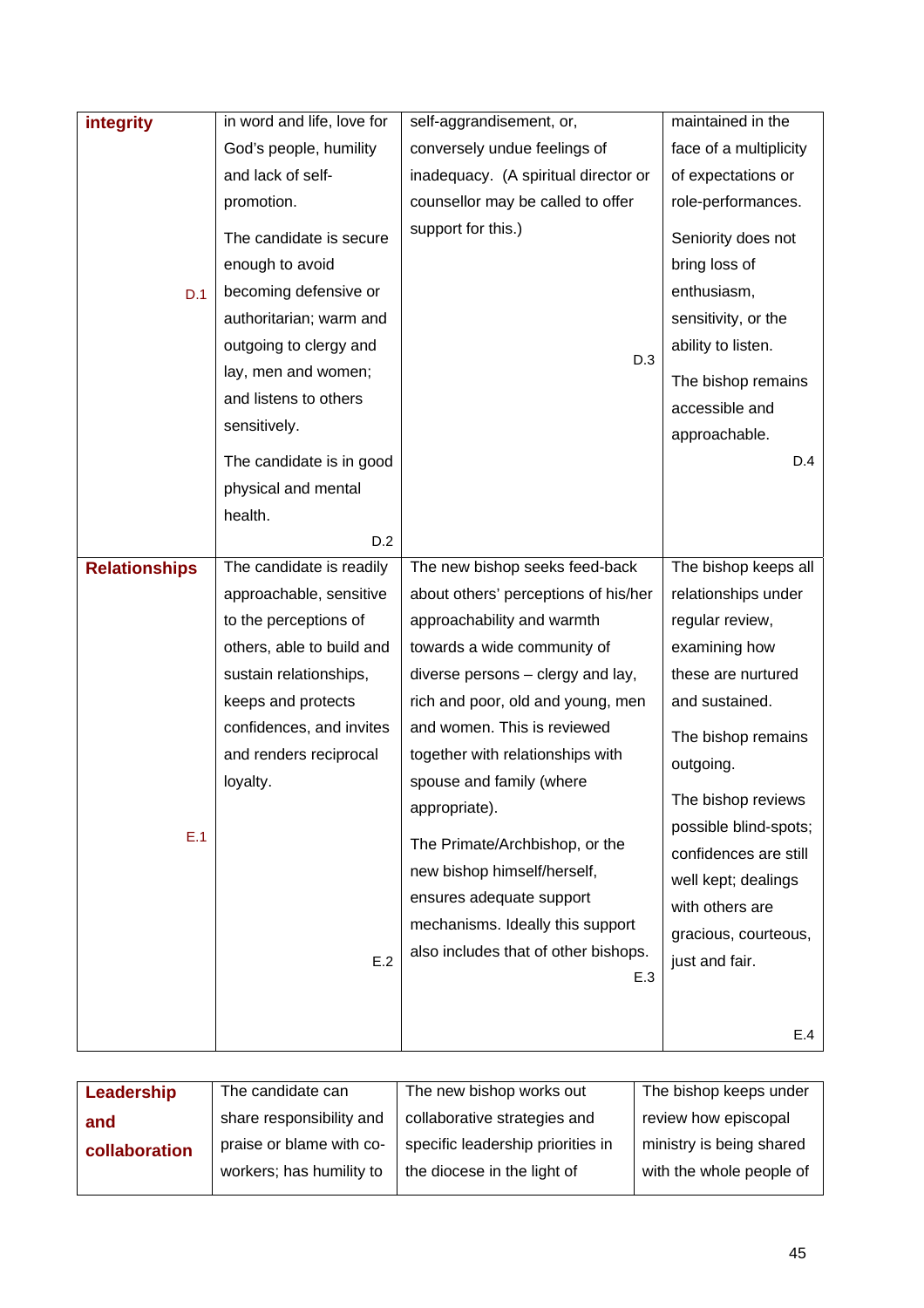|                    | share decisions with      | existing diocesan goals,          | God and how                |
|--------------------|---------------------------|-----------------------------------|----------------------------|
|                    | others; and also has the  | policies and expectations.        | collaboration with other   |
|                    | confidence to take        | The new bishop identifies         | senior staff functions.    |
|                    | initiatives and to lead   | where creative vision is          | Ministerial reviews are    |
|                    | from the front when       | required and where                | regularly held and the     |
|                    | required.                 | implementation is weak.           | bishop ensures that        |
| F.1                | The candidate practises   | The new bishop analyses           | he/she shares the          |
|                    | courageous servant-       | existing roles of senior          | appraisals of his/her own  |
|                    | leadership.               | diocesan staff.                   | ministry with a senior     |
|                    | F.2                       |                                   | colleague in order to      |
|                    |                           |                                   | ensure accountability.     |
|                    |                           | F.3                               | The bishop monitors and    |
|                    |                           |                                   | reviews the                |
|                    |                           |                                   | implementation of          |
|                    |                           |                                   | diocesan and episcopal     |
|                    |                           |                                   | goals and policies.        |
|                    |                           |                                   | F.4                        |
| The mind of        | The candidate willingly   | The new bishop reflects on        | The bishop continues to    |
| <b>Christ</b>      | accepts servanthood       | what it means to share the        | follow and to live out the |
|                    | and suffering, and        | ministry of Christ in word and    | example of Jesus as        |
|                    | seeks to follow Jesus as  | deed, as an example, servant,     | pastor, servant,           |
| G.1                | teacher, example,         | teacher, intercessor and chief    | intercessor, friend and    |
|                    | intercessor and chief     | pastor, being willing to suffer   | example, acting with       |
|                    | pastor.                   | when called to do so.             | humility and, when         |
|                    |                           | G.3                               | necessary accepting        |
|                    | G.2                       |                                   | suffering.                 |
|                    |                           |                                   | G.4                        |
| <b>Guardian of</b> | See 'Vocation', above.    | The new bishop studies and        | The bishop regularly       |
| the Faith          | The candidate takes       | reflects on the meaning of        | reviews the issues         |
|                    | active responsibility for | 'apostolicity' in the New         | identified in the adjacent |
|                    | maintaining the           | Testament and on the              | column.                    |
|                    | apostolic faith and       | development of Patristic,         |                            |
|                    | ecclesial unity and       | Reformation and particularly      |                            |
|                    | order, while maintaining  | Anglican views of the chief       |                            |
|                    | a proper balance          | roles of bishops.                 |                            |
| H.1                | between unity and         | The new bishop reflects on how    |                            |
|                    | diversity.                | to hold together unity and order  | H.4                        |
|                    |                           | with diversity within acceptable  |                            |
|                    |                           | limits. S/he will also critically |                            |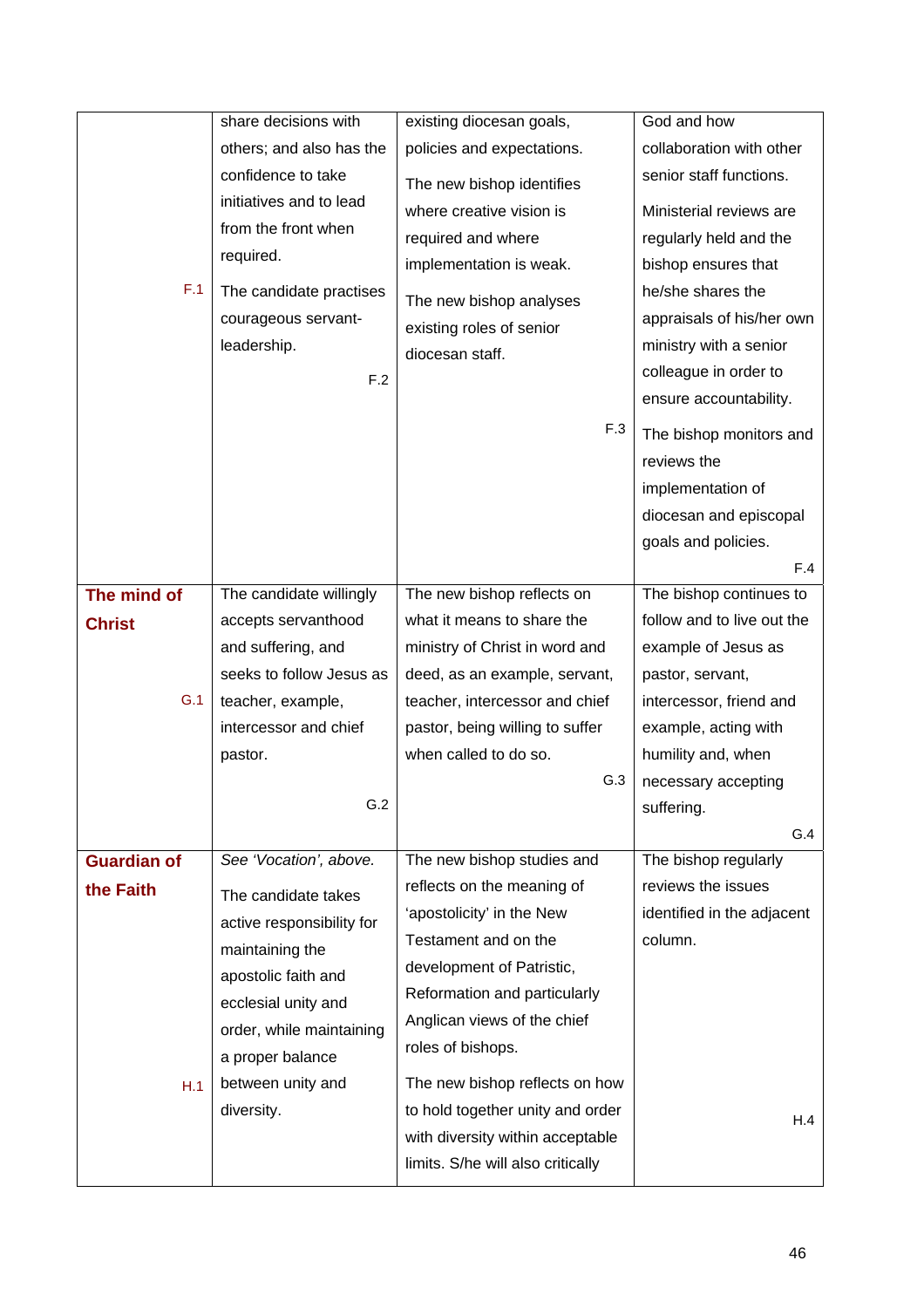|                     |                        | discern, in collaboration with   |                            |
|---------------------|------------------------|----------------------------------|----------------------------|
|                     | H.2                    | other colleagues, what these     |                            |
|                     |                        | acceptable limits are.           |                            |
|                     |                        | H.3                              |                            |
| <b>Biblical and</b> | The candidate is well  | The new bishop inspires the      | The bishop continues to    |
| theological         | grounded in biblical   | highest standards of biblical    | deepen his/her biblical    |
| competence          | studies and theology,  | exposition, application and      | and theological            |
|                     | and has had sufficient | theological reflection.          | understanding in           |
|                     | experience of          | The new bishop and staff         | him/herself and to         |
|                     | presbyteral ministry.  | assess the provision of          | encourage that             |
|                     |                        | resources for biblical and       | deepening in all who       |
|                     |                        | theological study in the diocese | exercise ministry within   |
|                     |                        | and ensure these are adequate    | the diocese.               |
| 1.1                 |                        | at all times. This biblical and  | The bishop helps to        |
|                     |                        | theological competency           | facilitate the theological |
|                     |                        | includes ability to reflect      | education of all the       |
|                     | 1.2                    | theologically and critically on  | people of God, including   |
|                     |                        | issues of the day and to speak   | those who are called to    |
|                     |                        | and act as necessary.            | take part in church        |
|                     |                        | 1.3                              | governance and             |
|                     |                        |                                  | electoral processes.       |
|                     |                        |                                  |                            |
|                     |                        |                                  | 1.4                        |

| <b>Practical</b>                                                      | The candidate is alert                                                                                                                            | The new bishop encourages                                                                                                                                                                 | The bishop ensures that                                                                                                                                                                                      |
|-----------------------------------------------------------------------|---------------------------------------------------------------------------------------------------------------------------------------------------|-------------------------------------------------------------------------------------------------------------------------------------------------------------------------------------------|--------------------------------------------------------------------------------------------------------------------------------------------------------------------------------------------------------------|
| competence                                                            | to ecumenical and                                                                                                                                 | honest and open ecumenical                                                                                                                                                                | targeted training is                                                                                                                                                                                         |
|                                                                       | inter-faith issues as                                                                                                                             | and inter-faith relationships.                                                                                                                                                            | provided for key diocesan                                                                                                                                                                                    |
| Preaching                                                             | they may affect the                                                                                                                               | The new bishop shares with                                                                                                                                                                | personnel.                                                                                                                                                                                                   |
| Pastoral care                                                         | diocese and as these                                                                                                                              | diocesan deacons and priests                                                                                                                                                              | The bishop collaborates                                                                                                                                                                                      |
| <b>Mission</b><br>Liturgy                                             | arise in the global<br>context.                                                                                                                   | in continuing ministerial                                                                                                                                                                 | with other bishops and                                                                                                                                                                                       |
| Education &<br>training<br>Ecumenical<br><b>Administration</b><br>J.1 | The candidate<br>expresses his/her<br>thoughts clearly and<br>judiciously, is willing to<br>take advice and to<br>recognises the<br>importance of | education.<br>The new bishop learns<br>appropriate ways of presiding<br>at episcopally-led liturgies in<br>a range of contexts.<br>The new bishop receives<br>appropriate media training, | provincial / national /<br>regional Anglican churches<br>in providing adequate<br>training for public ministry.<br>The bishop undertakes<br>periodic, honest reviews of<br>his/her practical<br>competences. |
|                                                                       |                                                                                                                                                   | particularly in areas which are                                                                                                                                                           |                                                                                                                                                                                                              |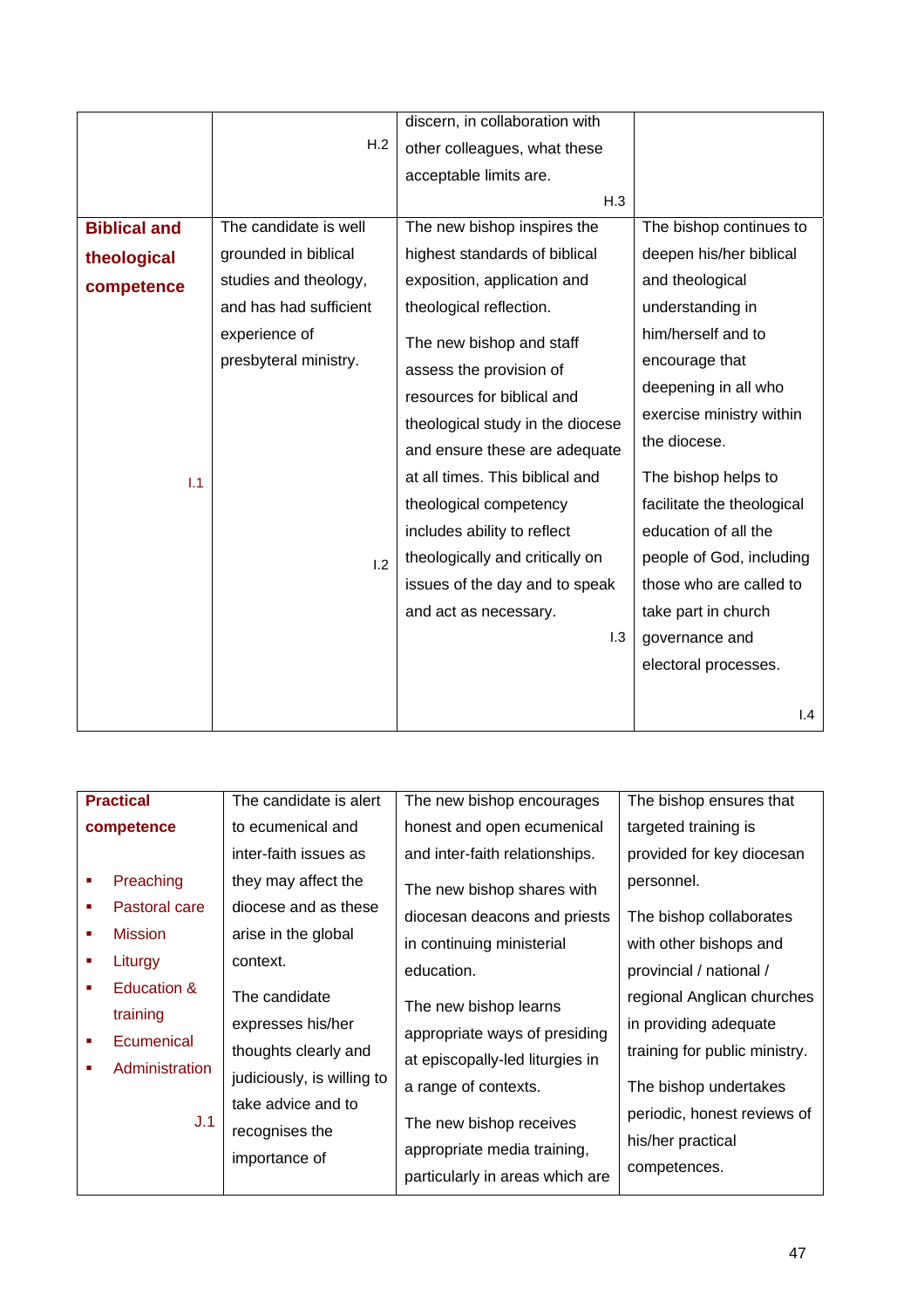|                | effectiveness in public | new to him/her.                  | The bishop makes sure        |
|----------------|-------------------------|----------------------------------|------------------------------|
|                | communication.          |                                  | that provision is made for   |
|                |                         | J.3                              | holidays for himself/herself |
|                | J.2                     |                                  | (and family) and for all     |
|                |                         |                                  | diocesan staff.              |
|                |                         |                                  | The bishop seeks             |
|                |                         |                                  | opportunity for study leave  |
|                |                         |                                  | / sabbatical for prayer,     |
|                |                         |                                  | study and reflection in      |
|                |                         |                                  | order to enhance his/her     |
|                |                         |                                  | ministry.                    |
|                |                         |                                  | J.4                          |
| <b>Mission</b> | The candidate is a      | The new bishop undertakes        | The bishop ensures that      |
|                | proven leader in        | intensive biblical, theological  | the progress and             |
|                | mission and is able to  | and practical study of the       | effectiveness of diocesan    |
|                | give vision to others   | Church's role in God's           | mission strategies are       |
|                | for God's mission,      | mission, including               | monitored and reviewed.      |
|                | with a heart of         | evangelism.                      | Evaluation tools include     |
| K.1            | compassion for the      | The new bishop initiates a       | diocesan statistics.         |
|                | many.                   | critical appraisal of diocesan   |                              |
|                |                         | resources for mission,           |                              |
|                |                         | including its vision, its record | K.4                          |
|                |                         | and its personnel.               |                              |
|                | K.2                     | K.3                              |                              |

| <b>Management and</b> | The candidate shows         | The new bishop is aware      | The bishop regularly |
|-----------------------|-----------------------------|------------------------------|----------------------|
| vision                | appropriate responsibility  | of the authority and         | reviews and monitors |
|                       | in all matters of church    | responsibility he/she has in | the issues in the    |
|                       | administration, including   | ordaining those whose        | adjacent column.     |
|                       | oversight of a large        | vocation has been            |                      |
|                       | budget, a diary and         | discerned and accepted by    |                      |
|                       | personnel.                  | the church and the bishop.   |                      |
|                       | The candidate has the       | This should form part of     |                      |
|                       | judgement to ensure a fair  | the bishop's vision for      |                      |
|                       | allocation of all resources | future generations.          |                      |
|                       | to implement a vision, and  | The new bishop assesses      |                      |
|                       | shows sensitivity in the    | budgetary resources and      |                      |
|                       | exercise of episcopal       | priorities in relation to    |                      |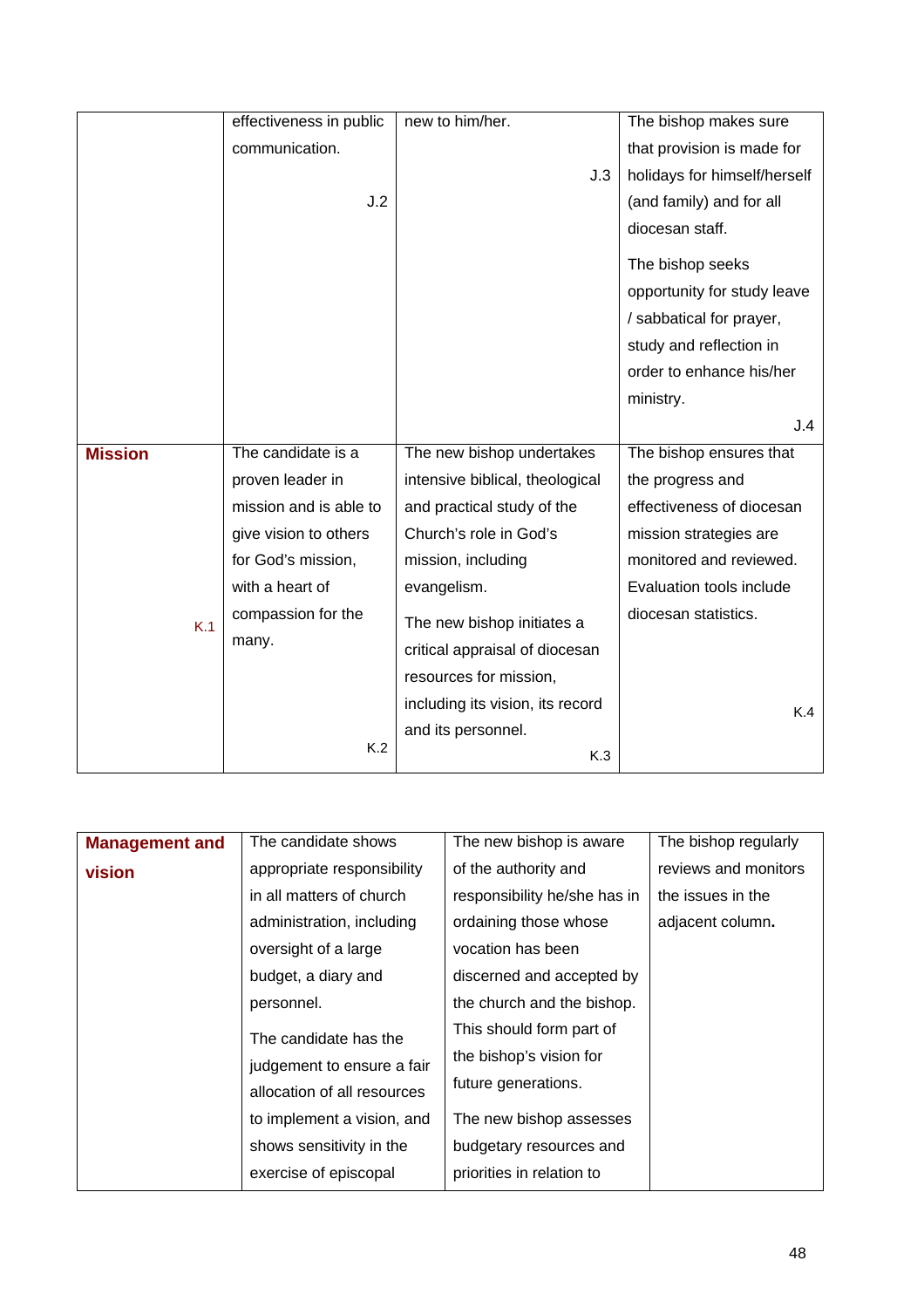|                         | jurisdiction                    | mission goals, policies and  |                        |
|-------------------------|---------------------------------|------------------------------|------------------------|
|                         | The candidate is willing        | vision of the diocese. This  |                        |
|                         | (personally and collegially) to | includes a fair distribution |                        |
|                         | exercise gifts of inspiration   | of money and staffing in     |                        |
|                         | and empowerment, in order       | relation to varied contexts  |                        |
|                         | to ensure implementation of     | in the diocese.              |                        |
|                         | policies[MJM1].[MJM2]           | The new bishop consults      |                        |
|                         |                                 | with the diocese on what     |                        |
|                         |                                 | changes should and           |                        |
|                         |                                 | should not be delayed.       |                        |
|                         |                                 | The new bishop prays and     |                        |
| L.1                     |                                 | reflects on what             |                        |
|                         |                                 | 'management style' is most   |                        |
|                         |                                 | compatible with the role of  | L.4                    |
|                         |                                 | a servant-bishop in the      |                        |
|                         |                                 | contemporary world.          |                        |
|                         |                                 | The new bishop reviews       |                        |
|                         |                                 | administrative structures    |                        |
|                         |                                 | and secretarial support,     |                        |
|                         | L.2                             | and gives attention to lines |                        |
|                         |                                 | of accountability and to     |                        |
|                         |                                 | information technology       |                        |
|                         |                                 | (computers, internet, e-     |                        |
|                         |                                 | mail, etc).                  |                        |
|                         |                                 | The new bishop works to      |                        |
|                         |                                 | keep an appropriate          |                        |
|                         |                                 | balance between the roles    |                        |
|                         |                                 | and responsibilities of lay  |                        |
|                         |                                 | people, deacons, priests     |                        |
|                         |                                 | and bishops in the life and  |                        |
|                         |                                 | work of the diocese.         |                        |
|                         |                                 | L.3                          |                        |
| <b>The Anglican Way</b> | The candidate accepts           | The new bishop studies       | The bishop has         |
|                         | and respects Scripture,         | the role of bishops in       | promoted a range of    |
|                         | tradition and reason as the     | Anglican theology, and       | Anglican worship       |
|                         | basis of Anglican doctrine.     | doctrinal, ethical and       | styles, at the same    |
|                         | The candidate is well           | liturgical issues in the     | time appreciating what |
|                         | informed in Anglican            | diocese, Province and        | is canonically         |
|                         |                                 |                              | permitted in the       |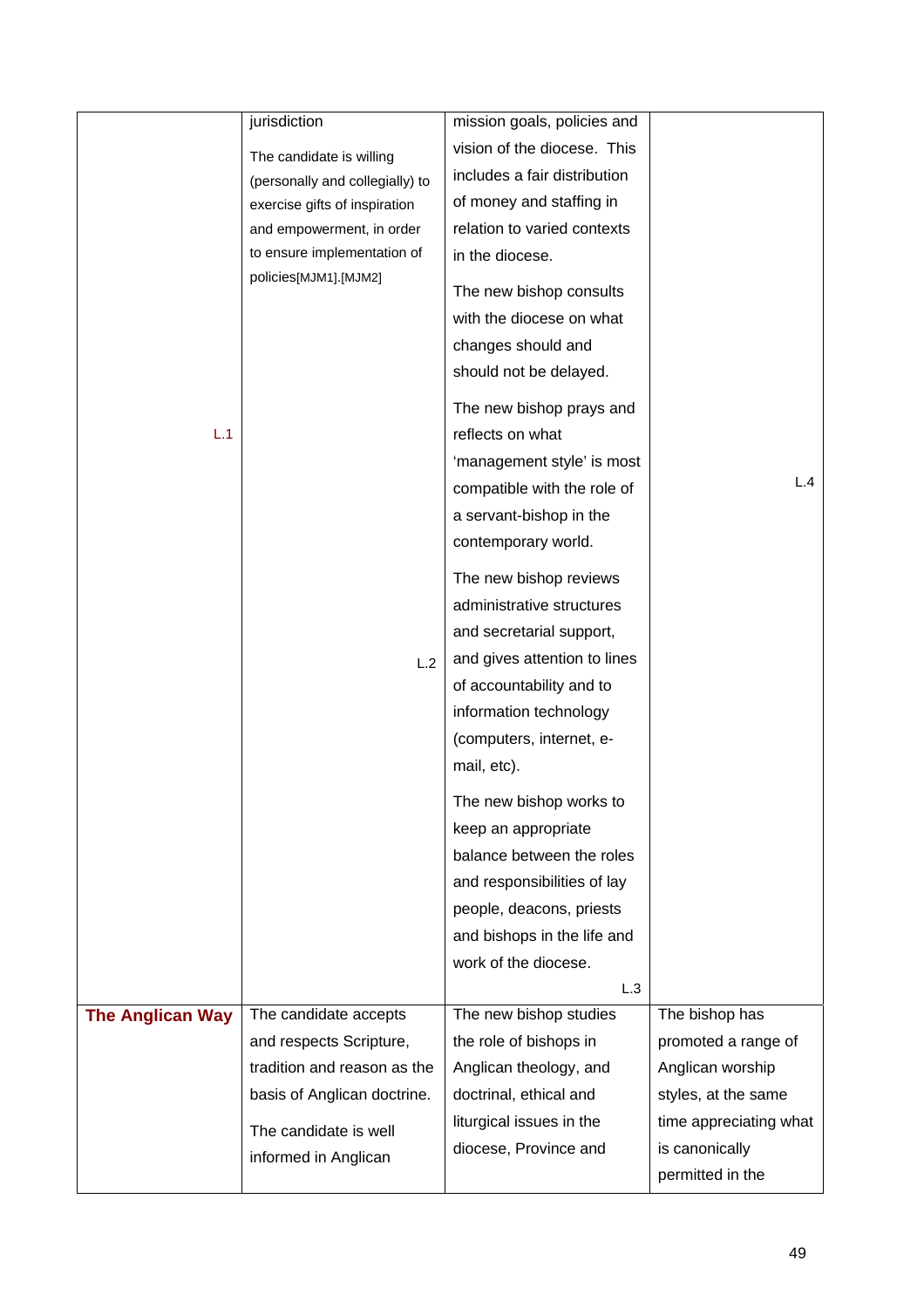|     | doctrine and liturgy, aware | Anglican Communion.        | parishes.               |
|-----|-----------------------------|----------------------------|-------------------------|
|     | of Anglican diversity, and  | The new bishop reflects on | The bishop's            |
| M.1 | capable of becoming a       | how best to become a       | episcopal experience    |
|     | focus of unity in a diocese | focus of unity at various  | has contributed         |
|     | and beyond.                 | levels and how issues of   | significantly to the    |
|     | The candidate welcomes      | clergy discipline and      | province and the        |
|     | Anglican tolerance and a    | jurisdiction are           | Anglican Communion.     |
|     | degree of diversity, within | approached.                | All key episcopal roles |
|     | the boundaries of Anglican  |                            | in Anglican theology    |
|     | formularies canons,         |                            | and practice have       |
|     | liturgies, covenants and    |                            | been exercised.         |
|     | traditions.                 | M.3                        | The bishop has          |
|     |                             |                            | responsibly and         |
|     | M.2                         |                            | sensitively exercised   |
|     |                             |                            | jurisdiction and        |
|     |                             |                            | discipline.             |
|     |                             |                            | M.4                     |

| <b>Awareness of</b> | The candidate has a                                                                                                                     | The new bishop receives                                                                                                                                                                                    | The bishop develops a                                                                                                                                                 |
|---------------------|-----------------------------------------------------------------------------------------------------------------------------------------|------------------------------------------------------------------------------------------------------------------------------------------------------------------------------------------------------------|-----------------------------------------------------------------------------------------------------------------------------------------------------------------------|
| context             | heart of compassion,                                                                                                                    | detailed briefings, takes time                                                                                                                                                                             | growing awareness of                                                                                                                                                  |
|                     | is sensitive to                                                                                                                         | to appreciate varied contexts                                                                                                                                                                              | contexts, differences                                                                                                                                                 |
|                     | diversities of context                                                                                                                  | of the diocese and takes care                                                                                                                                                                              | and changes in the life                                                                                                                                               |
|                     | (urban, rural, rich,                                                                                                                    | not to rush in before these                                                                                                                                                                                | of the diocese and                                                                                                                                                    |
|                     | poor, politically                                                                                                                       | are fully understood.                                                                                                                                                                                      | society, increasing the                                                                                                                                               |
| N.1                 | delicate, or with known<br>difficulties from the<br>past) and is capable of<br>exercising ministry<br>across the range of<br>diversity. | The new bishop gives very<br>careful consideration to<br>political, cultural, social,<br>economic, occupational,<br>geographical, linguistic,<br>historical, ecclesial and<br>spiritual differences in the | effectiveness of his/her<br>ministry.<br>The bishop and key<br>members of staff keep<br>diocesan policies under<br>review in the light of<br>changing                 |
|                     | N.2                                                                                                                                     | diocese.<br>N.3                                                                                                                                                                                            | circumstances.<br>The bishop continues to<br>work on the issues in<br>the adjacent column.<br>This also enhances the<br>bishop's role as<br>liturgical president. N.4 |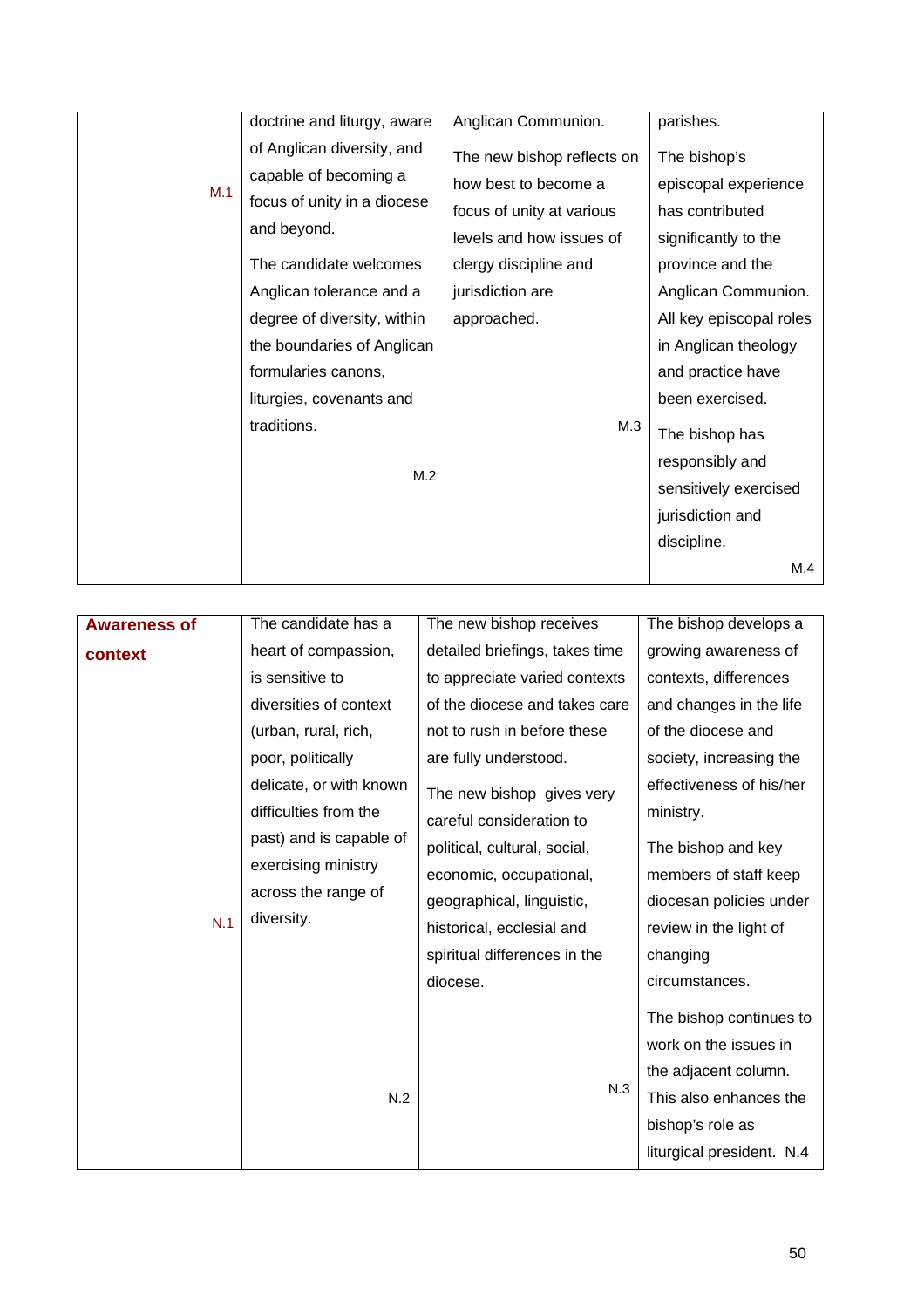| <b>Spouse</b><br>and | The spouse is willing     | The spouse (and family,       | The spouse (and family)   |
|----------------------|---------------------------|-------------------------------|---------------------------|
| family<br>(where     | to accept the burdens     | where applicable) receives    | continues to give and     |
| applicable)          | and/or tensions arising   | some induction into the       | receive appropriate       |
|                      | from the partner's        | expectations of the new       | support.                  |
|                      | ministry.                 | bishop's ministry and can     |                           |
|                      | The spouse is willing     | access ongoing training       |                           |
|                      | to offer support and      | opportunities.                |                           |
|                      | hospitality outside the   | The new bishop and spouse     |                           |
| O.1                  | family, as occasion       | prayerfully and jointly work  |                           |
|                      | and context may           | out the spouse's role in      |                           |
|                      | require.                  | relation to the bishop's      | O.4                       |
|                      | The spouse is aware       | ministry, the family and the  |                           |
|                      | that he/she will be       | diocese, and reflect on the   |                           |
|                      | more visible as a         | perceptions and expectations  |                           |
|                      | witness to Christian      | others may have.              |                           |
|                      | truth than many           | O.3                           |                           |
|                      | O.2<br>others.            |                               |                           |
| <b>Rationale</b>     | The above criteria and    | The above criteria and        | The above criteria and    |
|                      | outcomes are intended     | outcomes are intended to      | outcomes are intended     |
|                      | to assist electors or     | maximise the opportunity for  | to maintain energy and    |
|                      | nominators to apply       | reflection, study and prayer, | momentum; to prevent      |
|                      | the biblical, theological | in becoming the chief pastor  | loss of vision and        |
|                      | and practical qualities   | and public persona in a       | enthusiasm; to promote    |
|                      | required for episcopal    | diocese and the official      | habits of holiness and    |
| P.1                  | ministry to persons       | representative of the Church  | life-long study and       |
|                      | considered for            | at a public level.            | learning; to monitor      |
|                      | possible nomination or    |                               | progress and implement    |
|                      | election.                 |                               | goals; to nurture         |
|                      | Although no candidate     | P.3                           | broader horizons for      |
|                      | will possess all these    |                               | widening ministry; and    |
|                      | qualities, a significant  |                               | to monitor relations with |
|                      | proportion of them        |                               | clergy and lay and        |
|                      | should be found.          |                               | pastoral effectiveness.   |
|                      | P.2                       |                               | P.4                       |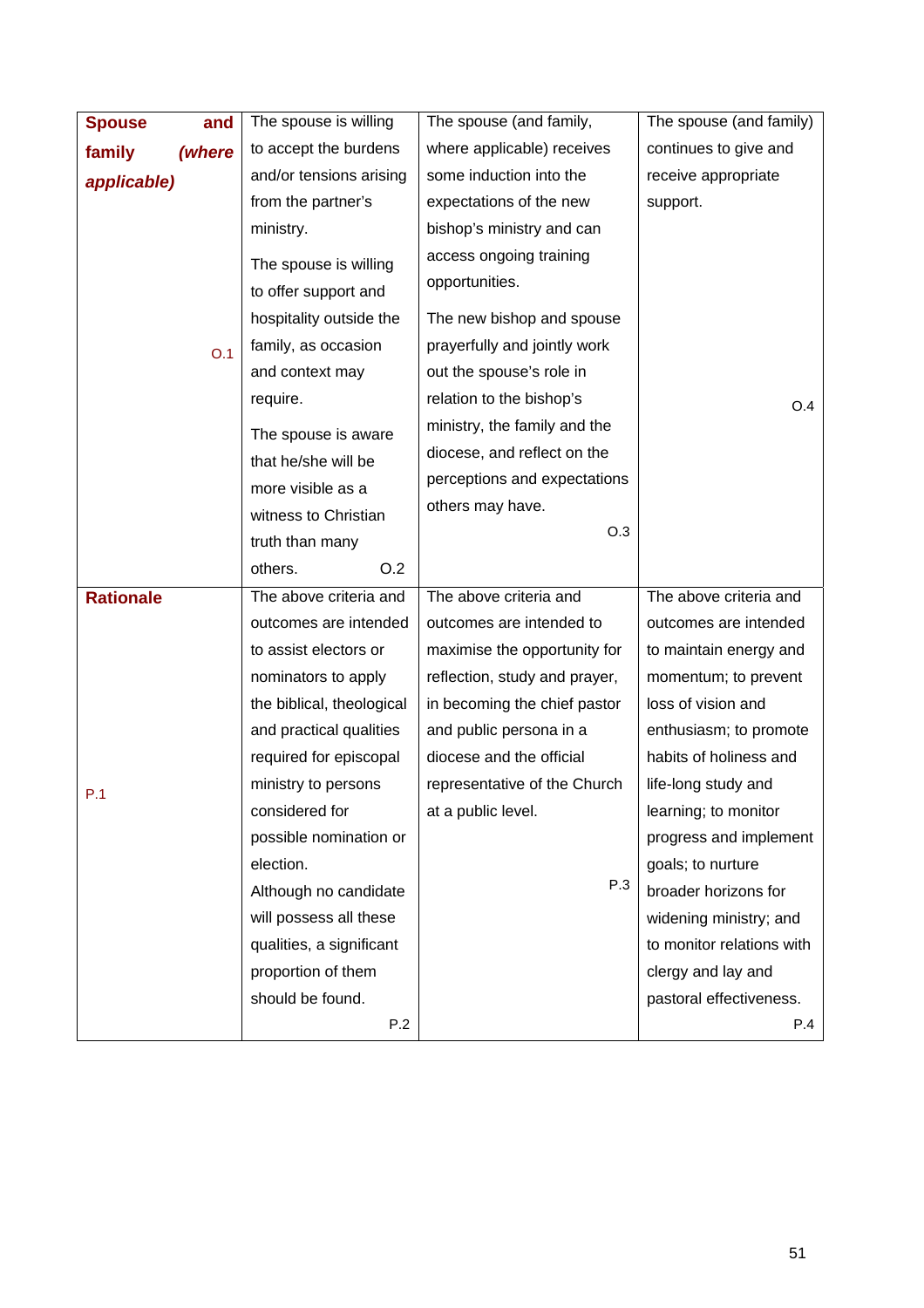# **Section 2 Mission & Ministry**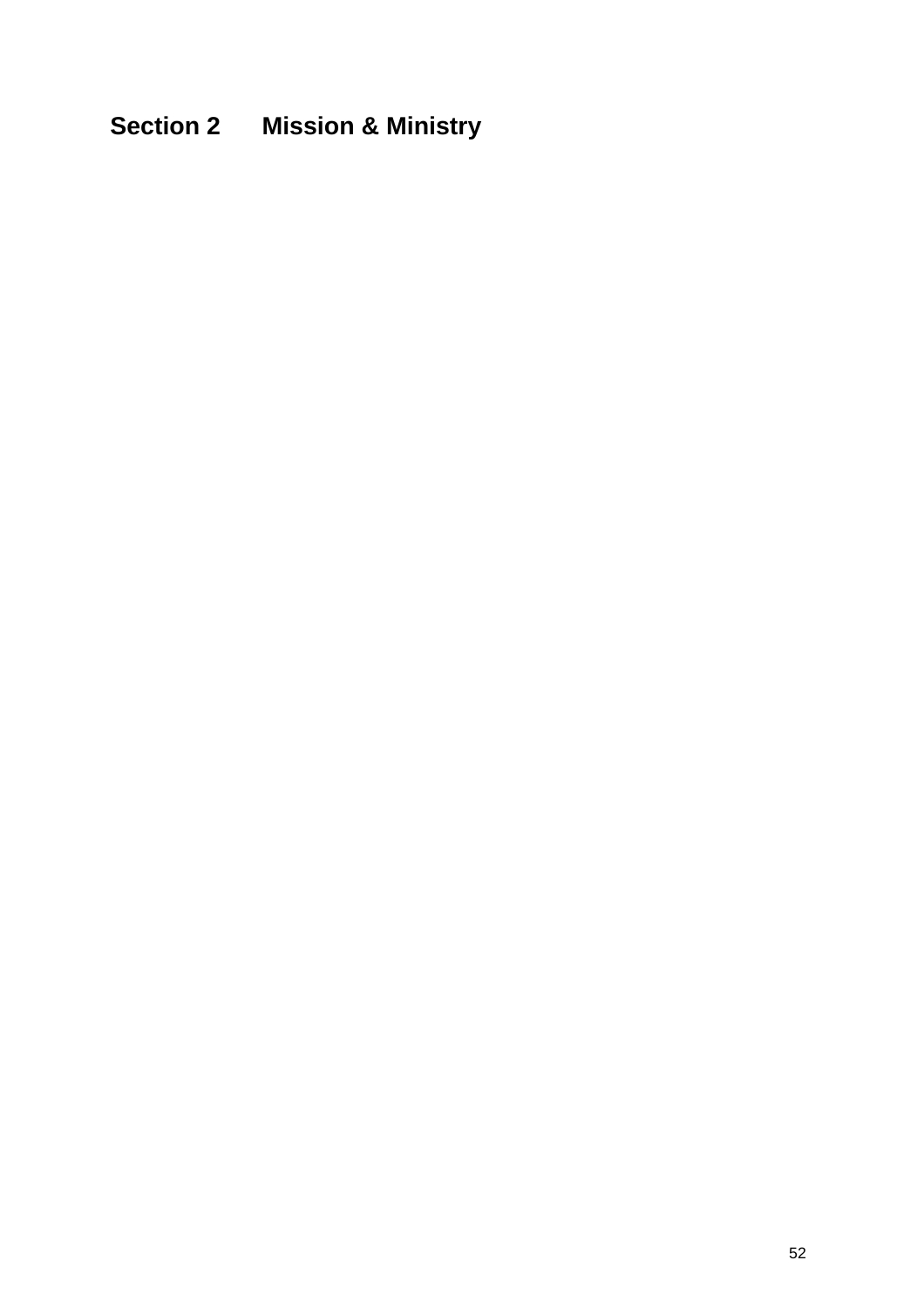# **The Five Marks of Mission**

To proclaim the Good News of the Kingdom

To teach, baptise and nurture new believers

To respond to human need by loving service

To seek to transform unjust structures of society

To strive to safeguard the integrity of creation and sustain and renew the life of the earth

*(Bonds of Affection-1984 ACC-6 p49, Mission in a Broken World-1990 ACC-8 p101)*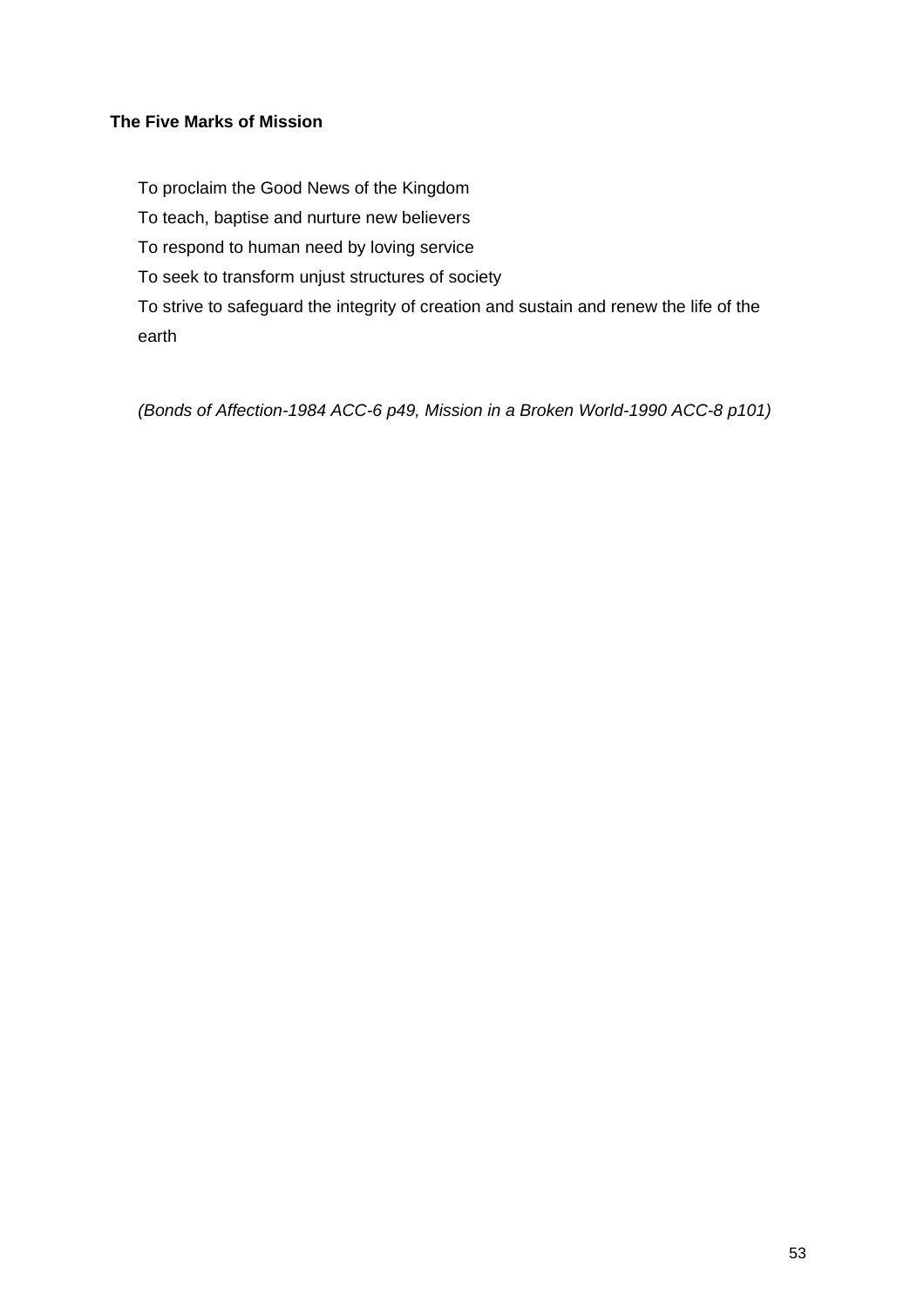#### **Holistic Mission**

### **A Profile of Mission and Evangelism in the Anglican Communion**

A report to the bishops at the Lambeth Conference 2008

#### **Foreword**

Prior to her retirement in 2006, Marjorie Murphy, Director of Mission and Evangelism in the Anglican Communion, initiated a consultation among Primates and members of the Standing Commission on Mission and Evangelism (IASCOME) as to the current state and future direction of Mission in the Communion. The clear message we received was that a survey of Mission and Evangelism in the Anglican Communion should be undertaken, and its findings presented to the Bishops at the Lambeth Conference. Part of the discussion there should include ways in which mission should be resourced from this Office. This report is the fruit of that work undertaken by Revd John Kafwanka (Zambia), who was until recently CMS Southern Africa Regional Manager, and his research assistant Stuart Buchanan (England).

A survey questionnaire was prepared, and was first given to all the Primates who attended the Primates' Meeting in Dar e Salaam (Tanzania) in February 2007. The same questionnaire was sent to all the Provincial Secretaries of the Communion, and several interviews were also carried out with bishops and Christians in the Communion. It emphasised the department of Mission & Evangelism's holistic understanding of mission, and called for responses that expressed or reflected how the concerned provinces, dioceses and organisation were living out God's (holistic) mission. The survey has highlighted the holistic nature of the Anglican Communion's understanding of mission as reflected in the Five Marks of Mission. The survey report has creatively analysed the responses in the context of these Five Marks.

The report also shares some of the challenges being faced by the various parts of the Communion and equally shares some of the lessons being learnt as Anglicans live out God's mission in the world.

As you read this report, you will not fail to be impressed by the diverse and wide range of concerns being addressed by the churches of our Communion. I hope you will also recognise the voice of your own province here. Please do give this important work your time and attention, and share it with all who share responsibility for mission in your province and diocese.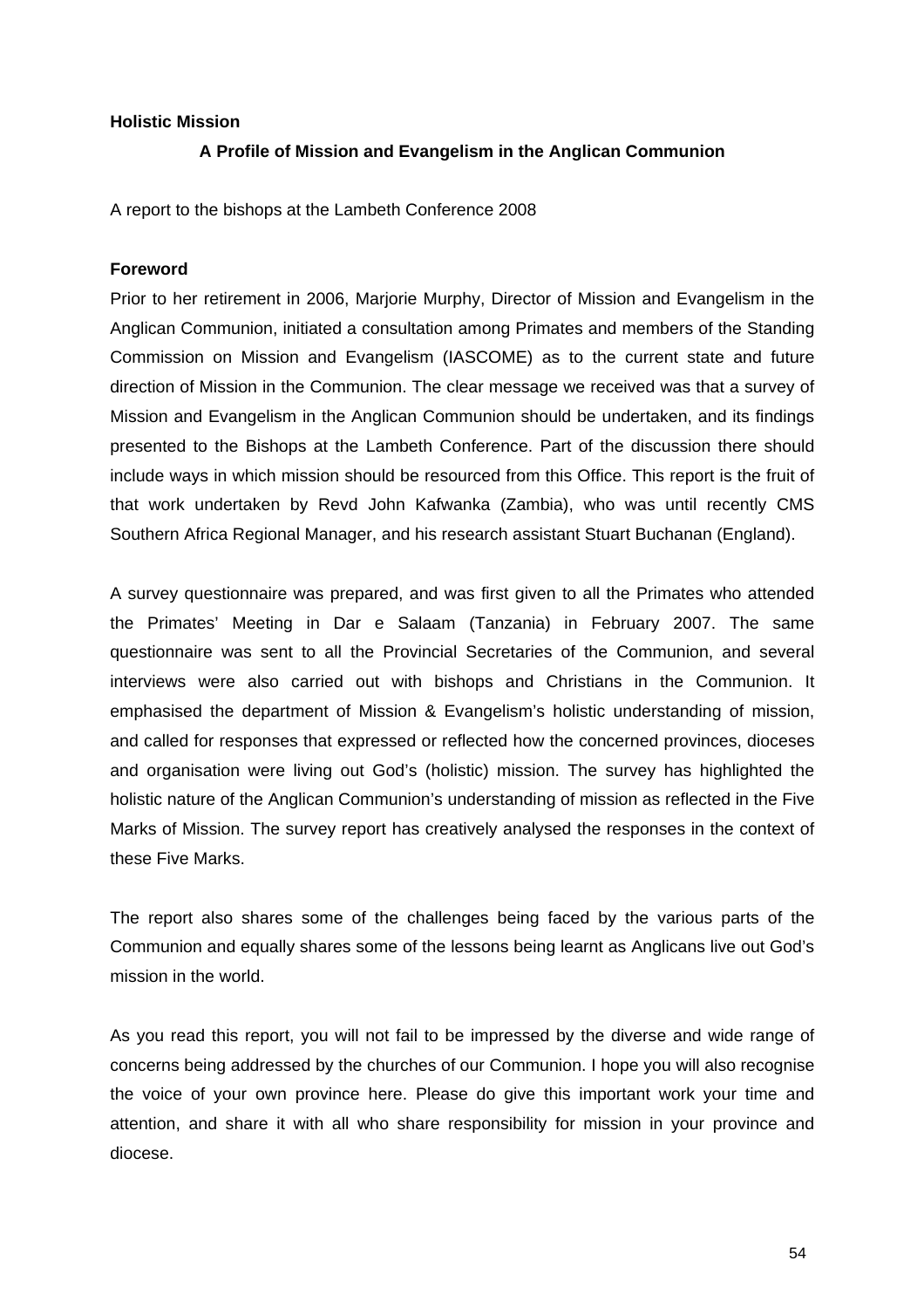*The Revd Canon Kenneth Kearon, Secretary General, Anglican Communion*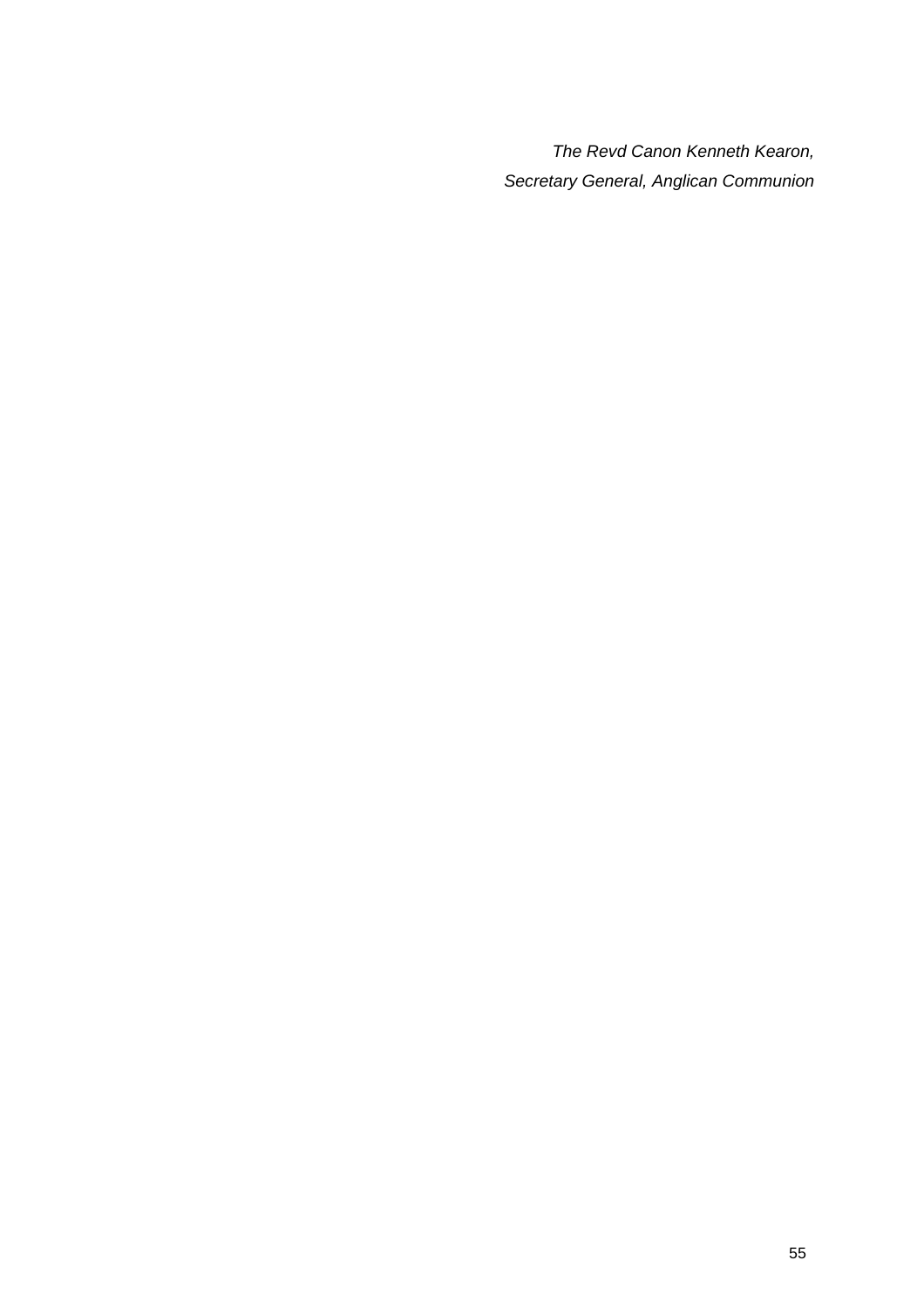# **Contents**

- 1. The shape of this report
- 2. Ten key mission contexts
	- Other Faiths
	- Migrants, refugees and displaced people
	- HIV and AIDS
	- Response to emergencies
	- Young people
	- Reconciliation
	- Response to decline
	- Growth
	- Economic viability
	- Christian values
- 3. The five marks of mission
- 4. Lessons
- 5. Challenges

#### Appendices

- A The questionnaire
- B The responses
- C The breadth and nature of the responses
- D Challenges for us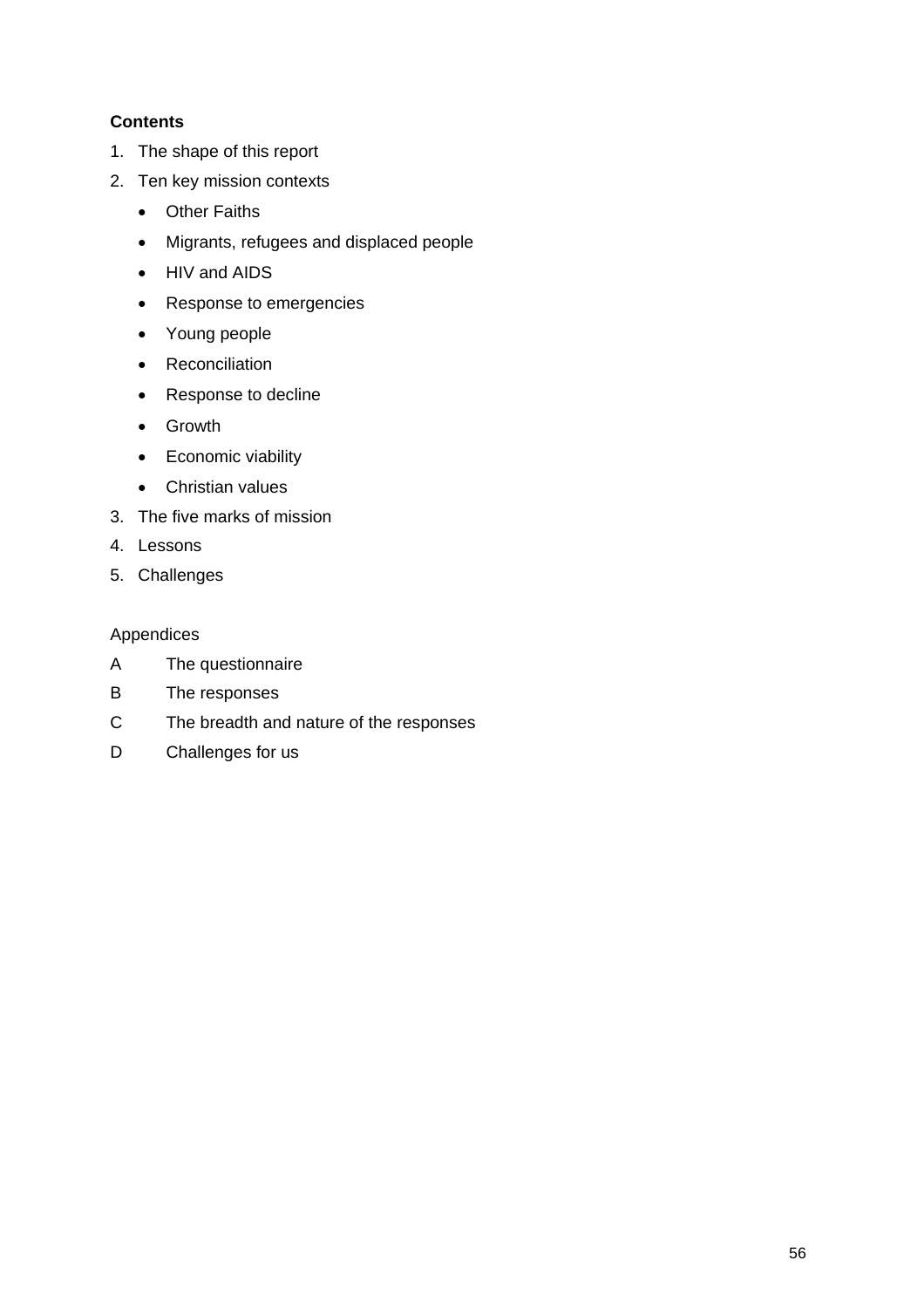#### **1 The shape of this report**

We cannot pretend that the stories of mission and evangelism presented in the 20,000+ words of replies received in response to the questionnaire give a comprehensive overview of mission and evangelism within the Communion. There is much going on that has not been included within these responses. The responses do, however, give an encouraging overview of holistic mission within the Communion. It is possible to look at these stories in different ways. We have chosen to consider some of the key mission contexts and then consider how the responses relate to the five marks of mission, before going on to consider the lessons and challenges mentioned by the provinces. From this we suggest some specific questions that the reader may wish to consider in response to the survey.

#### **2 Ten key mission contexts**

An analysis of the responses highlights several key contexts that are worthy of particular comment.

#### • **Other Faiths**

Many provinces speak of their mission and evangelism within an 'Other Faith', or 'interfaith', context (Australia, Melanesia, Philippines, Southern Africa, Sri Lanka, Sudan and Tanzania) or, more specifically within the context of 'Muslims' (Egypt and Uganda) or 'Islamisation' (Pakistan) or 'fundamentalism' (Bangladesh and CNI). Among Muslims, "Christianity is perceived as a Western religion creating negative feelings among those who do not like the intrusion of Western values" (Egypt and Pakistan). "Evangelism in this part of the world (Pakistan) is becoming not just difficult but fatal."

In these situations the importance of holistic mission is stressed as being vital. In Nigeria "people are taking the gospel and Church seriously when the church is interested in their holistic wellbeing – spiritually, socially and physically." People need not to just hear words, but see Jesus "going around doing good" (Egypt). "Muslims give respect to the church and church leaders when, and if, they are serious with their faith" (Nuba Mtns, Sudan). The Christian community's response to an earthquake (Diocese of Peshawar, Pakistan), despite ever growing hostilities and hatred towards the Christian community, was the time when "the church decided to come out of its cocoon". In showing "it is possible to cross dividing barriers when the church reaches out with love to service the afflicted/suffering" it has broken down barriers, responded to need and is growing.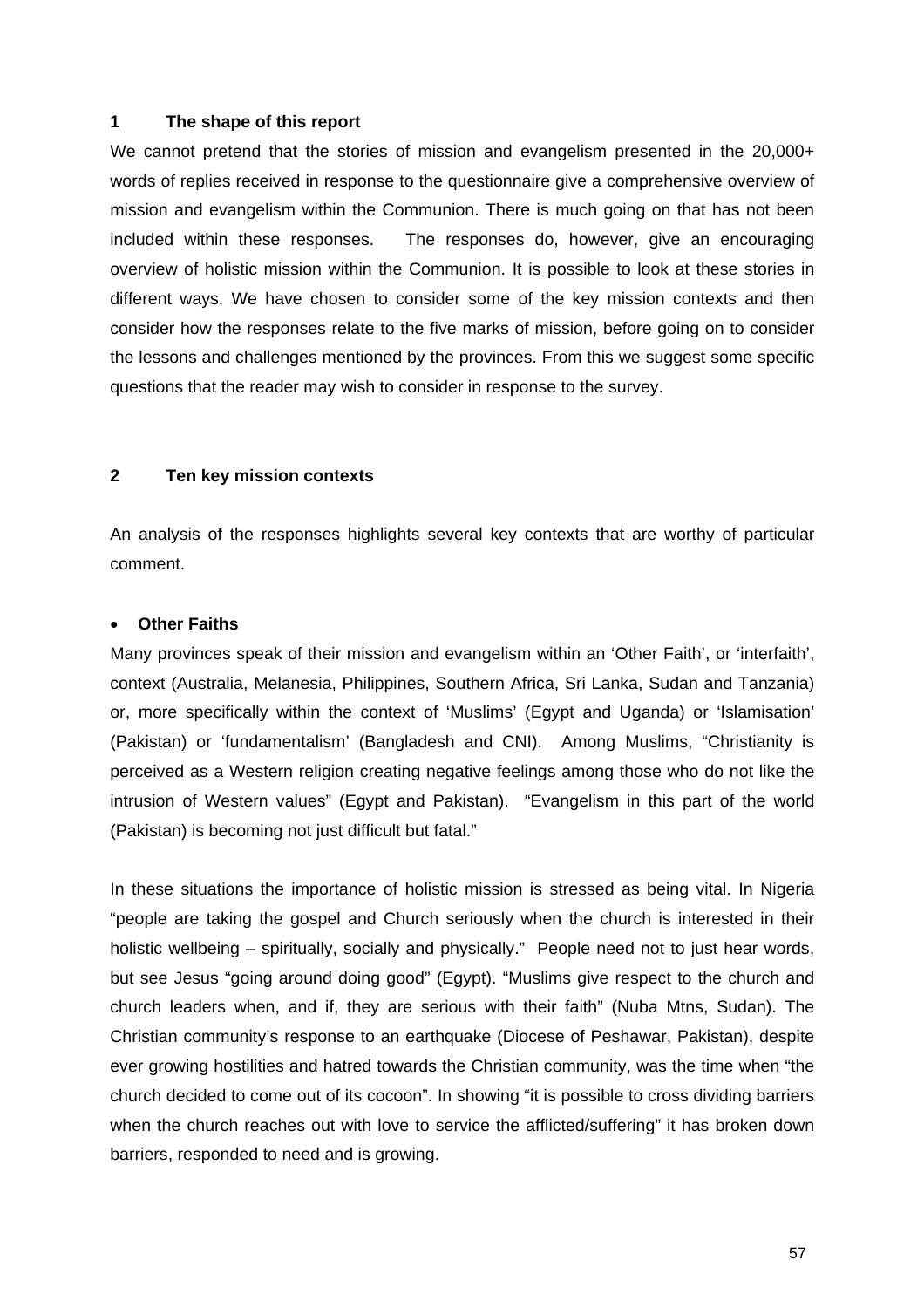<span id="page-57-0"></span>After the baptism of 50 Muslims (Tanzania) the bishop was congratulated by a Sheikh and told that "you deserve that because you show love to everyone without showing discrimination that is why Muslims come to join you." Over 250 people have been trained in Muslim evangelism in Kampala, Kasese, Fort Portal, Mbale and Arua (Uganda) and over 4,000 Muslims have converted to Christianity. Other denominations in Uganda as well as Anglican provinces in the Great Lakes region have sought this training in Uganda.

Addressing the needs of Muslim converts and seekers is an issue (Pakistan and Uganda); rehabilitation centres have been opened to help provide vocational skills for those disowned by their families (Nigeria).

# • **Migrants, refugees and displaced people**

The words used may vary: 'refugees' (Australia, Southern Africa and Tanzania); 'immigrants' (Canada); 'migrants' (Japan); 'asylum seekers' (Ireland); 'displaced people' (Burundi, Sri Lanka and Uganda); 'returnees' (Burundi); but although the reasons for being displaced, and the contexts, are different the situations they face have similarities. For all displaced people there are the problems of being uprooted, marginalised and living with uncertainty and anxiety about the future. Internally displaced people are traumatized, starved and dehumanized (Uganda). They need counselling, support and joint advocacy against war and abuse of human dignity (Uganda). The displaced will also include a high proportion of women and children who are particularly vulnerable.

Often there is the need to help educate the receiving church to deal with difference (Ireland – 'The Hard Gospel' initiative<sup>[18](#page-57-0)</sup>) and express a genuine welcome.

When migrant families overstay their visas, by remaining illegally in countries, they become particularly vulnerable to exploitation. There are examples of the church (Japan) working closely with such vulnerable groups, challenging government policies and enabling people to remain legally.

#### • **HIV and AIDS**

Many provinces refer to their mission within the context of HIV and AIDS (Central Africa, Indian Ocean, Melanesia, Myanmar, Southern Africa, Tanzania, Uganda and West Indies). CAPA (Council of the Anglican Provinces of Africa) has a HIV and AIDS programme. This

 $18$  The Hard Gospel, in Ireland, has a core aim of helping the whole Church look at itself from a perspective of sectarianism, it then goes on to generally consider attitudes to difference.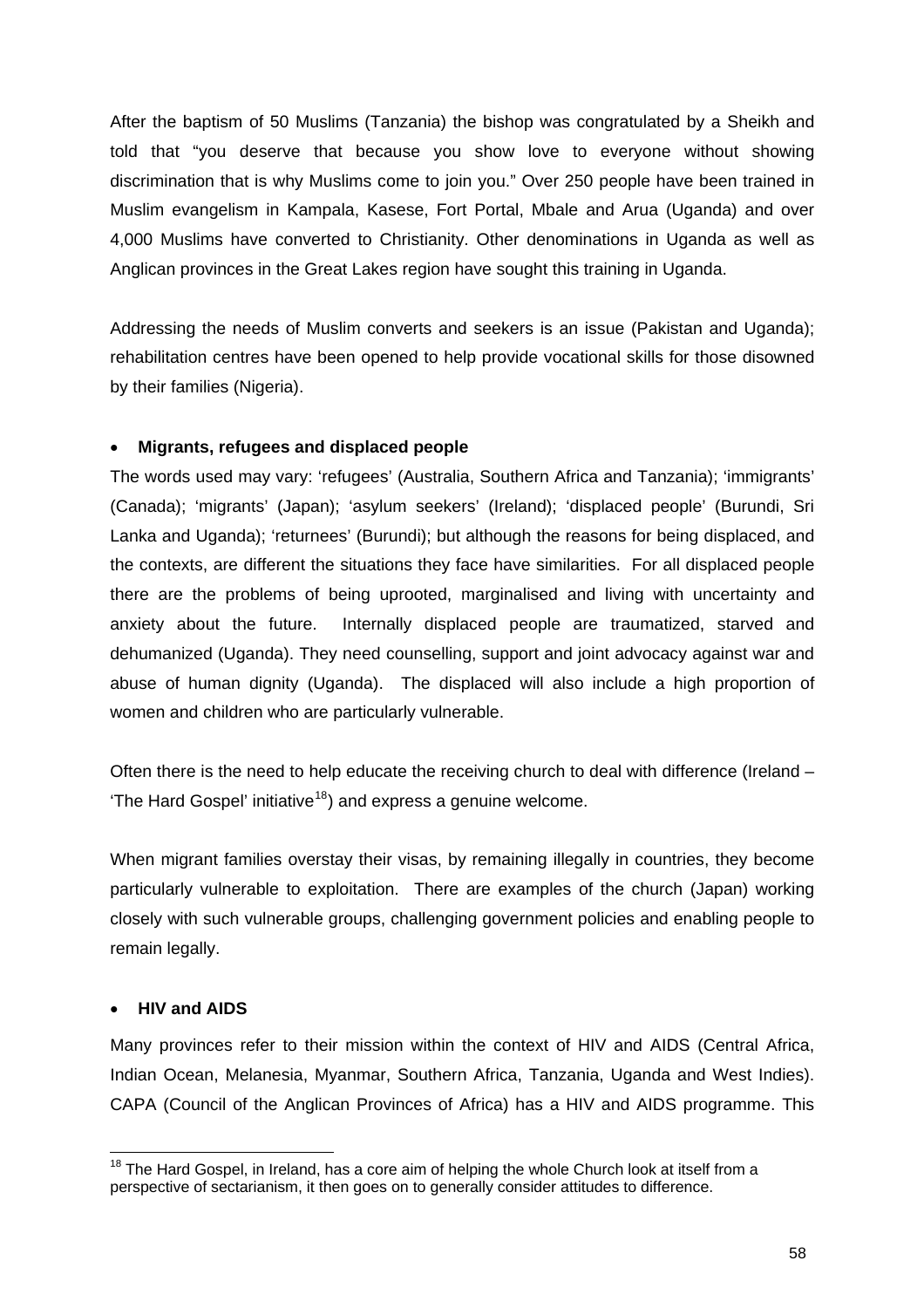programme states that its mission is to respect the dignity of all people by: securing the human rights of those infected by HIV and AIDS, and giving unconditional support; improving the health and prolonging the lives of infected people; accompanying the dying, those who mourn and those who live on; celebrating life; nurturing community, and advocating for justice.

Common themes within their work in the different provinces include: awareness-raising, abstinence workshops; dealing with stigma, shame and denial; testing, treatment and counselling services; care, support and empowerment; vocational training and income generation projects; hope and transformation. HIV and AIDS also result in an increase in the number of widows and orphans (Uganda). Malaria and TB were added to the CAPA HIV and AIDS programme in July 2004.

# • **Response to emergencies**

Mission and evangelism has included response to emergency situations. There have been responses to tsunamis including the rebuilding of people's lives and infrastructure (Sri Lanka) and through trauma counselling and helping people to come to terms with loss of life and property (Melanesia). There have been responses to earthquakes (Japan and Pakistan). In response to Hurricane Katrina (USA) an evangelist couple now head up one volunteer camp called "God's Katrina Kitchen" that provides over 1,000 meals daily to both volunteers and locals. In most, if not all, of these responses to emergencies the churches have provided for those effected regardless of religion.

Flooding (Bangladesh) and an extended drought (Australia) have drawn attention to the issue of global warming.

#### • **Young people**

A particular context for mission and evangelism is young people; both as those reached out to and also as those doing mission. Generally in the West they are being seen as an unchurched generation "Young people are uninterested in the church … yet interested in spirituality and life-encouraging values" (Canada). Evangelists are being specifically trained for child evangelism (West Africa) and there are initiatives with street children (Central Africa). Mention is made of ministry with young people (Egypt, Southern Africa and Southern Cone) and of investing much time and money into initiatives with children and young people with the appointment of diocesan youth officers in each diocese (Uganda) as well as many exciting activities for young people.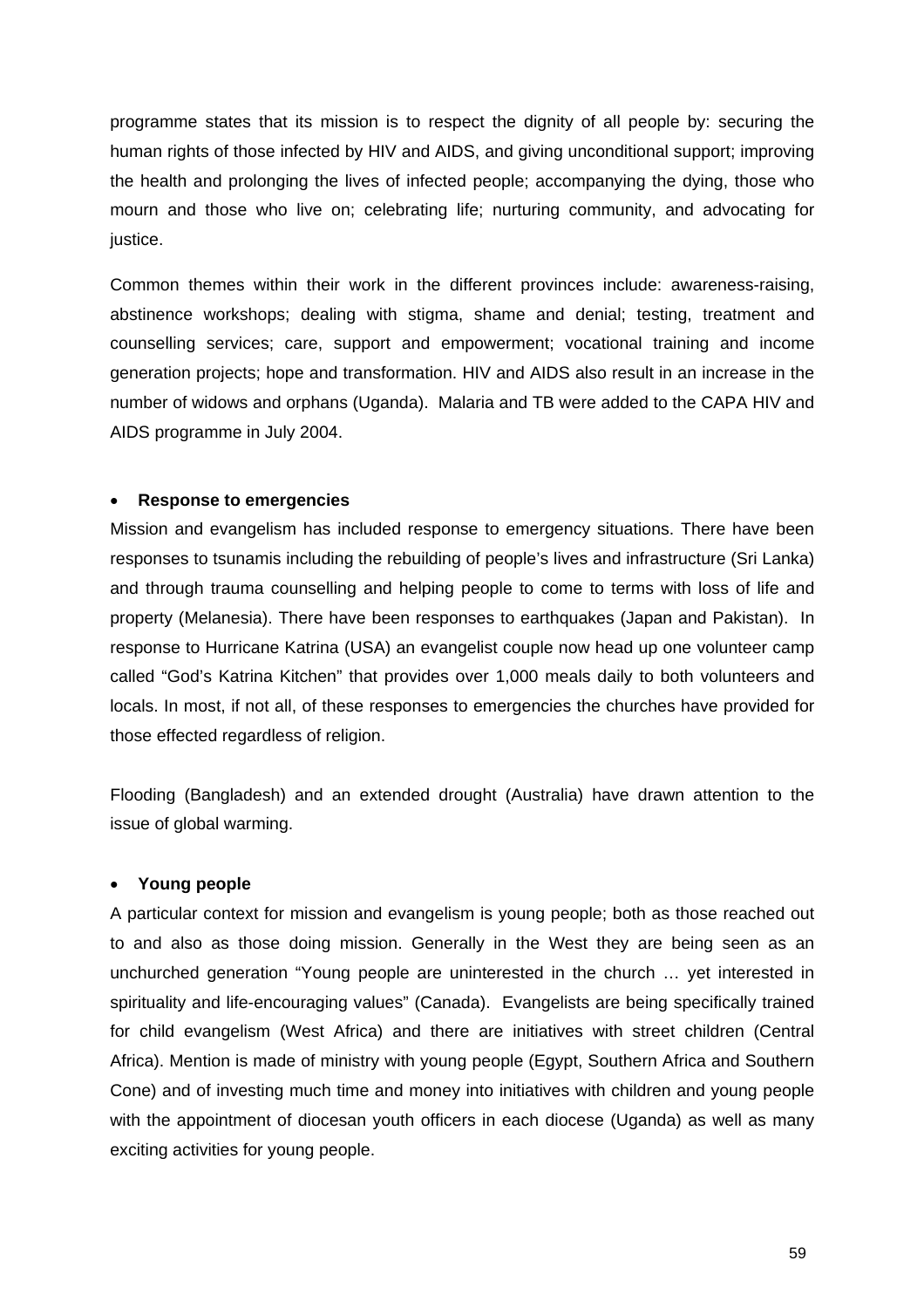<span id="page-59-0"></span>Elsewhere there are examples of young people being encouraged to take on responsibility within church: leading services and being appointed to church positions, choir groups etc. (Tanzania) and of the evangelistic role of youth choirs (Central Africa). Young people, aged 18 to 22, are gaining short experiences of mission through a GAP year programme<sup>[19](#page-59-0)</sup> (Church Army – Australia and England) and there are increases in young people offering for ministry (Church of North India)**.** 

#### • **Reconciliation**

Often mission is going on within a context of reconciliation. There is openness, from some provinces, to the need to deal first with the problems that they are part of before being able to reach out to others; a need to address the wrongs in the way that an incoming group treated the indigenous people in the past. There is the need to tackle indigenous poverty (Australia) and other initiatives with indigenous people (USA and Southern Cone). Anglicans have apologised for their part in past discriminatory government policies in the (Australia). Discriminatory attitudes towards indigenous minorities continue today and "until the sin of racism within our church is fully and completely exposed, all service in God's mission is deeply flawed" (Canada). In order to address the colonial legacy there is an anti-racism working group and the appointment of an indigenous bishop to foster the inclusion of indigenous peoples and indigenous spirituality in the life and ministry of the Church (Canada).

It can and does take much time to fully address past wrongs and ongoing attitudes; addressing "the legacy of apartheid" (Southern Africa) is still on the agenda. A clergy exchange programme between (Korea and Japan) helps mutual understanding between the two churches, and peoples, in an attempt to heal tensions still evident from Japan's past occupation of Korea. Sometimes the need for reconciliation is to address the sectarianism caused by denominational differences (Ireland – 'The Hard Gospel').

There are also reconciliation initiatives being taken by Christians working with other communities in war and post war contexts. Evangelists were sent to the warring Lendu and Hema tribes (DR Congo) which resulted in reconciliation of the tribes with each other and with God. There are other examples of participation in reconciliation programmes between warring parties and alienated communities (Kenya, Melanesia, Pakistan, Philippines, Sri Lanka and Sudan). There are also initiatives in the ongoing reconciliation in post war situations and mention of the specific role of young people in reconciliation (Burundi).

  $19$  these are programmes aimed at young people taking a 'gap' before or after college or between jobs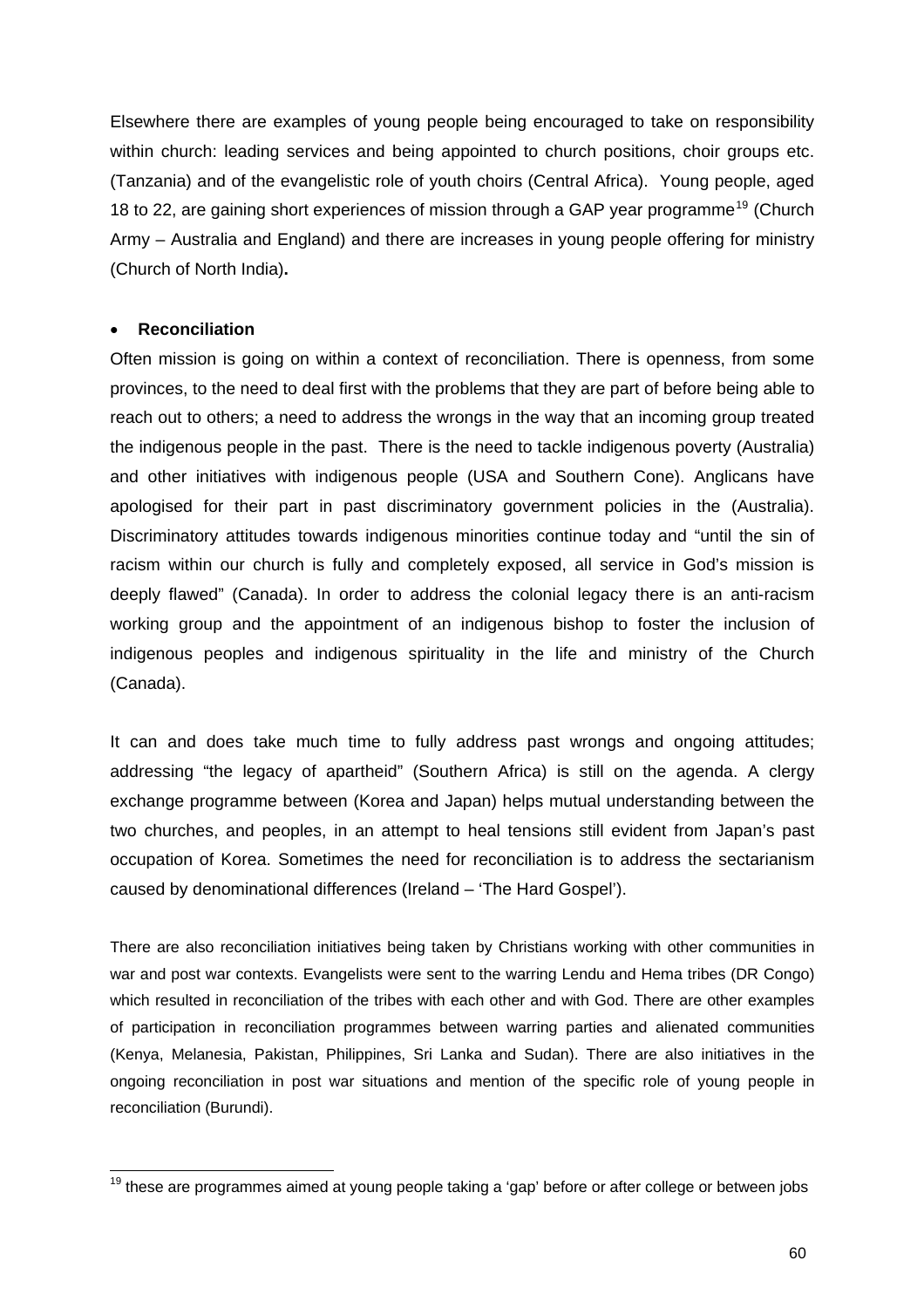#### <span id="page-60-0"></span>• **Response to decline**

The context and motivation for evangelism make a difference to the approach used. Apart from one (Japan), the provinces that speak of the decline in churchgoing (Australia, Canada, USA and West Indies) are provinces where the majority of the population were once considered Christian. In referring to the 'unchurched' (Wales) reference is being made to a generation that is no longer in touch with church, and without an understanding of Christianity. Some such provinces (England, Australia and Canada) are questioning whether the existing church structures are effective for the kind of evangelism needed and express the need for new mission strategies (Australia and Indian Ocean).

For any evangelism to be effective there is the need to change the mindset of existing congregations (Australia, Canada and England) to realise the importance of new initiatives and to try to both attract people back to existing forms of church and also to create new forms of church. There is the need for sustained preaching from diocesan leaders for such changes to begin to occur (England). 'Back to Church Sunday' (England), through personal invitations, expects to attract 20,000 people back to church who have previously drifted away. The 'Mission 21' initiative (Scotland) has run congregational courses beginning by trying to make congregations more welcoming.

There is the 'Venturing in Mission' initiative (Wales). 'Fresh Expressions' initiatives (Australia, England and Ireland), as the name suggests, are not about bringing people into traditional forms of church, but creating different expressions of worshipping Christian community that are appropriate for the cultural context. They are aimed at attracting both those who are unchurched and those who have previously rejected traditional forms of church. The Church Army has developed a number of 'Local Mission Bases' reaching out through different forms of ministry (Australia, Canada, England and USA) to reach the 'least, last and the lost'. Mention is made of the need to find, grow and develop pioneer leaders within these forms of ministry (Australia and Ireland.)

It is possible for 'Fresh Expressions' and traditional forms of church to co-exist (Ireland). 'Process evangelism'[20](#page-60-0) courses have proved to be a helpful tool (Australia and Wales) in bringing new people to faith, or in re-igniting the faith and commitment of those who have returned to church.

#### • **Growth**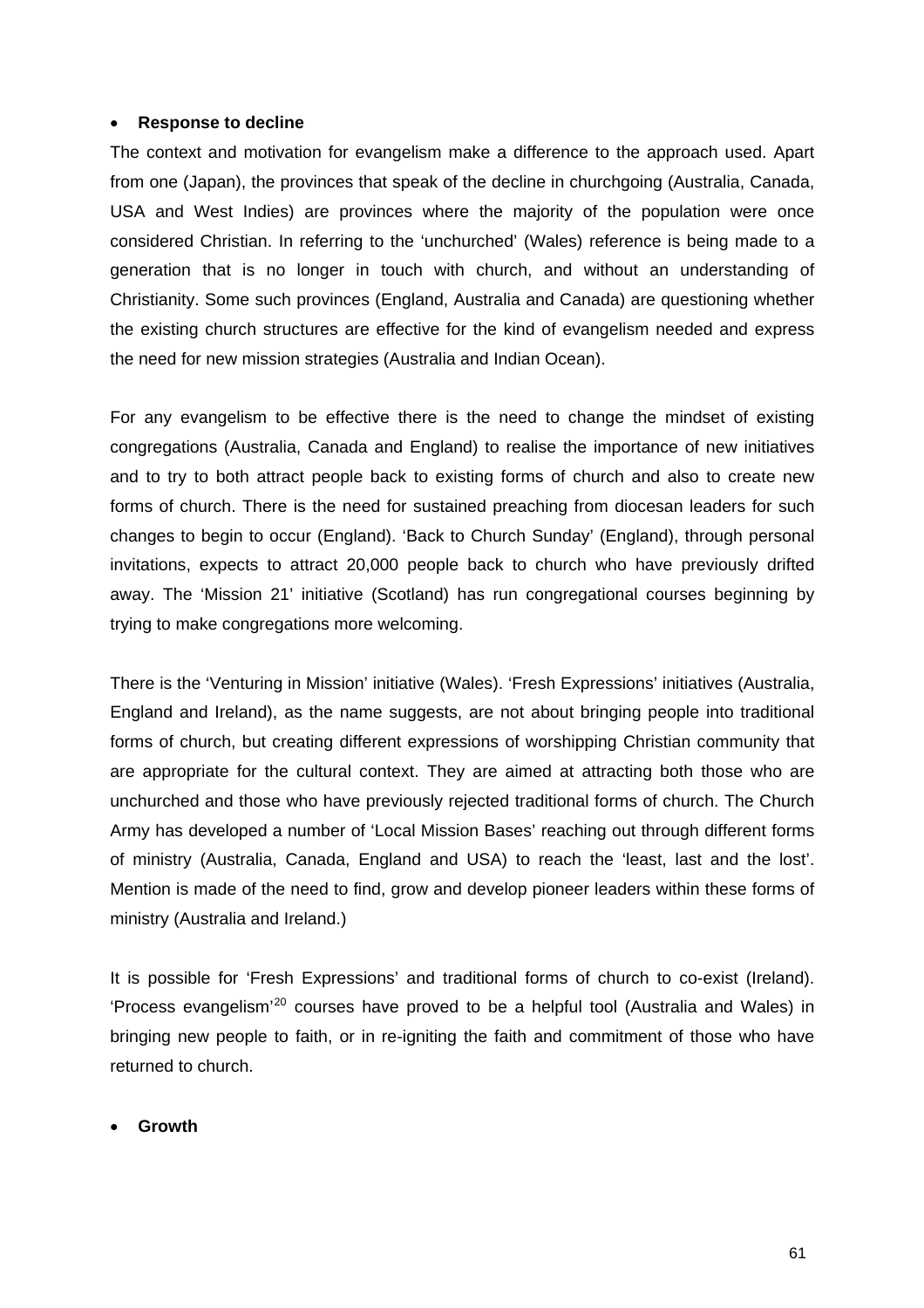The strategies mentioned above are not just used by the churches facing decline. The Alpha course is used elsewhere (Egypt, Uganda and West Africa) to reach the unchurched and new forms of church exist such as 'church on the streets' (Brazil) and other such urban initiatives (Kenya).

Elsewhere growth comes from the founding of new dioceses (Tanzania) or of specifically missionary dioceses (Nigeria). These missionary dioceses are in the rural unreached areas where the gospel has not yet taken root and are supported for their first three years by individual or church sponsors. There is also non-geographic mission (Nigeria) to the 10 million nomadic Fulani who have not yet been reached by the gospel.

There are many examples of evangelism, some with specific reference to 'church planting' (Brazil, Central Africa, Melanesia, Tanzania and West Africa); 'incarnational evangelism' (Sri Lanka), 'a ministry of presence' (Southern Africa), 'evangelistic crusades' (Central Africa) and through 'healing and deliverance ministries' (Tanzania and Uganda). The key role of women in evangelism is noted (Central Africa and Uganda) and of using the enthusiasm of youth in evangelism (Nuba Mtns, Sudan and Tanzania).

As mentioned in the reference to the 'Other Faith' context, there is a strong emphasis upon holistic mission. "Words and deeds are required" (Egypt). "People always respond lovingly when authentic and generous hearts provide the resources. However a paternalistic missionary model can easily be the norm if one is not careful; sensitivity and building trust and ownership bring about new added worthiness of the people" (Indian Ocean).

There is the underlying assumption that the motivation for evangelism is the 'Great Commission' or, pragmatically in the previous section, as a response to decline. There is also a reference to a shift away from fear of 'hell and condemnation' to a desire to communicate the different facets of the fullness, joy and hope of the gospel (DR Congo).

#### • **Economic viability**

There are examples of initiatives to attempt to tackle the local problems of poverty, churches working towards self-reliance, through stewardship and income generation, and also income generation to fund mission.

  $^{20}$  A term used for courses, such as Alpha, that are designed to bring people to faith and nurture and develop that faith.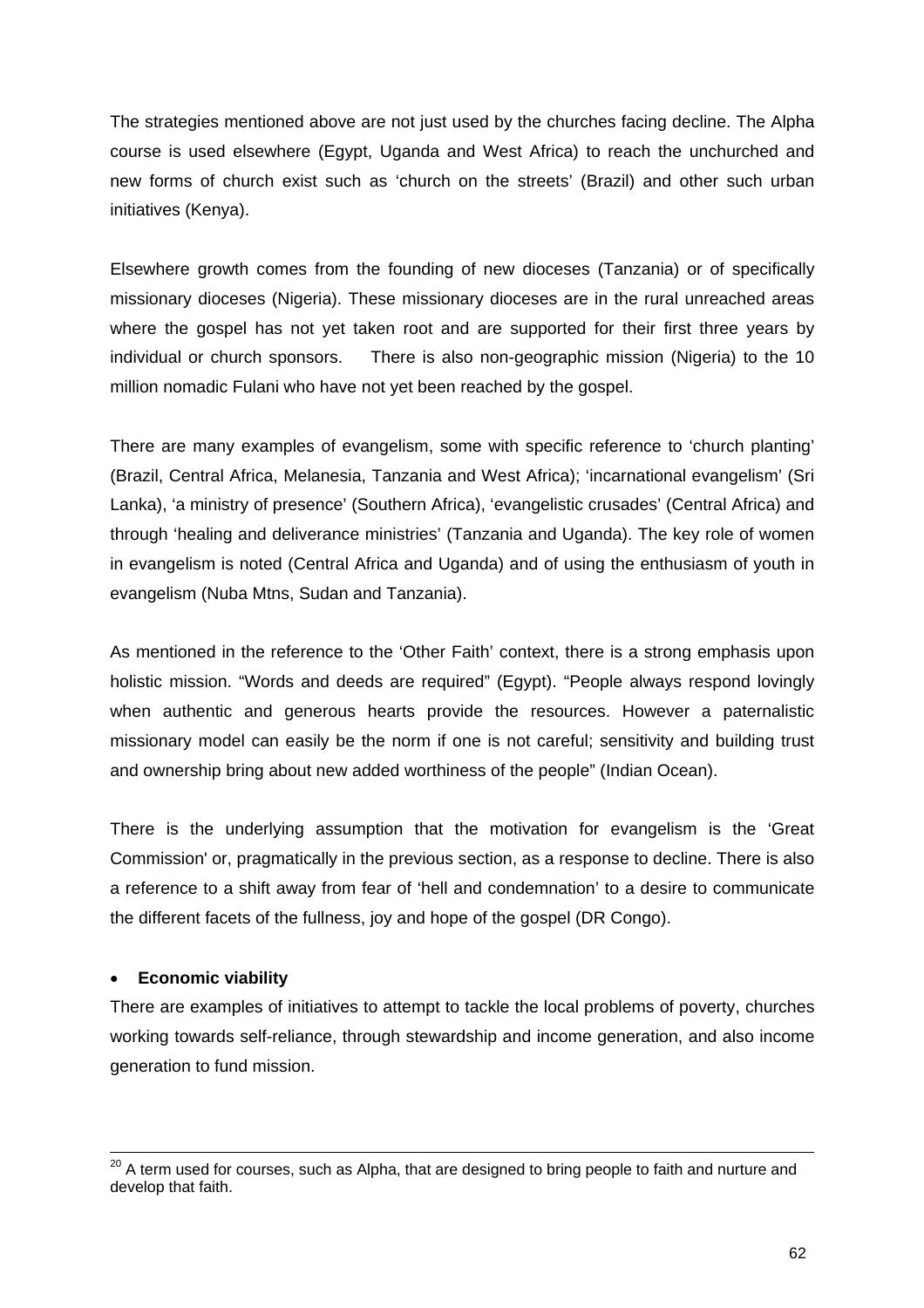Social and community transformation is taking place through schools and rice mills (Indian Ocean). Youth are being trained in sewing, secretarial courses and hair dressing (Pakistan and West Africa). Mention is made of the key role of women in other income generating programmes (Uganda) and economic empowerment (Kenya).

There is socio-economic provision to the community through maize mill projects, fishing boats and fishing nets in the parishes near Lake Malawi (Central Africa) as well as for fundraising to support evangelistic programmes.

Most provinces mention financial challenges; traditionally wealthy provinces, facing decline of numbers, are seeing income reduced. Reference is made to becoming self-sustaining (Myanmar) and parishioners are being trained in stewardship and to become self-sustaining (Central Africa).

#### • **Christian values**

In many parts of the Communion mission and evangelism includes standing up for Christian values; this includes challenging social and moral decay – drug abuse, family breakdown, loss of respect to elders, corruption and prostitution (Philippines). The Melanesian Brotherhood (Melanesia) is trying to help resolve the current moral breakdown in society in PNG and Vanuata. The church is engaging with moral decadence from modern ideology and mass media (Uganda). Tackling drug abuse is a common theme (Australia, Canada, Myanmar and USA). There is work amongst street children in Lusaka (Central Africa) that are caught up with prostitution and drugs.

Mothers Union and Family Life initiatives (Uganda) have seen men value their women more, leading to an increase in Christian weddings and God-fearing families. There is a centre run for abused and beaten women (Melanesia) and the International Anglican Family Network recently ran a consultation on violence and the family in Korea.

The dispute on human sexuality, resulting from the position adopted by some in North American in 2003, has brought suspicion to many people about the Anglican Church (Tanzania) making its witness doubly difficult and the focus on areas of disagreement, rather than mission, has dissipated energy (USA).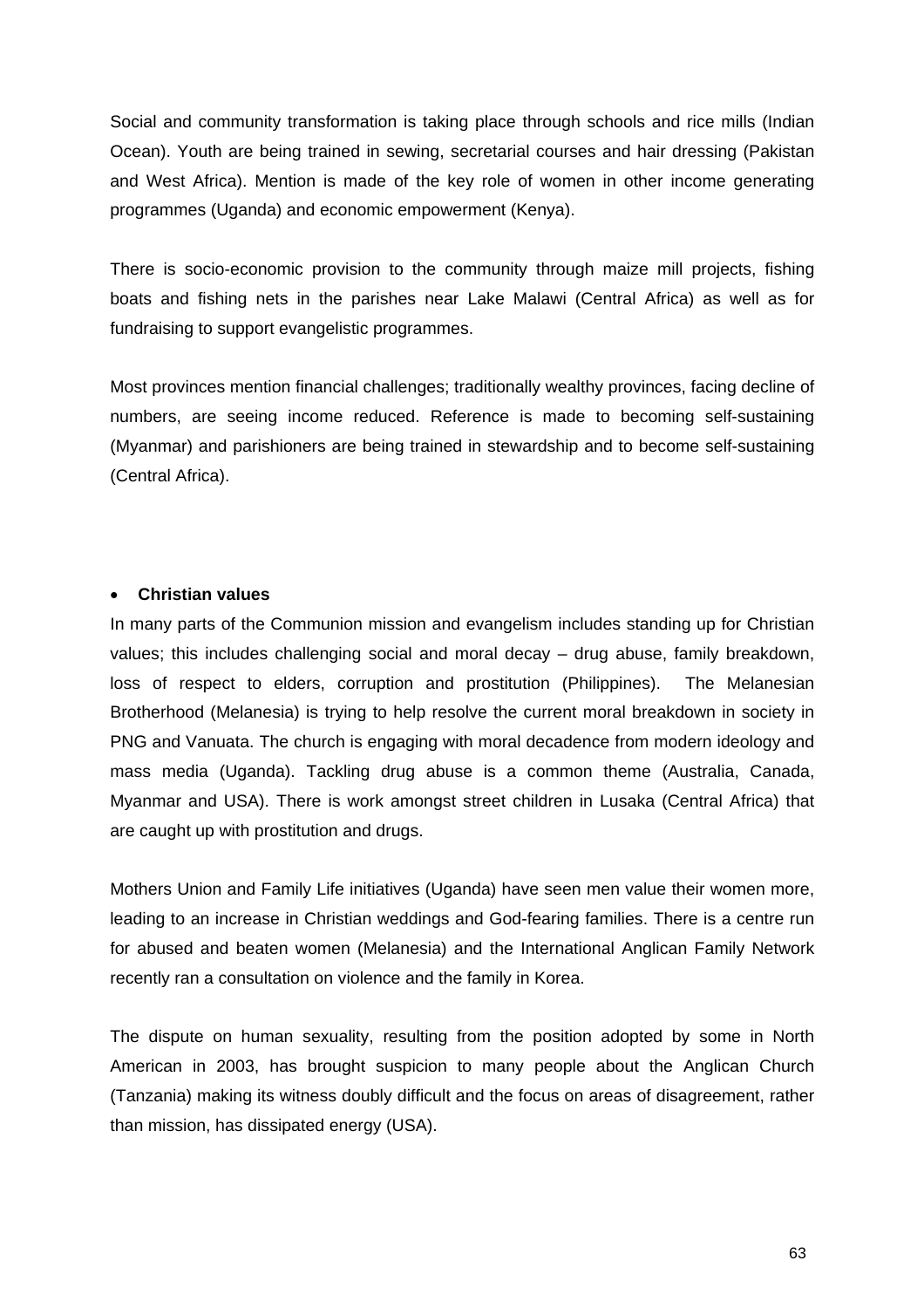There are challenges, too, at the national level. For Anglicare (Australia) balancing a faithbased charter with a host of employment and contractual obligations is rarely straightforward. There is also "the challenge of secularism, conservatism and cowardice of our elected political leaders, the challenge of enormous far-reaching corporate agendas in public policy" (Canada). A post modern and post Christian world demands new understandings and strategies (USA), new tools are needed for discerning trends in society (Ireland).

The tension of clarifying what are specifically Christian values within rapidly changing cultures, and how mission initiatives should be modified in a changing world, is not just an issue facing the West. There is concern about the separation between the spiritual and the physical (Tanzania) and the separation between theological and scientific studies (Central Africa); "times keep changing, and so must we" (Melanesia). "Time and contexts change but the gospel remains relevant to every age and culture; as time and contexts change, the gospel should adapt to remain relevant" (Kenya). "A paradigm shift in mission requires a new mission strategy" (Uganda).

#### **3 The Five Marks of Mission**

The Five Marks of Mission were first defined within 'Bonds of Affection'-1984 ACC-6 p49 and 'Mission in a Broken World'-1990 ACC-8 p101) as:

- To proclaim the Good News of the Kingdom
- To teach, baptise and nurture new believers
- To respond to human need by loving service
- To seek to transform unjust structures of society
- To strive to safeguard the integrity of creation and sustain and renew the life of the earth

Because there is such a strong emphasis upon holistic mission, most of the stories of mission and evangelism relate to more than one of the marks of mission. Many stories about evangelism will include an element of response to human need or the transformation of unjust structures; as unjust structures lead to human need, the response to these two marks of mission are often inter-linked. As such, it has proved challenging to allocate each story to a particular mark of mission but the pie chart below is an attempt to do so for the 275 stories or examples of mission provided by the survey.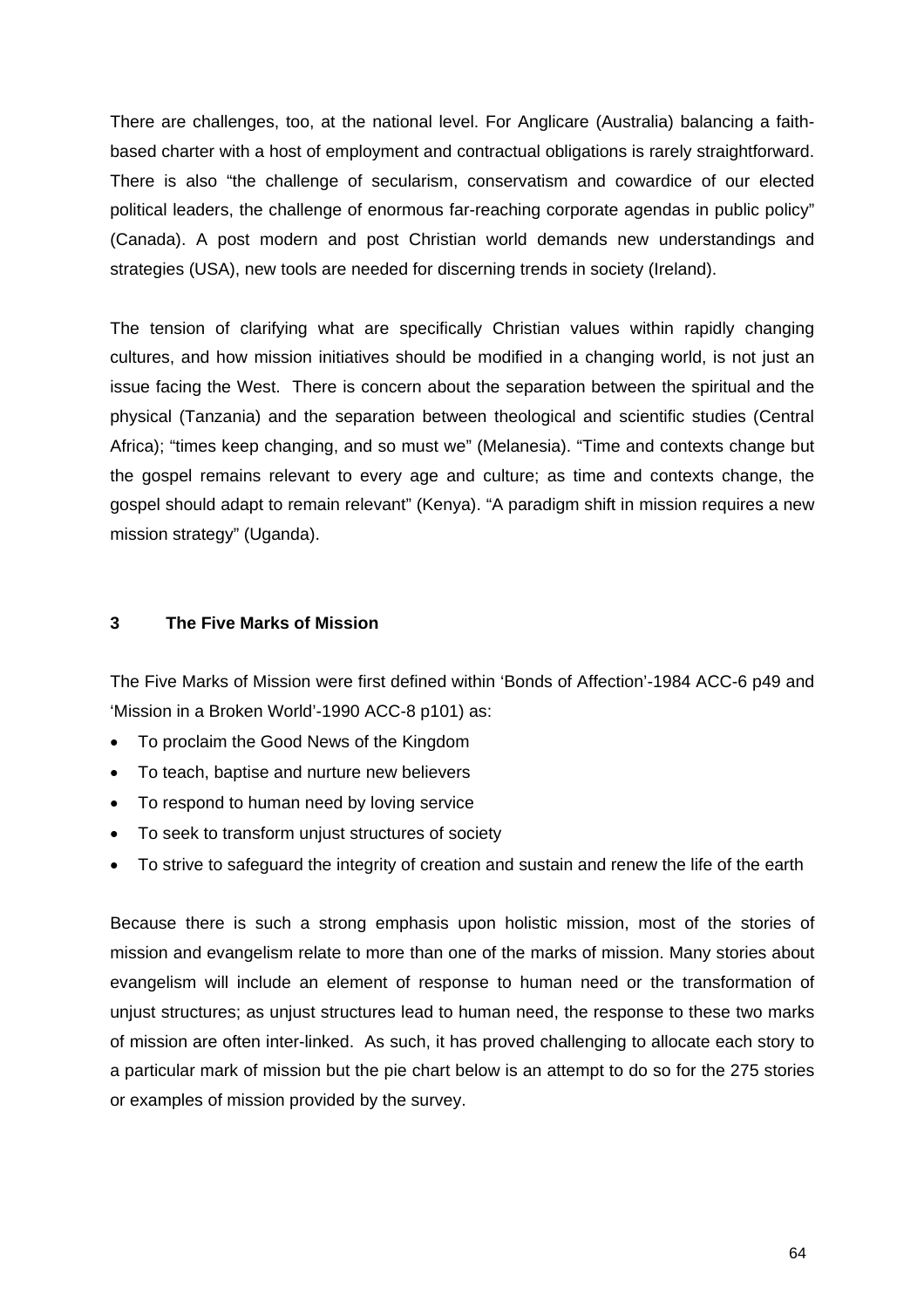

Many of these initiatives have been referred to in the ten key mission contexts mentioned above, so further comment is restricted to types of work not already mentioned.

# • **To proclaim the Good News of the Kingdom**

Within this mark of mission the references can be broken down further as shown.



Reference has been made to most of these sub-categories within the ten mission contexts described above. 'Cross-cultural' (6%) include cross-cultural mission (Kenya), unchurched generations (Wales) indigenous people (Southern Cone) and forming new congregations reflecting multi-cultural and multi-ethnic mix (USA); 'Abroad' (3%) include the sending of people from one province to other countries (Uganda and Melanesia).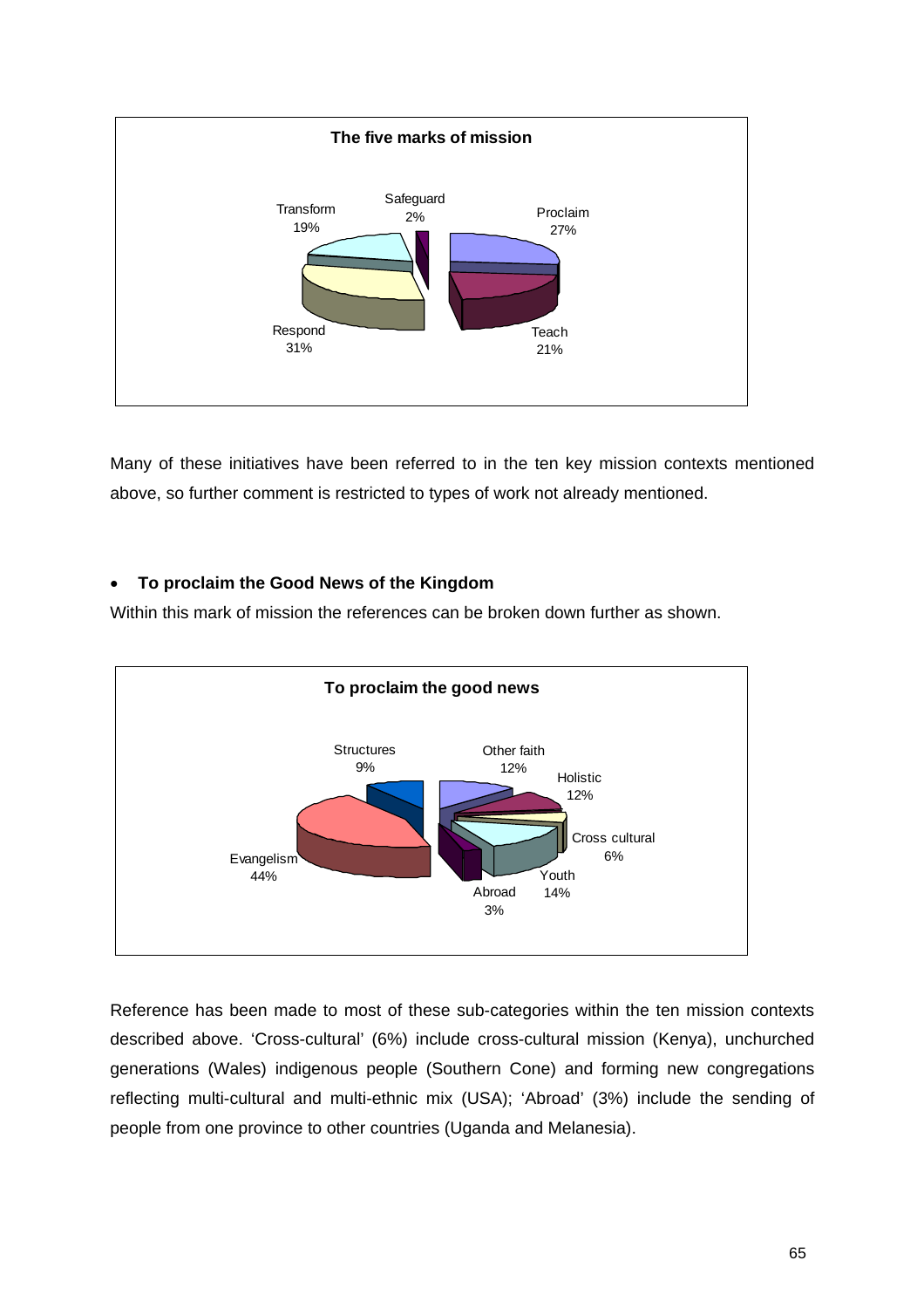# • **To teach, baptise and nurture new believers**

We have broadened this mark of mission so that it includes all references to teaching, training and nurture, rather than those aimed specifically at 'new believers'; otherwise such references don't naturally fit into any of the marks of mission. These teaching and nurturing references can be broken down further as shown.



With the exception of 'process evangelism' courses and converts from other faiths, little has been mentioned about the teaching and nurturing of new believers. Finding the financial resources for training laity and clergy is a key issue. Another important issue is finding not only the right people, but also the right forms of training for new evangelistic initiatives required by changing mission contexts.

# • **To respond to human need by loving service**

Within this mark of mission the references can be broken down further as shown.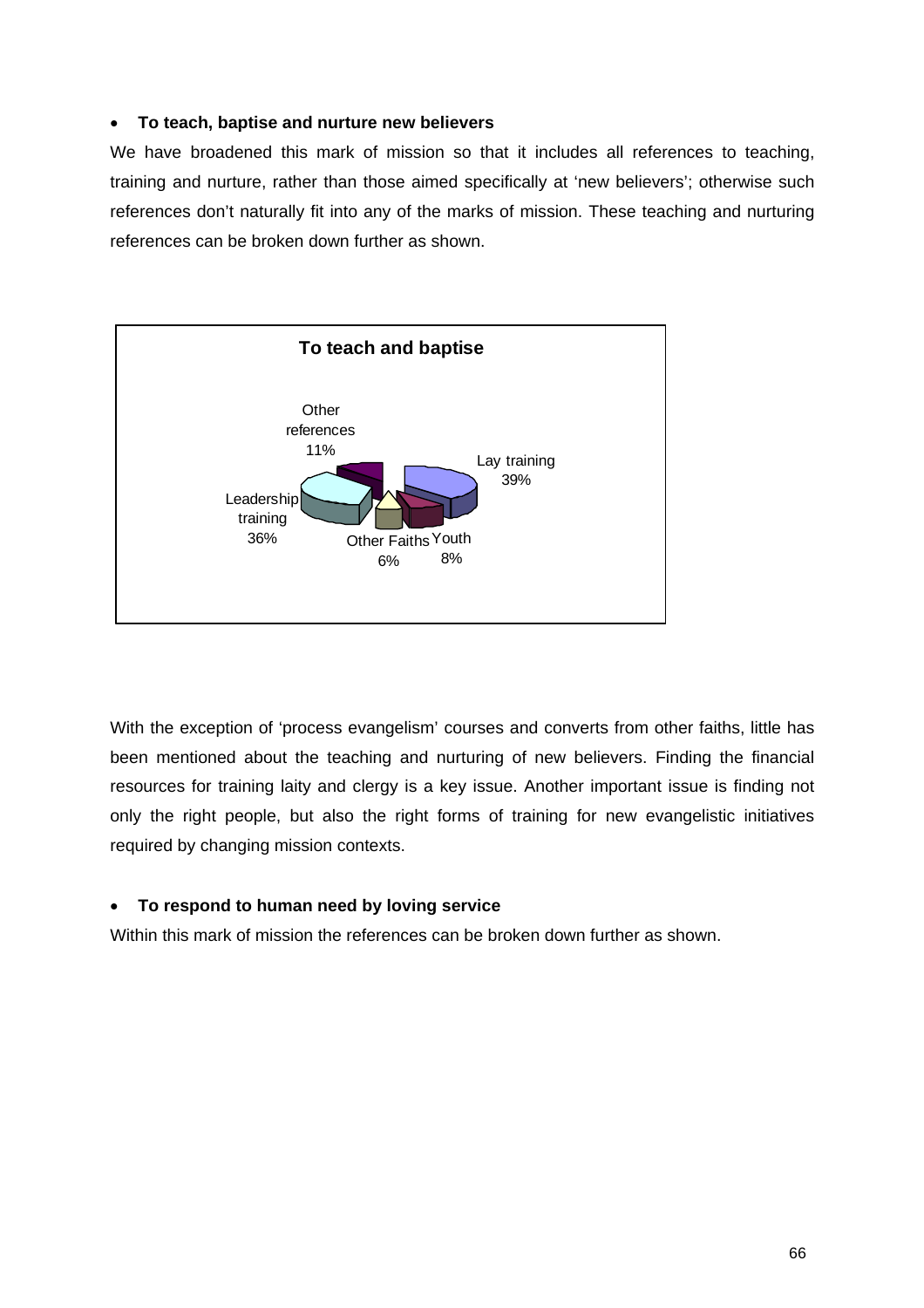

Comment has already been made about initiatives to do with 'HIV and AIDS' (8%) and 'economic viability' (12%); references to the 'marginalised' (23%) include refugees, migrants and displaced people, drug addicts, prostitutes and street children. Many traditional responses to human need continue, with initiatives related to 'water and health' (16%), 'education' (11%) and 'general development' initiatives aimed at transforming lives (21%). There are also references included here to a 'relational and/or spiritual' emphasis (9%).

# • **To seek to transform unjust structures of society**

Within this mark of mission the references can be broken down further as shown.

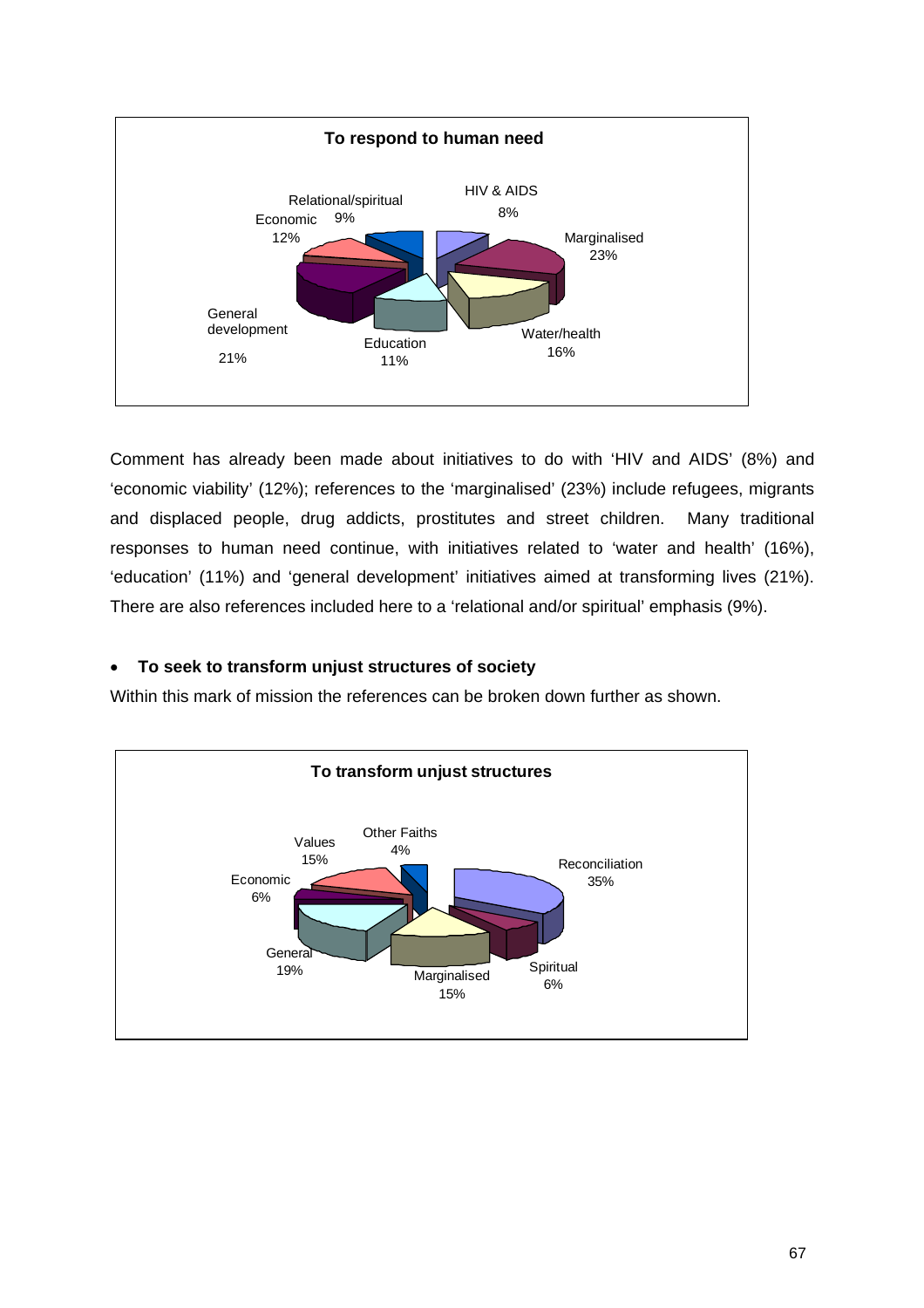<span id="page-67-0"></span>The reference to 'general' (19%), include Millennium Development Goals<sup>[21](#page-67-0)</sup> (Australia and USA) and several references to poverty alleviation (Bangladesh) or poverty eradication (Pakistan) or social transformation (Brazil, DR Congo and Melanesia) or community empowerment (Pakistan). Apart from 'spiritual transformation' (6%) (DR Congo and Sri Lanka), the other categories have been included above.

# • **To strive to safeguard the integrity of creation and sustain and renew the life of the earth**

The six references to this mark of mission are a possible indication that it doesn't, as yet, feature highly on mission agendas; as such, it doesn't justify a separate pie chart. There are general comments about addressing environmental issues (Brazil), the integrity of creation (Canada) and care of the environment (Burundi) as well as reference to damage caused by the mining and nuclear industries (Australia). Two references to global warming, in response to floods (Bangladesh) and drought (Australia) have been referred to within responses to emergencies. The link between environment, global warming and natural disasters should be clear but it appears that often it is only after disasters have happened that safeguarding the integrity of creation is seen as a mission priority.

# **4 The Lessons**

These are the specific lessons identified by the respondents; all flow from doing mission and reflecting upon the experience.

A key lesson is the importance of **doing mission together.** This includes comments about working ecumenically (Ireland and Tanzania), being concerned for mission in other countries (Canada, Kenya, Uganda and USA) and relating global mission to local initiatives (Central Africa and Ireland) as well as learning from the initiatives of other churches and contextualising these to their local circumstances (Ireland).

 21 The eight Millennium Development Goals form a blueprint agreed to by all the world's countries and all the world's leading development institutions. They have galvanized unprecedented efforts to meet the needs of the world's poorest. They are:

i – Eradicate extreme poverty and hunger; ii – Achieve universal primary education; iii – Promote gender equality and empower women; iv – Reduce child mortality;  $v$  – Improve maternal health; vi – Combat HIV and AIDS, malaria and other diseases; vii – Ensure environmental sustainability; viii – Develop a global partnership for development.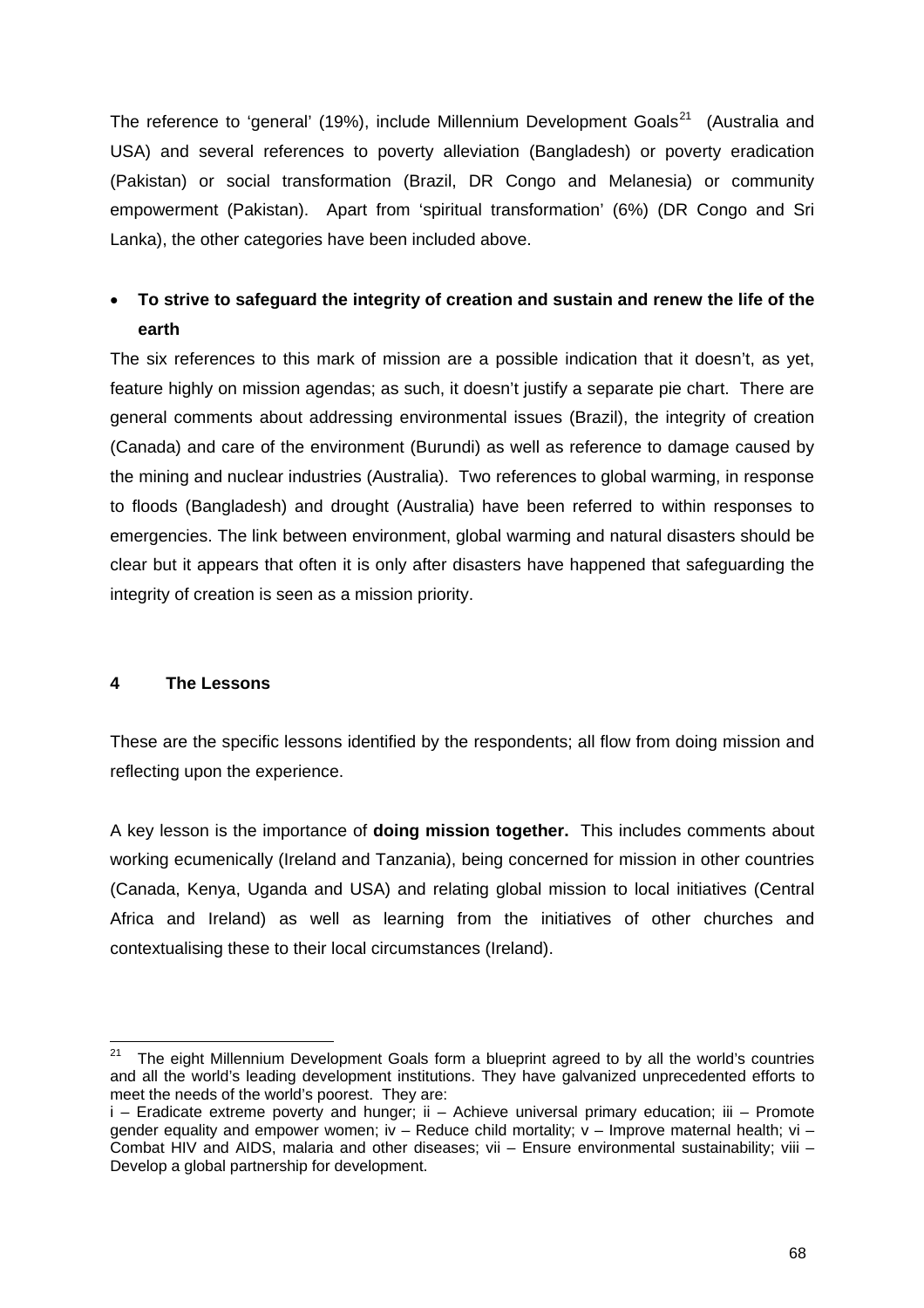Some churches admit that they are only now **developing a mission mindset** and beginning to successfully overcome the barriers of lack of motivation, or self-belief in what God could achieve through them (Brazil, DR Congo, Melanesia, Aotearoa/New Zealand, Pakistan and West Africa).

Practising **holistic mission** is showing some churches how compassionate deeds lead to the good news of Jesus being taken seriously and that word and deed are, and must be, inter-linked (Central Africa, Egypt, Melanesia, Nigeria, Indian Ocean and Tanzania).

Learning comes from the **challenges of mission,** in particular the challenges of Other Faith contexts (Sudan, Pakistan and Tanzania) but also challenges presented by other worldviews and false teaching (Tanzania and Uganda) paternalistic models (Indian Ocean) and church structures (Canada and Uganda). In response to the financial challenges (Indian Ocean and Uganda) there is the recognition of the need to become self-supporting as well as the observation that resources follow mission (USA); when you get on and do mission, people will give to support it. Although the Anglican Church is very small it's presence in communities is significant; many people would be worse of if the Church did not stand with and by them (Brazil).

Learning happens from the **mission context** as initiatives and strategies are adapted to cope with changing needs in different parts of the Communion (Kenya, Nigeria, Tanzania, Uganda and USA). Although what works in one province may not work in another (Wales), there is the realisation that the mission we share belongs to the whole church (Aotearoa/New Zealand).

There are also some examples of learning from **the recipients of mission;** particularly the enthusiasm and motivation of young people (West Africa), but also in acknowledging the way that certain indigenous people groups have been treated by the Christian majority in the past (Canada).

Learning occurs from the **processes of mission**; the realisation of both the urgency (Nigeria) and the ongoing nature of mission (Central Africa and Nigeria) and the need to strategize processes to find the appropriate starting point in a rapidly changing world (England and USA).

In all this there is learning **about God**; by partnering God in God's mission, new insights are being gained. The importance and power of the Holy Spirit (Nigeria) and of anointing and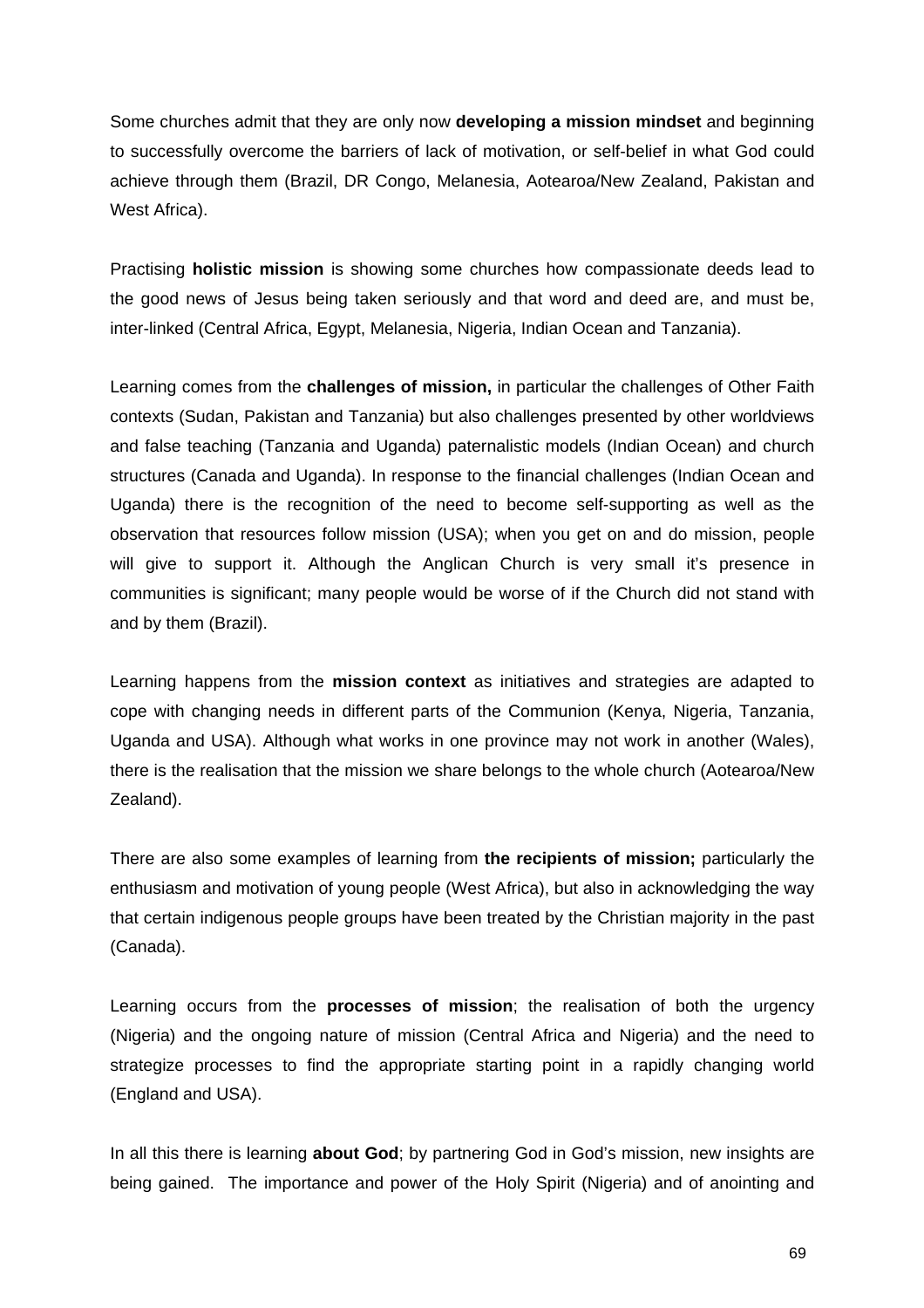healing are being recognised in some parts of the Church that have not traditionally looked to such ministries (West Africa). For others, the Church as a "beacon of light" (Tanzania) or as "a sign of hope" (Sudan) is being recognised as a reality. "The future is bright" (Tanzania), "God is alive and at work in unexpected ways inside and outside the church" (Ireland) "leading us to new ventures and vistas" (USA).

### **5 The Challenges**

These are the specific challenges identified by the respondents; they are based around five distinct issues, but four of these issues often overlap with each other.

The most common challenge is **financial resources**. The reason for the financial challenges might be poverty and unemployment, due to various disasters or ongoing circumstances, such as: war; drought; famine; tsunami; refugees: HIV and AIDS and related care for widows and orphans (Bangladesh, Brazil, CNI, Central Africa, DR Congo, Egypt, Nigeria, Pakistan, Philippines, Southern Africa, Southern Cone, Uganda, West Africa and West Indies). Even in countries not facing any of these issues, "shrinking and ageing congregations can present financial challenges" (Wales) and "it can be difficult to fund projects aimed at the marginalised" (Canada).

The challenge of shrinking and ageing congregations in the West (Canada, Ireland, USA and Wales) is but one symptom of the challenge to the Church of **adapting to rapidly changing worldviews,** that is being identified elsewhere (Melanesia) as well as in the West. Related to this, the challenge of **living with other worldviews** presents different types of challenges in different areas, including the proliferation of new religions and denominations (Philippines) and the challenge of syncretism (Southern Africa). For some the challenge of another worldview is an opportunity (Tanzania) but for others, particularly in regions where the West is not popular, Christianity is perceived as Western and the challenge might feel quite threatening (Egypt and Pakistan).

Rapidly changing worldviews, in turn, provide challenges to those identifying and implementing the **vision** for mission (CNI, DR Congo, England, Indian Ocean, Ireland, Melanesia, Myanmar Aotearoa/New Zealand and Uganda) and inspiring **motivation** to put new vision into practice (Ireland, Melanesia, Uganda, West Africa and West Indies). Financial resources also impact upon motivation with churches facing difficulties both in attracting and retaining staff for mission in the more challenging areas (Central Africa and Tanzania). Ongoing war is also a barrier to motivation (Sri Lanka).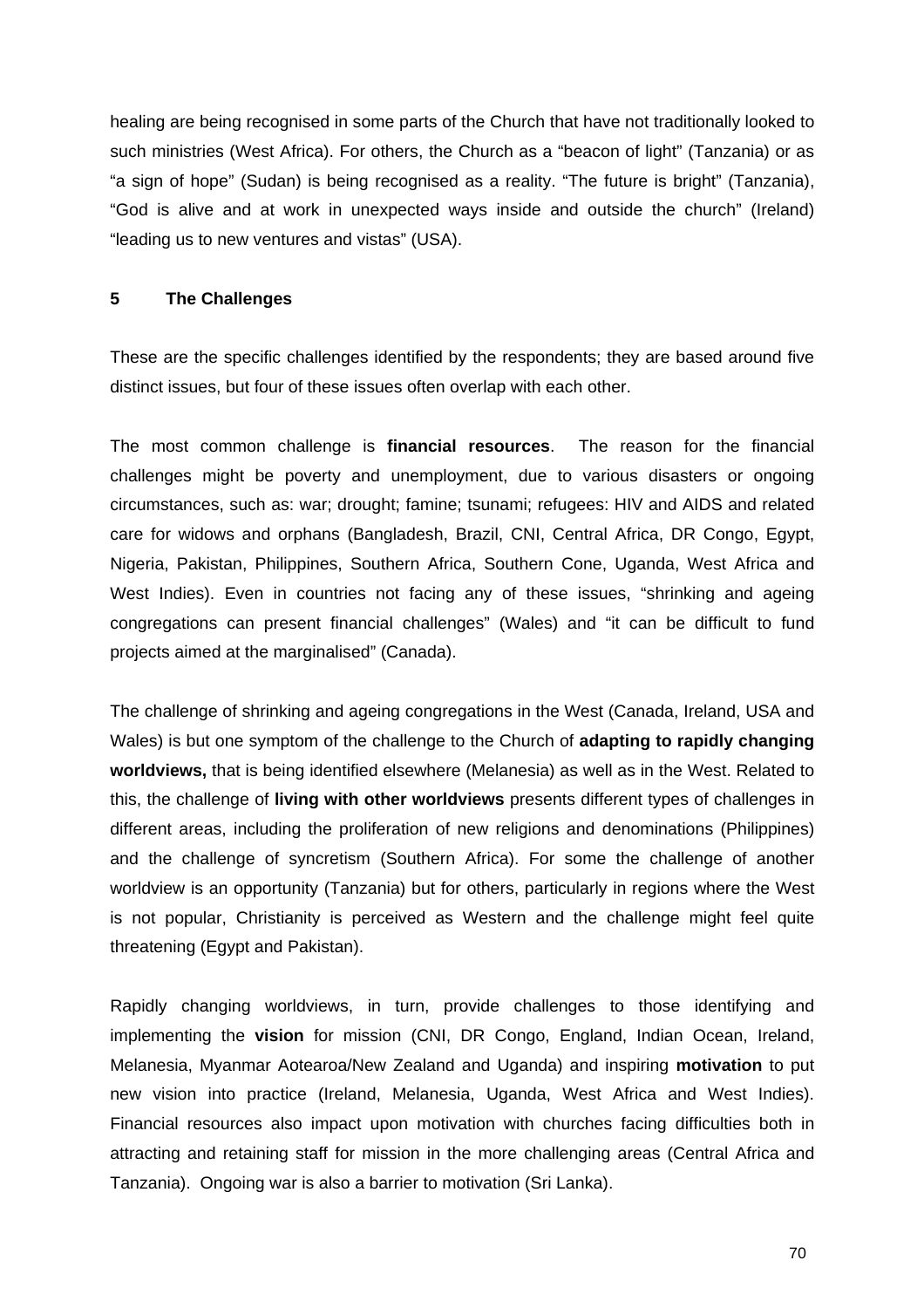Financial resources, changing worldviews and their impact upon vision, strategy and motivation all impact upon the challenges of **leadership and leadership training.**  Challenges include finding the financial resources and/or the people for clergy and leadership training, (Bangladesh, Brazil, Central Africa, CNI, Egypt, Pakistan, Southern Cone, Sri Lanka, Nuba Mtns Sudan), finding entrepreneurial leaders for new forms of ministry (Australia, Ireland and USA) or equipping the whole people of God for the changing tasks of mission (CNI, DR Congo, Myanmar, Aotearoa/New Zealand, Philippines, Tanzania, Uganda and Wales).

The challenges that don't link with the others in the same way, faced by some provinces, are best described as **provincial issues.** Some provinces struggle with issues related to their size (Central Africa, CNI and West Africa), geography (Melanesia), structures (DR Congo and Southern Cone) and communication (DR Congo, Sudan and Uganda); for others there are issues related to having a common identity in the face of theological (Southern Cone and USA), social (Central Africa) or political (Central Africa and West Africa) diversity.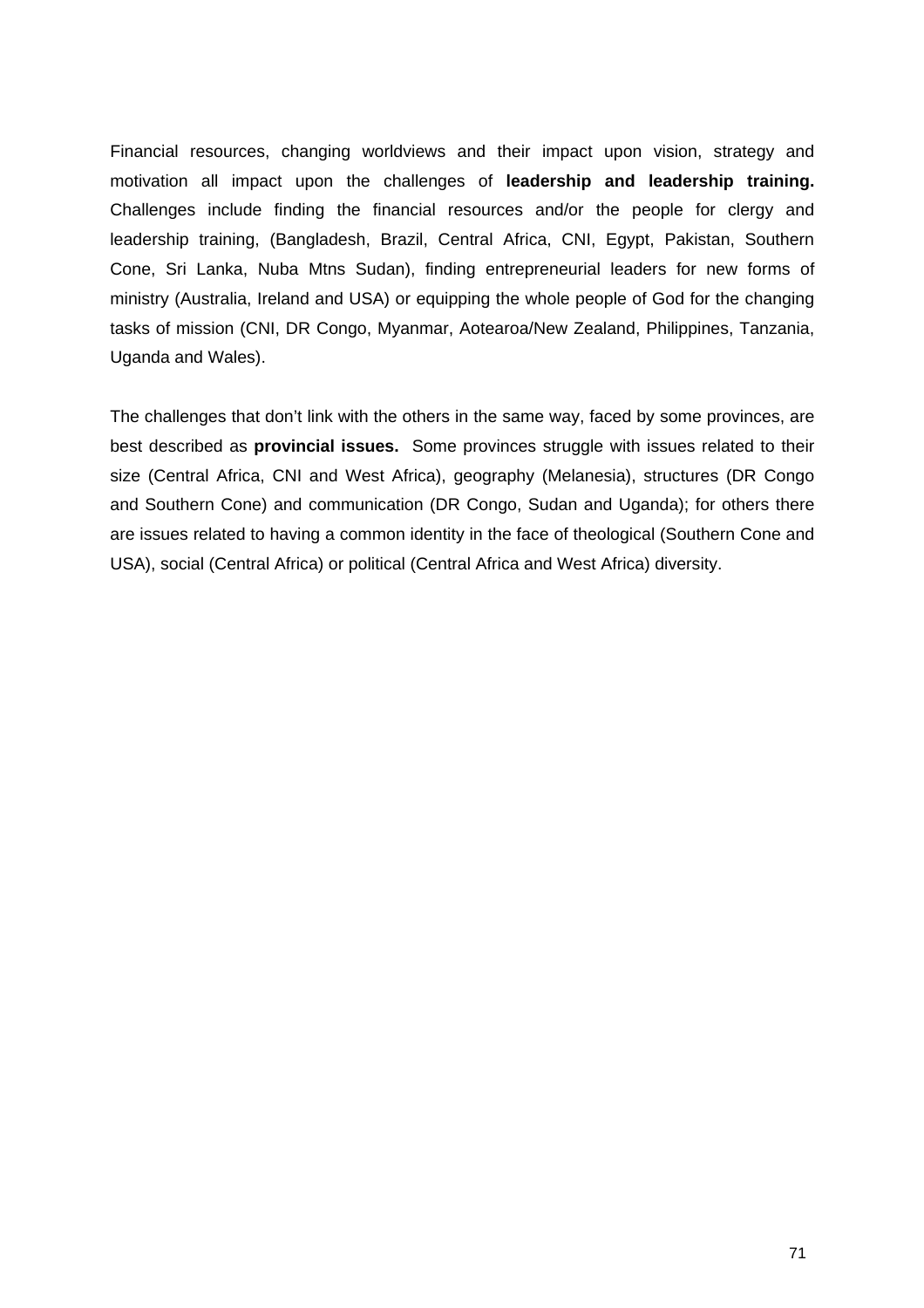# **Appendices**

# **A The Questionnaire**

The questionnaire explained the holistic nature of mission and asked:

- How are you taking Mission and Evangelism forward? Share some stories to illustrate what you are doing
- What lessons are you learning?
- What challenges, if any, are you facing in your mission work?

# **B The responses**

Responses were received from the following provinces or dioceses:

Aotearoa/New Zealand & Polynesia; Australia; Bangladesh; Brazil; Burundi; Canada; Central Africa: DR Congo; England; The Indian Ocean; Ireland; Japan; Jerusalem & The Middle East – Diocese of Egypt; Kenya; Melanesia; Myanmar (Burma); Nigeria; The Church of North India; The Church of Pakistan – Peshawar Diocese; The Episcopal Church in the Philippines; Scotland; Southern Africa; Southern Cone; Sri Lanka (Ceylon); Sudan – Diocese of Nuba Mountains; Tanzania; Uganda; The Episcopal Church in the USA; Wales; West Africa; West Indies.

And the following networks and agencies:

Church Army - Australia; Church Army - Canada; Church Army - England; Church Army - Africa; Church Army - USA; Anglican Communion Environmental Network; Anglican Urban Network; International Anglican Family Network; The Melanesian Brotherhood; USPG – Anglicans in World Mission.

# **C The breadth and nature of the responses**

Whilst most responses represented the whole province some were from a single diocese, this has been indicated above.

The questionnaire was general enough to allow responses in very different ways about mission and evangelism involvement. Some responses were several pages in length, providing a very full and comprehensive report, others were just a brief list of bullet points or came through interviews; some responses provided detailed stories and others the rationale behind the work. In some cases the responses were augmented with supporting documents.

# **D The challenges for us**

**Section 2 – Ten Key mission contexts**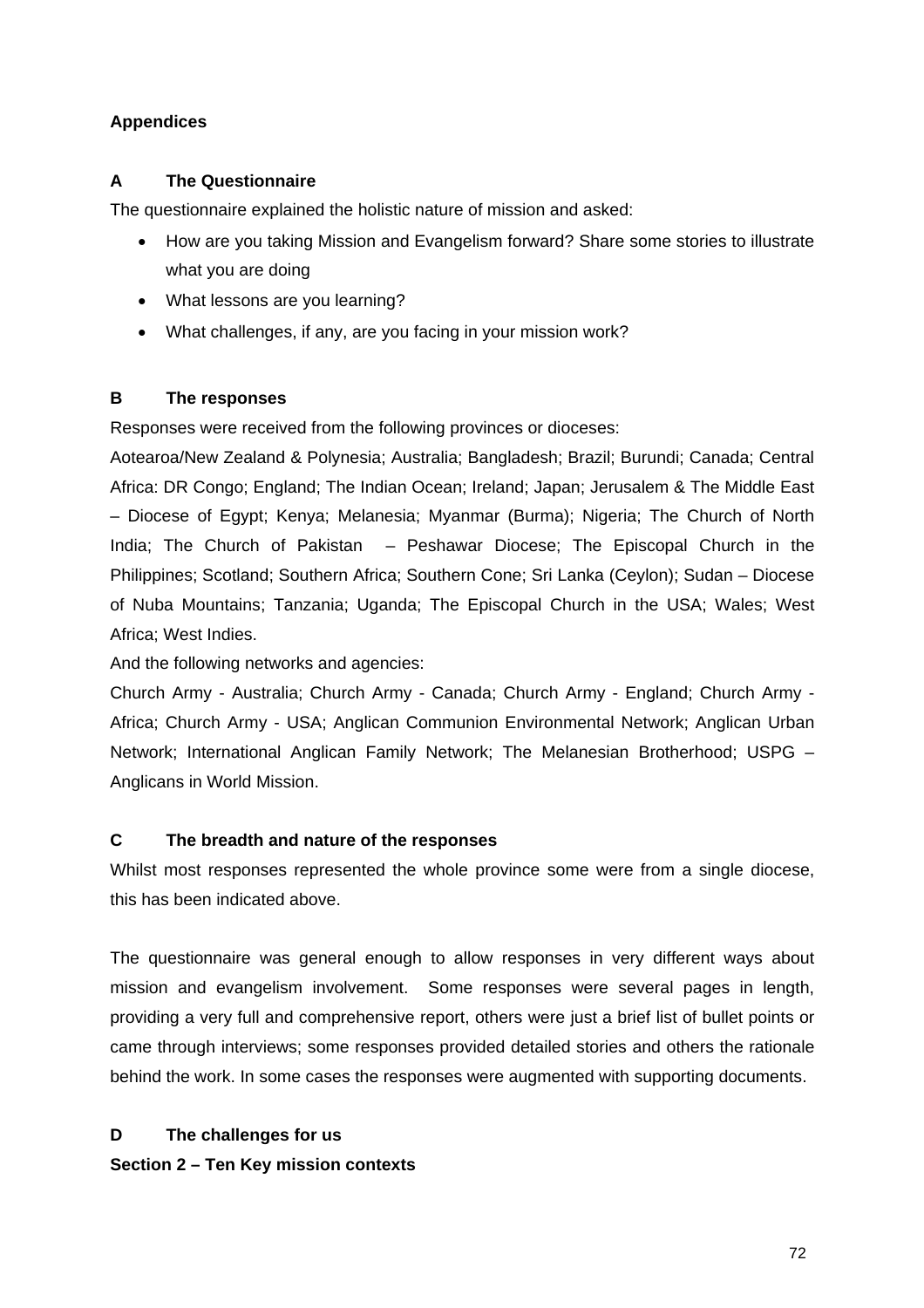- Which of the different contexts outlined in section 2 best describe your situation?
- What, if any, aspects are missing that you believe are important?
- Why, in the paragraphs about Other Faiths, do you feel that there is such a focus on Islam rather than other major religions?
- What is your own Other Faith context?
- What is your response to the refugees, migrants and displaced people living in your context, if any?
- How can we involve young people more effectively in mission?
- In what ways are women agents of mission in your church or province?

## **Section 3 – The five marks of mission**

- Looking at the five marks of mission, do your mission activities fit into some better than others? In what ways?
- Do the gaps offer you any important insights into your life and witness?
- Is there any 'missing' Mark of Mission you would like to suggest?
- Why do you think that 'to strive to safeguard the integrity of creation and sustain and renew the life of the earth' is referred to so rarely?
- What are you doing in your ministry to address this Mark of Mission?

# **Section 4 - Lessons**

- Which lessons do you think you have learned best and which do you need to work on?
- Can you say why?

#### **Section 5 - Challenges**

- Which challenges are most appropriate to your situation?
- How would you respond to them?

#### **All sections**

- What kind of help could other parts of the Communion offer you?
- Looking at issues referred to by different provinces, which parts of the Communion might be able to offer you help? In what ways?
- What sort of support would you or your context offer to others for mission?

*We would be grateful for your response to the above questions. Those replies received before 30 September 2008 will be included within the analysis accompanying the department's post Lambeth Conference report. Those responses received after*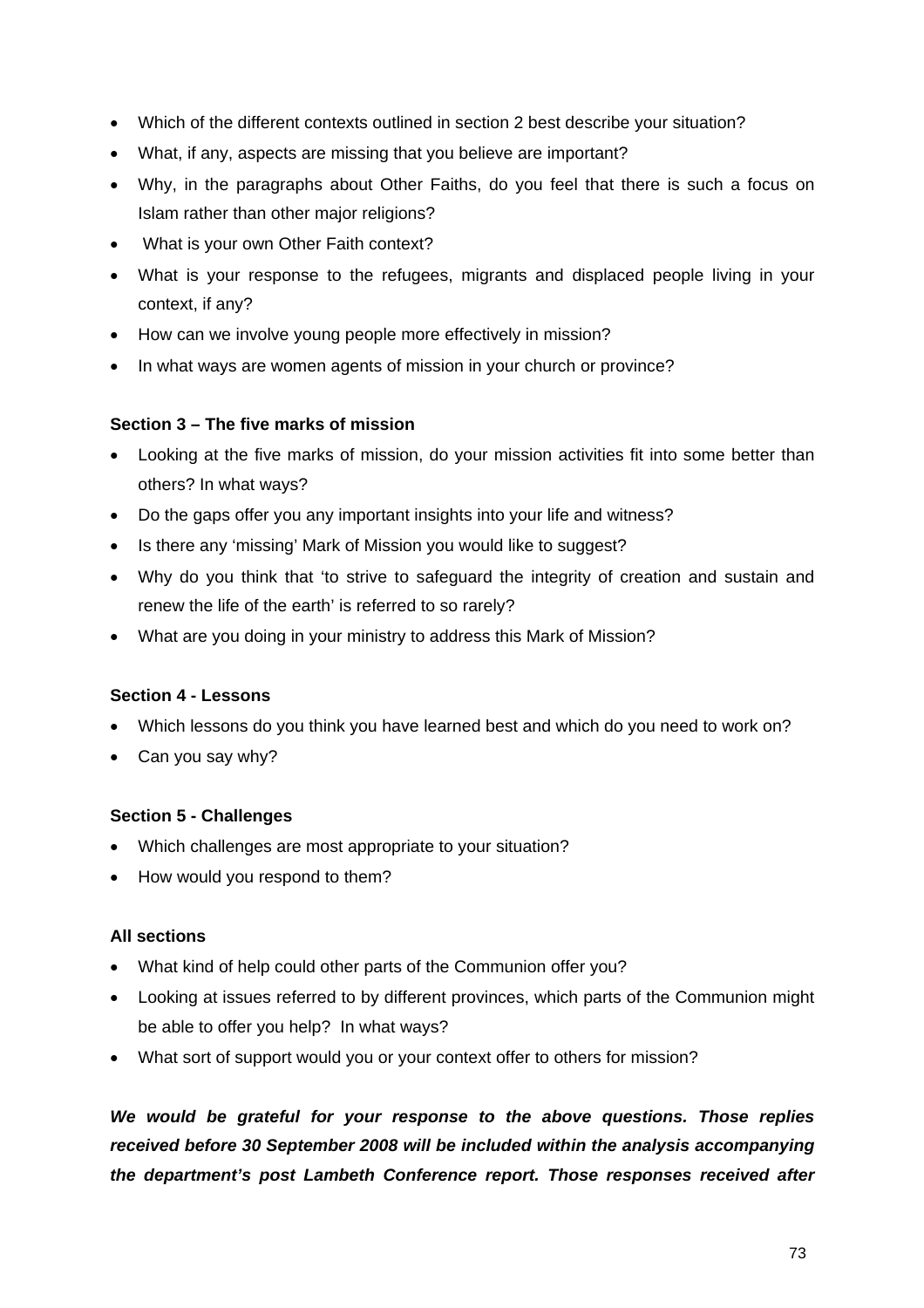*this date will still be valued as part of our ongoing engagement with Mission and Evangelism within the Anglican Communion.* 

*Please email responses to: [stuart.buchanan@anglicancommunion.org](mailto:stuart.buchanan@anglicancommunion.org)*

*Or post to: Mission & Evangelism Department Anglican Communion Office St. Andrew's House, 16 Tavistock Crescent, London, W11 1AP, United Kingdom*  **[www.anglicancommunion.org](http://www.anglicancommunion.org/)**

> *Mission and Evangelism Department March 2008*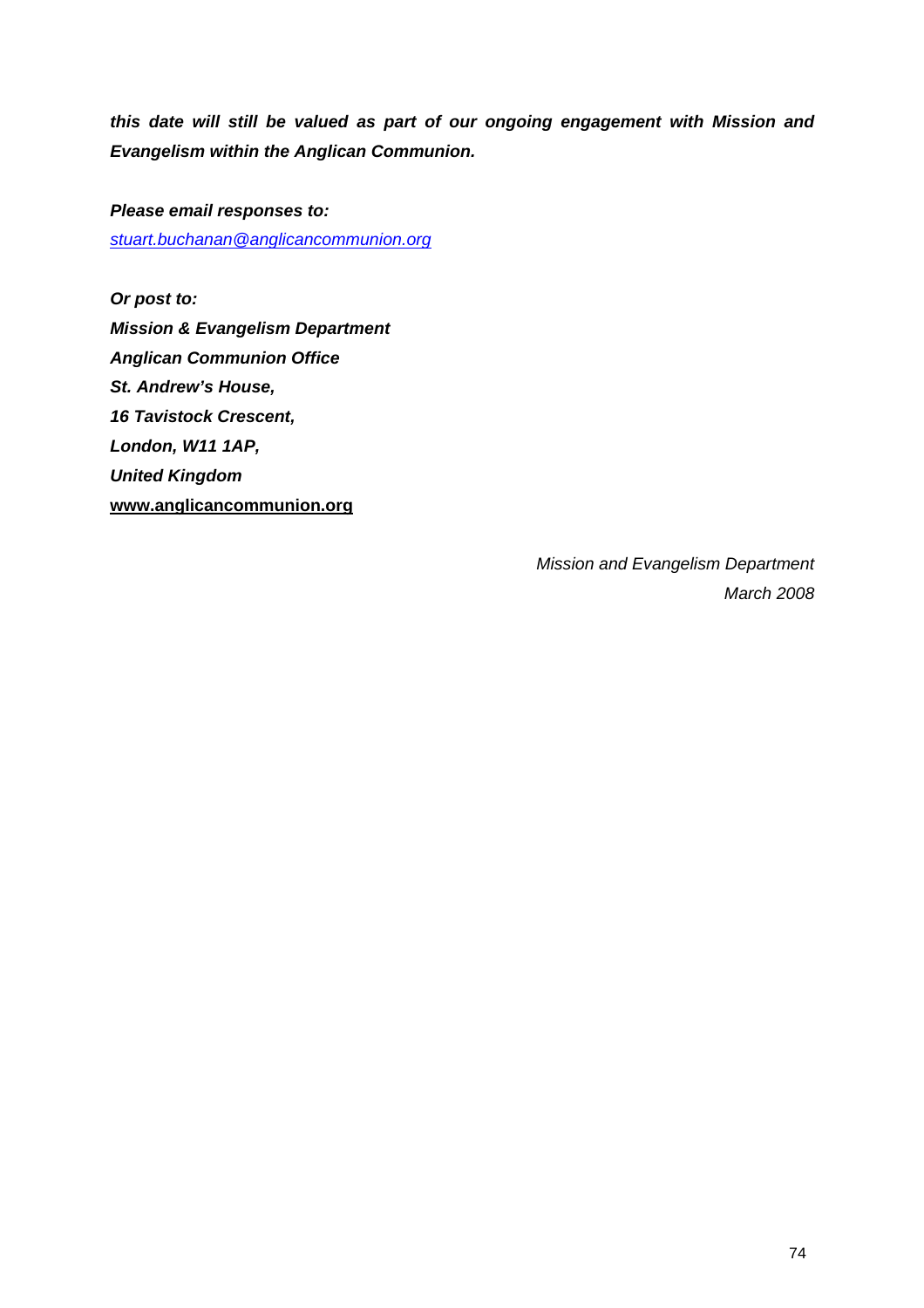# **Millennium Development Goals**

- 1. Eradicate extreme hunger and poverty
	- Reduce by half the number of people living on less than a dollar a day
	- **-** Reduce by half the number of people who suffer from hunger
- 2. Achieve universal primary education
	- **Ensure that all boys and girls complete a full course of primary schooling**
- 3. Promote gender equality and empower women
	- Eliminate gender disparity in primary and secondary education preferably by 2005, and at all levels by 2015
- 4. Reduce child mortality
	- **Reduce by two thirds the mortality rate among children under five**
- 5. Improve maternal health
	- **Reduce by three quarters the maternal mortality ratio**
- 6. Combat HIV/Aids, malaria and other diseases
	- Halt and begin to reverse the spread of HIV/ Aids
	- Halt and begin to reverse the incidence of malaria and other major diseases
- 7. Ensure environmental sustainability
	- **Integrate the principles of sustainable development into country policies and** programmes
	- **Reverse loss of environmental resources**
	- Reduce by half the proportion of people without sustainable access to safe drinking water
	- Achieve significant improvement in lives of at least 100 million slum dwellers by 2020.
- 8. Develop a global partnership for development
	- Develop further an open trading and financial system that is rule-based, predictable and non-discriminatory, includes a commitment to good governance, development and poverty reduction - nationally and internationally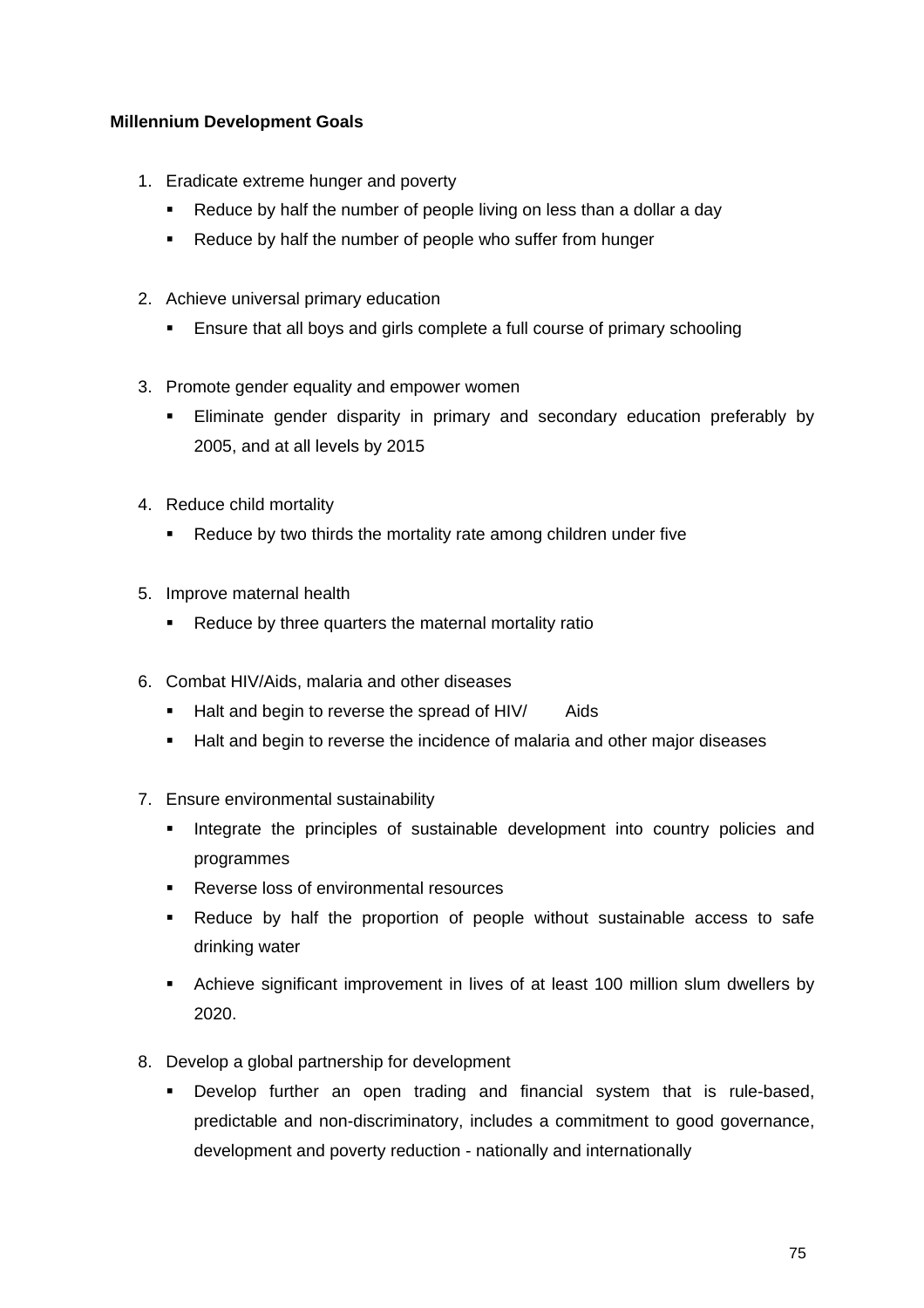- Address the least developed countries' special needs. This includes tariff and quota-free access for their exports; enhanced debt relief for heavily indebted poor countries; cancellation of official bilateral debt; and more generous official development assistance for countries committed to poverty reduction
- Address the special needs of landlocked and small island developing states
- Deal comprehensively with developing countries' debt problems through national and international measures to make debt sustainable in the long term
- In cooperation with the developing countries, develop decent and productive work for youth
- **In cooperation with pharmaceutical companies, provide access to affordable** essential drugs in developing countries
- **In cooperation with the private sector, make available the benefits of new** technologies - especially information and communications technologies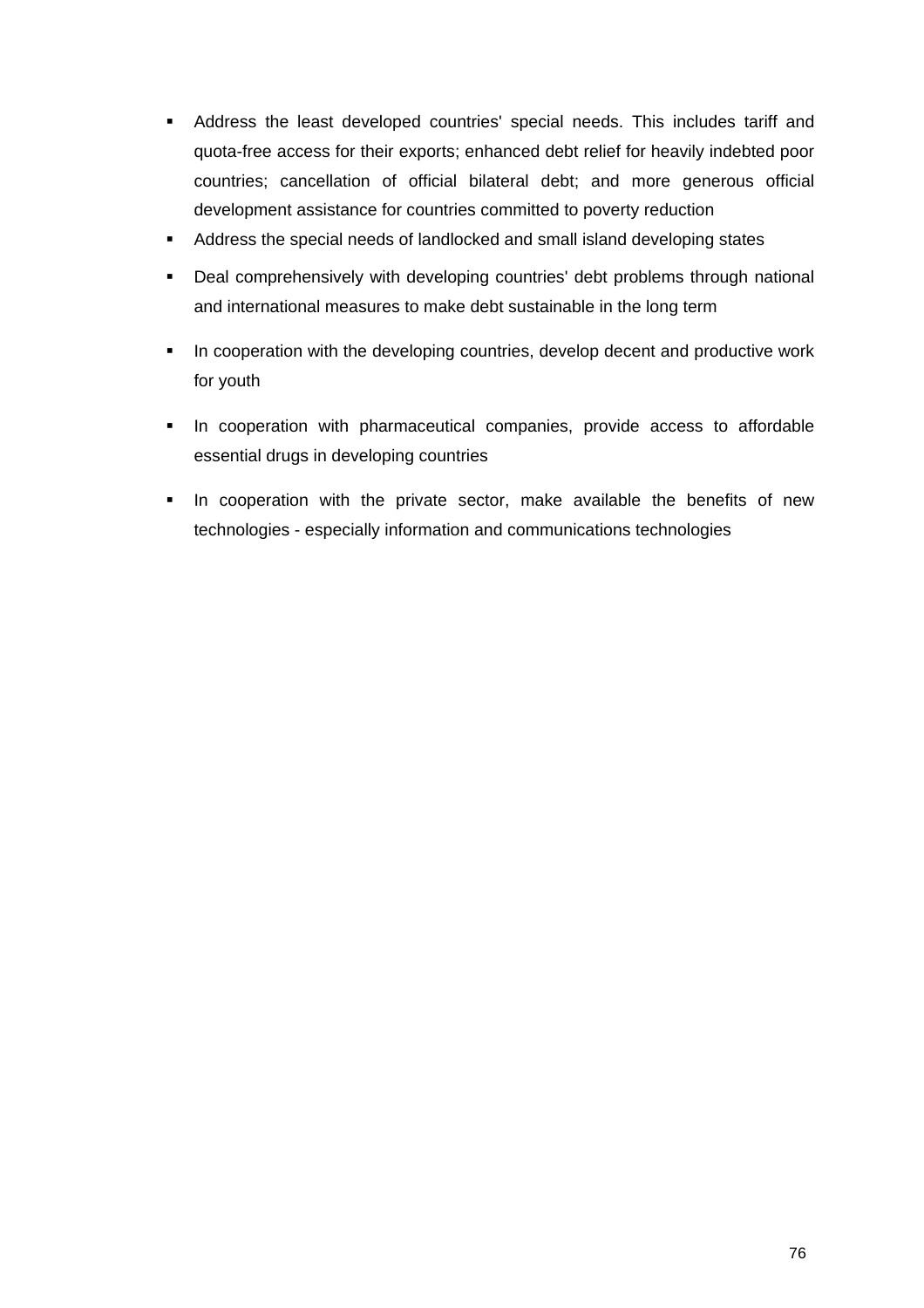The following is an extract from the report of Boksburg II, the Towards Effective Anglican Mission [TEAM] Conference held in South Africa in 2007. A full account may be found at hhtp://www.team2007.org/pdfs/team\_oct\_2007.pdf

# *The Church and the MDGs*

#### *Poverty and hunger eradication: Goal #1*

#### **Poverty and sustainable Development: Goal #1**

In an effort to understand more of the theology behind the Communion's engagement with the MDGs, and sustainable development in general, TEAM was addressed by Dr Steve de Gruchy, a professor of theology and development at the University of KwaZulu-Natal in South Africa. Echoing themes heard throughout the day's deliberations, de Gruchy proclaimed that there are enough resources to bring an end to the poverty in which so much of the world is mired. The continued existence of poverty, hunger and deprivation is a judgment upon the Christian community and its failure to act. This judgment speaks of the body's. "failure to give bread and water to Christ who meets us in the poor person on the street, in the refugee camp, the shanty compound, the hospital ward, the remote village". The good news, however, is that with judgment comes opportunity.

As the Church recognises and acknowledges its shortcomings, there is an opportunity to speak the truth about injustice and inequality. The role of the Church, however, varies from that of politicians, economists and developmental experts. Its responsibility is to preach the gospel. Its mandate is derived as a result of relationship with God and the knowledge of His grace. Grace, however, is meant to challenge and compel Christians to action; it spurs believers to preach the good news of hope, opportunity and newness.

To address the challenges of poverty, the question then becomes what resources, what options can the Anglican Communion offer the world? In order to identify the possibilities, de Gruchy believes there must be recognition of a disconcerting reality that the current global economic system does not hold the promise of development or prosperity for the billions living in poverty. Rather, it is the functioning and expansion of the current economic order that has led to inequitable trade practices, environmental degradation and a decline in the standard of living for many of the world's poor.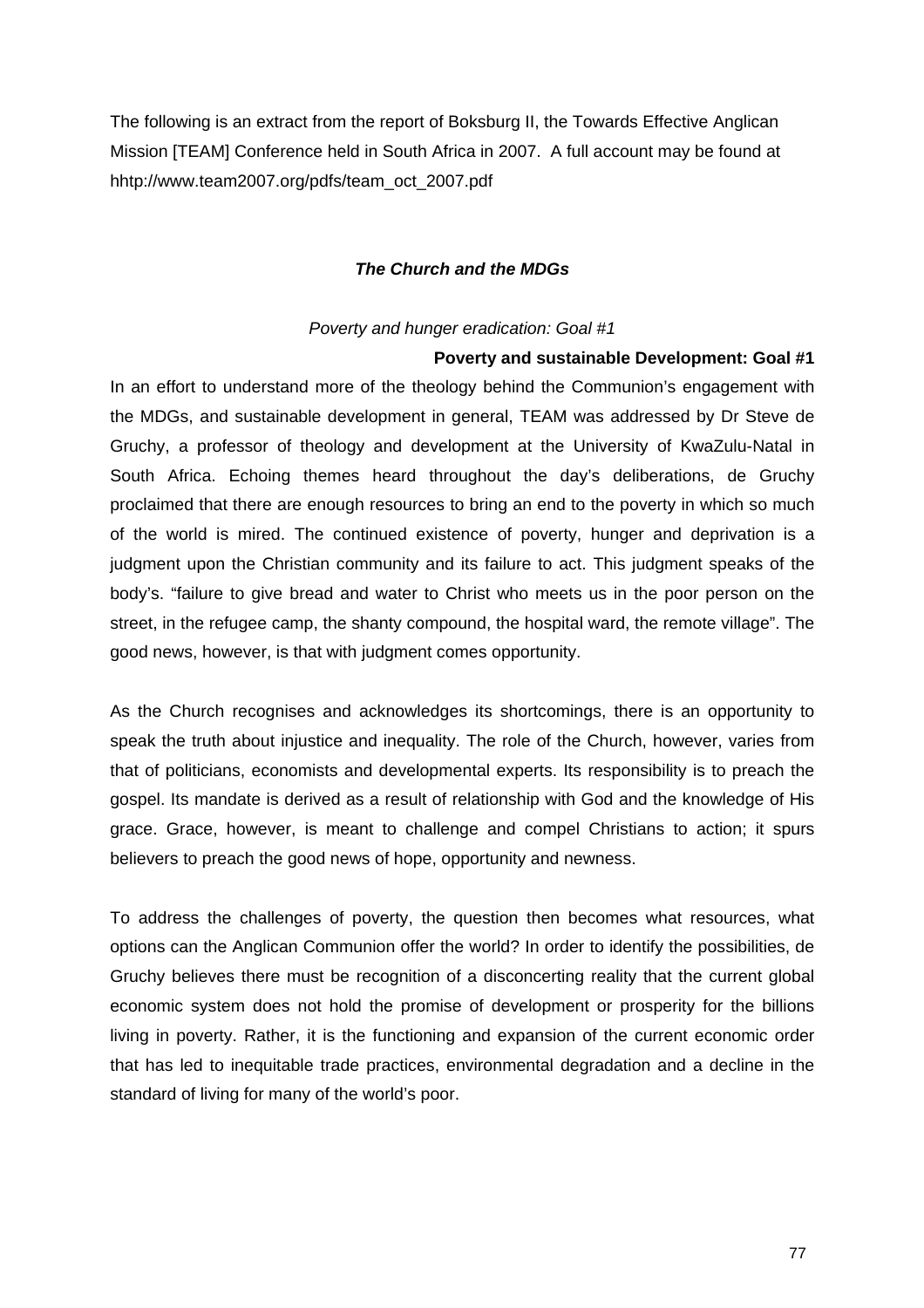While it is not yet known what mechanism(s) will bring about a more just economic order, de Gruchy highlighted four perspectives, which if adopted, will assist the Church in developing more effective ministries for the poor.

First, the Church must recognise that poverty is not exclusively about finances; rather, poverty is about lack of access, an inability to make viable choices for one and one's family. This principle is reflected in the Millennium Development Goals and the fact that three of the eight targets are directly related to health. Accordingly, public health is an area in which the Church has the potential to contribute substantively to the well being of communities globally. Moreover, faith communities have a model of a ministry which brought spiritual and physical health in the ministry of Jesus.

Alongside identifying the linkages between health and poverty, the Church must be aware of and speak of the relationship between education and poverty. As "people of the Book" Christians throughout the ages have generally held education in high regard and have been successful in establishing institutions of learning globally; yet, to many, education is perceived as a private commodity - not an element that has a direct developmental impact. Education, however, must be viewed as a crucial element in the fight against poverty; as it has the ability to empower members of society with experiences and frames of reference to challenge inequality and the autonomy to shape their future.

Beyond conventional education, however, de Gruchy points to Paulo Freire's *Pedagogy of the Oppressed*, insisting that the Church must advocate for: "education for critical consciousness". That is, education which trains students to think beyond current global systems and towards innovative solutions for some of today's most pressing concerns.

In the same vein, de Gruchy called upon believers to work towards the agency of the poor, to recognise the numerous assets that already exist in marginalised communities, namely: human capital, social capital, financial capital, natural capital, and physical capital. In his analysis of community assets, de Gruchy fundamentally questioned the Church's approach, forcing delegates to consider the manner in which they begin some of their interventions. Does the Church first seek to understand the strengths from which poor communities are operating, which can be augmented through true partnerships? Or are constituents asked to operate out of their weaknesses, by recalling all that they lack? In its work, the Church should seek to empower individuals and communities, assisting them in developing their own strategies for improving their lives. de Gruchy points out that this notion of self-reliance is not at all new, but it is embodied in traditional African philosophies and the thought of more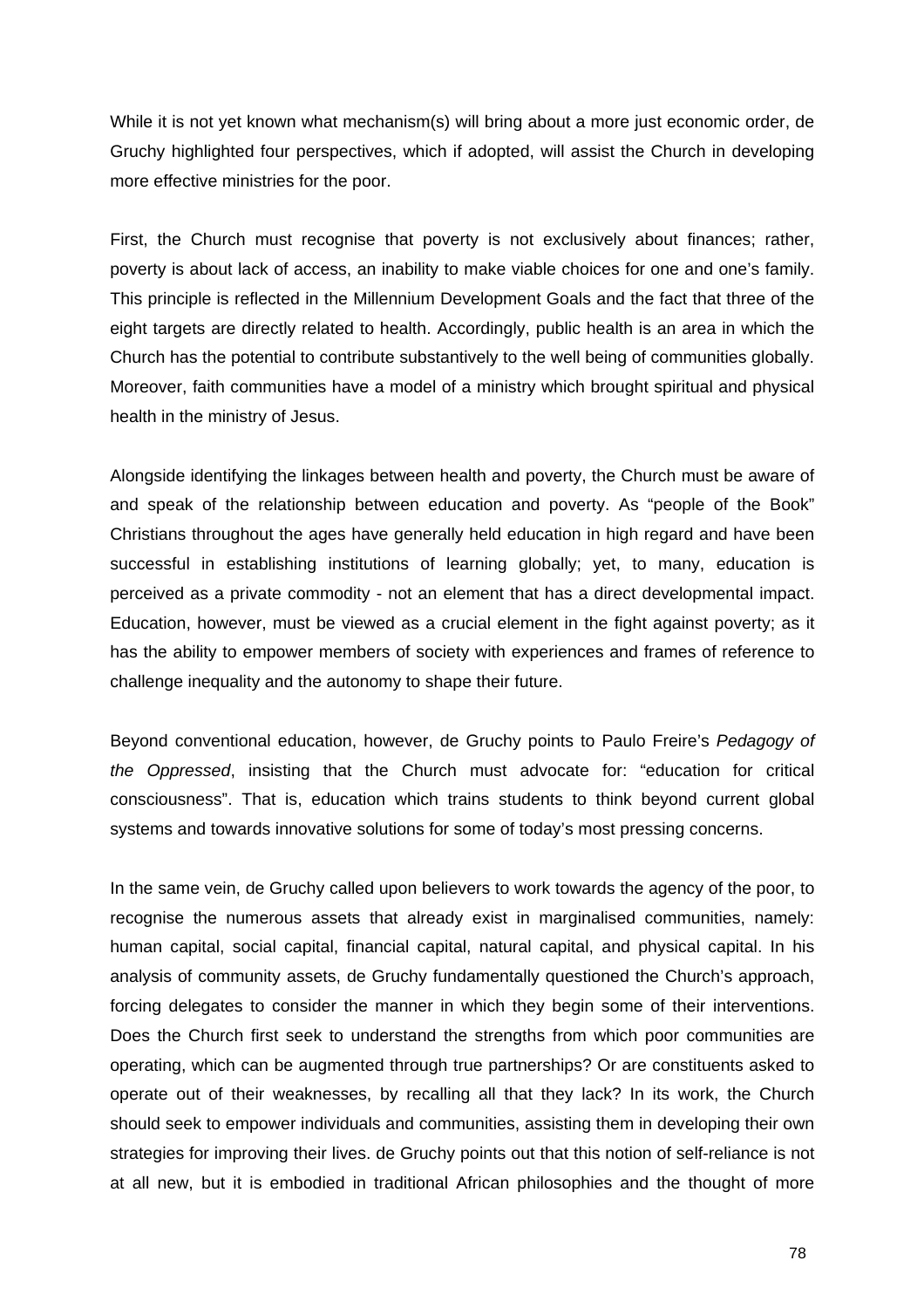modern African leaders such as Julius Nyerere, who advocated for *ujamaa*, familyhood and *kujitegemea,* self-reliance.

Finally, de Gruchy called upon the Church to pay special attention to issues of food sovereignty. Globally, enough food is produced to feed 110% - 150% of the world's population; yet nearly 1 out of 6 people go hungry daily. Like all other developmental matters, food security is linked to a myriad of other issues, many environmental in nature. A significant number of disasters caused by climate change, largely the consequences of the north's excesses, occur in the global south, impacting communities' ability to produce food. Not only is food security affected by the environment, it is also linked to the empowerment of girls and women. They are often the first ones to go hungry in a household. As such, the Church must address not only food security, but also food sovereignty, with the awareness that nutrition directly impacts on the physical and mental development of an individual, affecting the development of society at large. Given that much of Christian prayer life revolves around notions of daily bread and provision, the body of Christ must proactively work towards communities modelled on those in Acts, where the sharing of food and resources was for the benefit of all.

Dr de Gruchy's comments were a challenge to all delegates, one in which participants were reminded that there are no easy answers. Asking what it would take to bring about a more just economic order, delegates were confronted with how much of contemporary life is bound to practices that perpetuate injustice, ranging from the produce families purchase to healthcare plans to pensions. In light of this reality, the commitment of TEAM attendees in the wake of this session was not an unrealistic attempt to craft the perfect solution within the week of the conference; but to go beyond short-term interventions to look for root causes in an effort to create lasting solutions.

#### **Food security and nutrition: Impact on the most vulnerable**

Alongside Professor Steve de Gruchy's presentation on the first Millennium Development Goal, delegates to the TEAM conference were privileged to hear from Ambassador Shelia Sisulu, Deputy Executive Director of the World Food Programme (WFP). Ambassador Sisulu, a member of the Anglican Communion, opened her presentation by highlighting the grave need for interventions around food security. Currently, 800 million people worldwide are starving, while 24 000 children die daily. Furthermore:

**Hunger and malnutrition are the number one risk to global health, killing more people** than Aids, malaria and TB combined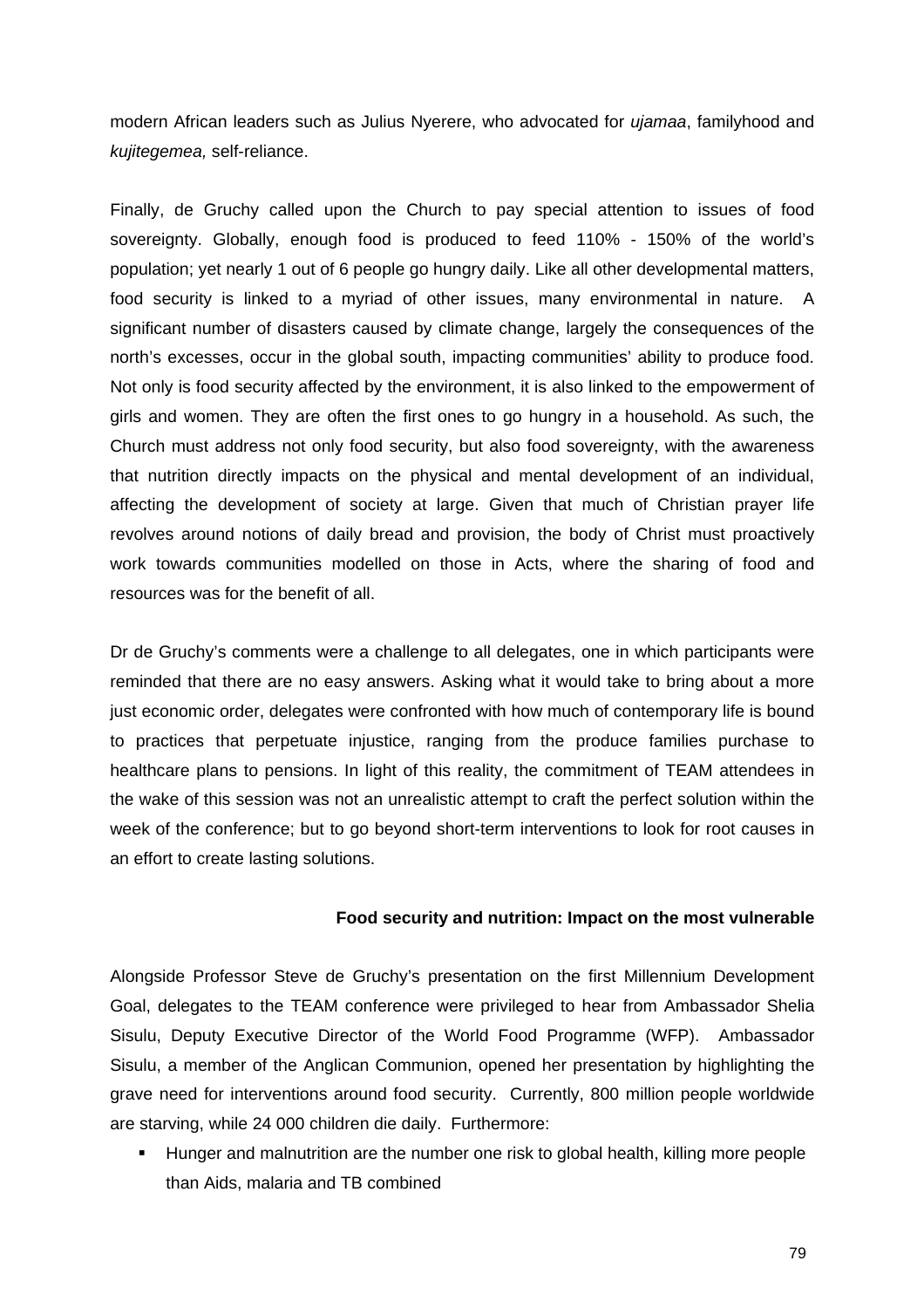- If Iron deficiency is impairing the mental development of 40 to 60 percent children in developing countries
- Lack of iron affects 4,5 billion people damaging productivity and cutting GDP by two percent in some countries
- HIV and hunger work in tandem: malnutrition accelerates HIV's progression while HIV worsens malnutrition
- Anti-retroviral drugs are not as effective in individuals suffering from malnutrition.

The role of the World Food Programme is to intervene in areas that are affected by famine in order to save lives. WFP coordinates the efforts of NGOs, governments and suppliers to ensure that food gets to those who need it most in time In addition to addressing active famines, WFP also operates feeding programmes in communities globally. Annually, the programme's efforts ensure that 90 million people in more than 80 countries are fed.

In her remarks, Sisulu pointed out that access to food has much larger implications for development and is fittingly positioned within the first Millennium Development Goal. This is evident in the programme's work with families affected by disease, in the wake of natural disasters, and in its educational interventions.

Sisulu highlighted that among the WFP's interventions, families affected by HIV/ Aids often need considerable amounts of assistance in securing food. In Africa for instance, 70% of food is produced by women while men generally work in cities. When the breadwinner falls ill, on average, a family spends 87% of its income to keep their loved one alive. By the time the second breadwinner passes away, families are typically destitute. When one or more parents fall ill, not only is his/her ability to produce compromised by their personal illness, but also by the requirements of nursing their partner. As a result, children are immediately faced with hunger. Even in scenarios where orphaned children are absorbed into extended families there is often a strain on resources, not to mention inequalities that arise from the stigma of being associated with HIV/Aids .

To serve the needs of vulnerable children such as those affected by HIV/Aids, the WFP has embarked on an extensive school-feeding programme. By supplying students with takehome rations, for which good monthly attendance is a prerequisite, children become an asset and are more readily welcomed into extended family structures. This system also reduces the vulnerability of children to pressure, particularly for girls to enter into high-risk relationships in order to obtain food and other necessities is minimised.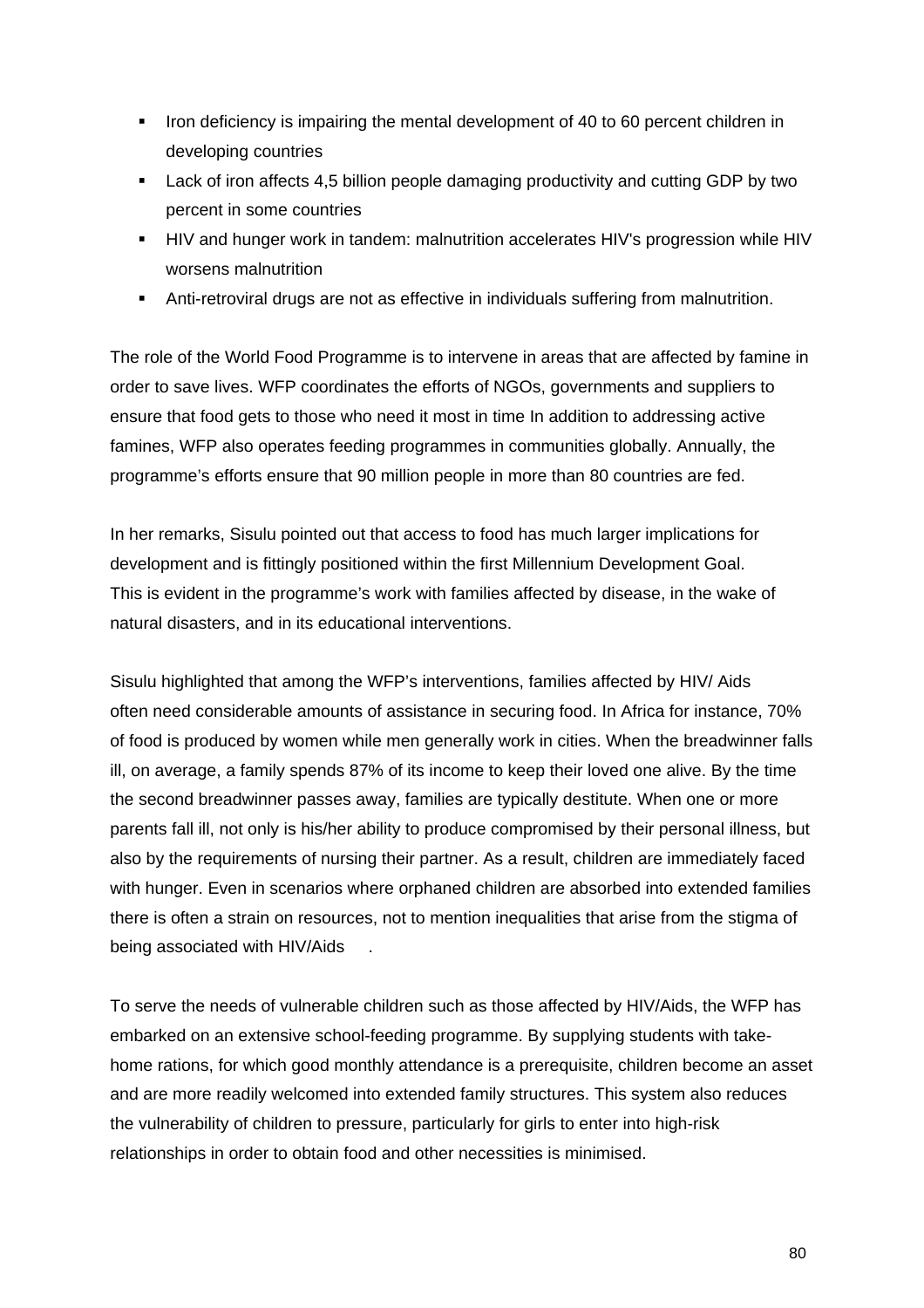School feeding programmes such as these often contribute to improved academic performance in children; first, by encouraging high rates of attendance and by contributing to the physical and mental development of youth.

Ensuring access to food will also assist the global community as it strives to achieve the MDGs related to maternal health and child mortality. As Sisulu explained, malnutrition is often passed from mother to child. If a young woman is undernourished as a child, the likelihood of giving birth to a child with developmental challenges increases substantially. Furthermore, a mother who is malnourished is more likely to give birth to a child who will die in the first week of life; and in the event that the newborn does survive, he or she will be more likely to suffer from conditions such as diabetes, hypertension and heart disease.

Beyond issues related to health, in communities that have suffered from devastating natural disasters, WFP in conjunction with partners such as Unicef, has found that when schools are established, communities quickly regain normality. Not only do children receive meals at schools, their parents get the opportunity to participate in food or food for training programmes during the times of disasters. This allows them to acquire skills while at the same time receiving rations to help sustain their families.

In all these interventions, however, the WFP is mindful that the root causes of hunger need to be addressed. Central among these causes is climate change. Over the last two decades, the number of food emergences annually has risen from 15 to over 30%; and poor communities are often the ones most adversely affected. In light of these realities, the World Food Programme works with governments to establish early warning systems and to be able to predict and assess their needs. One such recent example of an improvement in government capacity was in Mozambique. Seven years ago, when there was a flood in Mozambique, the government was unable to cope with the deluge but during the most recent floods, the government was able to warn more communities in a time and to provide relief assistance quickly. While celebrating advances such as this, more works remain to be done.

Beyond sharing the plight of those who lack food security, Ambassador Sisulu also articulated that in all of its endeavors, the WFP views the Anglican Communion as a valuable partner. Given the scope of the Church's ministries, its presence in the most remote areas, and its long history of educational service, the Communion is well positioned to partner with the WFP to ensure that millions of people globally have access to food and proper nutrition. In 2006, Archbishop Williams visited Sudan and a school feeding programme in one of the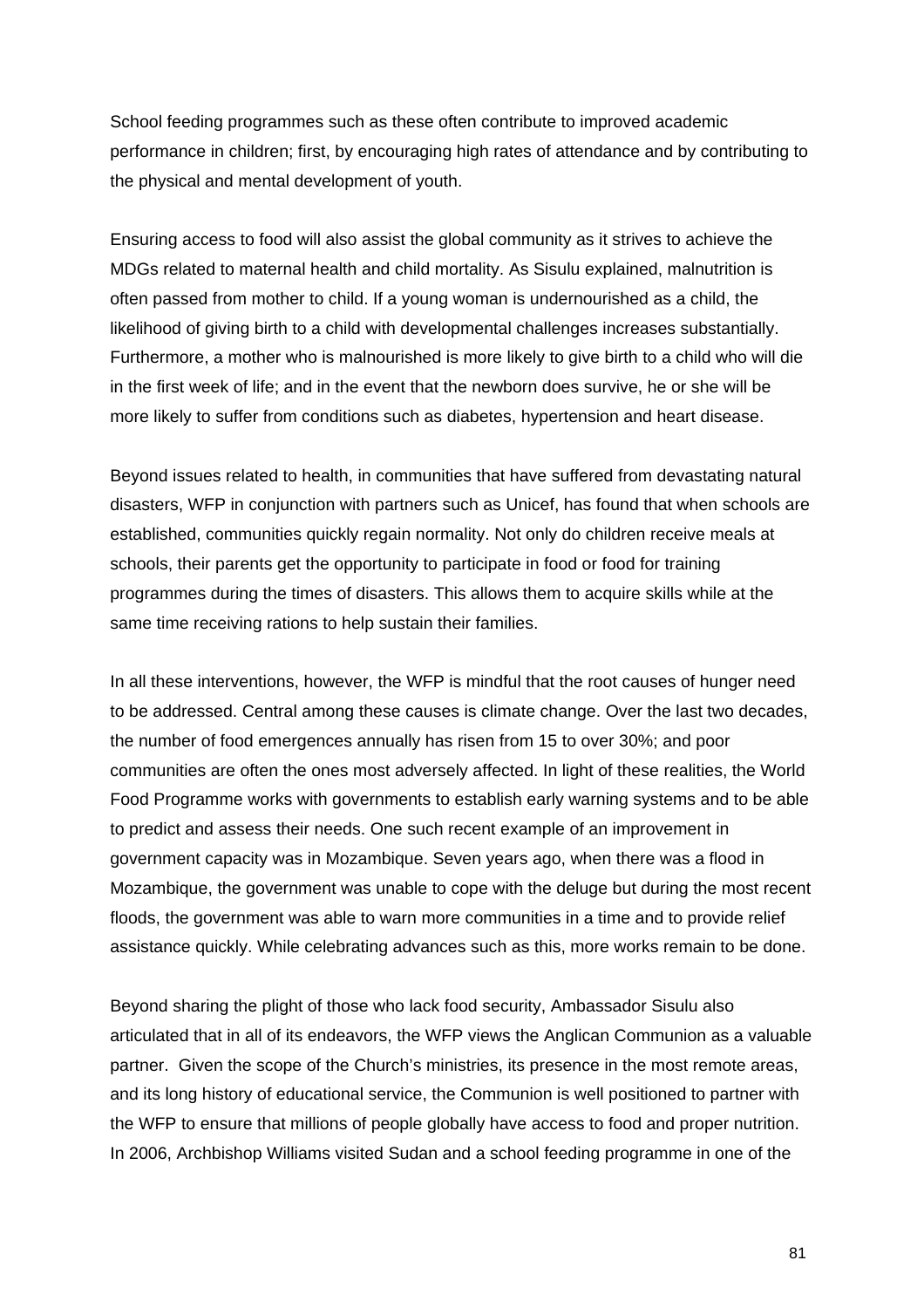nation's most impoverished regions. Since then, the Archbishop, as well as other members of the Communion expressed ongoing interest in the work of the World Food Programme.

In response to Ambassador Sisulu's presentation, conference attendees sought to incorporate schools more centrally into developmental interventions, agreeing that they can in fact serve as nodes of social service delivery. More than that, however, delegates interrogated the role of WFP in communities, emphasizing that where possible goods should be sourced from local areas and that in the wake of disasters, infrastructure should remain even when WFP departs.

In complete agreement and highlighting the work and skills for food programmes as interventions intended to contribute to the long-term viability of communities, Sisulu elucidated the manner in which food relief is often politicised. As often as possible, WFP attempts to source food from local communities or neighbouring regions; however, when resources are donated to WFP from the international community, states often stipulate where the food should originate and where it can be utilised. Moreover, when it becomes evident that a food crisis is imminent, some markets in neighboring regions raise prices in anticipation of incurring additional profit. These issues of restricting resource use and in unethical pricing were depicted as areas in which the Communion can make an impact through advocacy and awareness building. *Education for all: Goal #2* 

Repeatedly throughout the conference, one of the themes that arose was the Church's commitment to education globally. As articulated by the World Council of Churches in 1968, "It is a Christian concern for the wholeness of the human being, for the quality of the common life, for the direction in which humanity goes, that turns us towards education now and sets us inside it and will not let us disengage." In 2000, with the signing of the Millennium Declaration, the community of nations also reaffirmed its commitment to the importance of education in making universal primary education a Millennium Development Goal.

In deliberations during the TEAM conference, members of the Anglican Communion also reaffirmed their commitment to ensuring quality education. Beyond that, however, it was agreed that as the body of Christ, the Church's responsibility is to ensure that all people, whether young or old, rich or poor, have access to education as education is a basic human right. Delegates also established that in its advocacy, the Church must work for much more than primary education. Instead, the Communion ought to promote types of training, whether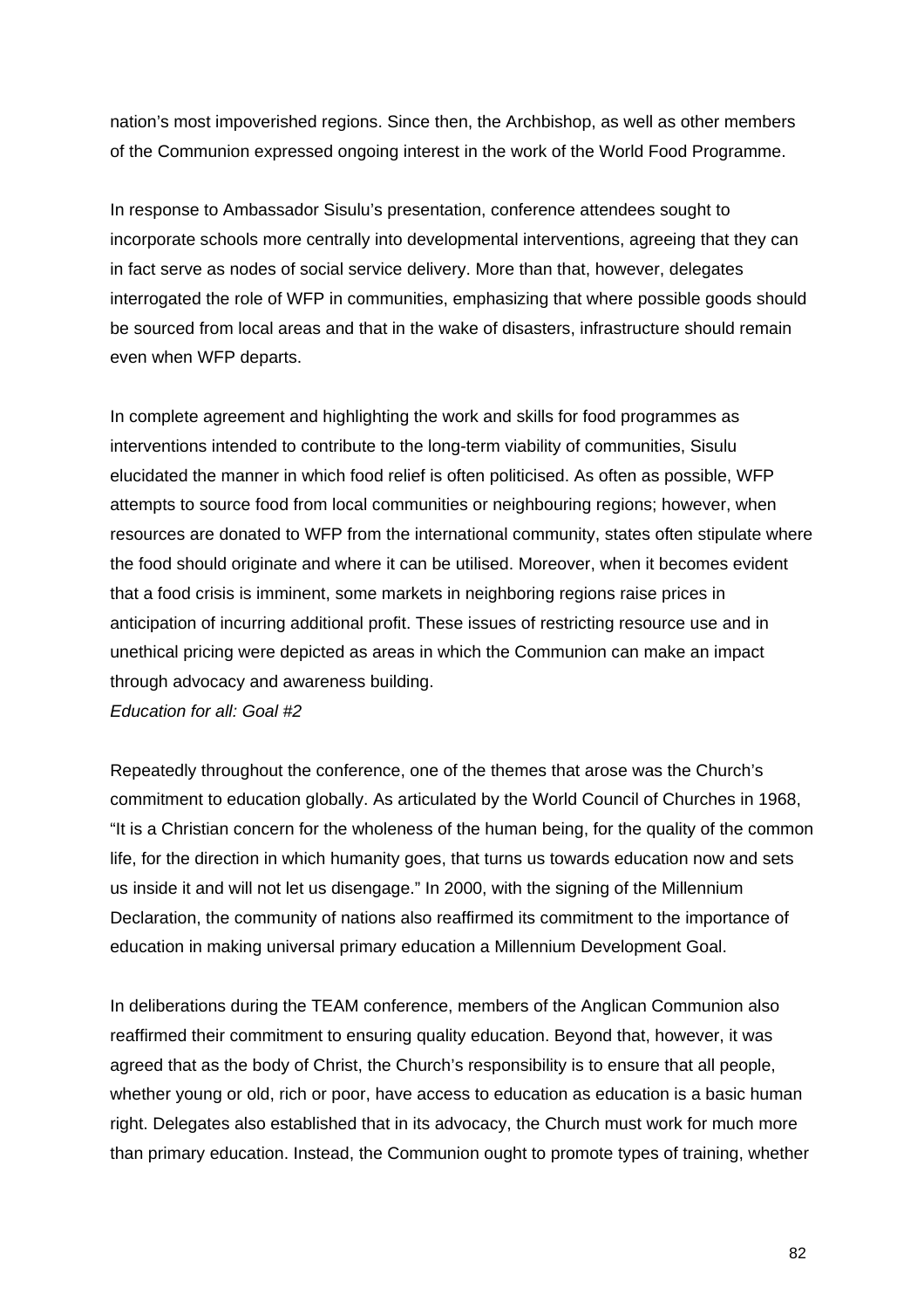primary, secondary, vocational or informal, that will empower communities in the manner in which Dr Steve de Gruchy described.

Furthermore, as the Church, a principal responsibility is to look beyond the quantity of education, and to assess the quality of education. While the second MDG focuses on enrollment, the Communion must also assess retention, and develop strategies to assist learners in continuing their education. Additionally, the Church must consider issues such as teacher to pupil ratio while investigating what types of facilities are available to learners and the distances they must travel to reach those facilities. Often, stories are told of learners attending classes under trees without access to adequate materials. The Communion can serve as a partner to these communities by mobilising resources, and by pressing governments to cater for more than the minimum standards. This includes providing for secondary education as well as vocational training and adult literacy.

Churches can also add value by assisting in teacher training and contributing to the development of curriculums that are culturally and socially relevant. The Church can further make a unique contribution by ensuring that ethical and moral issues are included in school curriculums.

Given its mandate to pursue holistic education, the Communion must also recognise many challenges facing learners and the reality that schools are in many ways becoming extended homes. As youth lose parents to HIV/Aids and other diseases, extended families, when present, are often unable to cope with the needs of orphans. In the worst-case scenarios, children are rearing themselves and their siblings. In such circumstances, education, in the face of pressing needs such as food and housing, is no longer a priority. By providing meals and other social services via schools, the Church can help to ensure that the needs of families are met and some level of education attained, creating the possibility of a better future.

#### *Gender issues in the new millennium*

On 8 March 2007, during the course of Boksburg II, the world celebrated International Women's Day. Established in the early 19<sup>th</sup> century, this commemoration rightfully acknowledges and celebrates the strides women have made in all spheres of life. However, as Ms G Njoni of South African Women in Dialogue expressed, in the new millennium, girls and women still face daunting challenges as:

■ 3/5 of the 1 billion poorest people in the world are women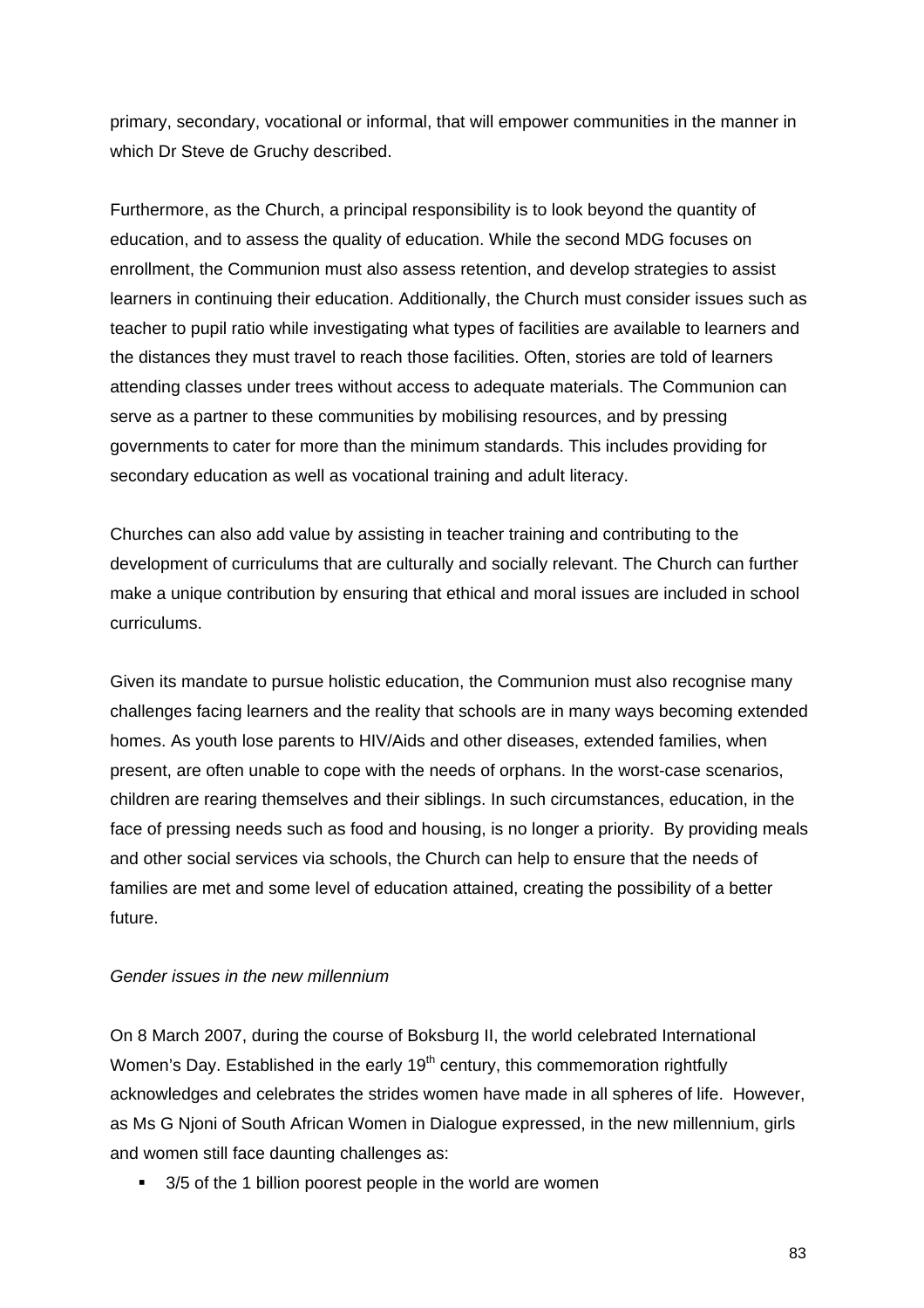- 2/3 of the 960 million people who cannot read are women
- Women in the global south and the global north earn less than men for the same work
- 57% of those infected with HIV in sub-Saharan Africa are women
- Rape and violence against women has become endemic in war situations
- Women of all socio-economic, religious and racial backgrounds are victims of domestic violence
- 500 000 women die annually from pregnancy and childbirth; while another 18 million women suffer childbirth related disability and disease

The reality of the plight of women is reflected in the third MDG, which calls for gender empowerment and the elimination of gender disparities by 2015. While gender may appear to be a standalone item in the lineup of Millennium Development Goals, the reality is that without the full participation of women in society, developing nations will never achieve the MDGs, let alone reach their full potential.

Additionally, as the aforementioned statistics indicate, women are disproportionately affected by poverty and disease. By empowering women and girl children, the global community is ensuring that these individuals are equipped with the knowledge and tools to make better decisions for themselves and their families, helping to break cycles of poverty and abuse.

Beyond issues of poverty, the Communion's concern about violence against women was raised. While it has been widely acknowledged that sexual violence and physical abuse of women and girl children is all too often systematically employed as a tool of war, the Church must also recognise that domestic violence is an all too common occurrence, affecting women of all socio-economic strata in both developed and developing nations. An integral part of the Church's mandate is to speak against violence and the marginalisation of women. Delegates agreed that the responsibility for gender empowerment lies equally with men and women. Furthermore, the manner in which the Church socialises its children, and the types of relationships members of the Communion model, will either reinforce gender disparities or serve to create the inclusive community to which God calls humanity.

Delegates pointed out that presently, the Church has numerous strategies to promote gender equality and to facilitate the empowerment of women within its own body. A number of these policies have borne fruit as women have made many advances and achieved leadership positions within the Church and the world at large, yet significant work remains. Accordingly, alongside the policies and programmes to serve the needs of girls and women - which serve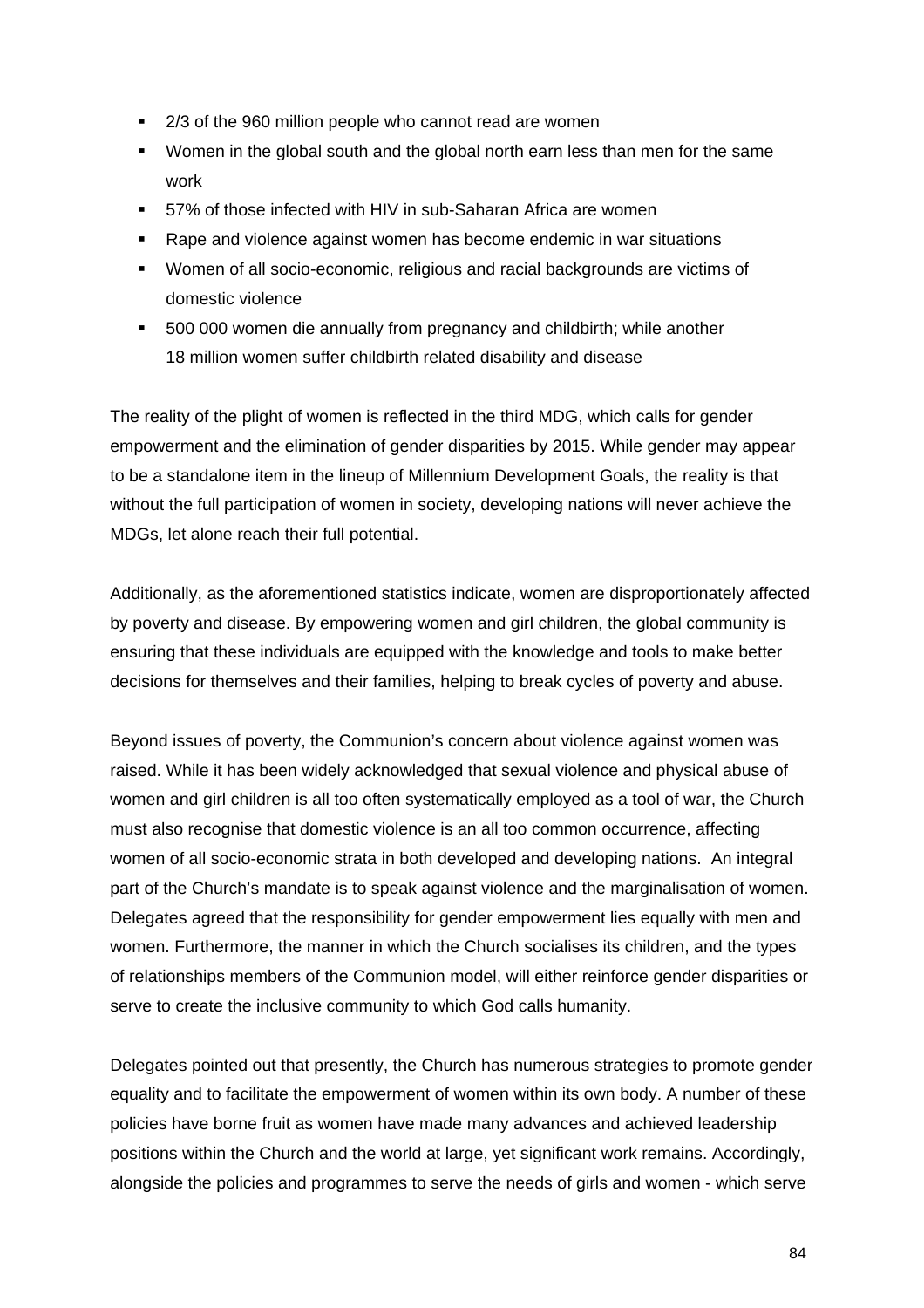the needs of the entire community - attendees asserted that a change of mindset, in both men and women, about gender and gender roles must occur. Therefore, in dialogues going forward, TEAM delegates committed to using language inclusive of women and nonthreatening to men.

Most importantly, delegates were encouraged to examine the *Bible*, the source of the Church's mission, to speak against patriarchy and to advocate for equality. The scripture was highlighted as an essential tool to combat domestic violence and sexual abuse, not only within the body, but also in advocacy at large for an end to violence against women. As members of the same body, delegates concurred that women and men alike must work in full partnership for the achievement of these critical goals.

In affirmation of the conference's work around issues of gender and equality, the Ordained Women at TEAM 2007 issued the following statement:

*"We, women clergy of the TEAM 2007 meeting in Boksburg, South Africa, 7 to14 March, celebrate the presence and leadership of ordained women from across the Anglican Communion. Our participation reflects the significant contribution women are making in the Church and in the world.* 

*Our experience in these days has been of creative and diverse contributions by women. Our work has been blessed by the shared leadership of men and women in our liturgies, our theological reflections and in our strategy for social action.* 

*The MDGs urge us to work for gender equity. We have heard many voices argue that families and communities flourish, human health and welfare prosper when women are empowered. The status and effectiveness of women is not merely a strategy for*  development. It is a biblical mandate for the Church. God's covenant with all *humankind and the baptismal promise of redemption speak of the value of all human life both male and female made in the image of God. The witness we give to the claims of gender equity is limited by our own institutional* 

*tension around the ordination of women. Some provinces do not yet ordain women. In most provinces, women hold a disproportionately small number of senior positions.* 

*We urge provinces of the Communion to join with us in recognising the contribution of those women already ordained, and to redress the undervaluing and disempowering of women within the life of the Church. We commend the Conference for recognising*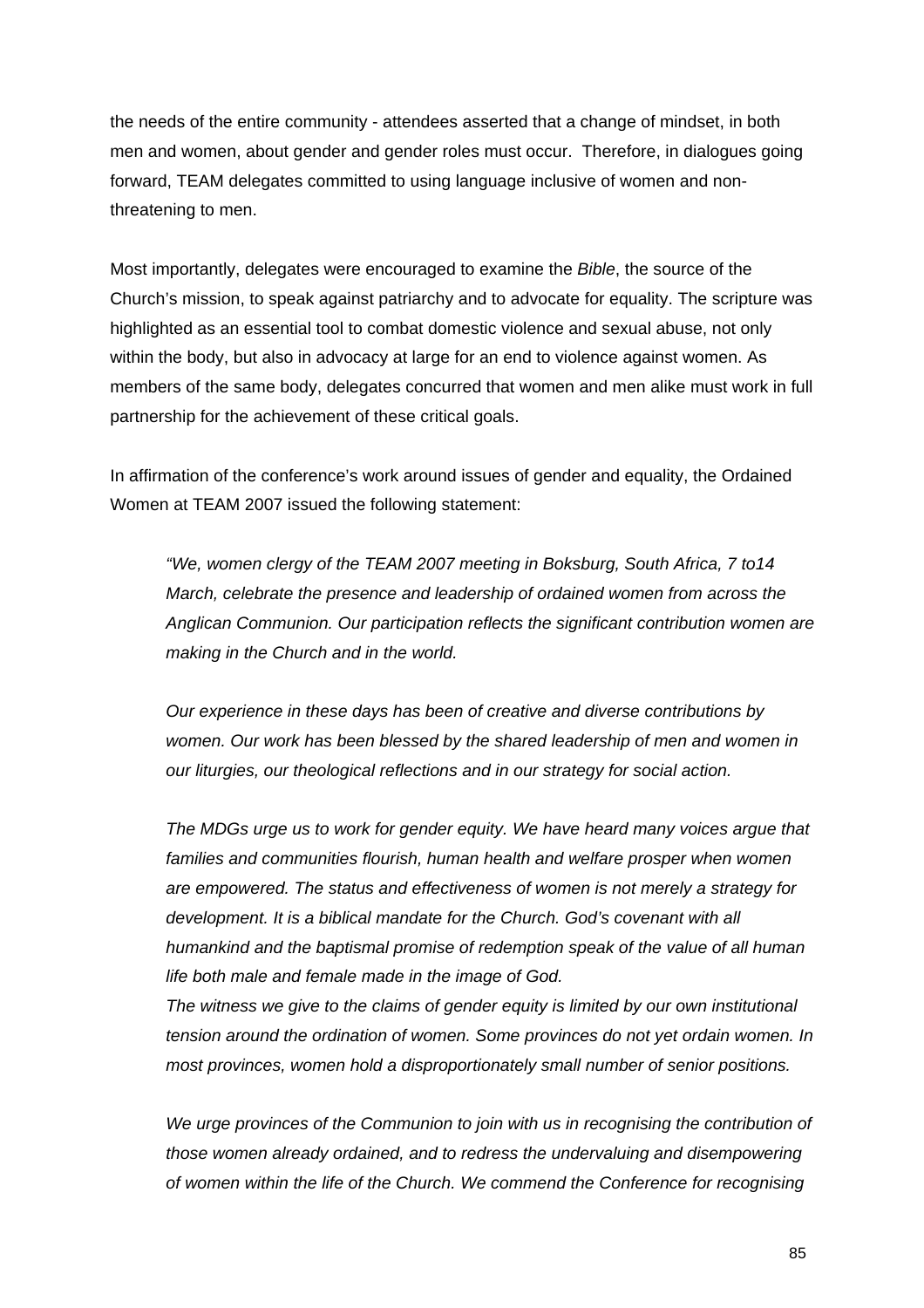*that we must put our own life in order as we call upon the world to work for gender equity."* 

# *Intensifying the struggle toward good health*

During the course of Boksburg II, participants also had the opportunity to engage in a number of dialogues pertaining to health and health related issues. Topics of discourse included HIV/Aids, maternal health and child mortality.

# **Maternal health and reducing child mortality**

A common thread of TEAM discourse, beyond gender specific issues, was the importance of women and mothers in developmental efforts at large. The contributions of women, in and out of the home, are essential if the world is to make any developmental progress at all. Yet, today, complications from pregnancy and childbirth are a leading cause of death and disability among women of reproductive age in developing countries. The statistics indicate that:

- In Africa, a woman has a 1 in 16 chance of dying in childbirth, whereas a woman in North America's risk is 1 in 3 700
- Approximately 530 000 women die each year from maternal causes
- 18 million women annually suffer from injuries, infections and disabilities in pregnancy and childbirth

Tackling issues of maternal health is not only critical for the survival of mothers, but the wellbeing of children. As is the case with the seven other Millennium Development Goals, maternal health and child mortality cannot be addressed in isolation. In order to ensure that mothers have healthy pregnancies and children healthy starts in life, gender empowerment and poverty must be addressed. Without access to education, medical attention, and resources to ensure good nutrition, communities will be able to do little to improve maternal health.

As Dr Stephen Dzisi of Episcopal Relief and Development shared during a workshop he facilitated on maternal health and child mortality, the majority of maternal deaths are preventable. Bleeding, unsafe abortions, hypertension, obstructed labor, anemia and infections are the leading causes of maternal deaths. Dr Dzisi also identified three significant delays that contribute to many children and women losing their lives or being injured.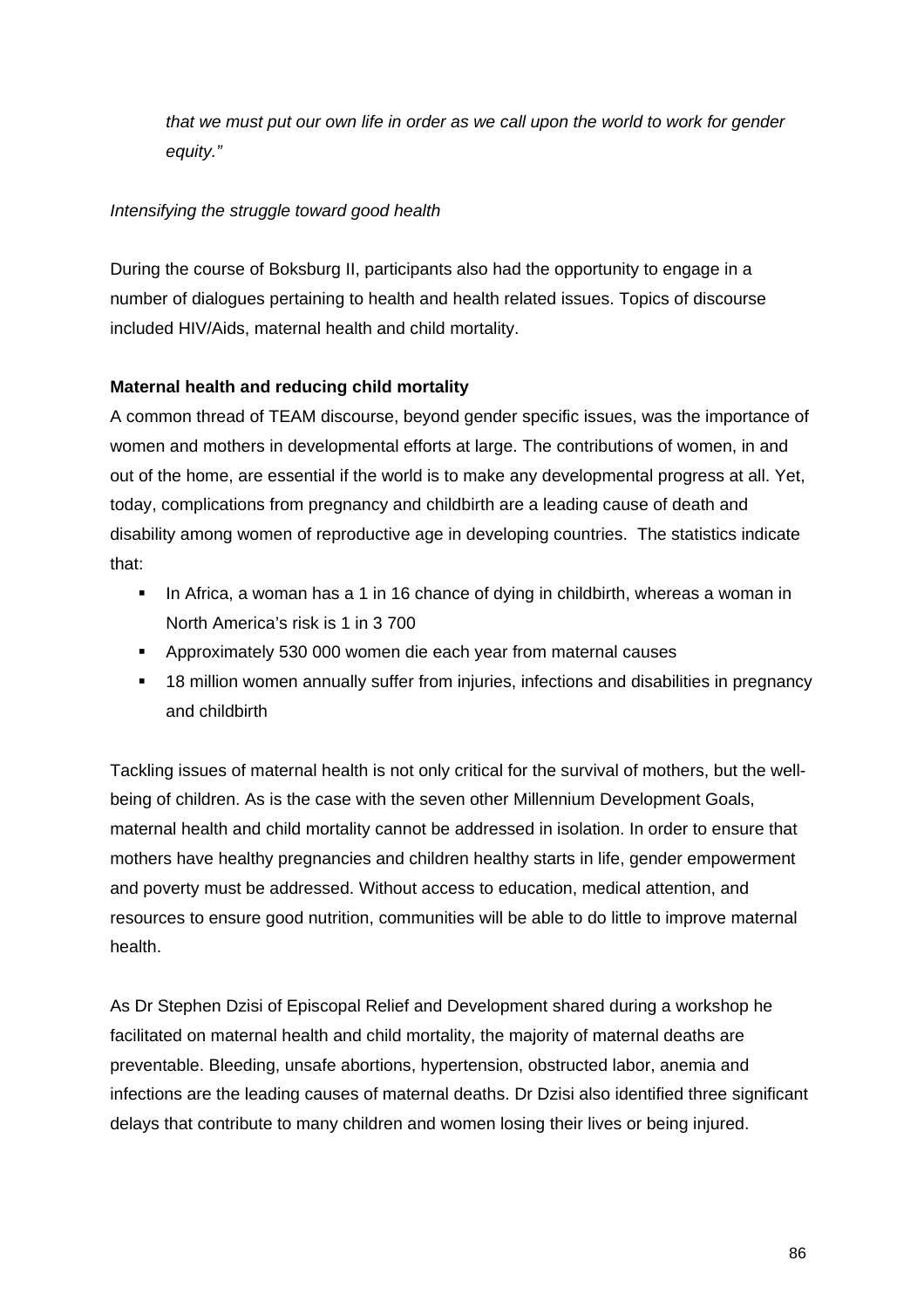The first delay generally occurs in the home. In Ghana for instance, the majority of women give birth at home with traditional birthing assistants, who are trained to varying degrees. Frequently, a lack of information or inadequate knowledge about danger signs during pregnancy and labor mean that women do not seek the correct medical attention in a timely fashion. Along with lack of knowledge, cultural and traditional practices that restrict women from seeing medical personnel are frequently adhered to, to the detriment of women. Yet all too often, poverty and the inability to pay for treatment keeps women from obtaining medical attention.

Beyond delays in the home, women can experience delays when attempting to access medical facilities. This is particularly true in rural areas where medical attention can be many kilometers away. And accessing health facilities when faced with poor roads and insufficient transportation can take an inordinate length of time.

Unfortunately, once women do reach health facilities, they are not guaranteed prompt or sufficient care. As is the case with much infrastructure in developing nations, medical facilities are often overburdened and under resourced. Skilled staff tend to be too few while equipment, medication and space are often in short supply, if available at all.

Even when women's lives are spared, they too often spend the remainder of their years suffering from severe disabilities and debilitating pain. Most frequently, after dangerous labors, women experience: chronic anemia, fistulae, chronic pelvic pain, emotional depression, and maternal exhaustion.

Despite the dismal statistics surrounding maternal health, Dr Dzisi did share that a number of interventions can be undertaken to improve the health of new mothers and their children. Among the interventions which can serve to significantly reduce maternal deaths is a change in the policy implementation environment. Already, a number of countries are signatories to the Abuja Declaration, which calls for allocating 15% of total national budgets to health care, 20% of district health budgets to health care, and 2% of district assembly budgets. Allocations such as this will serve to improve maternal health directly, by ensuring that hospitals have adequate resources, and also indirectly, by giving women increased access to medical services and information before they even become pregnant.

Secondly, governments can provide obstetric care at the district level, ensuring that adequate facilities exist. Also, by instituting practices that are familiar to local women, service providers can increase the likelihood that would-be mothers make use of the new facilities.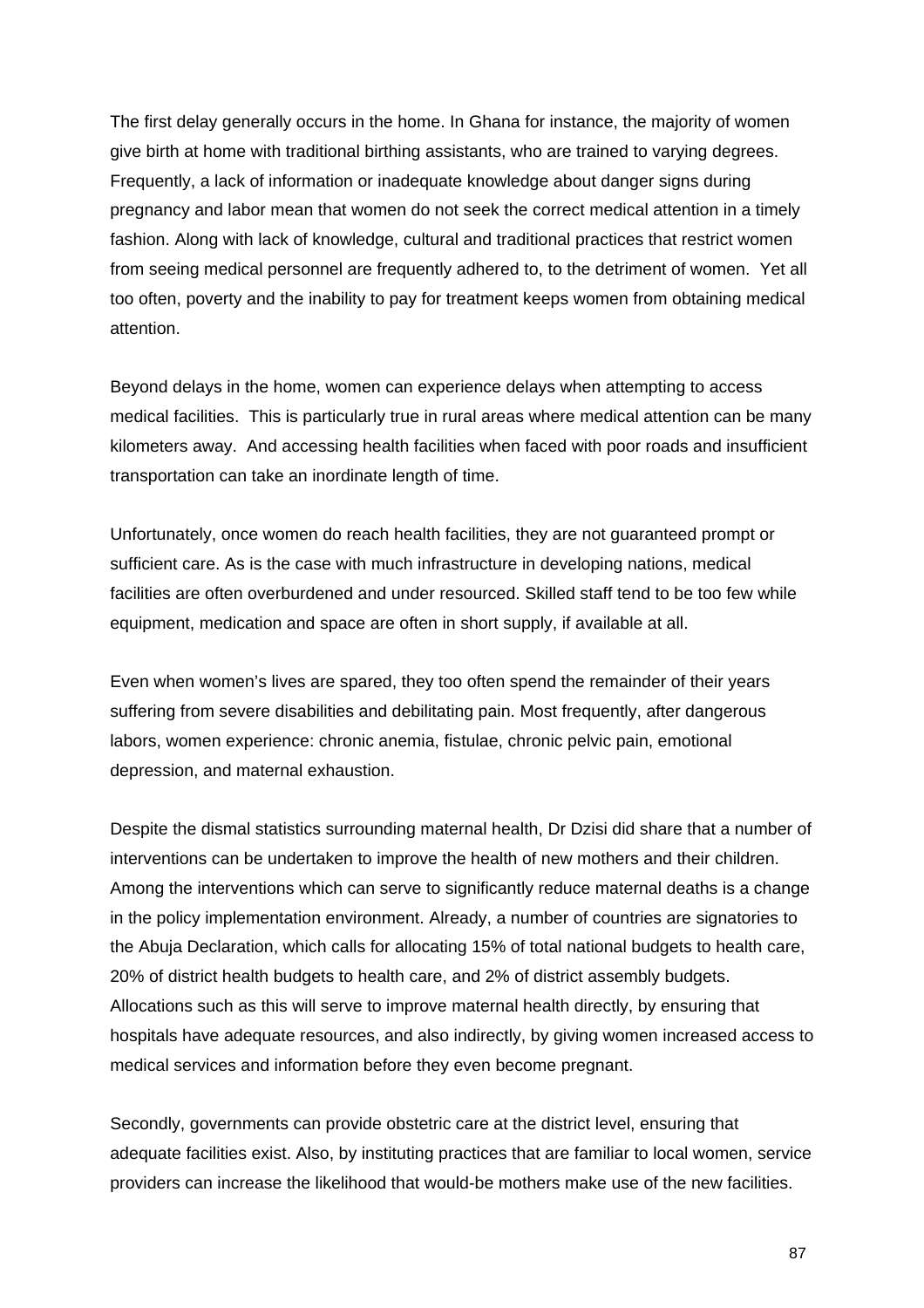These practices range from intake procedures, to the foods served, to the manner in which women are cared for post-delivery.

Furthermore, access to, not only the existence of, essential obstetric care needs to be improved. By strengthening referral systems, providing ambulance services, and improving communications, communities can ensure that women will are able to reach medical facilities in a timely fashion.

Another critical intervention is in the area of skills training and development. By training traditional birth assistants, as well as providing communities with midwives and doctors trained in obstetric surgery, much needed capacity can be added to local communities.

Additionally, newborn care can be improved by training medical personnel in appropriate techniques and promoting a package of newborn activates, whether the baby is born at home or in a medical facility. Beyond clean deliveries and cord care, immediate and exclusive breastfeeding can also significantly improve neonatal health.

Finally, since 15% of pregnancies in developing countries occur in adolescents, improving adolescent health will contribute to an improvement in maternal health. This can be accomplished by expanding adolescent sexual and reproductive health services and developing livelihood skills programs for youth.

Given that the Church provides significant portions of health care in developing countries, and up to 40% in African nations, the Communion is well positioned to interact with communities over maternal and newborn health. Women's Groups and Mother's Unions are key combatants in this fight, as women are more likely to discuss health concerns with another woman before seeking medical attention, or discussing health matters with a spouse. Equally as essential, however, are Men's groups, as men have the ability to ensure that spouses and family members receive adequate medical care. Youth groups are also critical in this fight as awareness can serve to delay sexual activity and pregnancy.

In addition to challenges surrounding healthcare, delegates also asserted that the Church must acknowledge the role domestic violence plays in damaging the health and well-being of both women and children. This unfortunate reality is true in both the global north, where stories of children dying as a result of injuries at the hands of caretakers and family members abound, as well as in the global south. TEAM delegates agreed that the Communion must actively work toward the eradication of domestic violence in its body and the world at large.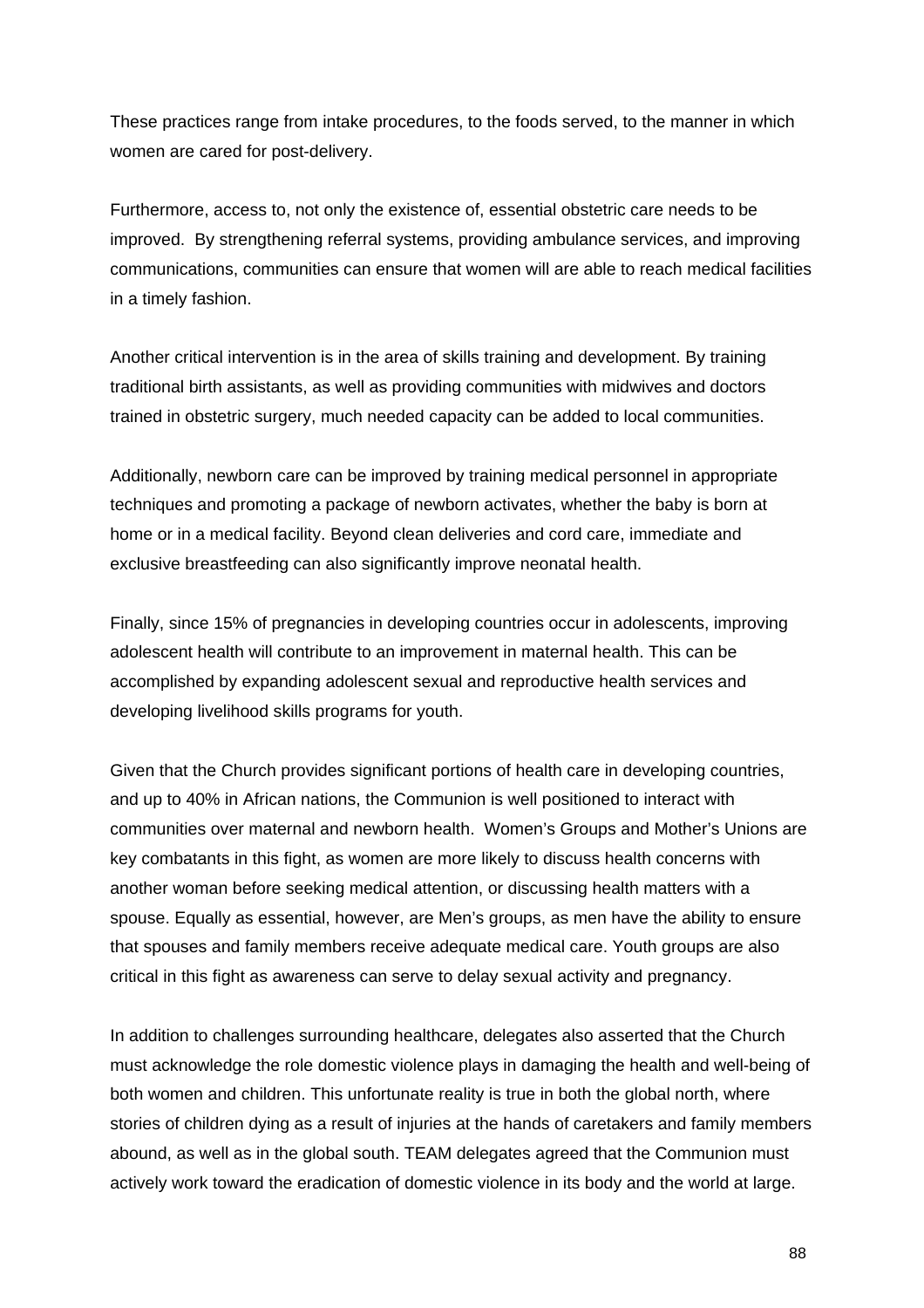# **HIV/Aids**

Although the Church has been faced with HIV/Aids for nearly 30 years, it is a disease that continues to present the Communion and its members with grave physical and social challenges. According to Dr Peter Okalet, of MAP International, HIV is an exceptional disease for a number of reasons, the first being that there is no plateau in sight. Despite concerted public health campaigns and advances in technology and treatment, globally, the incidence of HIV infections rises annually. Secondly, the impact of the Aids pandemic is extensive. Beyond attacking the most productive sectors of society and damaging the social fabric of communities, confronting HIV/Aids often means challenging cultural norms and speaking openly about topics that are considered taboo.

In the fight against this pandemic, the community of nations has had various levels of success. In nations such as Swaziland, the incidence of HIV infection has steadily risen to its current prevalence of over 40%. In contrast, through a series of public interventions, Uganda has seen a significant decline it its HIV infection rate. There are other cases, such as Senegal's in which the rate of HIV prevalence has never risen above 2%. In its quest to overcome this disease, the Church must endeavor to understand the cultural, religious, social and economic factors that contribute to the success, and failure, of HIV/Aids interventions in various contexts.

In the fight to bring an end to HIV/Aids, Dr. Okaalet also identified three essential elements, the first being activism and responsible leadership. Stakeholders must ensure that messages emanating from those in Church, community and political leadership are clear and consistent. Secondly, adequate finances must be allocated to fighting the pandemic; and thirdly, the many policies and recommended practices developed in relationship to HIV/Aids ought to be fully implemented.

Dr. Okalet also shared relatively new concepts in the discourse around HIV/Aids Instead of the traditional acronym of ABC: Abstinence, Be Faithful, and Condom Use, SAVED, a more holistic acronym is being championed in many circles:

- **Safer sexual practices**
- Access to treatment (ARVs and drugs for OIs)
- **Voluntary counseling and testing**
- **Empowerment especially of women and youth**
- **Disease control**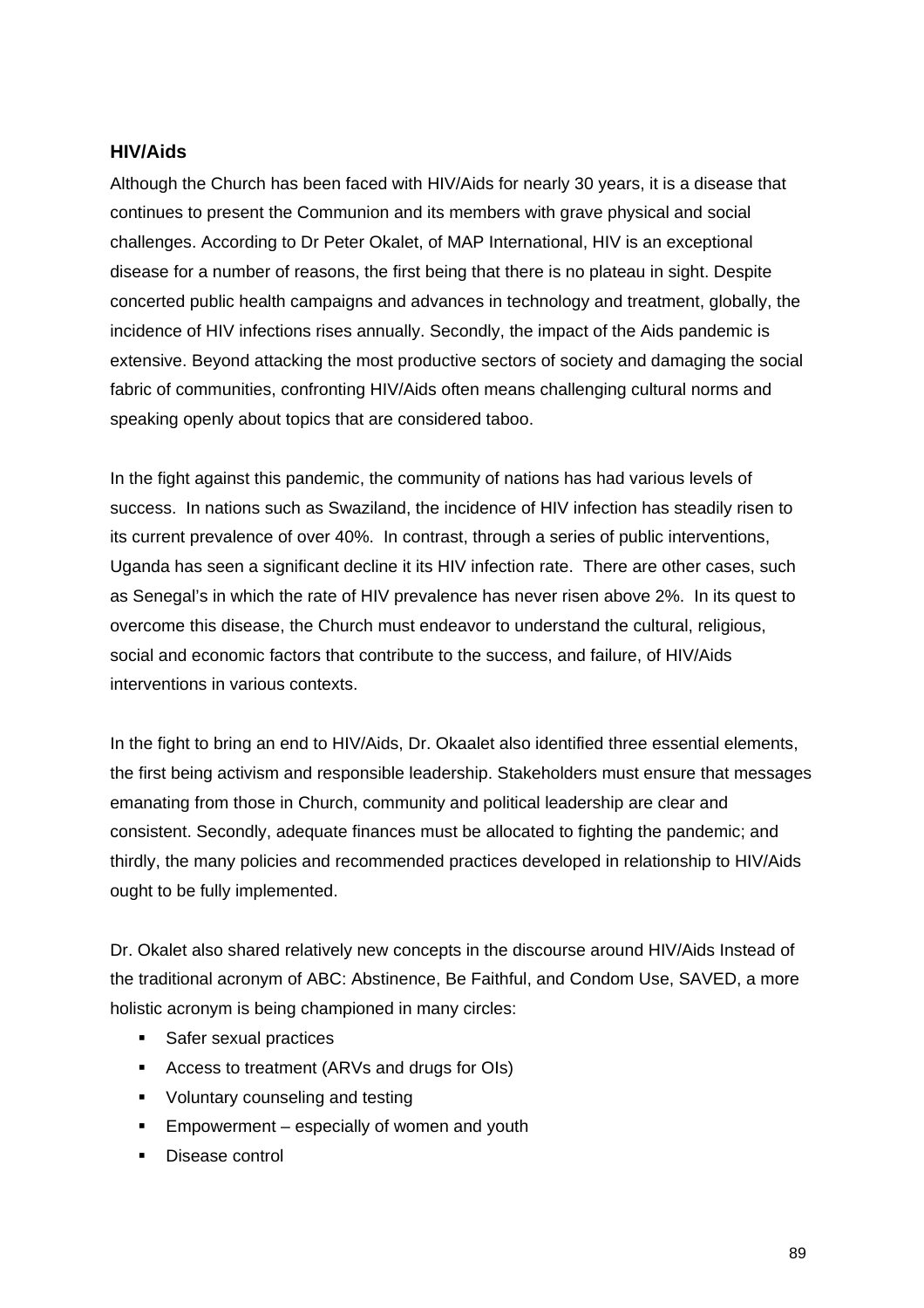Additionally, there has been increased dialogue on male circumcision as a method to minimize the risk of HIV infection. However, there is some concern that advocating for male circumcision may inadvertently communicate that female genital mutilation is an acceptable and healthy practice.

Dr. Okalet also called for the full participation of those infected and affected by HIV in the Church's efforts to combat the disease. Those living with HIV should not be viewed as passive beneficiaries, but as active and equal partners in advocacy and educational efforts. Finally, a concerted effort must be made to educate youth, awareness in this demographic will translate to fewer infections in the future.

During this session, the particular challenges of working within faith-based organisations were also highlighted. Within Churches and other religious structures, there is an inherent tension between theological and moral messages about HIV/Aids and discussions around prevention. In order for these tensions to be abated, the Church should facilitate greater communication between church leadership, members and the community at large.

In addressing issues of HIV/Aids, the Communion must also address larger developmental issues such as that of the brain drain. While the World Health Organization recommends a national doctor to patient ratio of 1 to 5 000, many developing countries fall far short of this standard. In Kenya for instance, only 1 670 doctors and 3 900 nurses remain, while in Zimbabwe there are only 360 physicians. Of the 871 doctors trained in Ghana between 1993 and 2002, 604 have left the country. Mozambique will lose 6 000 lab technicians who work in the area of HIV/Aids by 2010. Unless the dearth of medical professionals is managed, the global community will never be able to turn the tide against HIV, or the many other health challenges facing this generation.

Beyond the clinical and advocacy admonitions to TEAM delegates, attendees were also reminded of the human face of HIV/Aids. Ms. Nomusa Njoko, an HIV-positive member of the Communion and the mother of a positive child, reminded listeners that the pandemic is not only about facts and figures, but the Church needs to develop holistic responses to those affected and infected by the disease. Stating, "I don't need home care, a condom doesn't help my 12-year old son" Njoko encourage the Communion to meet the needs of those who are facing HIV, not only when they are critically ill, or in preventing further transmission; but also in how to live life and to live it more abundantly.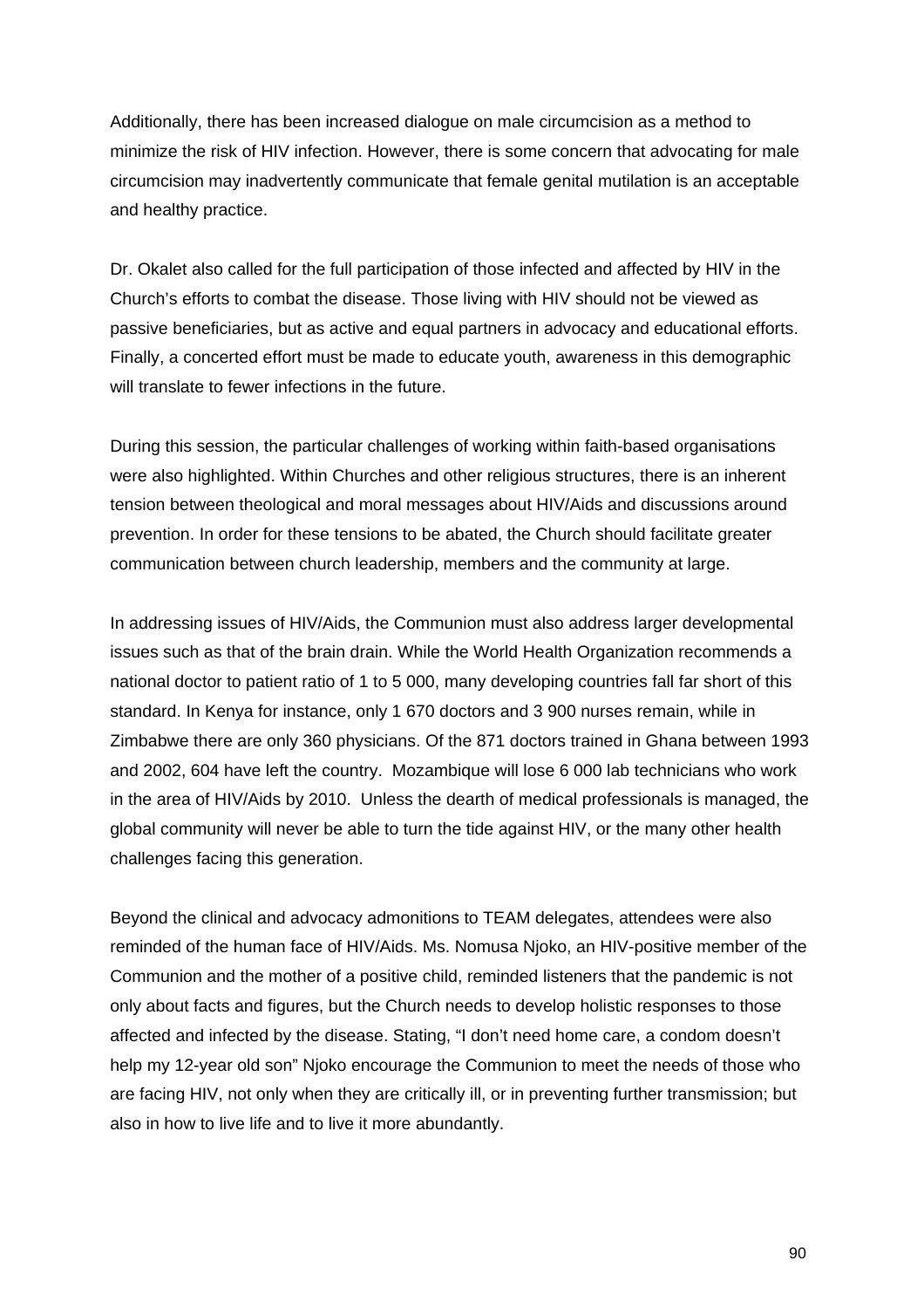Njoko also spoke of the critical need for women to be empowered, not because this is popular rhetoric, but because women need to have ability to speak out and to have more autonomy in their lives. As women become more economically independent, they will be less likely to tolerate unhealthy relationships. Only then will communities begin to turn the tide on HIV/Aids.

As delegates had previously heard about the dangers of stigmatising those infected with HIV/ Aids from a clinical perspective, Njoko also shared her own experiences of being rejected by not only the man who infected her, but also by her Church Community. A devoted member of the choir, once her status was revealed in 1994, Njoko was told she was, "dirty in the eyes of God." Unfortunately, similar sentiments from the body of Christ are all too common. In recent years, Njoko's experience with stigma has been less overt. Her perspective is that people have been come "diplomatic in public at least; however, barriers still remain to the full integration of those living with HIV/Aids in Church and community life.

Moved by the Njoko's testimony and the tremendous work that remains in the battle against HIV/Aids, delegates not only recommitted themselves to clinical work and advocacy around the pandemic; but also asserted that the Communion must go beyond tolerating or accepting those infected and affected by HIV/Aids, rather the Church must actively seek out and embrace these members of the body.

#### **Malaria**

Despite the fact that malaria is a preventable and curable disease, it remains one of the world's greatest threats as 50% of the global community lives in malaria endemic areas. Annually, nearly two million people die as a result of malaria. In Africa, it is the number one cause of death, particularly in children, as every 30 seconds a child in sub-Saharan Africa succumbs to the disease. Not only does malaria kill on its own, but also in conjunction with HIV/Aids, the two diseases exacerbate one another, significantly reducing a patient's chance of survival.

Beyond its high mortality rate, malaria presents a significant economic challenge. It greatly inhibits economic growth, costing sub-Saharan Africa alone an estimated US\$12 billion per year. Yet despite the fact that malaria kills more people than even HIV/Aids, and its wide reaching economic impact, it receives far less attention in the public arena allowing it to remain a silent killer.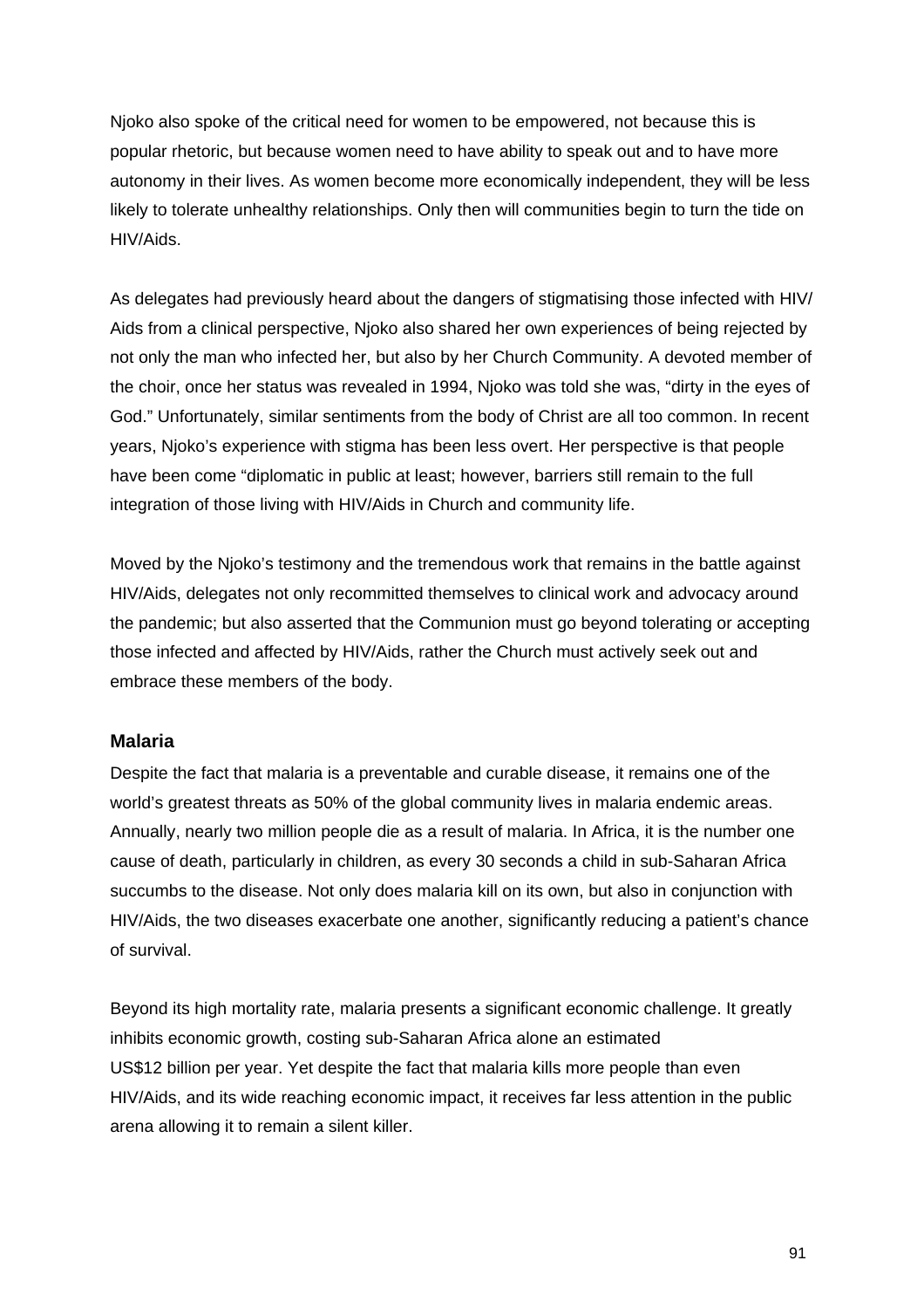A major contribution, however, to a reduction in malaria infections can be made through basic education. Frequently, communities are unaware of the causes of malaria; but once they learn that mosquitoes spread the parasite, and where mosquitoes breed, communities are able to better protect themselves. Communities also need to be educated as to the symptoms of malaria, so when a family member falls sick, appropriate action is taken.

In addition to educating communities about malaria, Nets for Life—a program of the Anglican Communion - seeks to distribute long-lasting insecticide treated nets to communities in need. Given the Church's presence in communities globally, the Communion can contribute significantly to a reduction in malaria deaths by becoming an agent of education.

In redressing malaria, delegates once again singled out the utilisation of schools as nodes of social service delivery. Using existing educational programmes, delegates sought to develop a mechanism whereby learners and parents are educated about malaria and receive bed nets.

## *Environmental sustainability*

Along with dialogues surrounding poverty, and disease, TEAM delegates also engaged in deliberations around the Church's imperative to develop environmentally friendly practices and to ensure environmental sustainability. As stated in the ACC's 5<sup>th</sup> Mark of Mission, it is the responsibility of the Church to "Strive to safeguard the integrity of creation and to sustain and renew the life of the earth". Stewardship over the earth is in fact central to God's mission and therefore the mission of the Church and must be treated as such.

Furthermore, without preserving the resources of the earth, the community of nations will not achieve the Millennium Development Goals. Many of the systems contributing to the continued economic decline of poor communities are the same contributing to the gross pollution of the planet. This pollution of the earth is a leading factor in the increase in natural disasters such as drought, flooding and hurricanes. Although the majority of pollutants originate in the global north, these phenomena disproportionately impact the global south, further exacerbating existing conditions of poverty and disease.

Delegates also noted with alarm that climate change is bringing about the destruction of God's created order and increasing the suffering of the most poor and vulnerable, not only in the global south; but also in developed nations where large numbers of children born in inner-cities suffer from acute asthma and other ailments. Therefore, a reduction in carbon dioxide emissions and other greenhouse gases, alongside the development of renewable energy supplies, is key to the well-being of humanity.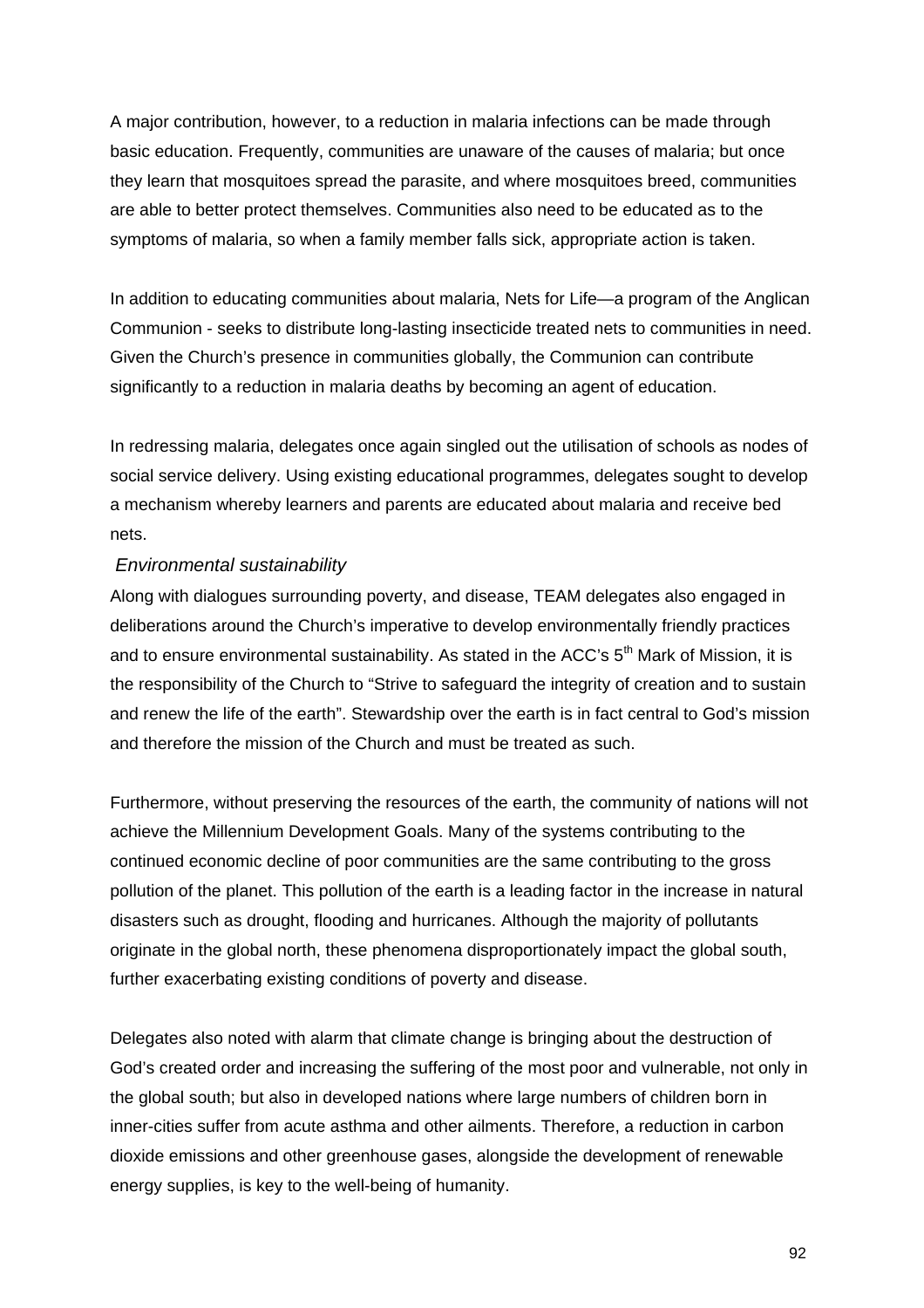As an entity endowed with a mandate to speak truth to power, delegates expressed that it is crucial for the Anglican Communion to hold governments and multinational corporations accountable for conducting environmentally sustainable business. Polluting God's creation for the benefit of the few, and to the detriment of the majority, is not a phenomenon that the Church can stand silently by and watch.

#### *Strengthening partnerships for empowerment*

The eighth Millennium Development Goal is one, which calls for equitable and mutually beneficial relationships. In the many workshops, seminars, panels and speeches delegates attended, there was a constant call for the Anglican Communion to participate in relationships that bear fruit. More than that, representatives of a wide range of entities from the Millennium Campaign, to the World Food Programme to academic institutions, stressed the importance of partnerships with the faith community; not only the faith community at large, but the Anglican Communion in particular. This body is a sought after and desired partner because of its extensive history in developmental work and its unmatched grassroots network.

Accordingly, delegates were given the opportunity to explore and evaluate the many types of partnerships that the Communion is currently or considering engaging in. Discussions ranged from the need for partnerships with governments and multilateral institutions to establishing relationships with secular non-governmental organisations. Regardless of the type of organisation, it was repeatedly stressed that partnerships need to be entered into with the parameters clearly defined. As the Church, there are particular ideals and values that the Communion brings to each of its interventions. While there may not be organisational agreement in terms of beliefs, all parties must enter into partnership within the context of mutually beneficial outcomes and shared vision. Partnerships must also be entered into on the basis of mutual respect as true partnership is not achieved in instances where one party is viewed as inferior or in need of the other's resources. These principles apply not only to visible and recognized entities such as the United Nations, but are equally as important in relationships with local and under resourced entities.

Prior to entering into partnerships, however, the Church must assess its own internal resources. Frequently, there are individuals with expertise, financial resources and extensive networks within our own congregations. The Communion needs to improve its performance in identifying resources within parishes and across the Communion at large.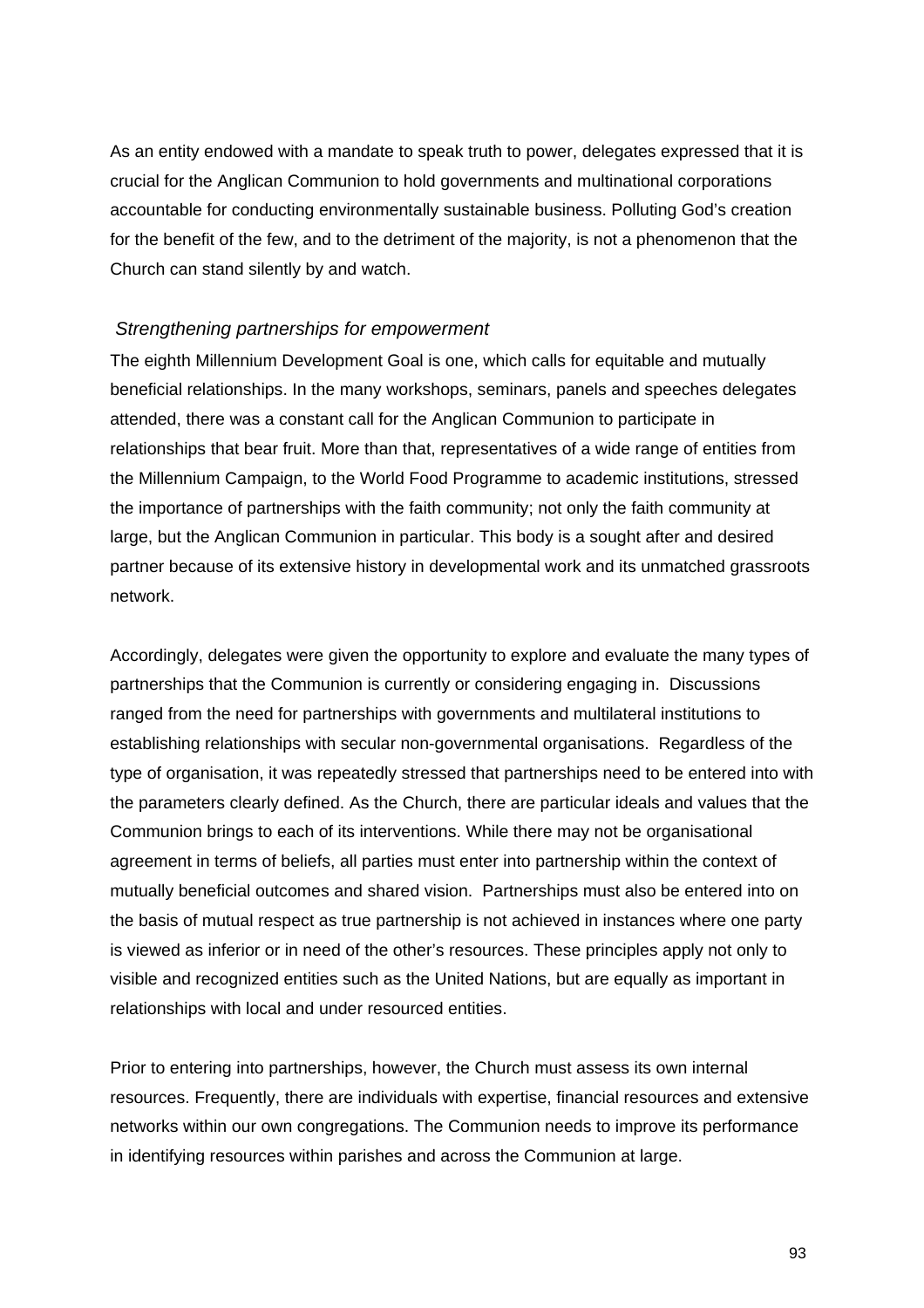In the same vein, an issue that was repeatedly raised is that Churches are often unaware of what work is taking place in provinces other than their own, and at times, are not even fully aware of what neighboring parishes have undertaken. Therefore, the sharing and dissemination of information within the Communion is something that the Church must strive to formalise and continue in the years to come.

In recognition of this need, throughout the conference, delegates established and met in various caucuses. These meetings, from those of young Anglicans, to women, to those wishing to learn more about the work in Sudan, served to establish networks across the Communion, and expose interested parties to relevant work. The hope is that beyond the week of Boksburg II, these networks will continue to flourish and foster dialogue, enhancing the work of the Communion as a whole.

## Beyond the MDGs

Frequently heard during the course of TEAM deliberations was that the MDGs are merely the starting point for the Communion's interventions, both in terms of depth and scope. There are many issues that the Church must pursue beyond the requirements of the targets as well as numerous issues, which the MDGs do not address. The goals are most notably silent on the issue of conflict, which gives rise to a disproportionate number of challenges the MDGs seek to overcome. Additionally, while mentioned within the context of education, gender parity and mortality, there is no mention of the special needs facing children and their unique vulnerabilities. The Anglican Communion believes that these are both issues that must be addressed in greater detail if the Church is to fulfill its mandate of prophetic witness.

# *The role of the Church in peace building*

During Boksburg II, delegates had an opportunity to hear from brothers and sisters who are actively engaged in ministry in regions that are experiencing or have recently emerged from conflict. Among those who helped to give the Communion a sense of what is occurring, and how the body can support communities in these areas, was Bishop Nelson Onweng-Onono of Northern Uganda. The Bishop shared a video, *Rise Up and Walk*, which depicted the many challenges facing Northern Uganda after two decades of war.

Since the war began, 300 000 civilians have died - primarily women, children and the elderly. While camps have been established for displaced persons, overcrowding has lead to unhealthy conditions. Currently, 1,200 people die in camps monthly, and the HIV/ Aids prevalence is 12%, double the national rate of infection. Outside of camps, an average of 46 people die violently each day.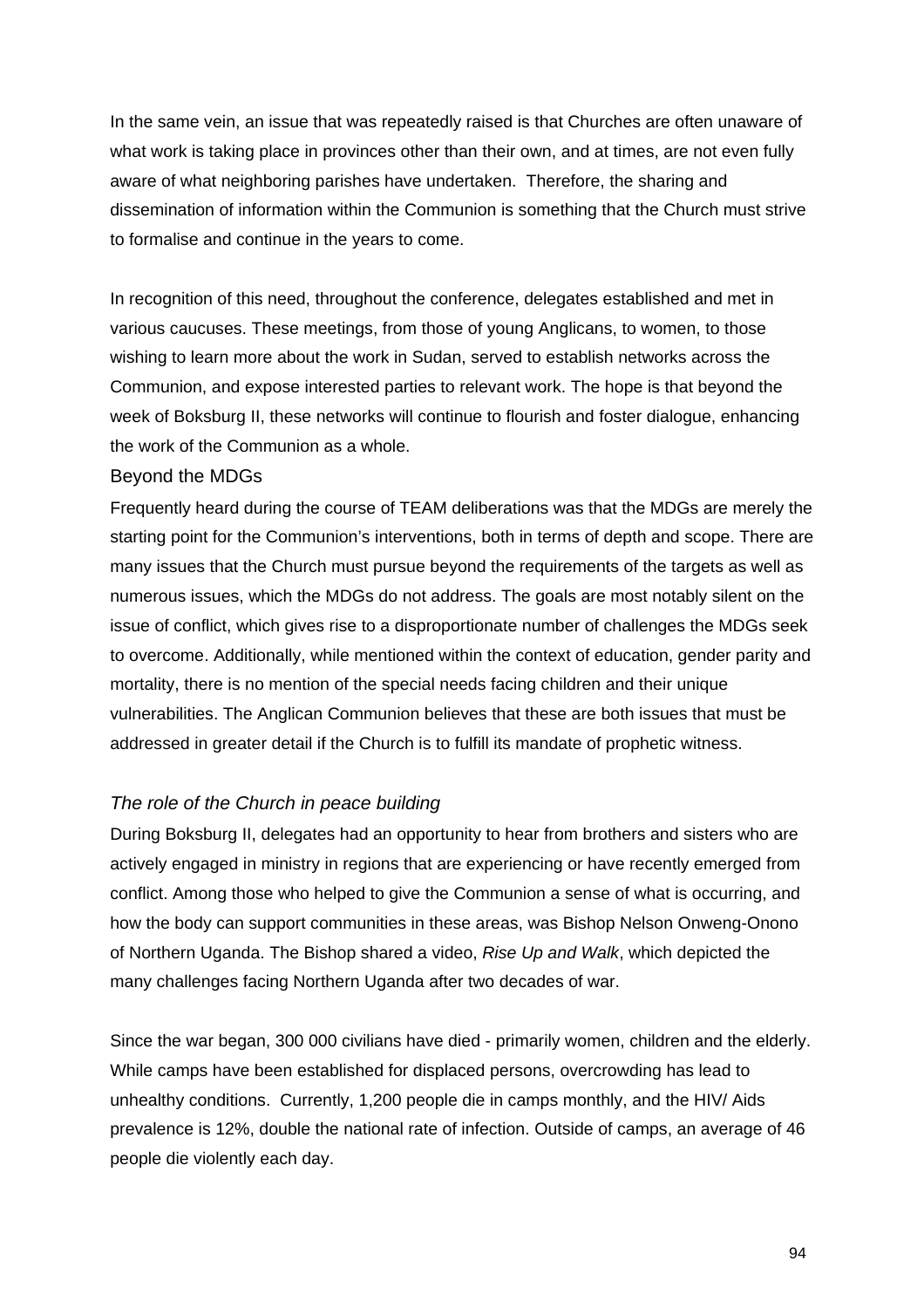In addition to inadequate health care and acts of violence, education remains a serious challenge in war-torn areas. In Northern Uganda, 700 schools are no longer functional, while a quarter of a million youth have never attended school. In this environment, children are particularly vulnerable to the lack of resources and violence. Latest estimates indicate that over 20 000 children have been conscripted into rebel armies while at least 1 000 children have been born to girls, under the age of 14, who were abducted by rebels. Nightly, some 45 000 children sleep in the streets together to avoid abduction.

Given the protracted nature of this conflict, society's ability to function has been seriously damaged; non-governmental organisations are now at the forefront of providing social services.

Considering the grave circumstances confronting members of the Communion in various parts of the world, it is essential that the entirety of the Church be aware of and support work in conflict zones, not only in thought and word, but in deed. Despite the principle that if one member of the body is suffering, all are suffering, many delegates from areas experiencing conflict expressed how alone they feel; and that in many instances, sense the Communion had forgotten them, and not suffered alongside them.

Tangibly, the Church can play a significant role in post-conflict situations by helping communities to reestablish livelihoods. Often, in situations of armed struggle, land, livestock, equipment and other tools of production are destroyed - deliberately or inadvertently. This reality leaves individuals without the tools or resources to produce food or purchase goods. Given its presence in even the most remote places, Churches are uniquely positioned to provide relief in these communities.

Beyond providing immediate needs such as food, Churches can assist by establishing seed banks, where agricultural producers can obtain seeds to grow produce. This has been one of the more successful interventions in Northern Uganda. Bishop Onweng-Onono described how the Church established a market, whereby members of the community were given vouchers to purchase seeds from vendors. The vendors consisted of individuals from surrounding communities who had a surplus of seedlings. This model allowed for a redistribution of resources while ensuring that proceeds from sales remained in local communities, having a multiplier effect.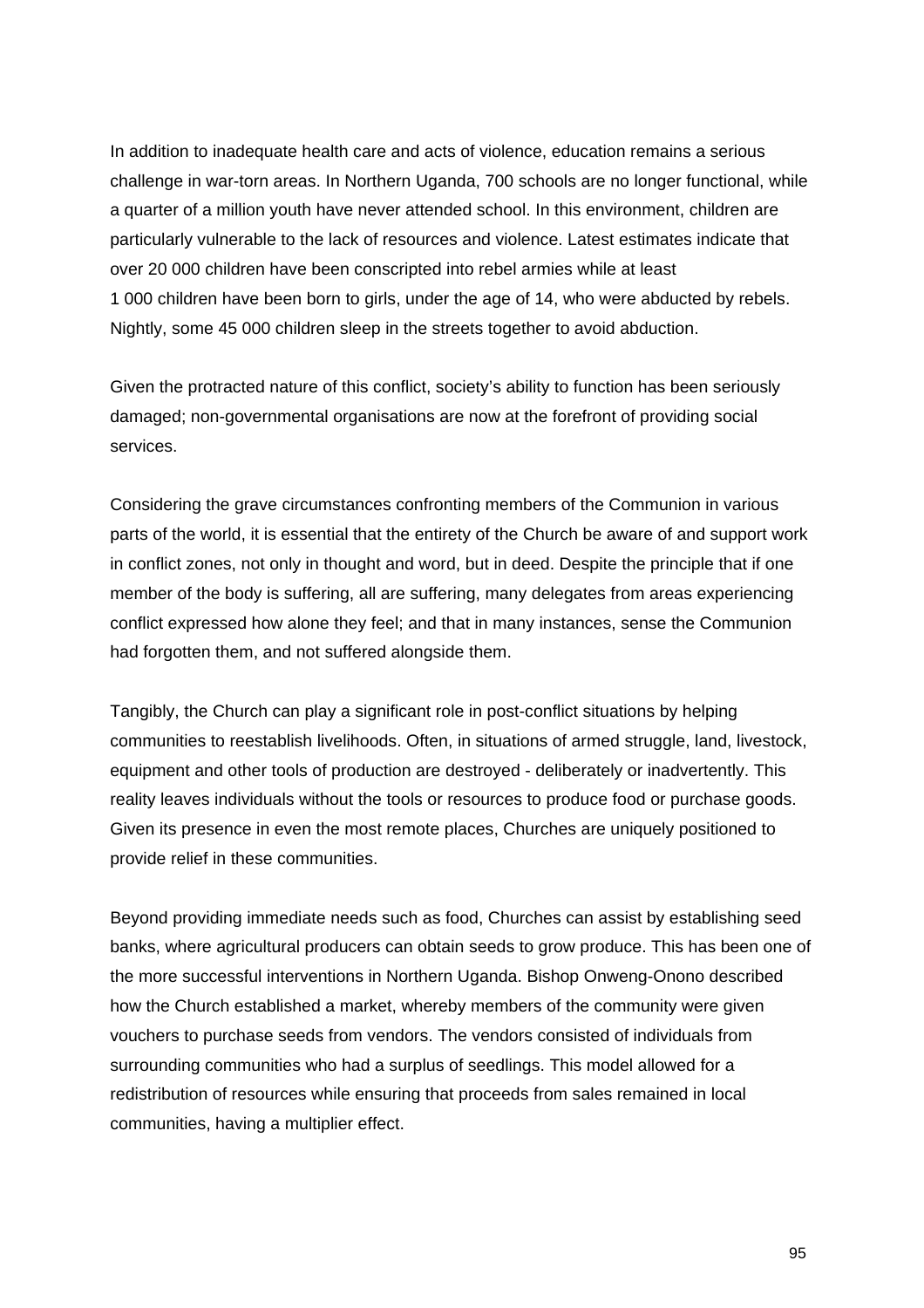In light of the very real challenges facing the Church in areas of unrest, delegates reaffirmed their commitment to ensure that none were forgotten; and to work in increased partnership to make sure that the concerns of all are actively addressed. To this end, the conference identified four areas where the Communion could make a contribution to the development of these societies, namely: caring for displaced people, rebuilding livelihoods, education, and reconciliation. Of the necessary interventions, the place in which the church has the potential to fill a particularly unique role is in supporting uprooted persons and facilitating processes of post-conflict reconciliation.

## **Refugees, asylum seekers and internally displaced persons**

In caring for those impacted by armed conflict, the Church must pay special attention to the needs of internally displaced people, refugees and asylum seekers. Currently, the world is experiencing one of the greatest movements of peoples in human history, much of this migration is the result of conflict and the ensuing persecution and loss of livelihood. Despite the general acceptance of the free flow of money, goods and services brought about by globalization, there remains a considerable amount of hostility toward the world's 12 million refugees and 21 million internally displaced persons, the majority of whom are women and children.

The Church must address issues of forced migration, not only because many Anglican dioceses have populations in various stages of migration, but because the Church has a biblical imperative to respond to the needs of displaced people. Throughout the gospels, believers are reminded that the "Son of man has no place to lay his head". The book of Ruth, and in fact the entirety of scripture, speaks to the responsibility borne by those who know God to care for the stranger. The question then becomes how the Anglican Communion lives out this biblical imperative. Delegates acknowledged that in addition to mobilising resources for the displaced in our communities, advocacy could serve as a powerful tool in assisting refugees and asylum seekers.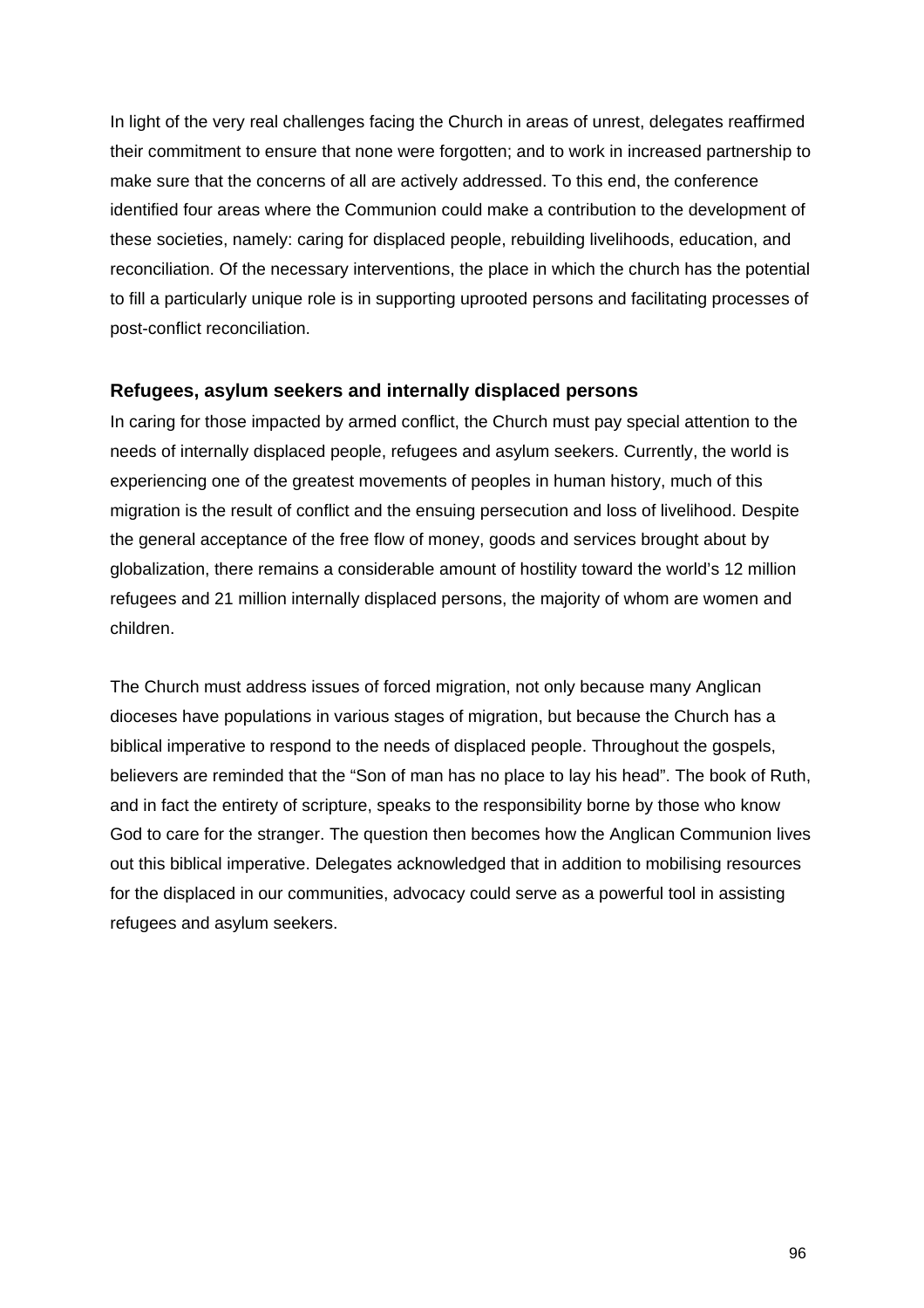# **An Introduction to**

*Growing Together in Unity and Mission An Agreed Statement of the International Anglican – Roman Catholic Commission for Unity and Mission 2007* 

prepared by Dame Mary Tanner and Bishop David Beetge, Anglican members of IARCCUM



Dame Mary Tanner, assisted by Bishop David Beetge, has written this short introduction to Anglican – Roman Catholic dialogue, with specific reference to the latest report, *Growing Together in Unity and Mission*. As the Lambeth Conference considers the ministry of a bishop, it is impossible these days to ignore the ecumenical dimensions and implications of the mission we undertake, and how Anglicanism offers a distinctive contribution in witnessing to the Gospel. It is intended that *Growing Together* should be a key text in assisting the bishops of the Communion to explore questions of the ecumenical dimensions of their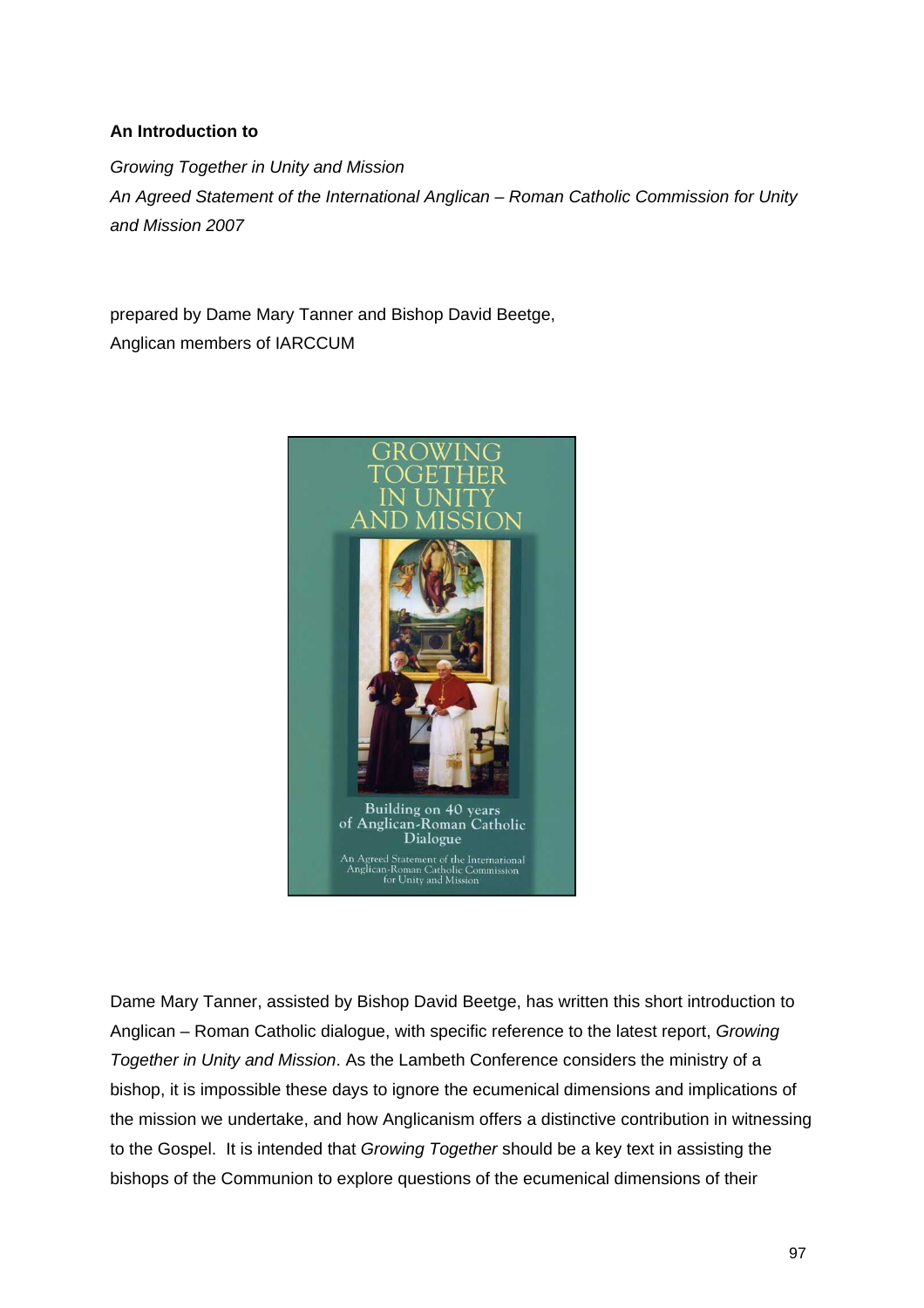ministry – a case study in the way in which we can relate to the wide diversity of all Christian traditions.

# *A Challenge from Bishops to Bishops*

*I Called to be promoters of unity and leaders in mission* 

**A bishop is a symbol of the unity of the Church in its mission, a leader in mission and an initiator of outreach to the world surrounding the community of the faithful. (Lambeth 1988)** 

As bishops we have a particular responsibility to lead in the search for visible unity…If we as bishops have heard God's call to unity we should be obedient to it in the depths of our being. (Lambeth 1998)

Lambeth Conferences have consistently expressed a commitment to work for the visible unity of the Church and have recognised the particular responsibility that bishops have for promoting unity for God's sake and for the sake of credible mission.

Resolutions of Lambeth Conferences testify to the Anglican commitment to 'all round and all level' ecumenical commitment: deepening relations with those of different denominations on the basis of solid agreements in faith and living out closer relations in shared service and mission, locally, regionally and internationally. Throughout the twentieth century – the ecumenical century – Anglicans have moved into closer fellowship with other Christians and have expressed this in places in formal agreements and in some parts of the world have lived in close ecumenical partnerships locally.

In the 'all round ecumenical' commitment relations with the Roman Catholic Church have a special place because of our Anglican history and heritage. *Growing Together in Unity and Mission* provides Anglicans in every part of the world with concrete proposals for deepening our relations with our Roman Catholic brothers and sisters and encourages us to share in this movement, wherever we can, with other Christians. It insists that bishops have a particular responsibility to take a lead.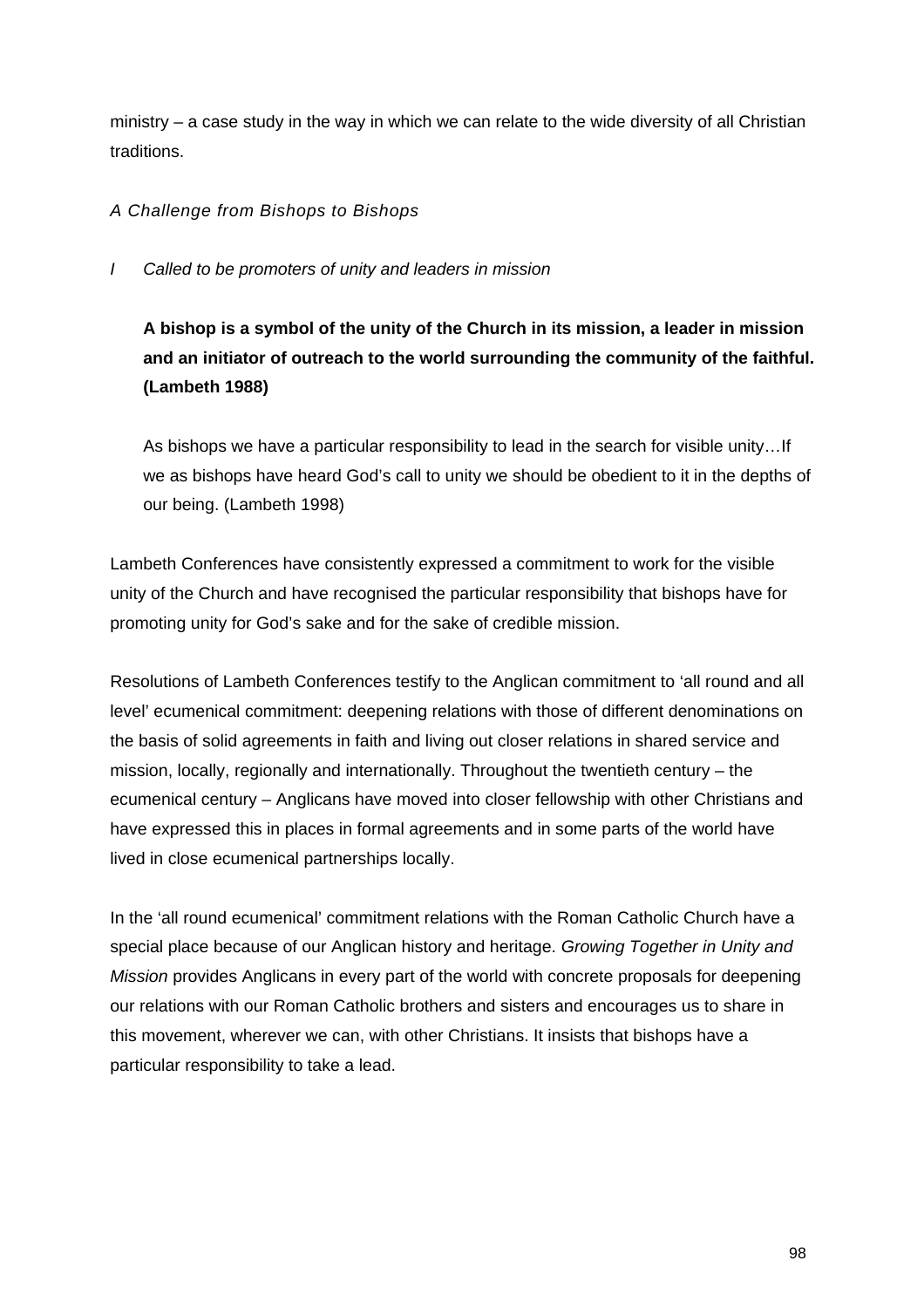- What does it mean to you that the bishop is a symbol of unity in mission?
- How closely do you work with other Christians in your diocese?
- Do you in any sense share oversight of your area with your Roman Catholic counterpart?

# *II The blossoming of Anglican – Roman Catholic relations after Vatican II*

At the end of the historic visit of Archbishop Michael Ramsey to Pope Paul VI in 1966 they issued a Common Declaration. In it they affirmed together:

That all Christians who belong to these two Communions may be animated by the same sentiments of respect, esteem and fraternal love, and in order to help these develop to the full, they intend to inaugurate between the Roman Catholic Church and the Anglican Communion a serious dialogue which, founded on the gospels and on the ancient common traditions, may lead to that unity in truth, for which Christ prayed.

The work of a Preparatory Commission sketched out a way for the future. It recommended that certain theological issues should be addressed and that these should be complemented by a series of practical proposals to deepen relations between the two Communions, including common prayer, common witness and co-operation in mission. The Preparatory Commission worked with a model of unity by stages and called for 'an official and explicit affirmation of mutual recognition from the highest authority in each Communion which would give expression to common faith and foundational doctrinal matters'. Theological conversation and practical initiatives were to go hand in hand, the praxis expressing the degree of agreement in faith reached in the theological conversations.

#### *III Advance in theological conversations*

#### The first Anglican – Roman Catholic Commission

The theological conversations of the Anglican – Roman Catholic International Commission (ARCIC) made swift progress. *The Final Report of ARCIC* was published in 1982 and dealt with the subjects of the eucharist, ministry and ordination and authority. Provinces were asked whether the agreed statements were 'consonant in substance with the faith of Anglicans' and, if they were, what were the 'next concrete steps' that might be taken on the basis of the agreements.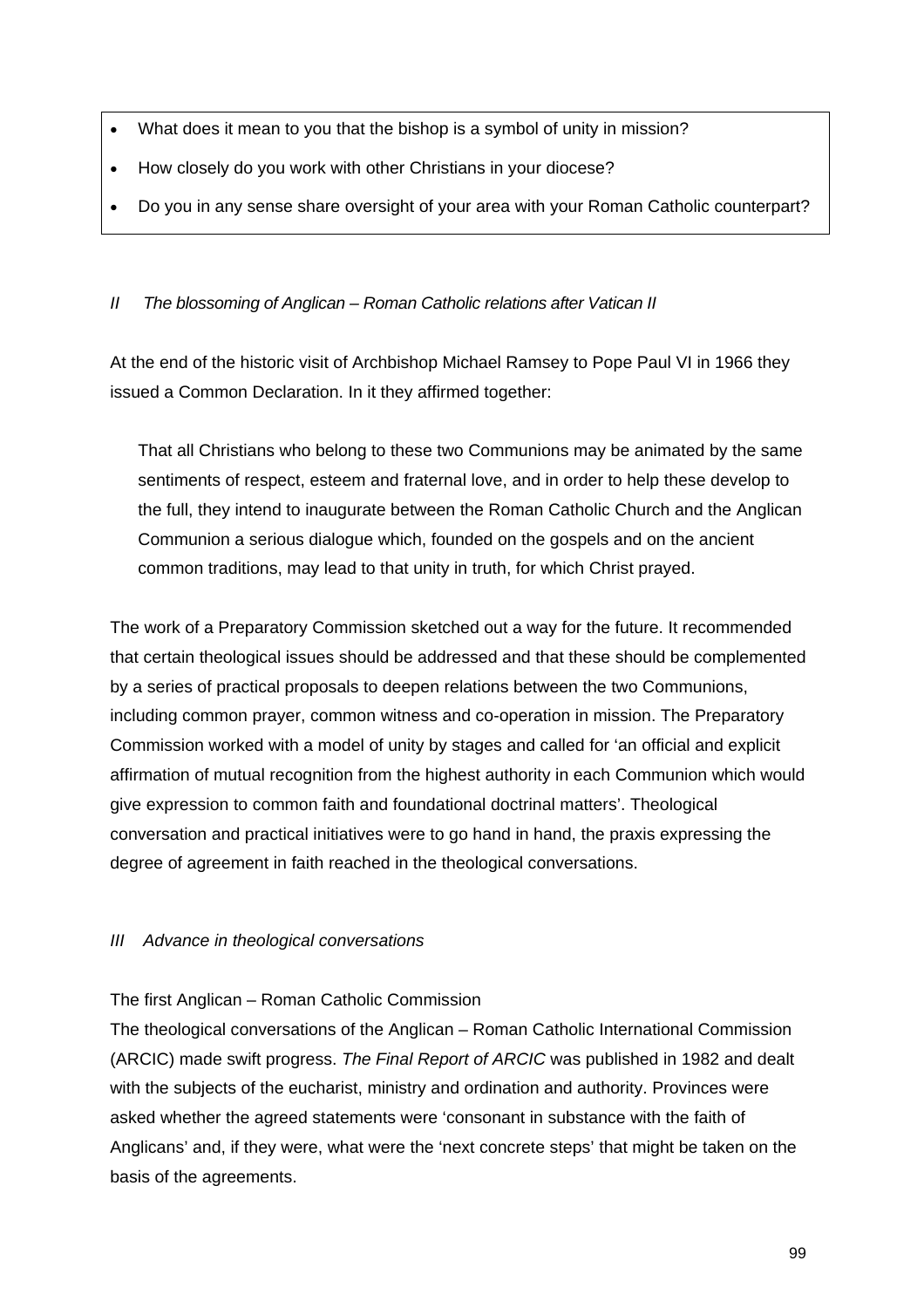The bishops at the 1988 Lambeth Conference, mindful of the provincial responses, recognised the statements on the eucharist, ministry and ordination as indeed 'consonant in substance with the faith of Anglicans' and declared the work on authority as providing a firm basis for continuing dialogue on authority. Although the bishops agreed that there was sufficient basis for taking the next steps toward reconciliation, they gave little indication of what they thought those practical steps might be. Theological comment seemed to have overshadowed thought about praxis. Nevertheless, in some places relations between Anglican and Roman Catholics had grown closer.

#### The second Anglican – Roman Catholic Commission

During Pope John Paul's visit to England in 1982, he and Archbishop Robert Runcie signed a Common Declaration in which they called for a new theological commission for which they gave a new mandate. Over the next 22 years the commission produced significant statements on salvation and the church; the church as communion; morals; authority and the role and place of the Blessed Virgin Mary.

## *III A new millennium and a watershed in Anglican – Roman Catholic relations*

In May 2000 Archbishop George Carey and Cardinal Cassidy, the head of the Pontifical Council for Christian Unity, with the blessing of the Pope, called pairs of Anglican and Roman Catholic bishops from 13 countries to Mississauga in Canada to review relationships between Anglicans and Roman Catholics on the ground, to consider the theological convergence of the ARCIC conversations, and to ask what should be the next steps in Anglican – Roman Catholic relations. This was the first high level joint episcopal meeting that had ever taken place. It was clearly a significant and moving experience for the bishops who gathered at Mississauga. Their message at the end of their time together was determined and urgent. In it they recognised:

- the importance of Christian reconciliation and healing in a broken and divided world;
- the degree of spiritual communion that is already shared in spite of a continuing inability to share the eucharist;
- the impressive degree of agreement in faith that already exists while honestly referring to remaining differences;
- that our communion is no longer to be viewed in minimal terms but is a rich and lifegiving, multifaceted communion;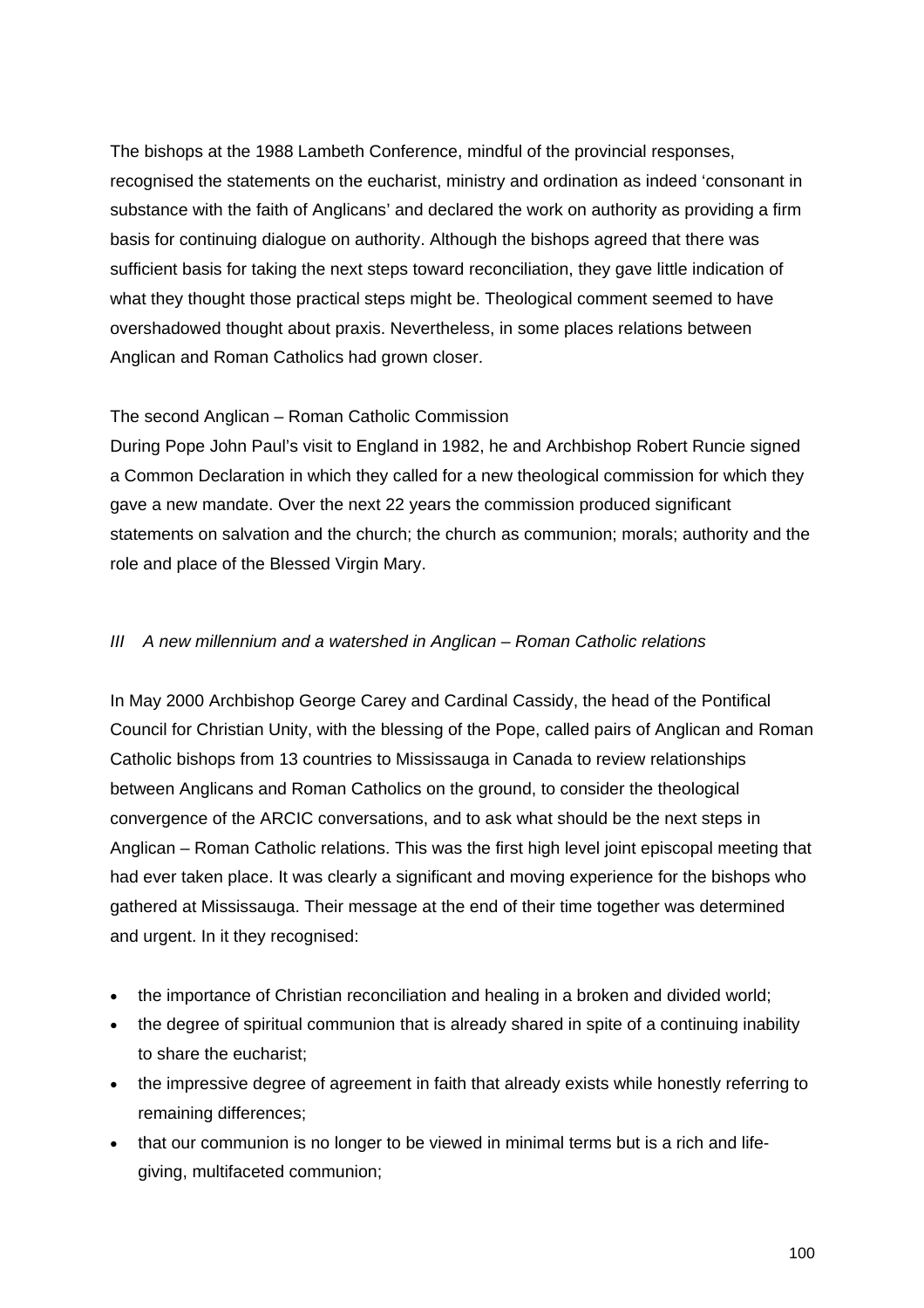- that the Anglican Communion and the Roman Catholic Church are able to bring shared gifts to their common mission;
- that now is the time for a new stage of friendship and co-operation and evangelical *koinonia*.

The bishops suggested that it was time to recognise a new stage of relationship by signing a formal Joint Declaration of Agreement which would set out an agreed goal of visible unity, acknowledge the existing consensus in faith and set out commitments to share a common life and witness. To their statement the bishops appended an action plan for the future. The bishops were clear that the degree of theological agreement reached was sufficient to sustain a closer shared life and mission. They became increasingly aware of the special responsibilities of the episcopate to take a lead in developing Anglican – Roman Catholic relations:

We ourselves have a responsibility to guide, promote and encourage the on-going work of unity in our churches. We commit ourselves wholeheartedly to this task.

## *IV The bishops take the lead: Growing Together in Unity and Mission*

*Growing Together in Mission and Unity* (*GTUM*) is the work of the group of Anglican and Roman Catholic bishops that was entrusted with the task outlined by the bishops at Mississauga. The first part of *GTUM* harvests the convergences of the ARCIC conversations and records honestly the remaining areas of difference. The second part offers a series of practical proposals for developing Anglican – Roman Catholic relations around the world for the sake of shared service and mission. Many of the proposals are appropriate for developing with Christians of other denominations.

*GTUM* was prepared against the backdrop of tension within the Anglican Communion which had consequences for Anglican relations with the Roman Catholic Church. The result was that instead of being seen as a Joint Declaration to be affirmed at the highest level of authority in both Communions, *GTUM* is offered as an agreed statement of the group of bishops that prepared it and is offered for study and response and not as a Joint Declaration to be formally endorsed and signed.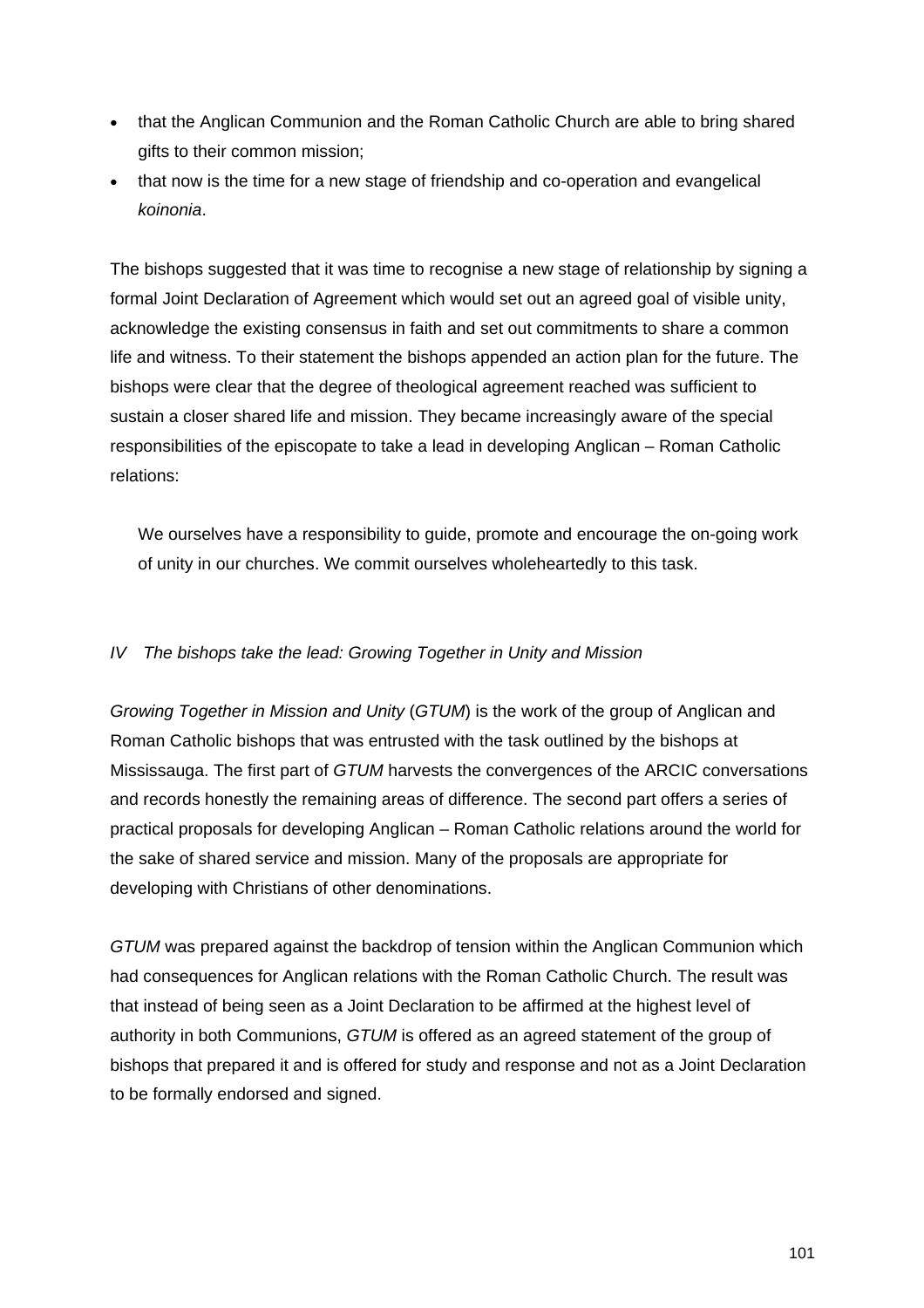## Part I: The faith we hold in common

Part I treats nine areas where Anglicans and Roman Catholics share a high degree of agreement in faith. Their understanding of:

- 1. God as Trinity (11-14)
- 2. the Church as communion in mission (15-25)
- 3. the Word of God (26-32)
- 4. baptism (33-38)
- 5. eucharist (39-49)
- 6. ministry (50-61)
- 7. authority in the Church (62-76)
- 8. discipleship and holiness (77-87)
- 9. the Blessed Virgin Mary (88-92).

But Part I also points clearly to a number of areas where differences exist between Anglicans and Roman Catholics. Seven boxed paragraphs explore differences in the areas of our respective understandings of the constitutive elements of the Church; eucharistic discipline; the validity of orders and the ordination of women; the exercise of authority in the Church – including questions about the exercise of a ministry of a universal primate; serious disagreements on specific moral issues in spite of our common moral foundations, and the Marian dogmas and the practice of devotion to Mary.

What is clear from Part I is just how much faith Anglicans and Roman Catholics hold in common. The remaining areas of difference are to be seen, evaluated and addressed in the context of this substantial agreement.

Part I places much emphasis on the importance of 'mutual recognition of the holy gifts and essential constitutive elements of Church in one another' (20). Discovering through theological conversation where Anglicans and Roman Catholics agree in faith about the essential elements of the Church's life gives us confidence to look at one another and recognise 'the holy gifts and constitutive elements' of the Church of Christ in the other's life and witness. Affirmation of our common faith is an essential step on the way to mutual recognition which makes possible, indeed obligatory, a common sharing in life and mission.

At the end of their summary of the degree of agreement in faith the bishops of IARCCUM say: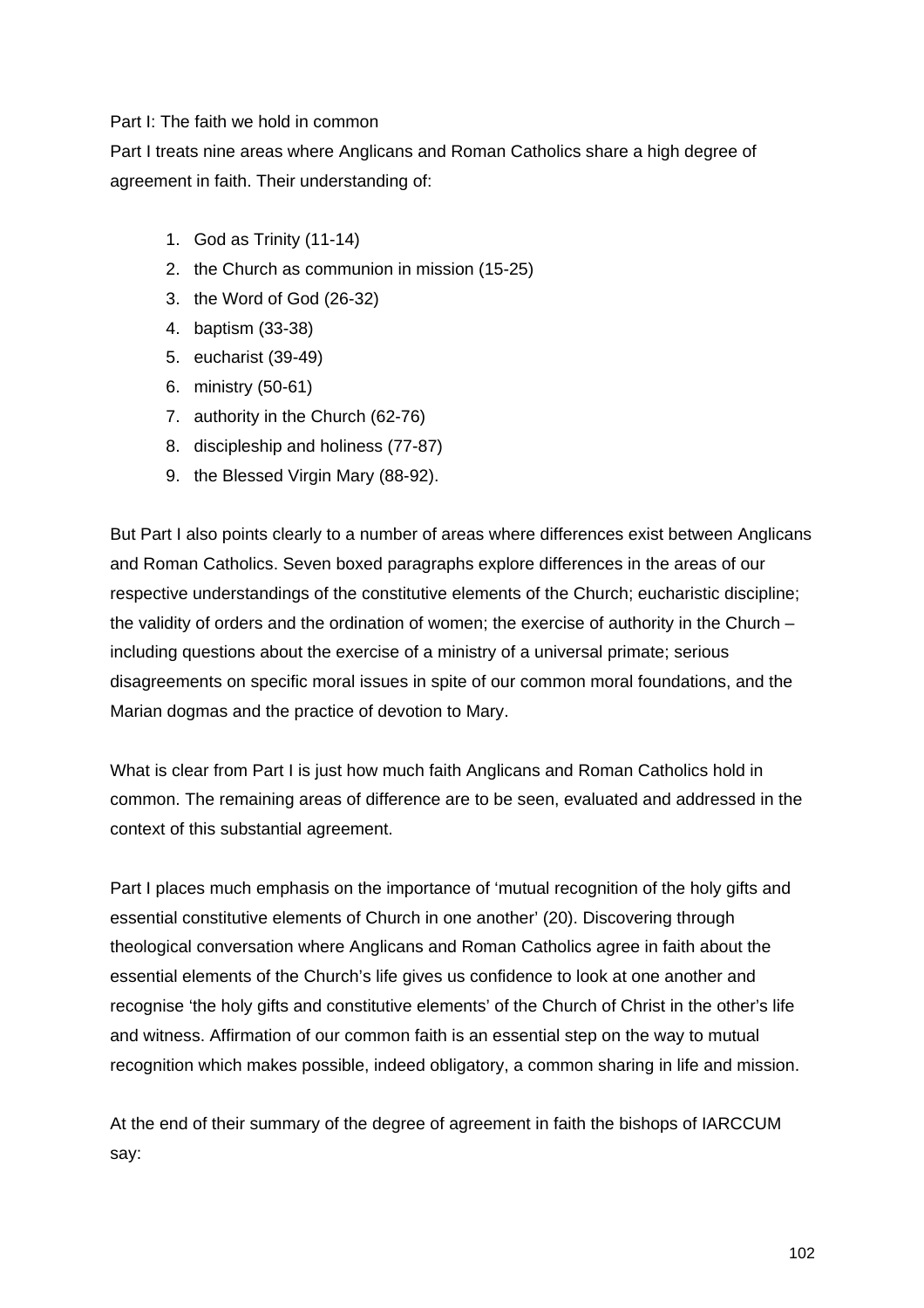Genuine faith is more than assent: it is expressed in action. As Anglicans and Roman Catholics seek to overcome the remaining obstacles to full visible unity, we, the bishops of IARCCUM, recognise that the extent of common faith described in this statement compels us to live and witness together more fully here and now. Agreement in faith must go beyond mere affirmation. Discerning a common faith challenges our churches to recognise that elements of sanctification and truth exist in each other's ecclesial lives, and to develop those channels and practical expressions of co-operation by which a common life and mission may be generated and sustained. (96)

## Part II: Practical proposals

The bishops go on to invite Anglicans and Roman Catholics to consider what practical suggestions for joint action in mission are appropriate to their particular context. Many of the suggestions can be shared with other Christians, and not only in a bilateral relationship. The practical suggestions cover four areas:

- visible expressions of our shared faith
- joint study of the faith
- co-operation in ministry
- shared witness in the world.

#### **Visible expressions of our joint faith**

- Anglicans and Roman Catholics already recognise one another's baptisms and this fact makes possible a number of practical initiatives: joint baptismal preparation, common catechetical materials, regular public confession of shared baptismal faith, the renewal of baptismal promises, perhaps at Pentecost, the use of a common baptismal certificate, and, particularly in the case of interchurch families, inclusion of witnesses from other churches. (100)
- Although our churches have different disciplines in regard to sharing the eucharist (39-44), attending each other's eucharists can serve to make us aware of the degree of spiritual communion we share and strengthen our desire for full communion. Anglicans and Roman Catholics should include in the prayers of the faithful a prayer for the Pope and for the Archbishop of Canterbury and indeed the leaders of all Christian churches.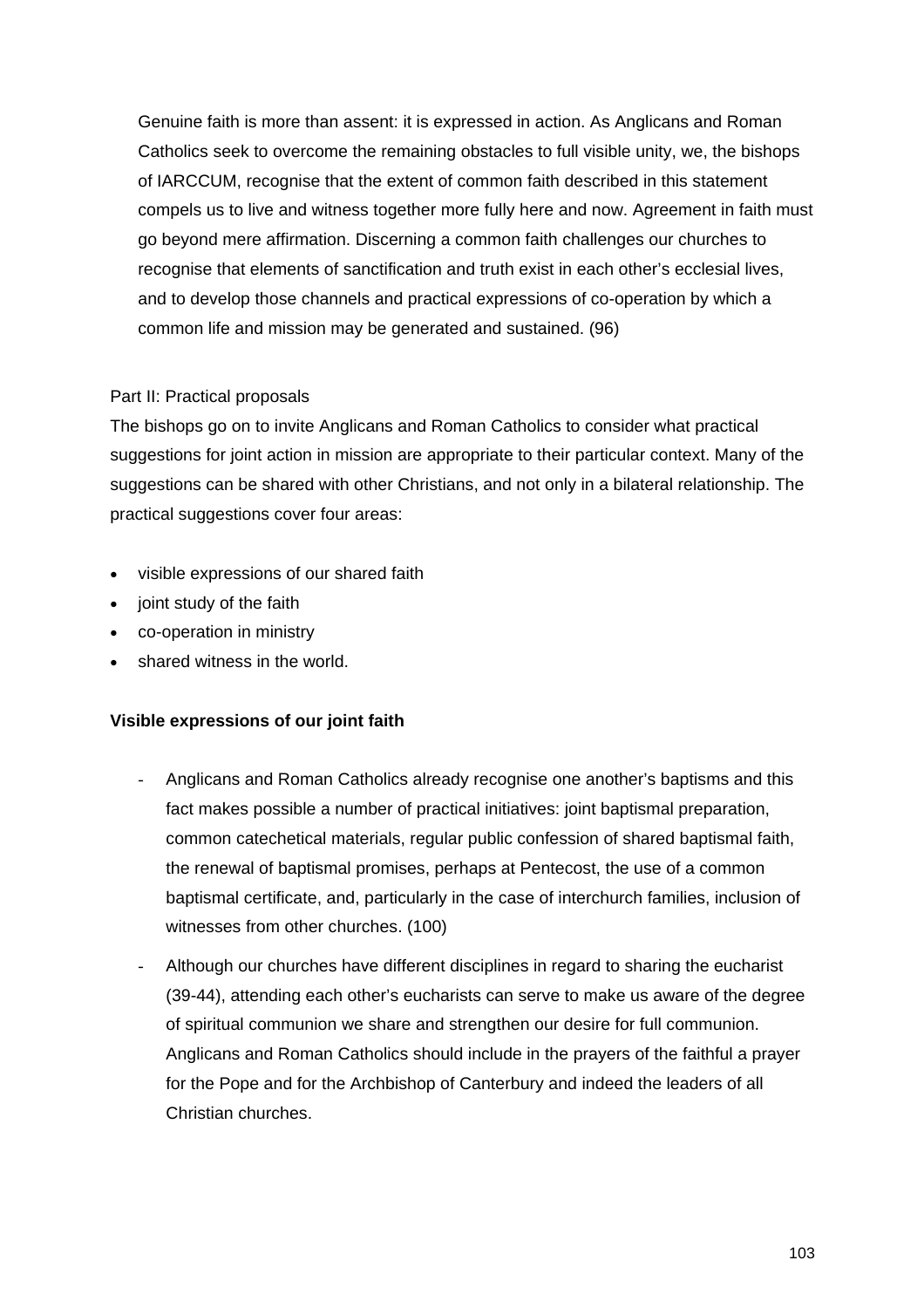- There are many non-eucharistic celebrations which can be shared, including pilgrimages, the celebration of each other's feast days, the saying together of the daily office.

# *Joint study of our faith*

- The Scriptures are the primary source of authority for both Communions which makes joint Bible study particularly for those training for ordained ministry appropriate. The ARCIC agreed statement on Mary has much to say about hermeneutical principles, including the ecumenical reading of Scripture which would form a good discussion basis for clergy and laity.
- Many clergy and laity know little about the agreed statements of ARCIC I and II. Bishops can do much to encourage joint study days on these documents in order to foster a greater appreciation of the substantial agreement shared between us and also those areas where differences remain. There is much misunderstanding on the part of Anglicans of the positions held by Roman Catholics and similarly by Roman Catholics of positions held by Anglicans. The study of the ARCIC texts can usefully be seen together with the documents from the multilateral conversations of the Faith and Order Commission of the WCC and the results of other bilateral conversations in which both our Communions are involved.
- The Roman Catholic Church as long ago as 1997 produced *The Ecumenical Dimension in the Formation of those Engaged in Pastoral Work* which has many useful suggestions about shared study and the use of ecumenical documents in the formation of those engaged in pastoral work.

# **Co-operation in ministry**

- It is important that bishops of both Communions are seen to meet together and work together in the local church. Were regional joint bishops meetings are not customary it may be useful to learn from other regions about the conduct and the content of joint bishops' meetings. It is an important witness when bishops in the diocese act together, speak together and where appropriate issue joint pastoral statements. (109, 110)
- Attendance at one another's collegial and synodical gatherings is another important witness. When issues of faith, order or moral life arise in one Communion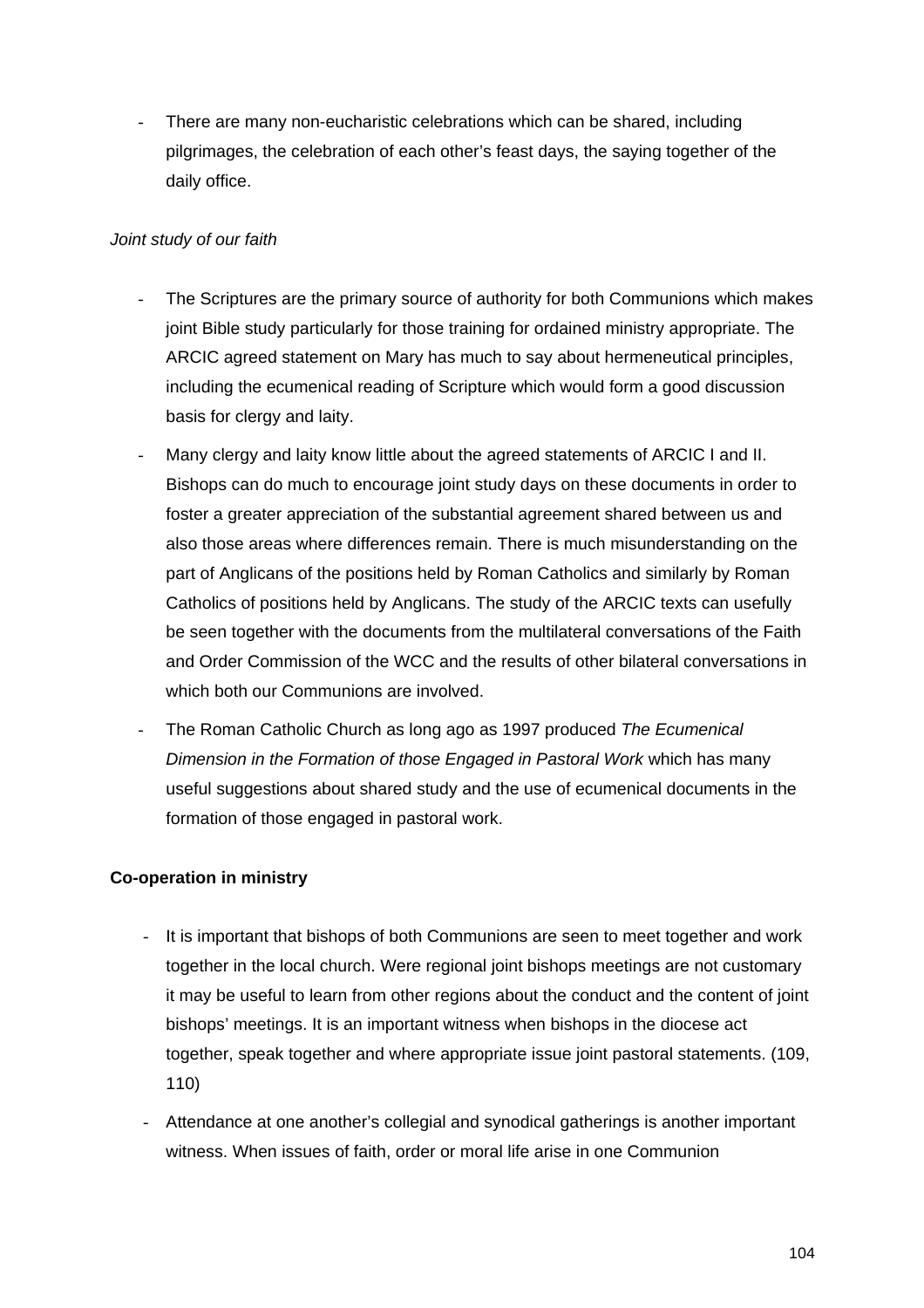consultation is crucial before decisions are taken. There is not such thing as a unilateral action which does not have consequences for the other. (109)

- A range of initiatives at Episcopal level is suggested in *GTUM*, including letters of introduction to ecumenical colleagues whenever a new bishop is elected, the association of Anglican bishops in *ad limina* visits, the establishment of agreed protocols for handling the movement of clergy from one Communion to another. (111)
- An increased sharing in the formation of clergy. (112)
- The exploration of new ways to affirm publicly the fruitfulness of one another's ordained ministries even before the reconciliation of the two ministries. (113)
- Consideration might be given to the challenge issued in *The Gift of Authority* to explore how the ministry of the bishop of Rome might be offered and received even before full visible unity in order to help our two Communions grow towards full ecclesial communion. (114)
- Religious communities should be encouraged to continue along the way of sharing their heritage and vocations. (115)
- There is much that can be dome in joint training of lay \ministries for readers, evangelists, etc…(117)

# **Shared witness in the world**

- There is much our two Communions could do both internationally and nationally to promote social justice, to eradicate poverty and to care for the environment. (118, 119)
- In places where our Communions have contributed to the cause of division and strife then we should do all that is possible to show that reconciliation is possible which can lead to joint witness. (120)
- In the field of education churches are urged to consider the development of joint schools, shared teacher training and the production of outreach programmes especially for young people. (122)
- Both Communions could learn from new groups, movements and associations especially those with a special commitment to unity. (124)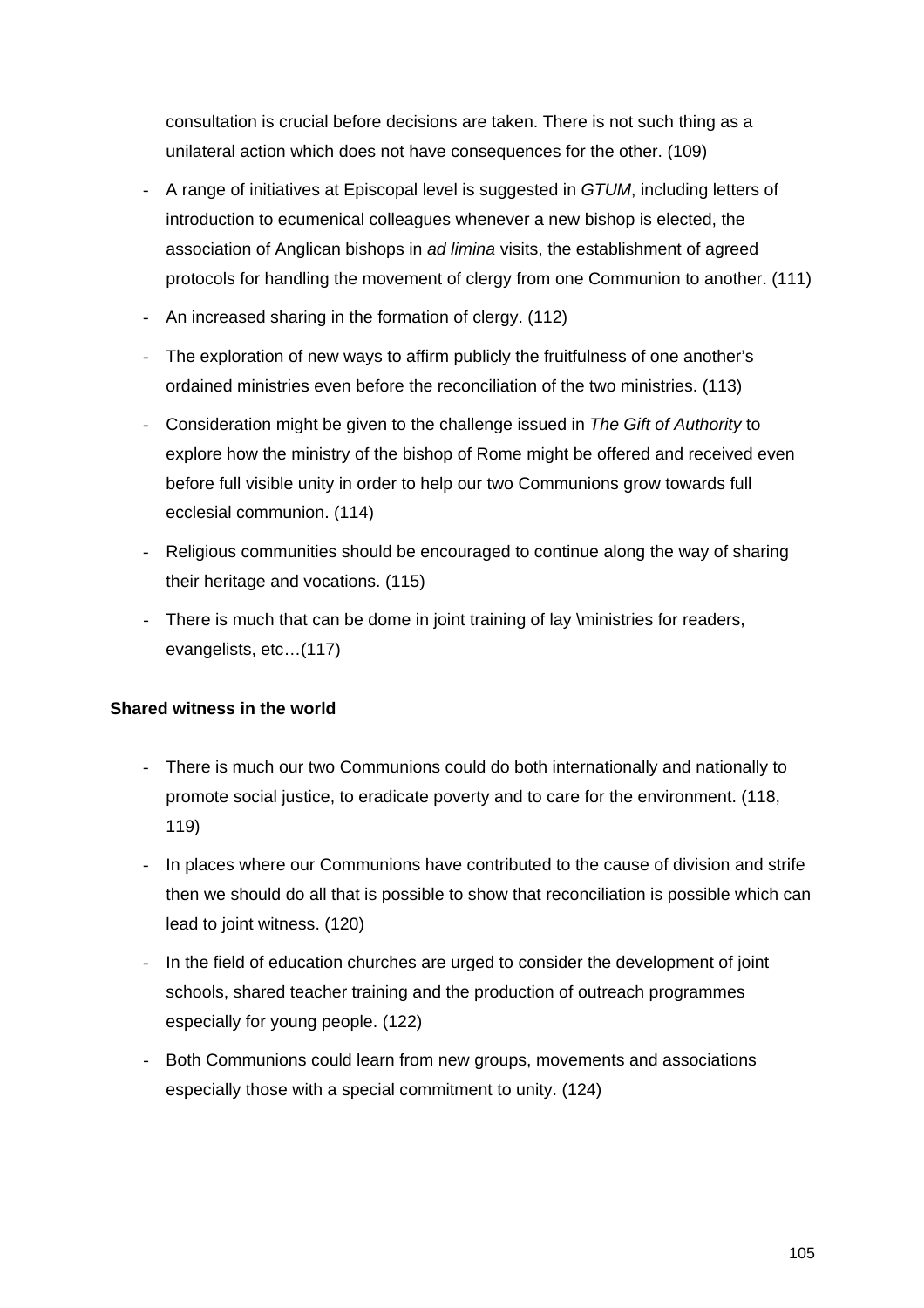The suggestions are not intended to be exclusive to Anglican and Roman Catholic partnerships but to be open to other traditions wherever appropriate. And together Anglicans and Roman Catholics are urged to work more closely with other faith communities. (125)

The programme set out in *GTUM* is not definitive. No single international report can address the specificity of every local context. *GTUM* offers only suggestions. Much will depend upon local circumstances and relations already established, and whether there is a local ARC and how proactive it is. Different regions can learn from one another's initiatives.

What is important for the authors of *GTUM* is that bishops, the promoters of unity, should recognise their particular responsibility for guiding and inspiring the deepening of Anglican – Roman Catholic relations and that each bishop should seek to do that with his or her Roman Catholic colleagues.

The challenges of *GTUM* come from a group of Anglican – Roman Catholic bishops and are addressed to bishops in the first place. In conclusion they say:

We the bishops of IARCCUM strongly commend these suggestions to members of the episcopate around the world, mindful of the specific responsibilities of bishops for promotion of Christian unity and the mission of the Church. We give thanks to God for the extensive theological consensus articulated in this document – fruits of the last forty years of dialogue – and we pray that God will richly bless all that we are now called to do in his Name. We call on all bishops to encourage their clergy and people to respond positively to this initiative, and to engage in a searching exploration of new possibilities for co-operation in mission.

- Have you discussed *Growing Together in Unity and Mission* with any Roman Catholic bishops?
- Which of the practical proposals in *GTUM* can you envisage implementing locally?
- What do you consider are the most difficult outstanding theological areas of difference between the two Communions and what would you like to see an Anglican – Roman Catholic Commission addressing in the future?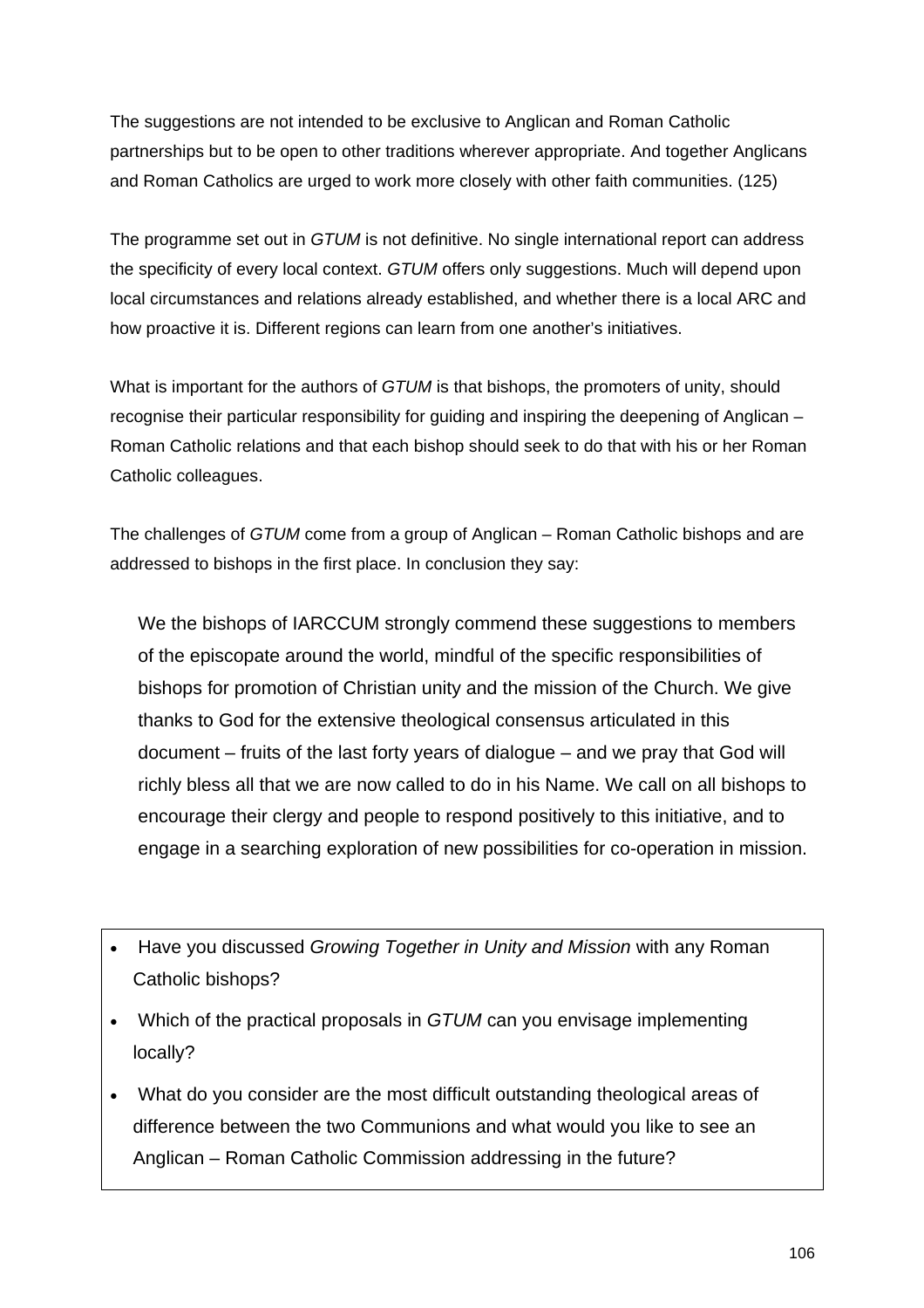*A summary, with extracts, of* 

# *The Church of the Triune God*

*The Cyprus Agreed Statement of the International Commission for Anglican – Orthodox Theological Dialogue 2006* 

*prepared for the Lambeth Conference by the Rt Revd Mark Dyer and the Revd Canon Hugh Wybrew, Anglican members of the Commission* 



# *Introduction*

*The Church of the Triune God (The Cyprus Agreed Statement)* is the report of seventeen years of dialogue between the Churches of the Anglican Communion and the Eastern Orthodox Churches. It was published in January 2007 and follows on from the Dublin and Moscow Reports.

This is an ecumenical document articulating those things which both Anglicans and Orthodox perceive to be true of the Church and the way in which we are bound together into a common life. It is offered to the Lambeth Conference as a contribution to the bishops' thinking on the nature of the episcopal office and the relations of communion which bind the Church together.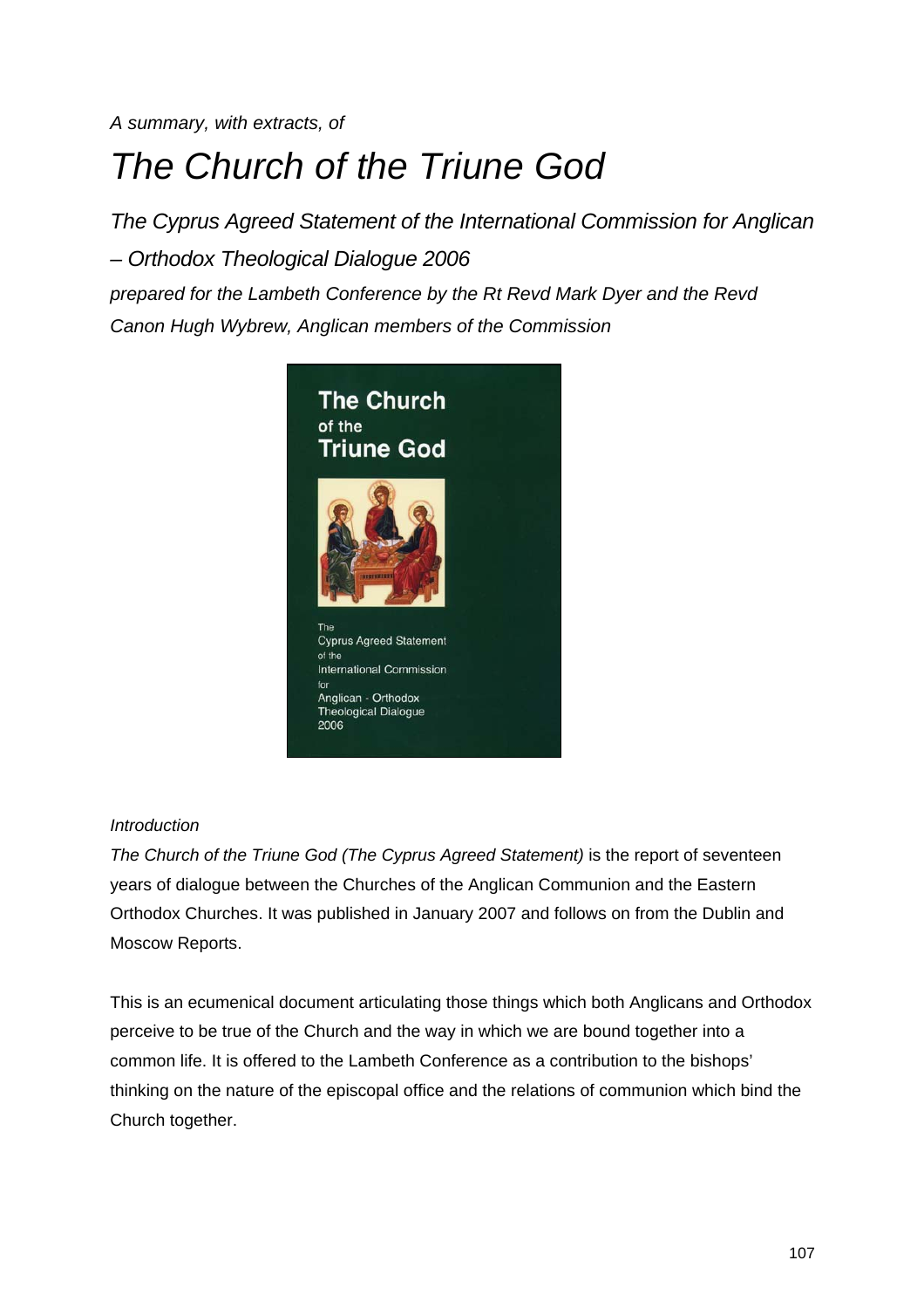The third phase of the dialogue began in 1989, when the commission was re- constituted as The International Commission for the Anglican - Orthodox Theological Dialogue (ICAOTD). Its task has been to consider the doctrine of the Church in the light of the doctrine of the Trinity, and to examine the doctrine of the ordained ministry of the Church. Particular attention has been given to the question of who may be ordained to the presbyterate and episcopate. This third phase of the dialogue has given further consideration to ecclesiological issues discussed in earlier phases, and to aspects of Trinitarian doctrine. The Cyprus Agreed Statement, like its two predecessors, registers considerable agreement over a range of issues, while leaving the question of the ordination of women unresolved. (*Introduction, p.11)*

#### *The Trinity and the Church*

At the heart of the church is the reality of sharing the divine life of God, Father, Son and Holy Spirit. This communion of life with God manifests itself in a church that is one, holy, catholic and apostolic. This grace-filled communion with God determines the identity and character of the church.

'This life was revealed, and we have seen it and testify to it, and declare to you the eternal life that was with the Father and was revealed to us -we declare to you what we have seen and heard so that you also may have fellowship with us; and truly our fellowship is with the Father and with his Son Jesus Christ' (1 John 1.2-3). *(I.1)*

'By this we know that we abide in him and he in us, because he has given us of his Spirit' (1 John 4.13). *(I.2)*

What is the life revealed to us? St John makes it clear that the fellowship or communion (*koinonia*) of life in the Church reflects the communion that is the divine life itself, the life of the Trinity. This is not the revelation of a reality remote from us, for in the communion of the Church we share in the divine life. The communion manifested in the life of the Church has the trinitarian fellowship as its basis, model and ultimate goal. Conversely, the communion of the persons of the Holy Trinity creates, structures and expounds the mystery of the communion experienced in the Church. It is within and by the Church that we come to know the Trinity and by the Trinity we come to understand the Church because 'the Church is full of Trinity' (Origen, Fragment on Psalm 23.1, PG 12, 1265). *(I.3)* 

All our theology of the Church presupposes the eternal priority of this mystery of communion in the life of God. If God were not eternally a communion of love, the *koinonia* of believers would not be what it is, a real participation in the divine life, a *theosis*. As the Church has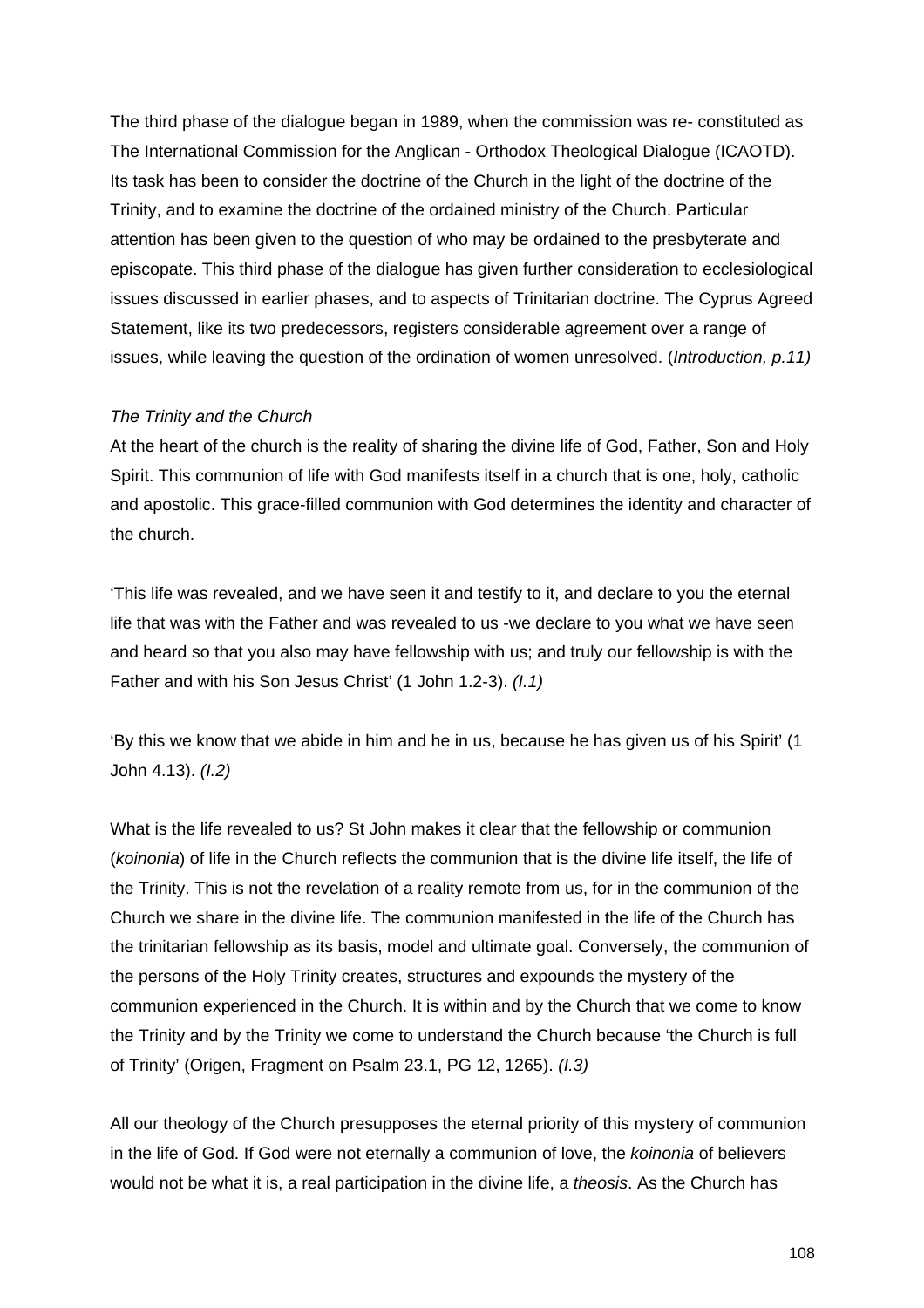come to understand and articulate this truth, it has seen that the communion of the divine Persons must be a relationship in which each Person has identity and life in and through the others. The Father, the sole source of divine life and being, gives birth eternally to the Son, who has all that he has from the Father. The Spirit, eternally proceeding from the Father, receives from him the fullness of the same divine life. *(I.4)* 

'Let us make humankind in our image, according to our likeness' (Genesis 1.26). It is the will of the Blessed Trinity that each human being is created for, and called into, a personal way of existence in communion with God, the whole human community and all creation. That is why each human being is a person who not only shares with all others a common human nature, but also participates with them in the whole of creation. Humankind, however, rejected the call to personal life in communion, and instead fell into a narrow way of selfish existence leading to death rather than eternal life. *(I.5)*

In his own person, fully human and fully divine, Christ renews humanity disfigured by sin. In his body the Church, through the indwelling of the Holy Spirit, sinful human beings are brought, through faith and the sacraments, into communion with God, for which they were created. Christ prays that all faithful humanity may by grace be embraced for ever in that divine communion shared by Father, Son and Holy Spirit: 'I ask, Father, as you are in me and 1 am in you, may they also be in us so that the world may believe that you have sent me. The glory that you have given me 1 have given them, so that they may be completely one, as we are one. I in them and you in me, that they may be completely one, as you and I are one, so that the world may know that you have sent me and have loved them even as you have loved me' (John 17.20-23). *(I.7)*

The Church is both a local and a universal reality. As the one God is a communion of three persons, so the universal Church is one communion in Christ of many local churches. She is not a federation of separate parts. The relationship between the local church and the universal Church is determined by the revelation of the life of the Holy Trinity. *(I.23)*

The unity of the universal Church is the communion in faith, truth, love and common sacramental life of the several local churches. The catholic Church exists in each local church; and each local church is identified with the whole, expresses the whole and cannot exist apart from the whole. *(I.24)*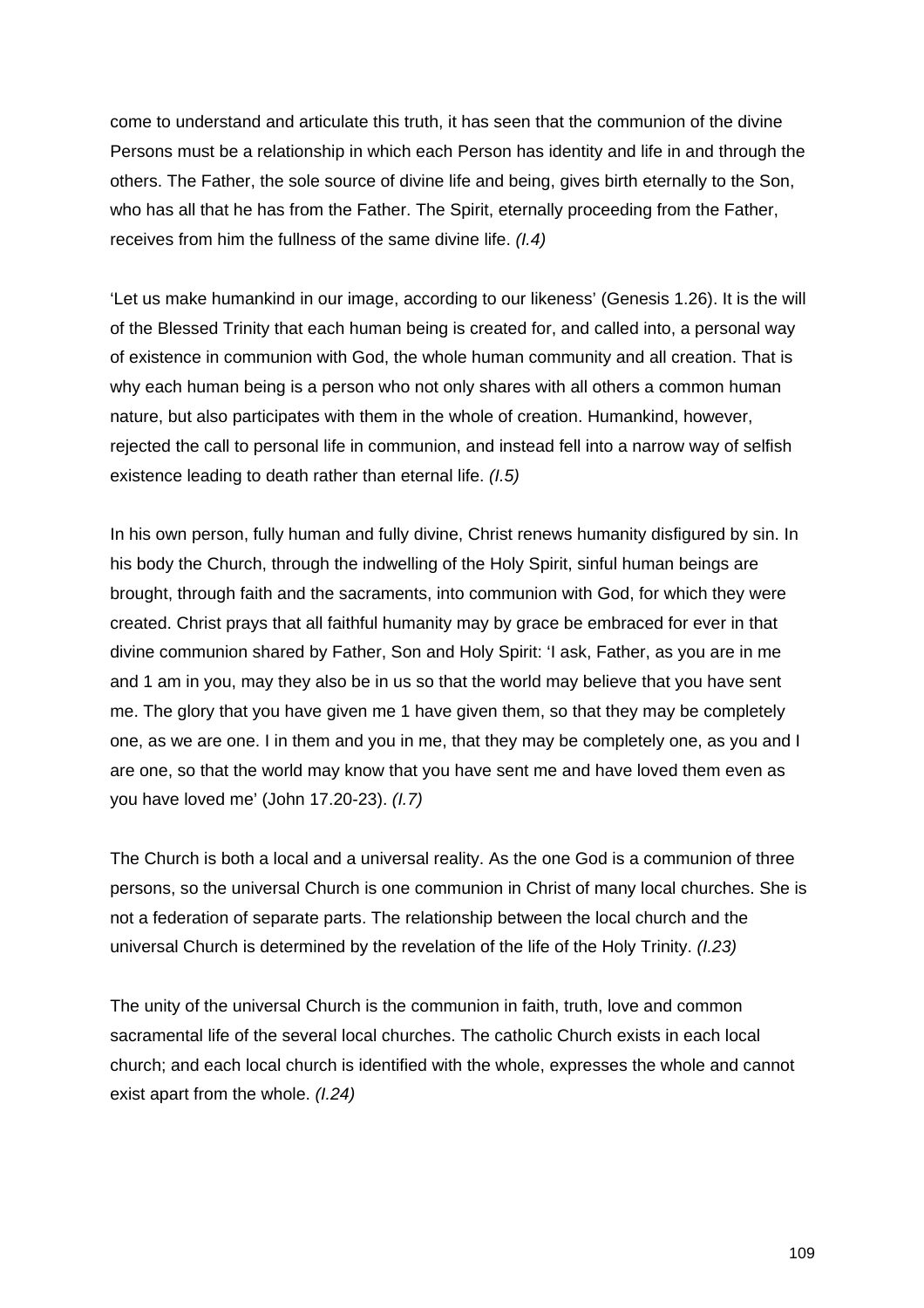In this respect there is a convergence between Orthodox and Anglican understandings of the Church. Orthodox and Anglicans agree in rejecting a single centralised authority in the Church. This is not for local and cultural, but for profoundly theological reasons. *(I.25)*

# *A Shared Anglican - Orthodox Understanding of Episcopacy, Primacy, Synodality and Collegiality*

### *The Bishop and the Local Church*

The ministry of a bishop is to represent Christ and his Church as apostle, chief priest and pastor of a diocese. The ministry of episcopal oversight is essential to every aspect of church life. The bishop is the guardian of the faith, unity and discipline of the church. Anglicans and Orthodox agree that the local church is fully the church catholic.

The *Dublin Agreed Statement* of 1984 states clearly that both the Anglican and Orthodox Churches share a doctrine and practice of 'seniority' or 'primacy'. 'The Ecumenical Patriarch does not, however, claim universal jurisdiction over the other Churches, as is ascribed to the Pope by the First and also the Second Vatican Council; and Orthodoxy sees any such claim as contrary to the meaning of seniority, as this was understood in the early centuries of the Church.' For Anglican Churches a similar seniority has come to be ascribed to the See of Canterbury. 'But this seniority is understood as a ministry of service and support to the other Anglican Churches, not as a form of domination over them…Thus, even though the seniority ascribed to the Archbishop Canterbury is not identical with that given to the Ecumenical Patriarch, the Anglican Communion has developed on the Orthodox rather than the Roman Catholic pattern, as a fellowship of self-governing national or regional Churches.' It remains unquestionably true that neither the Anglicans nor the Orthodox perceive the Church primarily in terms of a global bureaucratic structure which confers life and ministry downwards or outwards from its centre (cf. DAS 27 g. p.18). *(V.1)*

In the Anglican and Orthodox vision the primary way of ecclesial being is the local church. Existing agreements have recognised this fact and its ministerial implications. Ecclesiologically, the Reformation in the Church of England was a reassertion of the national or local church's right to govern itself within its conciliar relationship with the world-wide Church. The great schism of 1054 resulted from a rejection of the Western Patriarchate of Rome's claim to jurisdiction over the Eastern Churches. Historically and theologically Orthodox and Anglicans share a commitment to the ecumenical councils as decisive elements in their ecclesiology. *(V.2)*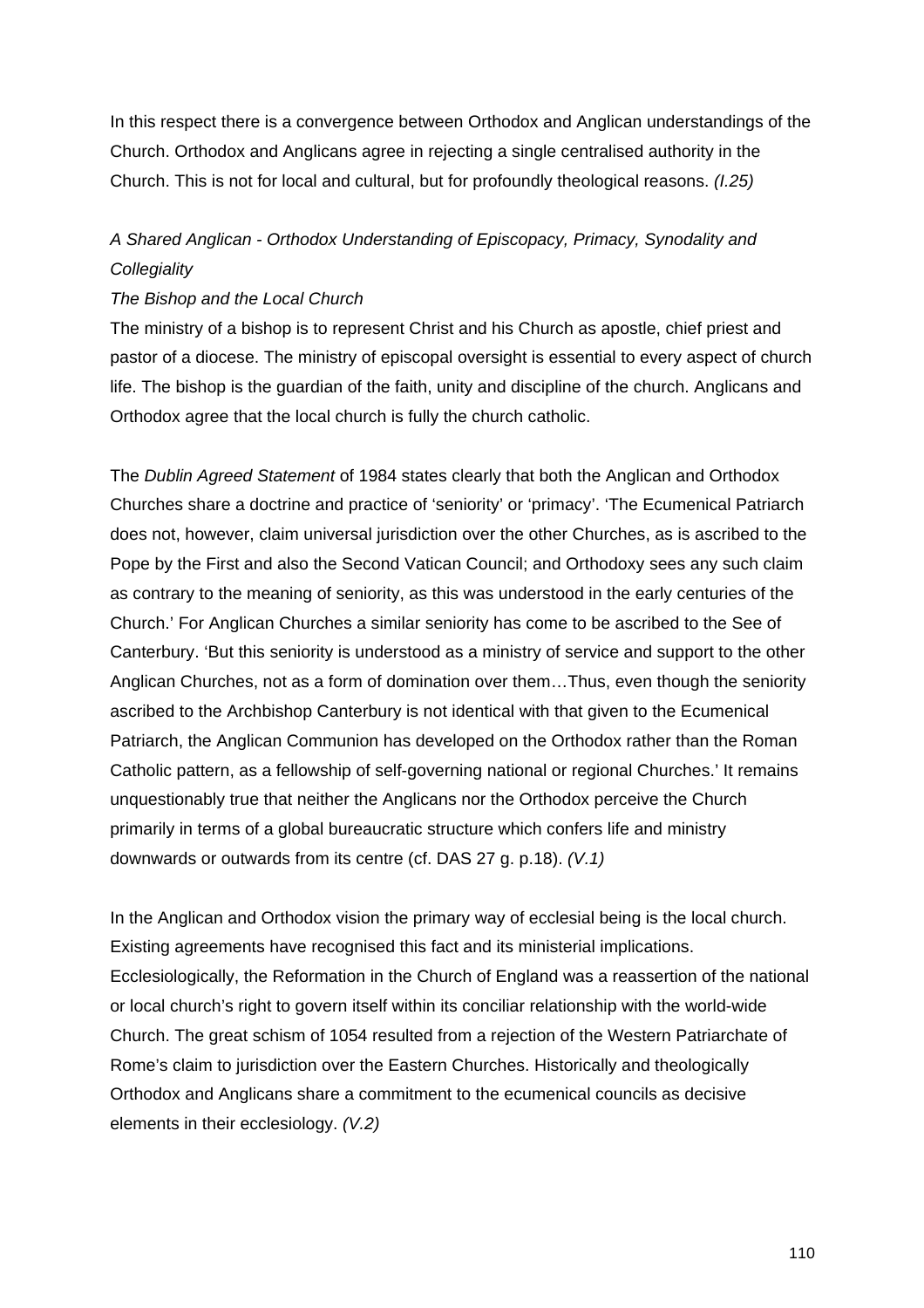In the New Testament the local churches never appear without *episcope*, or oversight, the ministry of care rooted in the gospel. In the apostolic Church this ministry took various forms, but its presence seems to be invariable. There is scholarly debate regarding the early forms of *episcope*. Sometimes the New Testament speaks of ministries in the plural (cf. Roman12.4-8; Ephesians 4.11; Philippians 1.1; Hebrews 13.7, 17; Titus 1.5-8). At the beginning of the second century the Ignatian epistles provide the first unequivocal evidence of the three distinct but cohering ministries of bishop, presbyter, and deacon, of which the bishop provides *episcope*. This seems to have been the case at least in the communities of Asia Minor, although we cannot assume that as yet this structure was universal. *(V.3)*

We agree that the Spirit had a guiding role in this development. How it should be interpreted, and how ecclesiology should draw on the past as a criterion for the present and future, is an important theological issue. Neither Anglicans nor Orthodox claim that the New Testament texts provide a blueprint for subsequent church order, although the Anglican Ordinal of 1662 assumes the threefold order to have originated in the time of the apostles. Anglicans and Orthodox regard Holy Scripture as a crucial source for all doctrine, including ecclesiology. Both regard the doctrinal decisions of the Ecumenical Councils as normative interpretations of scriptural witness, especially in trinitarian and christological doctrine (cf. MAS pp.84-85). *(V.6)*

The post-apostolic Church's need to develop *episcope* is thought to have been motivated by the death of the apostles who had known Jesus Christ. Their loss, and the delay in the Second Coming, prompted the Church to find a way of preserving the apostolic witness to Christ. The essential link between the apostolic and post-apostolic Church proved to be the local community, rather than a centrally co-ordinated structure of missionary delegates. The post-apostolic Church recognized each local church as a full and catholic church, capable of judging any itinerant minister. The Church was also helped to make the transition from the apostolic to the post-apostolic period by the local church's celebration of the Eucharist, together with president's role in expounding the traditions received from the apostles, traditions which were subsequently canonised in the New Testament. *(V.7)*

With regard to the vital significance of the local church for ecclesiology in the early centuries, it is important to note that wider synods did not constitute an ecclesiastical structure over and above the local communities. Synodical decisions were not fully valid until they had been received by the local churches. *Episcope* was not therefore a means of subjecting the laity to a superior authority; it was rather a ministry which enabled the local church to remain a concrete community. *(V.10)*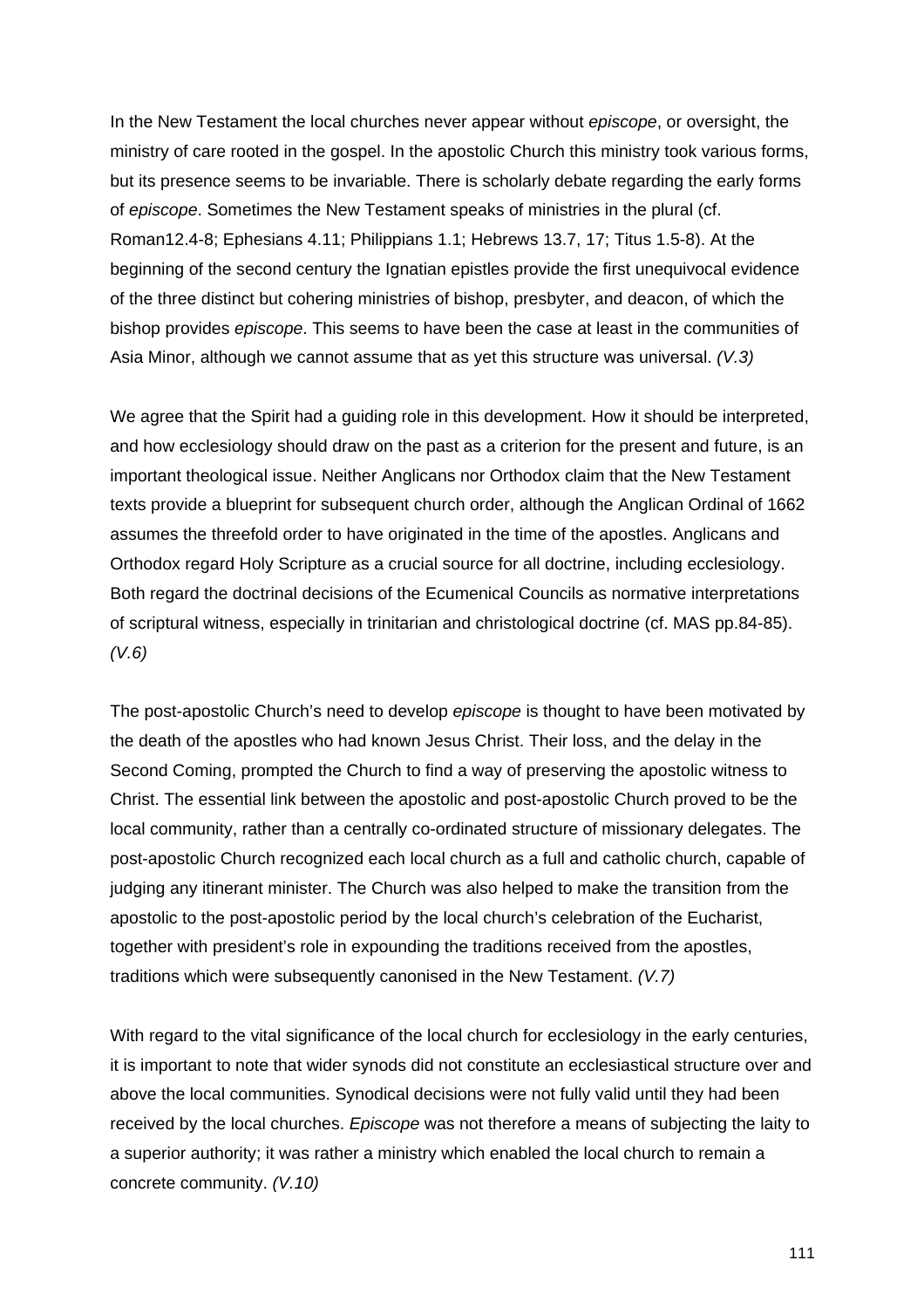Apostolic succession is best regarded as a succession of communities represented by their bishops, rather than as a succession of individuals with power and authority to confer grace apart from their communities. Local churches participated in wider councils through their bishop who represented them. The unity of the local churches was thus maintained and the catholicity of the faith preserved, without the loss of varying local customs. Such an ecclesiology is central to the way in which both Orthodox and Anglicans understand themselves as communions of local churches. *(V.15)*

Anglicans and Orthodox agree that synodality is fundamental to the being of the Church. The bishop is only bishop in the context of his own community, and when he participates in a wider council he brings his community with him... Both Anglicans and Orthodox emphasise the significance of the local bishop with his community as the primary expression of church life. Any form of primacy has to take this into account. *(V.20)*

## *Primacy, Collegiality and Synodality*

The vocation of a bishop is not an autonomous office but a servant ministry among the people of God. The bishop carries out this ministry in a collegial way, sharing the leadership with clergy and laity. Collegial responsibilities are exercised beyond the local diocese in provincial synods and international gatherings such as a Lambeth Conference.

Anglican ecclesiology gives to the laity an important place in the life of the Church: the laity have their proper place in Anglican synodical structures. The Orthodox regard the bishop in synod as representing whole community. This difference in approach requires further consideration, to see whether it can be regarded as a secondary matter about which there can be legitimate diversity. Anglicans and Orthodox agree that the whole local church should be represented in synodical structures, while seeing that end achieved in different ways. *(V.18)*

The concept of the college of bishops as an instrument of unity has been recently introduced into Anglican discussion as a means of unifying both teaching and policy (cf. *The Virginia Report*, p.26, 50 and appendix 16). Anglicans and Orthodox agree that bishops do not form an apostolic college apart from and above the local churches. Bishops are an integral part of their respective churches. Such an understanding precludes any form of universal episcopal jurisdiction standing apart from and above the local churches. *(V.22)*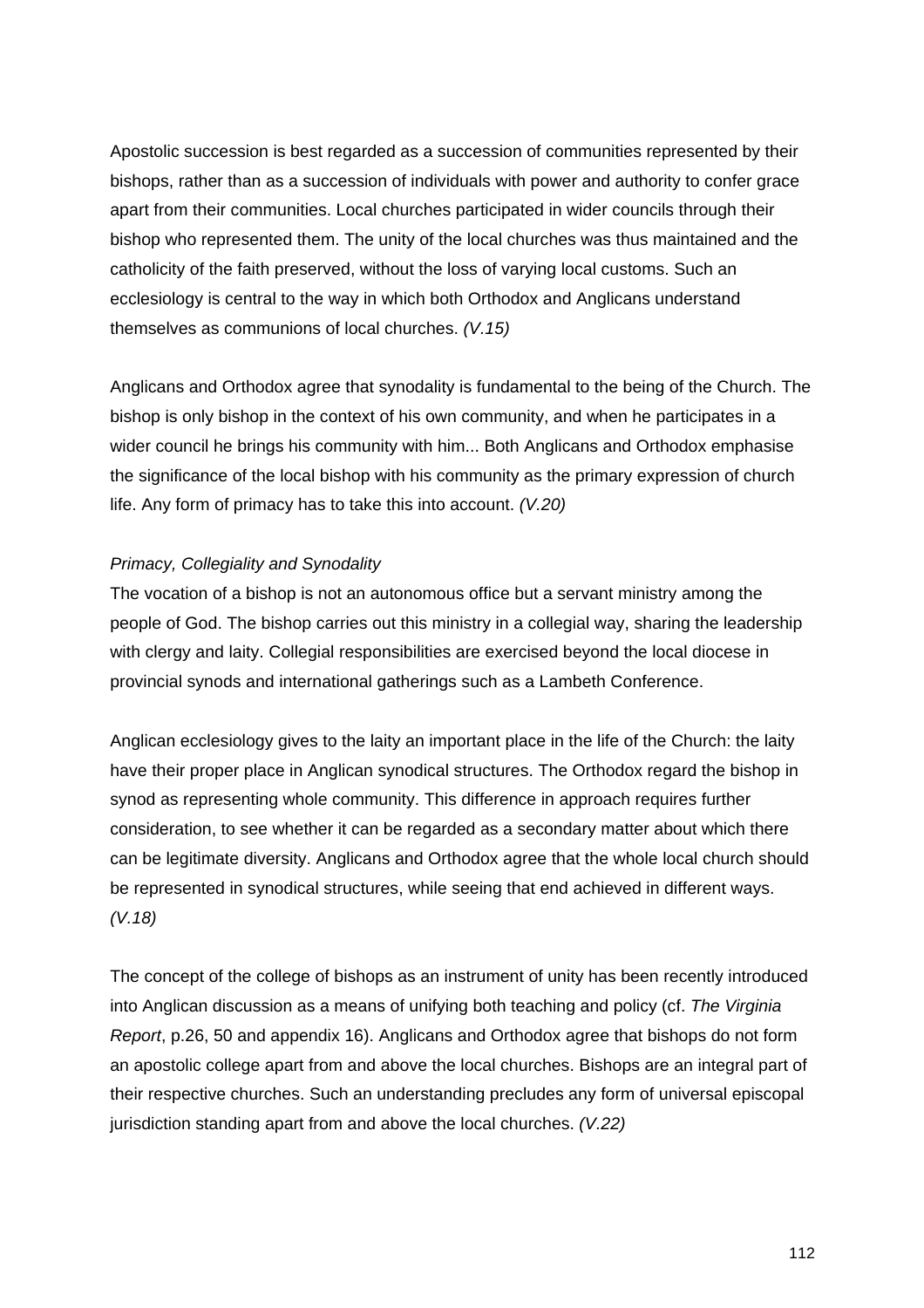If conciliarity is one important complement to primacy, reception is another. Decisions of councils and primates need to be referred back to the local churches for their acceptance. This was the case with the decisions of ecumenical councils in the early Church. In some cases local churches rejected conciliar decisions, as in the case of the council of Ephesus in 449 and the council of Ferrara-Florence 1438-9. Even when the local churches accept a council, time must always be allowed for them fully to appropriate conciliar decisions of major significance. Such decisions must be received by the community in order to become authoritative. This fact reinforces the truth that bishops, including primates, are not independent of their local churches. *(V.23)*

The ecumenical journey of our two churches is bringing them new insights and bearing fruit, and is indeed vital for them. Searching questions about the eschatological, christological, and local character of the Church require a fresh assessment of current patterns of ecclesial life. Mutual questioning in charity and ecclesial fellowship reveals aspects of church life which may need to be changed. Since each church is facing issues including those of unity and diversity, and orthodoxy and dissent, this process may open up new horizons, and we may be able to help each other more than we can imagine. *(V.24)* 

The Orthodox emphasis on the local church is consistent with the Lambeth Quadrilateral's call for episcopacy to be locally adapted. Such a qualification excludes the suppression of legitimate local diversity. The Anglican and Orthodox Churches share too a eucharistic understanding of the local church. In this context 'eucharistic' must be understood in its widest sense: it includes the proclamation of the word and pastoral ministry, and presupposes the sacrament of baptism. *(V.26)* 

#### *The Eucharistic Context and Sacramental Character of Episcopal Ministry*

In recent decades there has been a widespread revival of eucharistic ecclesiology, reflected in all ecumenical dialogues. The Christian community is most fully itself when it gathers to celebrate the Eucharist under the presidency of its bishop, and is in turn built up by the Eucharist. This theological understanding of the Church prompts Anglicans and Orthodox alike to bring their Churches' institutional life into conformity with their doctrine of the Church as a sacramental organism.

The association of *episcope* with the local church and with the Eucharist implied that whenever the local community gathered to celebrate the Eucharist, the eschatological community was present in its fullness. In this way the local church reflected heavenly reality. Theologically this can be understood to entail a parallel between God and the president of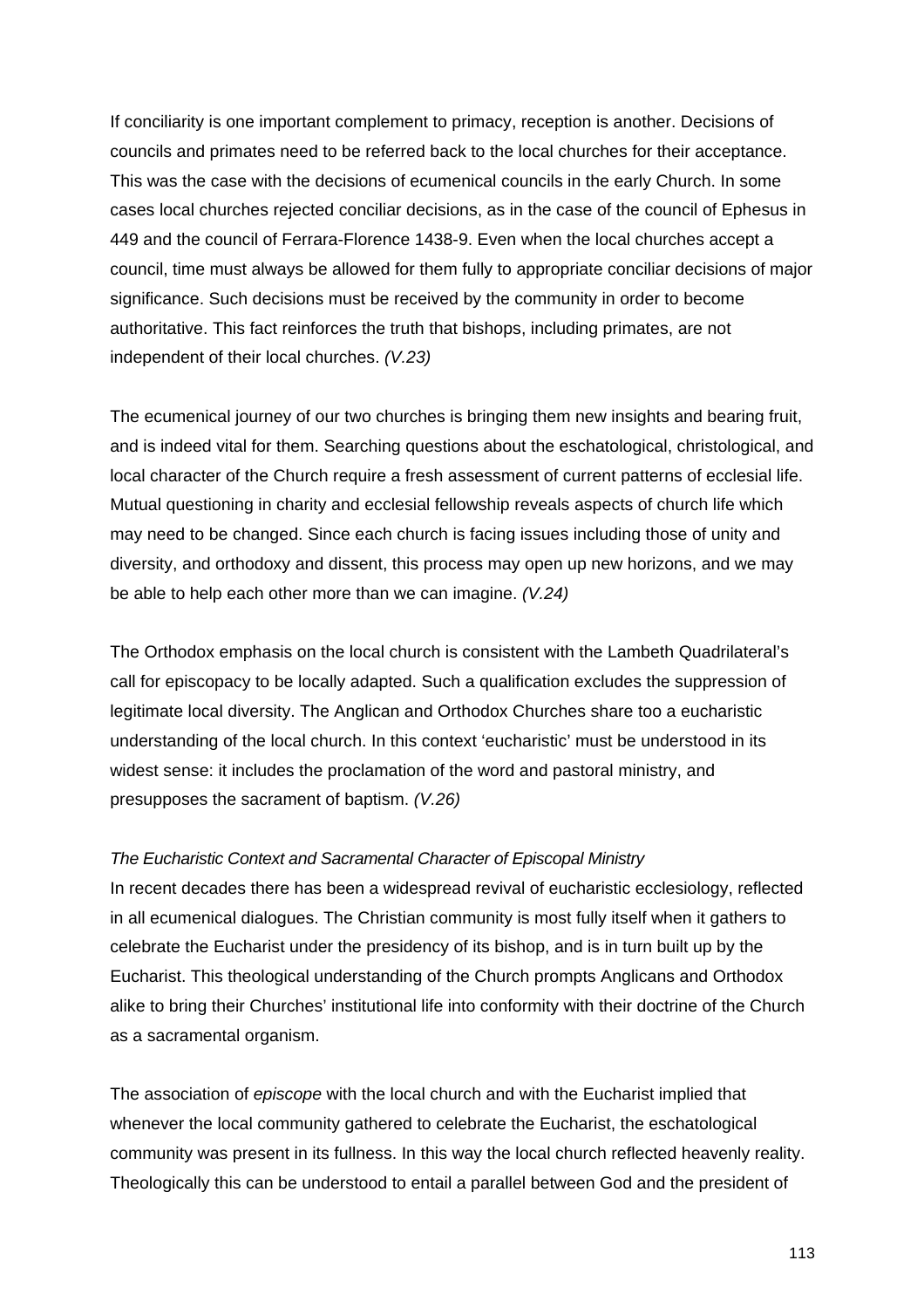the eucharistic assembly, surrounded by presbyters. It is therefore possible to suggest that this eschatological understanding of the local church gave rise to the one bishop (*ho episcopos*) in Ignatius. The eschatological, rather than linear-historical, origin proposed here for the emergence of the one bishop is important, as is the context of worship and pastoral oversight in which episcopal leadership in the local church emerged. We should not think of a juridical caste handing on power over the church or indeed creating the church. Over against the claims of gnostic groups, Irenaeus always emphasises the local bishop within the worshipping community as the guardian of true catholic doctrine. *(V.8)*

A decisive change occurred as dioceses grew in size. In the experience of the majority of Christians the bishop was no longer the normal eucharistic president. Presbyters became the eucharistic ministers for parishes, although the bishop's name was mentioned in the eucharistic liturgy. The bishop's eucharistic role was overshadowed by his administrative and teaching functions. He never lost the right to ordain, although this was gradually seen, not as deriving from the relationship of his ministry to Christ, but as a function of the power (*potestas*) delegated to him through the apostolic succession. The link between ordination and the local community was thus weakened, and ordination became the sacramental act of the bishop. In the West the bishop's reduced eucharistic role, and his increased political and worldly power, meant that he ceased to be seen as an essentially ecclesial figure. *(V.11)*

In the early centuries there was the closest possible link between local churches and *episcope*: neither could exist without the other. The local church understood itself as eschatological in character, gathered around Christ in the Spirit, with the Eucharist as a crucial moment in its ecclesial life. 'Eucharist' should be understood to include pastoral oversight and proclamation of the gospel, which are no less central aspects of ecclesial life. As the significance of the local church faded, and the bishop came to be seen more as an administrator, this local, christological and eschatological understanding of the church was lost. But the primary ecclesial claim of the local church, though marginalised and neglected, remains strong. *(V.14)*

To see the bishop as the normal president of the eucharistic assembly is to pose sharp questions about the presbyterate and the size of local churches. The presbyter is now the minister of word and sacrament and the pastor and teacher of his congregation, under the oversight of the diocesan bishop. So far as eucharistic presidency is concerned, the presbyter fulfils the role of the local bishop. Smaller dioceses would make it easier to recover the understanding of the bishop as eucharistic president. *(V.17)*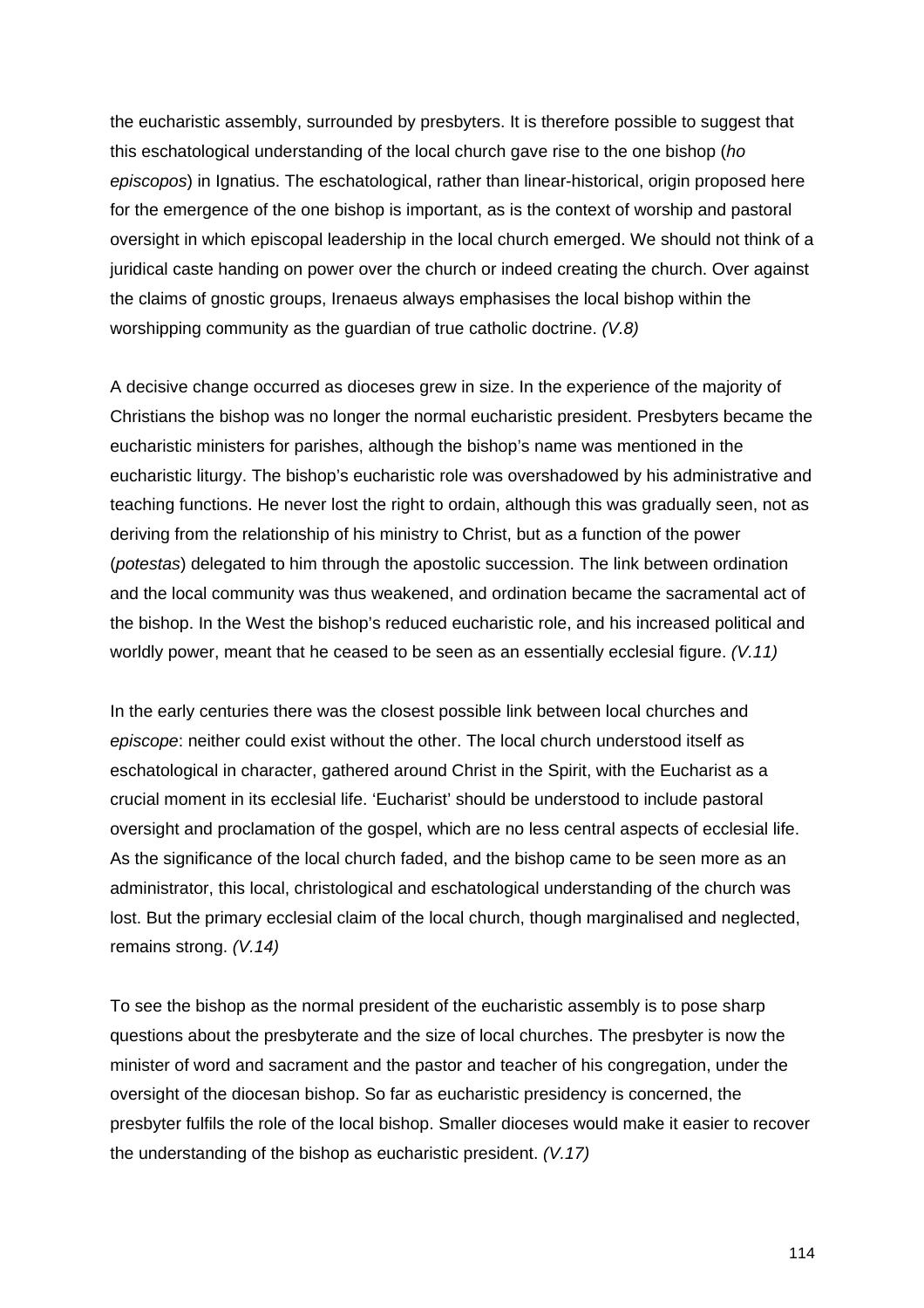## *The Cultural Context of the Church's Life and Episcopal Ministry*

The relationship between Christian faith and culture is a matter relevant to the ordination of women, and to other issues currently debated within the Anglican Communion. It is more generally relevant to each local church, to its witness to Jesus Christ in the society in which it lives, and to the ministry of the bishop within that church and society. The outcome of the dialogue between Christian tradition and culture is rarely if ever quickly clear. That is why there is need for a potentially lengthy process of discernment.

From the time of the New Testament to the present, Christology has never developed in a cultural vacuum, but always in relationship to a particular culture or grouping of cultures. The distinction between the Gospel and culture must not be ignored or blurred. There should be vigorous interaction and dialogue between them. There can also be a convergence between them, rooted in God's creation of human beings and their re-creation in Christ. That is why we need a theological interpretation of culture that will help us to understand it, and the part it can play in the life of the Church. *(III.33)*

Particular doctrinal definitions are not necessarily restricted to the cultures in which they emerge. The New Testament's and the Ecumenical Councils' affirmations of Jesus Christ as truly divine and truly human remain the foundation, touch-stone and nourishment of the Church's life and proclamation of the Gospel in every culture and in every age. Through the power of the Holy Spirit, the Church becomes a source of creativity in the cultures in which it is present. *(III.35)*

 At the same time, cultures affect the articulation of the Gospel and Christology, and may prompt the Church to listen afresh to the Gospel, and perhaps hear it in new ways. That does not mean that culture will determine the meaning of Jesus Christ. It is vital to engage with the Scriptures and the living tradition of the Church, in order to ensure that faithfulness to Jesus Christ accompanies inculturation, and that cultures themselves are transformed. *(III.36)*

Christians need to address the particularity of each culture as they seek to bear witness to the Triune God's self-revelation in Jesus Christ and the Holy Spirit. Christians have a primary responsibility for expressing the Gospel of Jesus Christ within their cultural setting. This obligation cannot be imposed from the outside, even though it does not take place in isolation. There is a necessary process of discernment, for which the local church is accountable to Jesus Christ and responsible to the whole Church. The articulation of Christology in worship, teaching and the arts within a particular culture needs to be tested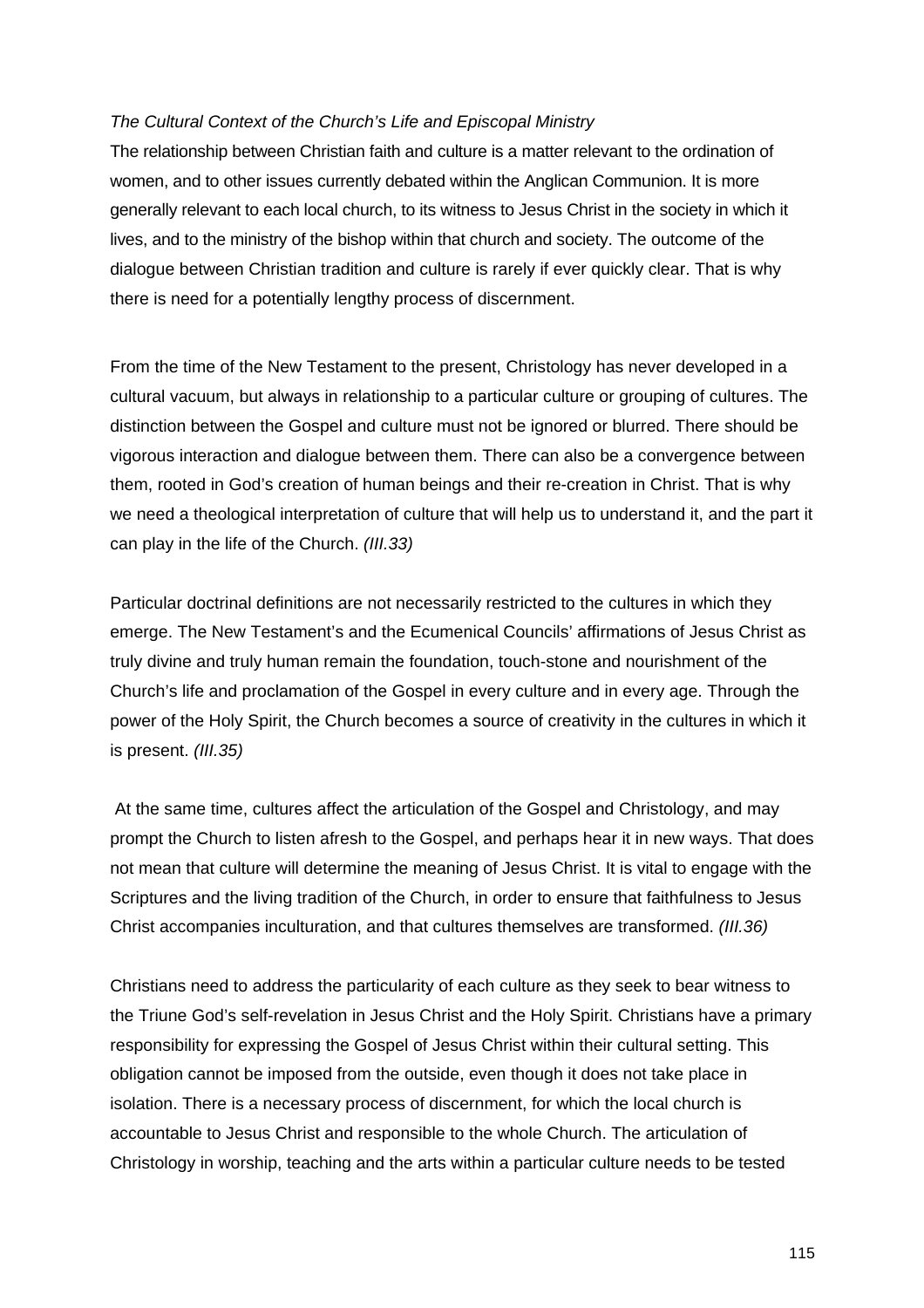sympathetically but critically, to discern whether it remains true to Scripture and falls within the Church's living tradition. This same process of discernment is also required in our ecumenical dialogues, so that we can discern each other's standing in the faith. *(III.37)* 

### *Heresy and Schism, Reception*

Christians not infrequently accuse those with whom they disagree of heresy. Given the variety which may arise from local churches' proclamation of the Gospel in ways relevant to the society in which they live, it is important to be clear what constitutes a heresy. The bishop is always involved in the necessary process of discerning whether or not a given local development is contrary to fundamental Christian beliefs. All concerned with this process must be open to the Holy Spirit.

'The catholicity of the Church is shown in the multiplicity of particular local churches, each of which, being in eucharistic communion with all the local churches, manifests in its own place and time the one catholic Church. These local churches, in faithful response to their own particular missionary situation, have developed a wide diversity in their life. As long as their witness to the one faith remains unimpaired, such diversity is seen to be not as a deficiency or cause for division, but as a mark of the fullness of the one Spirit who distributes to each according to his will.' (DAS 12) *(VIII.1)* 

Historically, however, certain instances of diversity have impaired their witness to the apostolic faith, distorting it and becoming a cause for division. Current imprecise and imprudent uses of the word 'heresy' may lead to the perception that the word is more of a problem than a help in dealing with emerging theological restatements or reconsideration, and the recovery of certain practices. But the classical sense of the term, and the criteria by which it is applied, may be very helpful to Christians at the present time as they seek to live out the Gospel in new situations, and especially as they work for the recovery of Christian unity. *(VIII.6)*

In the classical sense, heresy is a denial of the apostolic faith, and a betrayal of the existential reality of the Church as a community of faith. The self-revelation of God, in the prophets and in Christ, to which the Scriptures and Tradition bear witness, cannot be understood in isolation from the community in which it is received. The ecclesial reality can only be expressed in fidelity to the ways in which it has been expressed from its beginning in the apostolic witness, namely the canonical Scriptures and the Tradition as articulated in the Rule of Faith, culminating in the dogmatic teaching of the Ecumenical Councils. Any teaching or practice which denies the doctrinal truths they express must therefore be considered as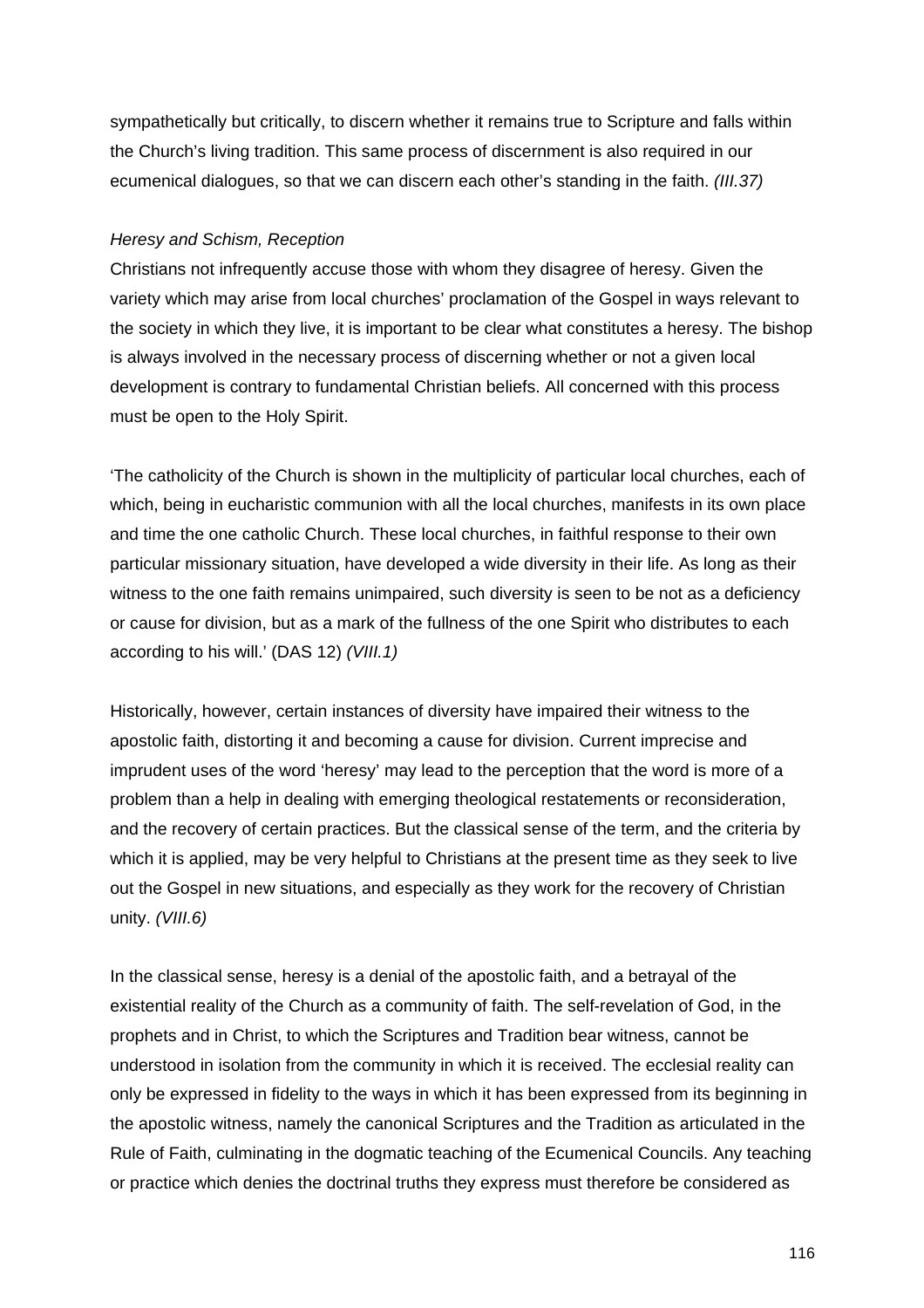heretical. These criteria, then, place significant limits and conditions on the use of the term heresy. *(VIII.7)*

Teachings which attack the existential reality of the Church's distinctive life are unequivocally heretical in every sense of the word. The Church's existential reality can only be expressed in the terms in which it has been articulated from its inauguration: the creative love of God, God's truth, grace and self-revealing action in the history to which the Church belongs, redemption in the crucified and risen Christ, the forgiveness of sin, new life in the Holy Spirit, and the hope of an everlasting inheritance. Because these are the Church's distinctive and fundamental beliefs, any teaching which denies the objective truth they express empties them of their existential meaning. *(VIII.8)*

Because of the seriousness of heresy, the Church may at times find it unavoidable to disassociate itself publicly from teachings, theological views or practices which it considers to be seriously subversive of essential Christian truths. The need for wisdom, theological acumen, tact, patience, and firmness is obvious. To underline the pastoral rather than simply the juridical significance of such action, any public consideration or judgement of heresy must be undertaken in a positive and constructive manner, accompanied by a convincing explanation of what the Church does believe: the best answer to bad doctrine is good doctrine. *(VIII.9)*

Like reception, discernment of heresy does not take place on the level of individuals, but of the community. Such an activity can only occur within a dynamic community that is structured in such a way as to make the spiritual gift (charism) of 'reception' just as important as the charism of 'instruction' and indeed of 'rejection'…In this sense, the discernment of heresy is closely linked with the ongoing process of reception, in which innovations, proposed for the sake of actualising the Gospel, are first discerned, and then welcomed or rejected. An innovation can be rejected as heresy only when it is judged to deny, distort or undermine the apostolic faith. *(VIII.10)*

Such discernment properly begins as an exercise of *episcope*, and its various modalities must always include the local bishop. At times, the assistance of other regional local churches and their bishops is required, in the form of a council or synod. Ultimately, however, it is only an Ecumenical Council, whose decisions are received by the whole Church, that can declare a teaching heretical. The whole canonical and synodical tradition of the Church can be understood as a series of attempts in the course of time to set out the forms of Church life and belief that would best enable local churches to live in love and unity. The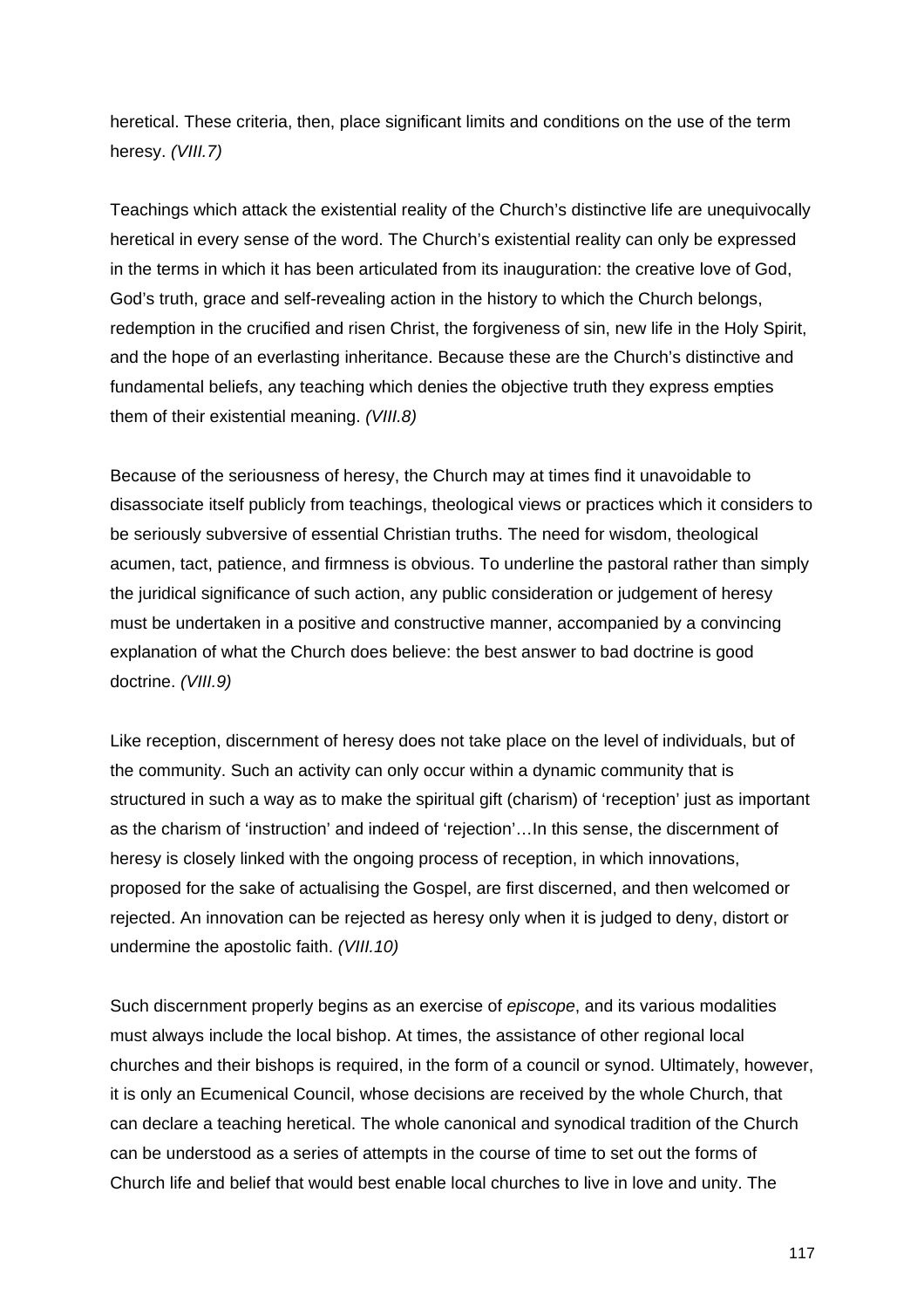pastoral role of the bishop as teacher and interpreter of apostolic faith is inseparable from the episcopal ministry as guardian of unity, expressed liturgically in eucharistic presidency. In the eucharistic liturgy, the community's praise and thanksgiving to God, the unity of the Church is given ritual expression. The eucharistic liturgy itself may then be seen as the ecclesial community's criterion for determining orthodoxy and heterodoxy, as correct or incorrect praise (*doxa*) and giving of praise (*doxologia*), the concrete working out of the ancient principle *lex orandi lex credendi*. *(VIII.11)* 

Under the guidance of the Holy Spirit, it has often been the case that such discernment has led to a clearer articulation of the apostolic faith, as in the case of the Ecumenical Councils…Openness to the Holy Spirit is essential in the process of discerning heresy today. *(VIII.12)*

## *Conclusion*

Anglicans and Orthodox have not reached agreement on the ordination of women to the presbyterate and episcopate, but they have committed themselves to continuing the theological conversation.

We are well aware of the divisive nature of this issue between our two Churches. Anglicans and Orthodox sometimes suspect that their differing positions on this question reflect an underlying division on fundamental Christian doctrines. *(VII.22)*

We each believe that our respective decisions have been made in fidelity to Scripture and Tradition, and in response to the leading of the Holy Spirit. It is essential therefore that in our continuing theological dialogue we respect and understand each other's theological explanations in this area. *(VII.23)* 

The Orthodox think that in the context of the ongoing ecumenical dialogue, questions of such seriousness and significance as the ordination of women to the priesthood require profound theological examination. The cost of schism or of the perpetuation of division is too high to outweigh any pastoral benefits that may result from such innovation. While appreciating the pastoral motivation that has led the Anglican Communion to ordain women to the priesthood, the Orthodox think that the theological dimension of this matter remains open, and deserves further and deeper consideration and study in ecumenical dialogue. *(VII.37)*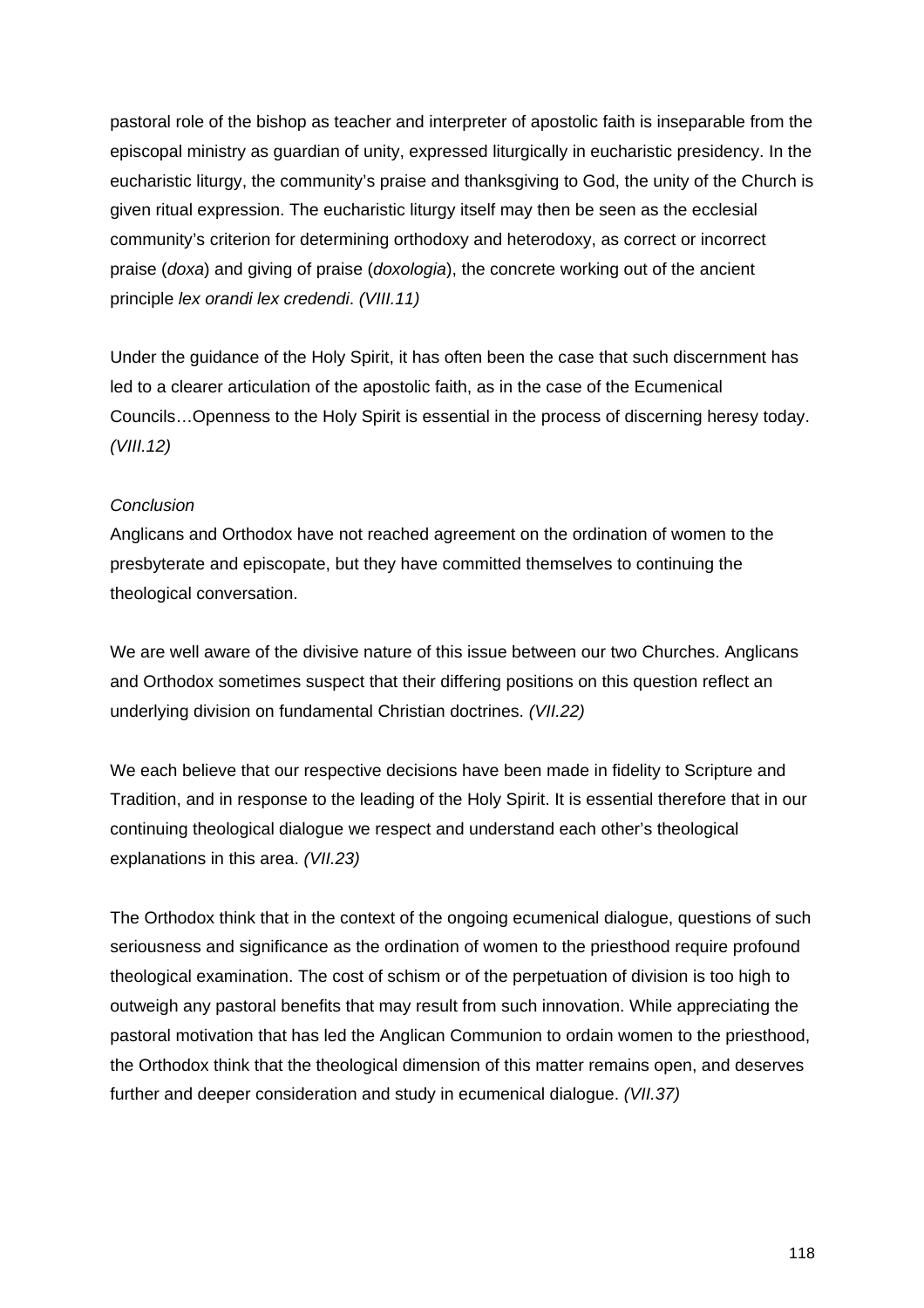Given the extent of our agreement on the role of women in the Church in general, and on the ordination of women as well as men to the diaconate, we need to reflect further on the issues involved in our disagreement on the priestly ordination of women in particular.

i. Earlier in our statement we agreed that the issue of Christ and culture is relevant to our dialogue (cf. III.6). In the light of what we said there, we need to consider to what extent our respective decisions to ordain, and not to ordain, women to ministries involving eucharistic presidency are influenced by culture. We need also to ask by what criteria we accept or reject cultural influences in this particular case.

ii. Further reflection is needed on the theological reasons for our disagreement on the ordination of women, and the place of canon law in this regard.

iii. Given that there is no conciliar teaching on the priestly ministries of women, we need to consider the extent to which our differences on this matter constitute heresies which justify division among Christians. The Orthodox must tell Anglicans whether or not the priestly ordination of women is heretical, in the sense that the Montanist practice of ordaining women was condemned as heretical. If the Orthodox consider it heretical, they must explain why. We need first, however, to define carefully what we mean by heresy, what constitutes a heresy, and the consequences of heresy for communion.

 iv. If the ordination of women does not constitute a heresy, we need to ask to what extent the ordination, or non-ordination, of women affects our communion with one another. If our differences on this matter can be contained within Christian communion (*koinonia*), then we must ask what might be the next steps along the path to unity between Anglicans and Orthodox. *(VII.38)*

We wish in conclusion to affirm our conviction that our theological differences with regard to the ordination of women do not undermine the agreement we have reached in the previous sections of this statement. *(VII.39)*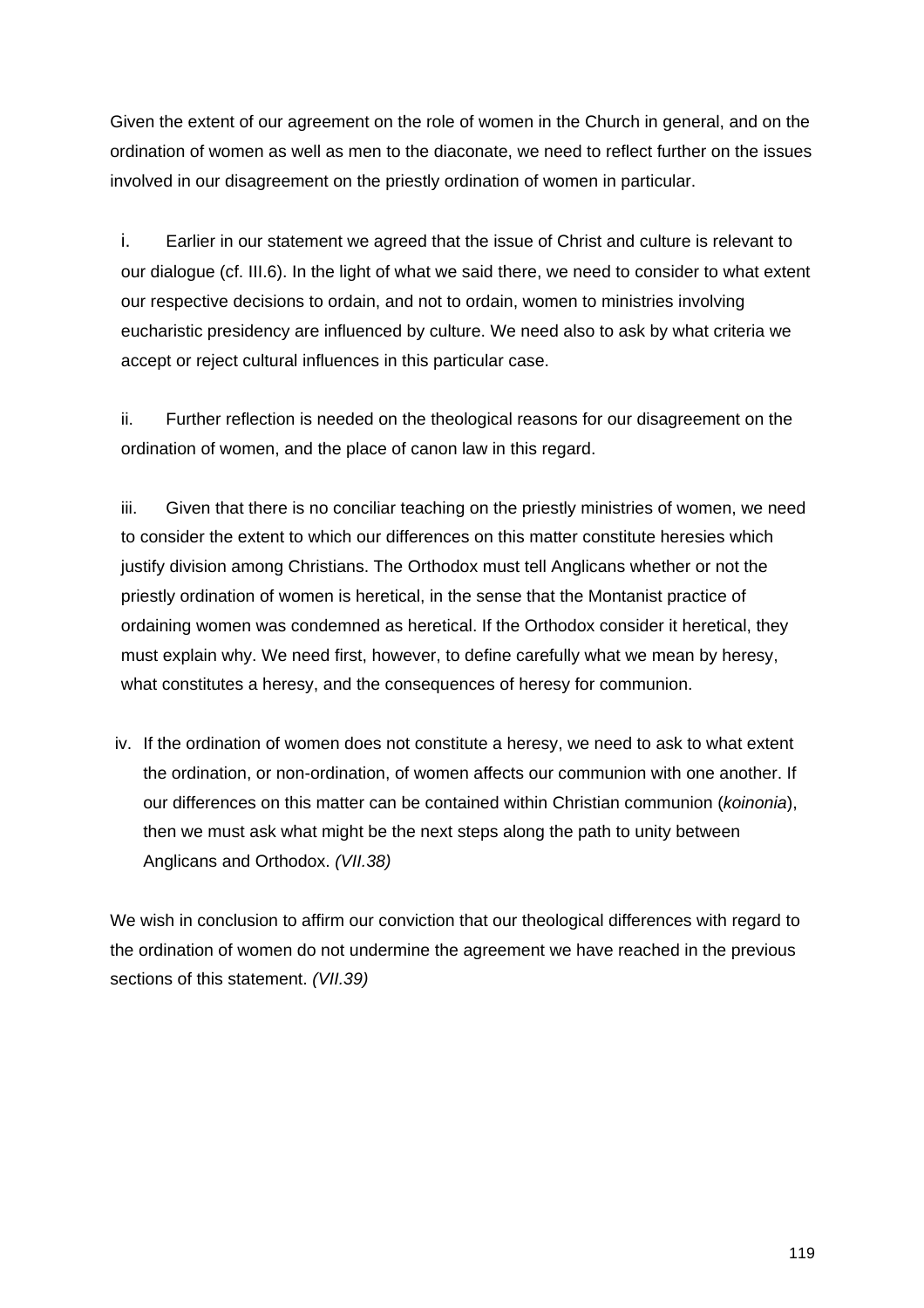## **Generous Love:**

**The truth of the Gospel and the call to dialogue An Anglican theology of inter faith relations** 

## **A report from the Anglican Communion Network for Inter Faith Concerns**

Published by: The Anglican Consultative Council London, 2008 ISBN: 978-0-9558261-0-8 © The Anglican Consultative Council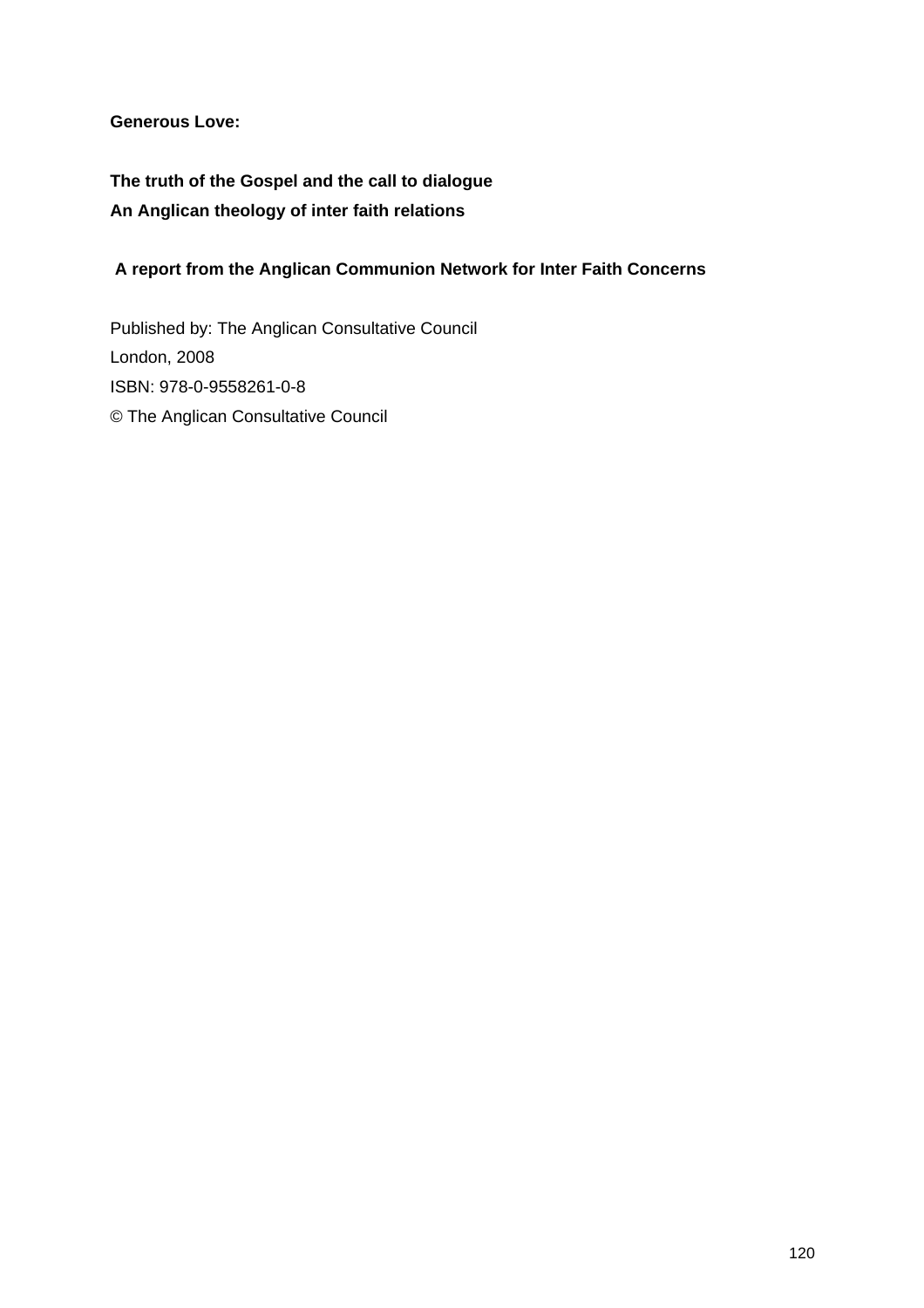## **Contents**

| Foreword by the Archbishop of Canterbury             | v              |
|------------------------------------------------------|----------------|
| 1 Beginning with God                                 | 1              |
| 2 Our contemporary context and our Anglican heritage | 3              |
| 3 Shaping Anglican insights: reading the Scriptures  | 5              |
| 4 Shaping Anglican insights: tradition and reason    | $\overline{7}$ |
| 5 Celebrating the presence of Christ's body          | 9              |
| 6 Communicating the energy of the Spirit             | 11             |
| 7 Practising the embassy and hospitality of God      | 13             |
| 8 Sending and abiding                                | 15             |
| <b>Notes</b>                                         | 17             |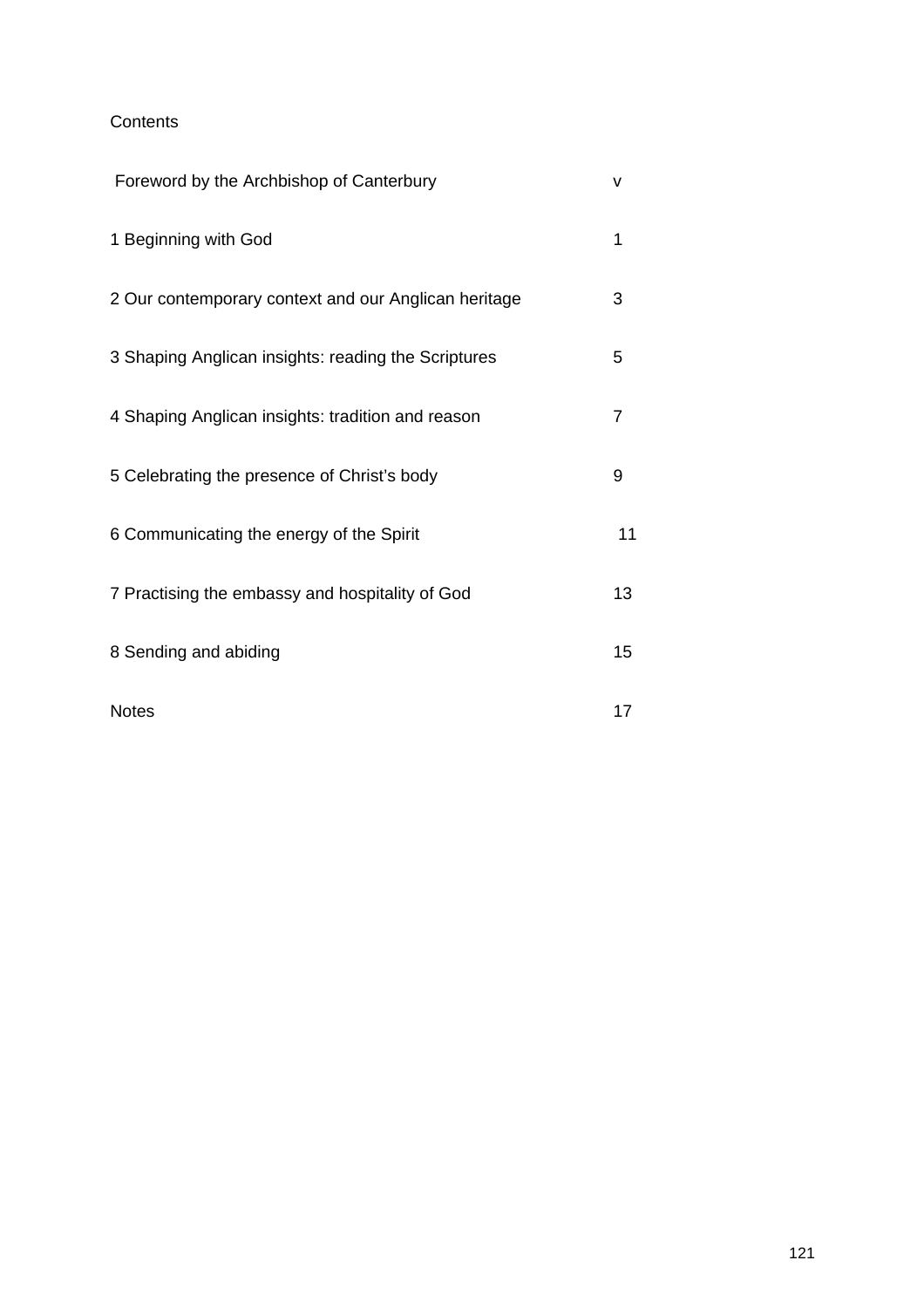#### Foreword

Few subjects have more obviously grown in urgency and significance in the last few years than the whole area of relations between the great historic faiths of the world. The intellectual ferment of a couple of decades ago, when scholars began to reflect on the rival claims to truth or finality of the various faiths, has been brought home to everyone as our societies become more diverse – and, sadly, as conflicts on the global scene become more bitter. Many Christians are torn between wanting to affirm the importance of dialogue and not wanting to compromise their allegiance to the one Lord and Saviour whom they proclaim as the desire of all nations.

With great foresight, the Roman Catholic Church at the Second Vatican Council set out some of the theological perspectives that might help shape a faithful and generous approach to other faiths. But the situation has moved on, both in theology and in practical relations between communities, so that there is a need to draw together some of the rich reflection that has been going on more recently. The present document is an attempt from an Anglican point of view to contribute to this drawing together. It is offered for study to the Anglican Communion – and more widely – in the hope that it will stimulate further theological thinking among Anglicans who share that double conviction that we must regard dialogue as an imperative from Our Lord, yet must also witness consistently to the unique gift we have been given in Christ.

 I am delighted to commend it for study and discussion as a sensitive and valuable survey of this complex field. I hope and pray that it will help us find ways of understanding other religious traditions that will be both fresh and faithful.

.. Rowan Cantuar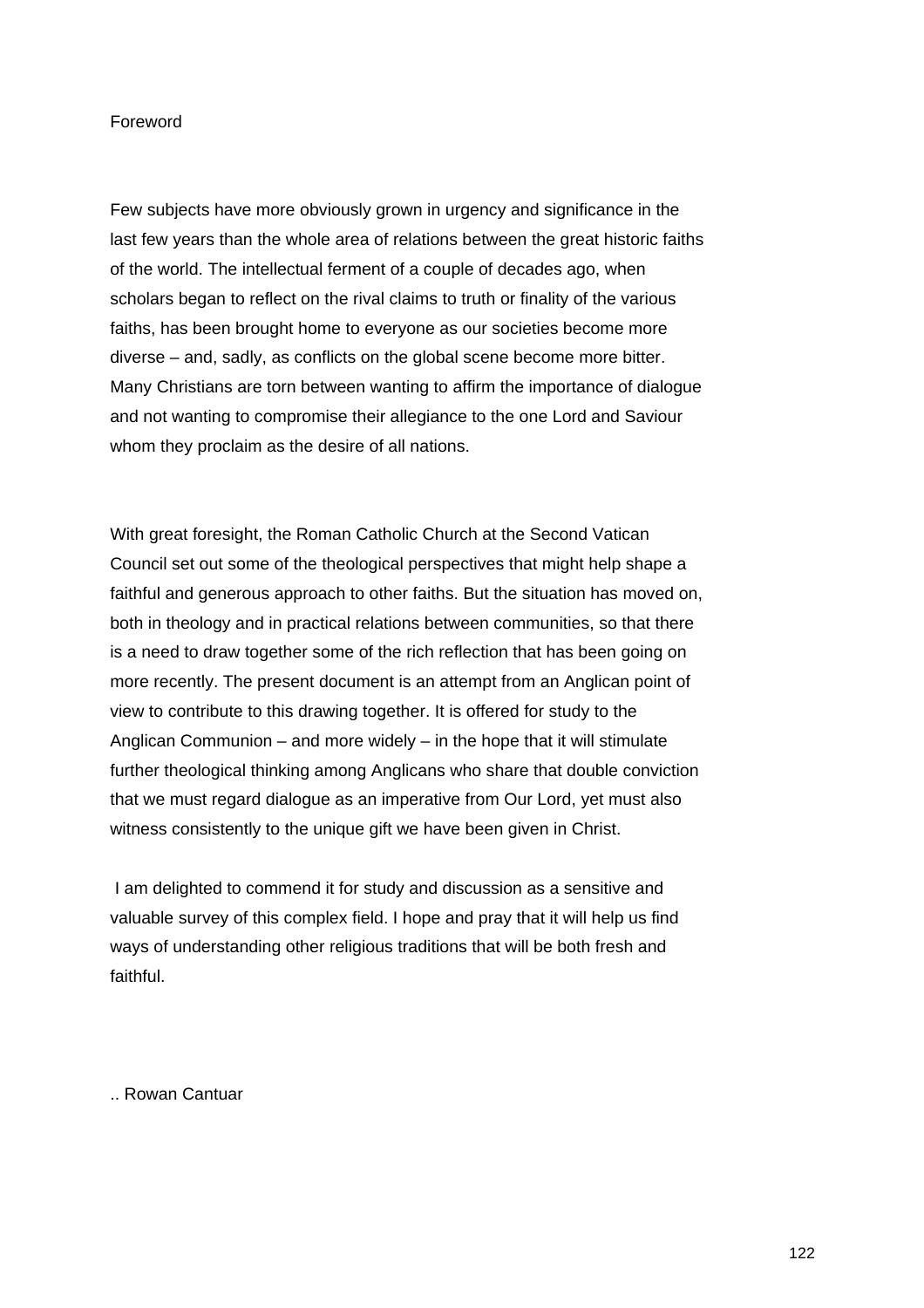#### 1 Beginning with God

 Whenever as Christians we meet with people of different faiths and beliefs, we do so in the name and the strength of the one God who is Lord of all. Addressing the pagan Athenians, the apostle declares that this God is the One in whom all human beings live, move and have their being; he is the One of whom all can say: 'He is not far from every one of us'.1 We cannot measure the infinity of God's greatness nor exhaust the mystery of his being; the religions of humanity deceive themselves when they fail to acknowledge the limits of their knowledge.

We believe that through the life, death and resurrection of Jesus of Nazareth the One God has made known his triune reality as Father, Son and Holy Spirit. The boundless life and perfect love which abide forever in the heart of the Trinity are sent out into the world in a mission of renewal and restoration in which we are called to share. As members of the Church of the Triune God, we are to abide among our neighbours of different faiths as signs of God's presence with them, and we are sent to engage with our neighbours as agents of God's mission to them. Thus,

We seek to mirror the Father's generous love.

The God who has created our world is generous in grace and rejoices in diversity – 'O Lord, how manifold are your works! In wisdom you have made them all!'2 He has created all men and women in his image, and he wishes all to enjoy that fullness of life in his presence which we know as salvation.3 God cares for each person with a parental love; called to be perfect as our Father is perfect,4 we know that we must show that same love and respect to all.

We proclaim Jesus Christ as the one who shows us God's face.

Jesus Christ the Son of God shows us 'the radiance of God's glory'.5 He opens for us the way to the Father and we wish others to walk that way with us; he teaches us the truth which sets us free, and we wish to commend that truth to others; he shares with us his risen life, and we wish to communicate that life to others.6 Our witness to Jesus as Lord must be attested by Christlike service and humility 7 if it is to be heard and seen by our neighbours as the good news of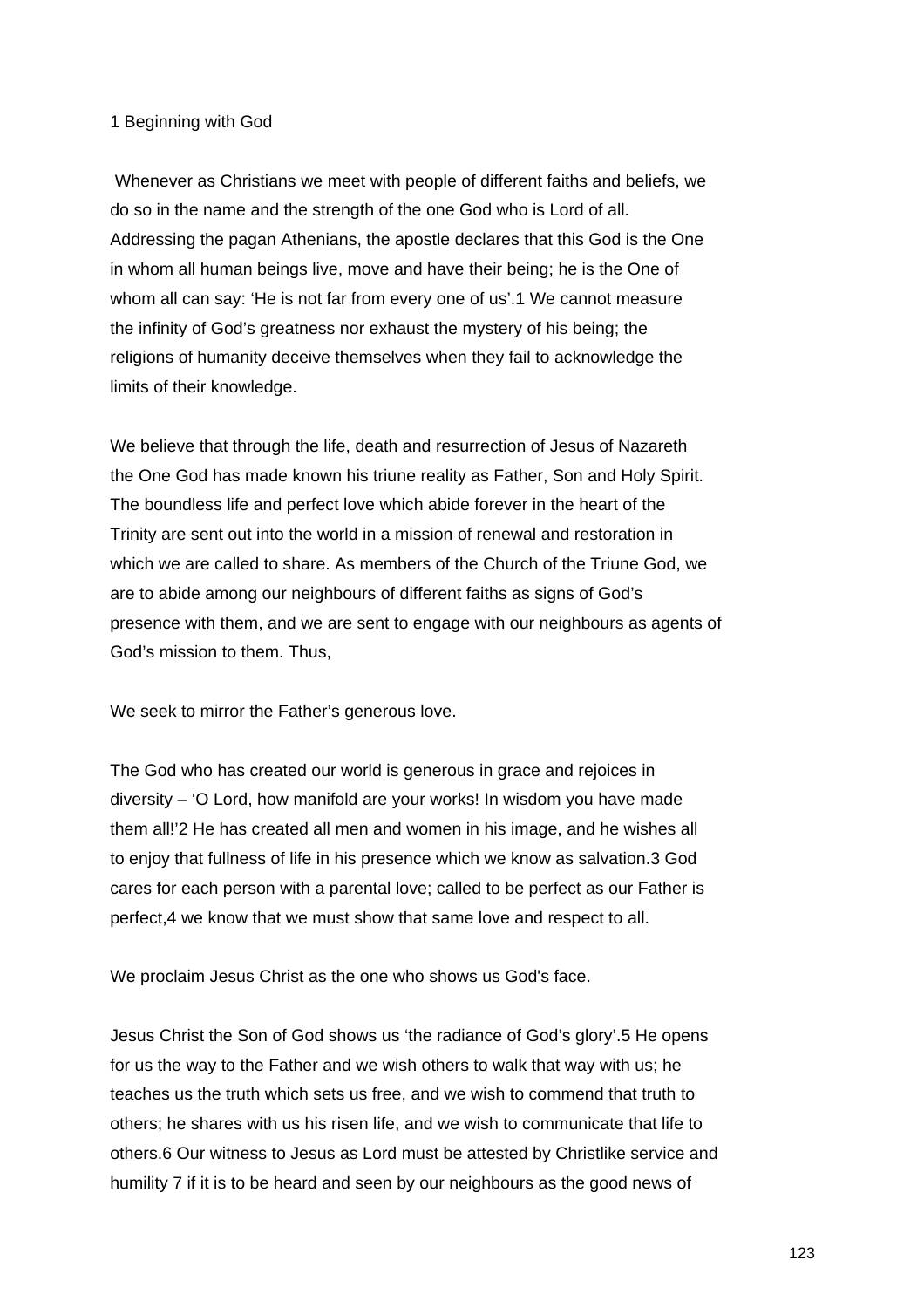the Kingdom.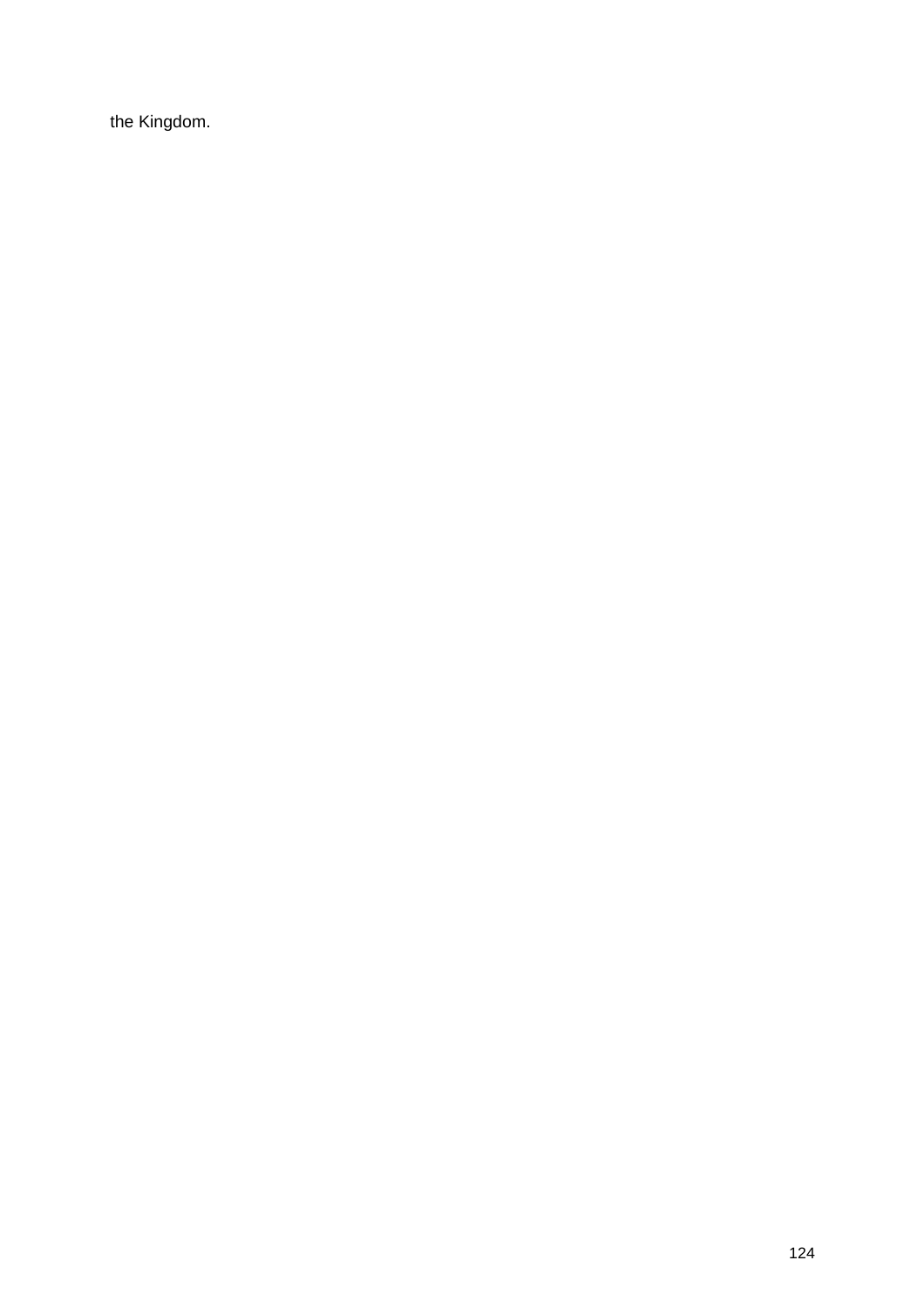We celebrate the work of the Holy Spirit made known through the fruit of the Spirit.

It is not for us to set limits to the work of God, for the energy of the Holy Spirit cannot be confined. 'The tree is known by its fruits',8 and 'the fruit of the Spirit is love, joy, peace, patience, kindness, generosity, faithfulness, gentleness and self-control.'9 When we meet these qualities in our encounter with people of other faiths, we must engage joyfully with the Spirit's work in their lives and in their communities.

#### 2 Our contemporary context and our Anglican heritage

 We are called to discipleship in very different contexts around the world today, but in every place we encounter religious diversity and complexity. Those who predicted in the last century that questions of religion would fade away have been proved wrong, as societies throughout the world are experiencing what has been called a 'return of religion'. The heightened profile of religion, globally and locally, in the twenty-first century has both positive and problematic aspects. Individuals and communities use the language of religion to express important dimensions of their identity. Governments are exercised over the place of religion in public life, and the interaction of religious freedom and human rights. Aggressive and intolerant forms of believing and belonging are growing in all the world's religious traditions; at the same time, in some societies there is an increasingly influential form of secularism which is hostile to all religion. Many commentators trace an intimate linkage between religious difference and some of the bitterest and most intractable conflicts of our times. Through migration and mission, faiths once largely confined to one part of the world have become worldwide in their distribution, while formerly homogeneous societies and neighbourhoods have become marked by diversity of religions. Fair and accurate media reporting of religious issues can help build understanding and trust, just as inadequate, misleading or stereotyping images can foment ignorance and fear.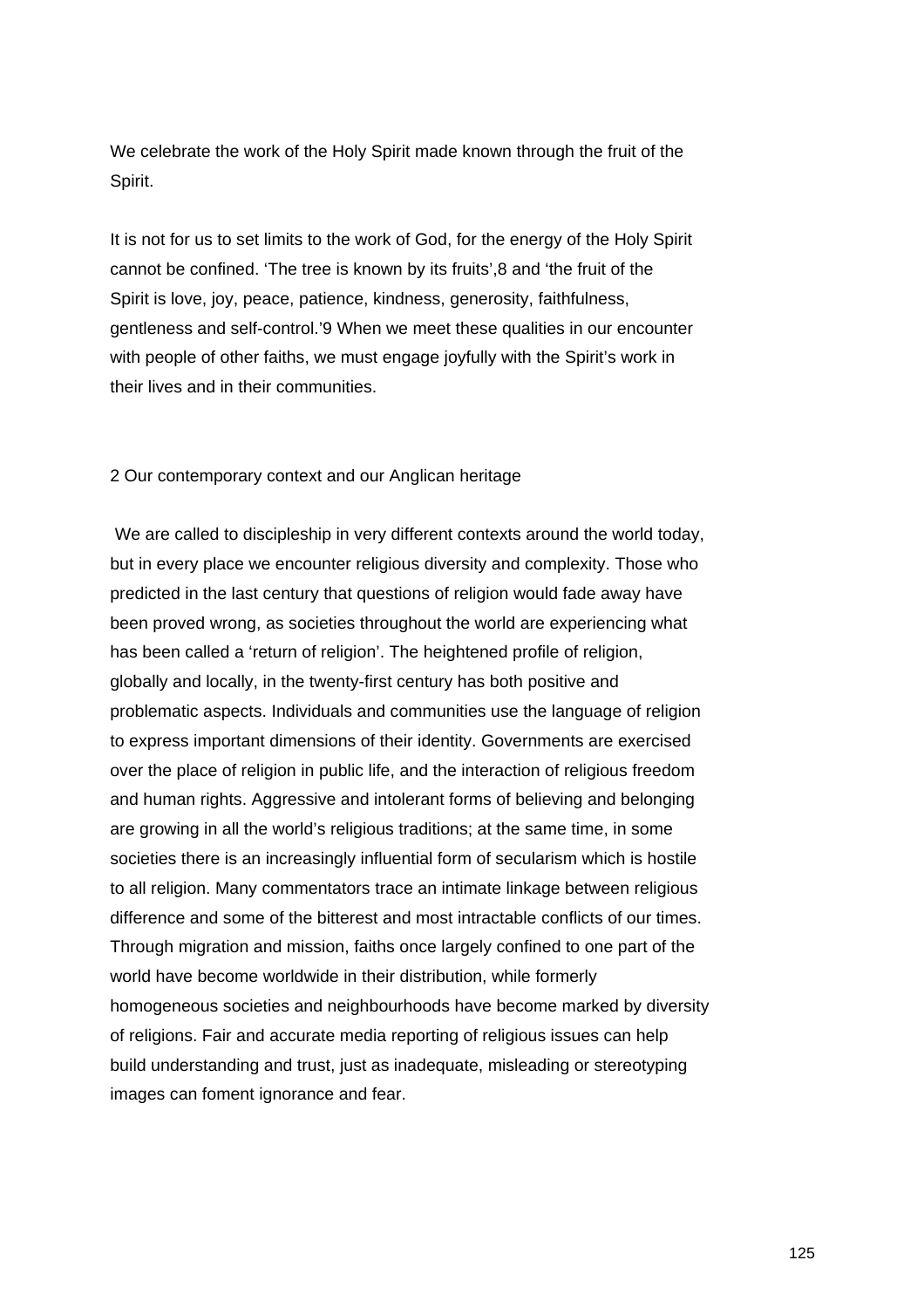These social and political developments have affected in some measure all the contexts within which we are called to live out our faith. In some places, we ourselves and our Anglican forebears have been directly instrumental in these processes of change; in others we have witnessed societies changing around us. In parts of our Communion, mission work was historically associated with Western political and economic expansion, and memories of that can still shape current perceptions. In every context, whatever its historical background and current pressures, we face the challenge of discerning the loving purposes of God within the religious plurality of humankind.

 We are particularly aware of societies where Christians as a small minority feel themselves to be beleaguered and vulnerable; we recognise that other religious communities also may have the same experience in some situations. Still, in encounter we believe that it is possible to experience the renewal of our life in Christ as we meet with people of different faiths. Acting together with fellow Christians of other churches, we as Anglicans can make a significant contribution to the complex and contested world of religious plurality.

 For us as Anglicans, this contribution will be distinctively shaped by the ways in which our Church responded to the Christian plurality of the post-Reformation world, developing the contours of a Trinitarian approach which can inform our responses to religious diversity today.

 Acknowledging that there is one God, the Creator, an Anglican approach dismisses nothing as outside God's concern, but attends to the world in its manifold differences in the expectation that it ultimately coheres, having one source and one goal in God. This is a discipline against sectarianism, and a resource for living with plurality.

Acknowledging that God is manifest in the particular human life of the Son, Anglicans have been committed to working out their concerns historically. As Jesus' ministry initiated an indefinite series of particular encounters, now limitless in reach in the light of his resurrection, so the Anglican Church has sought in making decisions to attend to the particular contexts of its work.10 It has treated with caution generalised claims made for timeless and ahistorical systems, preferring to make its judgements – including those relating to other religions – through seeking to discern the implications of the catholic faith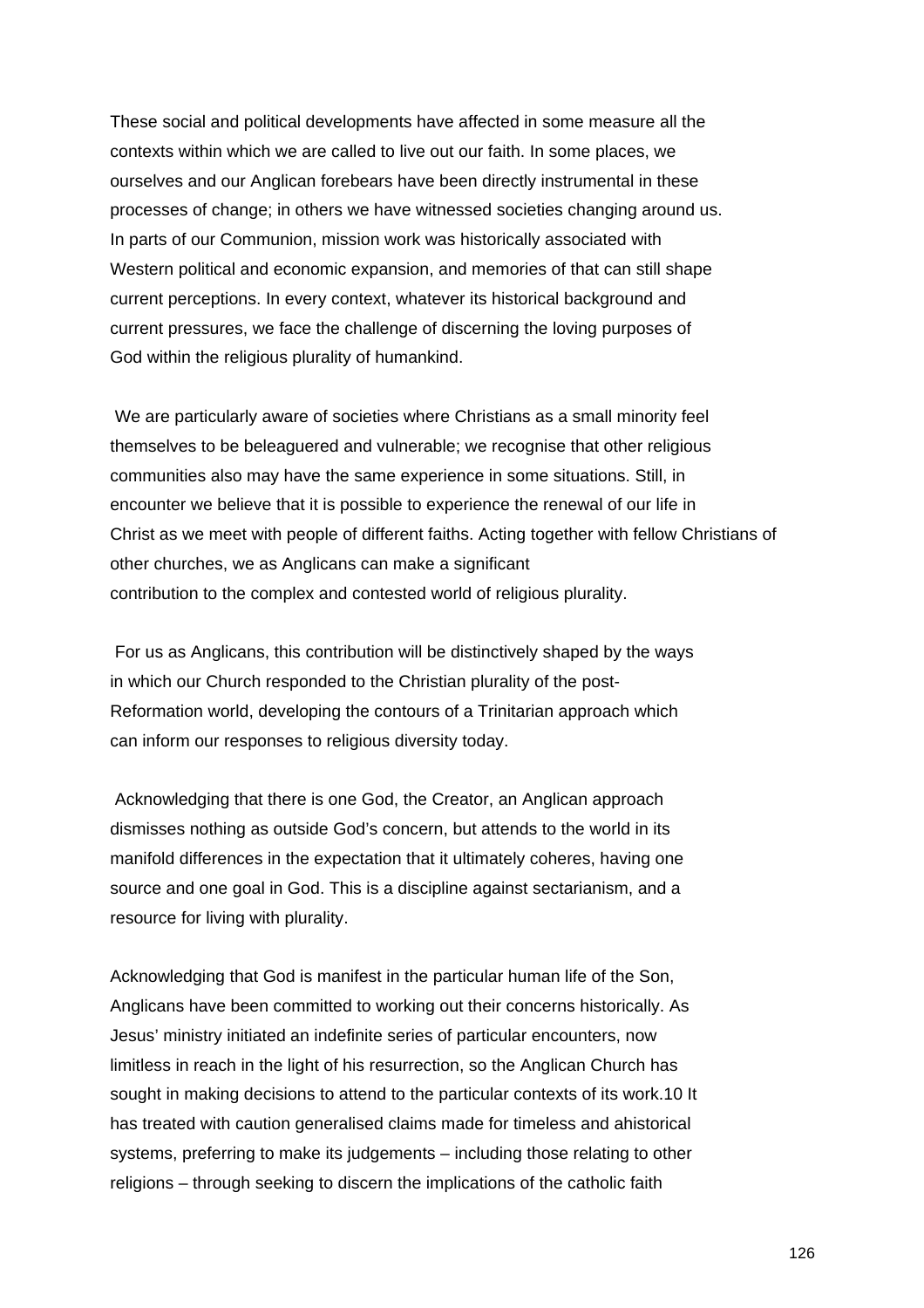within particular historical and social situations.

 Acknowledging that the work of the Holy Spirit is not just about 'inwardness' but provides the operative conditions for flourishing social life,11 Anglicanism has sought the formation of social contexts in which pressures towards liberty and towards order are both made to subserve a positive vision of human community.12 Refusing to prioritise either inner conscience or external authority alone in the quest for human flourishing, Anglicans have been determined to minister to whole communities, to find ways of enabling people of robustly differing convictions to live together so that a public good may be formed. This understanding of the Spirit as the source of ground rules for productive social life is transferable to new situations of religious plurality.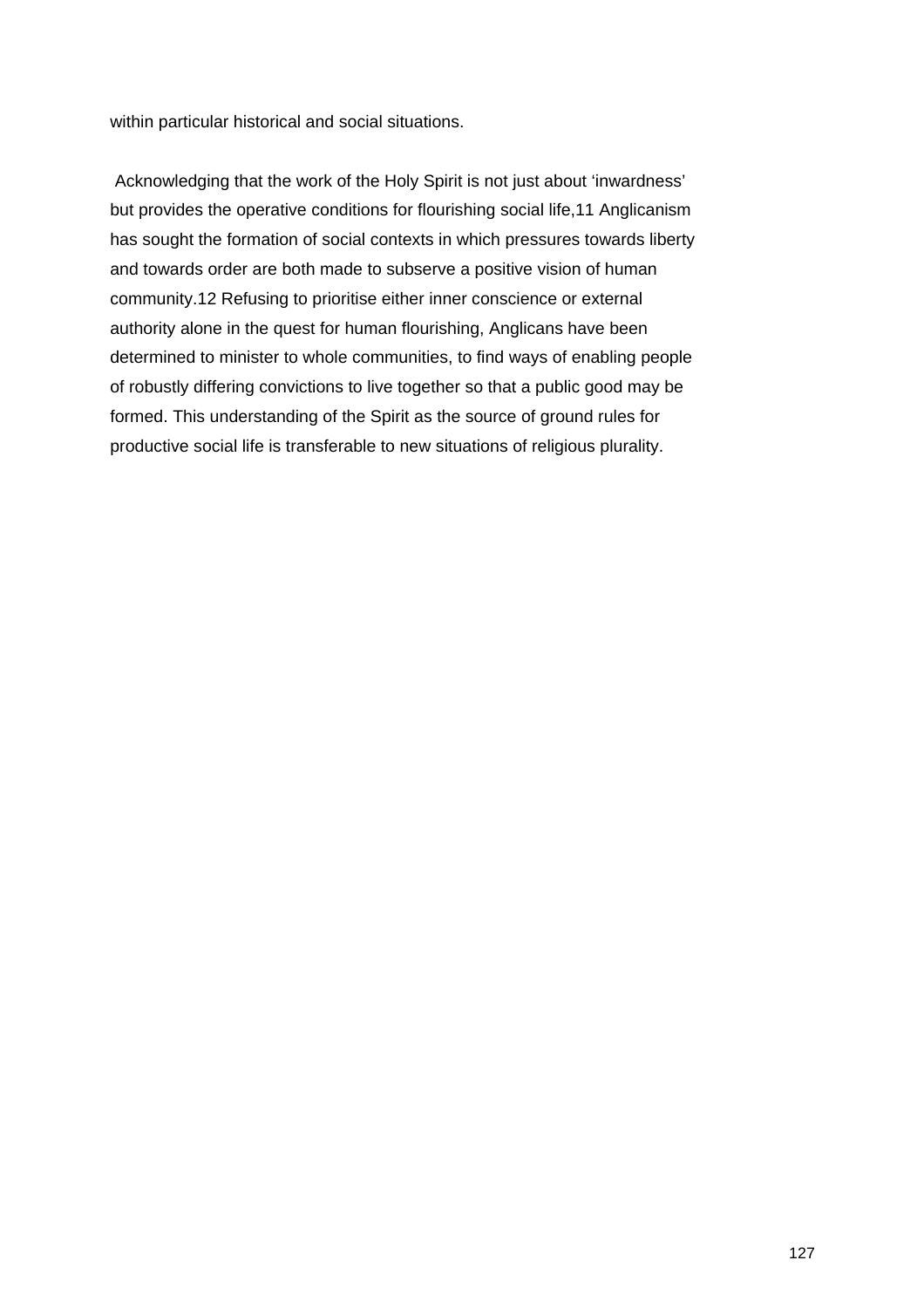#### 3 Shaping Anglican insights: reading the Scriptures

 The Bible has primacy in Anglican theological method, in that we seek to be a community living in obedience to Jesus Christ, the eternal Word of God who is revealed through the words of Holy Scripture. In identifying the message of the Bible for the present, the Anglican method brings the insights of tradition and reason to the interpretation of the text in the light of experience. Our presence in, and engagement with, multi-religious contexts lead us to read the Scriptures in new ways. We come to recognise that the people of God have already known and grappled with the challenges and opportunities of living amid religious plurality, and that those experiences have shaped the formative texts of Scripture. Thus, Israel worshipped the one Lord their God amongst the nations of the Ancient Near East, each following their own god; the first followers of the Way confessed the name of Jesus amidst the many philosophies and cults of the Roman Empire, and within the kingdoms to the east of that Empire. As the people of God today, we can find the biblical text coming to life in a new way as we engage in our discipleship with issues which raise questions similar to those they faced. For many in our Communion, the Bible speaks with immediacy and clarity into their contemporary situations of inter-religious encounter.

 Many passages of the New Testament testify to the passion and persistence with which the first Christians struggled to understand their place within God's purposes for his people Israel. Whether Jews or Gentiles, they all believed that God had decisively and finally revealed himself in the person and work of the Jewish Jesus of Nazareth, and it was that conviction which gave such intensity to their efforts to understand the theological significance of Jewish law and religion and the Jewish people. Out of the rich and complex texts which record those efforts there have grown different ways of understanding Christian-Jewish relations in the history of the Church. 'A right understanding of the relationship with Judaism is fundamental to Christianity's own selfunderstanding';13 as we seek guidance in this important area today, we need to recognise the continuing vitality of Jewish life and religion over the last two millennia. We must 'reject any view of Judaism which sees it as a living fossil, simply superseded by Christianity'.14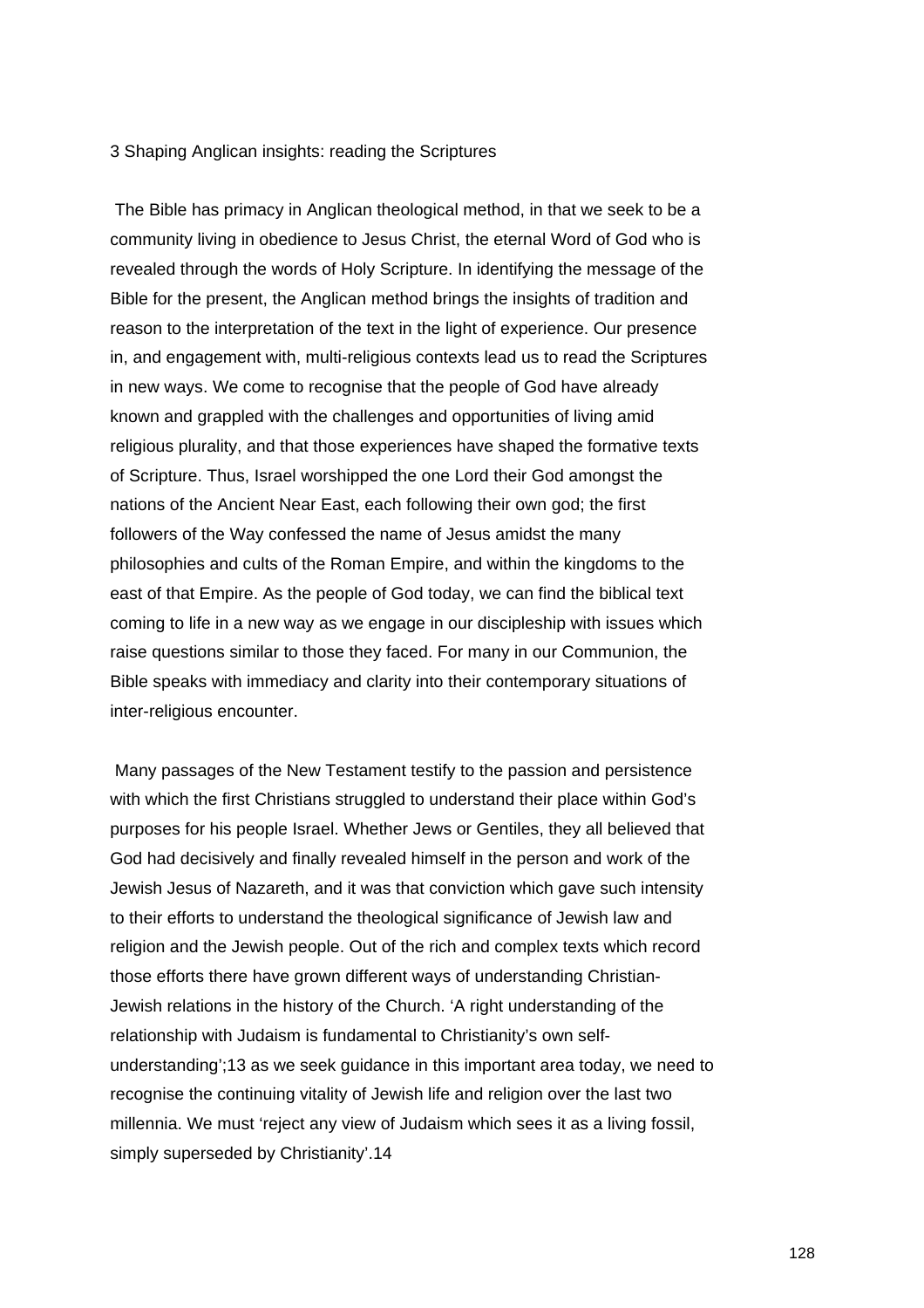Our Scriptures speak to us in new ways when they are brought alongside the sacred texts of other religions in the practice known as 'Scriptural Reasoning'.15 For example, believing ourselves to be in a dialogue with God enabled through the words of the Bible, it can be a profoundly humbling and creative experience for us to read the Bible alongside Muslims who likewise believe themselves to be addressed by the one God through the text of the Qur'an. Hearing the stark divine imperative that 'You shall not bear false witness against your neighbour',16 and recognising the spiritual profundity of parts of the Hindu scriptures, we can ponder how often we collude with a distorted views of the other if we dismiss Hinduism as merely polytheistic idolatry. Treasuring the 'read, mark, learn, and inwardly digest'17 which our own Anglican spirituality commends in relation to the Scriptures, we can be challenged by the prolonged and intense attention which Buddhist tradition teaches as necessary for the sutras to become an interior reality. Set alongside the scriptures of other religions too, and the orally transmitted texts of other traditions, reading the Bible in these fresh contexts can both motivate and challenge us for engagement with people of different faiths.

4 Shaping Anglican insights: tradition and reason

Anglicans hold that Scripture is to be interpreted in the light of tradition and reason, meaning by these an appeal respectively to the mind of the Church as that develops and to the mind of the cultures in which the Church participates.18 Tradition and reason are shaped by the lived experiences of Christians in their double contexts of Church and society, and they are inseparable as are those contexts.

 The developing tradition of distinctively Anglican theological reflection on inter faith relations has grown within a broader ecumenical context, and has drawn significantly on insights from other Christian churches, at least since the 1910 International Missionary Conference in Edinburgh. The Second Vatican Council's declaration Nostra Aetate of 1965 and the work of the World Council of Churches have greatly influenced the teaching of successive Lambeth Conferences. The 1988 conference commended to the Communion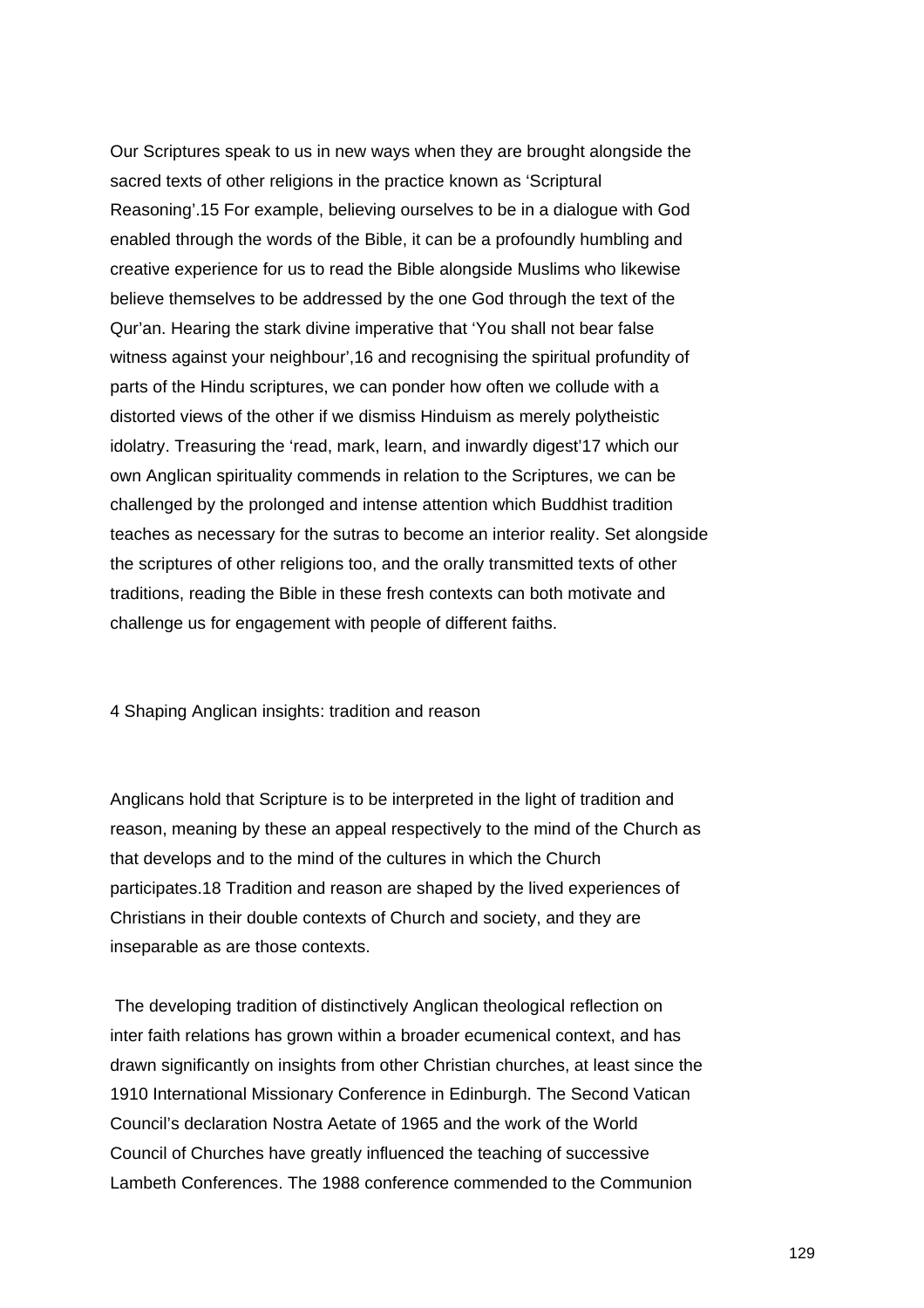for study a key theological text entitled Jews, Christians and Muslims: The Way of Dialogue.19 The 1998 Conference devoted particular attention to relations with Islam, and mandated the Anglican Communion Network for Inter Faith Concerns (NIFCON) to 'monitor Muslim-Christian relations and report regularly'.

In their studies and translations of the Hebrew Scriptures, early Anglicans drew on the scholarship of Jewish rabbis. Later, as the sacred writings of other faiths became known to them, Anglicans continued to be prominent among those committed to the textual study of religion, often in co-operation with colleagues of other faiths. The Anglican use of reason also drew on philosophical, sociological and psychological insights to inform a theological response to the growing awareness of religious plurality. From every branch of Anglicanism, evangelical, catholic and liberal, missionary scholars, both women and men, contributed alongside local Christians in developing a theology for mission and dialogue through inter faith encounter.

 radition and reason are deployed in Anglicanism through the lived experience of Christian discipleship in a very wide range of different contexts, and this variety has contributed to the marked pluriformity of Anglican theological approaches to inter faith issues. In every context, though, the Anglican experience has been shaped by a constant reference to prayer and worship, by a

concern for the welfare of the whole of society, and by the centrality accorded to pastoral practice. One of the distinctive emphases arising from these priorities has been to place at the centre of our experience a deep, strong and Christlike friendship with people of other faiths.

Across a range of contexts, whether as minority or majority communities, whether in places of vulnerability or of security, whether in relations of dialogue or of tension, Anglicans today continue to engage with issues of religious difference as a key testing ground for discipleship, bringing opportunities and challenges which must be held together. Already in this millennium, the Communion's Network for Inter Faith Concerns has convened or participated in a number of key consultations addressing within particular regional settings issues of widespread resonance. For example, in Bangalore (India) in 2003, a South Asian consultation on 'mission and dialogue' stressed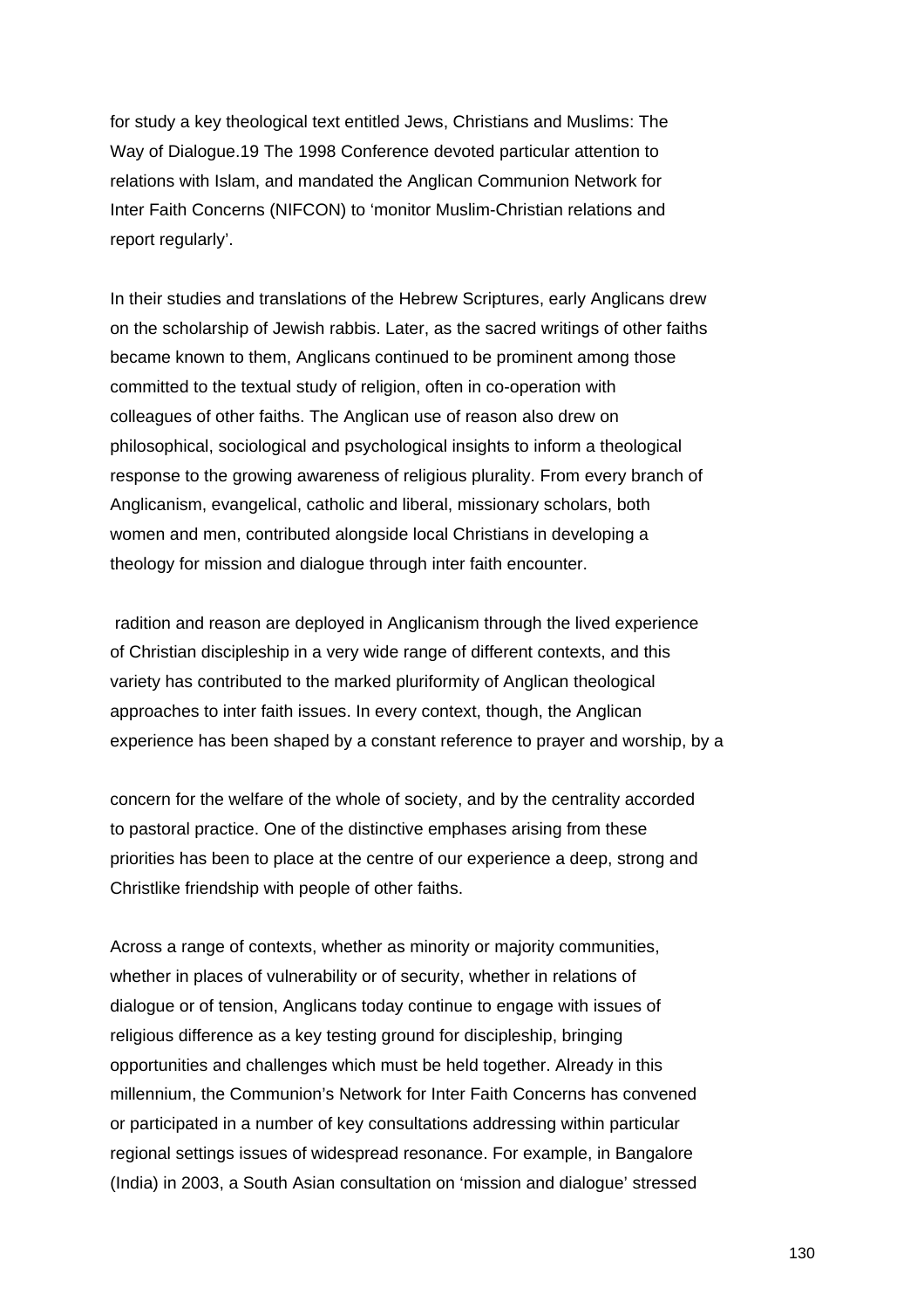the importance of engaging in trustful and respectful inter faith dialogue while vigorously advocating the cause of minorities suffering religious oppression.20 In Oslo (Norway), also in 2003, Anglicans and Lutherans from the Northern European churches of the Porvoo Communion highlighted the need to maintain the integrity of the church's ministry while enabling the pastoral care of the other.21 In Kaduna (Nigeria), in 2007, meeting in the Christian and Muslim setting of West Africa, a consultation on 'faith and citizenship' pointed to the challenge of witnessing persuasively to the Gospel while welcoming fellow citizens of other faiths as co-workers for the common good.22

 From these and other gatherings, and from soundings across the Communion, it is evident that our churches can be renewed in their life and mission when they commit themselves as part of their discipleship to presence among and engagement with other faith communities. We can recognise the three following dynamic patterns in particular through which we are being led into this newness of life. First, maintaining our presence among communities of other faiths, we are abiding as signs of the body of Christ in each place. Second, engaging our energies with other groups for the transformation of society, we are being sent in the power of the Spirit into each situation. Third, offering embassy and hospitality to our neighbours, we are both giving and receiving the blessing of God our Father.

#### 5 Celebrating the presence of Christ's body

Our Christian presence among other religions is honoured by ourselves as we keep faith with our commitment to witness in particular places, and it may also be honoured by others through the respect which they can show for that presence. Anglican churches are called to maintain a presence in very different places around the world, to sustain there a sense of sacred place, sacred time and consecrated lives, through which prayer and witness can be generated in local communities. In so doing, we become signs of the abiding life of God in his world, a life which invites others to participate in its rhythms. In some places, that invitation will be refused, and simply maintaining a Christian presence can be a costly and dangerous enterprise in a hostile environment. In other places, we may find that our presence is welcomed by people of other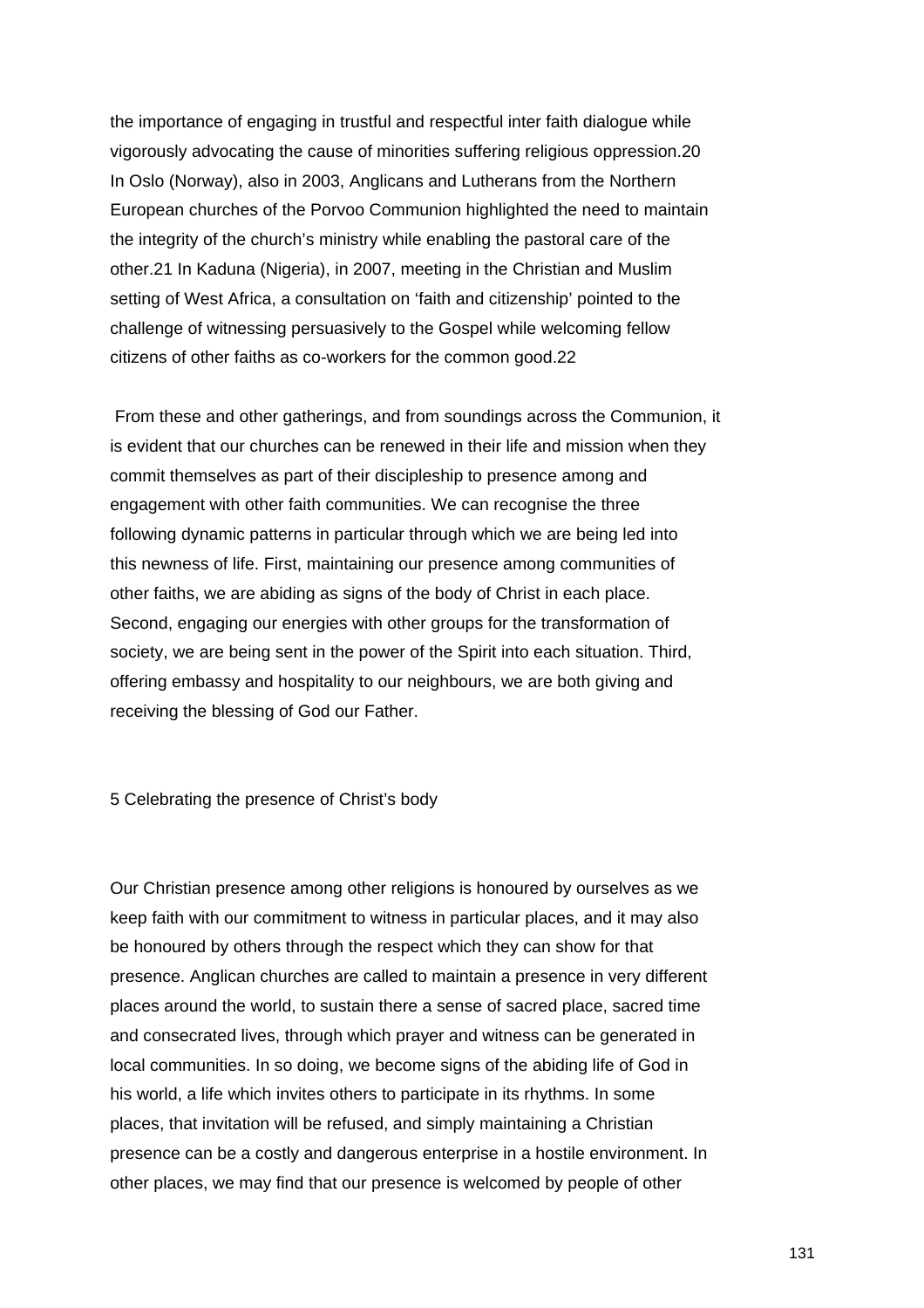faiths, who honour its outward signs such as buildings, liturgy and priesthood, and who appreciate our pastoral care offered to all people irrespective of their faith.

Both rejection and acceptance can awaken in us a fresh sense of the treasures that have been entrusted to us to share with others. Christian faith is a gift we can easily take for granted, and at the same time we can begin to regard it as our own possession. It can be an experience of renewal to be reminded by others both of its life-giving value for us, and of its free availability to all. In this way, our presence among people of other faiths becomes for us a journey into a deeper understanding of who we are, 'and the end of all our exploring will be to arrive where we started and know the place for the first time'.23

 Inter-religious relations are not always marked by mutual respect. The sanctification of time and place is a project for other faiths as well as our own, and any public space or local community can become an arena of contest. We must be committed to working and praying for the peace and welfare of the cities and societies where we live,24 as our encounters with others challenge us to display open and gracious attitudes to those who share those places with us. Since a presence which cannot be manifested openly to others cannot serve these purposes, we strive to safeguard the principles of religious freedom for all which are recognised as central to human rights.

Where the freedom of the Church is repressed or Christians are oppressed, we recognise that we are still called to the costly vocation of offering love and prayer to all. The continuing vitality of the suffering Church is a reminder to us all of the strength through weakness of the community which abides at the foot of the cross. Our understanding and practice of reciprocity in inter faith relations globally must be patterned on the Lord's teaching of a generosity which transcends retaliation – Jesus said: 'Love your enemies and pray for those who persecute you'.25 At the same time, we recognise that as fellow members of the body of Christ it is imperative for us to offer our solidarity and support to Christians who have to witness to their faith in difficult circumstances.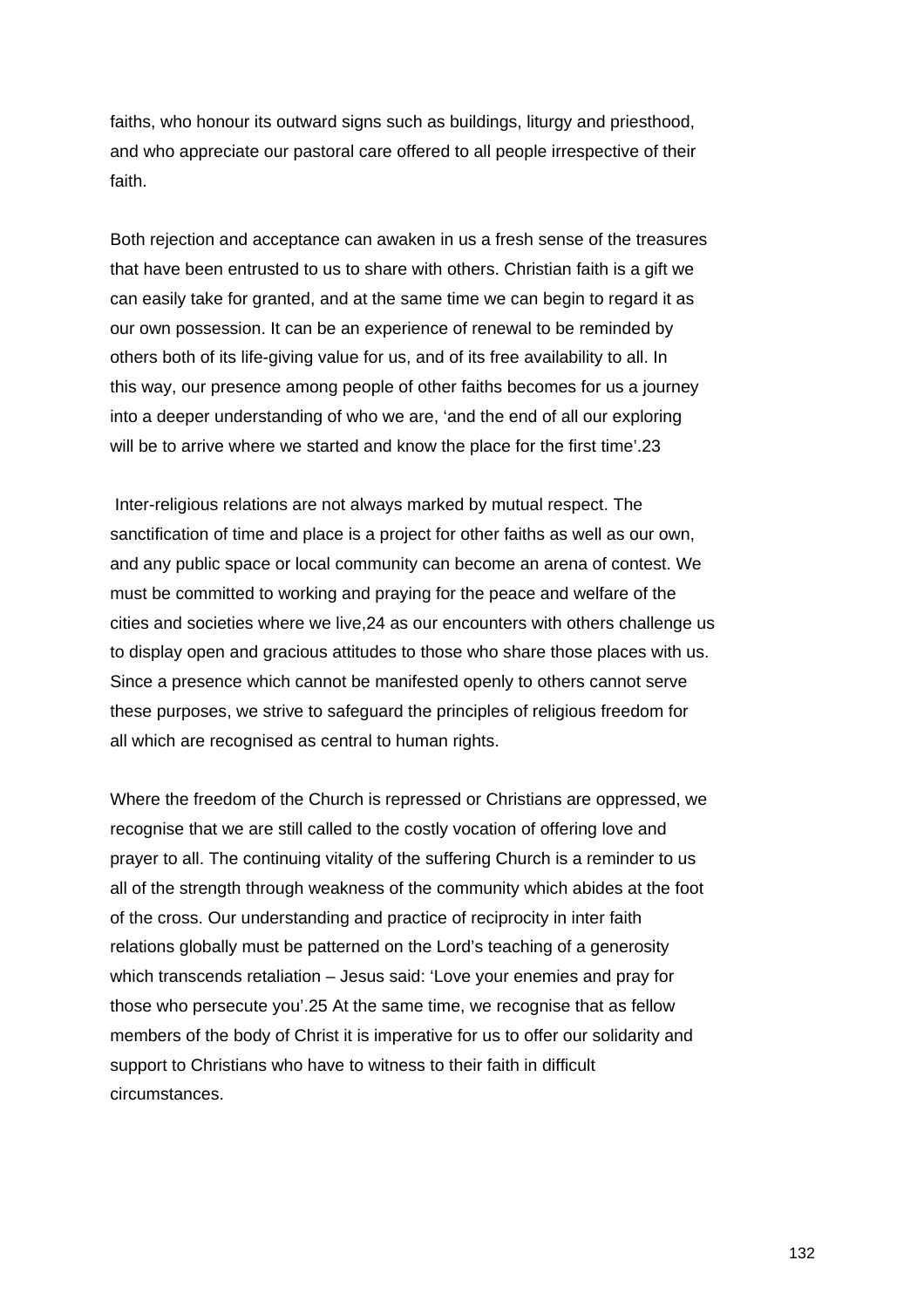Our commitment to be a stable presence in each place, to sanctify the life of the local community through prayer and witness, and in so doing to learn to value more deeply and share more widely the treasure entrusted to us, is a response to the incarnational logic that lies at the heart of the Christian story. The presence which we are living is that of the Body of Christ: the presence of the God who expresses himself in our midst in body language, by living a life, dying a death, and rising to a new life. Through his cross and resurrection, Jesus gives us forgiveness, healing and new life, and shapes us into a community which offers these blessings to our neighbours in a pattern of gracious and generous discipleship.

 Most particularly, as we worship one who was rich but for our sake became poor,26 emptying himself to take the form of a slave,27 we remember that Jesus is present not only in the ministry and the sacraments of his Church but also in the persons of the poor, the hungry and the oppressed.28 Our presence among them must be one of service, advocacy and empowerment, whatever their faith. We believe that in Christ God has come among us as a human living among humans, and as one who in his humanity crossed the boundaries which separated people of different groups from one another.

6 Communicating the energy of the Spirit

As we maintain our presence in the contexts of religious diversity and conflict to which our churches are called, we need also to be engaged with these contexts, both contributing to and drawing from the sources of energy in our societies which lead to transformation. Through that engagement, we find that we are being sent out to share in the Holy Spirit's mission of restoration and renewal. In some cases, the energetic forces of transformation in our societies will be channelled through the structures of religious communities. In others, they will be found in more flexible networks and groupings, which may yet draw inspiration and motivation from the values and beliefs of the world faiths. Churches can experience new life when they are open and adaptable enough to work in partnership with others for the common good of peace, justice and the integrity of creation. The convictions of John Wesley,29 that though we cannot think alike yet we may love alike, and that we may be of one heart though we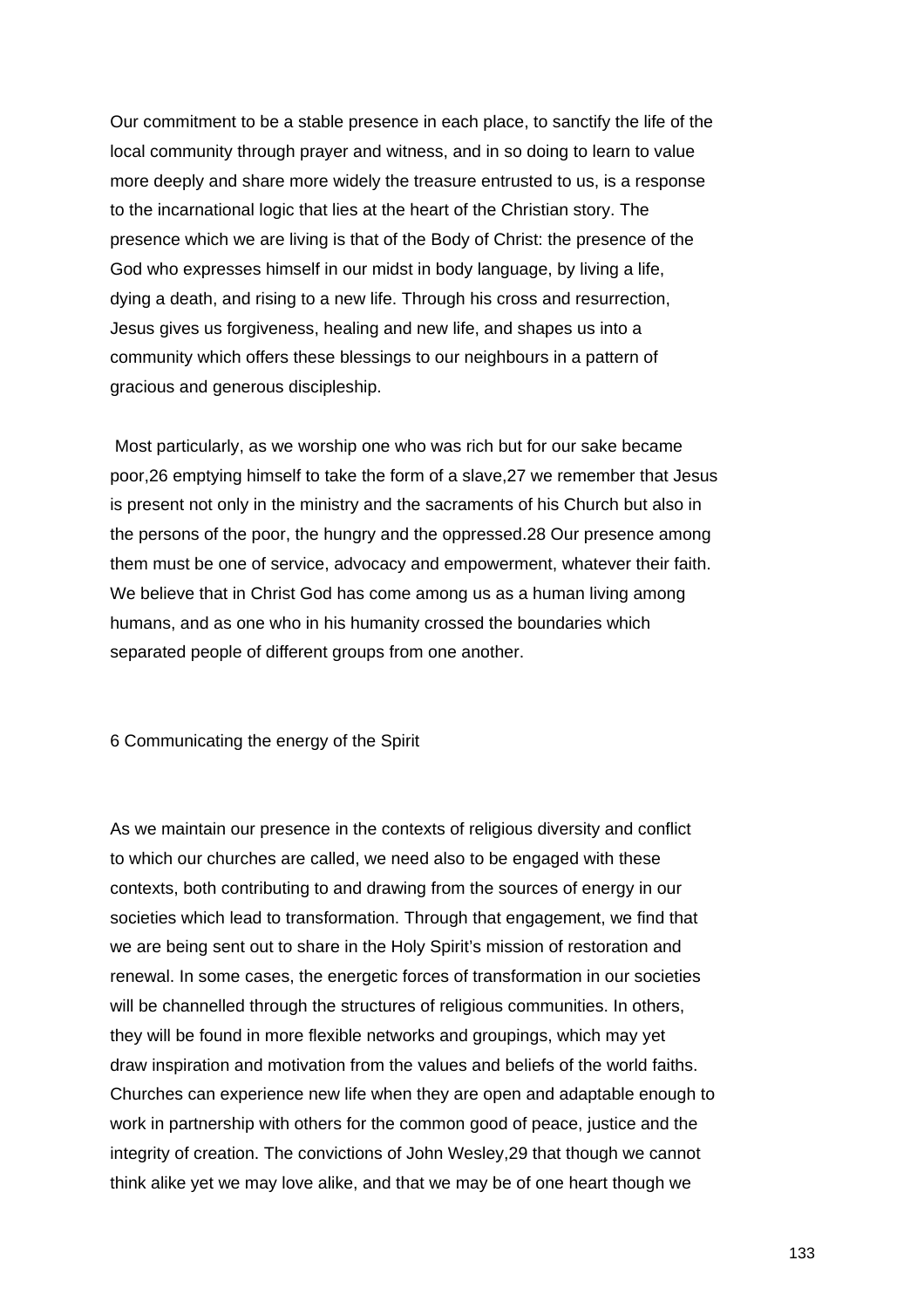are not of one opinion, are compelling for those of us who work with people of differing beliefs on practical projects.

 In a world of increasing materialism and commodification, as Christians we can find a shared purpose in affirming the spiritual values of life, renewing our commitment to a better world, and evoking afresh our energy in the service of others. Where such partnership is possible, we are opened up to the life-giving Spirit into whose power we are given over as the people of Jesus. The working of this Spirit is unrestricted and constantly surprising; when we are born and led by the Spirit, we know that he is like the wind, which 'blows where it chooses'; we 'hear the sound of it, but do not know where it comes from or where it goes'.30 A recognition of the sovereign unpredictability of the Spirit's mission in the world can set us free for new ways of engaging with people of different faiths in seeking the common good.

Not all energy is creative, and not every powerful spirit is to be aligned with the Holy Spirit of God. Religion of every variety can have a dark, a repressive, a divisive, even a violent side. However inadequate the word 'fundamentalism' is as a term applied to different phenomena in different faith traditions, there is abroad in all communities a spirit of defamation of 'the other', of the hardening of differences into divisions, of the suppression of variety, of the disempowerment of the vulnerable. There is abuse of religion for selfadvancement, for the promotion of sectional interests, for the justification of comfortable lifestyles and of the exploitation of others. Partly as a result of such distortions, the appeal of a militant secularism is growing in many places. These dangers show the need for careful discernment when Anglicans engage with others, an engagement which must test our own motives as well. In the power of the Spirit, we have been entrusted with a ministry of reconciliation, and one of the most testing ways in which we demonstrate that power in today's world is through our commitments to conflict mediation, peace making, truth telling and community building in places where people of different religions are at enmity with one another. To fulfil those commitments requires us to seek the empowerment and inclusion of women, children, marginalised people and any others who are excluded.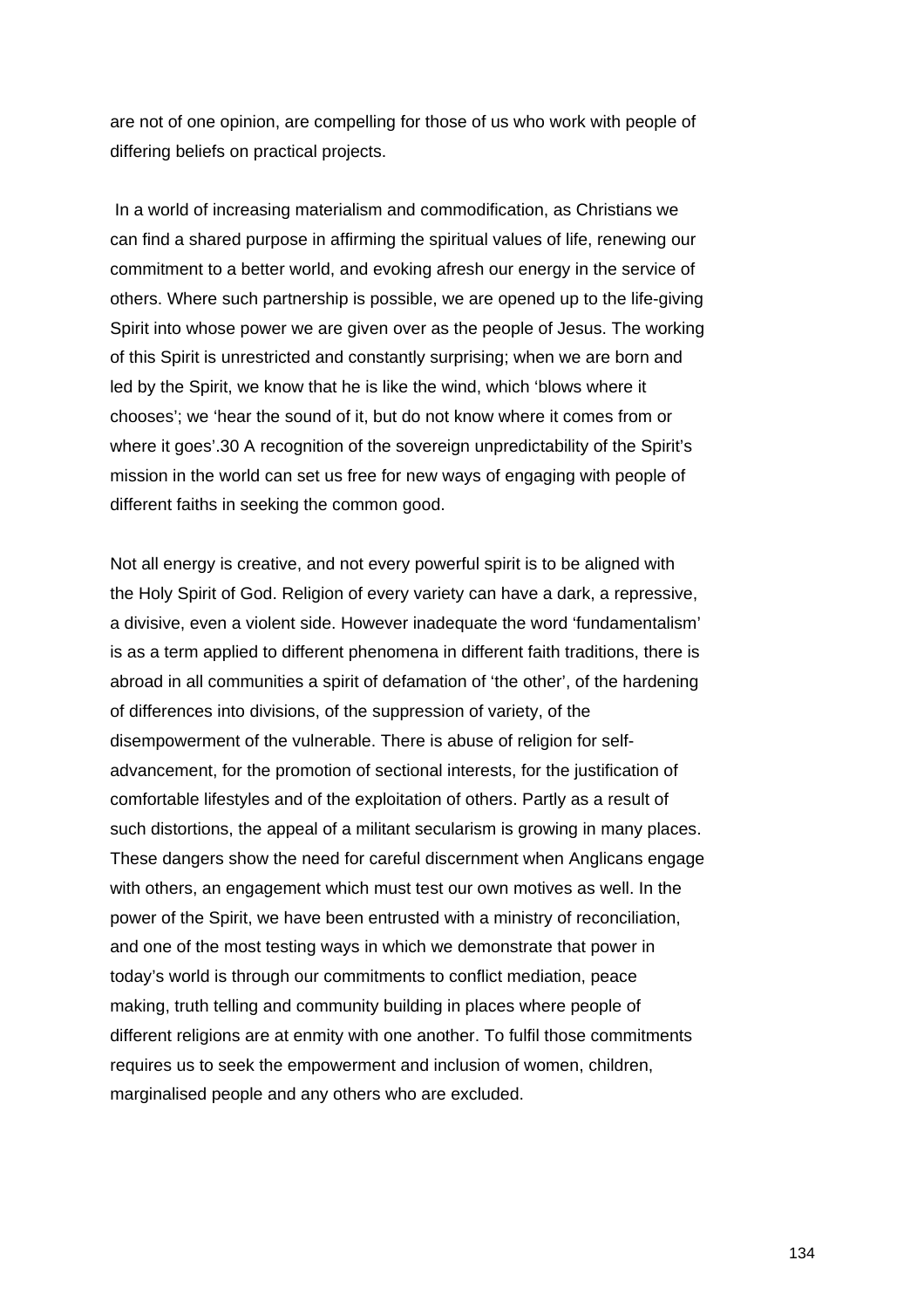The Spirit of God who leads us into all truth, and thereby sets us free, is the same Spirit who searches each of our hearts. It is this Spirit, coming to us in our weakness, who enables us to witness to the lordship of Jesus, and to commend to others the faith which gives us life through his name. So evangelism belongs together with practical co-operation, work for reconciliation, and inter faith dialogue, as all are ways of sharing in the energetic communication which is the mission of God's Spirit today. The desire to see others come to Christ is a primary motivation of that mission, and when the Holy Spirit works within the heart of our neighbours to bring them to faith in Jesus, we will rejoice. We always remember, though, that this is the Spirit's work, not ours, and we repudiate any attempt to coerce or manipulate people into conversion.

7 Practising the embassy and hospitality of God

 As God both pours out his life into the world and remains undiminished in the heart of the Trinity, so our mission is both a being sent and an abiding. These two poles of embassy and hospitality, a movement 'going out' and a presence 'welcoming in', are indivisible and mutually complementary, and our mission practice includes both.31 In the Gospel Jesus teaches his disciples to deliver their embassy within the setting of receiving hospitality: 'Whatever house you enter, first say, "Peace to this house".'32 As disciples we have to learn to be guests, and the proclamation we make in our embassy is in the first place the blessing of peace, the announcement of the good news of the Kingdom, and the healing of the sick. As ambassadors of Christ, our mission is to meet, to greet, and to acknowledge our dependence on other people and on God: 'We do not proclaim ourselves; we proclaim Jesus Christ as Lord and ourselves as your servants for Jesus' sake'.33 The embassy which has been entrusted to us is the ministry of reconciliation,34 and the giving and receiving of hospitality is a most powerful sign that those who were strangers are reconciled to one another as friends.

The Bible is full of images which point to the theological depth of the hostguest relationship. As God's people, we meet the test of hospitality when we offer the best provisions we have to the unexpected visitor, and still more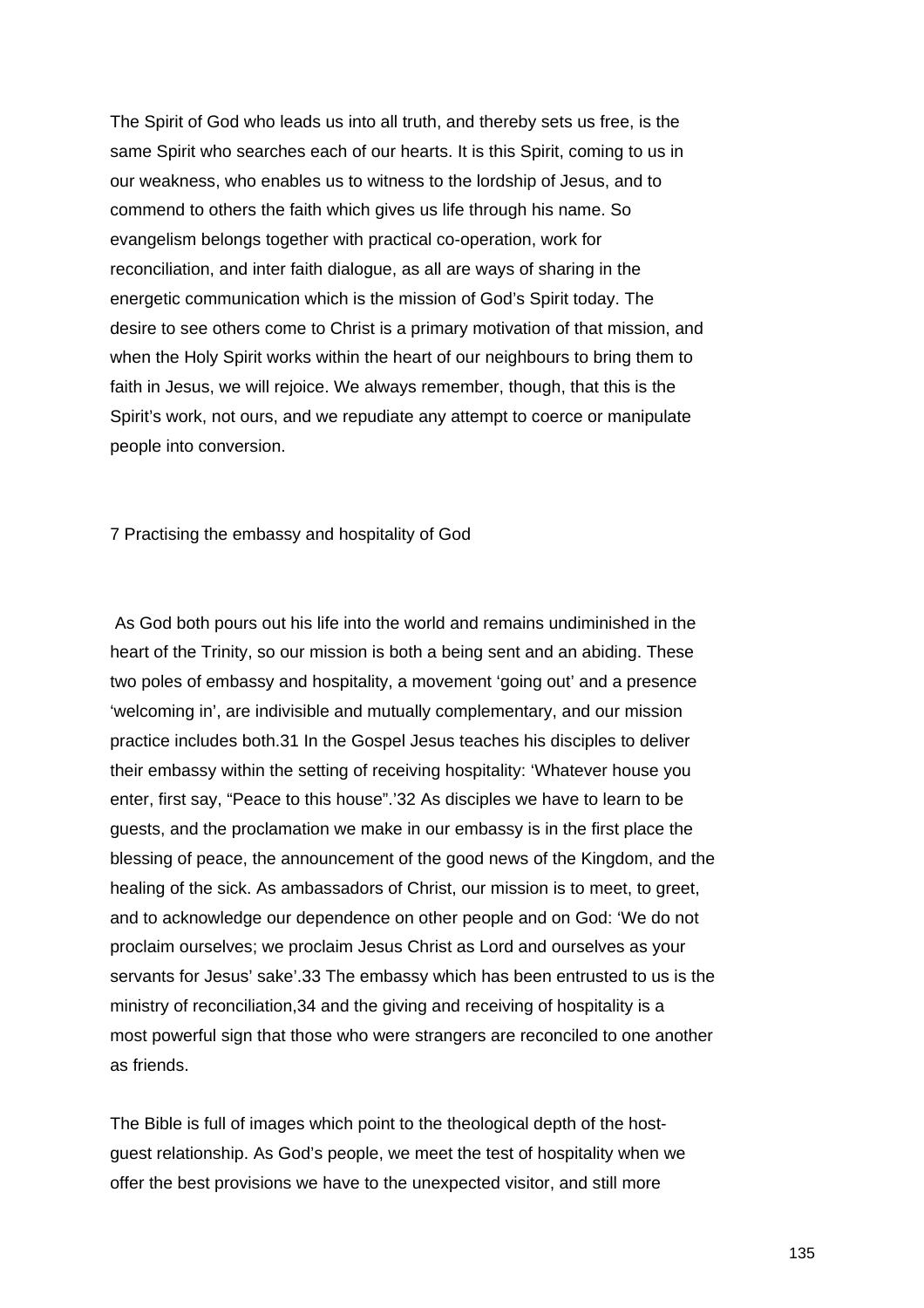through the time and care we give to addressing our guests' weariness and thirst.35 We will do that out of the integrity of our Christian faith and practice; true hospitality is not about concealing our convictions, but about expressing them in a practical way. We ourselves can in turn receive in friendship the hospitality of others, which may speak powerfully to us of the welcoming generosity that lies at the heart of God. Through sharing hospitality we are pointed again to a central theme of the Gospel which we can easily forget; we are re-evangelised through a gracious encounter with other people.

 The challenges to the practice of hospitality are many and serious. Our guests may be suspicious, fearful, or hostile, as we may be when we are guests. There may always be failures to reciprocate on either side. It is possible to use the practice of hospitality, not truly to accept and to recognise one another, but rather to suppress difference through a superficial bonhomie. We have to learn that being embarrassed, perplexed and vulnerable may be part of our calling as both guests and hosts, for it is when we welcome one another in all our differences that we are truly enriched by one another.

 Hospitality is strengthened through the always time-consuming, often costly, and sometimes painful process of building trust. As that trust develops, sharp distinctions between host and guest may fall away, as they do at any convivial meal. We come to learn that the spaces in which we meet one another do not ultimately belong to either host or guest; they belong to God, as do the socalled 'neutral' spaces of public life. None of the places, situations or societies where we meet and greet are the exclusive territory of any one group; they are entrusted by God to be shared by everyone, since all humans are made in God's image.

 Anglican spirituality maintains that at the heart of our life as a Christian community is a meal for those who know themselves to be strangers and pilgrims upon earth. At the breaking of the bread our Lord himself came to his disciples as one at first unknown.36 The Eucharist opens us to an awareness that we too are guests of the Father waiting for the completion of his loving purposes for all. As he strengthens us with bread for the journey to carry us to that place which is a home for all the nations of the world, so here we share our life with our neighbours of all faiths as citizens of our earthly kingdoms. We wait for the day when all humanity together will meet the one divine host, the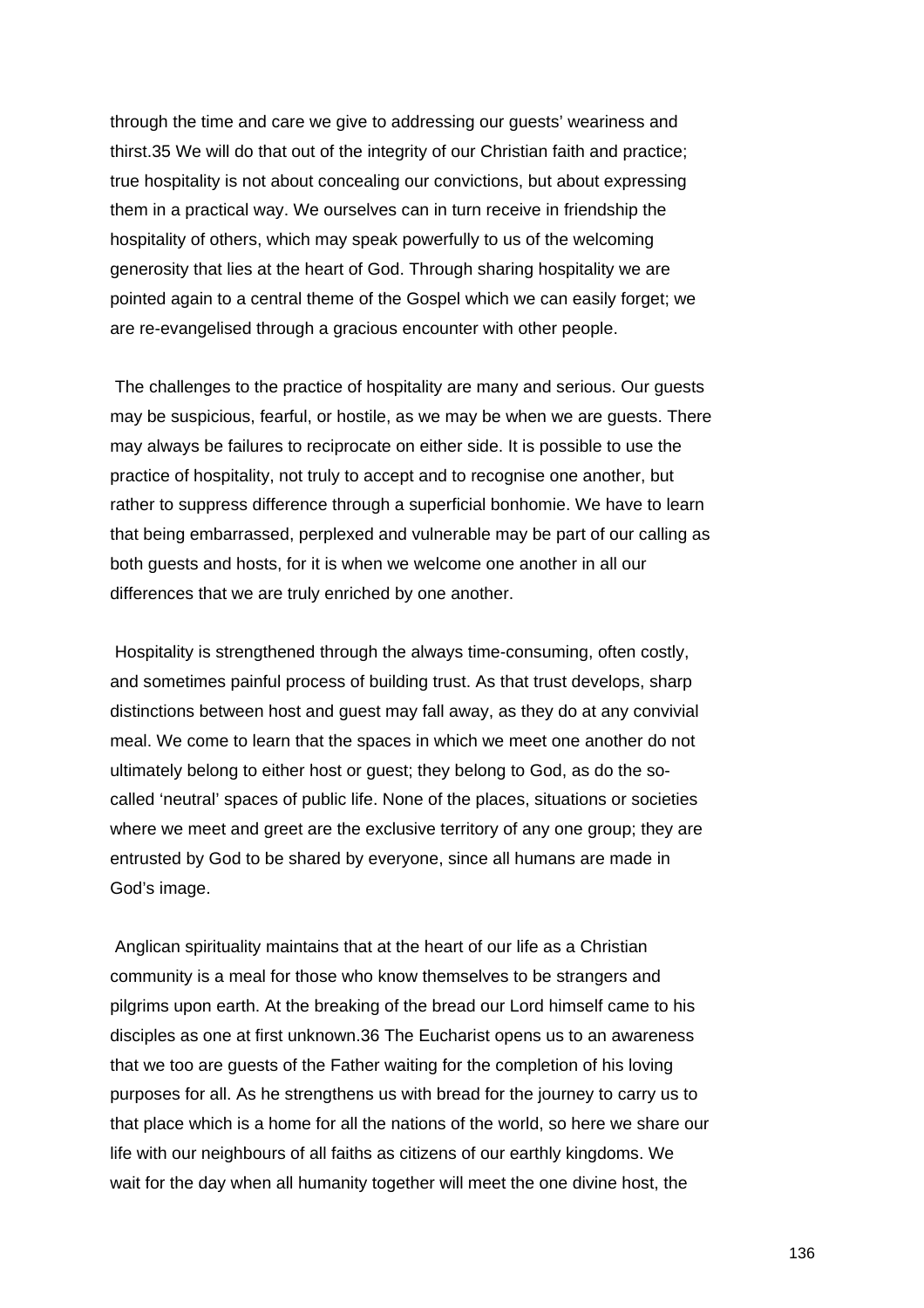Father who invites all his children to share the joy of the banquet he has prepared.

### 8 Sending and abiding

Our human relationships at their best are marked by a dynamism and interactivity capable of changing all involved through genuine encounters which lead us into new life. Those we called 'other' are no longer over against us, but present to us and us to them, human beings whose energy connects with ours and ours with theirs, those who are fellow guests in God's house with us. So we come to know our neighbours of different faiths in a new way, both as fellow human beings, and also as those who seek, as we do, to orient their lives towards the One who is the source of all life. We will listen to and receive from our neighbours even while we speak and give to them, and in this mutuality of encounter we can experience God's gracious presence in a new way. In our time, we have seen a new readiness on the part of scholars and leaders of other faiths across the world to engage seriously at a theological level with the Christian faith. Two notable expressions of this have been the statements Dabru Emet and A Common Word, produced respectively by international groups of Jewish and of Muslim scholars.37

 Our pressing need to renew our relationships with people of different faiths must be grounded theologically in our understanding of the reality of the God who is Trinity. Father, Son and Spirit abide in one another in a life which is 'a dynamic, eternal and unending movement of self-giving'38. This is expressed in a sending and being sent by the Father of the Son and the Spirit which is eternal, yet which also reaches out into our time and space to draw us into God's life. In our meeting with people of different faiths, we are called to mirror, however imperfectly, this dynamic of sending and abiding. So our encounters lead us deeper into the very heart of God and strengthen our resolve for inter faith engagement.

We will maintain our presence among communities of different faiths as we celebrate Jesus as the way, the truth and the life for us and for all people. We will channel our energies into connection, communication and reconciliation with other faith groups as we open ourselves to the energy of the Spirit. We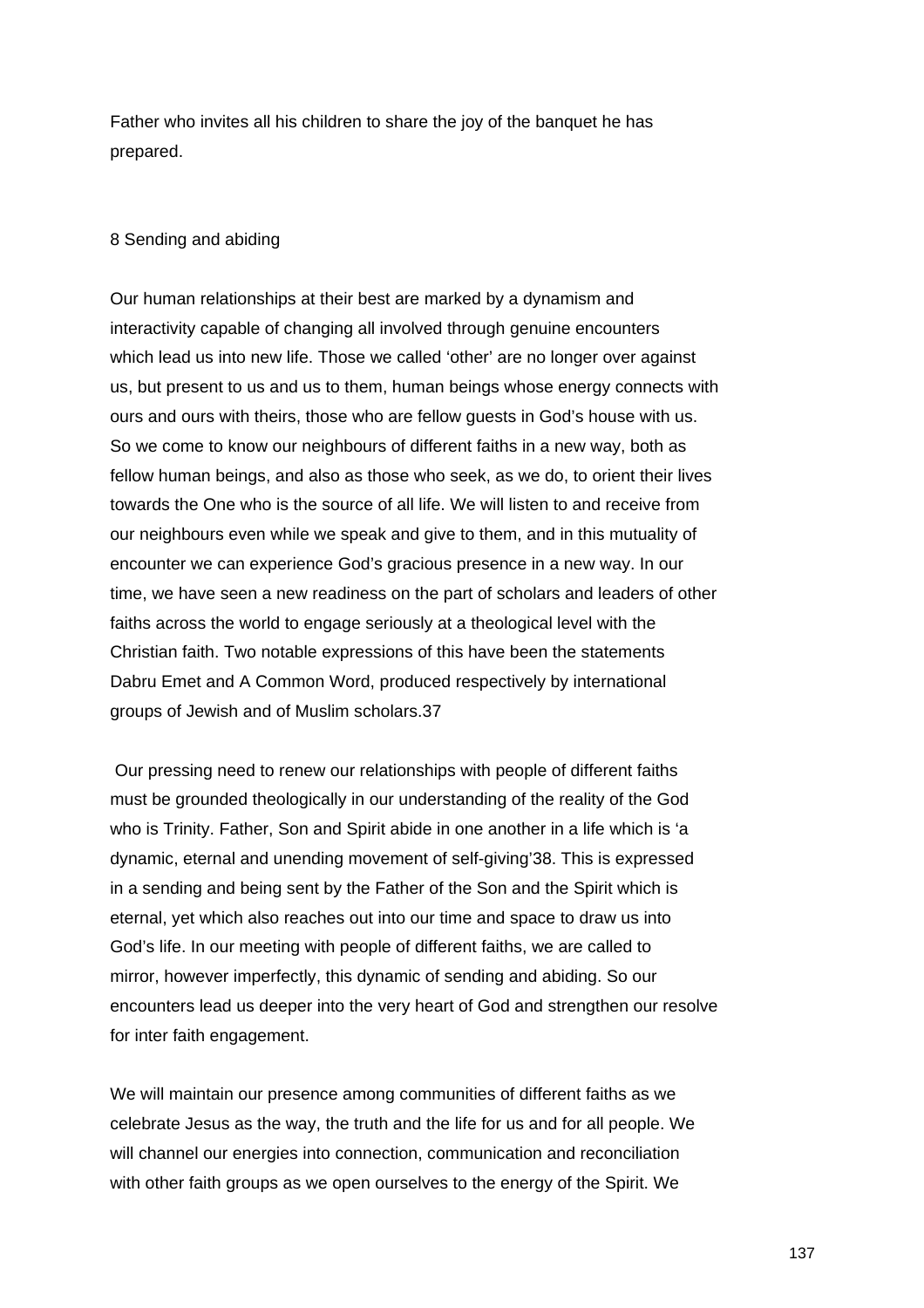will build trust through giving and receiving hospitality and embassy as we respond to the Father's gracious invitation. We recognise that the actuality of our Christian life as it is lived among people of other faiths often does not meet these aspirations, and this may be painfully evident to our neighbours also. Theology is always in tension with experience, and in inter faith relations we

need to live with provisionality, paradox and disappointment. Nevertheless, as people who find healing through the broken body of Christ and confidence in the daring venture of the Spirit, we must not be deterred by the risk of failure or rejection. Even in our sin, weakness, fear and timidity, we are constantly challenged by the God who calls us to abide with our neighbours as signs of his presence with them, and who sends us to engage as agents of his mission among them. Through prayer and worship the triune God forms us to be a people called into newness of life in our inter faith encounter.

The grace of the Lord Jesus Christ, the love of God, and the communion of the Holy Spirit be with us all evermore.

**Notes** 

1. Ac 17.27-28. St Paul indeed goes on to cite the words of the poet Aratus: 'For we too are his

offspring'.

- 2. Ps 104.24.
- 3. 1 Tim 2.4.
- 4. Mt 5.48.
- 5. Heb 1.3.
- 6. Jn 14.6.
- 7. 2 Cor 4.5.
- 8. Mt 12.33.
- 9. Gal 5.22f.

10. This can be seen as a theological parallel to the development of English common law, with its

appeal to precedents at the same time as its openness to new applications in new cases.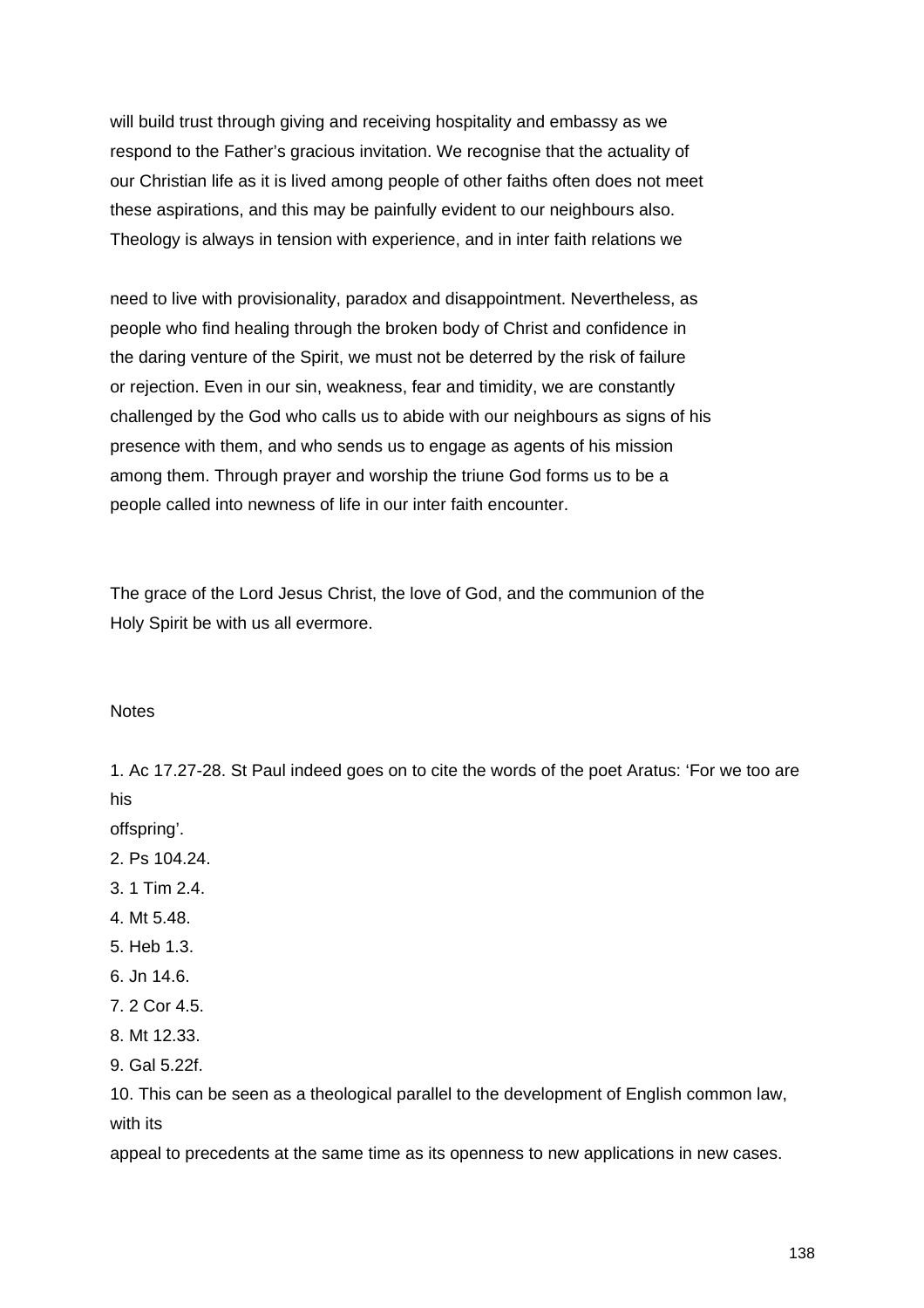11. Pentecost, the Christian Feast of the Spirit, corresponds to the Jewish Festival of Shavuot,

associated with the giving of the Torah, which is likewise concerned with social life as well as with inward response to God.

12. For our Anglican forebears, seeking to chart a via media for their Church in the divided Christian

world of the sixteenth and seventeenth centuries, the pressures towards libertarianism and towards

authoritarianism were identified with Protestant Nonconformism and Roman Catholicism respectively.

13. Jews, Christians and Muslims: The Way of Dialogue (commended for study by the Lambeth

Conference 1988), §13.

14. Ibid., §16.

15. Scriptural Reasoning is 'a practice of group reading of the scriptures of Judaism,

Christianity, and

Islam that seeks to build sociality among its practitioners and release sources of wisdom and compassion for healing our separate communities and for repair of the world' (Steven

Kepnes, 'A

Handbook for Scriptural Reasoning', p.23, in David F. Ford and C. C. Pecknold, ed., The Promise

of Scriptural Reasoning, (Oxford: Blackwell, 2006); also posted on the Journal of Scriptural Reasoning website, http://etext.lib.virginia.edu/journals/jsrforum/). The practice has its origins in

dialogue between Jewish and Christian scholars.

16. Ex 20.16, Dt 5.20.

17. Book of Common Prayer, Collect for the Second Sunday in Advent.

18. Virginia Report (Report of the Inter-Anglican Theological and Doctrinal Commission,

1997), §§

3.8-3.11.

19. Published as Appendix 6 in The Truth Shall Make You Free: The Lambeth Conference 1988 – The

Reports, Resolutions and Pastoral Letters from the Bishops (ACC, 1988). In preparation for Lambeth 1988, the Anglican Consultative Council republished, for study and reflection by all the

dioceses of the Communion, the 1984 Church of England report Towards a Theology of Inter-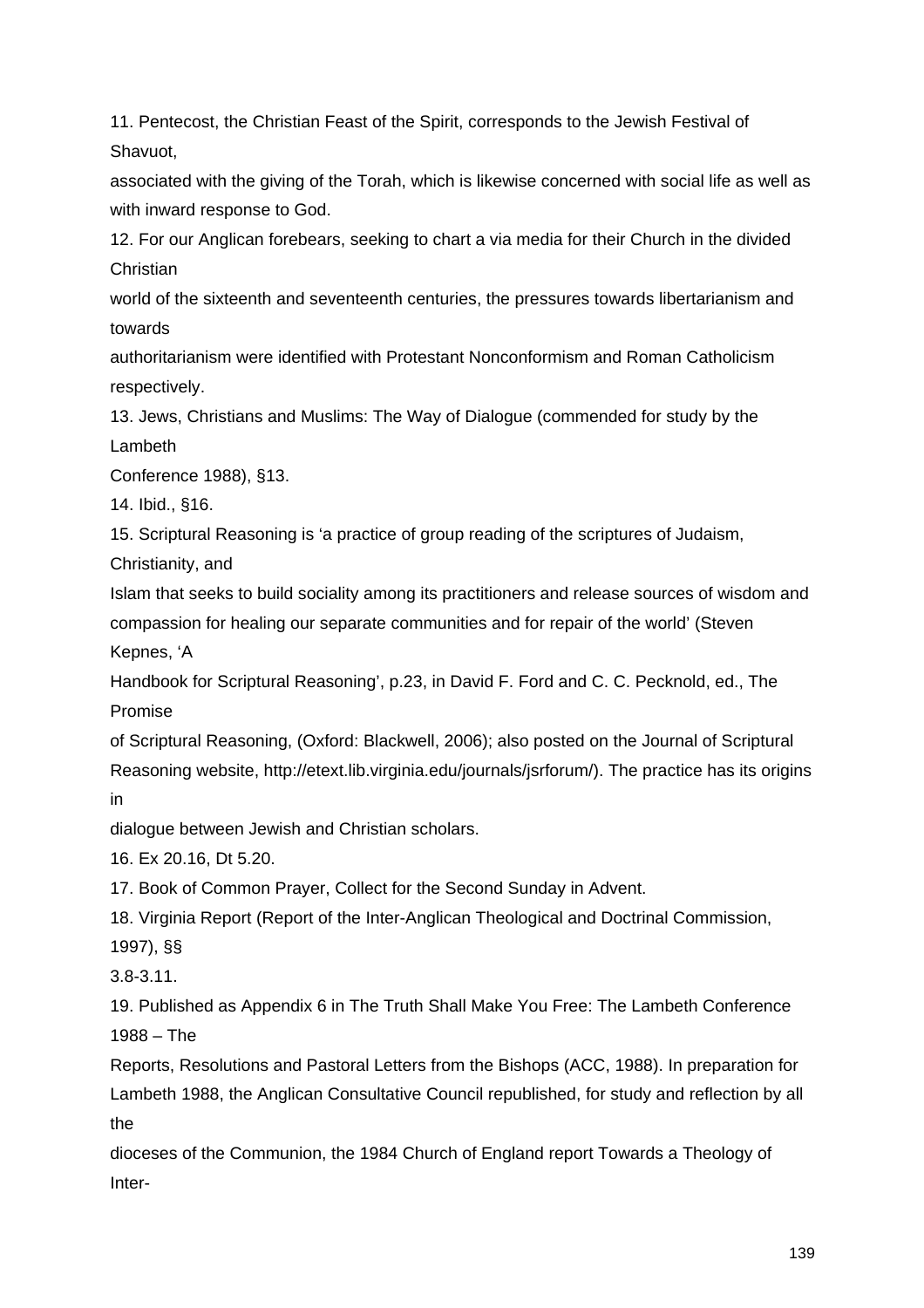Faith Dialogue, together with a response by Bishop Michael Nazir-Ali entitled That Which Is Not

To Be Found But Which Finds Us.

20. Report posted on http://nifcon.anglicancommunion.org.

21. Guidelines posted on www.porvoochurches.org.

22. Report posted on http://nifcon.anglicancommunion.org.

23. T. S. Eliot, 'Little Gidding', V, in Four Quartets.

24. Jer 29.7

25. Mt 5.44.

26. 2 Cor 8.9.

27. Phil 2.7.

28. Mt 25.31ff.

29. John Wesley, Sermon XXXIV in Forty-Four Sermons on Several Occasions. Wesley draws from

his text, 2 Kgs 10.15, the need for a 'catholic spirit' among Christians of differing

persuasions, but

the application of this to the wider and deeper differences between religions is easy to see. 30. Jn 3.8.

31. Embassy, Hospitality and Dialogue: Christians and People of Other Faiths – Report to the 1998

Lambeth Conference by Bishop Michael Nazir-Ali, posted on

http://www.lambethconference.org/.

32. Lk 10.5-9.

33. 2 Cor 4.5.

34. 2 Cor 5.20.

35. Gen 18.1-15, Heb 13.2.

36. Lk 24.16.

37. Dabru Emet: A Jewish Statement on Jews and Christianity (2001), posted on

www.icjs.org/what/njsp/dabruemet.html; A Common Word between Us and You: An Open Letter

and Call from Muslim Religious Leaders (2007), posted on: www.acommonword.com.

38. The Church of the Triune God – The Cyprus Agreed Statement of the International Commission

for Anglican-Orthodox Theological Dialogue (ACC, 2006), II.5.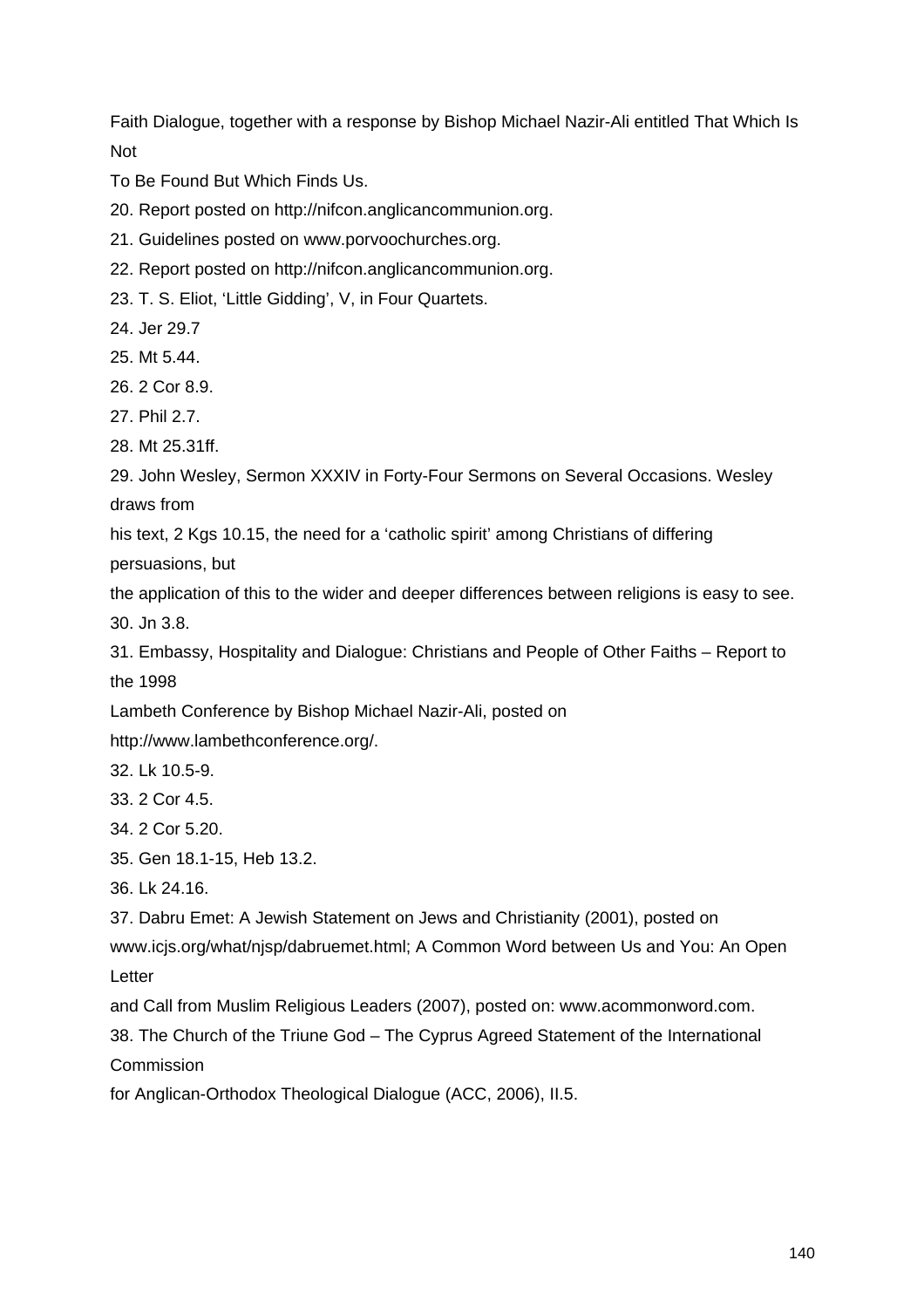## **NETWORK FOR INTER FAITH CONCERNS OF THE ANGLICAN COMMUNION (NIFCON)**

The role of bishops in helping to equip Anglican Christians for God's mission in a world of many faiths will be one of the major themes of the 2008 Lambeth Conference. NIFCON – the Anglican Communion's Network for Inter Faith Concerns – has been asked to coordinate the Indaba Group and self select sessions linked to this theme.

NIFCON was established in 1994 as a result of the important profile given to inter faith Concerns at the 1988 Lambeth Conference. Its mandate was reaffirmed at the 1998 Lambeth Conference. The mission statement of the Network highlights its commitment to draw together engagement by Anglicans in dialogue, evangelism and advocacy. The mission statement says:

The Network for Inter Faith Concerns (NIFCON) of the Anglican Communion exists to encourage:

- Progress towards genuinely open and loving relationships between Christians and people of other faiths.
- Exchange of news, information, ideas and resources relating to inter faith concerns between provinces of the Anglican Communion.
- Sensitive witness and evangelism where appropriate
- Prayerful and urgent action with all involved in tension and conflict
- Local contextual and wider theological reflection

## *NIFCON does this by:*

- Networking and meeting;
- The written word in its various forms;
- Gathering information through its international presidents, correspondents, and contacts support groups.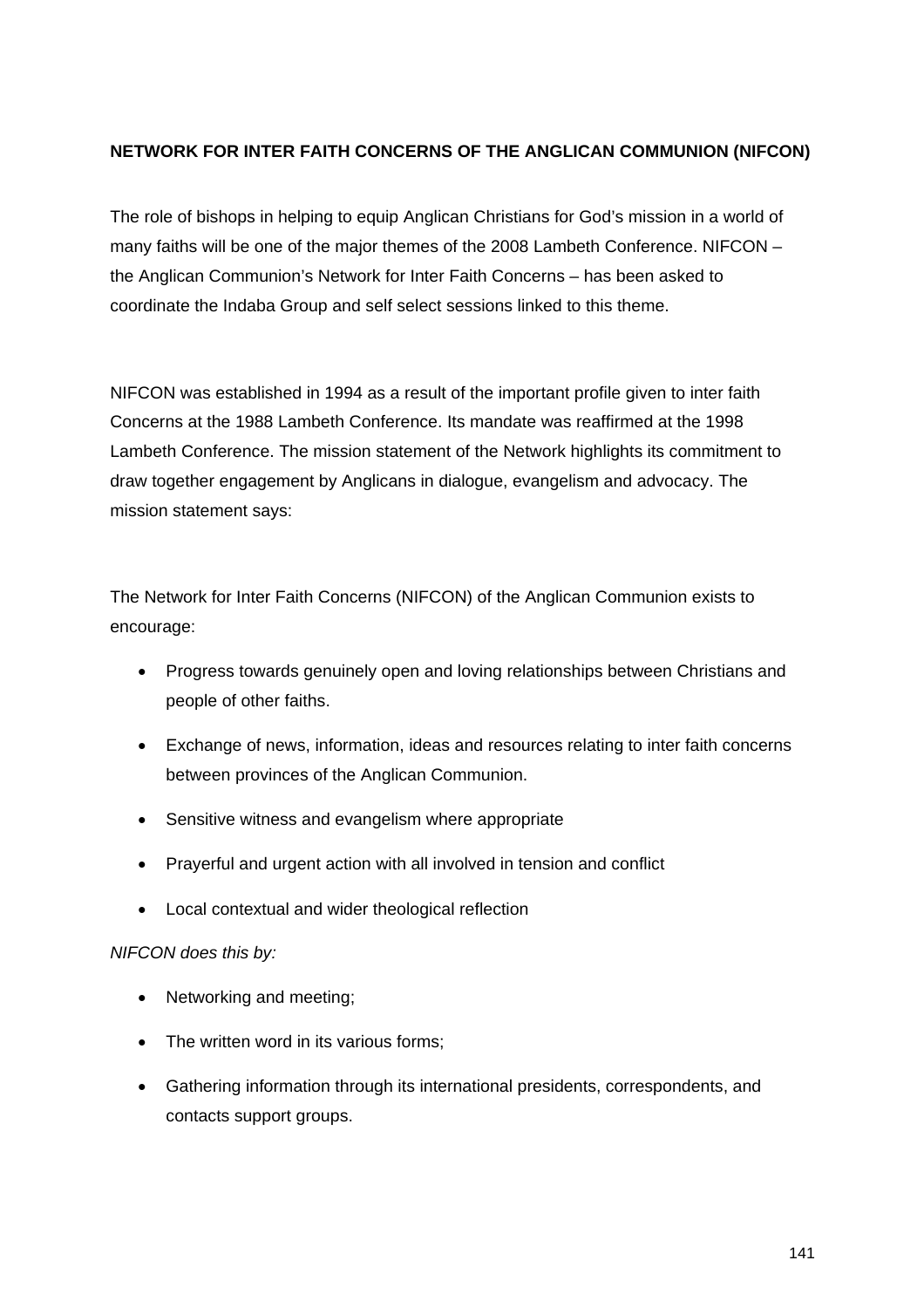It has been charged by the 1998 Lambeth Conference to study and evaluate [Muslim-](http://nifcon.anglicancommunion.org/digest/index.cfm)[Christian relations](http://nifcon.anglicancommunion.org/digest/index.cfm) and report regularly to the [Anglican Consultative Council.](http://www.aco.org/acc/)

NIFCON has three Presidents, Bishop Josiah Fearon (Kaduna, Nigeria), Bishop Louis Tsui (East Kowloon, Hong Kong) and Bishop Michael Nazir-Ali (Rochester, England). It has a widespread network of correspondents covering most parts of the Anglican Communion. The work of the Network is coordinated through the Anglican Communion Department of Theological Studies, with the help of a Management Group chaired by Bishop Michael Jackson (Clogher, Ireland). The staff of NIFCON liaise closely with colleagues in the Archbishop's team at Lambeth Palace.

Developments in the work of NIFCON since 1998 have included the holding of two consultations, one exploring the connections between dialogue and mission (Bangalore, India), and one looking at inter faith concerns and citizenship issues (Kaduna, Nigeria). NIFCON also administers the annual Anglican Communion-Al Azhar dialogue. The Network maintains a substantial website of news and relevant resources

(<http://nifcon.anglicancommunion.org/index.cfm>), and has produced a number of issues of a digest which monitors Christian-Muslim relationships. Recently a significant document setting out an Anglican theology of inter faith relations has been produced by the Network after widespread consultation around the Anglican Communion. Entitled *Generous Love: the truth of the Gospel and the call to dialogue* it has been commended by the Archbishop of Canterbury for study and discussion and will provide the framework for the Lambeth Conference Indaba Groups on the day when the topic is *Engaging with a Multi-Faith World.* 

NIFCON seeks to serve the Anglican Communion as effectively as possible in the areas covered by its mandate. During the course of the Lambeth Conference members of staff and the Management Group will be seeking suggestions from the gathered bishops relating to priorities for NIFCON's life and work over the coming 10 years.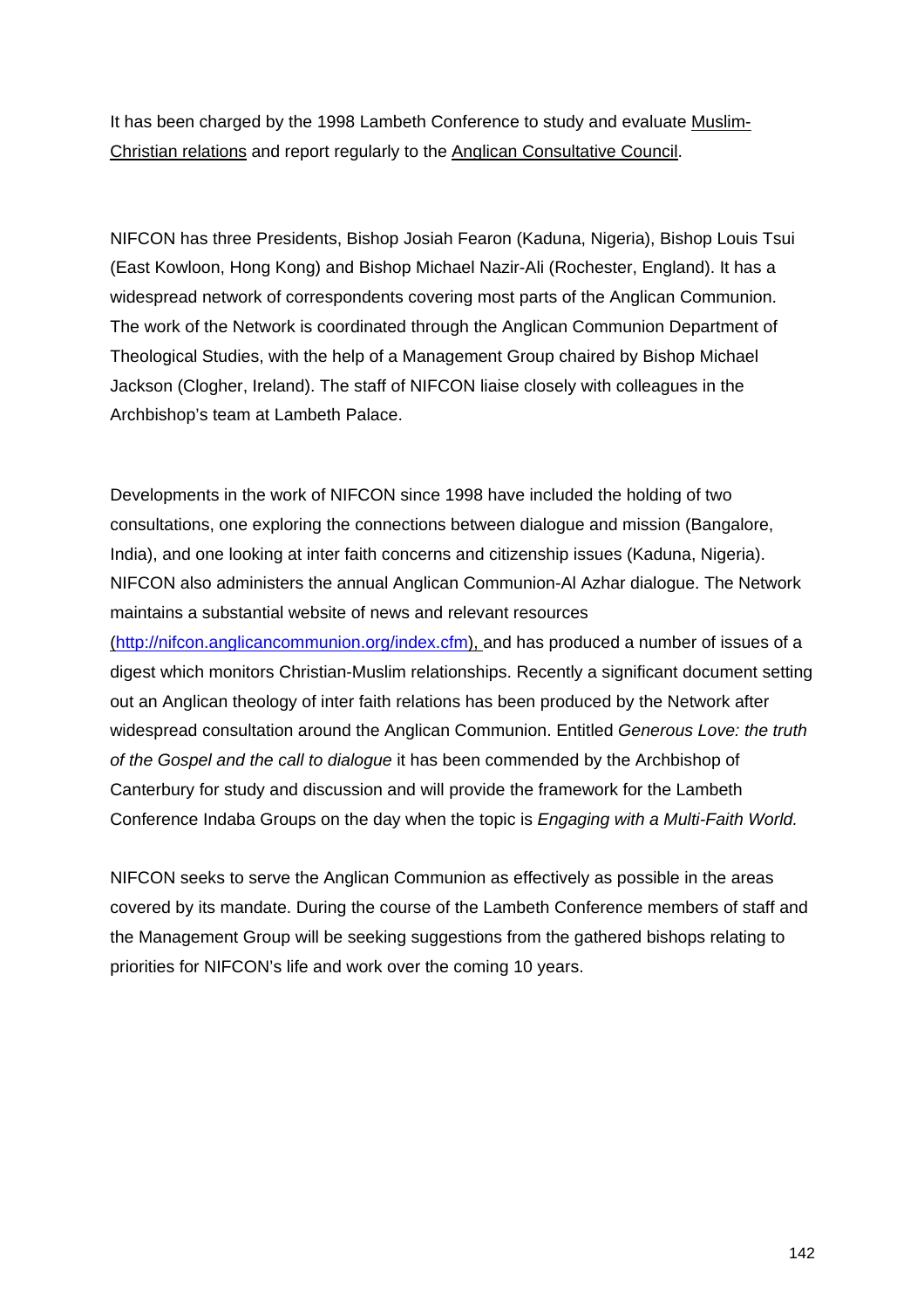**Section 3** 

**The Anglican Communion – Ordering our Life Together**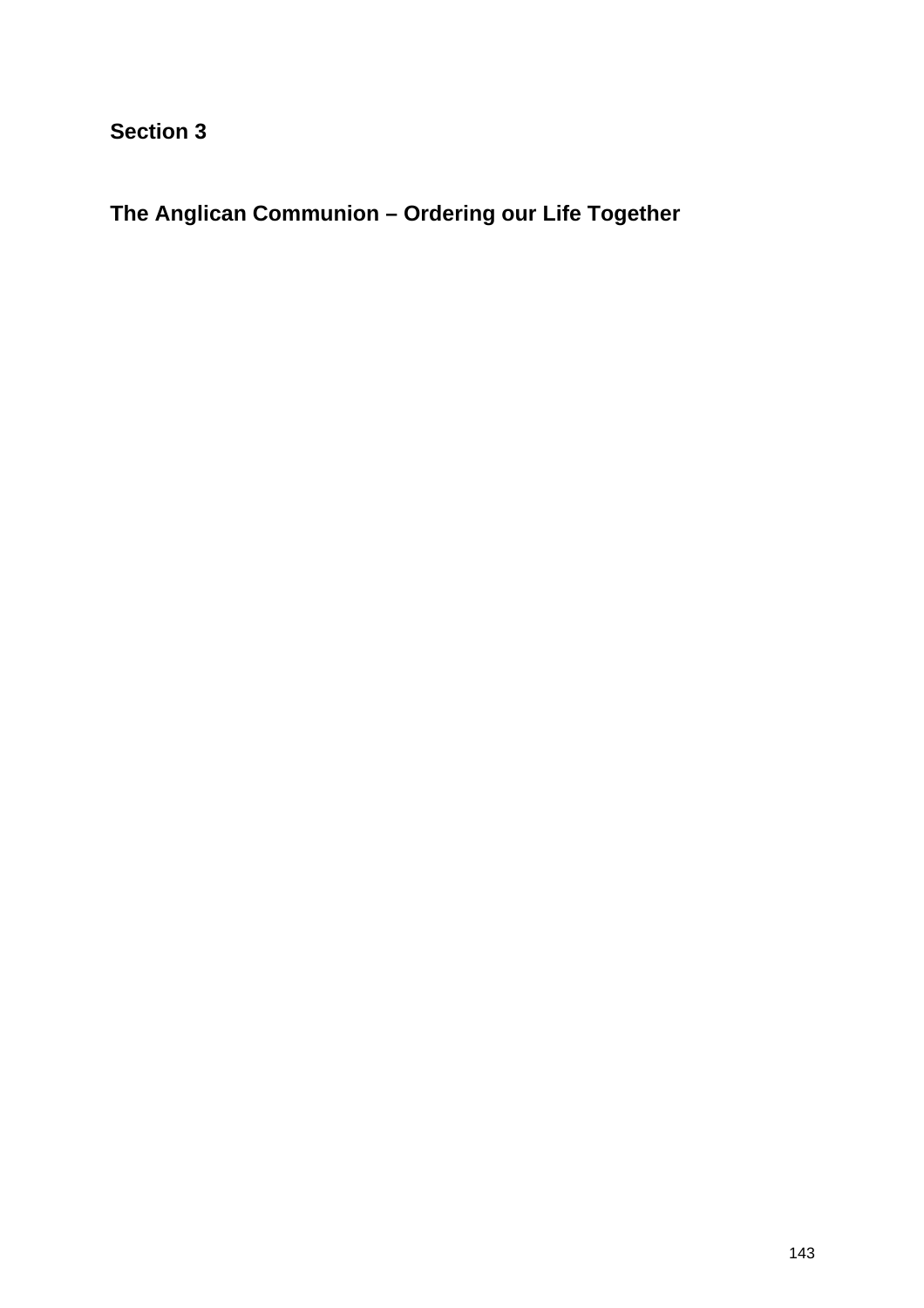# **Consideration of the St Andrew's Draft Covenant By the Bishops of the Anglican Communion**

The Covenant Design Group met in January 2008 for the second time and revised the draft Covenant it had prepared the previous year in Nassau. This second draft is called the St Andrew's Draft and incorporates varying responses from the Provinces to the earlier Nassau draft.

Following the meeting of the Joint Standing Committee of the Primates and ACC in March 2008, the St Andrew's Draft has been referred to all Anglican Provinces for evaluation. Alongside this, the Covenant Design Group has prepared questions to assist bishops in their consideration of the St Andrew's Draft in the context of their diocese. Although the timescale is short, this is intended to resource discussion of the Covenant at the Lambeth Conference, enabling bishops to bring their dioceses with them. Written responses to these questions are not being requested prior to the Lambeth Conference.

The St Andrew's Draft is accompanied by a number of supporting documents, including a brief commentary which outlines the thinking of the Covenant Design Group, together with a tentative draft of an appendix on procedures. The Covenant Design Group will be meeting shortly after the Lambeth Conference to consider the bishops' insights, as the wider consultation process continues.

## **Questions concerning the St Andrew's Draft Covenant**

## **A. The Text of the Covenant**

- 1. To what extent would you and members of your diocese recognise your own identity in the St Andrew's Draft Covenant?
- 2. Are there any parts of the Draft Covenant whose meaning is not clear to you?
- 3. Is there anything you feel is lacking in the Draft Covenant?
- 4. Is there anything presently included in the St Andrew's Draft that you feel strongly ought not to be within the text of an Anglican Covenant?

## **B. The Covenant and your Diocese**

5. How varied would you expect reactions to this Draft Covenant to be within your diocese or Province?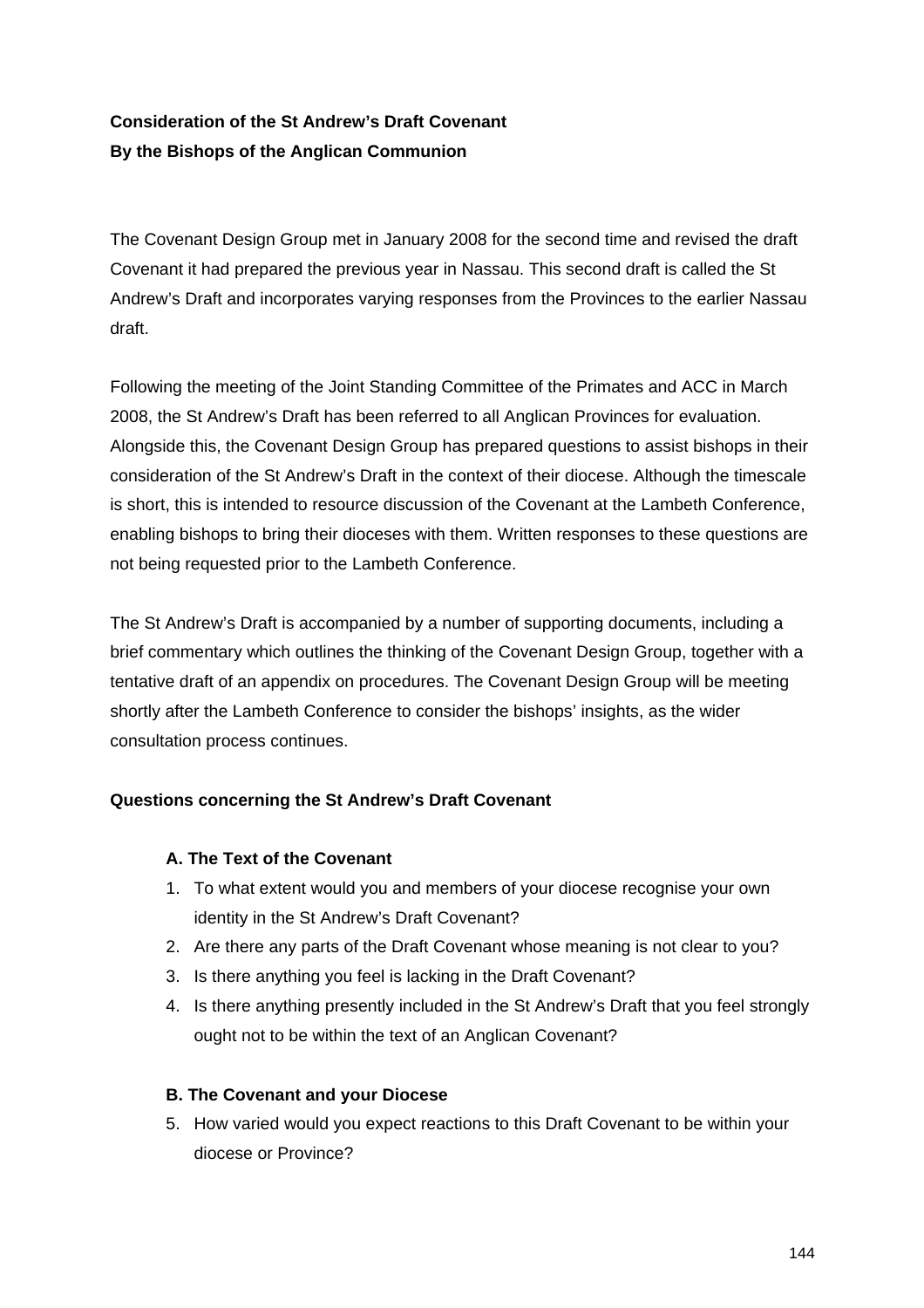- 6. In what ways does this Draft Covenant helpfully challenge the life of your diocese or Province?
- 7. Are there any ways in which this Draft Covenant might have a stabilising or destabilising effect in your diocese or Province?

## **C. The Covenant and the Future of the Anglican Communion**

8. How far is this Draft Covenant, or a more mature version of it, likely to be of lasting benefit to the Anglican Communion and to assist cooperation in mission with ecumenical partners?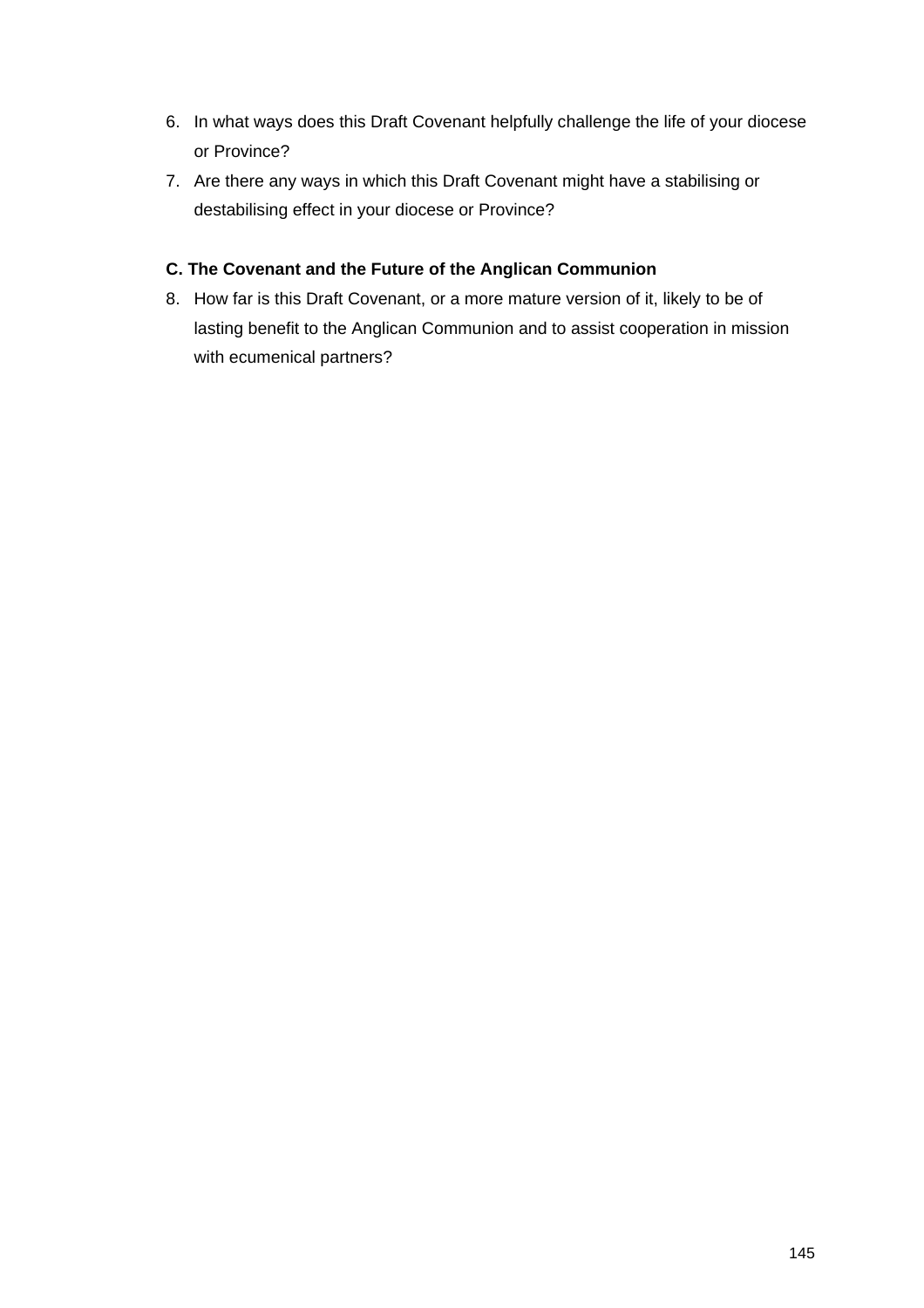# **The Anglican Communion**



*Report of the Second Meeting of the Covenant Design Group*  London, February 2008



**The Anglican Communion Communiqué** 

The Covenant Design Group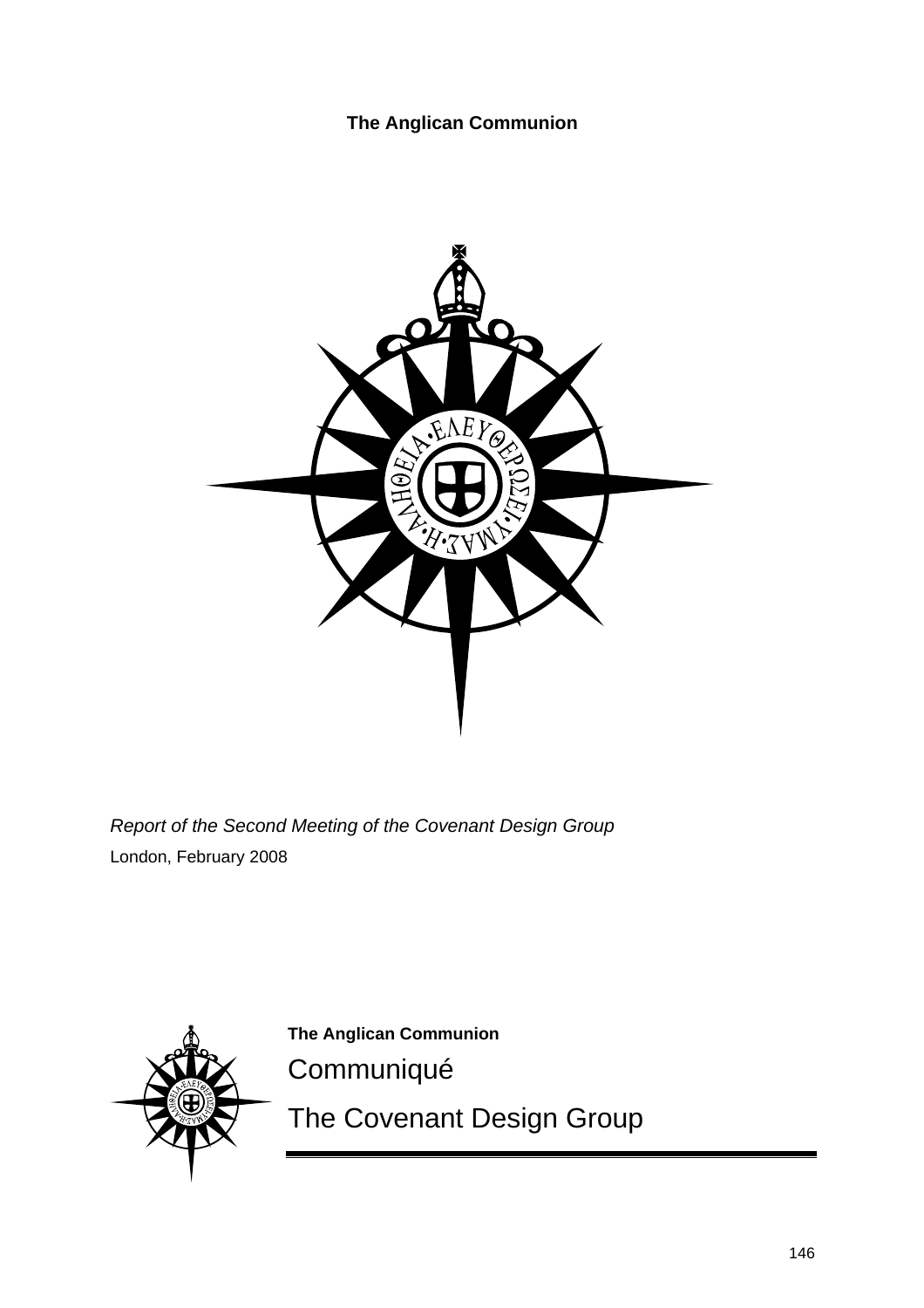The Covenant Design Group (CDG) held its second meeting at the Anglican Communion Offices, St. Andrew's House, London, UK, between Monday, 28<sup>th</sup> January, and Saturday, 2<sup>nd</sup> February, 2008, under the chairmanship of the Most Revd Drexel Gomez, Archbishop of the West Indies.

The main task of the group was to develop a second draft for the Anglican Covenant, as originally proposed in the Windsor Report 2004; an idea adopted by the Primates' Meeting and the Joint Standing Committee of the Anglican Consultative Council and the Primates in their following meetings. At their meeting in January 2007, the CDG produced a first draft – the Nassau Draft - for such a covenant, which was received at the meeting of the Primates and the Joint Standing Committee in Dar es Salaam, Tanzania, in February of that year. This draft was subsequently sent to the Provinces, Churches and Commissions of the Anglican Communion for consultation, reflection and response.

At this meeting, the CDG reviewed the comments and submissions received and developed the new draft, which is now published. In addition to thirteen provincial responses, a large number of responses were received from commissions, organisations, dioceses and individuals from across the Communion. It is intended that these responses will be published in the near future on the Anglican Communion website. The CDG is grateful to all those who contributed their reflections for this meeting, and trust that they will find their contributions honoured in the revised text prepared.

The current draft – known at the St Andrew's Draft – will now be offered for reflection in the Communion at large, and in particular by the Lambeth Conference, which has been convened by the Archbishop of Canterbury to meet in his see City of Canterbury, England, between  $16<sup>th</sup>$  July and  $3<sup>rd</sup>$  August of this year. The CDG hopes that bishops will study the present draft in their preparations for the Conference, consulting in their dioceses and sharing their reflections at the Conference.

The draft is accompanied by a number of supporting documents, including a brief commentary which outlines the thinking of the CDG on some of the issues considered, and which also gives responses to some of the specific suggestions and criticisms made to them. It also includes a tentative draft of a procedural appendix, the status of which is set out in the Commentary.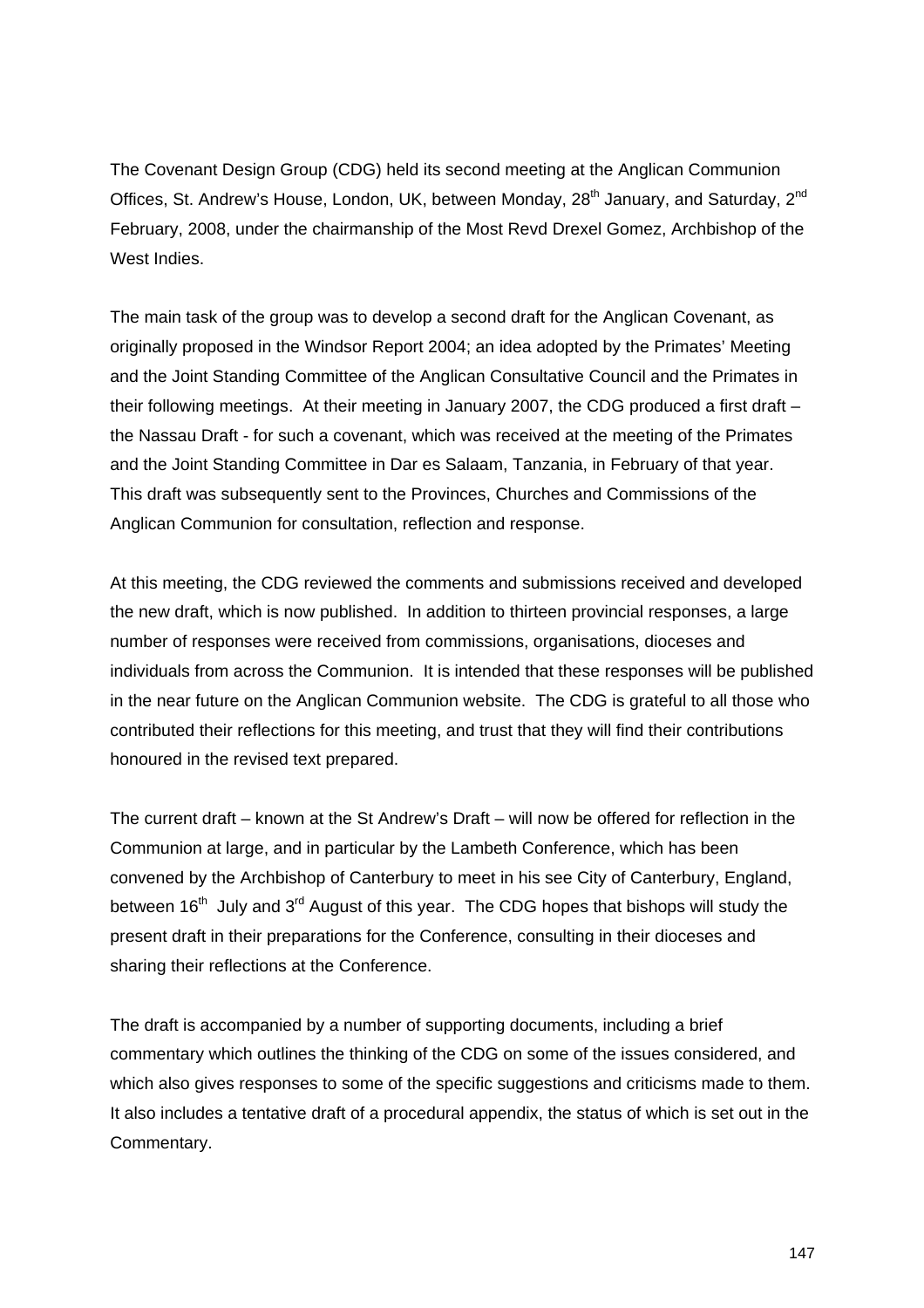Following the Lambeth Conference, the CDG will meet to review the progress on the development of the Covenant project within the Communion, and will submit a Covenant draft to the Provinces and ecumenical partners of the Communion for formal comment and response. It is the intention to produce definitive proposals for adoption in the Communion following that further round of consultation. Proposals for the process of consultation on, and reception of, the Covenant and its ultimate consideration by synodical process will be presented to the Joint Standing Committee of the Anglican Consultative Council and the Primates at their meeting in March 2008.

The CDG is grateful to the Archbishop of Canterbury, who received the CDG at Lambeth Palace on Tuesday, 29<sup>th</sup> January, and to the Dean and Chapter of Westminster Abbey, who welcomed the group to Evensong later that day. The Secretary General of the Anglican Communion hosted a dinner for the group on the Thursday.

Because they have been unable to attend the meetings of the CDG, Ms Nomfundo Walaza of the Anglican Church of Southern Africa and Ms Sriyangani Fernando of the Church of Ceylon have graciously resigned their membership of the CDG. The Archbishop of Canterbury has nominated Mrs Rubie Nottage (Church in the Province of the West Indies) to membership of the group. He further nominated Dr Eileen Scully (Anglican Church of Canada) to be a member of the group for the London meeting, and Professor Norman Doe (Church in Wales) as a consultant for that meeting.

The members present in the meeting in London were:

The Most Revd Drexel Gomez, Primate of the West Indies, Chair The Revd Dr Victor Atta-Baffoe, Anglican Church of West Africa The Most Revd Dr John Chew, Primate of South East Asia The Revd Dr A Katherine Grieb, The Episcopal Church (USA) The Rt Revd Santosh Marray, Bishop of the Seychelles The Most Revd Dr John Neill, Archbishop of Dublin Chancellor Rubie Nottage, Church in the Province of the West Indies Dr J Eileen Scully, Anglican Church of Canada The Revd Dr Ephraim Radner, The Episcopal Church (USA)

The Revd Canon Gregory Cameron, Anglican Communion Office, Secretary Professor Norman Doe, Cardiff University, Consultant The Revd Canon Andrew Norman, Archbishop of Canterbury's Representative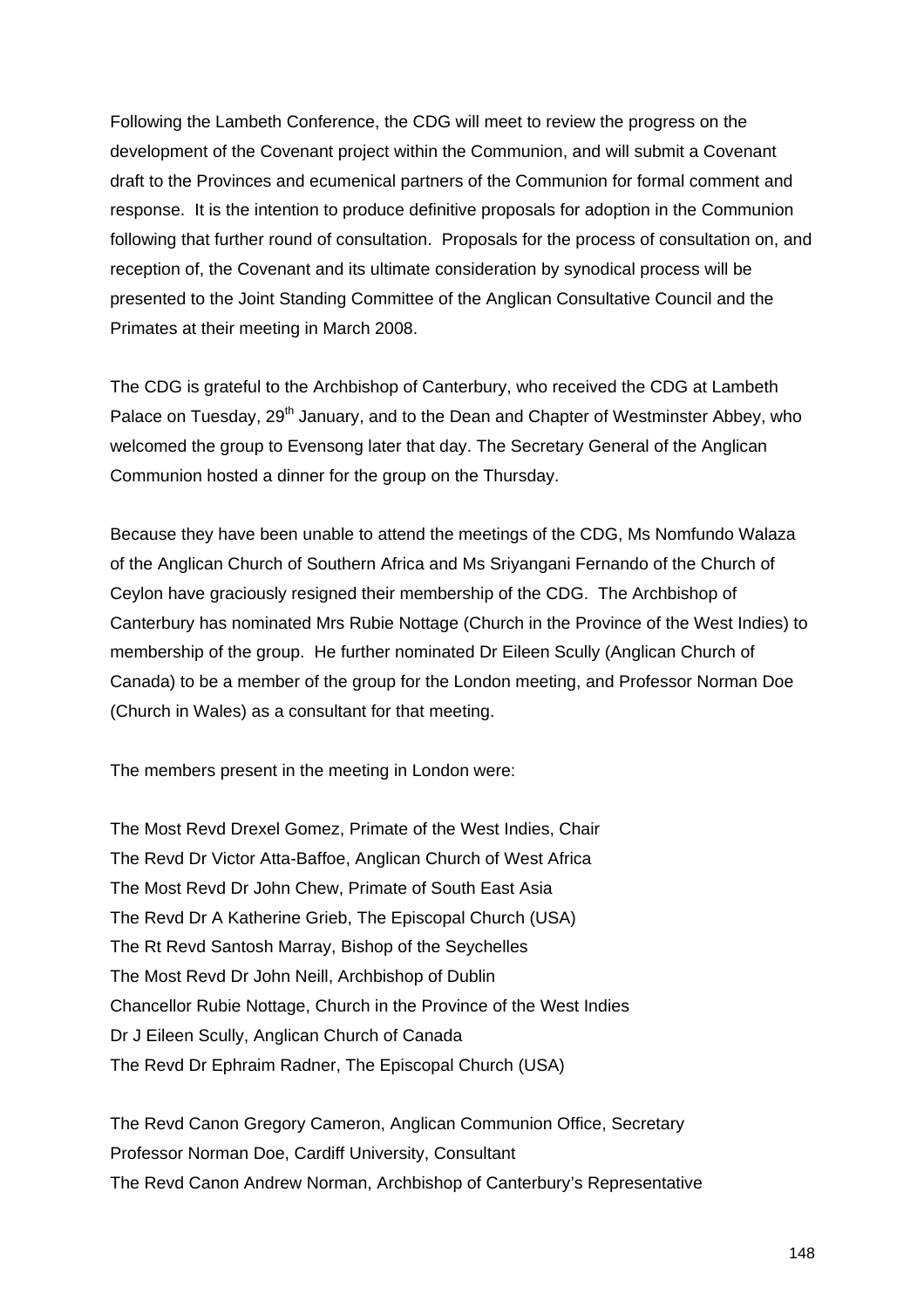The Covenant Design Group will meet again later this year after the Lambeth Conference.

For further information, please contact: Canon Gregory K Cameron St Andrew's House, London +44 (0) 207 313 3900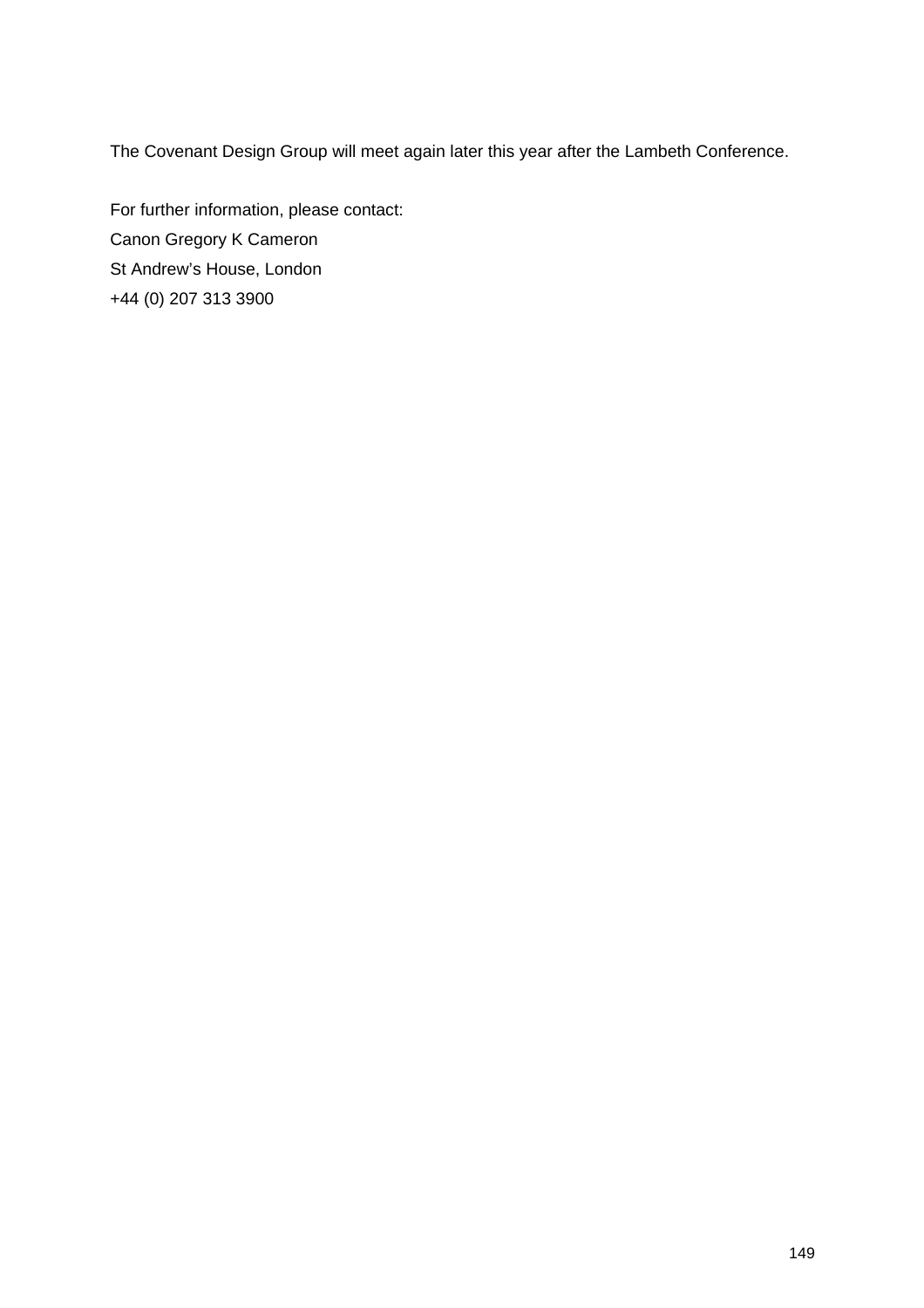<span id="page-149-0"></span>"This life is revealed, and we have seen it and testify to it, and declare to you the eternal life that was with the Father and was revealed to us – we declare to you what we have seen and heard so that you also may have communion with us; anf truly our communion is with the Father and with his Son Jesus Christ" (I John 1.2-3)

- 1. God has called us into communion in Jesus Christ (1 Cor. 1:9). This communion has been "revealed to us" by the Son as being the very divine life of God the Trinity. What is the life revealed to us? St John makes it clear that the communion of life in the Church reflects the communion which is the divine life itself, the life of the Trinity. This life is not a reality remote from us, but one that has been "seen" and "testified to" by the Apostles and their followers: "for in the communion of the Church we share in the divine life" (*The Church and the Triune God[22](#page-149-0)*, par. 1-2). This life of the One God, Father, Son, and Holy Spirit, shapes and displays itself through the very existence and ordering of the Church.
- 2. Our divine calling into communion is established in God's purposes for the whole of creation (Eph. 1:10; 3:9ff.). It is extended to all humankind, so that, in our sharing of God's life as Father, Son, and Holy Spirit, God might restore in us his own image. Through time, according to the Scriptures, God has furthered this calling through covenants made with Noah, Abraham, Israel, and David. The prophet Jeremiah looked forward to a new covenant not written on tablets of stone but upon the heart (Jer.31.31-34) In God's Son Christ Jesus, a new covenant is given us, established in his "blood ... poured out for the many for the forgiveness of sins" (Mt. 26:28), secured through his resurrection from the dead (Eph. 1:19-23), and sealed with the gift of the Holy Spirit poured into our hearts (Rom. 5:5). Into this covenant of death to sin and of new life in Christ we are baptized, and empowered to share God's communion in Christ with all people, to the very ends of the earth and of creation.
- 3. We humbly recognize that this calling and gift of communion entails responsibilities for our common life before God as we seek, through his grace, to be faithful in our service of his purposes for the world. Joined to one universal Body, who is Christ the Lord, spread throughout the earth, we serve his Gospel even as we are enabled to be

  $22$  The Cyprus Statement of the International Commission for Anglican Orthodox Theological Dialogue, 2007.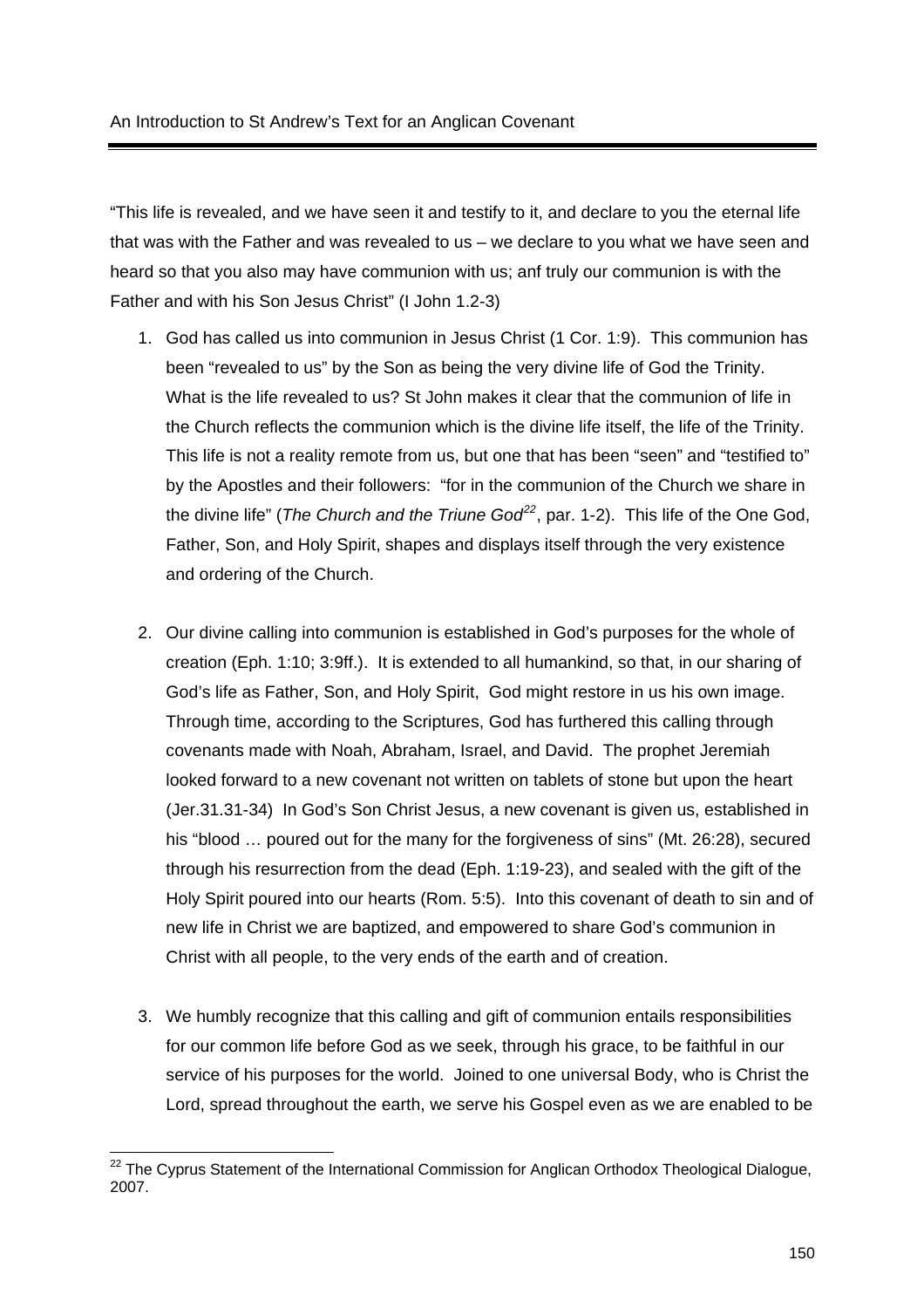made one across the dividing walls of human sin and estrangement (Eph. 2:12-22). The forms of this life in the Church, caught up in the mystery of divine communion, reveal to the hostile and divisive power of the world the "manifold wisdom of God" (Eph. 3:9-10): faithfulness, honesty, gentleness, humility, patience, forgiveness, and love itself, lived out among the Church's people and through its ministries, contribute to building up the body of Christ as it grows to maturity (Eph. 4:1-16; Col. 3:8-17). (See *The Windsor Report*, par. 2).

- 4. In the providence of God, which holds sway even over our divisions caused by sin, various families of churches have grown up within the universal Church in the course of history. Among these families is the Anglican Communion, which provides us a special charism and identity among the many followers and servants of Jesus. Recognizing the wonder, beauty and challenge of maintaining communion in this family of churches, and the need for mutual commitment and discipline as a witness to God's promise in a world and time of instability, conflict, and fragmentation, we covenant together as churches of this Anglican Communion to be faithful to God's promises through the historic faith we confess, the way we live together and the focus of our mission.
- 5. To covenant together is not intended to change the character of this Anglican expression of Christian faith. Rather, we recognise the importance of renewing our commitment to one another, and our common understanding of the faith as we have received it in a solemn way, so that the "bonds of affection" which hold us together may be affirmed. We do this in order to reflect in our relations with one another God's own faithfulness in his promises towards us in Christ. (2 Cor 1.20-22)
- 6. We are a people who live, learn, and pray by and with the Scriptures as God's Word. We seek to adore God in thanks and praise and to make intercession for the needs of people everywhere through a common voice, made one across cultures and languages. We are privileged to share in the mission of the apostles to bring the Gospel of Christ to all nations and peoples, not in word only but in deeds of compassion and justice that witness to God's character and the triumph of Christ over sin and death. We give ourselves as servants of a greater unity among the divided Christians of the world. May the Lord help us to "preach not ourselves, but Jesus Christ as Lord, and ourselves as your servants for Jesus' sake" (2 Cor. 4:5).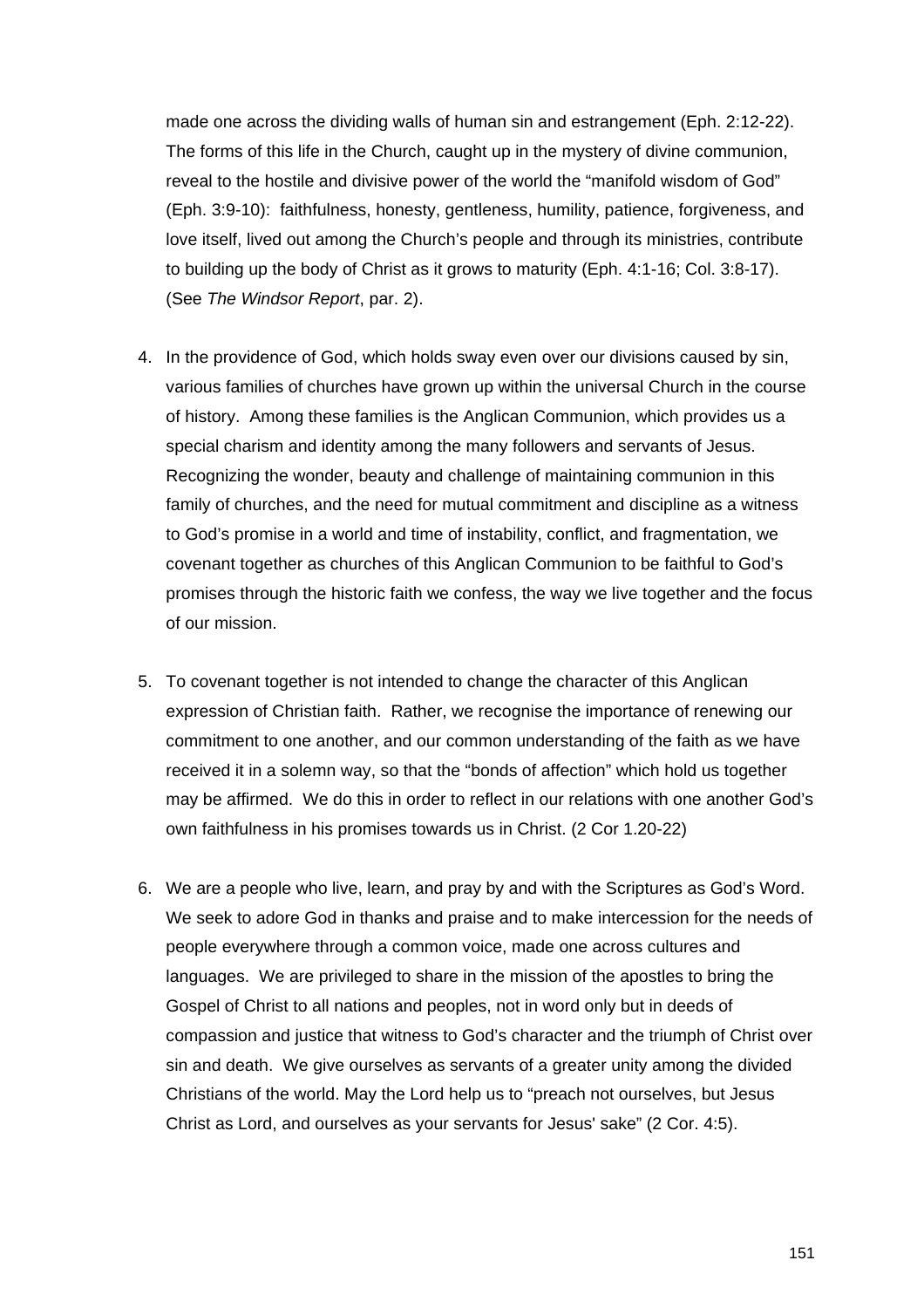- 7. Our faith embodies a coherent testimony to what we have received from God's Word and the Church's long-standing witness; our life together reflects the blessings of God in growing our Communion into a truly global family; and the mission we pursue aims at serving the great promises of God in Christ that embrace the world and its peoples, carried out in shared responsibility and stewardship of resources, and in interdependence among ourselves and with the wider Church.
- 8. Our prayer is that God will redeem our struggles and weakness, and renew and enrich our common life so that the Anglican Communion may be used to witness effectively in all the world, working with all Christians of good will, to the new life and hope found in Christ Jesus.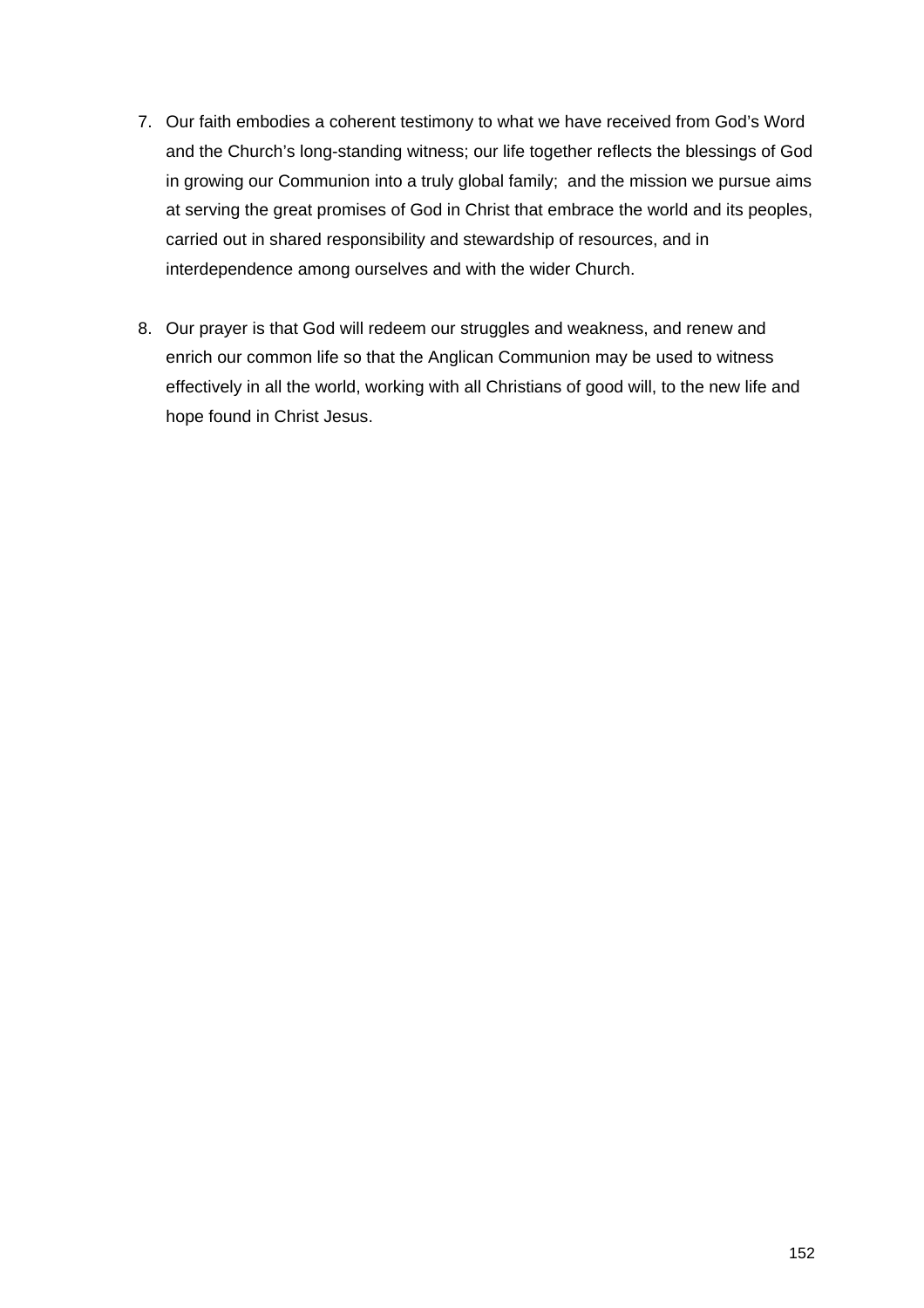

## <span id="page-152-0"></span>Preamble

We, the Churches of the Anglican Communion, under the Lordship of Jesus Christ, solemnly covenant together in these following affirmations and commitments. As people of God, drawn from "every nation, tribe, people and language"<sup>[23](#page-152-0)</sup>, we do this in order to proclaim more effectively in our different contexts the Grace of God revealed in the gospel, to offer God's love in responding to the needs of the world, to maintain the unity of the Spirit in the bond of peace, and together with all God's people to grow up together to the full stature of Christ.

Section One: Our Inheritance of Faith

## **1.1 Each Church of the Communion affirms:**

(1.1.1) its communion in the one, holy, catholic, and apostolic Church, worshipping the one true God, Father, Son, and Holy Spirit $^{24}$  $^{24}$  $^{24}$ ;

(1.1.2) that, reliant on the Holy Spirit, it professes the faith which is uniquely revealed in the Holy Scriptures of the Old and New Testaments as containing all things necessary for salvation and as being the rule and ultimate standard of faith<sup>[25](#page-152-0)</sup>, and which is set forth in the catholic creeds, and to which the historic formularies of the Church of England<sup>[26](#page-152-0)</sup> bear significant witness, which faith the Church is called upon to proclaim afresh in each generation $27$ :

  $23$  Revelation 7.9

<sup>&</sup>lt;sup>24</sup> Cf. The Preface to the Declaration of Assent, Canon C15 of the Church of England. <sup>25</sup> Cf. The Lambeth Quadrilateral of 1888

<sup>&</sup>lt;sup>26</sup> The Thirty-nine Articles of Religion, the 1662 Book of Common Prayer, and the Ordering of Bishops, Priests, and Deacons

<sup>&</sup>lt;sup>27</sup> Cf. The Preface to the Declaration of Assent, Canon C15 of the Church of England.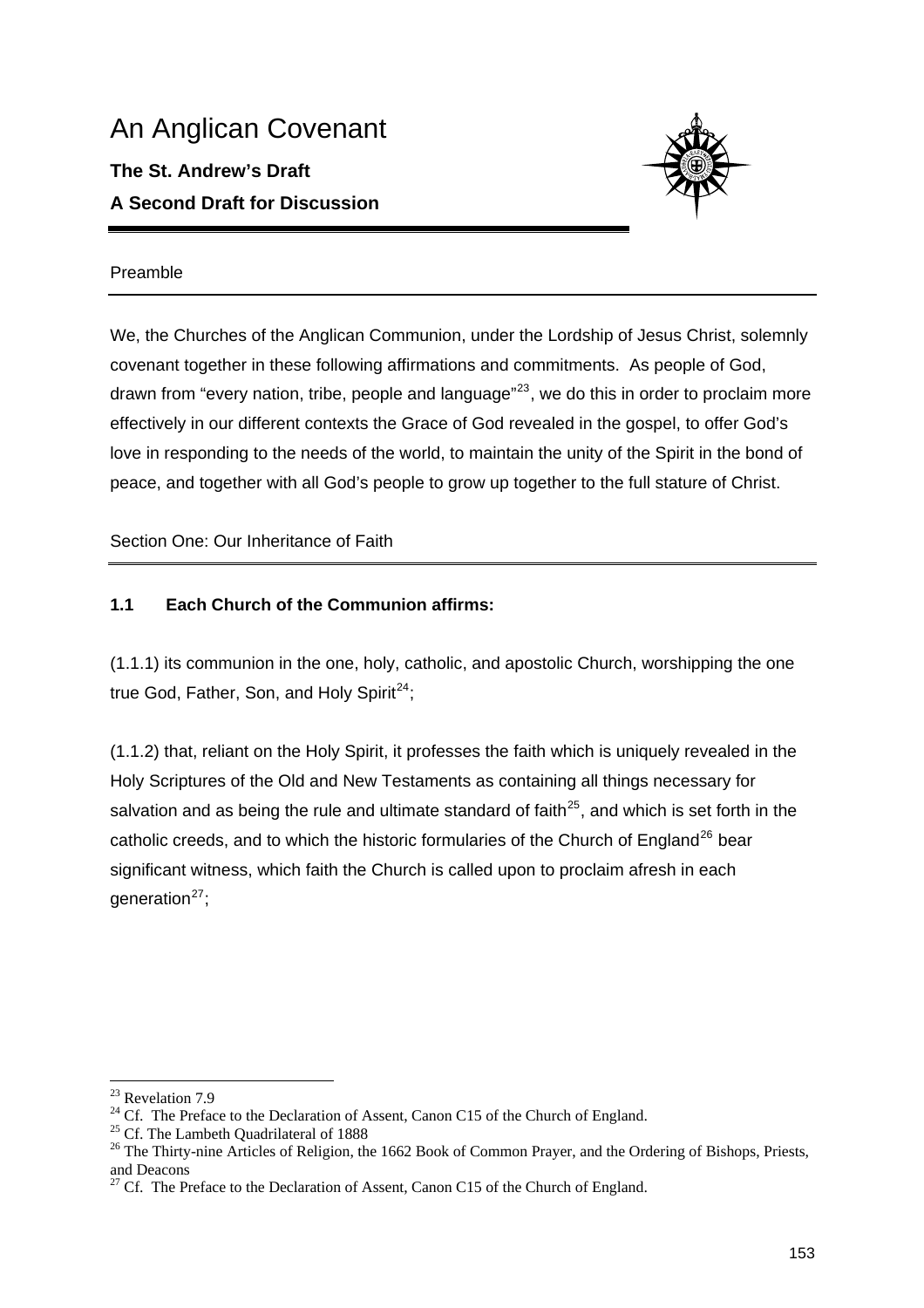<span id="page-153-0"></span>(1.1.3) that it holds and duly administers the two sacraments ordained by Christ himself – Baptism and the Supper of the Lord – ministered with the unfailing use of Christ's words of institution, and of the elements ordained by  $\text{him}^{28}$  $\text{him}^{28}$  $\text{him}^{28}$ .

(1.1.4) that it upholds the historic episcopate, locally adapted in the methods of its administration to the varying needs of the nations and peoples called of God into the unity of his Church<sup>[29](#page-153-0)</sup>;

(1.1.5) that our shared patterns of common prayer and liturgy form, sustain and nourish our worship of God and our faith and life together;

(1.1.6) that it participates in the apostolic mission of the whole people of God, and that this mission is shared with other Churches and traditions beyond this Covenant.

# **1.2 In living out this inheritance of faith together in varying contexts, each Church of the Communion commits itself:**

(1.2.1) to uphold and act in continuity and consonance with Scripture and the catholic and apostolic faith, order and tradition;

(1.2.2) to uphold and proclaim a pattern of Christian theological and moral reasoning and discipline that is rooted in and answerable to the teaching of Holy Scripture and the catholic tradition and that reflects the renewal of humanity and the whole created order through the death and resurrection of Christ and the holiness that in consequence God gives to, and requires from, his people;

(1.2.3) to seek in all things to uphold the solemn obligation to sustain Eucharistic communion, in accordance with existing canonical disciplines as we strive under God for the fuller realisation of the Communion of all Christians;

 <sup>28</sup> cf. The Chicago-Lambeth Quadrilateral 1886/1888, The Preface to the Declaration of Assent, Canon C15 of the Church of England.

<sup>&</sup>lt;sup>29</sup> Cf. The Chicago-Lambeth Quadrilateral  $1886/1888$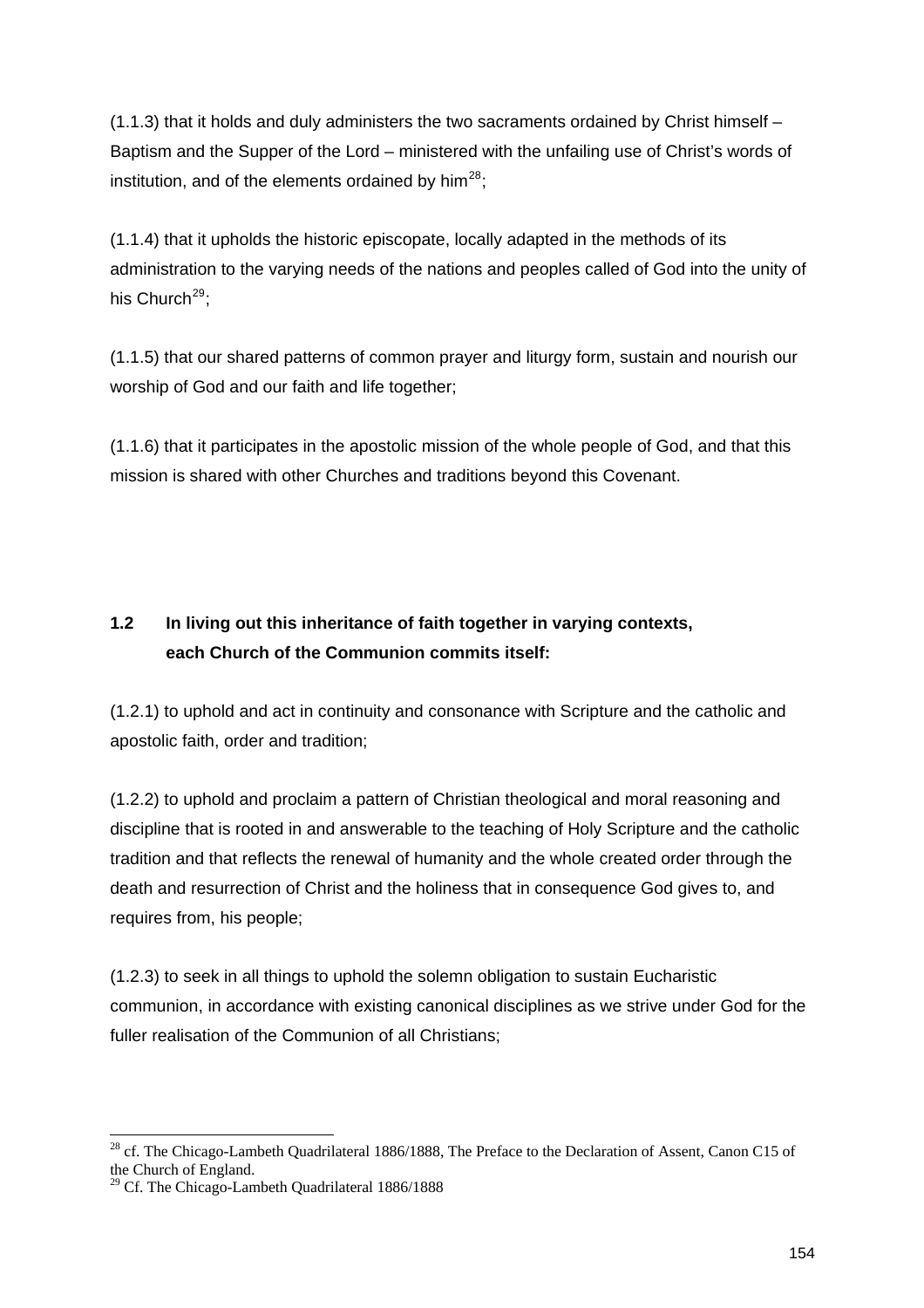(1.2.4) to ensure that biblical texts are handled faithfully, respectfully, comprehensively and coherently, primarily through the teaching and initiative of bishops and synods, and building on habits and disciplines of Bible study across the Church and on rigorous scholarship, believing that scriptural revelation continues to illuminate and transform individuals, cultures and societies;

(1.2.5) nurture and respond to prophetic and faithful leadership in ministry and mission to equip God's people to be courageous witnesses to the power of the Gospel in the world.

(1.2.6) pursue a common pilgrimage with other Churches of the Communion to discern the Truth, that peoples from all nations may truly be set free to receive the new and abundant life in the Lord Jesus Christ.

Section Two: The Life We Share with Others: Our Anglican Vocation

## **2.1 Each Church of the Communion affirms:**

(2.1.1) that communion is a gift of God: that His people from east and west, north and south, may together declare his glory and be a sign of God's Reign. We gratefully acknowledge God's gracious providence extended to us down the ages, our origins in the Church of the Apostles, the ancient common traditions, the rich history of the Church in Britain and Ireland shaped by the Reformation, and our growth into a global communion through the expanding missionary work of the Church.

(2.1.2) the ongoing mission work of the Communion. As the Communion continues to develop into a worldwide family of interdependent churches, we embrace challenges and opportunities for mission at local, regional, and international levels. In this, we cherish our faith and mission heritage as offering Anglicans distinctive opportunities for mission collaboration.

(2.1.3) that our common mission is a mission shared with other churches and traditions beyond this covenant. We embrace opportunities for the discovery of the life of the whole gospel and for reconciliation and shared mission with the Church throughout the world. It is with all the saints that we will comprehend the fuller dimensions of Christ's redemptive and immeasurable love.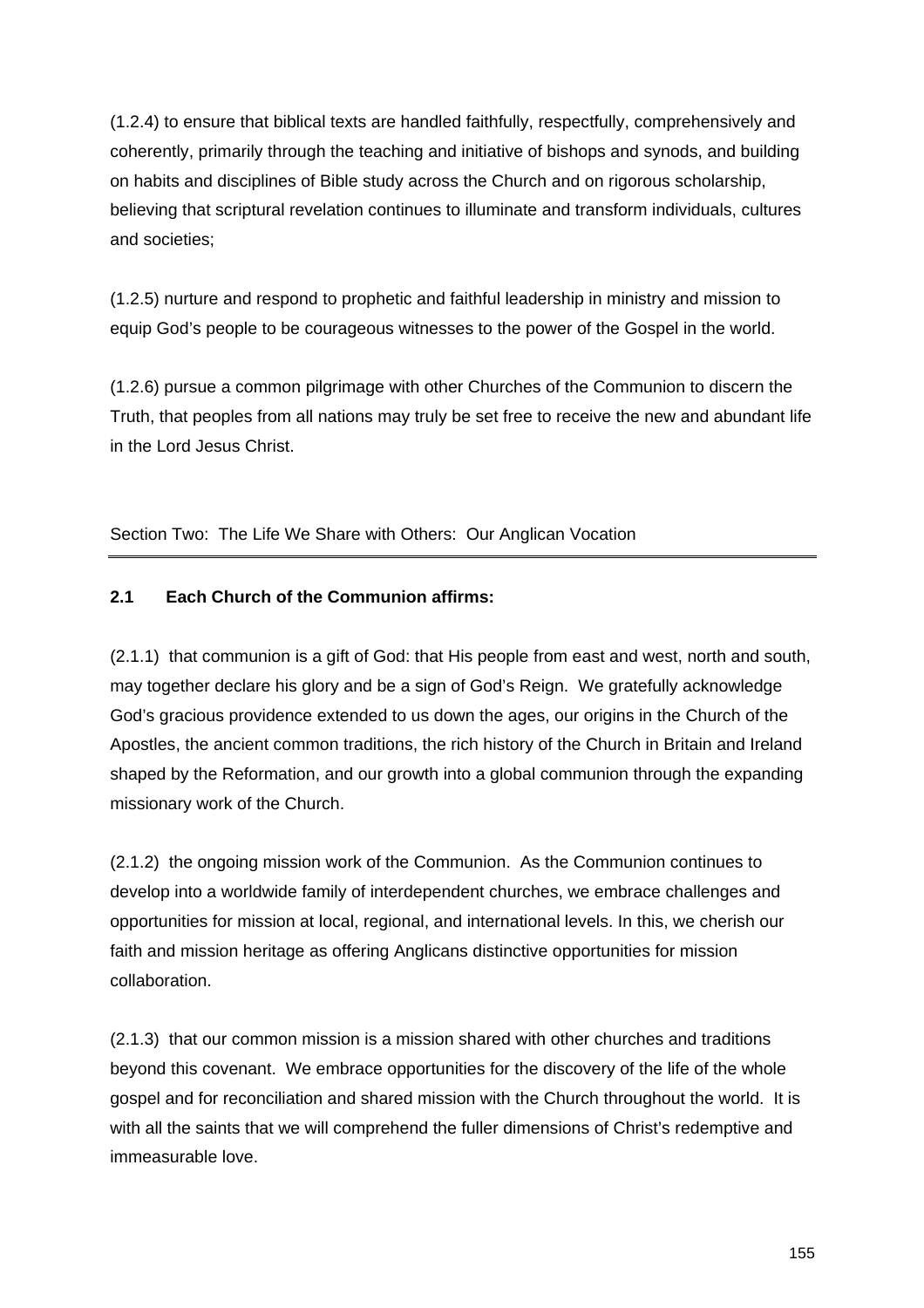# <span id="page-155-0"></span>**2.2 In recognition of these affirmations, each Church of the Communion commits itself:**

(2.2.1) to answer God's call to evangelisation and to share in his healing and reconciling mission for our blessed but broken, hurting and fallen world, and, with mutual accountability, to share our God-given spiritual and material resources in this task.

 $(2.2.2)$  In this mission, which is the Mission of Christ<sup>[30](#page-155-0)</sup>, each Church undertakes:

- (2.2.2.a) to proclaim the Good News of the Kingdom of God;
- (2.2.2.b) to teach, baptize and nurture new believers;
- (2.2.2.c) to respond to human need by loving service;
- (2.2.2.d) to seek to transform unjust structures of society; and
- (2.2.2.e) to strive to safeguard the integrity of creation and to sustain and renew the life of the earth.

Section Three: Our Unity and Common Life

## **3.1 Each Church of the Communion affirms:**

(3.1.1) that by our participation in Baptism and Eucharist, we are incorporated into the one body of the Church of Jesus Christ, and called by Christ to pursue all things that make for peace and build up our common life;

(3.1.2) its resolve to live in a Communion of Churches. Each Church, episcopally led and synodically governed, orders and regulates its own affairs and its local responsibility for mission through its own system of government and law and is therefore described as autonomous-in-communion[31](#page-155-0). Churches of the Anglican Communion are not bound together by a central legislative, executive or judicial authority. Trusting in the Holy Spirit, who calls and enables us to live in mutual affection, commitment and service, we seek to affirm our common life through those Instruments of Communion by which our Churches are enabled to develop a common mind;

 $^{30}$  Cf. The five Marks of Mission as set out in the MISSIO Report of 1999, building on work at ACC-6 and ACC-8.

The Windsor Report, paragraph 76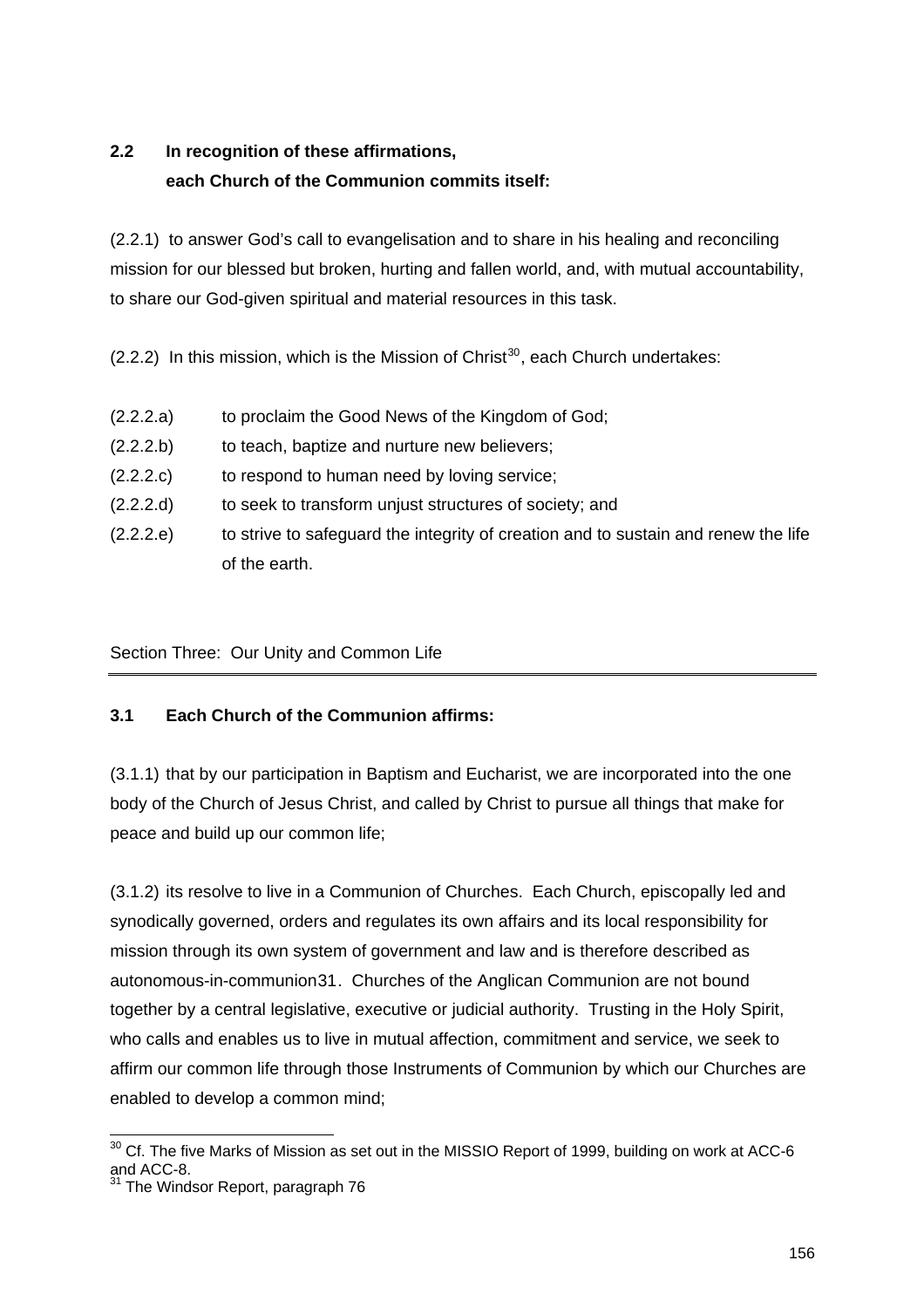<span id="page-156-0"></span>(3.1.3) the central role of bishops as guardians and teachers of faith, leaders in mission, and as a visible sign of unity, representing the universal Church to the local, and the local Church to the universal. This ministry is exercised personally, collegially and within and for the eucharistic community. We receive and maintain the historic threefold ministry of bishops, priests and deacons, ordained for service in the Church of God, as they call all the baptised into the mission of Christ;

(3.1.4) the importance of instruments in the Anglican Communion to assist in the discernment, articulation and exercise of our shared faith and common life and mission. In addition to the many and varied links which sustain our life together, we acknowledge four particular Instruments which co-operate in the service of Communion:

- I. The Archbishop of Canterbury, with whose See Anglicans have historically been in communion, is accorded a primacy of honour and respect as first amongst equals (primus inter pares). As a focus and means of unity, he gathers the Lambeth Conference and Primates' Meeting, and presides in the Anglican Consultative Council;
- II. The Lambeth Conference, expressing episcopal collegiality worldwide, gathers the bishops for common counsel, consultation and encouragement and serves as an instrument in guarding the faith and unity of the Communion and equipping the saints for the work of ministry and mission $^{32}$  $^{32}$  $^{32}$ ;
- III. The Anglican Consultative Council is comprised of laity, clergy and bishops representative of our Provincial synods. It facilitates the co-operative work of the Churches of the Anglican Communion, co-ordinates aspects of international Anglican ecumenical and mission work, calls the Churches into mutual responsibility and interdependence, and advises on developing provincial structures $^{33}$  $^{33}$  $^{33}$ :
- IV. The Primates' Meeting is called by the Archbishop of Canterbury for mutual support, prayer and counsel. The Primates and Moderators are called to work as representative of their Provinces in collaboration with one another in mission and in doctrinal, moral and pastoral matters that have communion-wide implications.

 $\overline{a}$ <sup>32</sup> Ephesians 4.12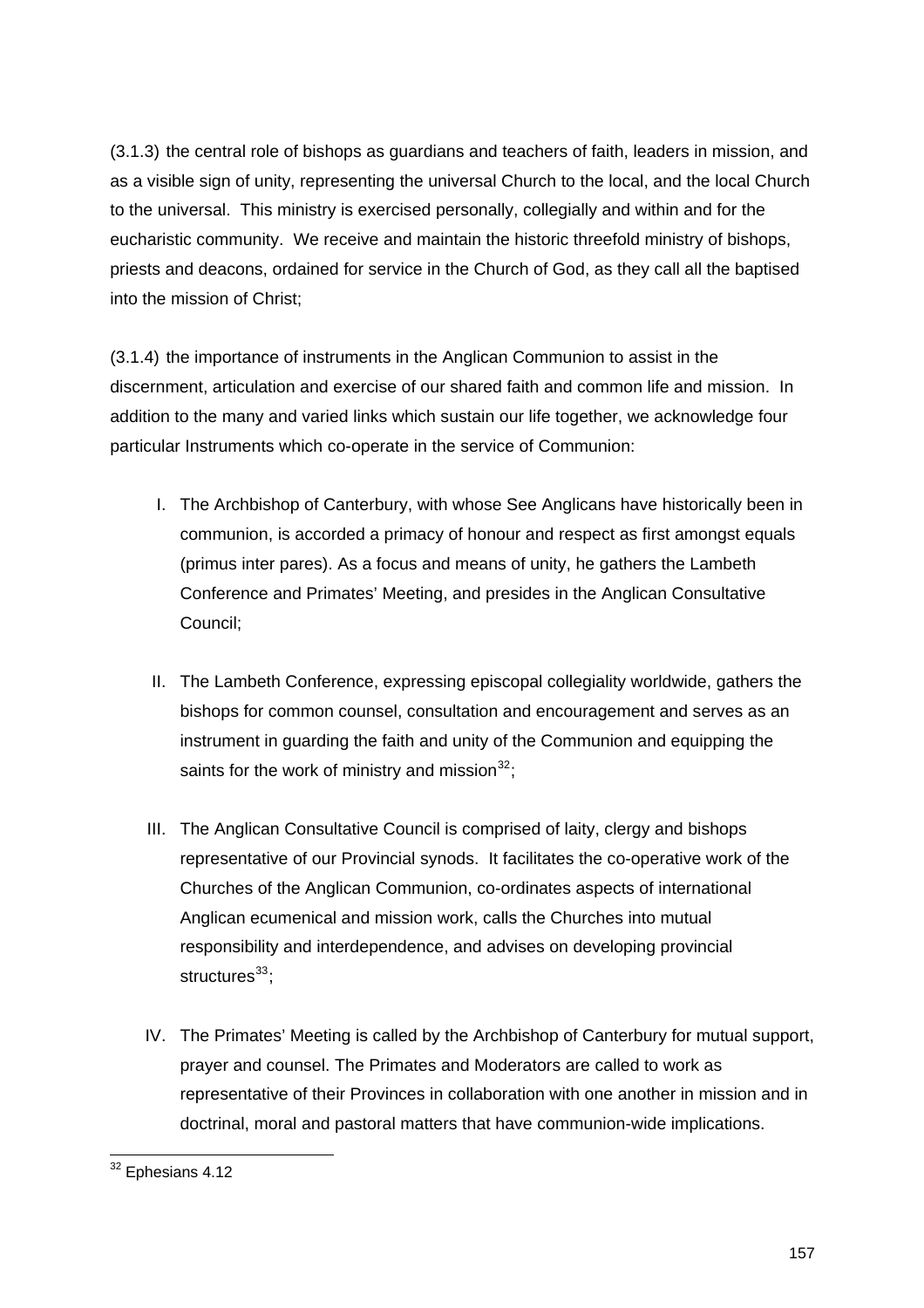# <span id="page-157-0"></span>3.2 Acknowledging our interdependent life, each Church of the Communion commits itself:

(3.2.1) to have regard to the common good of the Communion in the exercise of its autonomy, and to support the work of the Instruments of Communion with the spiritual and material resources available to it;

(3.2.2) to respect the constitutional autonomy of all of the Churches of the Anglican Communion, while upholding the interdependent life and mutual responsibility of the Churches, and the responsibility of each to the Communion as a whole  $34$ ;

(3.2.3) to spend time with openness and patience in matters of theological debate and reflection to listen, pray and study with one another in order to discern the will of God. Such prayer, study and debate is an essential feature of the life of the Church as its seeks to be led by the Spirit into all truth and to proclaim the Gospel afresh in each generation. Some issues, which are perceived as controversial or new when they arise, may well evoke a deeper understanding of the implications of God's revelation to us; others may prove to be distractions or even obstacles to the faith: all therefore need to be tested by shared discernment in the life of the Church.

(3.2.4) to seek with other Churches, through the Communion's shared councils, a common mind about matters understood to be of essential concern, consistent with the Scriptures, common standards of faith, and the canon law of our churches.

(3.2.5) to act with diligence, care and caution in respect to actions, either proposed or enacted, at a provincial or local level, which, in its own view or the expressed view of any Province or in the view of any one of the Instruments of Communion, are deemed to threaten the unity of the Communion and the effectiveness or credibility of its mission, and to consent to the following principles and procedural elements:

(3.2.5.a) to undertake wide consultation with the other churches of the Anglican Communion and with the Instruments and Commissions of the Communion;

 $\overline{a}$  $33$  cf. the Objects of the ACC are set out in Article 2 of its Constitution.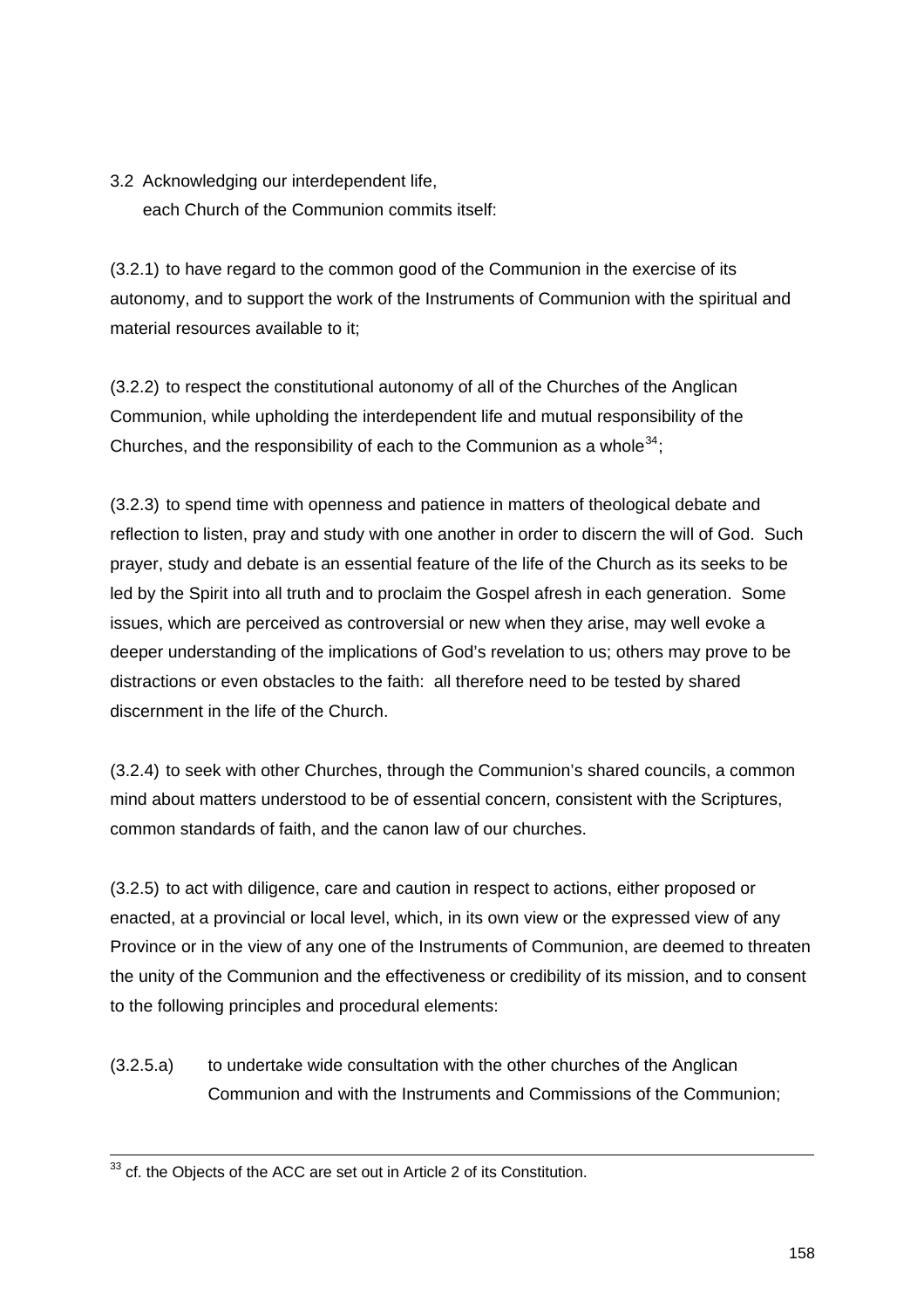- (3.2.5.b) to accept the legitimacy of processes for communion-wide evaluation which any of the Instruments of Communion may commission, according to such procedures as are appended to this covenant;
- (3.2.5.c) to be ready to participate in mediated conversation between parties, which may be in conflict, according to such procedures as are appended to this covenant;
- (3.2.5.d) to be willing to receive from the Instruments of Communion a request to adopt a particular course of action in respect of the matter under dispute. While the Instruments of Communion have no legislative, executive or judicial authority in our Provinces, except where provided in their own laws, we recognise them as those bodies by which our common life in Christ is articulated and sustained, and which therefore carry a moral authority which commands our respect.
- (3.2.5.e) Any such request would not be binding on a Church unless recognised as such by that Church. However, commitment to this covenant entails an acknowledgement that in the most extreme circumstances, where a Church chooses not to adopt the request of the Instruments of Communion, that decision may be understood by the Church itself, or by the resolution of the Instruments of Communion, as a relinquishment by that Church of the force and meaning of the covenant's purpose, until they re-establish their covenant relationship with other member Churches.

(3.2.6) to have in mind that our bonds of affection and the love of Christ compel us always to seek the highest possible degree of communion.

## Our Declaration

With joy and with firm resolve, we declare our Churches to be partakers in this Anglican Covenant, offering ourselves for fruitful service and binding ourselves more closely in the truth and love of Christ, to whom with the Father and the Holy Spirit be glory for ever. Amen.

"Now may the God of Peace, who brought again from the dead our Lord Jesus, the great shepherd of the sheep, by the blood of the eternal covenant, make you complete in everything good so that you may do his will, working among us that which is pleasing in his

  $34$  cf. the Schedule to the Dar es Salaam Communiqué of the Primates' Meeting, February 2007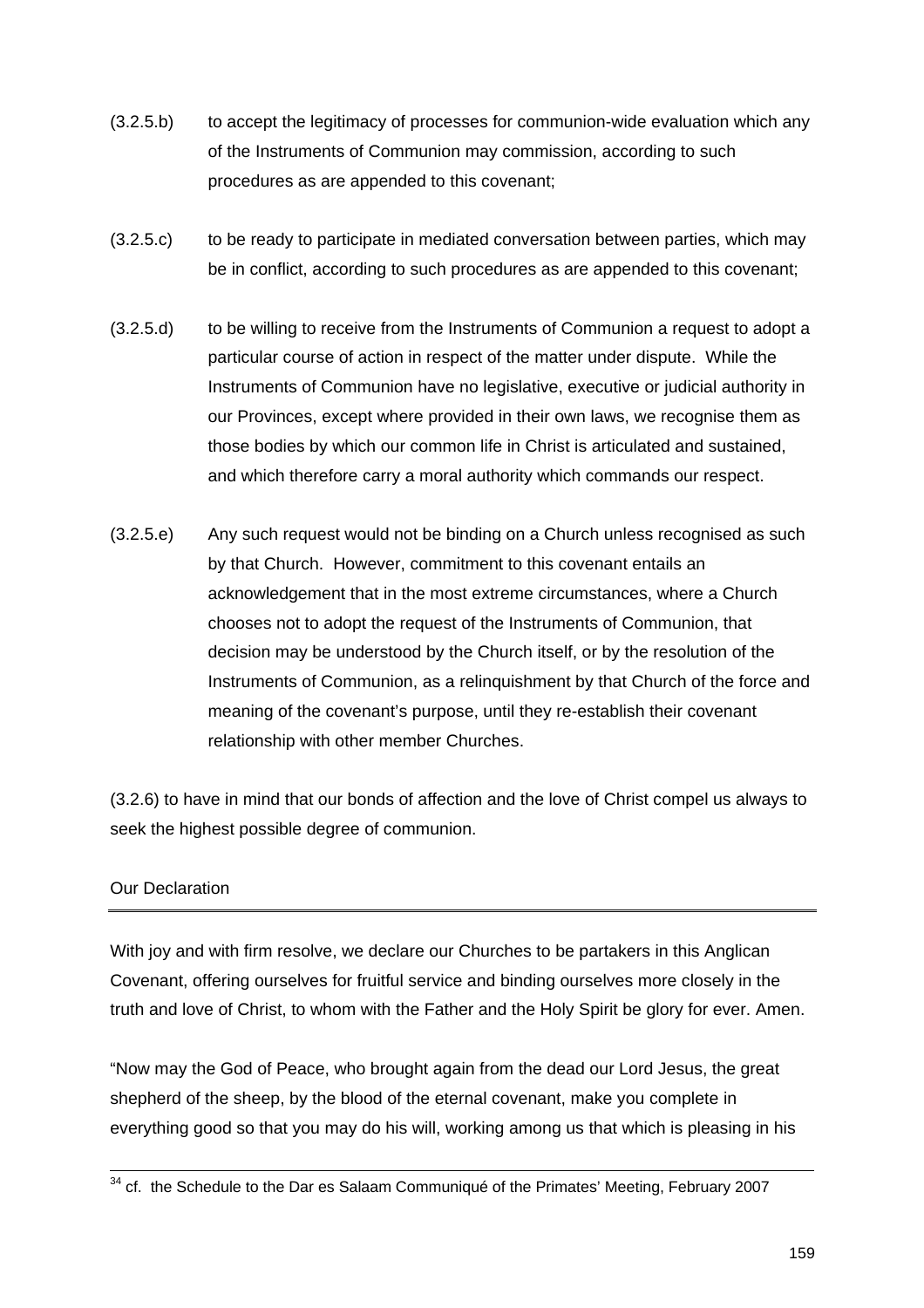sight, through Jesus Christ, to whom be the glory forever and ever. Amen." (Hebrews 13.20, 21)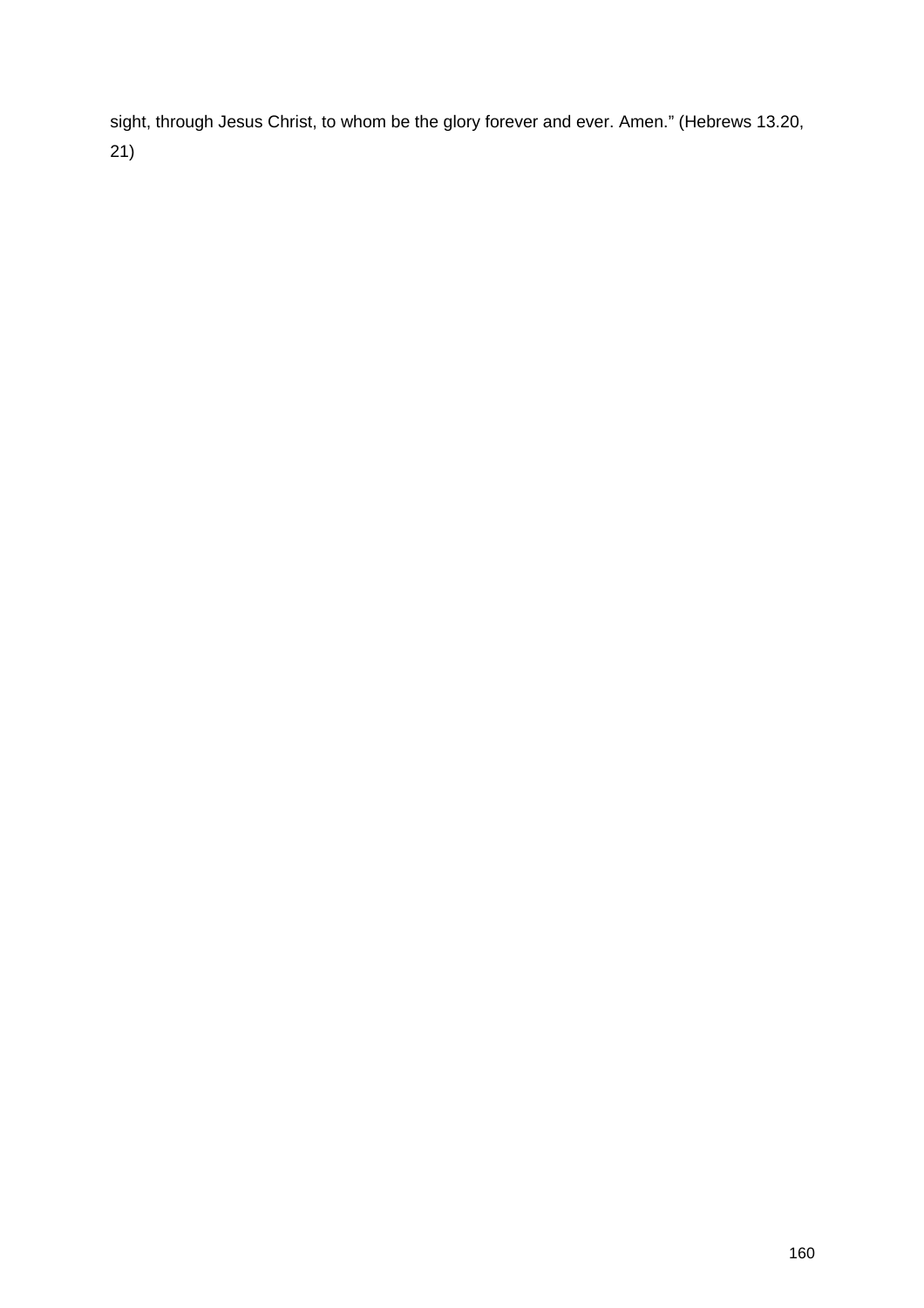The Anglican Communion The Covenant Design Group COMMENTARY on THE ST. ANDREW'S DRAFT for AN ANGLICAN COVENANT

#### General Comments

*The Covenant Design Group (CDG) received formal responses to the 2007 Draft Covenant from thirteen (13) Provinces. The Group were hopeful that the lack of formal discursive responses from other Provinces does not necessarily signal disapproval. The CDG is cognisant of mitigating factors (such as the lack of translations of the text available, other foci in the local lives of Provinces and lack of consultative resources, etc.). Of the formal responses we did receive, all signalled a willingness to move forward, despite various questions and concerns, and a clear mandate was given to this meeting of the CDG.* 

Originally, the 2007 Nassau draft cited a number of Biblical passages without showing clearly their relationship to the text of the covenant. Many Provincial Responses therefore questioned the scriptural references contained in the draft. The St. Andrew's draft takes a different approach, showing its biblical framework primarily in the introduction and conclusion, and referencing scriptural passages throughout the draft. This present draft intentionally uses biblical language wherever possible and is rooted in Scripture, through phraseology, direct quotation in the text, through some explicit engagement with Scriptural passages in certain parts of the text (e.g. the Introduction) and through discussion and indication of the Scriptural base and soil of the Covenant.

Several comments pointed to the confusing numbering and divisions of the Nassau Draft. We have sought to make this clearer. Now, the Covenant is broadly divided into three main sections, offering first affirmations and then commitment dealing with shared faith, mission, and the maintenance of communion.

The Covenant Design Group noted that in some of the responses both the idea of covenant and the usefulness of the term "covenant" were questioned, both in terms of its use in the Old Testament and its historic connotations in some parts of the Anglican Communion. The idea of a covenant was first suggested in the Windsor Report and a sample covenant was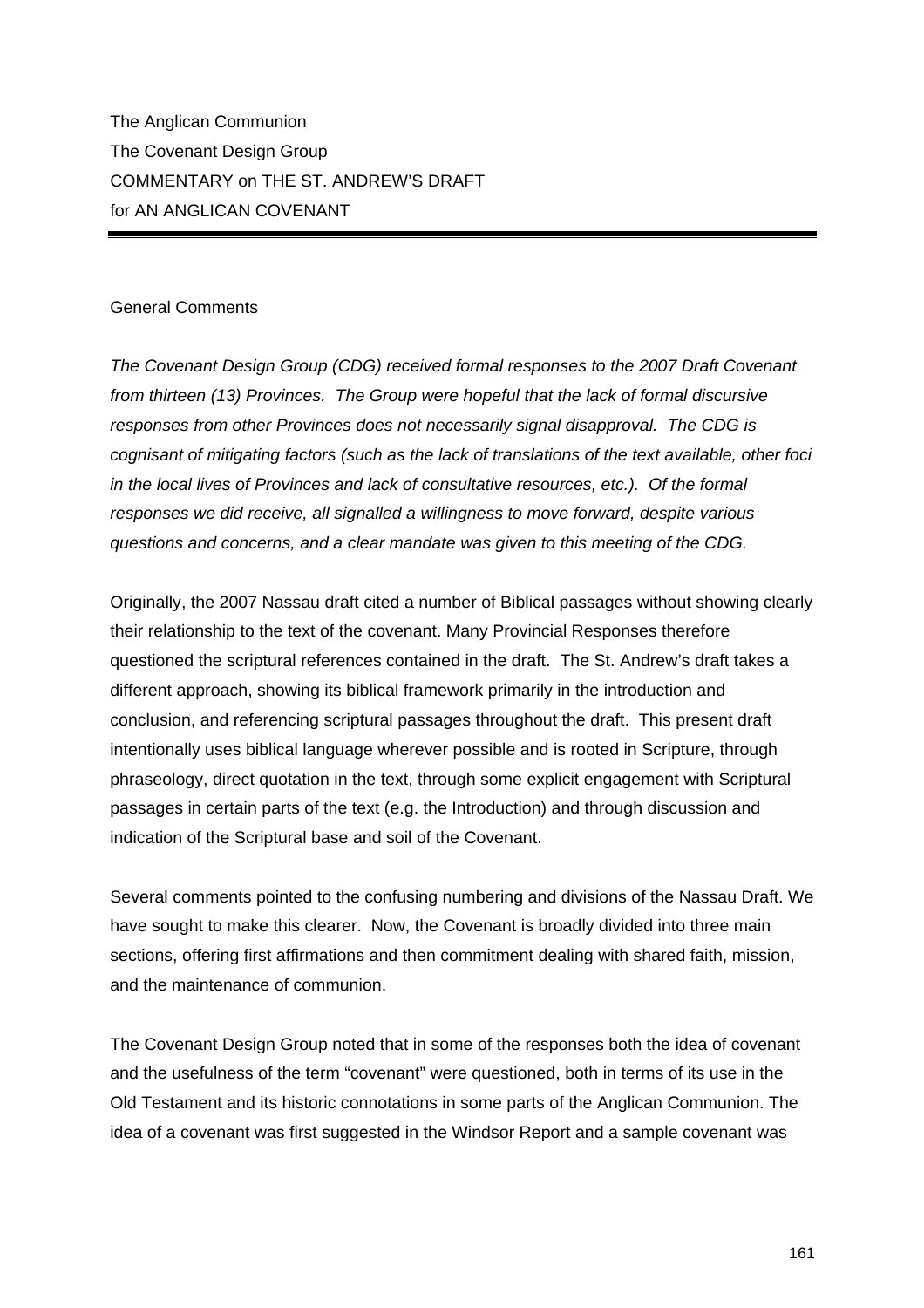put forward in Appendix 2 of that document. Subsequently, the desirability of a covenant has been reaffirmed by 3 out of the 4 Instruments of Communion.

As to the term "covenant", the CDG discussed other suggested alternatives such as "concordat" or "common declaration," each of which has its own difficulties, and finally returned to "covenant" as the best descriptor of the task ahead of us. Almost all of the responses received expressed a readiness to work with the idea of covenant.

The CDG was unanimous in believing that we cannot abandon the word and concept of 'covenant', and for several reasons: theologically, we believe that it is correct to say that covenant emerges out of communion, and also 'serves' communion, both in terms of God's relations to us, but just as importantly in our mutual relations as reflective of God's life that we share. It is related, in a concrete way, to the expression of 'bonds of affection' in their pneumatic, relational and responsible power. The distinction between 'covenant' and other possible concepts ('concordat', 'compact', etc.) is quite clear in these respects. Finally, the term now has an accepted currency within the Communion that commends its common usage.

**We noted the historical use of 'the bonds of affection' and asked ourselves: What is the bare minimum of infrastructure that the communion needs? At a time of fragmentation, a covenant is a basis for mutual trust and reduced anxiety. Habits of civility and mutuality of respect have taken us a long way in the past. We are now in a place where our structures must provide a framework for the context of our belief.** 

Some have asked about the proposed covenant: What difference does it make in the life of the Communion? Does it simply make explicit what is already implicit, or is it a device for achieving something else? Some responses raised questions about the rationale for the Covenant: "what positive difference will it make?" Is it just about "conflict management" or discipline, so that the final section is the "real reason" for the Covenant? Questions have also been raised around the Communion as to why the Lambeth Quadrilateral is not enough. The present concern is to achieve sufficient accountability among Provinces to be able to work more corporately. That will mean creating some structures. The proposed draft Covenant is our answer to all of these questions.

*We have sought to emphasize more obviously the missionary element constitutive to our valuing of unity. Finally, we also believe that our revisions in the final sections provide some*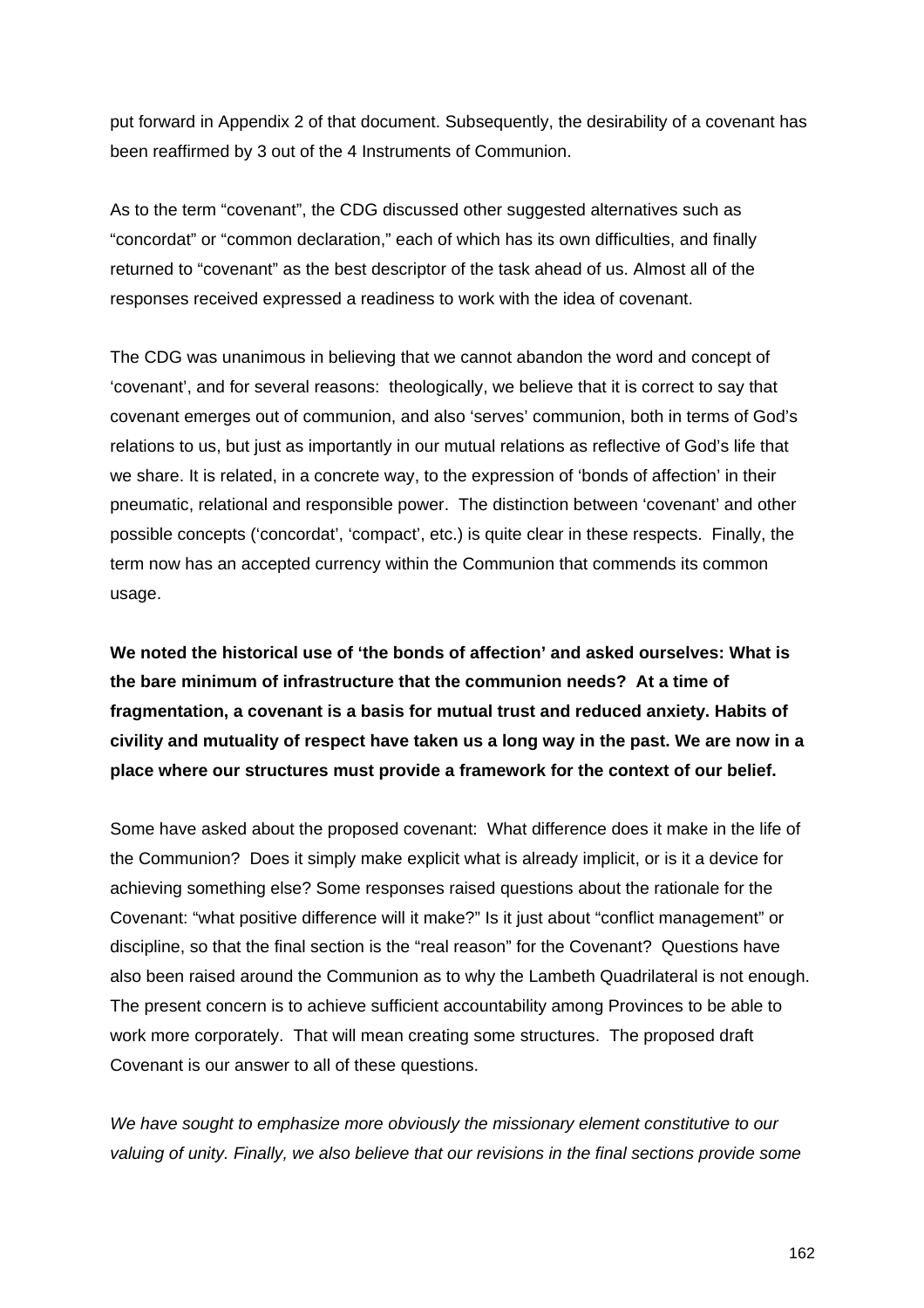<span id="page-162-0"></span>*greater clarity about what is at stake – a way of life "in communion" that is faithful to the form of our Gospel vocation.* 

We have sought, through the use of phraseology borrowed from the recent Anglican-Orthodox Cyprus Agreed Statement<sup>[35](#page-162-0)</sup>, to be faithful in describing the relationship of the Anglican Communion to the Universal Church. At the same time, despite the desires of some that the Covenant provide a more definitive statement of Anglican ecclesiology, we recognized the still-open-ended character of this task, and sought not to pre-empt its fruit and conclusion by too precise formulations in this way.

*A key question which the group addressed was "Is the Draft ecclesiologically coherent?" Is, for instance, the final section at odds with previous affirmations regarding interdependence? We have reflected seriously on this matter, and believe that the character of ecclesial communion does not submerge the responsible choices that local churches must engage in order to be faithful to their calling by and under Christ. A model which empowers the Churches of the Anglican Communion to speak to one another and inform each others life, while respecting provincial autonomy does indeed embody the kind of "autonomy-incommunion" that informs the Draft.* 

## The Introduction

Several comments expressed a desire for greater theological breadth in the Introduction, that might better reflect the relation between Trinity and communion, the forms of ecclesial life this represents, and the place of the Anglican Communion in particular within this reality. The section was expanded in this direction and has now sought to offer a fuller theological rationale.

### The Preamble

The Preamble uses the form, "the Churches of the Anglican Communion". These are the churches recognised in the Schedule of Membership of the Anglican Consultative Council (ACC). At present they consist of 34 national or regional Provinces, the 4 United Churches

<sup>&</sup>lt;sup>35</sup> *The Church of the Triune God*, the Cyprus Agreed Statement of the International Commission for Anglican Orthodox Theological Dialogue, ACO, London, January 2007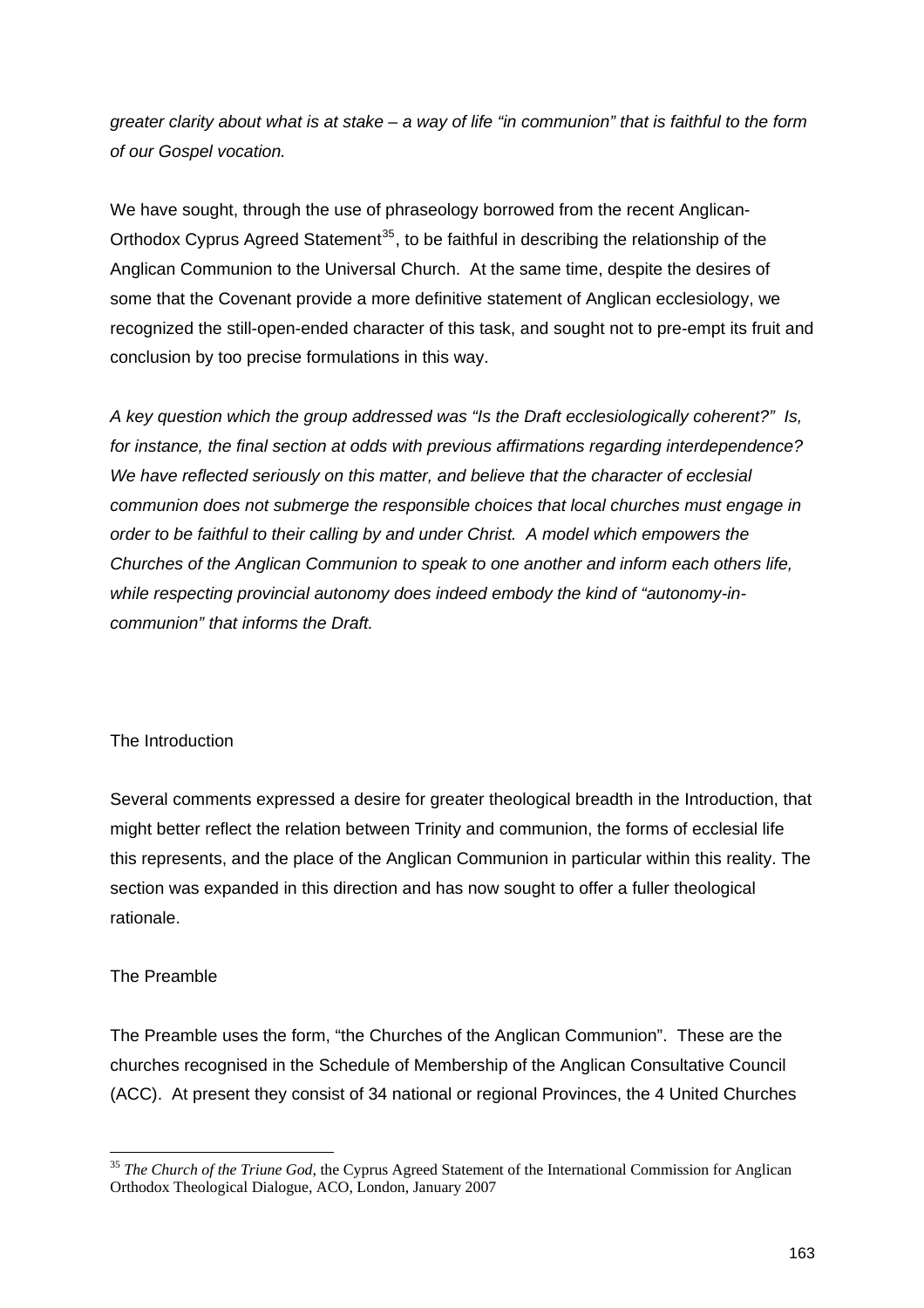of South Asia and 6 extra-provincial churches, dioceses or, in one case, a parish, duly recognised by ACC procedures.

Section One: Our Inheritance of Faith

### **Clause 1.1.1**

Some responses wondered if the first section on the "One, Holy, Catholic, Apostolic Church" should be framed in terms of "recognition" relating to other Churches' membership within it. We decided that, in this Covenant, the signatories needed to affirm their own selfunderstanding, and not their view of other churches, and therefore the covenant itself must be limited to simple affirmation.

The unity of the universal Church is the communion in faith, truth, love and common sacramental life of the several local churches. The catholic Church exists in each local church; and each local church is identified with the whole, expresses the whole and cannot exist apart from the whole.

#### **Clause 1.1.2**

Some Provinces do not formally recognise the 39 Articles within their canons and constitutions. We, however, accepted one suggestion that the realities of Scripture, Creed, and formularies be more closely linked, but in a way that did not transgress the particular canonical and historical diversity of Anglican churches with respect to the last element.

#### **Clause 1.1.3**

Some responses questioned whether the Covenant unduly limits the sacramental life of the Anglican churches to only two sacraments (Baptism and Eucharist). There are some different views held among Anglican churches regarding e.g. the "number of sacraments" and their meaning. This statement in clause 1.1.3 is not meant to be an exhaustive treatment of sacramental theology or to resolve questions about the nature or number of the sacraments. The CDG decided, therefore, to stick to the express wording the Lambeth Quadrilateral in this respect, as articulating "constitutive" elements of the Church, without seeking to define further other sacramental realities.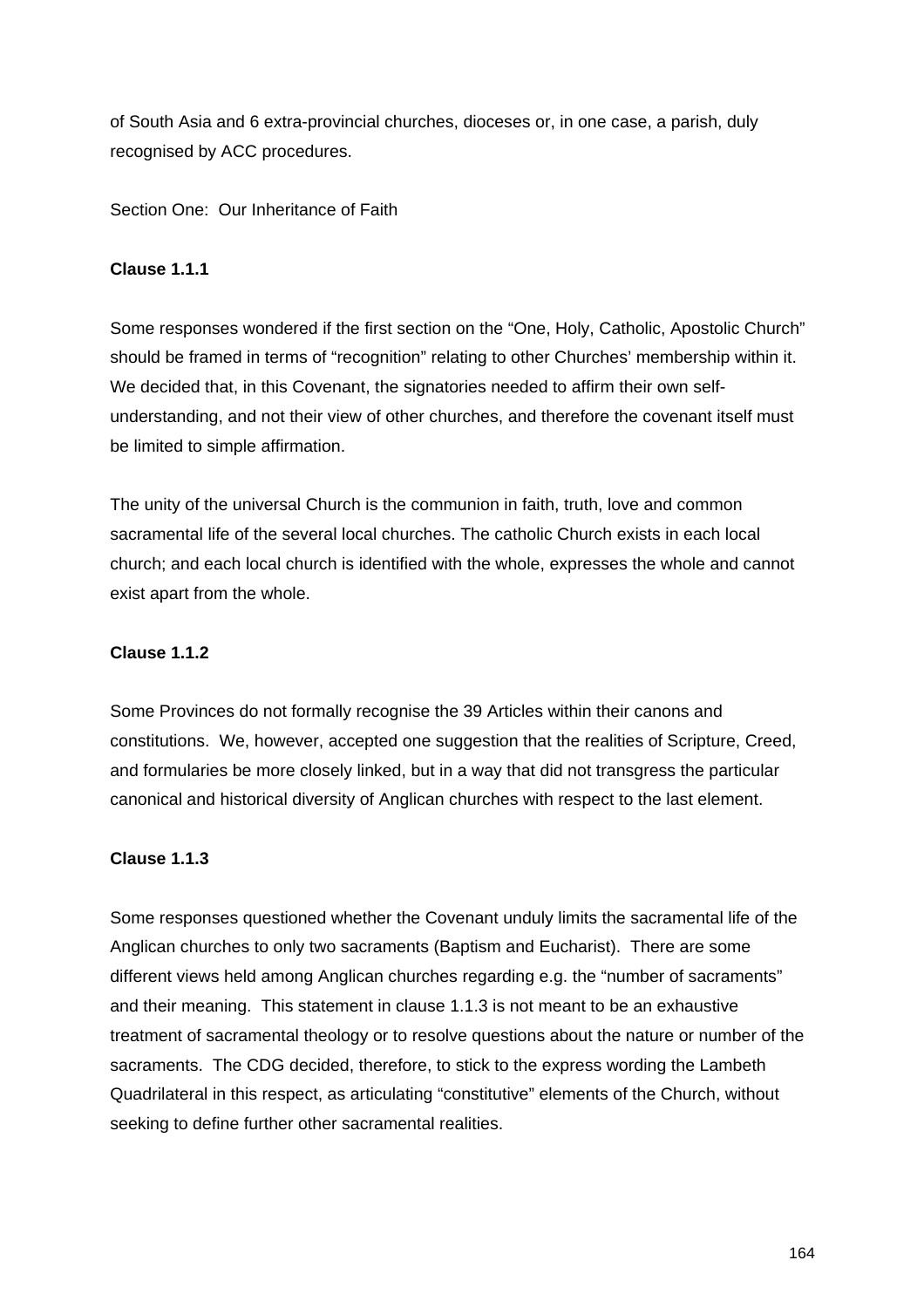### Clause 1.1.4

The group have now incorporated (as several submissions suggested) all four elements of the Chicago Lambeth Quadrilateral in this opening section.

### **Clause 1.1.5**

The group have added a clause referring to the importance of Common Prayer as one of the defining characteristics of Anglicanism and of our common bonds.

### **Clause 1.2.2**

One of the questions addressed to the Design Group was "Where in the Covenant does the lively and responsible role of human reason, so consistently important to Anglican practice, find a substantive mention?" Taking up one suggestion, the active and disciplined use of reason in theological and moral decision-making, bound to Scriptural authority, was used to replace a previous paragraph (3.3).

### **Clause 1.2.3**

The CDG accepted that there is an obligation to work to sustain Eucharistic communion even where there is conscientious objection.

Section Two: The Life We Share with Others: Our Anglican Vocation

### **Clause 2.1.3**

The ecumenical dimensions of Anglican witness and mission are expressed more explicitly both here and in 1.1.6.

### **Clause 2.2.2**

There was some discussion about the adequacy of the stated "Five Marks of Mission" and several attractive suggestions were received with respect to enlarging the outline. However, because these five marks have already emerged from inter-Anglican discussion and been given a real measure of reception around the Communion, this is one of several places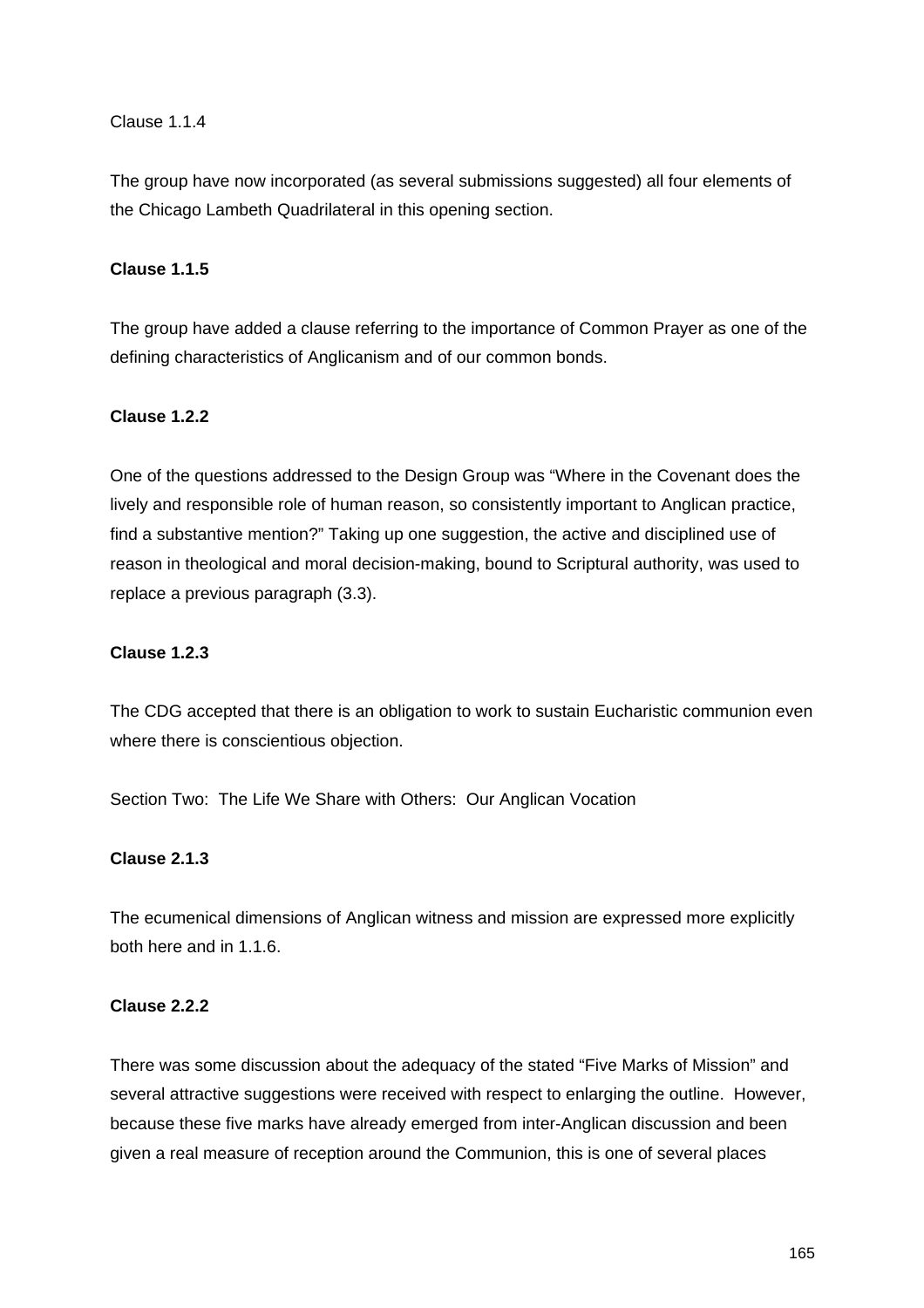<span id="page-165-0"></span>where the CDG elected to honour the wording of the original text, in this case that of the MISSIO Report of 1999.

In spite of our own questions about the sufficiency of the list and ACC-8's own questions about that sufficiency, we agreed to maintain this enumeration, cognizant (along with the original commission that proposed them) that they may not yet fully represent the summary shape of our missionary commitments. At the same time, we have tried to indicate the missionary essence of a range of elements dealt with in other sections. It remains an open question as to whether the commissions would want us to suggest revisions of their language that may occur to us?

Section Three: Our Unity and Common Life

**Clause 3.1.3:** The central role of bishops as a visible sign of unity was recognised in The Windsor Report (para. 64) where it was stated that, "Bishops represent the local to the universal and the universal to the local". We note the significance of the Episcopal office for the Communion of the Church as set out in Appendix Two of the Report of the Inter Anglican Theological and Doctrinal Commission (IATDC), "The Anglican Way: The Significance of the Episcopal Office for the Communion of the Church"[36](#page-165-0).

**Clause 3.1.4:** There are many and varied links which sustain our life together include: The Anglican Cycle of Prayer, the various commissions, the Mothers' Union, companion dioceses and parish relationships, mission agencies and networks.

Some comments indicated that the Covenant was somehow "canonizing" four instruments of Communion that have evolved in a somewhat haphazard way. We have therefore amended the text to allow both for the evolution of the Instruments, and to acknowledge the existence of other informal instruments and links.

While the Covenant does not preclude or even seek to limit the possible development of these and other Instruments, we nonetheless believe that the Instruments as now working represent a special means of faithfully maintaining our common life, and ones that need to remain at the centre of our common commitments. The Archbishop of Canterbury's place within this grouping is maintained, even while his character as a "focus" – according to the redefinition adopted from the Windsor Report by ACC-13 – is acknowledged. The

 36 The Report, *Communion, Conflict and Hope*, is to be published by ACO later this year.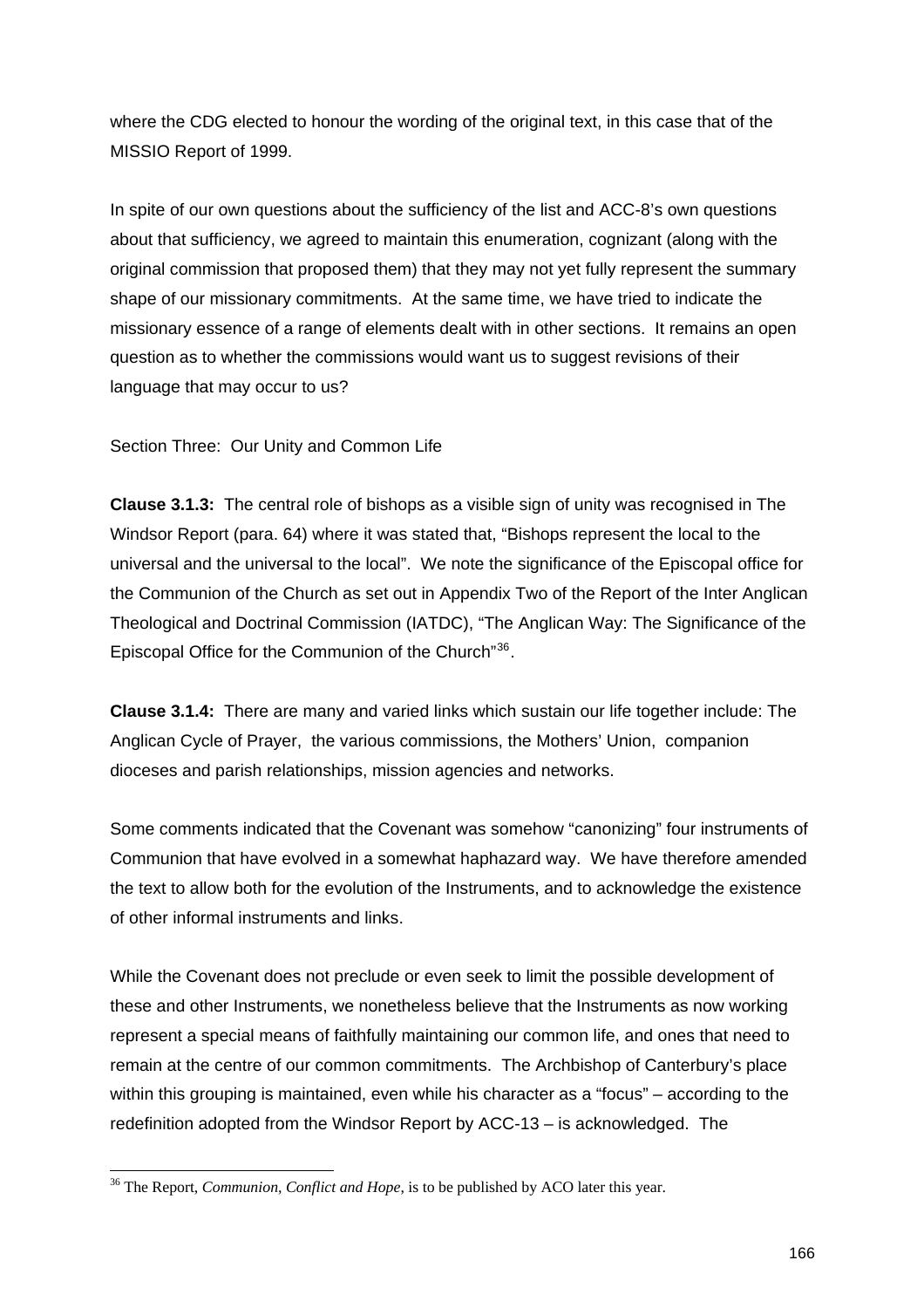Archbishop of Canterbury exercises his ministry in a collegial manner with his fellow Primates.

The order of listing the Four Instruments has been changed to follow their more formal chronological development. Their ministries have been described according to various Communion documents including, in the case of the ACC, its formal constitution.

The history of the Primates' Meeting is set out in Paragraph 104 of The Windsor Report which states that its purpose was "to initiate consideration of the way to relate together the international conferences, councils, and meetings within the Anglican Communion, so that the Anglican Communion may best serve God within the context of one, holy, catholic, and apostolic church." It is noted that in Appendix 1(5) of the Windsor Report it was suggested that the Primates' Meeting serve as a standing committee of the Lambeth Conference, but since this has not been received by the larger church, the Covenant Design Group decided not to include it in our description.

The Commitments in 3.2

This was the most contentious section of the Nassau draft, and the one which therefore required our greatest attention, and which has been considerably rewritten. In articulating a model for interdependent life, we have tried to be faithful to a few models developed in the Windsor Report. The section therefore begins with a commitment to a common life would also respects the proper autonomy of our Churches.

### Clause 3.2.2

This statement of the autonomy of the Provinces is taken from that written by the primates in their meeting at Dar es Salaam, " directly from the schedule to their communique from that meeting.

### Clause 3.2.5

Many commentators on the Nassau draft did not like the pattern of consultation as proposed in the draft, which placed the Primates Meeting in a significant co-ordinating position. The St Andrew's Draft limits the commitments made by the Churches to ones of care and receptivity with respect to Communion relations. It is open to any Province or the instruments of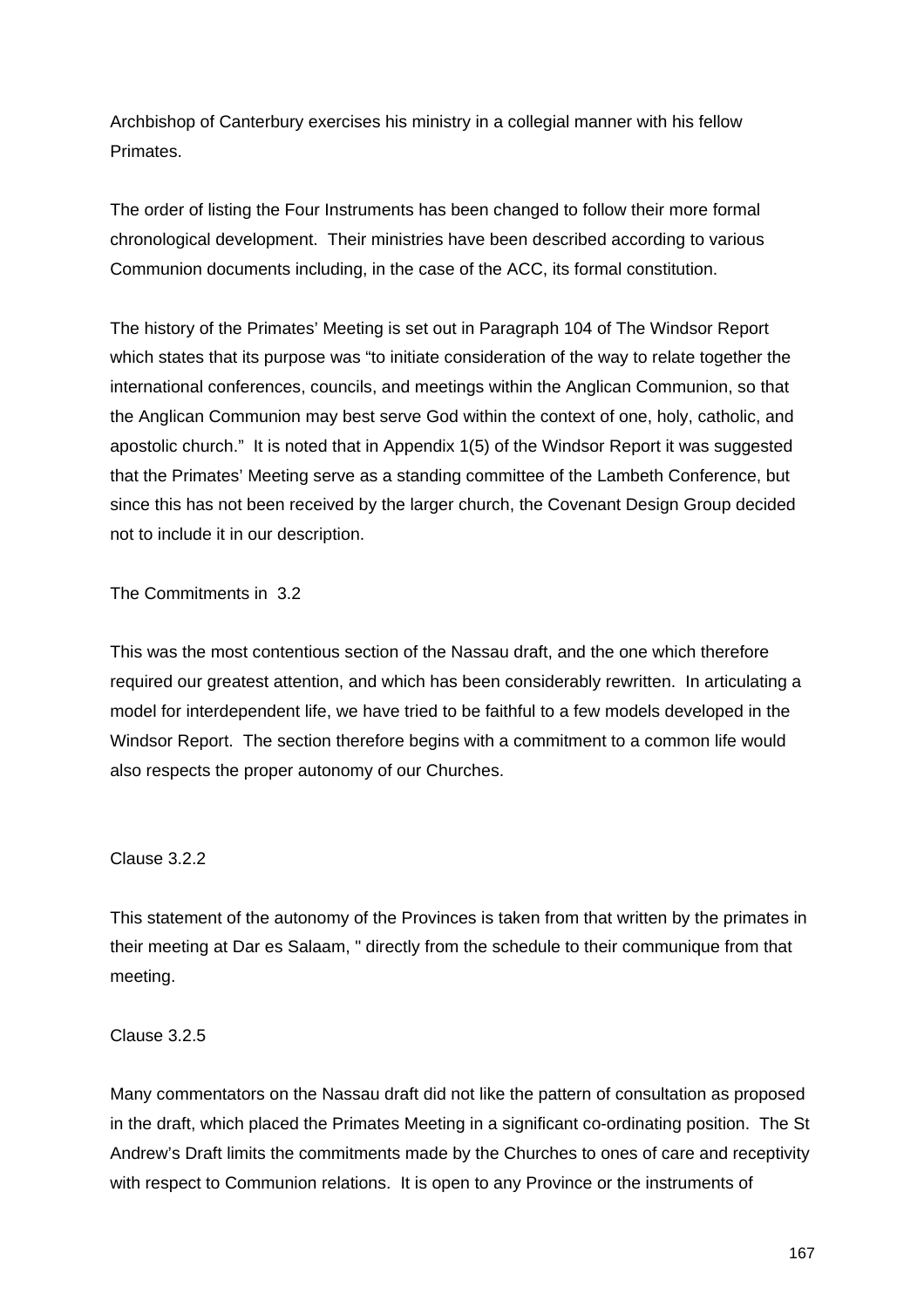Communion or indeed the national or regional Church itself to identify matters which threaten "the unity of the Communion" or " the effectiveness or credibility of its mission", and which therefore invoke a higher duty of care. The clause sets out four elements to that duty of care: consultation (3.2.5.a), Communion wide evaluation (3.2.5.b), mediation (3.2.5.c) and a readiness to consider a request on the controversial matter from the Instruments of Communion (3.2.5.d). The draft stresses that there is no intention to erect a centralised jurisdiction and that the Instruments of Communion cannot dictate with juridical force on the internal affairs of any Province. However, since Communion is founded on the mutual recognition that each Church sees in the other of our Communion in Christ, we recognize that it cannot be sustained in extreme circumstances where a Church or Province were to act in a way which rejects the interdependence of the Communion's life.

We recognize that the Communion may well require more detailed procedures which offer a way in which these principles and procedural elements may be lived out in its life. The group therefore attaches to the St Andrew's Draft a tentative draft for the possible shape of such procedures might take. This procedural appendix will need much scrutiny and careful analysis. The CDG particularly welcomes comments and response on this appendix, while also recognizing its provisional nature in the St Andrew's Draft. It is important to note however that the elements set out in clause 3.2.5 are not intended to form a sequential process, but to be elements which can all be active and present at any stage in the process of common discernment and reconciliation.

Clause 3.2.6

The commitments close with the renewal of the commitment to seek to live into the fullness of Communion into which we are called by our Lord.

**DRAFT APPENDIX FRAMEWORK PROCEDURES FOR THE RESOLUTION OF COVENANT DISAGREEMENTS**

**1. General Principles**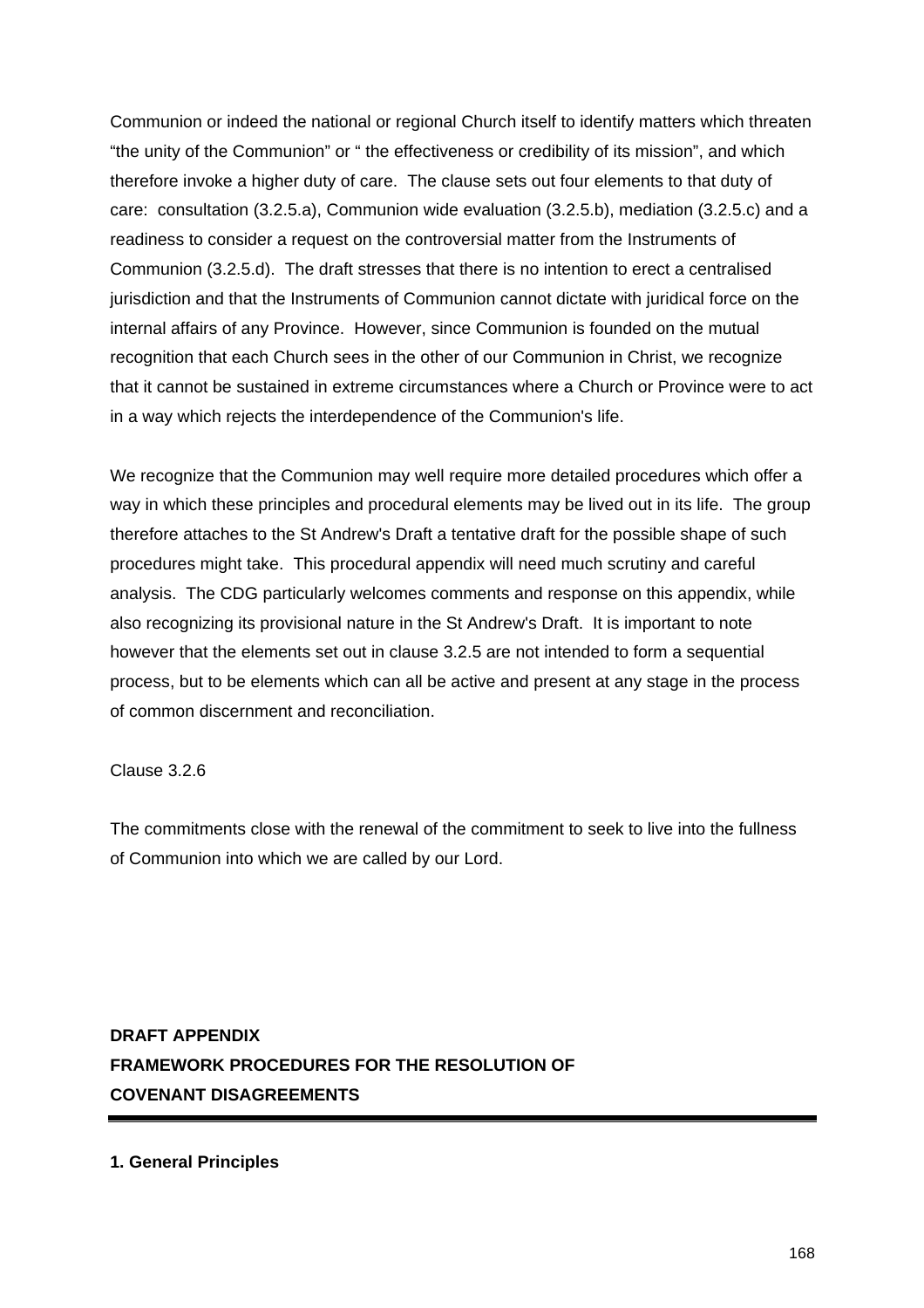1.1. All processes for the resolution of covenant disagreements which threaten the unity of the Communion and the effectiveness or credibility of its mission shall be characterised by the Christian virtues of charity, humility, patience and gentleness and the canonical principles of fairness, transparency, and reasoned decision-making.

1.2. No process shall affect the autonomy of any Church of the Communion. The term "Church" and all terms in this Appendix take their meaning from the Covenant itself.

1.3. No process shall exceed five years as from the date upon which a Church consults under Paragraph 3 of this Appendix.

1.4. Any matter involving relinquishment by a Church of the force and meaning of the Covenant purposes must be decided solely by that Church or by the Anglican Consultative Council in accordance with Paragraph 8 of this Appendix.

1.5. Each Communion body or instrument involved in the following procedures shall make its own rules, in consultation with the other Instruments of Communion, for the transaction of its business in accordance with the Covenant, the Framework Procedures and the Christian virtues and canonical principles set out in Paragraph 1.1 of this Appendix.

## **2. The Principle of Informal Conversation**

2.1. If a Church (X) proposes to act or acts in any way that another Church (Y) or an Instrument of Communion (Z) claims to threaten the unity of the Communion and the effectiveness or credibility of its mission, then X Church, Y Church and Z instrument shall engage in informal conversation, as an act of communion, to try to resolve the matter.

2.2. The Anglican Consultative Council shall be disqualified from making a claim under 2.1, on the basis that it may later make a decision as to the relinquishment on the force and meaning of the Covenant purpose under paragraph 8, but it shall not be disqualified from entering into informal conversation under 2.1..

 *[ie 2.2 is about natural justice and keeps ACC in reserve for Paragraph 8]* 

### **3. The Principle of Consultation**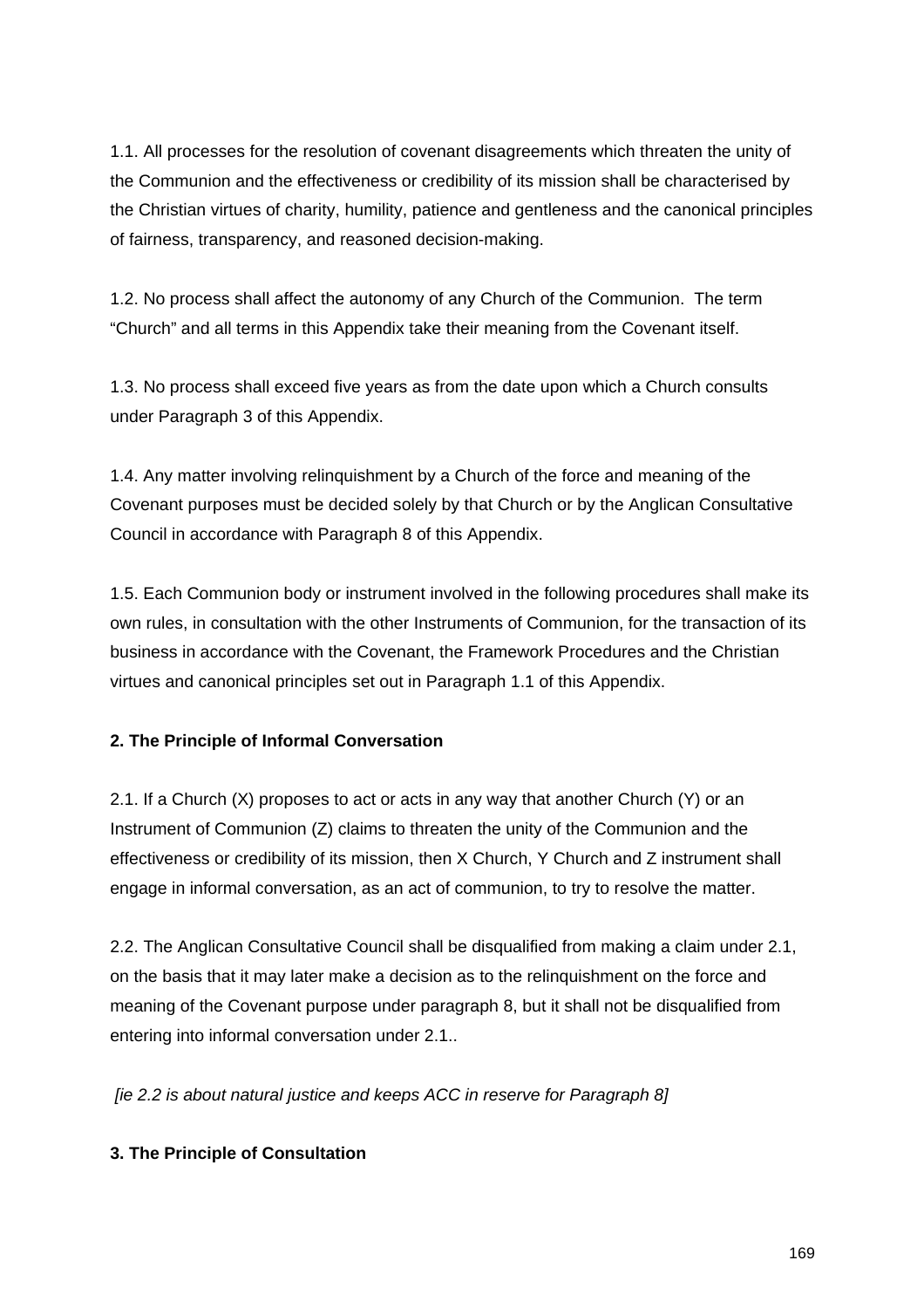3.1. If informal conversation fails in the view of X, Y or Z, or if X Church itself considers that an action or proposed action might threaten Communion unity and mission, then X Church must consult the Archbishop of Canterbury on the matter.

3.2. Within one month of being consulted, the Archbishop of Canterbury must either (a) seek to resolve the matter personally through pastoral guidance or (b) refer the matter to three Assessors, appointed as appropriate by the Archbishop.

3.3. If after one month of its issue, the pastoral guidance of the Archbishop is unsuccessful as determined by the Archbishop, the Archbishop shall as soon as practically possible refer the matter to the Assessors who shall act in accordance with Paragraph 3.4.

3.4. Having considered whether the matter involves a threat to the unity and mission of the Communion according to Article 3.2.5 of the Covenant, the Assessors shall recommend to the Archbishop, within one month of receiving the referral, one of the following routes:

 (a) if it is clear in the opinion of the Assessors that the matter involves a threat to the unity or mission of the Communion and that time may be of the essence, a request from the Archbishop of Canterbury;

 (b) if it is unclear in the opinion of the Assessors whether the matter involves a threat to the unity or mission of the Communion and time is of the essence, referral to another Instrument of Communion;

 (c) if it is unclear in the opinion of the Assessors whether the matter involves a threat to the unity or mission of the Communion, if time is not of the essence, and if the case would benefit from rigorous theological study, referral to a Commission for evaluation; or:

 (d) if it is clear that the matter does not involve a threat to the unity or mission of the Communion, mediation.

3.5. The Archbishop of Canterbury, having considered the Assessors` recommendation, and within one month if its receipt, shall either: (a) as an Instrument of Communion, issue a request to any Church involved; (b) refer the matter to another Instrument of Communion; (c) refer the matter to a Commission of the Communion for evaluation; or (d) send the matter for mediation.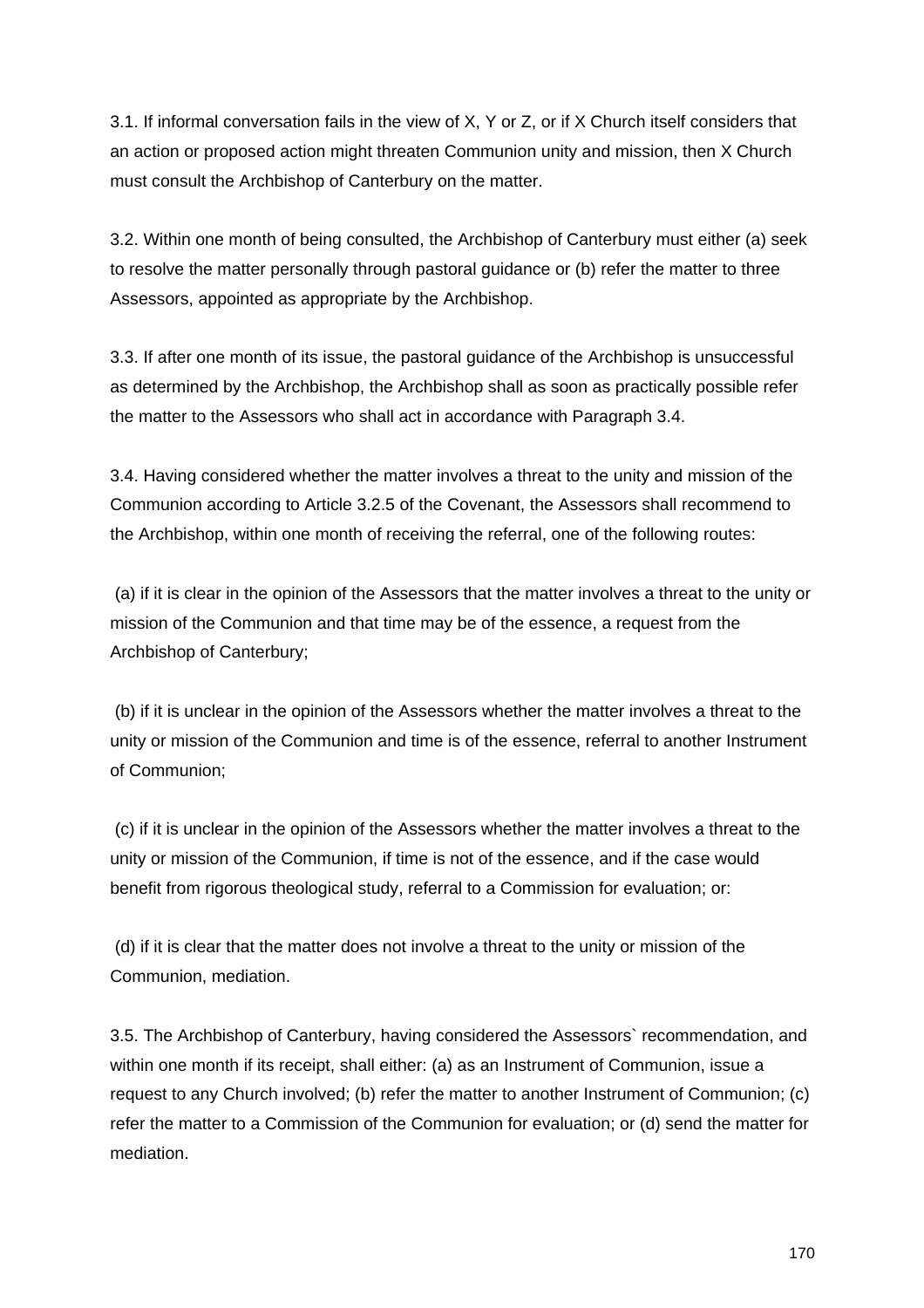## **4. Route 1: A Request of the Archbishop of Canterbury**

4.1. When the Archbishop of Canterbury makes a request to a Church, that Church must within six months of receiving it (a) accept the request or (b) reject the request. The absence of a response will be considered as a rejection.

4.2. If a Church rejects the request, that Church may within three months of rejecting the request appeal against it to the Joint Standing Committee of the Anglican Consultative Council and the Primates. The Church may appeal when it considers that there has been no threat to the unity or mission of the Communion.

4.3. On appeal, and within three months, the Joint Standing Committee must decide whether there has been a threat to the unity or mission of the Communion.

4.4. If the appeal is successful, the Joint Standing Committee shall certify immediately that the matter is closed subject to Articles 3.2.1, 3.2.4 and 3.2.5b of the Covenant.

4.5. If the appeal is lost, the Archbishop shall submit the request, rejection and appeal decision to the Anglican Consultative Council which shall deal with the matter in accordance with Paragraph 8.

### **5. Route 2: A Referral to another Instrument of Communion**

5.1. When the Archbishop of Canterbury refers the matter to another Instrument of Communion, that Instrument must within one year of receiving the referral decide whether there has been a threat to the unity or mission of the Communion. Having considered the matter, the Instrument shall make a request to any Church involved.

5.2. A Church shall within six months of receiving the request either (a) accept the request or (b) reject the request. The absence of a response will be considered as a rejection.

5.3. If a Church accepts the request, the Instrument of Communion to which referral is made shall as soon as is convenient certify that the matter is closed subject to Articles 3.2.1, 3.2.4 and 3.2.5b of the Covenant.

5.4. If a Church rejects the request, the Instrument of Communion to which the referral is made shall at its next meeting submit the request and rejection to the Anglican Consultative Council which shall deal with the matter in accordance with Paragraph 8.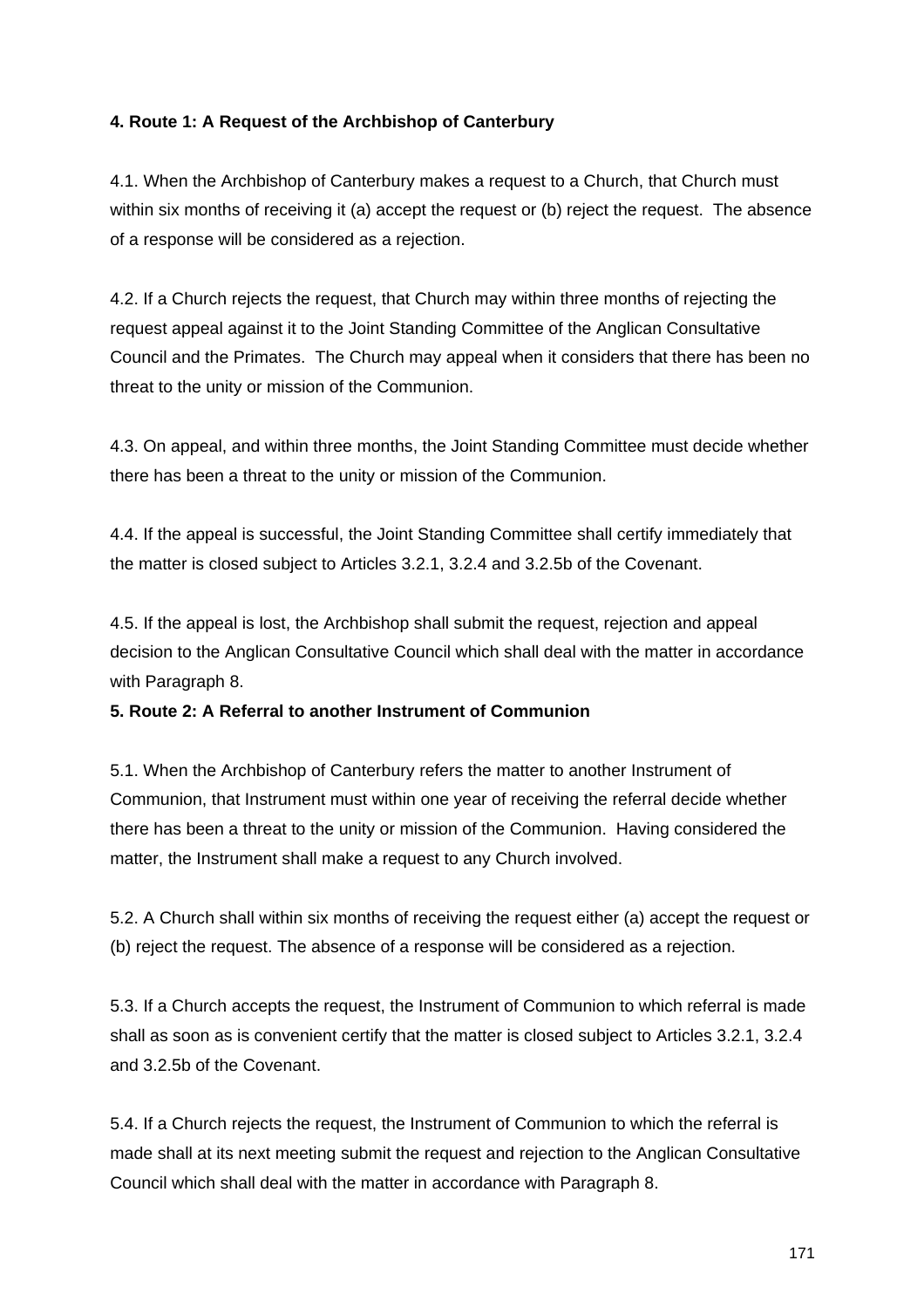## **6. Route 3: An Evaluation by a Commission**

6.1. When the Archbishop of Canterbury decides to refer the matter to a Commission in the Communion, he shall choose which Commission in consultation with the Secretary General of the Anglican Communion.

[NOTE: This is without prejudice to the entitlement of any other Instrument of Communion requesting the Archbishop to set up Commissions or to any other Instrument of Communion likewise setting up such Commissions.]

6.2. The Commission shall engage in study of the issues involved in the matter, bringing in expertise as needed, and shall evaluate the acceptability of the act or proposed act of any Church involved.

6.3. Within eighteen months of the referral, the Commission shall submit its evaluation to an Instrument of Communion other than the Anglican Consultative Council as determined by the Archbishop of Canterbury. Having considered the evaluation, the Instrument shall issue a request to any Church involved.

6.4. If a Church accepts the request, the Instrument of Communion to which the evaluation is submitted shall certify as soon as is convenient that the matter is closed subject to Articles 3.2.1, 3.2.4 and 3.2.5b of the Covenant.

6.5. If a Church rejects the request, the Instrument of Communion to which the evaluation is submitted shall send the request and rejection to the Anglican Consultative Council which shall process the matter in accordance with Paragraph 8.

### **7. Route 4: Mediation**

7.1. When the Archbishop of Canterbury decides on mediation, the Assessors shall work with the parties to set up a mediation process.

7.2. The parties shall appoint an independent third party who shall assist the parties involved to achieve a mutually acceptable resolution of the points of disagreement.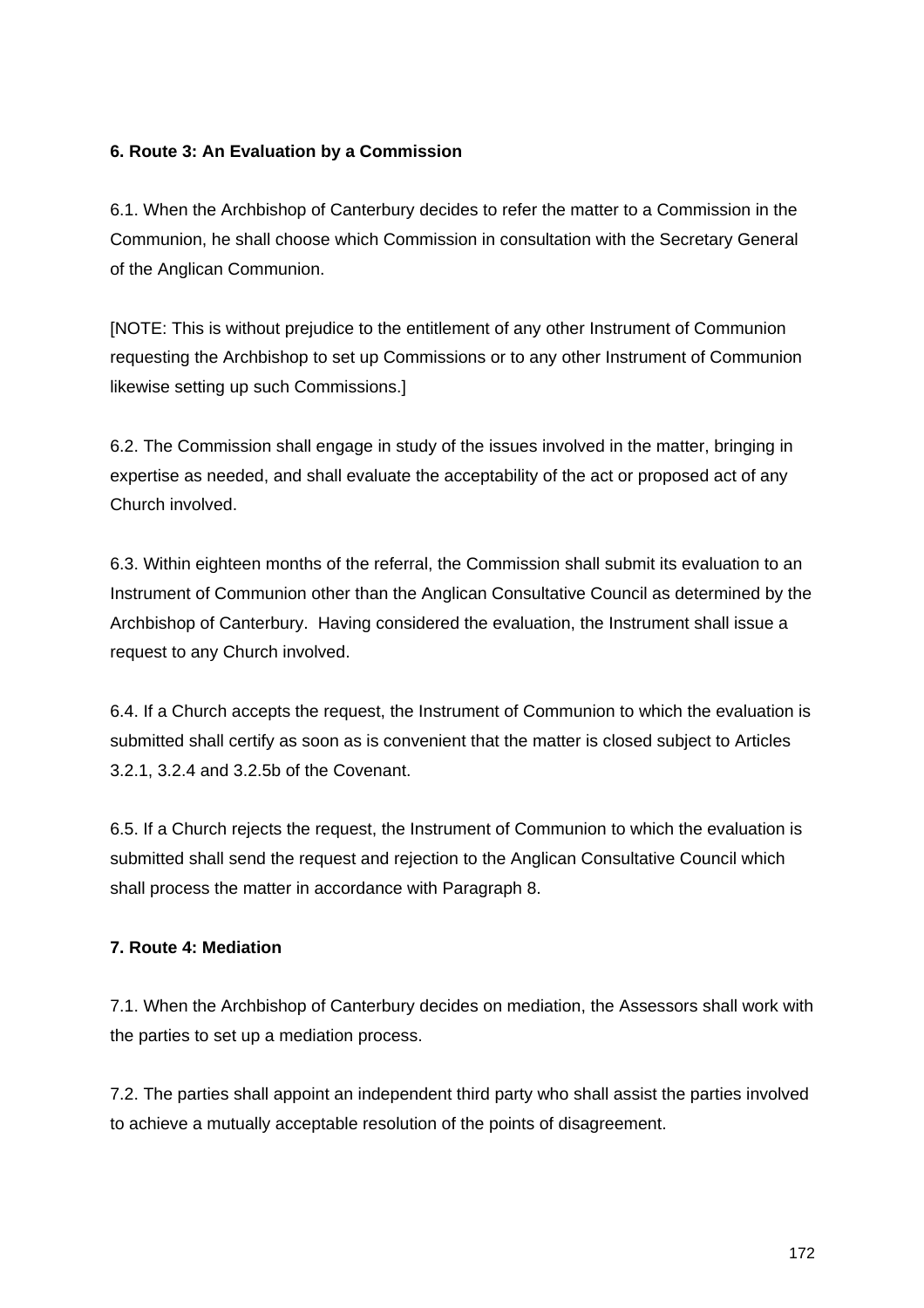7.3. The mediator shall participate actively in the mediation, offering suggestions for resolution, trying to reconcile opposing assertions, and appeasing feelings of resentment between the parties.

7.4. The mediator has no decision-making authority and cannot compel the parties to accept a settlement.

7.5. On each anniversary of the establishment of the mediation, the Assessors shall report on the process to the Archbishop of Canterbury. Within three years of the establishment of the mediation, the Archbishop of Canterbury together with the Joint Standing Committee of the Anglican Consultative Council and Primates` Meeting shall certify the conclusion of the mediation process.

7.6. If a party refuses to enter mediation, it will be presumed to have threatened the unity of the Communion and the effectiveness or credibility of its mission, under Article 3.2.5 of the Covenant, and the matter shall be dealt with at the next meeting of the Anglican Consultative Council in accordance with Paragraph 8.

## **8. Rejection of a Request from an Instrument of Communion**

8.1. If a Church rejects a request of an Instrument of Communion, that Instrument shall send the request and rejection to the Anglican Consultative Council.

8.2. At its next meeting, the Council shall decide whether the rejection of the request is compatible with the Covenant.

8.3. If the Council decides that the rejection of the request is compatible with the Covenant, the matter is closed subject to Articles 3.2.1, 3.2.4 and 3.2.5b of the Covenant.

8.4. If the Council decides that the rejection is incompatible with the Covenant, then during the course of that meeting of the Council either (a) the Church involved may declare voluntarily that it relinquishes the force and meaning of the purposes of the Covenant, or (b) the Council shall resolve whether the Church involved may be understood to have relinquished the force and meaning of the purposes of the Covenant.

8.5. If a declaration or resolution of relinquishment is issued, the Anglican Consultative Council must as soon as is practicable initiate a process of restoration with the Church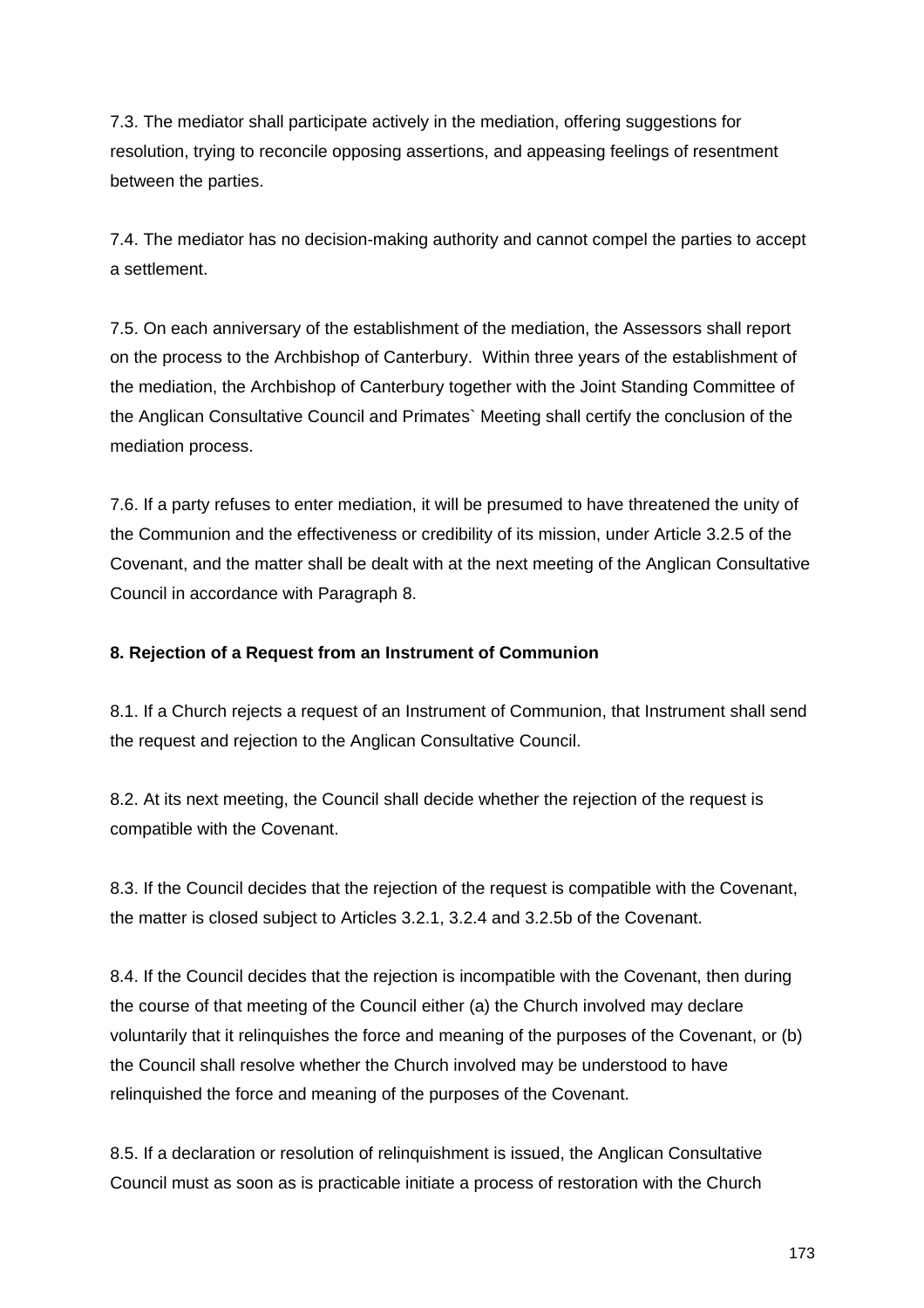involved in consultation with all the Churches of the Communion and the other Instruments of Communion.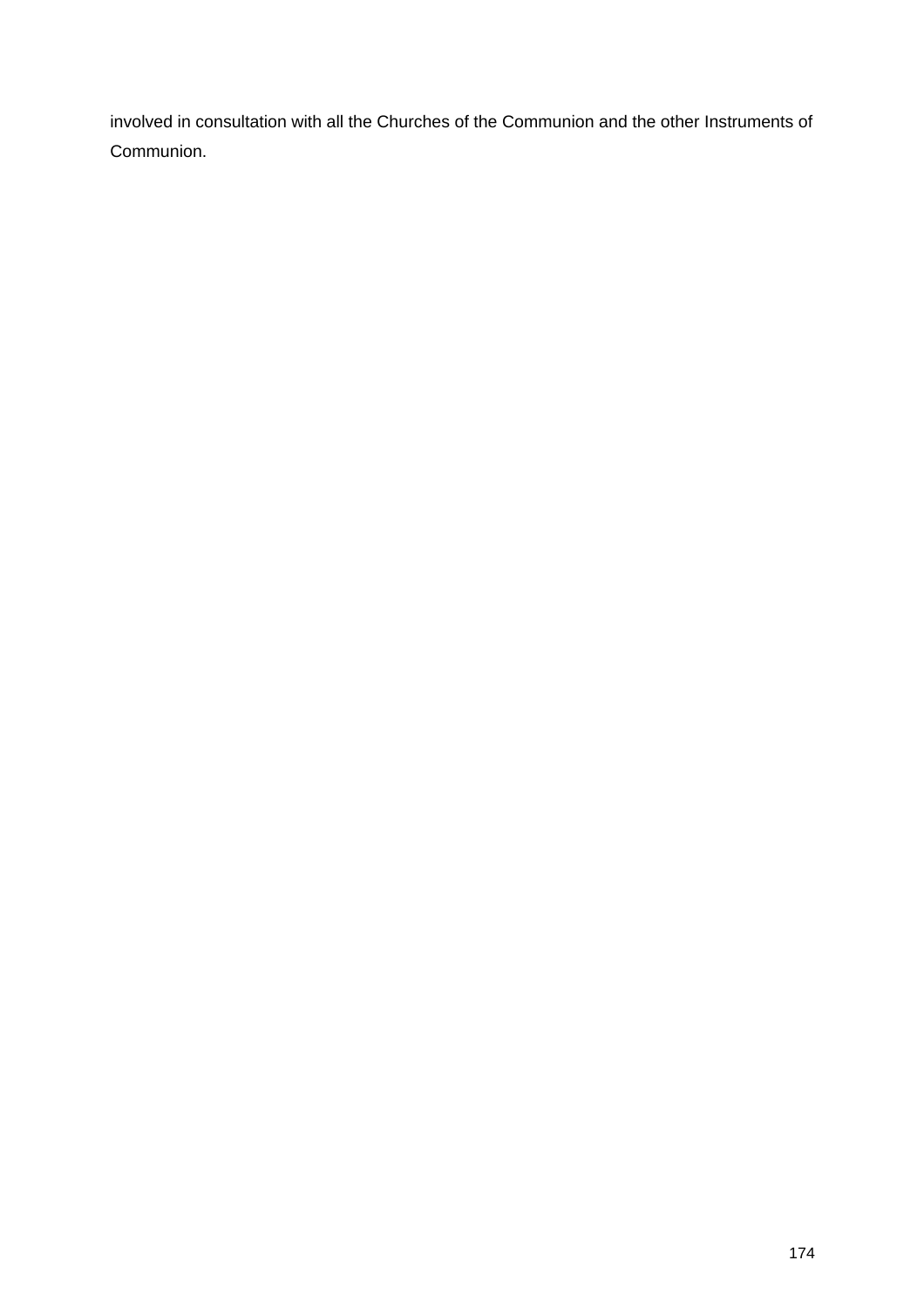# **A précis and introduction to the Inter-Anglican Doctrinal and Theological Commission's report,**

Communion, Conflict and Hope



**The present Inter-Anglican Doctrinal and Theological Commission (IATDC) was appointed in 200l to study the 'nature and maintenance of communion', especially of the Anglican Communion. It did this by inviting all dioceses and theological institutions throughout the Communion to share in a conversation about principles which were seen to hold Anglicans together, and the underlying issues which threatened to pull them apart. The report is a reflection on that** 

**conversation, and an invitation to extend it into situations of current controversy.** 

When Jesus arrived at the wedding in Cana of Galilee (John 2), his disciples came too. It can perhaps be inferred that these followers were not actually expected, and possible to speculate that such an unanticipated increase in the number of guests contributed to the embarrassing situation which the narrative describes! Whatever the circumstances, the first sign that St John recounted shows Jesus revealing his glory in an act of gracious provision by the miraculous transformation of water into wine. His presence at an anxious moment in a very human celebration came to offer an anticipation of the promised messianic banquet at the end of time.

In the life of the early church, the coming together in table fellowship of Jew and gentile was one of the things that authenticated the preaching of good news to the nations (Acts 15.30- 31; Galatians 1.6ff). In time, overcoming other ancient divisions of geography, culture, class and gender also became characteristic transformations achieved among new companies of believers (Galatians 3.28), and over the centuries since then, deep longings for a sense of community in faith and purpose have always been near the top of the Christian movement's priorities. In recent decades processes of rapid social change, in particular the opposing pressures of globalisation on one hand and survival of personal and local identity on the other, have made the pursuit of Christian community increasingly important – and problematic.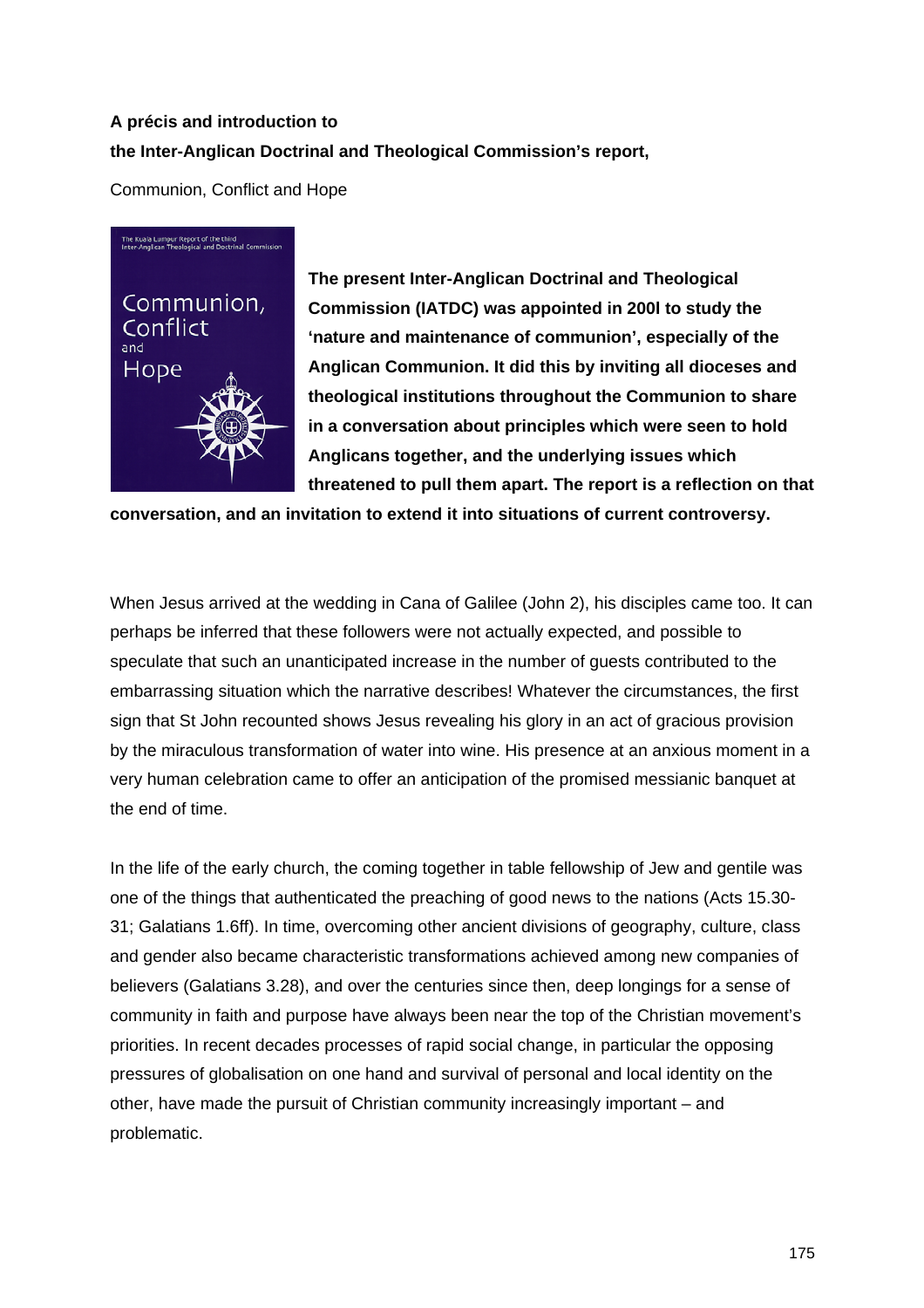#### **Anglicans, communion and the Anglican Communion**

The world-wide Anglican family has grappled with that problem as much as most.

At the 1978 Lambeth Conference, Archbishop Coggan identified the question of authority as being at the heart of most Anglican controversies, and afterwards appointed the first Inter-Anglican Theological and Doctrinal Commission to chart a response. Its report, *For the Sake of the Kingdom* (1986), offered a subtle attempt to discern the 'transcendent horizon' in the midst of human history within the yes and no, the even now but not yet, of the reign of God. Anglicanism's particular vocation is to do that within "a fellowship based in a common set of institutions … through practical acts of sharing, through mutual consultation, through mutual admonition and criticism [and] through a common willingness to take up difficult – even divisive – issues for the sake of the truth of the Gospel" (pp59-60). A succeeding commission explored the way in which those common institutions –instruments of unity or communion – were developing. *The Virginia Report* (1997), sought to provide for them some theological space in which to function through notions of 'subsidiarity' (decisions should be made at appropriate levels of the church's existence) and 'reception' (the truth of the gospel is progressively discerned, which "is never an uncomplicated and straightforward matter. There are always setbacks along the way"(p55)).

The third commission has produced a report *Communion, Conflict and Hope* (2008) for this year's Lambeth Conference that consciously builds on those documents (as will be seen in paras 40-44). What is different about its approach came from a recognition that the intensity of the debates which threatened to divide the Anglican Communion – not least those which followed the 1998 Conference discussion of human sexuality – meant that terms like 'progressive discernment' or 'mutual admonition' could not be taken to suggest that deeply felt differences would be resolved by calm, almost detached, theological reflection alone, leave alone by the dictat of any church court or theological commission! The present IATDC concluded that the eschatological motif of the first report and the Trinitarian emphasis of the second, needed to be complemented by an approach which was more engaged, historical and Christological. A theology of communion must register the reality of sin and suffering, controversy and conflict. It needs to grapple with actual experiences of communion – and its potential for breaking down – in situations where Christians feel isolated, and the promises of Christ's presence seem remote. Furthermore, a different method of study and reportage was needed if its work was to make any tangible difference to the future of Anglicanism.

#### **Consultative Theology**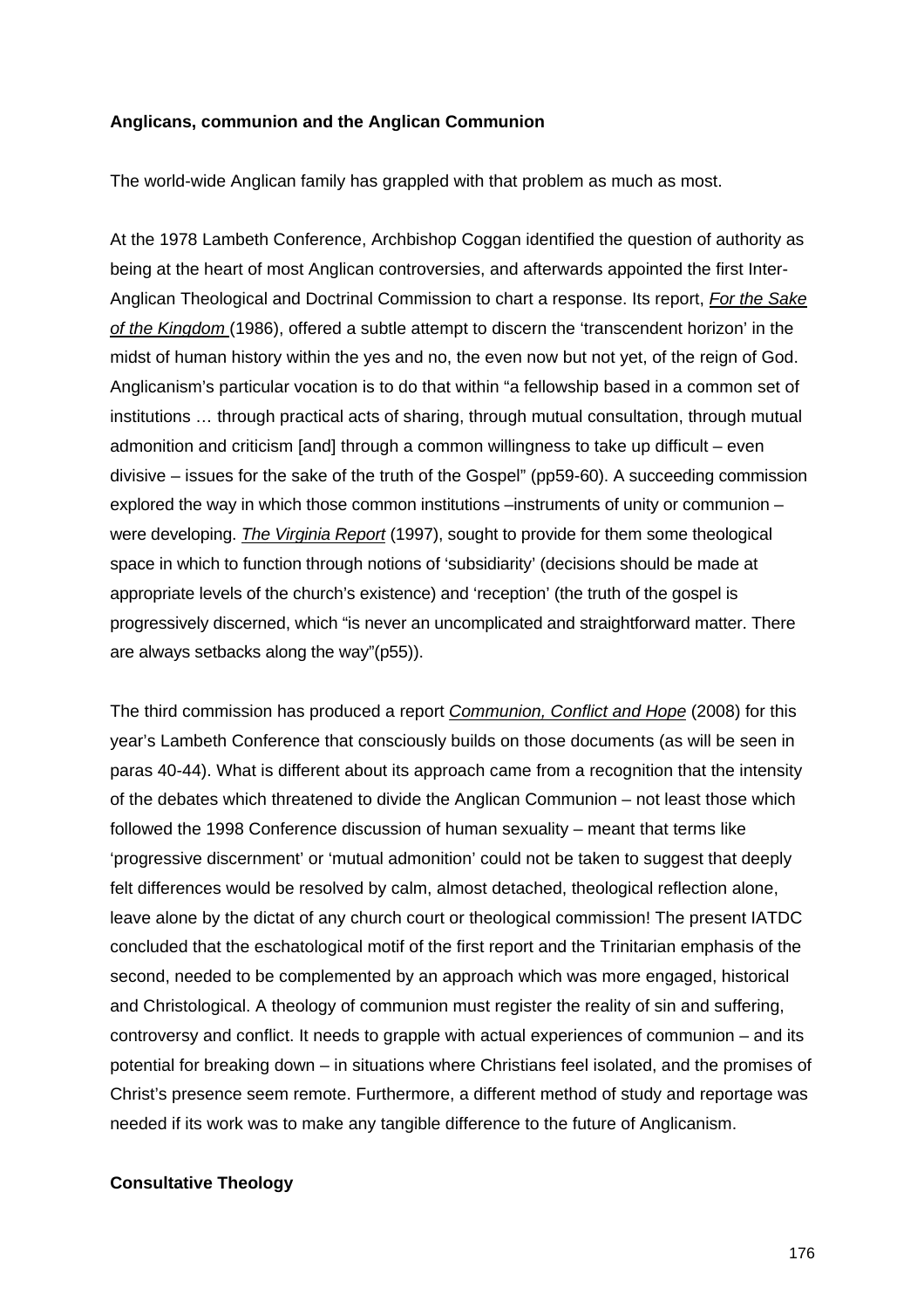Part I of the report describes the circumstances and outlines the rationale by which the Commission proceeded. A series of questions, affirmations and clarifications were circulated to provinces, diocesan bishops and theological institutions throughout the Communion. The process is described at greater length in paragraphs 55-60, and the actual questions etc are gathered together in Appendix 1 of the report.

The replies received contributed materially to the Commission's agenda (records of the different phases of the conversation can be seen on the Anglican Communion web-site), were incorporated in a rolling summary of the debate, and from that absorbed into the document which is presented now. The study process was more than a consultation, in the sense of inviting comment on ideas that the Commission was proposing: it invited conversation partners to participate in shaping a fresh understanding of the churches' calling to faithfulness and service.

**Throughout our work we have held to the vision of the church as a learning community which is being led by the Spirit on a pilgrimage into truth, which will honour yet also transfigure our shared history. The collegial method we have adopted throughout our work and in the production of this report, an approach which requires detailed listening to and engagement with a wide range of voices throughout the Communion, is an example of Communion in action. (Para 21)** 

Such listening and engagement involves more than simple debate. Too often attempts to discuss theological differences degenerate into the parties issuing a series of assertions and counter-assertions at each other. What was attempted was an exposure to the underlying factors which contribute to the disagreement – not least to the different interpretations or assumptions attached to the very things which participants appear to hold in common.

Such foundational issues running below most contemporary Anglican debates were identified in six propositions or statements.

- The Gospel and Scripture: the centrality of the Bible in the Anglican tradition.
- Christian living: the gospel and Christian ethics.
- Responding to the Gospel where we are: context and culture.
- The limits of diversity: encountering disputes and failures.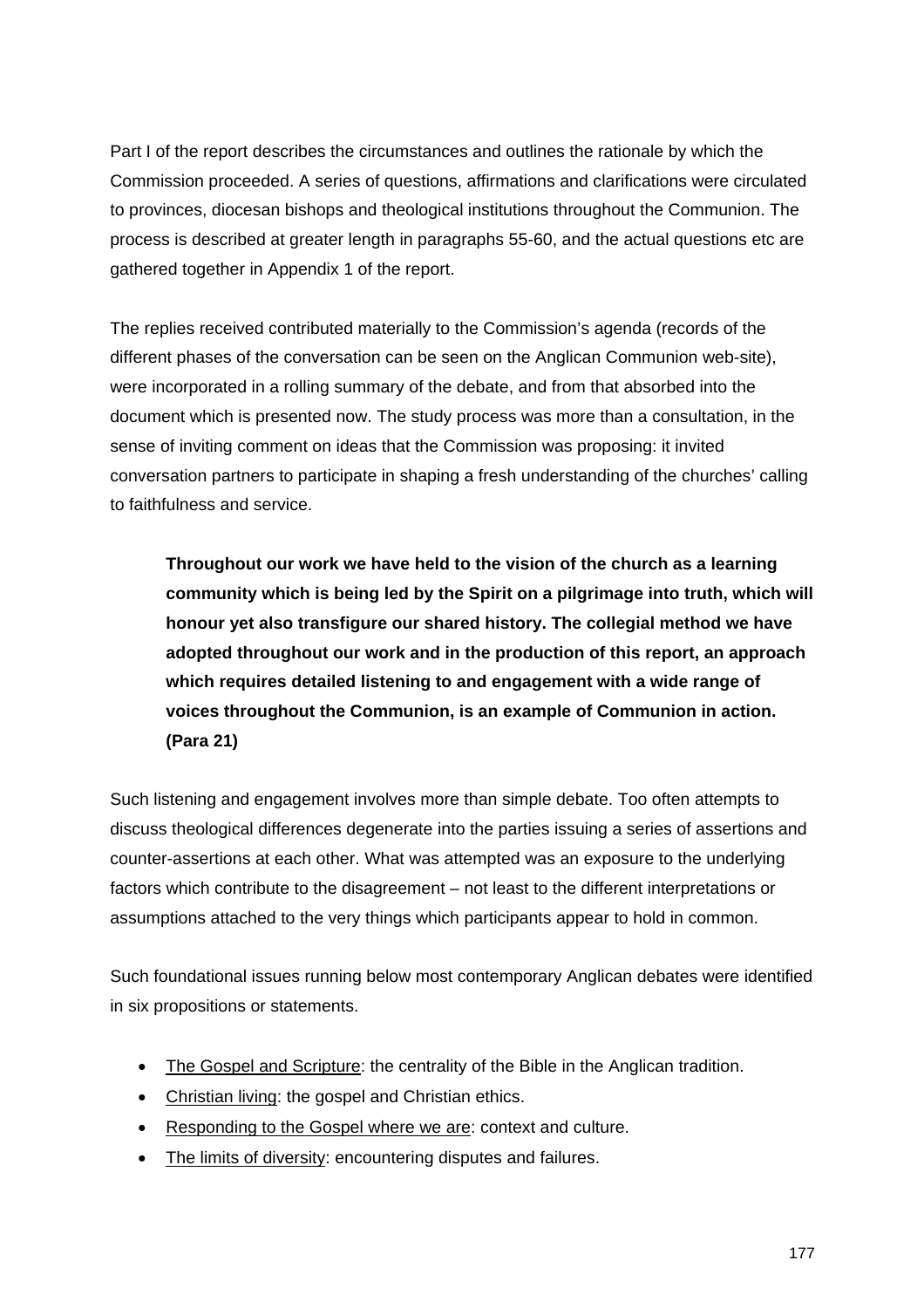- Life with others: accountability and competence.
- Dispute resolution: finding appropriate structures.

These issues provided the 'stuff' of the interchange that we began with the Anglican Communion. (It is summarised in Part III, paras 61-116). What became clear was that while those of widely varying opinions generally agreed that these were indeed the sort of factors on which the common life of the churches was built, there was little likelihood of agreement about how they should be applied to particular controversies. This however was not unexpected. Throughout history, and particularly during times of rapid growth or change in the church, "… the life of the community had the usual elements of moral failure, conflict, mistaken paths, as well as the resilient impulse to be faithful to Christ, to be led by the Spirit" (para 32).

## **Testing Communion**

It is that very tension in a fallible community, seeking to know the leading of God in its life and worship, which makes the duty to pursue the gift of communion (para 15), possible. The heart of the Commission's belief is that communion is best discovered in times of conflict, and that disagreements are best faced within the context of communion. The common life of the church is not established just through intellectual or institutional agreements, but by the gift and the promise of Christ. That provides grounds for hope. Even for the Anglican Communion.

**Sometimes we hear of the Communion being broken, and often this language is used in rhetorical exchanges about particular issues of dispute. The greater reality, however, is the brokenness of the church within which communion can and does flourish. Communion flourishes when we accept that discipleship in the church is a call to the way of the cross in the brokenness of the church to which we all contribute.** 

**Such costly participation in the crucifixion and resurrection sharpens our sense of the hope we have in Christ. (Paras 50-51)** 

The fact that there were six issues, or propositions at the centre of IATDC's consultation was purely coincidental. They were condensed down from a whole range of other statements that sounded throughout the conversation. But in the spirit of the slightly whimsical introduction to this précis, might not the fact that there are six of them mean that they could be considered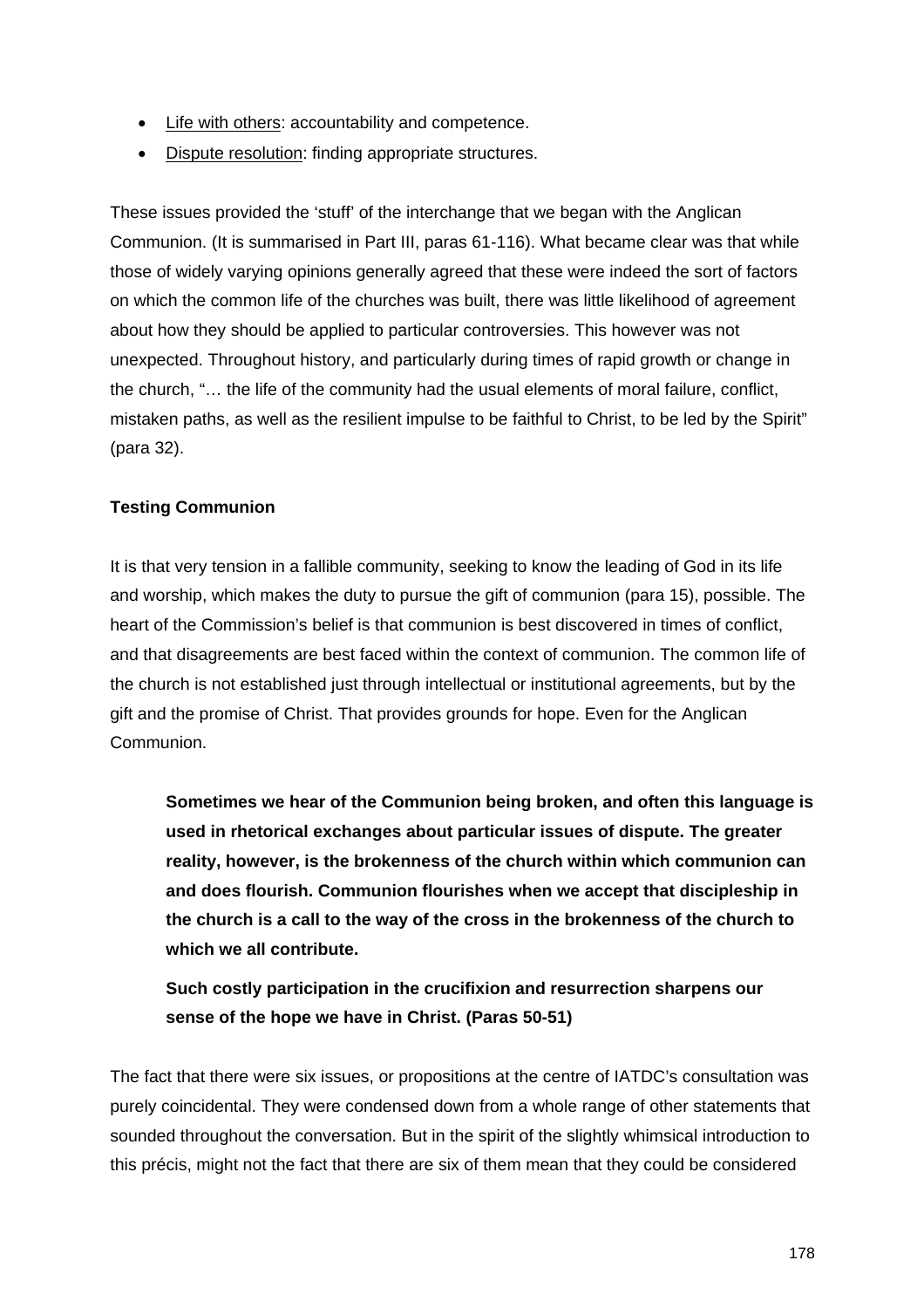to represent the water-pots standing in the courtyard of that home in Cana? Some unexpected guests have found a place at the table of the Anglican family over the last century. Inevitably that creates occasions when the Communion is aware that it is theologically under-prepared or inadequately resourced to meet challenges to its common life. Yet just as the water-pots signified promises of God which were believed although yet unfulfilled, so a commitment to work out our differences in relation to scripture; holiness; faithfulness; discernment; mutuality and authority, provides the material which Christ can use to provide the opportunity for new joys and wider celebration. He fulfils what we may only dream about, and the more unlikely the situation in which he is asked to work, it seems, the better.

#### **Dynamic Catholicity**

The Commission was not asked (indeed it was asked not) to give its attention to contentious issues such as human sexuality. Nonetheless it believes that the 'transferable' method of questioning and listening demonstrated by the report can be used to address particular causes of division at local and even parochial levels of the church's life, as well as contributing to Anglicanism's self-understanding on a wider stage. (It has introduced criteria – of intensity, substance and extent (see para 104, and its footnote) – to suggest how 'subsidiarity' can be applied, even at cross-provincial levels of discussion. And Appendix 2, on 'The Significance of the Episcopal office for the Communion of the Church' offers direction to the way in which such an approach might work at diocesan level.)

The report does not believe that disagreement is a matter of indifference. Dealing with controversy should expect a resolution. Any issue can become crucial for the maintenance of the church's faithfulness, it insists (para 97). "Key issues for the church's faithfulness today have to do with human sexual activity, that of hetero- as well as homosexual orientation." However it is clear that no single issue is determinative for understanding the nature and maintenance of communion:

**The above process of listening, responding, reflecting and questioning, points to the dynamic aspect of the communion in the body of Christ. Communion is not a steady state reality that one either has or does not have. It has to be nurtured through open and persistent conversation where there is mutual trust and forbearance, always thinking the best of the other, always hoping and praying for new ways of sharing in the riches of the gospel. (Para 114)**